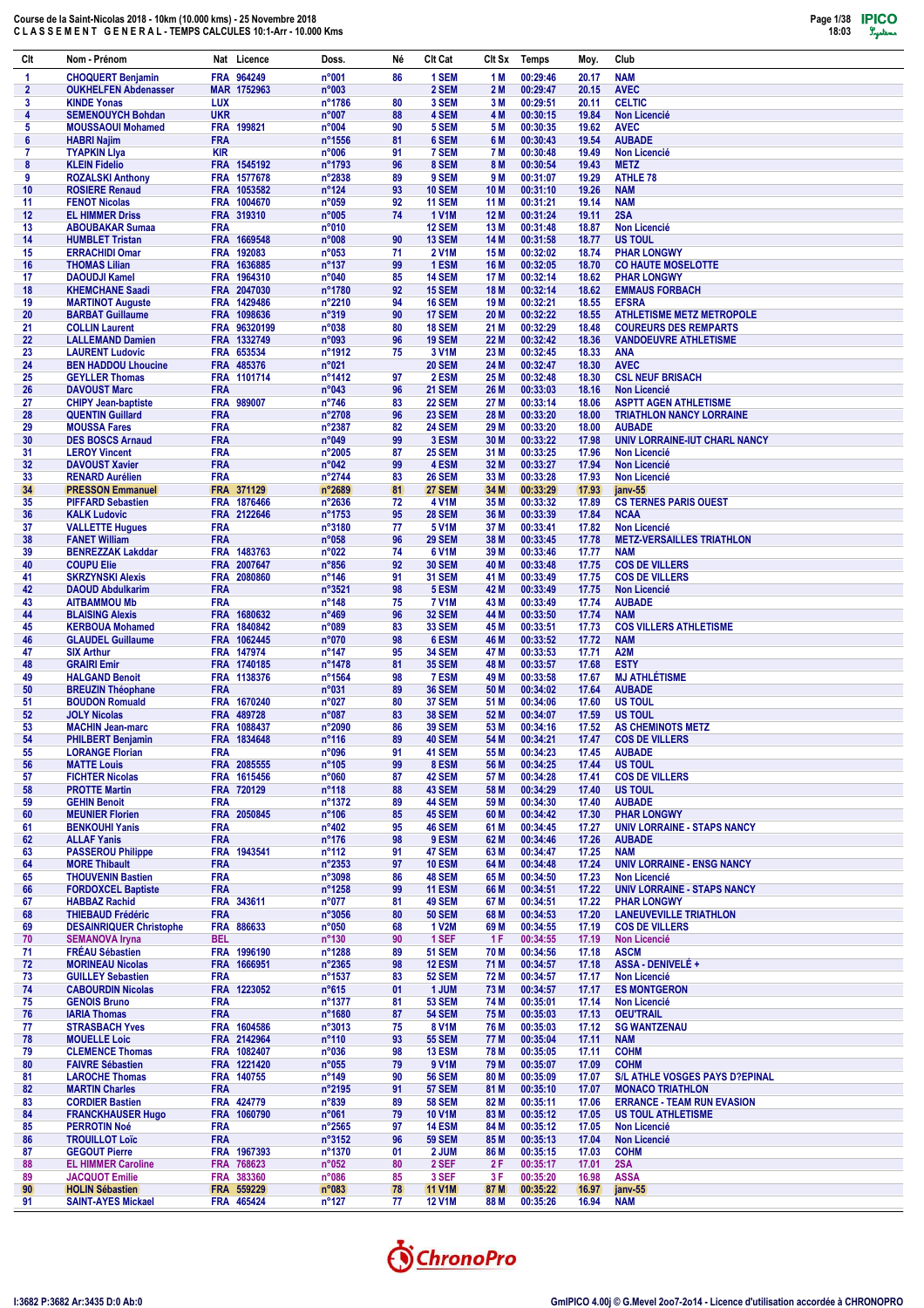| Clt        | Nom - Prénom                                       |                          | Nat Licence | Doss.                     | Né                | Clt Cat                        | Clt Sx           | Temps                | Moy.           | Club                                                     |
|------------|----------------------------------------------------|--------------------------|-------------|---------------------------|-------------------|--------------------------------|------------------|----------------------|----------------|----------------------------------------------------------|
| 92         | <b>KNAPEK Fred</b>                                 |                          | FRA 431886  | n°091                     | 81                | <b>60 SEM</b>                  | 89 M             | 00:35:27             | 16.93          | <b>US-TOUL</b>                                           |
| 93         | <b>KHOURI Sébastien</b>                            |                          | FRA 1181428 | n°090                     | 75                | <b>13 V1M</b>                  | 90 M             | 00:35:28             | 16.92          | <b>NAM</b>                                               |
| 94         | <b>FREIFER Quentin</b>                             | <b>FRA</b>               |             | n°3574                    | 96                | 61 SEM                         | 91 M             | 00:35:29             | 16.91          | <b>VITTEL TRIATHLON</b>                                  |
| 95         | <b>BATRAK Nataliya</b>                             | <b>UKR</b>               |             | n°016                     | 88                | 4 SEF                          | 4 F              | 00:35:32             | 16.89          | <b>Non Licencié</b>                                      |
| 96         | <b>TRIMOUILLE Rémi</b>                             | <b>FRA</b>               |             | n°3145                    | 96                | 62 SEM                         | 92 M             | 00:35:36             | 16.86          | <b>Non Licencié</b>                                      |
| 97         | <b>BECKER Lucas</b>                                |                          | FRA 1643066 | n°018                     | 00                | 3 JUM                          | 93 M             | 00:35:37             | 16.85          | <b>NAM</b>                                               |
| 98         | <b>LE GOFF Steven</b>                              | <b>FRA</b>               |             | n°1926                    | 92                | <b>63 SEM</b>                  | 94 M             | 00:35:37             | 16.85          | <b>BAINVILLE SUR MADON</b>                               |
| 99         | <b>DEGARDIN Nicolas</b>                            |                          | FRA 1768952 | n°044                     | 85                | <b>64 SEM</b>                  | 95 M             | 00:35:40             | 16.83          | <b>CAN SAINT-MAX</b>                                     |
| 100        | <b>APPARU Théo</b>                                 | <b>FRA</b>               |             | $n^{\circ}231$            | 92                | <b>65 SEM</b>                  | 96 M             | 00:35:40             | 16.82          | <b>AUBADE</b>                                            |
| 101        | <b>FORDOXCEL Mathieu</b>                           | <b>FRA</b>               |             | n°1260                    | 87                | <b>66 SEM</b>                  | 97 M             | 00:35:41             | 16.82          | <b>AUBADE</b>                                            |
| 102        | <b>DUPONT Samy</b>                                 |                          | FRA 1746814 | n°051                     | 84                | 67 SEM                         | 98 M             | 00:35:41             | 16.82          | <b>COS DE VILLERS</b>                                    |
| 103        | <b>BOINI Theo</b>                                  | <b>FRA</b>               |             | $n^{\circ}494$            | 99                | <b>15 ESM</b>                  | 99 M             | 00:35:42             | 16.81          | <b>KINÉSITHÉRAPIE NANCY</b>                              |
| 104        | <b>REITZ Chloé</b>                                 | <b>FRA</b>               |             | $n^{\circ}$ 122           | 91                | 5 SEF                          | 5F               | 00:35:42             | 16.81          | <b>AUBADE</b>                                            |
| 105        | <b>JACOMET Wandrille</b>                           |                          | FRA 1765680 | n°1693                    | 02                | 1 CAM                          | 100 M            | 00:35:44             | 16.80          | <b>S/L VANDOEUVRE ATHLTETISME</b>                        |
| 106        | <b>LEFEVRE Cedric</b>                              |                          | FRA 711443  | n°095                     | 87                | <b>68 SEM</b>                  | 101 M            | 00:35:47             | 16.77          | <b>OLYMPIQUE CLUB THIERVILLOIS 55</b>                    |
| 107        | <b>MINOT Clement</b>                               |                          | FRA 1769697 | $n^{\circ}$ 107           | 98                | <b>16 ESM</b>                  | 102 M            | 00:35:48             | 16.77          | <b>OLYMPIQUE CLUB THIERVILLOIS 55</b>                    |
| 108        | <b>BAGNARD Laurent</b>                             |                          | FRA 2071186 | $n^{\circ}291$            | 73                | <b>14 V1M</b>                  | 103 M            | 00:35:52             | 16.73          | <b>AS CHEMINOTS</b>                                      |
| 109        | <b>MAZERAND Sébastien</b>                          | <b>FRA</b><br><b>FRA</b> |             | n°2255<br>n°3032          | 80<br>80          | <b>69 SEM</b><br><b>70 SEM</b> | 104 M<br>105 M   | 00:35:54<br>00:35:54 | 16.72          | <b>TRI LANEUVEVILLE</b><br><b>LA ROSE DES SABLES</b>     |
| 110<br>111 | <b>TAMRABET Ahmed</b>                              |                          | FRA 1085961 | n°014                     | 84                | <b>71 SEM</b>                  | 106 M            | 00:35:56             | 16.71<br>16.70 | <b>NAM</b>                                               |
| 112        | <b>BARIN Christophe</b><br><b>HENRY Geoffrey</b>   |                          | FRA 1468991 | n°080                     | 81                | <b>72 SEM</b>                  | 107 M            | 00:35:57             | 16.69          | <b>NAM</b>                                               |
| 113        | <b>AIT HAMMOU TALEB Samir</b>                      |                          | FRA 2072156 | n°012                     | 77                | <b>15 V1M</b>                  | 108 M            | 00:36:01             | 16.66          | <b>U.S.TOUL</b>                                          |
| 114        | <b>BOUDON Grégory</b>                              |                          | FRA 2072158 | n°028                     | 82                | <b>73 SEM</b>                  | 109 M            | 00:36:01             | 16.66          | <b>US TOUL ATHLÉTISME</b>                                |
| 115        | <b>BOIZET Robin</b>                                | <b>FRA</b>               |             | $n^{\circ}495$            | 96                | <b>74 SEM</b>                  | 110 M            | 00:36:05             | 16.63          | <b>UNIV LORRAINE - STAPS NANCY</b>                       |
| 116        | <b>DA PONTE Xavier</b>                             |                          | FRA 144974  | n°039                     | 79                | <b>16 V1M</b>                  | 111 M            | 00:36:09             | 16.60          | <b>ASTV NANCY</b>                                        |
| 117        | <b>ANGENAULT Olivier</b>                           |                          | FRA 1240664 | $n^{\circ}216$            | 72                | <b>17 V1M</b>                  | 112 M            | 00:36:09             | 16.60          | <b>LACSHM</b>                                            |
| 118        | <b>HASSOUX Jerome</b>                              |                          | FRA 1927261 | n°078                     | 73                | <b>18 V1M</b>                  | 113 M            | 00:36:12             | 16.58          | US TOUL                                                  |
| 119        | <b>BIEHLER David</b>                               | <b>FRA</b>               |             | $n^{\circ}457$            | 80                | <b>75 SEM</b>                  | 114 M            | 00:36:20             | 16.52          | <b>KEEPCOOL ESSEY</b>                                    |
| 120        | <b>BOUHANNI Nacer</b>                              | <b>FRA</b>               |             | n°029                     | 90                | <b>76 SEM</b>                  | 115 M            | 00:36:25             | 16.48          | <b>Non Licencié</b>                                      |
| 121        | <b>FINOT Benjamin</b>                              | <b>FRA</b>               |             | n°1224                    | 91                | <b>77 SEM</b>                  | 116 M            | 00:36:27             | 16.46          | <b>VITTEL TRIATHLON</b>                                  |
| 122        | <b>FAUCHEUR René</b>                               |                          | FRA 422174  | n°1187                    | 84                | <b>78 SEM</b>                  | 117 M            | 00:36:30             | 16.44          | ATHLETIC VOSGES ENTENTE CLUB                             |
| 123        | <b>GIL Alfredo</b>                                 | <b>FRA</b>               |             | $n^{\circ}068$            | 67                | <b>2 V2M</b>                   | 118 M            | 00:36:31             | 16.43          | <b>AUBADE</b>                                            |
| 124        | <b>RÉVEILLÉ Aloïs</b>                              | <b>FRA</b>               |             | n°2756                    | 92                | <b>79 SEM</b>                  | 119 M            | 00:36:33             | 16.42          | <b>AFFRACOURT</b>                                        |
| 125        | <b>UMORET Remy</b>                                 | <b>FRA</b>               |             | n°3164                    | 90                | <b>80 SEM</b>                  | 120 M            | 00:36:34             | 16.41          | <b>EST TRIATLON TEAM</b>                                 |
| 126        | <b>DREANO Jules</b>                                | <b>FRA</b>               |             | n°1065                    | 00                | 4 JUM                          | 121 M            | 00:36:35             | 16.40          | <b>Non Licencié</b>                                      |
| 127        | <b>RAINAUD Bruno</b>                               |                          | FRA 232508  | $n^{\circ}120$            | 68                | 3 V2M                          | 122 M            | 00:36:37             | 16.39          | <b>NAM</b>                                               |
| 128        | <b>DELARUE Sebastien</b>                           |                          | FRA 1328706 | n°048                     | 73                | <b>19 V1M</b>                  | 123 M            | 00:36:39             | 16.38          | <b>US TOUL</b>                                           |
| 129        | <b>MAALOUF Tiffany</b>                             |                          | FRA 1100377 | n°2086                    | 87                | 6 SEF                          | 6 F              | 00:36:39             | 16.37          | <b>EHA ACE</b>                                           |
| 130        | <b>FISCHER Lois</b>                                | <b>FRA</b>               |             | n°3570                    | 98                | <b>17 ESM</b>                  | 124 M            | 00:36:43             | 16.35          | Non Licencié                                             |
| 131        | <b>FOLLET Jérémy</b>                               |                          | FRA 2056503 | n°1250                    | 93                | <b>81 SEM</b>                  | 125 M            | 00:36:45             | 16.33          | <b>RACING CLUB ÉPERNAY</b>                               |
| 132        | <b>REYSZ Thierry</b>                               |                          | FRA 2131336 | n°2758                    | 73                | <b>20 V1M</b>                  | 126 M            | 00:36:46             | 16.33          | <b>JS AUDUN LE TICHE</b>                                 |
| 133        | <b>BEGA Marco</b>                                  |                          | FRA T307200 | $n^{\circ}383$            | 69                | 4 V2M                          | 127 M            | 00:36:46             | 16.32          | <b>Non Licencié</b>                                      |
| 134        | <b>ALBERTI Jean-baptiste</b>                       | <b>FRA</b>               |             | n°170                     | 81                | <b>82 SEM</b>                  | 128 M            | 00:36:47             | 16.32          | <b>Non Licencié</b>                                      |
| 135        | <b>FENARD Olivier</b>                              | <b>FRA</b>               |             | n°1200                    | 84                | <b>83 SEM</b>                  | 129 M            | 00:36:51             | 16.28          | <b>AUBADE</b>                                            |
| 136<br>137 | <b>CARLIER Guillaume</b>                           | <b>FRA</b>               | FRA 189221  | n°032<br>n°639            | 83<br>99          | <b>84 SEM</b><br><b>18 ESM</b> | 130 M<br>131 M   | 00:36:53<br>00:36:54 | 16.27<br>16.26 | <b>US TOUL ATHLETISME</b><br>UNIV LORRAINE - STAPS NANCY |
| 138        | <b>CAPUANO Hugo</b><br><b>LOVINY Oliver</b>        | <b>FRA</b>               |             | n°097                     | 77                | <b>21 V1M</b>                  | 132 M            | 00:36:57             | 16.24          | <b>NAM</b>                                               |
| 139        | <b>RUOT Eric</b>                                   |                          | FRA 1306954 | $n^{\circ}$ 126           | 68                | 5 V2M                          | 133 M            | 00:37:00             | 16.22          | <b>PHAR LONGWY</b>                                       |
| 140        | <b>LADJANI Axel</b>                                | <b>FRA</b>               |             | n°1843                    | 88                | <b>85 SEM</b>                  | 134 M            | 00:37:01             | 16.21          | <b>Non Licencié</b>                                      |
| 141        | <b>LAHEURTE Nicolas</b>                            | <b>FRA</b>               |             | n°1850                    | 81                | <b>86 SEM</b>                  | 135 M            | 00:37:02             | 16.21          | <b>Non Licencié</b>                                      |
| 142        | <b>THOMAS Johan</b>                                | <b>FRA</b>               |             | n°3089                    | 81                | <b>87 SEM</b>                  | 136 M            | 00:37:02             | 16.21          | <b>COHM ET WTL</b>                                       |
| 143        | <b>BECK Baptiste</b>                               |                          | FRA 2043378 | n°017                     | 87                | <b>88 SEM</b>                  | 137 M            | 00:37:02             | 16.20          | <b>US TOUL</b>                                           |
| 144        | <b>PETITJEAN Gérald</b>                            |                          | FRA 126212  | $n^{\circ}2585$           | 77                | <b>22 V1M</b>                  | 138 <sub>M</sub> | 00:37:06             | 16.18          | O.C.T.55                                                 |
| 145        | <b>PUNTEL Franck</b>                               |                          | FRA 816457  | $n^{\circ}119$            | 81                | <b>89 SEM</b>                  | 139 M            | 00:37:07             | 16.17          | <b>NAM</b>                                               |
| 146        | <b>DEHAND Cyprien</b>                              | <b>FRA</b>               |             | n°925                     | 95                | <b>90 SEM</b>                  | 140 M            | 00:37:08             | 16.16          | Non Licencié                                             |
| 147        | <b>LUCAK Corentin</b>                              | <b>FRA</b>               |             | n°2073                    | 98                | <b>19 ESM</b>                  | 141 M            | 00:37:09             | 16.16          | <b>REIMS TRIATHLON</b>                                   |
| 148        | <b>LEMIERE Yannick</b>                             | <b>FRA</b>               |             | n°1984                    | 78                | 23 V1M                         | 142 M            | 00:37:10             | 16.15          | <b>VAVOUNETTE</b>                                        |
| 149        | <b>CLAUDE Sebastien</b>                            |                          | FRA 2059842 | $n^{\circ}763$            | 80                | <b>91 SEM</b>                  | 143 M            | 00:37:10             | 16.15          | <b>E SPORTIVE THIONVILLE-YUTZ</b>                        |
| 150        | <b>BACHEL Thomas</b>                               | <b>FRA</b>               |             | $n^{\circ}283$            | 96                | <b>92 SEM</b>                  | 144 M            | 00:37:10             | 16.15          | UNIV LORRAINE - STAPS NANCY                              |
| 151        | <b>SCHMITT Renaud</b>                              | <b>FRA</b>               |             | n°2917                    | 79                | <b>24 V1M</b>                  | 145 M            | 00:37:11             | 16.14          | <b>Non Licencié</b>                                      |
| 152        | <b>IBRAHIM Djamal</b>                              | <b>FRA</b>               |             | n°3597                    | 01                | 5 JUM                          | 146 M            | 00:37:11             | 16.14          | <b>Non Licencié</b>                                      |
| 153        | <b>CREUSAT Nils</b>                                |                          | FRA 2060403 | $n^{\circ}868$            | 99                | <b>20 ESM</b>                  | 147 M            | 00:37:12             | 16.13          | <b>CLUB OLYMPIQUE DE LA HAUTE MOSELOTTE</b>              |
| 154        | <b>BASTIEN Frédéric</b>                            |                          | FRA 664597  | n°015                     | 74                | <b>25 V1M</b>                  | 148 M            | 00:37:13             | 16.13          | <b>US TOUL ATHLETISME</b>                                |
| 155        | <b>COLIN Théophile</b>                             | <b>FRA</b>               |             | $n^{\circ}797$            | 89                | <b>93 SEM</b>                  | 149 M            | 00:37:13             | 16.13          | <b>METZ THRIATHLON</b>                                   |
| 156        | <b>VOIRIN Marc-antoine</b>                         | <b>FRA</b><br><b>FRA</b> |             | n°3253                    | 88<br>96          | <b>94 SEM</b><br><b>95 SEM</b> | 150 M<br>151 M   | 00:37:13<br>00:37:14 | 16.12<br>16.12 | <b>Non Licencié</b><br><b>Non Licencié</b>               |
| 157<br>158 | <b>RIVOLLIER Corentin</b><br><b>SCHER Florence</b> |                          | FRA 722267  | n°2790<br>$n^{\circ}2904$ | 88                | 7 SEF                          | 7 F              | 00:37:15             | 16.11          | <b>ASSA</b>                                              |
| 159        | <b>DELANDRE Robin</b>                              |                          | FRA 1295951 | n°047                     | 02                | 2 CAM                          | 152 M            | 00:37:16             | 16.11          | <b>NAM</b>                                               |
| 160        | <b>EINSETLER Arnaud</b>                            | <b>FRA</b>               |             | n°1135                    | 93                | <b>96 SEM</b>                  | 153 M            | 00:37:16             | 16.10          | <b>TRITYC</b>                                            |
| 161        | <b>JACQUOT Sébastien</b>                           | <b>FRA</b>               |             | n°1870                    | 86                | <b>97 SEM</b>                  | 154 M            | 00:37:17             | 16.10          | Non Licencié                                             |
| 162        | <b>SOL Timothé</b>                                 | <b>FRA</b>               |             | n°2978                    | 97                | <b>21 ESM</b>                  | 155 M            | 00:37:17             | 16.09          | <b>REIMS TRIATHLON</b>                                   |
| 163        | <b>VILLEMIN Philippe</b>                           | <b>FRA</b>               |             | n°3229                    | 64                | 6 V2M                          | 156 M            | 00:37:17             | 16.09          | <b>Non Licencié</b>                                      |
| 164        | EMERAUX-LOMBARD Augustine FRA 1739894              |                          |             | n°1140                    | 98                | 1 ESF                          | 8 F              | 00:37:17             | 16.09          | <b>AVEC</b>                                              |
| 165        | <b>GOBET Fabien</b>                                | Fra                      |             | n°3347                    | 84                | <b>98 SEM</b>                  | 157 M            | 00:37:20             | 16.08          | <b>Non Licencié</b>                                      |
| 166        | <b>BERNEAU Romain</b>                              |                          | FRA 1075729 | $n^{\circ}429$            | $\boldsymbol{00}$ | 6 JUM                          | 158 M            | 00:37:22             | 16.06          | <b>US TOUL</b>                                           |
| 167        | <b>GRIFFATON François</b>                          |                          | FRA 1887397 | n°075                     | 92                | <b>99 SEM</b>                  | 159 M            | 00:37:23             | 16.05          | <b>US TOUL</b>                                           |
| 168        | <b>IBRAHIM Yousif</b>                              | <b>FRA</b>               |             | n°1682                    | 92                | <b>100 SEM</b>                 | 160 M            | 00:37:24             | 16.05          | <b>Non Licencié</b>                                      |
| 169        | <b>COURTZ Olivier</b>                              | <b>FRA</b>               |             | $n^{\circ}859$            | 75                | <b>26 V1M</b>                  | 161 M            | 00:37:27             | 16.03          | <b>Non Licencié</b>                                      |
| 170        | <b>REMY Morgan</b>                                 | <b>FRA</b>               |             | n°2741                    | 89                | <b>101 SEM</b>                 | 162 M            | 00:37:27             | 16.03          | <b>Non Licencié</b>                                      |
| 171        | <b>MARKIEWICZ Grégory</b>                          | <b>FRA</b>               |             | n°2181                    | 78                | <b>27 V1M</b>                  | 163 M            | 00:37:29             | 16.01          | <b>METZ TRIATHLON</b>                                    |
| 172        | <b>DUBREU Guillaume</b>                            | <b>FRA</b>               |             | n°1089                    | 93                | <b>102 SEM</b>                 | 164 M            | 00:37:29             | 16.01          | <b>Non Licencié</b>                                      |
| 173        | <b>WINNINGER Francois</b>                          | <b>FRA</b>               |             | $n^{\circ}3303$           | 91                | <b>103 SEM</b>                 | 165 M            | 00:37:29             | 16.01          | <b>Non Licencié</b>                                      |
| 174        | <b>MOGIN Dorian</b>                                | <b>FRA</b>               |             | $n^{\circ}2333$           | 97                | <b>22 ESM</b>                  | 166 M            | 00:37:30             | 16.00          | UNIV LORRAINE - STAPS NANCY                              |
| 175        | <b>DIDELOT Antoine</b>                             | <b>FRA</b>               |             | n°1010                    | 84                | <b>104 SEM</b>                 | 167 M            | 00:37:34             | 15.98          | <b>Non Licencié</b>                                      |
| 176        | <b>MORTELETTE Dorian</b>                           | <b>FRA</b>               |             | n°3525                    | 83                | <b>105 SEM</b>                 | 168 M            | 00:37:34             | 15.97          | Non Licencié                                             |
| 177        | <b>MOUGEL Laurent</b><br><b>MARIÉ Romain</b>       |                          | FRA 825414  | $n^{\circ}2373$           | 79                | <b>28 V1M</b><br><b>29 V1M</b> | 169 M            | 00:37:35             | 15.97          | <b>ACHM</b>                                              |
| 178<br>179 | <b>ROUSTEAU Benjamin</b>                           | <b>FRA</b><br><b>FRA</b> |             | n°2176<br>n°2826          | 70<br>95          | <b>106 SEM</b>                 | 170 M<br>171 M   | 00:37:36<br>00:37:36 | 15.96<br>15.96 | <b>Non Licencié</b><br><b>MGNT</b>                       |
| 180        | <b>THOMANN Simon</b>                               | <b>FRA</b>               |             | $n^{\circ}3082$           | 88                | <b>107 SEM</b>                 | 172 M            | 00:37:37             | 15.96          | <b>Non Licencié</b>                                      |
| 181        | <b>OHRESSER Lucas</b>                              | <b>FRA</b>               |             | n°2466                    | 99                | <b>23 ESM</b>                  | 173 M            | 00:37:38             | 15.95          | <b>TRIMOVAL MOLSHEIM</b>                                 |
| 182        | <b>TOLETTI Clément</b>                             | <b>FRA</b>               |             | $n^{\circ}3471$           | 97                | <b>24 ESM</b>                  | 174 M            | 00:37:39             | 15.94          | Non Licencié                                             |

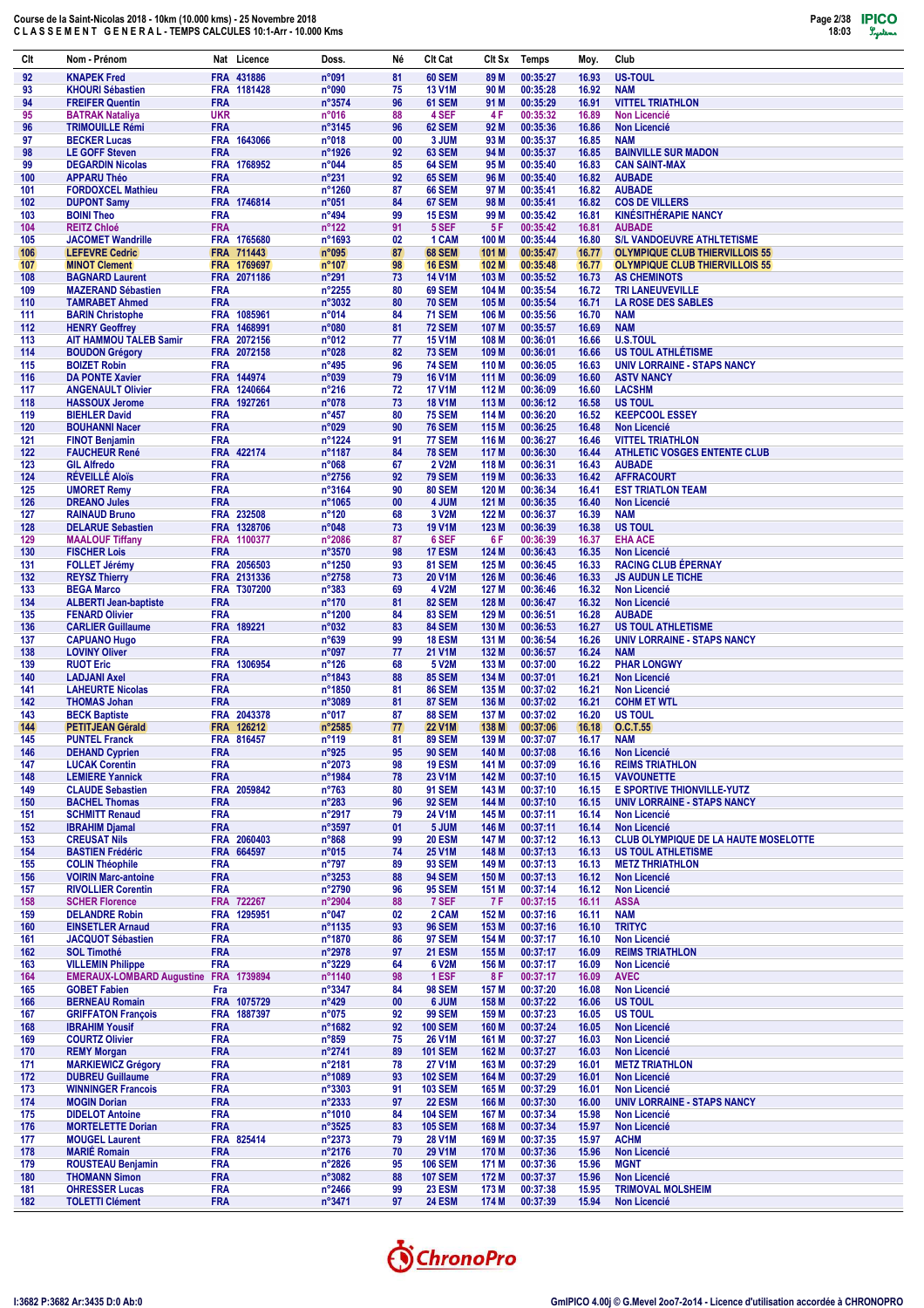| Clt        | Nom - Prénom                                        | Nat Licence                         | Doss.                             | Né       | Clt Cat                          | CIt Sx         | Temps                | Moy.           | Club                                                          |
|------------|-----------------------------------------------------|-------------------------------------|-----------------------------------|----------|----------------------------------|----------------|----------------------|----------------|---------------------------------------------------------------|
| 183        | <b>BREVETTI Laurent</b>                             | FRA 1931989                         | n°3615                            | 93       | <b>108 SEM</b>                   | 175 M          | 00:37:39             | 15.94          | Non Licencié                                                  |
| 184        | <b>GEISLER Charles</b>                              | <b>FRA</b>                          | n°065                             | 90       | <b>109 SEM</b>                   | 176 M          | 00:37:41             | 15.93          | <b>ASC BNP PARIBAS</b>                                        |
| 185        | <b>MACHARD Aurélien</b>                             | <b>FRA</b>                          | n°2089                            | 94       | <b>110 SEM</b>                   | 177 M          | 00:37:41             | 15.93          | <b>Non Licencié</b>                                           |
| 186        | <b>BERNOT Eric</b>                                  | <b>FRA</b>                          | n°023                             | 67       | <b>7 V2M</b>                     | 178 M          | 00:37:41             | 15.92          | <b>MGNT</b>                                                   |
| 187        | <b>BARATTE Gautier</b>                              | <b>FRA</b>                          | $n^{\circ}315$                    | 93       | <b>111 SEM</b>                   | 179 M          | 00:37:42             | 15.92          | PAYS DE MONTBÉLIARD TRIATHLON                                 |
| 188        | <b>DEHOVE Mathieu</b>                               | <b>FRA</b>                          | n°931                             | 75       | 30 V1M                           | 180 M          | 00:37:44             | 15.91          | <b>METROPOLE GRAND NANCY TRIATHLON</b>                        |
| 189        | <b>OSSWALD Florent</b>                              | FRA 411668                          | $n^{\circ}$ 2478                  | 87       | <b>112 SEM</b>                   | 181 M          | 00:37:44             | 15.90          | <b>AS CHEMINOTS METZ</b>                                      |
| 190        | <b>BEUREY Arthur</b>                                | <b>FRA</b>                          | n°449                             | 99       | <b>25 ESM</b>                    | 182 M          | 00:37:44             | 15.90          | <b>Non Licencié</b>                                           |
| 191        | <b>MELES Marco</b>                                  | FRA 178078                          | n°3614                            | 72       | 31 V1M                           | 183 M          | 00:37:46             | 15.89          | <b>Non Licencié</b>                                           |
| 192        | <b>PRETOT Svetlana</b>                              | <b>FRA</b><br>705622                | $n^{\circ}$ 117                   | 71       | <b>1 V1F</b>                     | 9 F            | 00:37:46             | 15.89          | <b>NAM</b>                                                    |
| 193        | <b>LANOIZELEE Jeremy</b>                            | <b>FRA</b>                          | n°1888                            | 97       | <b>26 ESM</b>                    | 184 M          | 00:37:47             | 15.89          | <b>UNIV LORRAINE - ENSIC NANCY</b>                            |
| 194        | <b>BLONDEAU Rémi</b>                                | <b>FRA</b>                          | $n^{\circ}481$                    | 84       | <b>113 SEM</b>                   | 185 M          | 00:37:47             | 15.88          | <b>LES 3 BRASSEURS TERVILLE</b>                               |
| 195        | <b>MARECO Aymeric</b>                               | <b>FRA</b>                          | n°2170                            | 85       | <b>114 SEM</b><br>32 V1M         | 186 M          | 00:37:47<br>00:37:49 | 15.88          | <b>AUBADE</b>                                                 |
| 196<br>197 | <b>BOILEAU David</b><br><b>MARTEAU Flavien</b>      | <b>FRA</b><br><b>FRA</b>            | $n^{\circ}491$<br>n°2191          | 78<br>99 | <b>27 ESM</b>                    | 187 M<br>188 M | 00:37:49             | 15.87<br>15.87 | <b>EST TRIATHLON TEAM</b><br><b>UNIV LORRAINE - ENM NANCY</b> |
| 198        | <b>DELISLE Antoine</b>                              | <b>FRA</b>                          | n°941                             | 96       | <b>115 SEM</b>                   | 189 M          | 00:37:49             | 15.87          | <b>AUBADE</b>                                                 |
| 199        | <b>GLOCK Sébastien</b>                              | <b>FRA</b><br>2063518               | n°1439                            | 81       | <b>116 SEM</b>                   | 190 M          | 00:37:50             | 15.86          | <b>ASSA</b>                                                   |
| 200        | <b>MARCHAND Franck</b>                              | <b>FRA</b>                          | $n^{\circ}102$                    |          | <b>117 SEM</b>                   | 191 M          | 00:37:50             | 15.86          | <b>Non Licencié</b>                                           |
| 201        | <b>HOUSSEAUX Julien</b>                             | <b>FRA</b>                          | n°1650                            | 80       | <b>118 SEM</b>                   | 192 M          | 00:37:50             | 15.86          | <b>Non Licencié</b>                                           |
| 202        | <b>SEIDEL Francois</b>                              | <b>FRA</b>                          | $n^{\circ}$ 129                   | 72       | 33 V1M                           | 193 M          | 00:37:50             | 15.86          | <b>Non Licencié</b>                                           |
| 203        | <b>THOMAS Matthieu</b>                              | <b>FRA</b>                          | n°3644                            | 96       | <b>119 SEM</b>                   | 194 M          | 00:37:51             | 15.86          | Non Licencié                                                  |
| 204        | <b>BIGEREL Clement</b>                              | FRA 162051                          | n°025                             | 81       | <b>120 SEM</b>                   | 195 M          | 00:37:56             | 15.82          | <b>US TOUL</b>                                                |
| 205        | <b>GRECH Gaspard</b>                                | <b>FRA</b>                          | n°1494                            | 96       | <b>121 SEM</b>                   | 196 M          | 00:37:57             | 15.82          | <b>Non Licencié</b>                                           |
| 206        | <b>BELHADAD Louisa</b>                              | <b>FRA</b><br>923934                | n°019                             | 80       | 8 SEF                            | 10F            | 00:37:58             | 15.81          | <b>PHAR LONGWY</b>                                            |
| 207        | <b>KUTSCHECK Regis</b>                              | <b>FRA</b><br>2038958               | n°1824                            | 87       | <b>122 SEM</b>                   | 197 M          | 00:38:02             | 15.78          | <b>AS CHEMINOTS METZ</b>                                      |
| 208        | <b>PAQUOTTE Jean-loup</b>                           | <b>FRA</b>                          | $n^{\circ}111$                    | 99       | <b>28 ESM</b>                    | 198 M          | 00:38:04             | 15.76          | <b>UNIV LORRAINE - STAPS NANCY</b>                            |
| 209        | <b>STAUB Lucas</b>                                  | <b>FRA</b>                          | n°3002                            | 00       | 7 JUM                            | 199 M          | 00:38:05             | 15.76          | <b>UNIV LORRAINE - STAPS NANCY</b>                            |
| 210        | <b>VOGRIG Lisa</b>                                  | <b>FRA</b><br>630189                | $n^{\circ}$ 142                   | 96       | 9 SEF                            | 11F            | 00:38:06             | 15.75          | <b>OLYMPIQUE CLUB THIERVILLOIS 55</b>                         |
| 211        | <b>YVART Ugo</b>                                    | <b>FRA</b>                          | $n^{\circ}3423$                   | 91       | <b>123 SEM</b>                   | 200 M          | 00:38:06             | 15.75          | <b>TNL</b>                                                    |
| 212        | <b>PERRONNO Kevin</b><br><b>BELIN Nicolas</b>       | <b>FRA</b>                          | n°2563                            | 95       | <b>124 SEM</b>                   | 201 M          | 00:38:09             | 15.73          | <b>Non Licencié</b>                                           |
| 213<br>214 | <b>COLLIER Thibaut</b>                              | <b>FRA</b><br>1669385<br><b>FRA</b> | n°020<br>$n^{\circ}807$           | 82<br>87 | <b>125 SEM</b><br><b>126 SEM</b> | 202 M<br>203 M | 00:38:10<br>00:38:10 | 15.72<br>15.72 | <b>US TOUL ATHLETISME</b><br><b>AUBADE</b>                    |
| 215        | <b>GUIMARD Baptiste</b>                             | FRA 1244438                         | n°076                             | 99       | <b>29 ESM</b>                    | 204 M          | 00:38:15             | 15.69          | <b>NAM</b>                                                    |
| 216        | <b>BARREYRE Robin</b>                               | <b>FRA</b>                          | $n^{\circ}339$                    | 98       | <b>30 ESM</b>                    | 205 M          | 00:38:16             | 15.68          | <b>Non Licencié</b>                                           |
| 217        | <b>THOMAS Adam</b>                                  | <b>FRA</b>                          | n°3083                            | 00       | 8 JUM                            | 206 M          | 00:38:16             | 15.68          | <b>Non Licencié</b>                                           |
| 218        | <b>FUSIBET Frédéric</b>                             | <b>FRA</b>                          | n°1300                            | 76       | 34 V1M                           | 207 M          | 00:38:16             | 15.68          | <b>WTL/TNL</b>                                                |
| 219        | <b>RICARD Michel</b>                                | <b>FRA</b>                          | n°3512                            | 60       | 8 V2M                            | 208 M          | 00:38:20             | 15.65          | <b>Non Licencié</b>                                           |
| 220        | <b>TORDI Léo</b>                                    | FRA 2098950                         | n°139                             | 98       | <b>31 ESM</b>                    | 209 M          | 00:38:23             | 15.64          | <b>NAM</b>                                                    |
| 221        | <b>FERRING Jérôme</b>                               | <b>FRA</b>                          | n°1207                            | 79       | 35 V1M                           | 210 M          | 00:38:24             | 15.63          | <b>Non Licencié</b>                                           |
| 222        | <b>POLINORI Pascal</b>                              | <b>FRA</b>                          | n°2671                            | 90       | <b>127 SEM</b>                   | 211 M          | 00:38:24             | 15.63          | <b>AUBADE</b>                                                 |
| 223        | <b>MOREAU Denis</b>                                 | FRA 179516                          | $n^{\circ}109$                    | 90       | <b>128 SEM</b>                   | 212 M          | 00:38:25             | 15.62          | <b>NAM</b>                                                    |
| 224        | <b>ZIMIERSKI Noe</b>                                | <b>FRA</b>                          | n°3328                            | 02       | 3 CAM                            | 213 M          | 00:38:25             | 15.62          | <b>TRIATHLON LANEUVEVILLE</b>                                 |
| 225        | <b>PINIER Nicolas</b>                               | <b>FRA</b>                          | n°2644                            | 69       | 9 V2M                            | 214 M          | 00:38:26             | 15.62          | <b>Non Licencié</b>                                           |
| 226        | <b>CRISINEL Etienne</b>                             | <b>FRA</b>                          | $n^{\circ}873$                    | 87       | <b>129 SEM</b>                   | 215 M          | 00:38:26             | 15.62          | <b>MAISONS CLAIRE</b>                                         |
| 227        | <b>DETAMMAECKER Romain</b>                          | <b>FRA</b>                          | n°997                             | 88       | <b>130 SEM</b>                   | 216 M          | 00:38:26             | 15.61          | <b>Non Licencié</b>                                           |
| 228        | <b>LAMBERT Paul</b>                                 | <b>FRA</b>                          | n°3610                            | 97       | <b>32 ESM</b>                    | 217 M          | 00:38:27             | 15.61          | <b>Non Licencié</b>                                           |
| 229<br>230 | <b>TESSIER Titouan</b>                              | <b>FRA</b><br><b>FRA</b>            | $n^{\circ}3048$<br>n°982          | 98<br>90 | <b>33 ESM</b><br><b>131 SEM</b>  | 218 M<br>219 M | 00:38:29<br>00:38:30 | 15.60<br>15.59 | <b>Non Licencié</b><br><b>Non Licencié</b>                    |
| 231        | <b>DESCHAMPS Stephane</b><br><b>LENARSIC Damien</b> | <b>FRA</b>                          | n°1987                            |          | <b>132 SEM</b>                   | 220 M          | 00:38:32             | 15.57          | <b>AUBADE</b>                                                 |
| 232        | <b>SCHMITT Fabrice</b>                              | <b>FRA</b>                          | n°2915                            | 74       | 36 V1M                           | 221 M          | 00:38:33             | 15.57          | <b>Non Licencié</b>                                           |
| 233        | <b>GROSSET Anthony</b>                              | <b>FRA</b>                          | n°1513                            | 74       | 37 V1M                           | 222 M          | 00:38:35             | 15.55          | <b>Non Licencié</b>                                           |
| 234        | <b>SAUGERE David</b>                                | FRA 1264050                         | n°2887                            | 69       | <b>10 V2M</b>                    | 223 M          | 00:38:36             | 15.55          | <b>USM MONTARGIS</b>                                          |
| 235        | <b>FRANCK Gabriel</b>                               | <b>FRA</b>                          | $n^{\circ}$ 1273                  | 92       | <b>133 SEM</b>                   | 224 M          | 00:38:36             | 15.55          | <b>Non Licencié</b>                                           |
| 236        | <b>BARRAL Jean-baptiste</b>                         | <b>FRA</b>                          | n°3493                            | 96       | <b>134 SEM</b>                   | 225 M          | 00:38:39             | 15.53          | <b>Non Licencié</b>                                           |
| 237        | <b>LOTTIN Julien</b>                                | <b>FRA</b>                          | n°2056                            | 01       | 9 JUM                            | 226 M          | 00:38:41             | 15.51          | Non Licencié                                                  |
| 238        | <b>AMAUDRUT Jonathan</b>                            | FRA 1176542                         | $n^{\circ}184$                    | 77       | 38 V1M                           | 227 M          | 00:38:41             | 15.51          | AS CHEMINOTS DE METZ                                          |
| 239        | <b>THIMON Lise</b>                                  | FRA 158807                          | $n^{\circ}133$                    | 97       | 2 ESF                            | 12F            | 00:38:45             | 15.49          | <b>NAM</b>                                                    |
| 240        | <b>ROUGIEUX Damien</b>                              | <b>FRA</b>                          | n°2814                            | 76       | 39 V1M                           | 228 M          | 00:38:47             | 15.48          | <b>GE POWER CONVERSION</b>                                    |
| 241        | <b>VEISSE Jean-philippe</b>                         | <b>FRA</b>                          | $n^{\circ}$ 140                   | 70       | 40 V1M                           | 229 M          | 00:38:48             | 15.47          | <b>ASC BNP PARIBAS</b>                                        |
| 242        | <b>WUSARCZUK Romain</b>                             | <b>FRA</b>                          | $n^{\circ}3316$                   | 03       | 4 CAM                            | 230 M          | 00:38:48             | 15.47          | <b>TC LUNEVILLE</b>                                           |
| 243        | <b>CLINCKEMAILLIE Pierrick</b>                      | <b>FRA</b>                          | $n^{\circ}3572$                   | 90       | <b>135 SEM</b>                   | 231 M          | 00:38:50             | 15.45          | <b>NMT54</b>                                                  |
| 244        | <b>BAUM Stéphane</b><br><b>MAUCOTEL Marc</b>        | <b>FRA</b><br><b>FRA</b>            | $n^{\circ}357$                    | 74<br>79 | 41 V1M<br>42 V1M                 | 232 M<br>233 M | 00:38:51<br>00:38:53 | 15.44          | Non Licencié<br><b>Non Licencié</b>                           |
| 245<br>246 | <b>DECRULLE Brian</b>                               | FRA 1190163                         | n°2241<br>n°919                   | 01       | <b>10 JUM</b>                    | 234 M          | 00:38:53             | 15.43<br>15.43 | <b>DOMBASLE SUR MEURTHE</b>                                   |
| 247        | <b>POURCHET Claude</b>                              | <b>FRA</b>                          | n°069                             | 71       | 43 V1M                           | 235 M          | 00:38:54             | 15.43          | <b>Non Licencié</b>                                           |
| 248        | <b>DOMERGUE Julien</b>                              | FRA 2059710                         | n°1042                            | 85       | <b>136 SEM</b>                   | 236 M          | 00:38:54             | 15.43          | <b>TRIATHLON TOUL TEAM ACGV</b>                               |
| 249        | <b>GOUNE Najet</b>                                  | FRA 1123870                         | n°073                             | 79       | <b>2 V1F</b>                     | 13 F           | 00:38:55             | 15.42          | <b>CAN ST MAX</b>                                             |
| 250        | <b>DE LA BROSSE Pierre</b>                          | <b>FRA</b>                          | n°905                             | 01       | 11 JUM                           | 237 M          | 00:38:56             | 15.41          | Non Licencié                                                  |
| 251        | <b>GRANDJEAN Nicolas</b>                            | <b>FRA</b>                          | n°1487                            | 78       | 44 V1M                           | 238 M          | 00:38:57             | 15.41          | <b>Non Licencié</b>                                           |
| 252        | <b>CHOTIN Nicolas</b>                               | <b>FRA</b>                          | $n^{\circ}753$                    | 86       | <b>137 SEM</b>                   | 239 M          | 00:38:59             | 15.40          | <b>Non Licencié</b>                                           |
| 253        | <b>SALMON David</b>                                 | <b>FRA</b>                          | n°2869                            | 72       | 45 V1M                           | 240 M          | 00:39:01             | 15.38          | <b>TRIATHLON NANCY LORRAINE</b>                               |
| 254        | <b>SURGET Arno</b>                                  | <b>FRA</b>                          | n°3023                            | 02       | 5 CAM                            | 241 M          | 00:39:02             | 15.37          | <b>Non Licencié</b>                                           |
| 255        | <b>BERGE Kévin</b>                                  | <b>FRA</b>                          | $n^{\circ}410$                    | 90       | <b>138 SEM</b>                   | 242 M          | 00:39:02             | 15.37          | <b>ENGIE COFELY</b>                                           |
| 256        | <b>LUDWIG Vincent</b>                               | <b>FRA</b>                          | n°2075                            | 66       | <b>11 V2M</b>                    | 243 M          | 00:39:03             | 15.37          | <b>TNL</b>                                                    |
| 257        | <b>VILLEMAN Jean-françois</b>                       | FRA 2137293<br><b>FRA</b>           | n°3227                            | 87       | <b>139 SEM</b><br><b>140 SEM</b> | 244 M          | 00:39:04             | 15.36          | LUNÉVILLE AC                                                  |
| 258<br>259 | <b>BAUR Christophe</b><br><b>FRANCOIS Cyprien</b>   | <b>FRA</b>                          | $n^{\circ}358$<br>n°1279          | 84<br>85 | <b>141 SEM</b>                   | 245 M<br>246 M | 00:39:04<br>00:39:05 | 15.36<br>15.35 | <b>Non Licencié</b><br><b>EST TRIATHLON TEAM</b>              |
| 260        | <b>MARTIN Bryan</b>                                 | <b>FRA</b>                          | n°2194                            | 96       | <b>142 SEM</b>                   | 247 M          | 00:39:06             | 15.35          | <b>Non Licencié</b>                                           |
| 261        | <b>MANGE Arnaud</b>                                 | <b>FRA</b>                          | $n^{\circ}100$                    | 99       | <b>34 ESM</b>                    | 248 M          | 00:39:07             | 15.34          | UNIV LORRAINE - SCIENCES NANCY                                |
| 262        | <b>GALTIE Sylvain</b>                               | <b>FRA</b>                          | n°1322                            | 68       | <b>12 V2M</b>                    | 249 M          | 00:39:09             | 15.33          | <b>PULLIGNY</b>                                               |
| 263        | <b>FRONZAROLI Emilien</b>                           | <b>FRA</b>                          | n°1298                            | 83       | <b>143 SEM</b>                   | 250 M          | 00:39:10             | 15.32          | <b>Non Licencié</b>                                           |
| 264        | <b>GRIFFATON Alex</b>                               | FRA 1751730                         | n°1502                            | 89       | <b>144 SEM</b>                   | 251 M          | 00:39:12             | 15.31          | <b>US TOUT ATHLETISME</b>                                     |
| 265        | <b>MAGNIN Benjamin</b>                              | <b>FRA</b>                          | n°2104                            | 95       | <b>145 SEM</b>                   | 252 M          | 00:39:12             | 15.31          | <b>Non Licencié</b>                                           |
| 266        | <b>BERNAGOU Thibaut</b>                             | <b>FRA</b>                          | $n^{\circ}416$                    | 95       | <b>146 SEM</b>                   | 253 M          | 00:39:13             | 15.30          | <b>FC BÉNAMÉNIL</b>                                           |
| 267        | <b>MANGENOT Thomas</b>                              | <b>FRA</b>                          | n°2132                            | 82       | <b>147 SEM</b>                   | 254 M          | 00:39:13             | 15.30          | Non Licencié                                                  |
| 268        | <b>GAUCHEROT Nicolas</b>                            | FRA 2139966                         | n°1350                            | 83       | <b>148 SEM</b>                   | 255 M          | 00:39:14             | 15.29          | <b>ACOB</b>                                                   |
| 269        | <b>BENOUAZZA Tarik</b>                              | <b>FRA</b>                          | $n^{\circ}404$                    | 84       | <b>149 SEM</b>                   | 256 M          | 00:39:15             | 15.29          | <b>AUBADE</b>                                                 |
| 270        | <b>DEMENGEON Thomas</b>                             | <b>FRA</b>                          | $n^{\circ}955$                    | 92       | <b>150 SEM</b>                   | 257 M          | 00:39:17             | 15.28          | <b>Non Licencié</b>                                           |
| 271        | <b>GOTTSCHECK Gabriel</b>                           | <b>FRA</b><br><b>FRA</b>            | n°3530                            | 87       | <b>151 SEM</b>                   | 258 M          | 00:39:17             | 15.28          | <b>Non Licencié</b>                                           |
| 272<br>273 | <b>CARRUOLO Simon</b><br><b>MATTEUCCI Jérémy</b>    | <b>FRA</b>                          | $n^{\circ}650$<br>$n^{\circ}2234$ | 87<br>86 | <b>152 SEM</b><br><b>153 SEM</b> | 259 M<br>260 M | 00:39:17<br>00:39:19 | 15.28<br>15.26 | <b>Non Licencié</b><br><b>Non Licencié</b>                    |
|            |                                                     |                                     |                                   |          |                                  |                |                      |                |                                                               |

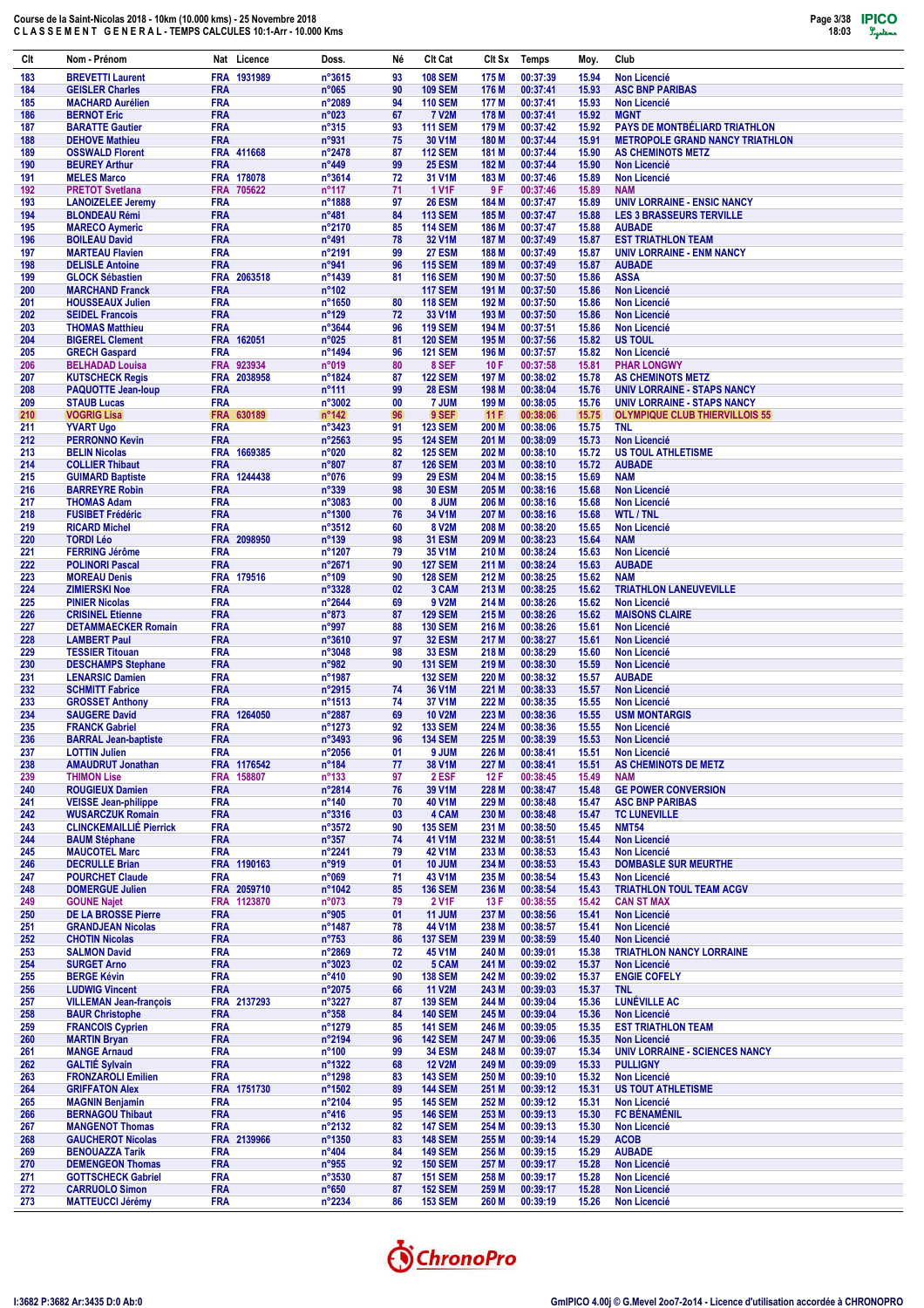| Clt        | Nom - Prénom                                        | Nat Licence                | Doss.                             | Né        | Clt Cat                          | Clt Sx         | Temps                | Moy.           | Club                                                  |
|------------|-----------------------------------------------------|----------------------------|-----------------------------------|-----------|----------------------------------|----------------|----------------------|----------------|-------------------------------------------------------|
| 274        | <b>CANTON Antoine</b>                               | <b>FRA</b>                 | $n^{\circ}633$                    | 79        | <b>46 V1M</b>                    | 261 M          | 00:39:21             | 15.25          | <b>Non Licencié</b>                                   |
| 275        | <b>MOISE Olivier</b>                                | <b>FRA</b>                 | $n^{\circ}2338$                   | 74        | 47 V1M                           | 262 M          | 00:39:22             | 15.25          | <b>AUBADE</b>                                         |
| 276        | <b>THIRIET Frederic</b>                             | FRA 2026773                | $n^{\circ}$ 134                   | 78        | <b>48 V1M</b>                    | 263 M          | 00:39:24             | 15.23          | <b>NAM</b>                                            |
| 277        | <b>ERARD Rémi</b>                                   | <b>FRA</b>                 | n°1147                            | 95        | <b>154 SEM</b>                   | 264 M          | 00:39:26             | 15.22          | <b>Non Licencié</b>                                   |
| 278        | <b>PERRIN Antoine</b>                               | <b>FRA</b>                 | $n^{\circ}2550$                   | 95        | <b>155 SEM</b>                   | 265 M          | 00:39:27             | 15.21          | <b>MÉTROPOLE GRAND NANCY TRIATHLON</b>                |
| 279        | <b>COLLIGNON Jean-charles</b>                       | <b>FRA</b><br>559653       | $n^{\circ}808$                    | 71        | 49 V1M                           | 266 M          | 00:39:28             | 15.21          | <b>CAN</b>                                            |
| 280        | <b>PERRIN Vincent</b>                               | <b>FRA</b>                 | $n^{\circ}2562$                   | 91        | <b>156 SEM</b>                   | 267 M          | 00:39:28             | 15.20          | <b>Non Licencié</b>                                   |
| 281        | <b>SONREL Louis</b>                                 | FRA 1815028<br><b>FRA</b>  | n°2981                            | 02        | 6 CAM                            | 268 M          | 00:39:28<br>00:39:30 | 15.20          | <b>DOMBASLES ATHLÉTISME</b>                           |
| 282        | <b>COLLOVALD Arnaud</b>                             | <b>FRA</b>                 | $n^{\circ}815$                    | 90<br>00  | <b>157 SEM</b><br>12 JUM         | 269 M<br>270 M | 00:39:30             | 15.19<br>15.19 | <b>Non Licencié</b><br>Non Licencié                   |
| 283<br>284 | <b>PERRY Quentin</b><br><b>FATTET Manuel</b>        | FRA 1160861                | $n^{\circ}2566$<br>n°1186         | 64        | <b>13 V2M</b>                    | 271 M          | 00:39:31             | 15.19          | <b>ATHLETIC CLUB NEOCASTRIEN</b>                      |
| 285        | <b>MÉTAYER Mickael</b>                              | Fra<br>2067545             | n°3356                            | 85        | <b>158 SEM</b>                   | 272 M          | 00:39:31             | 15.19          | <b>CA DE CHAMPIGNEULLES</b>                           |
| 286        | <b>DIEUDONNÉ Pascal</b>                             | <b>FRA</b>                 | $n^{\circ}1023$                   | 79        | 50 V1M                           | 273 M          | 00:39:33             | 15.18          | <b>Non Licencié</b>                                   |
| 287        | <b>HUGUET-RAIWISQUE Sonia</b>                       | <b>FRA</b><br>1968273      | $n^{\circ}085$                    | 75        | 3 V <sub>1</sub> F               | 14 F           | 00:39:33             | 15.18          | <b>US TOUL</b>                                        |
| 288        | <b>COUVAL Thomas</b>                                | <b>FRA</b>                 | $n^{\circ}862$                    | 92        | <b>159 SEM</b>                   | 274 M          | 00:39:34             | 15.17          | <b>VIRINE TEAM</b>                                    |
| 289        | <b>GOVEZYEA Julien</b>                              | <b>FRA</b>                 | n°1474                            | 83        | <b>160 SEM</b>                   | 275 M          | 00:39:37             | 15.15          | <b>Non Licencié</b>                                   |
| 290        | <b>TISSIER José</b>                                 | FRA T307596                | $n^{\circ}3116$                   | 71        | 51 V1M                           | 276 M          | 00:39:38             | 15.14          | <b>Non Licencié</b>                                   |
| 291        | <b>LOCKS Florian</b>                                | <b>FRA</b>                 | n°2037                            | 91        | <b>161 SEM</b>                   | 277 M          | 00:39:39             | 15.14          | <b>Non Licencié</b>                                   |
| 292        | <b>KLEIN Mathieu</b>                                | FRA 168165                 | n°1795                            | 89        | <b>162 SEM</b>                   | 278 M          | 00:39:39             | 15.13          | A <sub>2</sub> M                                      |
| 293        | <b>DEHAYE Renaud</b>                                | <b>FRA</b><br>1468922      | n°045                             | 69        | <b>14 V2M</b>                    | 279 M          | 00:39:43             | 15.11          | <b>NAM</b>                                            |
| 294        | <b>DIEULIN Anthony</b>                              | Fra                        | $n^{\circ}3342$                   | 89        | <b>163 SEM</b>                   | 280 M          | 00:39:43             | 15.11          | Non Licencié                                          |
| 295        | <b>LARBALETRIER Irwin</b>                           | <b>FRA</b><br><b>FRA</b>   | n°1892                            | 80<br>66  | <b>164 SEM</b><br><b>15 V2M</b>  | 281 M<br>282 M | 00:39:44<br>00:39:44 | 15.10          | Non Licencié                                          |
| 296<br>297 | <b>BEAUCOURT Frédéric</b><br><b>PETIN Théophile</b> | Fra                        | $n^{\circ}367$<br>$n^{\circ}3363$ | 01        | 13 JUM                           | 283 M          | 00:39:47             | 15.10<br>15.08 | <b>METZ TRIATHLON</b><br><b>Non Licencié</b>          |
| 298        | <b>LAVECCHIA José</b>                               | <b>FRA</b>                 | n°1917                            | 70        | <b>52 V1M</b>                    | 284 M          | 00:39:48             | 15.08          | <b>Non Licencié</b>                                   |
| 299        | <b>COLLONGUES Wilfried</b>                          | <b>FRA</b>                 | $n^{\circ}814$                    | 85        | <b>165 SEM</b>                   | 285 M          | 00:39:48             | 15.08          | <b>KEEPCOOL NANCY</b>                                 |
| 300        | <b>JOLAIN Pierre</b>                                | <b>FRA</b>                 | n°1733                            | $\bf{00}$ | <b>14 JUM</b>                    | 286 M          | 00:39:48             | 15.08          | <b>NMT54</b>                                          |
| 301        | <b>GAUTHIER Yohan</b>                               | <b>FRA</b>                 | n°1364                            | 85        | <b>166 SEM</b>                   | 287 M          | 00:39:51             | 15.06          | <b>Non Licencié</b>                                   |
| 302        | <b>COUSTEUR Thibaut</b>                             | <b>FRA</b>                 | $n^{\circ}860$                    | 98        | <b>35 ESM</b>                    | 288 M          | 00:39:51             | 15.06          | <b>Non Licencié</b>                                   |
| 303        | <b>RUYANT Gildas</b>                                | <b>FRA</b>                 | n°2851                            | 98        | <b>36 ESM</b>                    | 289 M          | 00:39:52             | 15.05          | UNIV LORRAINE - ENSTIB EPINAL                         |
| 304        | <b>GOURDEL Mael</b>                                 | FRA 1571657                | n°074                             | 02        | 7 CAM                            | 290 M          | 00:39:53             | 15.04          | <b>NAM</b>                                            |
| 305        | <b>NISI Olivier</b>                                 | <b>FRA</b><br>1927229      | n°2441                            | 78        | 53 V1M                           | 291 M          | 00:39:54             | 15.04          | <b>RUN IN METZ</b>                                    |
| 306        | PEREIRA Raphaël                                     | <b>FRA</b>                 | $n^{\circ}2542$                   | 79        | 54 V1M                           | 292 M          | 00:39:54             | 15.04          | Non Licencié                                          |
| 307<br>308 | <b>NOEL Loic</b><br><b>GERARD Nicolas</b>           | <b>FRA</b><br><b>FRA</b>   | n°3660<br>n°1393                  | 81<br>85  | <b>167 SEM</b><br><b>168 SEM</b> | 293 M<br>294 M | 00:39:56<br>00:39:56 | 15.03          | <b>Non Licencié</b><br><b>TRI TOUL TEAM</b>           |
| 309        | <b>MARCHAL Adeline</b>                              | <b>FRA</b><br>1364915      | n°2148                            | 86        | <b>10 SEF</b>                    | 15F            | 00:39:57             | 15.03<br>15.02 | A2M                                                   |
| 310        | <b>LELARGE Romain</b>                               | <b>FRA</b>                 | n°1974                            | 89        | <b>169 SEM</b>                   | 295 M          | 00:39:57             | 15.02          | <b>Non Licencié</b>                                   |
| 311        | <b>MATHIEU Locatelli</b>                            | FRA 2100304377             | $n^{\circ}2226$                   | 79        | 55 V1M                           | 296 M          | 00:39:57             | 15.02          | DUC DE LUNEVILLE                                      |
| 312        | <b>CHEVRIER Samuel</b>                              | <b>FRA</b>                 | $n^{\circ}742$                    | 87        | <b>170 SEM</b>                   | 297 M          | 00:39:58             | 15.02          | Non Licencié                                          |
| 313        | <b>COUVAL Romain</b>                                | <b>FRA</b>                 | $n^{\circ}861$                    | 98        | 37 ESM                           | 298 M          | 00:39:59             | 15.01          | <b>Non Licencié</b>                                   |
| 314        | <b>DEHAYE Jérôme</b>                                | FRA 1298193                | n°927                             | 71        | 56 V1M                           | 299 M          | 00:40:00             | 15.00          | <b>CAN SAINT MAX</b>                                  |
| 315        | <b>MORISOT Jerome</b>                               | <b>FRA</b>                 | $n^{\circ}3506$                   | 67        | <b>16 V2M</b>                    | 300 M          | 00:40:00             | 15.00          | Non Licencié                                          |
| 316        | <b>ADAM Sylvain</b>                                 | <b>FRA</b>                 | $n^{\circ}$ 158                   |           | <b>171 SEM</b>                   | 301 M          | 00:40:00             | 15.00          | <b>AUBADE</b>                                         |
| 317        | <b>PINOT Maxime</b>                                 | <b>FRA</b>                 | $n^{\circ}2645$                   | 91        | <b>172 SEM</b>                   | 302 M          | 00:40:01             | 15.00          | <b>Non Licencié</b>                                   |
| 318        | <b>RICO David</b>                                   | <b>FRA</b>                 | n°2777                            | 93        | <b>173 SEM</b>                   | 303 M          | 00:40:02             | 14.99          | <b>Non Licencié</b>                                   |
| 319        | <b>ROY Raphael</b>                                  | <b>FRA</b>                 | n°2834                            | 74        | 57 V1M                           | 304 M          | 00:40:02             | 14.99          | <b>Non Licencié</b>                                   |
| 320<br>321 | <b>TAMAYO Anthony</b><br><b>BOYER Thibaut</b>       | <b>FRA</b><br><b>FRA</b>   | n°3031<br>$n^{\circ}558$          | 87<br>81  | <b>174 SEM</b><br><b>175 SEM</b> | 305 M<br>306 M | 00:40:02<br>00:40:03 | 14.99<br>14.99 | <b>Non Licencié</b><br><b>AUBADE</b>                  |
| 322        | <b>THOUVENIN Guillaume</b>                          | <b>FRA</b>                 | n°3099                            | 88        | <b>176 SEM</b>                   | 307 M          | 00:40:03             | 14.98          | <b>Non Licencié</b>                                   |
| 323        | <b>RICHARD Baptiste</b>                             | <b>FRA</b>                 | n°3613                            | 93        | <b>177 SEM</b>                   | 308 M          | 00:40:04             | 14.98          | <b>Non Licencié</b>                                   |
| 324        | <b>HUET Killian</b>                                 | <b>FRA</b>                 | n°1659                            | 94        | <b>178 SEM</b>                   | 309 M          | 00:40:04             | 14.98          | Non Licencié                                          |
| 325        | <b>FLEURY Aurore</b>                                | FRA 1121668                | $n^{\circ}150$                    | 93        | <b>11 SEF</b>                    | 16F            | 00:40:06             | 14.97          | <b>Non Licencié</b>                                   |
| 326        | <b>BOURGAIN Zoé</b>                                 | <b>FRA</b><br>1496024      | $n^{\circ}542$                    | 00        | 1 JUF                            | 17F            | 00:40:08             | 14.95          | <b>AS CHEMINOTS METZ</b>                              |
| 327        | <b>TODESCHINI Thibault</b>                          | <b>FRA</b>                 | $n^{\circ}3662$                   | 85        | <b>179 SEM</b>                   | 310 M          | 00:40:08             | 14.95          | <b>Non Licencié</b>                                   |
| 328        | <b>BAJOLET Gaetan</b>                               | <b>FRA</b>                 | $n^{\circ}296$                    | 93        | <b>180 SEM</b>                   | 311 M          | 00:40:08             | 14.95          | <b>Non Licencié</b>                                   |
| 329        | <b>MALISZEWSKI Lilian</b>                           | <b>FRA</b>                 | n°2124                            | 00        | 15 JUM                           | 312 M          | 00:40:10             | 14.94          | UNIV LORRAINE - STAPS NANCY                           |
| 330        | <b>NICOLLE Adrien</b>                               | FRA 2072803                | n°2435                            | 89        | <b>181 SEM</b>                   | 313 M          | 00:40:13             | 14.92          | <b>ECKBO TEAM</b>                                     |
| 331<br>332 | <b>PAPON Victor</b><br><b>PAPON Xavier</b>          | FRA 1703486<br>FRA 1751265 | n°2507<br>$n^{\circ}2508$         | 01<br>67  | 16 JUM<br><b>17 V2M</b>          | 314 M<br>315 M | 00:40:14<br>00:40:15 | 14.91<br>14.91 | <b>LACSHM</b><br><b>LACSHM</b>                        |
| 333        | <b>SCHNEIDER Loïc</b>                               | <b>FRA</b>                 | n°2921                            | 70        | 58 V1M                           | 316 M          | 00:40:16             | 14.90          | <b>HEILLECOURT</b>                                    |
| 334        | <b>LOMBARD Ludovic</b>                              | <b>FRA</b>                 | $n^{\circ}2043$                   | 81        | <b>182 SEM</b>                   | 317 M          | 00:40:18             | 14.89          | Non Licencié                                          |
| 335        | <b>CUINAIT Alain</b>                                | FRA 1890803                | $n^{\circ}875$                    | 58        | 1 V3M                            | 318 M          | 00:40:19             | 14.88          | <b>RUN IN METZ</b>                                    |
| 336        | <b>DEHESDIN Laurent</b>                             | <b>FRA</b>                 | n°929                             | 69        | <b>18 V2M</b>                    | 319 M          | 00:40:19             | 14.88          | <b>Non Licencié</b>                                   |
| 337        | <b>BLANC Michel</b>                                 | <b>FRA</b>                 | $n^{\circ}475$                    | 63        | <b>19 V2M</b>                    | 320 M          | 00:40:20             | 14.88          | <b>AUBADE</b>                                         |
| 338        | <b>CAMUS Geoffrey</b>                               | <b>FRA</b>                 | $n^{\circ}628$                    | 96        | <b>183 SEM</b>                   | 321 M          | 00:40:21             | 14.87          | <b>MGN TRIATHLON</b>                                  |
| 339        | <b>RICHARD Sebastin</b>                             | FRA 1600897                | n°2774                            | 74        | 59 V1M                           | 322 M          | 00:40:22             | 14.87          | <b>CA CHAMPIGNEULLES</b>                              |
| 340        | <b>DOMINE Pascal</b>                                | FRA 1084591                | $n^{\circ}1045$                   | 61        | <b>20 V2M</b>                    | 323 M          | 00:40:22             | 14.87          | <b>GRAC</b>                                           |
| 341        | <b>AMAR Akim</b>                                    | <b>FRA</b>                 | $n^{\circ}013$                    | 82        | <b>184 SEM</b>                   | 324 M          | 00:40:26             | 14.84          | Non Licencié                                          |
| 342        | <b>POTOSKI Josef</b>                                | <b>FRA</b>                 | n°2681                            | 76        | 60 V1M                           | 325 M          | 00:40:26             | 14.84          | <b>NANCY TRAIL PULSATIONS</b>                         |
| 343<br>344 | <b>BARETTE Joel</b><br><b>GIROT Romain</b>          | FRA 2084567<br><b>FRA</b>  | $n^{\circ}334$<br>n°1434          | 65<br>95  | <b>21 V2M</b><br><b>185 SEM</b>  | 326 M<br>327 M | 00:40:26<br>00:40:27 | 14.84<br>14.84 | <b>COS DE VILLERS</b><br><b>VÉLOCE CLUB SPINALIEN</b> |
| 345        | <b>MARCHAND Florent</b>                             | <b>FRA</b>                 | n°2162                            | 91        | <b>186 SEM</b>                   | 328 M          | 00:40:27             | 14.84          | <b>METZ TRIATHLON</b>                                 |
| 346        | <b>FLORION Paul</b>                                 | <b>FRA</b>                 | n°1245                            | 88        | <b>187 SEM</b>                   | 329 M          | 00:40:28             | 14.83          | Non Licencié                                          |
| 347        | <b>DRON Celine</b>                                  | FRA 1459042                | n°1069                            | 73        | 4 V1F                            | 18 F           | 00:40:28             | 14.83          | <b>DOMBASLE ATHLE</b>                                 |
| 348        | <b>PELTIER Jeffrey</b>                              | <b>FRA</b>                 | $n^{\circ}2536$                   | 84        | <b>188 SEM</b>                   | 330 M          | 00:40:30             | 14.82          | Non Licencié                                          |
| 349        | <b>ANDRÉ Christophe</b>                             | FRA 683616                 | $n^{\circ}204$                    | 73        | 61 V1M                           | 331 M          | 00:40:31             | 14.81          | <b>OCT55 THIERVILLE/MEUSE</b>                         |
| 350        | <b>CHAMPIN Edwin</b>                                | <b>FRA</b>                 | $n^{\circ}701$                    | 82        | <b>189 SEM</b>                   | 332 M          | 00:40:31             | 14.81          | <b>MÉTROPOLE GRAND NANCY TRIATHLON</b>                |
| 351        | <b>MAUCCI Luca</b>                                  | <b>FRA</b>                 | n°2239                            | 02        | 8 CAM                            | 333 M          | 00:40:33             | 14.80          | <b>TRIATHLON NANCY LORRAINE</b>                       |
| 352        | <b>FERRY Guillaume</b>                              | <b>FRA</b>                 | n°1212                            | 80        | <b>190 SEM</b>                   | 334 M          | 00:40:34             | 14.79          | <b>METROPOLE GRAND NANCY TRIATHLON</b>                |
| 353        | <b>HEITZ Frédéric</b>                               | <b>FRA</b>                 | n°1594                            | 75        | 62 V1M                           | 335 M          | 00:40:35             | 14.79          | Non Licencié                                          |
| 354        | <b>GIESS Jean</b><br><b>LAURENT Virgile</b>         | Fra<br><b>FRA</b>          | n°3346<br>n°1913                  | 95<br>95  | <b>191 SEM</b><br><b>192 SEM</b> | 336 M<br>337 M | 00:40:36<br>00:40:37 | 14.78          | <b>Non Licencié</b><br>Non Licencié                   |
| 355<br>356 | <b>MERALLI BALLOU Lucas</b>                         | <b>FRA</b>                 | n°2279                            | 97        | <b>38 ESM</b>                    | 338 M          | 00:40:37             | 14.78<br>14.77 | <b>UNIV LORRAINE - ENSIC NANCY</b>                    |
| 357        | <b>LEMAITRE Joseph</b>                              | FRA 2139422                | n°1981                            | 66        | <b>22 V2M</b>                    | 339 M          | 00:40:38             | 14.77          | <b>FREE RUNNER LE CLUB</b>                            |
| 358        | <b>TRAUT Laurent</b>                                | <b>FRA</b>                 | $n^{\circ}3142$                   | 68        | 23 V2M                           | 340 M          | 00:40:38             | 14.77          | Non Licencié                                          |
| 359        | <b>FLEURENTDIDIER Mélissa</b>                       | FRA 178419                 | n°1238                            | 93        | <b>12 SEF</b>                    | 19 F           | 00:40:38             | 14.77          | <b>CIS ANOULD</b>                                     |
| 360        | <b>MOREL Sébastien</b>                              | <b>FRA</b>                 | $n^{\circ}2355$                   | 94        | <b>193 SEM</b>                   | 341 M          | 00:40:39             | 14.76          | <b>Non Licencié</b>                                   |
| 361        | <b>BONTEMPS Jean-daniel</b>                         | <b>FRA</b>                 | $n^{\circ}509$                    | 78        | 63 V1M                           | 342 M          | 00:40:39             | 14.76          | <b>EQUIPE INRA/AGROPARISTECH NANCY</b>                |
| 362        | <b>HENRY Leila</b>                                  | FRA 1572051                | n°081                             | 81        | <b>13 SEF</b>                    | 20F            | 00:40:40             | 14.76          | <b>NAM</b>                                            |
| 363        | <b>BEAUQUEL Antoine</b>                             | <b>FRA</b>                 | $n^{\circ}371$                    | 98        | <b>39 ESM</b>                    | 343 M          | 00:40:44             | 14.74          | <b>SAINT MAX</b>                                      |
| 364        | <b>GABOURY Jean-phillippe</b>                       | FRA 1968741                | $n^{\circ}063$                    | 73        | 64 V1M                           | 344 M          | 00:40:45             | 14.72          | <b>NAM</b>                                            |

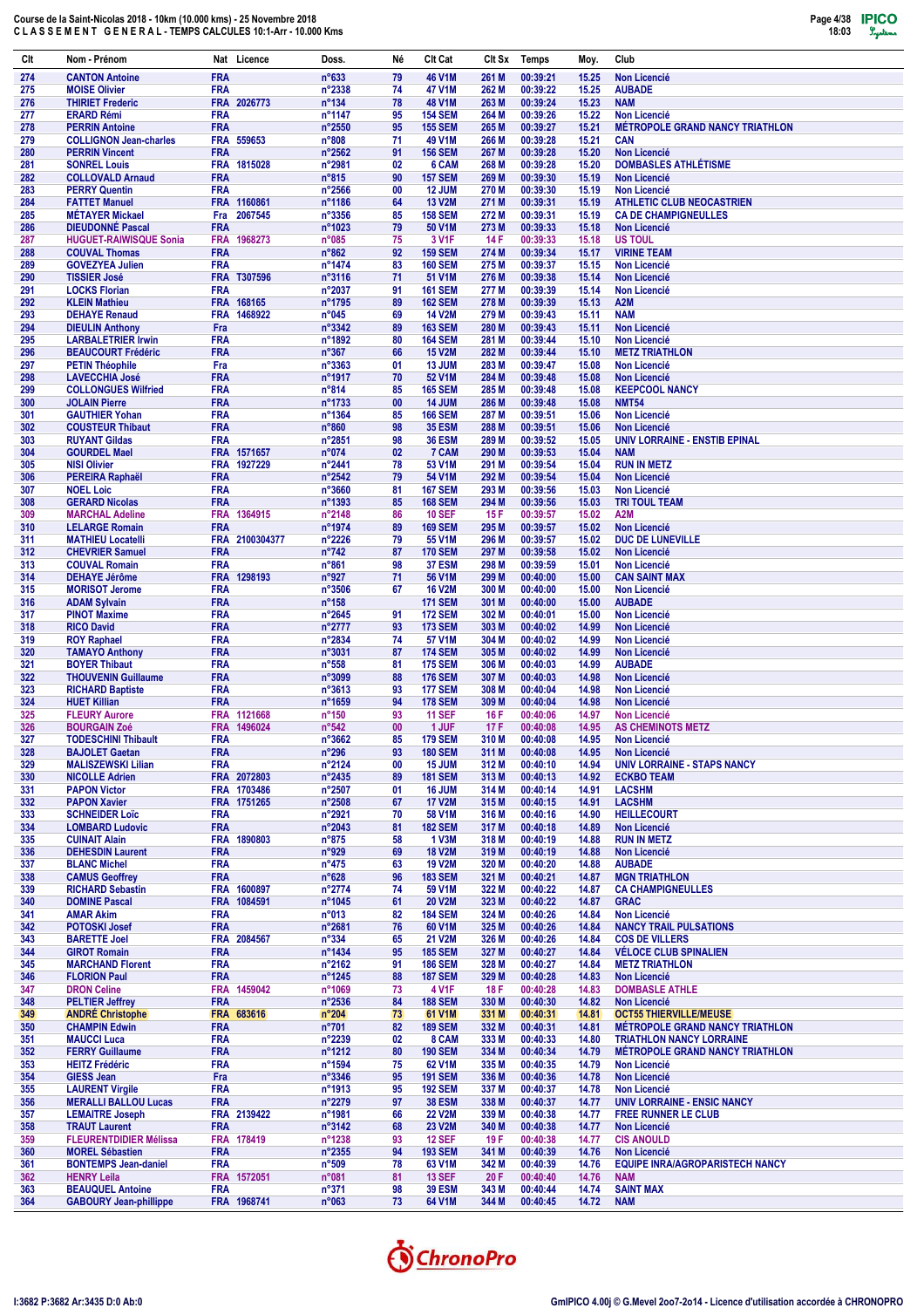| Clt        | Nom - Prénom                                       |                          | Nat Licence                | Doss.                              | Né       | Clt Cat                          | CIt Sx         | Temps                | Moy.           | Club                                                         |
|------------|----------------------------------------------------|--------------------------|----------------------------|------------------------------------|----------|----------------------------------|----------------|----------------------|----------------|--------------------------------------------------------------|
| 365        | <b>DUCRET Jean-michel</b>                          |                          | FRA 1704083                | n°1095                             | 80       | <b>194 SEM</b>                   | 345 M          | 00:40:46             | 14.72          | LUNÉVILLE AC                                                 |
| 366        | <b>WACHOWIAK Nicolas</b>                           | <b>FRA</b>               |                            | n°3267                             | 91       | <b>195 SEM</b>                   | 346 M          | 00:40:47             | 14.72          | <b>Non Licencié</b>                                          |
| 367        | <b>BA Kanh</b>                                     | <b>FRA</b>               |                            | $n^{\circ}277$                     | 72       | 65 V1M                           | 347 M          | 00:40:47             | 14.72          | <b>TOMBLAINE</b>                                             |
| 368        | <b>RICHARD Cyril</b>                               |                          | FRA 2117062                | n°2765                             | 79       | 66 V1M                           | 348 M          | 00:40:48             | 14.71          | <b>ATHLÉTISME METZ MÉTROPOLE</b>                             |
| 369        | <b>FOUQUET Patrick</b>                             |                          | FRA 1772196<br>FRA 1650532 | $n^{\circ}$ 1266                   | 70       | 67 V1M                           | 349 M          | 00:40:49             | 14.70          | <b>ATHLEVOSGES PAYS DE MIRECOURT</b>                         |
| 370<br>371 | <b>CLERC Laurent</b><br><b>GAND Guillaume</b>      | <b>FRA</b>               |                            | $n^{\circ}779$<br>n°1325           | 69<br>91 | <b>24 V2M</b><br><b>196 SEM</b>  | 350 M<br>351 M | 00:40:49<br>00:40:49 | 14.70<br>14.70 | <b>AS CHEMINOTS</b><br>Non Licencié                          |
| 372        | <b>KOFLER Valentin</b>                             | <b>FRA</b>               |                            | n°1799                             | 97       | <b>40 ESM</b>                    | 352 M          | 00:40:50             | 14.70          | <b>Non Licencié</b>                                          |
| 373        | <b>CHAUDRON Sophian</b>                            |                          | FRA 1581493                | $n^{\circ}723$                     | 03       | 9 CAM                            | 353 M          | 00:40:51             | 14.69          | <b>CA CHAMPIGNEULLES</b>                                     |
| 374        | <b>MONTES Vincent</b>                              | <b>FRA</b>               |                            | n°2351                             | 95       | <b>197 SEM</b>                   | 354 M          | 00:40:51             | 14.69          | <b>METROPOLE GRAND NANCY</b>                                 |
| 375        | <b>LAUGRAND Thomas</b>                             | <b>FRA</b>               |                            | n°1907                             | 82       | <b>198 SEM</b>                   | 355 M          | 00:40:52             | 14.69          | <b>TEAM GRIFF?AUTO</b>                                       |
| 376        | <b>RINALDI Vincent</b>                             | <b>FRA</b>               |                            | n°2782                             | 95       | <b>199 SEM</b>                   | 356 M          | 00:40:52             | 14.68          | <b>Non Licencié</b>                                          |
| 377        | <b>WAGNER Maël</b>                                 | <b>FRA</b>               |                            | n°3270                             | 00       | 17 JUM                           | 357 M          | 00:40:53             | 14.68          | <b>Non Licencié</b>                                          |
| 378        | <b>MAGNIER Philippe</b>                            |                          | FRA 172594                 | n°2103                             | 60       | <b>25 V2M</b>                    | 358 M          | 00:40:54             | 14.68          | <b>OFP</b>                                                   |
| 379        | <b>THEVENOT Olivier</b><br><b>LEFEVRE Erik</b>     | <b>FRA</b>               | 1982126                    | $n^{\circ}131$                     | 73       | 68 V1M                           | 359 M          | 00:40:55<br>00:40:57 | 14.67          | <b>US TOUL ATHLETISME</b><br><b>TEAM 1967</b>                |
| 380<br>381 | <b>CLAUDY Jacky</b>                                | <b>FRA</b>               | FRA 1300877                | n°1958<br>$n^{\circ}770$           | 67<br>64 | <b>26 V2M</b><br><b>27 V2M</b>   | 360 M<br>361 M | 00:40:58             | 14.65<br>14.65 | <b>NAM</b>                                                   |
| 382        | <b>PAUNOVIC Nicolas</b>                            | <b>FRA</b>               |                            | n°2527                             | 84       | <b>200 SEM</b>                   | 362 M          | 00:40:59             | 14.65          | <b>Non Licencié</b>                                          |
| 383        | <b>NEUGNOT Benjamin</b>                            |                          | FRA 1168008                | n°2425                             | 76       | 69 V1M                           | 363 M          | 00:41:00             | 14.64          | <b>AVEC PAYS DE MIRECOURT</b>                                |
| 384        | <b>FRANCOIS Jean marie</b>                         | <b>FRA</b>               | 1374235                    | n°1280                             | 67       | <b>28 V2M</b>                    | 364 M          | 00:41:01             | 14.63          | ATHLE VOSGESVALLEE DES LACS                                  |
| 385        | <b>LERAY LESCUYER Romain</b>                       | <b>FRA</b>               |                            | n°2000                             | 99       | <b>41 ESM</b>                    | 365 M          | 00:41:02             | 14.62          | <b>Non Licencié</b>                                          |
| 386        | <b>KINZELIN Justine</b>                            | <b>FRA</b>               |                            | n°1788                             | 98       | 3 ESF                            | 21 F           | 00:41:03             | 14.62          | <b>UNIV LORRAINE - STAPS NANCY</b>                           |
| 387        | <b>HUGUENIN Léo</b>                                | <b>FRA</b>               |                            | n°1661                             | 92       | <b>201 SEM</b>                   | 366 M          | 00:41:04             | 14.62          | <b>Non Licencié</b>                                          |
| 388        | <b>HUSSON Jérome</b>                               | <b>FRA</b>               |                            | n°1674                             | 82       | <b>202 SEM</b>                   | 367 M          | 00:41:06             | 14.60          | <b>Non Licencié</b>                                          |
| 389<br>390 | <b>JANICKA Arnaud</b><br><b>MINIER Edouard</b>     | <b>FRA</b><br><b>FRA</b> |                            | n°1706<br>n°2324                   | 75<br>95 | <b>70 V1M</b><br><b>203 SEM</b>  | 368 M<br>369 M | 00:41:06<br>00:41:07 | 14.60<br>14.60 | <b>PLGTENNIS</b><br><b>Non Licencié</b>                      |
| 391        | <b>HUARD Pierre</b>                                | <b>FRA</b>               | 1635086                    | n°084                              | 63       | <b>29 V2M</b>                    | 370 M          | 00:41:07             | 14.60          | A2M                                                          |
| 392        | <b>HIRSCH Benjamin</b>                             | <b>FRA</b>               |                            | n°1627                             | 91       | <b>204 SEM</b>                   | 371 M          | 00:41:07             | 14.59          | <b>MGNT</b>                                                  |
| 393        | <b>GALLAND Gwenn</b>                               | <b>FRA</b>               |                            | $n^{\circ}$ 1316                   | 90       | <b>205 SEM</b>                   | 372 M          | 00:41:07             | 14.59          | <b>TRIATHLON TOUL TEAM</b>                                   |
| 394        | <b>GIRMAY Esayas</b>                               | <b>FRA</b>               |                            | n°1433                             | 93       | <b>206 SEM</b>                   | 373 M          | 00:41:07             | 14.59          | <b>Non Licencié</b>                                          |
| 395        | <b>RODRIGUEZ CARRO Sergio</b>                      | <b>ESP</b>               |                            | n°2797                             | 96       | <b>207 SEM</b>                   | 374 M          | 00:41:08             | 14.59          | <b>Non Licencié</b>                                          |
| 396        | <b>WAGNER Louis</b>                                | Fra                      |                            | $n^{\circ}3373$                    | 00       | 18 JUM                           | 375 M          | 00:41:08             | 14.59          | <b>Non Licencié</b>                                          |
| 397        | <b>BRICE Julien</b>                                | <b>FRA</b>               |                            | $n^{\circ}580$                     | 83       | <b>208 SEM</b>                   | 376 M          | 00:41:09             | 14.58          | <b>Non Licencié</b>                                          |
| 398<br>399 | <b>THISSELIN Dominique</b>                         | <b>FRA</b><br><b>FRA</b> |                            | n°037                              | 71<br>78 | 71 V1M<br><b>72 V1M</b>          | 377 M<br>378 M | 00:41:09<br>00:41:09 | 14.58<br>14.58 | <b>TNL</b>                                                   |
| 400        | <b>LAMORLETTE Damien</b><br><b>HUO WU MAI Rudy</b> | <b>FRA</b>               |                            | $n^{\circ}3619$<br>$n^{\circ}3586$ | 82       | <b>209 SEM</b>                   | 379 M          | 00:41:11             | 14.57          | <b>Non Licencié</b><br><b>Non Licencié</b>                   |
| 401        | <b>ROSSIGNOL Raynald</b>                           | <b>FRA</b>               |                            | n°2809                             | 54       | <b>2 V3M</b>                     | 380 M          | 00:41:11             | 14.57          | TRI LANEUVEVILLE DEVANT NA                                   |
| 402        | <b>ANCEL Hugo</b>                                  | <b>FRA</b>               |                            | $n^{\circ}$ 195                    | 91       | <b>210 SEM</b>                   | 381 M          | 00:41:13             | 14.56          | <b>Non Licencié</b>                                          |
| 403        | <b>MANENS Florent</b>                              | <b>FRA</b>               |                            | $n^{\circ}3488$                    | 80       | <b>211 SEM</b>                   | 382 M          | 00:41:13             | 14.56          | <b>Non Licencié</b>                                          |
| 404        | <b>AUFAUVRE Samuel</b>                             | <b>FRA</b>               |                            | $n^{\circ}269$                     | 72       | <b>73 V1M</b>                    | 383 M          | 00:41:13             | 14.56          | <b>Non Licencié</b>                                          |
| 405        | <b>RICCETTI Manon</b>                              |                          | FRA 174285                 | n°2762                             | 94       | <b>14 SEF</b>                    | 22 F           | 00:41:13             | 14.56          | <b>DIJON UNIVERSITÉ CLUB</b>                                 |
| 406        | <b>HERNEUX Rénald</b>                              | <b>FRA</b>               |                            | $n^{\circ}3405$                    | 76       | 74 V1M                           | 384 M          | 00:41:14             | 14.56          | <b>Non Licencié</b>                                          |
| 407        | <b>STREIT Edgar</b>                                | <b>FRA</b>               |                            | n°3015                             | 94       | <b>212 SEM</b>                   | 385 M          | 00:41:14             | 14.56          | <b>Non Licencié</b>                                          |
| 408<br>409 | <b>CERICOLA Emeric</b><br><b>SIMON Gérald</b>      | <b>FRA</b><br><b>FRA</b> |                            | $n^{\circ}682$<br>$n^{\circ}2966$  | 77<br>76 | <b>75 V1M</b><br>76 V1M          | 386 M<br>387 M | 00:41:16<br>00:41:16 | 14.54<br>14.54 | <b>CAVE 401</b><br><b>Non Licencié</b>                       |
| 410        | <b>DORSEMANS Pauline</b>                           | <b>FRA</b>               |                            | n°1051                             | 91       | <b>15 SEF</b>                    | 23 F           | 00:41:18             | 14.53          | A <sub>2</sub> M                                             |
| 411        | <b>WNEXZAK Armand</b>                              |                          | FRA 1131728                | $n^{\circ}$ 145                    | 98       | 42 ESM                           | 388 M          | 00:41:19             | 14.52          | <b>NAM</b>                                                   |
| 412        | <b>GERL Mickael</b>                                | <b>FRA</b>               |                            | n°1402                             | 85       | <b>213 SEM</b>                   | 389 M          | 00:41:20             | 14.52          | <b>Non Licencié</b>                                          |
| 413        | <b>TOMBOIS Nicolas</b>                             | <b>FRA</b>               |                            | n°3119                             | 89       | <b>214 SEM</b>                   | 390 M          | 00:41:20             | 14.52          | <b>Non Licencié</b>                                          |
| 414        | <b>MANACH Gaetan</b>                               | <b>FRA</b>               |                            | n°3624                             | 94       | <b>215 SEM</b>                   | 391 M          | 00:41:21             | 14.51          | <b>Non Licencié</b>                                          |
| 415        | <b>PETRUZZELLIS Laurent</b>                        | <b>FRA</b>               |                            | n°2593                             | 86       | <b>216 SEM</b>                   | 392 M          | 00:41:22             | 14.51          | Non Licencié                                                 |
| 416        | <b>LEESTMANS Thierry</b>                           | <b>FRA</b>               |                            | n°1955                             | 66       | 30 V2M                           | 393 M          | 00:41:22             | 14.51          | <b>Non Licencié</b>                                          |
| 417<br>418 | <b>PHILIPPOT Hugues</b><br><b>BON Philippe</b>     | <b>FRA</b><br><b>FRA</b> |                            | $n^{\circ}2604$<br>$n^{\circ}498$  | 83<br>67 | <b>217 SEM</b><br>31 V2M         | 394 M<br>395 M | 00:41:22<br>00:41:24 | 14.50<br>14.50 | <b>TEAM XTFT CARACOLE</b><br><b>TEAM BARJOTS</b>             |
| 419        | <b>DUTAP Florian</b>                               | <b>FRA</b>               |                            | $n^{\circ}1125$                    | 99       | <b>43 ESM</b>                    | 396 M          | 00:41:26             | 14.48          | Non Licencié                                                 |
| 420        | <b>RAUSCH Xavier</b>                               | <b>FRA</b>               |                            | n°2724                             | 87       | <b>218 SEM</b>                   | 397 M          | 00:41:27             | 14.48          | <b>AUBADE</b>                                                |
| 421        | <b>BRUNAUT Nicolas</b>                             |                          | FRA 1062930                | $n^{\circ}594$                     | 99       | <b>44 ESM</b>                    | 398 M          | 00:41:27             | 14.48          | <b>NAM</b>                                                   |
| 422        | <b>VOINCON Pasacal</b>                             |                          | FRA 100406                 | n°3251                             | 68       | 32 V2M                           | 399 M          | 00:41:27             | 14.48          | <b>AS CHEMINOTS</b>                                          |
| 423        | <b>BIZE Cyril</b>                                  | <b>FRA</b>               |                            | $n^{\circ}465$                     | 76       | <b>77 V1M</b>                    | 400 M          | 00:41:27             | 14.48          | <b>Non Licencié</b>                                          |
| 424        | <b>SERRA Jerome</b>                                | <b>FRA</b>               |                            | n°2944                             | 63       | 33 V2M                           | 401 M          | 00:41:30             | 14.46          | <b>Non Licencié</b>                                          |
| 425        | <b>TURPIN Philippe</b>                             | <b>FRA</b>               |                            | $n^{\circ}3160$                    | 66       | 34 V2M                           | 402 M          | 00:41:30             | 14.46          | <b>Non Licencié</b>                                          |
| 426<br>427 | <b>VITU Thomas</b><br><b>TURPIN Chantal</b>        | <b>FRA</b>               | FRA 673265                 | $n^{\circ}3245$<br>n°3159          | 96<br>73 | <b>219 SEM</b><br><b>5 V1F</b>   | 403 M<br>24 F  | 00:41:31<br>00:41:32 | 14.45<br>14.45 | UNIV LORRAINE - STAPS NANCY<br><b>COS VILLERS ATHLETISME</b> |
| 428        | <b>BRUNAUT Stephane</b>                            |                          | FRA 1357249                | $n^{\circ}595$                     | 65       | 35 V2M                           | 404 M          | 00:41:33             | 14.44          | <b>COURIR A NANCY ST MAX</b>                                 |
| 429        | <b>LACOINTE Christian</b>                          |                          | FRA 1754206                | n°3553                             | 97       | <b>45 ESM</b>                    | 405 M          | 00:41:34             | 14.44          | <b>NAM</b>                                                   |
| 430        | <b>ODIN Brice</b>                                  |                          | FRA 1582729                | $n^{\circ}2460$                    | 69       | 36 V2M                           | 406 M          | 00:41:34             | 14.44          | <b>LACSHM</b>                                                |
| 431        | <b>PHILIPPOT Bruno</b>                             | <b>FRA</b>               |                            | $n^{\circ}3562$                    | 64       | 37 V2M                           | 407 M          | 00:41:35             | 14.43          | <b>Non Licencié</b>                                          |
| 432        | <b>CLAUSSE Julien</b>                              |                          | FRA 2076346                | $n^{\circ}772$                     | 83       | <b>220 SEM</b>                   | 408 M          | 00:41:35             | 14.43          | <b>NAM</b>                                                   |
| 433        | <b>DOMICILLE Thomas</b>                            | <b>FRA</b>               |                            | n°1044                             | 85       | <b>221 SEM</b>                   | 409 M          | 00:41:35             | 14.43          | <b>Non Licencié</b>                                          |
| 434<br>435 | <b>OHLMANN Jonathan</b><br><b>FLOCH Maxime</b>     | <b>FRA</b>               | FRA 2100347829             | $n^{\circ}2465$<br>n°1240          | 85<br>85 | <b>222 SEM</b><br><b>223 SEM</b> | 410 M<br>411 M | 00:41:37<br>00:41:37 | 14.42<br>14.42 | <b>Non Licencié</b><br>LES DUCS DE LUNÉVILLE                 |
| 436        | <b>BODET Guillaume</b>                             | <b>FRA</b>               |                            | $n^{\circ}489$                     | 96       | <b>224 SEM</b>                   | 412 M          | 00:41:39             | 14.41          | UNIV LORRAINE - POLYTECH NANCY                               |
| 437        | <b>HEU Joris</b>                                   | <b>FRA</b>               |                            | n°1620                             | 88       | <b>225 SEM</b>                   | 413 M          | 00:41:39             | 14.41          | <b>Non Licencié</b>                                          |
| 438        | <b>POIREL Sebastien</b>                            | <b>FRA</b>               |                            | $n^{\circ}2664$                    | 76       | 78 V1M                           | 414 M          | 00:41:39             | 14.41          | <b>PICON D'OR</b>                                            |
| 439        | <b>ROY Loïc</b>                                    | <b>FRA</b>               |                            | n°2833                             | 88       | <b>226 SEM</b>                   | 415 M          | 00:41:40             | 14.40          | <b>Non Licencié</b>                                          |
| 440        | <b>SCHWARTZ Thomas</b>                             | <b>FRA</b>               |                            | n°2930                             | 80       | <b>227 SEM</b>                   | 416 M          | 00:41:40             | 14.40          | <b>Non Licencié</b>                                          |
| 441        | <b>HUDEBOURG Jocelyn</b>                           | <b>FRA</b>               |                            | $n^{\circ}3505$                    | 89       | <b>228 SEM</b>                   | 417 M          | 00:41:40             | 14.40          | Non Licencié                                                 |
| 442        | <b>BARATTE J1m</b>                                 | <b>FRA</b>               |                            | $n^{\circ}316$                     | 62       | 38 V2M                           | 418 M          | 00:41:41             | 14.40          | <b>Non Licencié</b>                                          |
| 443        | <b>DELBE Teddy</b>                                 | <b>FRA</b>               |                            | $n^{\circ}3451$                    | 80       | <b>229 SEM</b>                   | 419 M          | 00:41:41             | 14.40          | <b>Non Licencié</b>                                          |
| 444<br>445 | <b>BINETRUY Victor</b><br><b>GIRAUT Daniel</b>     | <b>FRA</b><br><b>FRA</b> |                            | $n^{\circ}462$<br>n°1432           | 00<br>96 | <b>19 JUM</b><br><b>230 SEM</b>  | 420 M<br>421 M | 00:41:41<br>00:41:42 | 14.40<br>14.39 | Non Licencié<br><b>UNIV LORRAINE - ENSG NANCY</b>            |
| 446        | <b>LOTTE Edouard</b>                               | <b>FRA</b>               |                            | $n^{\circ}2055$                    | 86       | <b>231 SEM</b>                   | 422 M          | 00:41:42             | 14.39          | <b>Non Licencié</b>                                          |
| 447        | <b>BOURDONNAY Pierre</b>                           | <b>FRA</b>               |                            | $n^{\circ}540$                     | 86       | <b>232 SEM</b>                   | 423 M          | 00:41:42             | 14.39          | <b>Non Licencié</b>                                          |
| 448        | <b>THOMAS Jean</b>                                 |                          | FRA 388618                 | $n^{\circ}$ 136                    | 49       | 1 V4M                            | 424 M          | 00:41:43             | 14.39          | <b>NAM</b>                                                   |
| 449        | <b>ARNOUX Pascal</b>                               | <b>FRA</b>               |                            | $n^{\circ}244$                     | 69       | 39 V2M                           | 425 M          | 00:41:43             | 14.38          | <b>Non Licencié</b>                                          |
| 450        | <b>TARAL Mickael</b>                               |                          | FRA 2110695                | $n^{\circ}3036$                    | 77       | 79 V1M                           | 426 M          | 00:41:43             | 14.38          | <b>ACGV/ HARMONIE MUTUELLE</b>                               |
| 451        | <b>CHELOUF Jemal</b>                               | <b>FRA</b>               |                            | n°3440                             | 77       | 80 V1M                           | 427 M          | 00:41:44             | 14.38          | Non Licencié                                                 |
| 452        | <b>THIL Morgan</b>                                 | <b>FRA</b>               |                            | $n^{\circ}3069$                    | 90       | <b>233 SEM</b>                   | 428 M          | 00:41:44             | 14.38          | TRIATHLON LANEUVEVILLE DEVANT NANCY                          |
| 453<br>454 | <b>MAIREL Grégory</b><br><b>GANDY Boris</b>        | <b>FRA</b>               | FRA 2097964                | n°099<br>$n^{\circ}3513$           | 82<br>86 | <b>234 SEM</b><br><b>235 SEM</b> | 429 M<br>430 M | 00:41:45<br>00:41:45 | 14.37<br>14.37 | <b>NAM</b><br><b>TNL</b>                                     |
| 455        | <b>HIRSCHENHAHN Brice</b>                          | <b>FRA</b>               |                            | n°1628                             | 99       | <b>46 ESM</b>                    | 431 M          | 00:41:45             | 14.37          | Non Licencié                                                 |

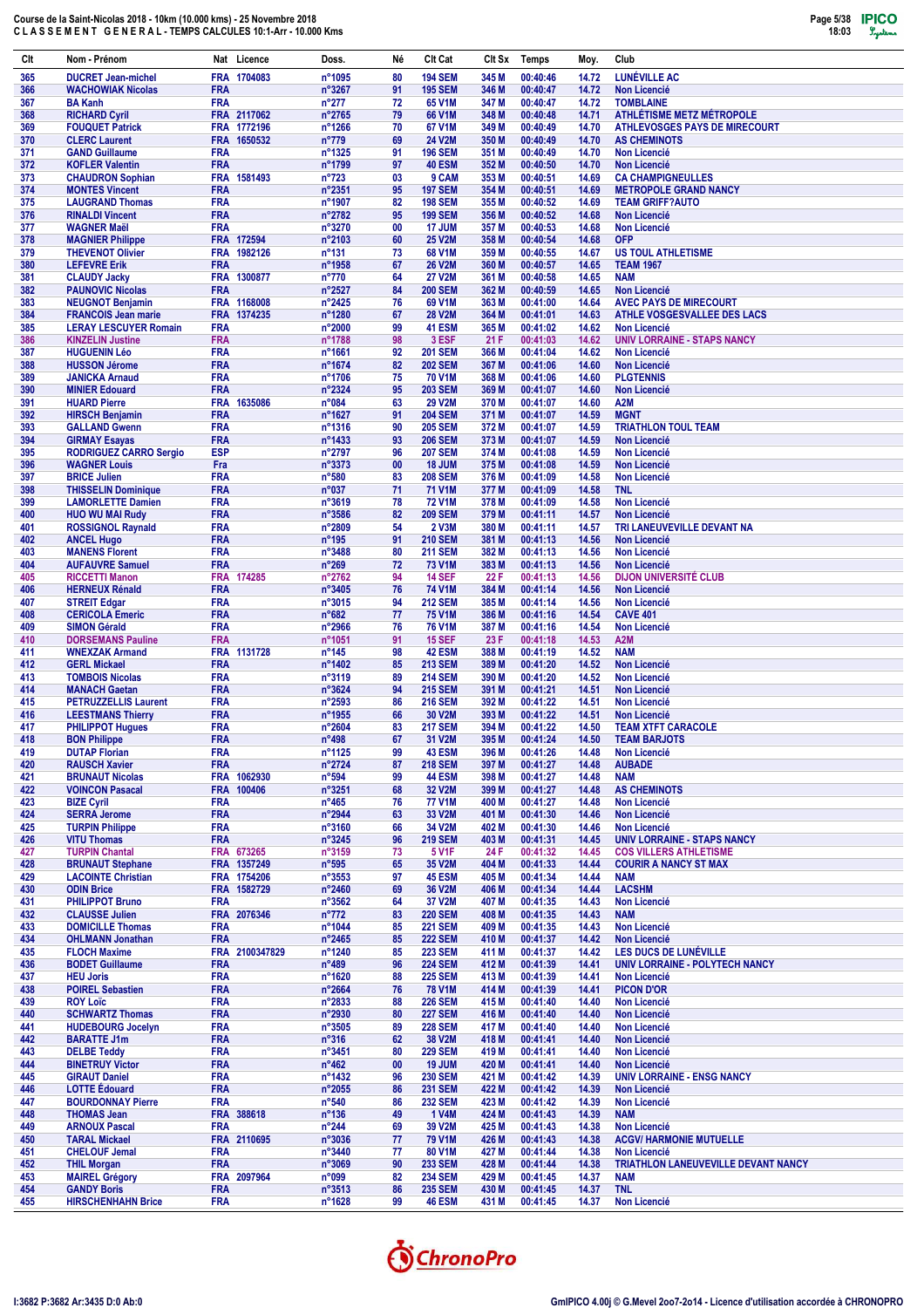

| Clt        | Nom - Prénom                                               |                          | Nat Licence | Doss.                              | Né       | Clt Cat                          | CIt Sx         | Temps                | Moy.           | Club                                                                 |
|------------|------------------------------------------------------------|--------------------------|-------------|------------------------------------|----------|----------------------------------|----------------|----------------------|----------------|----------------------------------------------------------------------|
| 456        | <b>HOLL William</b>                                        | <b>FRA</b>               |             | n°1637                             | 71       | 81 V1M                           | 432 M          | 00:41:47             | 14.36          | <b>AUBADE</b>                                                        |
| 457        | <b>PETITJEAN Theo</b>                                      | <b>FRA</b>               |             | n°2587                             | 97       | 47 ESM                           | 433 M          | 00:41:47             | 14.36          | UNIV LORRAINE - ENSTIB EPINAL                                        |
| 458<br>459 | <b>GARCIA Florian</b><br><b>DELATTE Gregoire</b>           | <b>FRA</b><br><b>FRA</b> |             | n°1331<br>n°936                    | 87<br>98 | <b>236 SEM</b><br><b>48 ESM</b>  | 434 M<br>435 M | 00:41:47<br>00:41:48 | 14.36<br>14.36 | <b>TRIATHLON NANCY LORRAINE</b><br>UNIV LORRAINE - ENSTIB EPINAL     |
| 460        | <b>LIMA José</b>                                           | <b>FRA</b>               |             | n°2029                             | 65       | <b>40 V2M</b>                    | 436 M          | 00:41:48             | 14.36          | <b>AUBADE</b>                                                        |
| 461        | <b>BATCHO Ayel</b>                                         | <b>FRA</b>               |             | $n^{\circ}349$                     | 82       | <b>237 SEM</b>                   | 437 M          | 00:41:49             | 14.35          | <b>Non Licencié</b>                                                  |
| 462<br>463 | <b>BRACHET Mathieu</b><br><b>BUAUD Elise</b>               | <b>FRA</b><br>Fra        | 133821      | n°3397<br>n°3338                   | 74<br>88 | 82 V1M<br><b>16 SEF</b>          | 438 M<br>25 F  | 00:41:49<br>00:41:49 | 14.35<br>14.35 | <b>TRIATHLON LANEUVEVILLE</b><br><b>ATHLETISME METZ MÉTROPOLE</b>    |
| 464        | <b>RISSER Florent</b>                                      | <b>FRA</b>               |             | n°3526                             | 96       | <b>238 SEM</b>                   | 439 M          | 00:41:50             | 14.35          | <b>Non Licencié</b>                                                  |
| 465        | <b>TISCHLER Maxime</b>                                     | <b>FRA</b>               |             | n°3108                             | 94       | <b>239 SEM</b>                   | 440 M          | 00:41:50             | 14.34          | <b>Non Licencié</b>                                                  |
| 466<br>467 | <b>ESMILI Ali</b><br><b>BLONDELOT Thomas</b>               | <b>FRA</b><br><b>FRA</b> |             | n°1154<br>$n^{\circ}482$           | 78<br>79 | 83 V <sub>1</sub> M<br>84 V1M    | 441 M<br>442 M | 00:41:51<br>00:41:52 | 14.34<br>14.33 | <b>Non Licencié</b><br><b>Non Licencié</b>                           |
| 468        | <b>VALTAIN Alexandre</b>                                   | <b>FRA</b>               |             | n°3181                             | 78       | 85 V1M                           | 443 M          | 00:41:52             | 14.33          | <b>Non Licencié</b>                                                  |
| 469        | <b>BRY Jean-jacques</b>                                    | <b>FRA</b>               |             | n°600                              | 70       | 86 V <sub>1</sub> M              | 444 M          | 00:41:52             | 14.33          | <b>GE POWER CONVERSION</b>                                           |
| 470<br>471 | <b>WIETECKA David</b><br><b>GEHIN Pierre</b>               | <b>FRA</b><br><b>FRA</b> |             | n°3298<br>n°1373                   | 78<br>00 | 87 V1M<br><b>20 JUM</b>          | 445 M<br>446 M | 00:41:53<br>00:41:53 | 14.33<br>14.33 | <b>Non Licencié</b><br><b>KEEPCOOL NANCY</b>                         |
| 472        | <b>PIERRAT Jean-luc</b>                                    | <b>FRA</b>               |             | $n^{\circ}2614$                    | 69       | 41 V2M                           | 447 M          | 00:41:53             | 14.33          | <b>Non Licencié</b>                                                  |
| 473        | <b>CHANDECLERC Marie lorraine</b>                          | <b>FRA</b>               |             | $n^{\circ}706$                     | 76       | 6 V <sub>1</sub> F               | 26 F           | 00:41:54             | 14.32          | <b>Non Licencié</b>                                                  |
| 474<br>475 | <b>THOMAS Cyril</b><br><b>DOMGIN Jf.</b>                   | <b>FRA</b><br><b>FRA</b> |             | n°3086<br>n°1043                   | 71<br>70 | 88 V1M<br>89 V1M                 | 448 M<br>449 M | 00:41:56<br>00:41:56 | 14.31<br>14.31 | <b>Non Licencié</b><br><b>METZ TRIATHLON</b>                         |
| 476        | <b>COURROUX Franck</b>                                     | Fra                      | 848728      | n°3341                             | 69       | <b>42 V2M</b>                    | 450 M          | 00:41:56             | 14.31          | <b>AS SOMMER SEDAN 08</b>                                            |
| 477        | <b>PROENCA Patrice</b>                                     | <b>FRA</b>               | 1674263     | n°2695                             | 65       | 43 V2M                           | 451 M          | 00:41:57             | 14.30          | <b>CAN ST MAX</b>                                                    |
| 478<br>479 | <b>COTTREZ Anthony</b><br><b>RAYMOND Thomas</b>            | <b>FRA</b><br><b>FRA</b> | 1048753     | $n^{\circ}853$<br>n°2728           | 81<br>73 | <b>240 SEM</b><br>90 V1M         | 452 M<br>453 M | 00:42:01<br>00:42:01 | 14.29<br>14.28 | <b>NAM</b><br><b>Non Licencié</b>                                    |
| 480        | <b>HEYDEL Xavier</b>                                       | <b>FRA</b>               |             | n°1621                             | 91       | <b>241 SEM</b>                   | 454 M          | 00:42:01             | 14.28          | <b>Non Licencié</b>                                                  |
| 481        | <b>VOILLAUME Philippe</b>                                  | <b>FRA</b>               |             | n°3250                             | 61       | 44 V2M                           | 455 M          | 00:42:01             | 14.28          | <b>METZ TRIATHLON</b>                                                |
| 482<br>483 | <b>VEGA Philippe</b><br><b>LABOURE Michel</b>              | <b>FRA</b>               | FRA 1144042 | n°3197<br>n°1834                   | 59<br>68 | 3 V3M<br>45 V2M                  | 456 M<br>457 M | 00:42:03<br>00:42:03 | 14.27<br>14.27 | <b>FOC</b><br><b>Non Licencié</b>                                    |
| 484        | <b>GANGLOFF Loic</b>                                       | <b>FRA</b>               |             | n°1327                             | 85       | <b>242 SEM</b>                   | 458 M          | 00:42:04             | 14.26          | <b>Non Licencié</b>                                                  |
| 485        | <b>ALBISER Vincent</b>                                     | <b>FRA</b>               |             | n°3510                             | 73       | 91 V1M                           | 459 M          | 00:42:05             | 14.26          | <b>Non Licencié</b>                                                  |
| 486        | <b>SORNETTE Jean-yves</b><br><b>JACQUOT Sébastien</b>      | <b>FRA</b><br><b>FRA</b> |             | n°057                              | 72<br>78 | 92 V1M<br>93 V1M                 | 460 M<br>461 M | 00:42:06<br>00:42:06 | 14.26<br>14.25 | <b>Non Licencié</b><br><b>LES JAKI'S</b>                             |
| 487<br>488 | <b>LEDIEU Julian</b>                                       |                          | FRA 2061612 | n°1698<br>n°1951                   | 74       | 94 V1M                           | 462 M          | 00:42:06             | 14.25          | <b>CAN ST MAX</b>                                                    |
| 489        | <b>MANGIN Florent</b>                                      | <b>FRA</b>               |             | n°2135                             | 81       | <b>243 SEM</b>                   | 463 M          | 00:42:07             | 14.25          | <b>Non Licencié</b>                                                  |
| 490        | <b>BALAT Quentin</b>                                       | <b>FRA</b>               |             | $n^{\circ}299$                     | 89<br>79 | <b>244 SEM</b>                   | 464 M          | 00:42:07             | 14.25          | <b>Non Licencié</b>                                                  |
| 491<br>492 | <b>FUCHS Claire</b><br><b>FLORECK David</b>                | <b>FRA</b><br><b>FRA</b> | 687171      | n°062<br>n°1241                    | 81       | <b>7 V1F</b><br><b>245 SEM</b>   | 27 F<br>465 M  | 00:42:08<br>00:42:09 | 14.24<br>14.24 | <b>NAM</b><br><b>AUBADE</b>                                          |
| 493        | <b>PARIS Tony</b>                                          | <b>FRA</b>               |             | n°2513                             | 81       | <b>246 SEM</b>                   | 466 M          | 00:42:10             | 14.23          | <b>EUROFINS</b>                                                      |
| 494        | <b>HILLARD Mathilde</b>                                    | <b>FRA</b>               | 1861325     | n°082                              | 78       | 8 V1F                            | 28 F           | 00:42:10             | 14.23          | <b>PHAR LONGWY</b>                                                   |
| 495<br>496 | <b>DESMOULINS Hugues</b><br><b>SPENS Charles</b>           | <b>FRA</b><br><b>FRA</b> |             | n°984<br>n°2991                    | 76<br>00 | 95 V1M<br>21 JUM                 | 467 M<br>468 M | 00:42:11<br>00:42:11 | 14.23<br>14.23 | <b>Non Licencié</b><br><b>Non Licencié</b>                           |
| 497        | <b>DJEBARI Hocine</b>                                      |                          | FRA 2122019 | n°1034                             | 68       | <b>46 V2M</b>                    | 469 M          | 00:42:12             | 14.22          | <b>COURIR A NANCY</b>                                                |
| 498        | <b>BAYO Mamadou</b>                                        | <b>FRA</b>               |             | $n^{\circ}363$                     | 96       | <b>247 SEM</b>                   | 470 M          | 00:42:12             | 14.22          | <b>Non Licencié</b>                                                  |
| 499<br>500 | <b>MAHAMRED IBRAHIM Abdallah</b><br><b>LACROIX Florian</b> | <b>FRA</b><br><b>FRA</b> |             | n°2107<br>n°1839                   | 91<br>00 | <b>248 SEM</b><br>22 JUM         | 471 M<br>472 M | 00:42:13<br>00:42:15 | 14.21<br>14.20 | <b>Non Licencié</b><br><b>PAGNY FOOTING</b>                          |
| 501        | <b>KRUSZEWSKI Teddy</b>                                    | <b>FRA</b>               |             | n°1816                             | 83       | <b>249 SEM</b>                   | 473 M          | 00:42:15             | 14.20          | <b>TEAM PÉGASE</b>                                                   |
| 502        | <b>DUDEL Arnaud</b>                                        | <b>FRA</b>               |             | n°1097                             | 82       | <b>250 SEM</b>                   | 474 M          | 00:42:16             | 14.20          | <b>Non Licencié</b>                                                  |
| 503<br>504 | <b>SAGNIER Clement</b><br><b>BOUAN Gregoire</b>            | <b>FRA</b>               | FRA 1149254 | n°2857<br>$n^{\circ}523$           | 98<br>97 | <b>49 ESM</b><br><b>50 ESM</b>   | 475 M<br>476 M | 00:42:16<br>00:42:16 | 14.20<br>14.20 | <b>COS VILLERS LES NANCY</b><br><b>UNIV LORRAINE - ENSTIB EPINAL</b> |
| 505        | <b>BARBIER Loïc</b>                                        | <b>FRA</b>               |             | $n^{\circ}326$                     | 84       | <b>251 SEM</b>                   | 477 M          | 00:42:18             | 14.19          | <b>Non Licencié</b>                                                  |
| 506        | <b>PAQUIN Thierry</b>                                      | <b>FRA</b>               | 1964461     | n°2509                             | 68       | 47 V2M                           | 478 M          | 00:42:20             | 14.17          | <b>FLORANGE OC*</b>                                                  |
| 507<br>508 | <b>DOMERGUE Hugues</b><br><b>MALEK Samir</b>               | <b>FRA</b><br><b>FRA</b> |             | n°1041<br>n°2118                   | 70<br>86 | 96 V1M<br><b>252 SEM</b>         | 479 M<br>480 M | 00:42:20<br>00:42:21 | 14.17<br>14.17 | <b>TTT TOUL</b><br><b>TRIATHLON LANEUVEVILLE DEVANT NANCY</b>        |
| 509        | <b>ZOBLER Eric</b>                                         | <b>FRA</b>               |             | n°3329                             | 58       | 4 V3M                            | 481 M          | 00:42:22             | 14.16          | Non Licencié                                                         |
| 510        | <b>AMITRANO Nicolas</b>                                    | <b>FRA</b>               |             | n°190                              | 90       | <b>253 SEM</b>                   | 482 M          | 00:42:23             | 14.16          | <b>NEUVES MAISONS TRIATHLON 54</b>                                   |
| 511<br>512 | <b>CHAPELLE Jérôme</b><br><b>FERRY Arthur</b>              | <b>FRA</b><br><b>FRA</b> |             | $n^{\circ}712$<br>n°1208           | 82<br>92 | <b>254 SEM</b><br><b>255 SEM</b> | 483 M<br>484 M | 00:42:24<br>00:42:25 | 14.15<br>14.15 | <b>Non Licencié</b><br>Non Licencié                                  |
| 513        | <b>EL HANNACHE Driss</b>                                   | <b>FRA</b>               |             | n°1136                             | 75       | 97 V1M                           | 485 M          | 00:42:26             | 14.14          | <b>AUBADE</b>                                                        |
| 514        | <b>DEMARET Nicolas</b>                                     | <b>FRA</b>               |             | n°949                              | 01       | 23 JUM                           | 486 M          | 00:42:27             | 14.14          | Non Licencié                                                         |
| 515<br>516 | <b>SCHNABEL Benoit</b><br><b>LAMANDE Benjamin</b>          | <b>FRA</b><br><b>FRA</b> |             | $n^{\circ}2918$<br>n°1862          | 75<br>79 | 98 V1M<br>99 V <sub>1</sub> M    | 487 M<br>488 M | 00:42:27<br>00:42:27 | 14.14<br>14.14 | <b>SAULXURES LES NANCY</b><br><b>Non Licencié</b>                    |
| 517        | <b>VILLEMIN Michel</b>                                     | <b>FRA</b>               |             | $n^{\circ}3228$                    | 57       | 5 V3M                            | 489 M          | 00:42:29             | 14.13          | Non Licencié                                                         |
| 518        | <b>DRIX Fabrice</b>                                        | <b>FRA</b>               |             | n°1067                             | 64       | <b>48 V2M</b>                    | 490 M          | 00:42:30             | 14.12          | <b>Non Licencié</b>                                                  |
| 519<br>520 | <b>WISE Arthur</b><br><b>LABOURE Théo</b>                  | <b>FRA</b>               | FRA 1154881 | $n^{\circ}3306$<br>n°092           | 99<br>99 | <b>51 ESM</b><br><b>52 ESM</b>   | 491 M<br>492 M | 00:42:30<br>00:42:31 | 14.12<br>14.11 | UNIV LORRAINE - STAPS NANCY<br><b>NAM</b>                            |
| 521        | <b>AMET Pierre</b>                                         | <b>FRA</b>               |             | $n^{\circ}187$                     | 92       | <b>256 SEM</b>                   | 493 M          | 00:42:32             | 14.11          | Non Licencié                                                         |
| 522<br>523 | <b>SCHMIDT Emmanuel</b><br><b>HAENNEL Alexandre</b>        | <b>FRA</b><br><b>FRA</b> |             | n°2910                             | 90<br>76 | <b>257 SEM</b>                   | 494 M<br>495 M | 00:42:33             | 14.11<br>14.11 | <b>Non Licencié</b>                                                  |
| 524        | <b>WINWA Rémi</b>                                          | <b>FRA</b>               |             | n°1561<br>$n^{\circ}3305$          | 61       | 100 V1M<br>49 V2M                | 496 M          | 00:42:33<br>00:42:33 | 14.11          | <b>ACGV-VTP</b><br><b>RENAULT NANCY</b>                              |
| 525        | <b>ZENTZ Albert</b>                                        | <b>FRA</b>               |             | $n^{\circ}3325$                    | 69       | 50 V2M                           | 497 M          | 00:42:33             | 14.11          | <b>TRIATHLON JARNY</b>                                               |
| 526        | <b>TOUSSAINT Michaël</b>                                   | <b>FRA</b>               |             | $n^{\circ}3136$                    | 82       | <b>258 SEM</b>                   | 498 M          | 00:42:33             | 14.10          | Non Licencié                                                         |
| 527<br>528 | <b>WALCKER Nicolas</b><br><b>FARCHETTO Xavier</b>          | <b>FRA</b><br><b>FRA</b> |             | $n^{\circ}3272$<br>$n^{\circ}3611$ | 81<br>94 | <b>259 SEM</b><br><b>260 SEM</b> | 499 M<br>500 M | 00:42:34<br>00:42:34 | 14.10<br>14.10 | <b>AUBADE</b><br>Non Licencié                                        |
| 529        | <b>THOUVENOT Benoit</b>                                    |                          | FRA 1928567 | $n^{\circ}3103$                    | 76       | <b>101 V1M</b>                   | 501 M          | 00:42:35             | 14.09          | <b>NAM</b>                                                           |
| 530        | <b>KOSTUR Michael</b>                                      | <b>FRA</b>               |             | $n^{\circ}1805$                    | 85       | <b>261 SEM</b>                   | 502 M          | 00:42:39             | 14.07          | Non Licencié                                                         |
| 531<br>532 | <b>SAINSARD Johann</b><br><b>WARLOT Sébastien</b>          | <b>FRA</b>               | FRA 1851296 | $n^{\circ}2858$<br>$n^{\circ}3279$ | 75<br>81 | 102 V1M<br><b>262 SEM</b>        | 503 M<br>504 M | 00:42:39<br>00:42:40 | 14.07<br>14.07 | <b>EVAL / OFP</b><br><b>AUBADE</b>                                   |
| 533        | <b>CHOTIN Thomas</b>                                       | <b>FRA</b>               |             | $n^{\circ}754$                     | 92       | <b>263 SEM</b>                   | 505 M          | 00:42:41             | 14.06          | <b>Non Licencié</b>                                                  |
| 534        | <b>REGOLI Christophe</b>                                   | <b>FRA</b>               |             | $n^{\circ}121$                     | 75       | 103 V1M                          | 506 M          | 00:42:41             | 14.06          | <b>ASC BNP PARIBAS</b>                                               |
| 535<br>536 | <b>THIERY Malaury</b><br><b>DIDIER Arnaud</b>              | <b>FRA</b>               | FRA 2018916 | $n^{\circ}3646$<br>n°1014          | 00<br>90 | 2 JUF<br><b>264 SEM</b>          | 29 F<br>507 M  | 00:42:42<br>00:42:42 | 14.06<br>14.05 | Non Licencié<br><b>Non Licencié</b>                                  |
| 537        | <b>RICH Yohann</b>                                         |                          | FRA 1741933 | $n^{\circ}3533$                    | 93       | <b>265 SEM</b>                   | 508 M          | 00:42:42             | 14.05          | <b>Non Licencié</b>                                                  |
| 538        | <b>JENIN Arnaud</b>                                        | <b>FRA</b>               |             | n°1726                             | 75       | <b>104 V1M</b>                   | 509 M          | 00:42:44             | 14.04          | <b>Non Licencié</b>                                                  |
| 539<br>540 | <b>AMORUSO Laurent</b><br><b>RUBAN Steve</b>               | <b>FRA</b><br><b>FRA</b> |             | $n^{\circ}$ 192<br>n°3658          | 74<br>80 | 105 V1M<br><b>266 SEM</b>        | 510 M<br>511 M | 00:42:45<br>00:42:45 | 14.04<br>14.04 | <b>Non Licencié</b><br><b>Non Licencié</b>                           |
| 541        | <b>FAGOT Romain</b>                                        | <b>FRA</b>               |             | n°1178                             | 90       | <b>267 SEM</b>                   | 512 M          | 00:42:45             | 14.04          | <b>Non Licencié</b>                                                  |
| 542        | <b>CALTÉ Denis</b>                                         | <b>FRA</b>               |             | $n^{\circ}623$                     | 65       | 51 V2M                           | 513 M          | 00:42:46             | 14.03          | <b>FOULEES DU SAULNOIS</b>                                           |
| 543<br>544 | <b>BARLETTA Nicolas</b><br><b>MARTIN Paul</b>              | <b>FRA</b><br><b>FRA</b> |             | $n^{\circ}336$<br>$n^{\circ}2204$  | 80<br>98 | <b>268 SEM</b><br><b>53 ESM</b>  | 514 M<br>515 M | 00:42:47<br>00:42:47 | 14.03<br>14.03 | <b>Non Licencié</b><br><b>Non Licencié</b>                           |
| 545        | ?Dossard #3374                                             | <b>FRA</b>               |             | $n^{\circ}3374$                    |          | <b>269 SEM</b>                   | 516 M          | 00:42:48             | 14.02          | Non Licencié                                                         |
| 546        | <b>PIERSON Frédéric</b>                                    | <b>FRA</b>               |             | $n^{\circ}2635$                    | 73       | 106 V1M                          | 517 M          | 00:42:49             | 14.02          | Non Licencié                                                         |

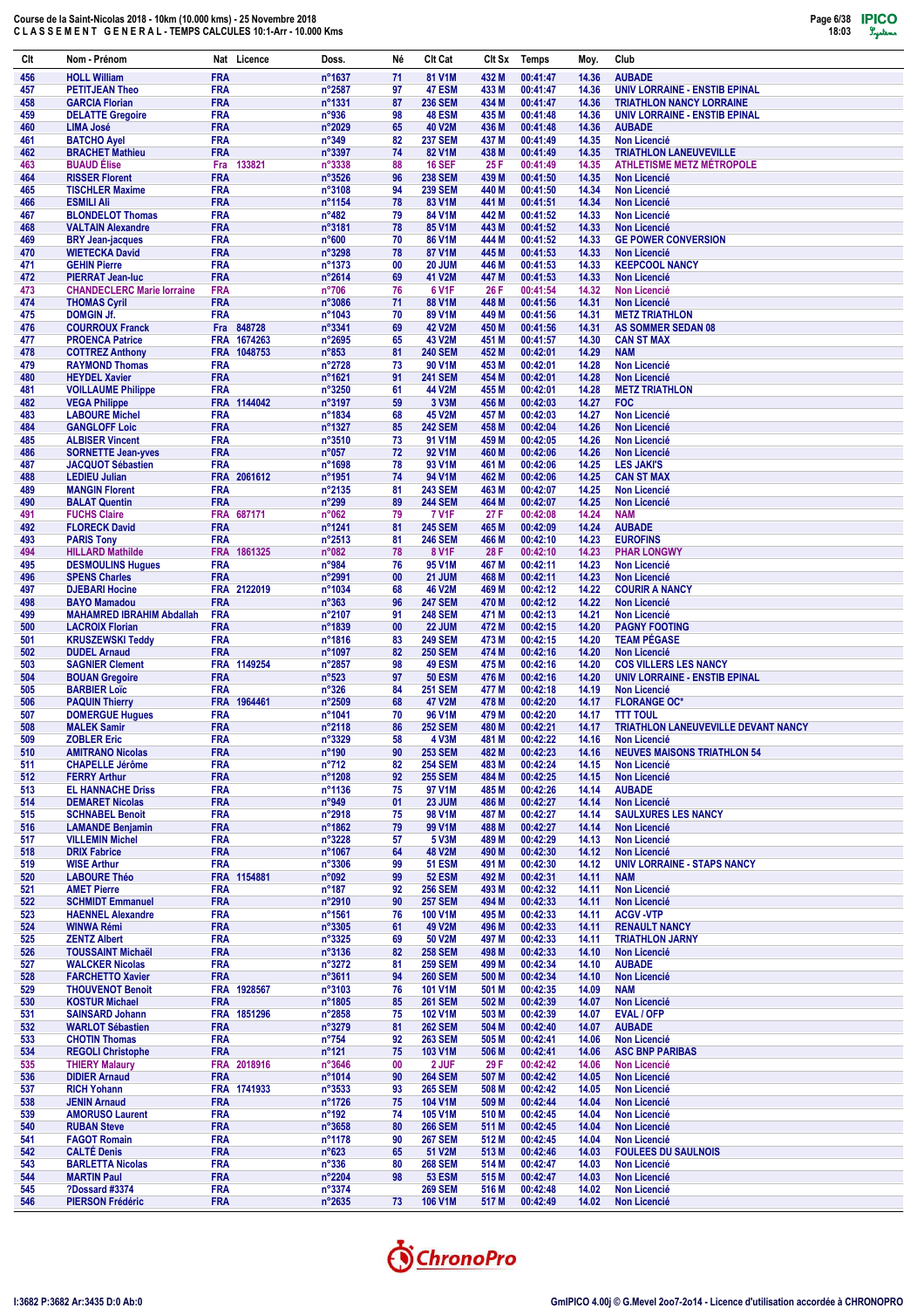| Clt        | Nom - Prénom                                                | Nat Licence               | Doss.                                | Né                      | Clt Cat                          | Clt Sx         | Temps                | Moy.           | Club                                       |
|------------|-------------------------------------------------------------|---------------------------|--------------------------------------|-------------------------|----------------------------------|----------------|----------------------|----------------|--------------------------------------------|
| 547        | <b>BENEDIC Jean louis</b>                                   | <b>FRA</b>                | n°399                                | 77                      | <b>107 V1M</b>                   | 518 M          | 00:42:49             | 14.01          | <b>WILD TEAM TRIATHLON</b>                 |
| 548        | <b>COSTES Hugo</b>                                          | <b>FRA</b>                | n°849                                | 99                      | <b>54 ESM</b>                    | 519 M          | 00:42:50             | 14.01          | <b>UNIV LORRAINE - STAPS NANCY</b>         |
| 549        | <b>LEONARD OLIVIER Olivier</b>                              | <b>FRA</b>                | n°1995                               | 73                      | <b>108 V1M</b>                   | 520 M          | 00:42:50             | 14.01          | <b>Non Licencié</b>                        |
| 550        | <b>LAMI Corentin</b>                                        | <b>FRA</b>                | n°1871                               | 95                      | <b>270 SEM</b>                   | 521 M          | 00:42:51             | 14.01          | <b>Non Licencié</b>                        |
| 551        | <b>BOULHAUT Christian</b>                                   | <b>FRA</b>                | n°3550                               | 64                      | 52 V2M                           | 522 M          | 00:42:51             | 14.00          | <b>Non Licencié</b>                        |
| 552        | <b>CHERCHARI Sarah</b>                                      | 1422740<br><b>FRA</b>     | n°034                                | 90                      | <b>17 SEF</b>                    | 30 F           | 00:42:52             | 14.00          | <b>ATHLE VOSGES</b>                        |
| 553        | <b>LUIS Bruno</b>                                           | <b>FRA</b>                | n°2076                               | 97                      | <b>55 ESM</b>                    | 523 M          | 00:42:52<br>00:42:52 | 14.00          | <b>UNIV LORRAINE - ENSIC NANCY</b>         |
| 554<br>555 | <b>DHENNE Olivier</b><br><b>JAGGI Alain</b>                 | <b>FRA</b><br><b>FRA</b>  | n°1003<br>n°1701                     | 70<br>69                | 109 V1M<br>53 V2M                | 524 M<br>525 M | 00:42:53             | 14.00<br>14.00 | <b>Non Licencié</b><br><b>WTL LAXOU</b>    |
| 556        | <b>DOMPTAIL Bertrand</b>                                    | <b>FRA</b><br>2019315     | n°1048                               | 78                      | <b>110 V1M</b>                   | 526 M          | 00:42:53             | 13.99          | ATHLÉTISME METZ MÉTROPOLE                  |
| 557        | <b>ARCELLA Luca</b>                                         | <b>FRA</b>                | $n^{\circ}235$                       | 96                      | <b>271 SEM</b>                   | 527 M          | 00:42:54             | 13.99          | <b>Non Licencié</b>                        |
| 558        | <b>TRSTENJAK Jeremy</b>                                     | <b>FRA</b>                | n°3155                               | 96                      | <b>272 SEM</b>                   | 528 M          | 00:42:54             | 13.99          | <b>Non Licencié</b>                        |
| 559        | <b>LEININGER Gregory</b>                                    | <b>FRA</b>                | n°1971                               | 82                      | <b>273 SEM</b>                   | 529 M          | 00:42:54             | 13.99          | <b>VTT FUN CLUB</b>                        |
| 560        | <b>RAVAT Frédéric</b>                                       | <b>FRA</b>                | n°2725                               | 79                      | <b>111 V1M</b>                   | 530 M          | 00:42:57             | 13.97          | <b>Non Licencié</b>                        |
| 561        | <b>SALGUEIRO Claudia</b>                                    | <b>FRA</b><br>1975069     | n°2864                               | 94                      | <b>18 SEF</b>                    | 31 F           | 00:42:57             | 13.97          | A2M                                        |
| 562        | <b>ANTOINE Sébastien</b>                                    | <b>FRA</b>                | $n^{\circ}225$                       | 73                      | <b>112 V1M</b>                   | 531 M          | 00:42:57             | 13.97          | <b>PAM CAZENOVE</b>                        |
| 563        | <b>CONTANT Fabrice</b>                                      | <b>FRA</b>                | $n^{\circ}832$                       | 74                      | <b>113 V1M</b>                   | 532 M          | 00:42:58             | 13.97          | <b>CCCE TRI</b>                            |
| 564        | <b>MOISSETTE Mathieu</b><br><b>RICHARD Laurent</b>          | <b>FRA</b><br><b>FRA</b>  | n°2339<br>n°2768                     | 85<br>76                | <b>274 SEM</b><br><b>114 V1M</b> | 533 M<br>534 M | 00:42:58<br>00:42:59 | 13.97<br>13.96 | <b>Non Licencié</b>                        |
| 565<br>566 | <b>DANO Olivier</b>                                         | <b>FRA</b>                | n°889                                | 74                      | <b>115 V1M</b>                   | 535 M          | 00:43:00             | 13.95          | <b>Non Licencié</b><br><b>Non Licencié</b> |
| 567        | <b>ZAMBITO Arnaud</b>                                       | <b>FRA</b>                | n°3319                               | 80                      | <b>275 SEM</b>                   | 536 M          | 00:43:00             | 13.95          | <b>Non Licencié</b>                        |
| 568        | <b>BIEDINGER Simon</b>                                      | <b>FRA</b>                | $n^{\circ}455$                       | 86                      | <b>276 SEM</b>                   | 537 M          | 00:43:00             | 13.95          | <b>TRIATHLON NANCY LORRAINE</b>            |
| 569        | <b>KARAKUS Yunus</b>                                        | <b>FRA</b>                | n°1756                               | 89                      | <b>277 SEM</b>                   | 538 M          | 00:43:01             | 13.95          | <b>GE POWER CONVERSION</b>                 |
| 570        | <b>GASPARD Louis</b>                                        | <b>FRA</b>                | n°1343                               | 98                      | <b>56 ESM</b>                    | 539 M          | 00:43:02             | 13.95          | <b>Non Licencié</b>                        |
| 571        | <b>NDAMBA Christ</b>                                        | <b>FRA</b>                | n°2420                               | 91                      | <b>278 SEM</b>                   | 540 M          | 00:43:02             | 13.94          | <b>Non Licencié</b>                        |
| 572        | <b>BARBIER Dimitri</b>                                      | <b>FRA</b>                | $n^{\circ}324$                       | 90                      | <b>279 SEM</b>                   | 541 M          | 00:43:02             | 13.94          | <b>AUBADE</b>                              |
| 573        | <b>EL HANNACHE Nourddine</b>                                | <b>FRA</b>                | n°1137                               | 85                      | <b>280 SEM</b>                   | 542 M          | 00:43:02             | 13.94          | <b>AUBADE</b>                              |
| 574        | <b>GOUNOT Pascal</b>                                        | <b>FRA</b>                | n°1465                               | 58                      | 6 V3M                            | 543 M          | 00:43:04             | 13.94          | <b>Non Licencié</b>                        |
| 575        | <b>TOUSSAINT Léopold</b>                                    | <b>FRA</b>                | n°3134                               | 01                      | <b>24 JUM</b>                    | 544 M          | 00:43:04             | 13.94          | <b>Non Licencié</b>                        |
| 576<br>577 | <b>TOUSSAINT Paul-antoine</b><br><b>GALMICHE Christophe</b> | <b>FRA</b><br>FRA 2140442 | n°3139<br>n°1321                     | 96<br>71                | <b>281 SEM</b><br>116 V1M        | 545 M<br>546 M | 00:43:04<br>00:43:04 | 13.93<br>13.93 | <b>Non Licencié</b><br><b>CAHM</b>         |
| 578        | <b>SANTOS Clement</b>                                       | <b>FRA</b>                | n°2882                               | 96                      | <b>282 SEM</b>                   | 547 M          | 00:43:05             | 13.93          | <b>Non Licencié</b>                        |
| 579        | <b>BOUDAS Christian</b>                                     | <b>FRA</b>                | $n^{\circ}532$                       | 63                      | 54 V2M                           | 548 M          | 00:43:05             | 13.93          | <b>Non Licencié</b>                        |
| 580        | <b>GUILLAUME Stéphane</b>                                   | <b>FRA</b>                | n°1535                               | 67                      | 55 V2M                           | 549 M          | 00:43:05             | 13.93          | <b>TRIATHLON CLUB MUSSIPONTAIN</b>         |
| 581        | <b>KEMPF Antoine</b>                                        | <b>FRA</b>                | n°1770                               | 86                      | <b>283 SEM</b>                   | 550 M          | 00:43:06             | 13.92          | <b>AUBADE</b>                              |
| 582        | <b>PELTIER Yohann</b>                                       | <b>FRA</b>                | n°2537                               | 91                      | <b>284 SEM</b>                   | 551 M          | 00:43:06             | 13.92          | <b>Non Licencié</b>                        |
| 583        | <b>DUMONT Alexis</b>                                        | <b>FRA</b>                | n°1105                               | 01                      | 25 JUM                           | 552 M          | 00:43:07             | 13.92          | <b>Non Licencié</b>                        |
| 584        | <b>SCHILHANECK Eric</b>                                     | <b>FRA</b><br>1502962     | n°2905                               | 64                      | <b>56 V2M</b>                    | 553 M          | 00:43:07             | 13.92          | <b>TR'AILLEURS</b>                         |
| 585        | <b>COLLIN Axel</b>                                          | <b>FRA</b><br>1352140     | $n^{\circ}810$                       | 92                      | <b>285 SEM</b>                   | 554 M          | 00:43:07             | 13.92          | <b>ENTENTE SPORTIVE THIONVILLE YUTZ</b>    |
| 586        | <b>GOUGET Mickael</b>                                       | <b>FRA</b>                | n°3432                               | 92                      | <b>286 SEM</b>                   | 555 M          | 00:43:08             | 13.91          | <b>Non Licencié</b>                        |
| 587        | <b>ETIENNE Laurent</b>                                      | <b>FRA</b>                | n°1163                               | 71                      | <b>117 V1M</b>                   | 556 M          | 00:43:08             | 13.91          | <b>Non Licencié</b>                        |
| 588        | <b>LORETTE Sylvain</b>                                      | <b>FRA</b><br><b>FRA</b>  | n°2051                               | 72                      | <b>118 V1M</b>                   | 557 M          | 00:43:09<br>00:43:09 | 13.91          | <b>METROPOLE GRAND NANCY</b>               |
| 589<br>590 | <b>AGNES Alain</b><br><b>PEUGNET Joris</b>                  | <b>FRA</b>                | n°3537<br>n°2594                     | 71<br>01                | <b>119 V1M</b><br><b>26 JUM</b>  | 558 M<br>559 M | 00:43:09             | 13.91<br>13.91 | <b>Non Licencié</b><br><b>Non Licencié</b> |
| 591        | <b>GRIGORYAN Edgard</b>                                     | <b>FRA</b>                | n°1504                               | 94                      | <b>287 SEM</b>                   | 560 M          | 00:43:11             | 13.90          | <b>Non Licencié</b>                        |
| 592        | <b>MAGNIN Frederic</b>                                      | <b>FRA</b>                | n°2105                               | 62                      | <b>57 V2M</b>                    | 561 M          | 00:43:13             | 13.89          | <b>Non Licencié</b>                        |
| 593        | <b>ROBERT Margaux</b>                                       | <b>FRA</b>                | n°2791                               | 94                      | <b>19 SEF</b>                    | 32 F           | 00:43:13             | 13.89          | LES FOULÉES ÉTUDIANTES                     |
| 594        | <b>CREMA Denis</b>                                          | <b>FRA</b>                | n°3580                               | 73                      | <b>120 V1M</b>                   | 562 M          | 00:43:13             | 13.88          | <b>Non Licencié</b>                        |
| 595        | <b>POIVERT Thomas</b>                                       | <b>FRA</b>                | n°2670                               | 96                      | <b>288 SEM</b>                   | 563 M          | 00:43:14             | 13.88          | <b>Non Licencié</b>                        |
| 596        | <b>COLIN Paul</b>                                           | <b>FRA</b>                | $n^{\circ}795$                       | 94                      | <b>289 SEM</b>                   | 564 M          | 00:43:15             | 13.87          | <b>Non Licencié</b>                        |
| 597        | <b>FLEURY EL IDRISSI Illies</b>                             | <b>FRA</b>                | n°1239                               | 96                      | <b>290 SEM</b>                   | 565 M          | 00:43:16             | 13.87          | <b>Non Licencié</b>                        |
| 598        | <b>SCHMITT Jose</b>                                         | FRA 962716                | n°2916                               | 55                      | <b>7 V3M</b>                     | 566 M          | 00:43:17             | 13.87          | <b>ASSA</b>                                |
| 599        | <b>BRABLE Jules</b>                                         | <b>FRA</b>                | $n^{\circ}560$                       | 00                      | <b>27 JUM</b>                    | 567 M          | 00:43:17             | 13.86          | <b>Non Licencié</b>                        |
| 600        | <b>BRESSON Christophe</b>                                   | <b>FRA</b>                | $n^{\circ}575$                       | 77                      | <b>121 V1M</b>                   | 568 M          | 00:43:18             | 13.86          | <b>VELAINE EN HAYE</b>                     |
| 601<br>602 | <b>JOLY Anthony</b><br><b>OMAR HASSAN Adam</b>              | <b>FRA</b><br><b>FRA</b>  | $n^{\circ}$ 1736<br>$n^{\circ}$ 2473 | 81<br>87                | <b>291 SEM</b><br><b>292 SEM</b> | 569 M<br>570 M | 00:43:18<br>00:43:19 | 13.86<br>13.86 | <b>KEEPCOOL ESSEY</b><br>Non Licencié      |
| 603        | <b>MONACI Fabrice</b>                                       | <b>FRA</b>                | n°2341                               | 76                      | 122 V1M                          | 571 M          | 00:43:19             | 13.85          | Non Licencié                               |
| 604        | <b>CARTAU Tom</b>                                           | <b>FRA</b>                | $n^{\circ}652$                       | 95                      | <b>293 SEM</b>                   | 572 M          | 00:43:19             | 13.85          | <b>Non Licencié</b>                        |
| 605        | <b>ROUSSEL Bertrand</b>                                     | <b>FRA</b>                | $n^{\circ}3422$                      | 77                      | 123 V1M                          | 573 M          | 00:43:20             | 13.85          | Non Licencié                               |
| 606        | <b>MARTIN Kévin</b>                                         | <b>FRA</b>                | n°2201                               | 88                      | <b>294 SEM</b>                   | 574 M          | 00:43:20             | 13.85          | <b>NATURE SPORT CHANTRAINOIS</b>           |
| 607        | <b>WITT Hélène</b>                                          | FRA 1459859               | $n^{\circ}3308$                      | 85                      | <b>20 SEF</b>                    | 33 F           | 00:43:20             | 13.85          | <b>RC VANDOEUVRE</b>                       |
| 608        | <b>CHANOT Nicolas</b>                                       | <b>FRA</b>                | $n^{\circ}709$                       | 94                      | <b>295 SEM</b>                   | 575 M          | 00:43:22             | 13.84          | Non Licencié                               |
| 609        | <b>BOYE Romane</b>                                          | <b>FRA</b>                | $n^{\circ}557$                       | 99                      | 4 ESF                            | 34 F           | 00:43:23             | 13.83          | UNIV LORRAINE - STAPS NANCY                |
| 610        | <b>SCHILLOT Sébastien</b>                                   | <b>FRA</b>                | $n^{\circ}2906$                      | 85                      | <b>296 SEM</b>                   | 576 M          | 00:43:23             | 13.83          | Non Licencié                               |
| 611        | <b>VERRIER Nicolas</b>                                      | <b>FRA</b><br><b>FRA</b>  | $n^{\circ}3457$                      | 80                      | <b>297 SEM</b>                   | 577 M          | 00:43:23             | 13.83          | <b>Non Licencié</b>                        |
| 612<br>613 | <b>HIEBEL Joseph</b><br><b>JEANNET Florent</b>              | <b>FRA</b>                | $n^{\circ}1623$<br>n°1720            | 85<br>79                | <b>298 SEM</b><br><b>124 V1M</b> | 578 M<br>579 M | 00:43:23<br>00:43:24 | 13.83<br>13.83 | Non Licencié<br><b>Non Licencié</b>        |
| 614        | <b>LA SALA Rino</b>                                         | <b>FRA</b>                | n°1829                               | 62                      | 58 V2M                           | 580 M          | 00:43:24             | 13.83          | <b>Non Licencié</b>                        |
| 615        | <b>SIMON Thomas</b>                                         | <b>FRA</b>                | n°2969                               | 85                      | <b>299 SEM</b>                   | 581 M          | 00:43:24             | 13.83          | Non Licencié                               |
| 616        | <b>THIEBAUT Sebastien</b>                                   | <b>FRA</b>                | $n^{\circ}3061$                      | 77                      | 125 V1M                          | 582 M          | 00:43:25             | 13.82          | <b>CAPTAIN MORGAN</b>                      |
| 617        | <b>LENEL Victor</b>                                         | FRA 1931730               | n°1988                               | 01                      | <b>28 JUM</b>                    | 583 M          | 00:43:25             | 13.82          | <b>NAM</b>                                 |
| 618        | <b>GUINET Olivier</b>                                       | <b>FRA</b>                | n°1539                               | 66                      | 59 V2M                           | 584 M          | 00:43:25             | 13.82          | Non Licencié                               |
| 619        | <b>CHOFFART Jerome</b>                                      | <b>FRA</b>                | $n^{\circ}748$                       | 77                      | 126 V1M                          | 585 M          | 00:43:27             | 13.81          | Non Licencié                               |
| 620        | <b>LEONARD Quentin</b>                                      | <b>FRA</b>                | n°1992                               | 93                      | <b>300 SEM</b>                   | 586 M          | 00:43:27             | 13.81          | <b>HAWK TEAM</b>                           |
| 621        | <b>ARNOULD Florian</b>                                      | <b>FRA</b>                | $n^{\circ}240$                       | 83                      | <b>301 SEM</b>                   | 587 M          | 00:43:28             | 13.81          | Non Licencié                               |
| 622        | <b>MARQUETTE Laurence</b>                                   | FRA 2118958               | n°2188                               | 79                      | 9 V <sub>1</sub> F               | 35 F           | 00:43:28             | 13.81          | <b>CAC CHAMPIGNEULLES</b>                  |
| 623        | <b>LEONARD Thibaud</b>                                      | <b>FRA</b>                | n°1993                               | 96                      | <b>302 SEM</b>                   | 588 M          | 00:43:28<br>00:43:28 | 13.81          | <b>HAWK TEAM</b>                           |
| 624<br>625 | <b>THOMAS Jules</b><br><b>JOSSELIN Thomas</b>               | <b>FRA</b><br><b>FRA</b>  | n°3090<br>n°1739                     | $\boldsymbol{00}$<br>02 | <b>29 JUM</b><br><b>10 CAM</b>   | 589 M<br>590 M | 00:43:31             | 13.80<br>13.79 | <b>Non Licencié</b><br><b>Non Licencié</b> |
| 626        | <b>MANGIN Geoffrey</b>                                      | <b>FRA</b>                | n°2136                               | 81                      | <b>303 SEM</b>                   | 591 M          | 00:43:31             | 13.79          | <b>Non Licencié</b>                        |
| 627        | <b>RIOU Lionel</b>                                          | <b>FRA</b>                | n°2788                               | 82                      | <b>304 SEM</b>                   | 592 M          | 00:43:32             | 13.78          | Non Licencié                               |
| 628        | <b>BOTTANA Carlo</b>                                        | <b>FRA</b>                | $n^{\circ}3566$                      | 71                      | <b>127 V1M</b>                   | 593 M          | 00:43:33             | 13.78          | Non Licencié                               |
| 629        | <b>TORDI Sophie</b>                                         | FRA 2098950               | $n^{\circ}$ 138                      | 70                      | <b>10 V1F</b>                    | 36 F           | 00:43:34             | 13.77          | <b>NAM</b>                                 |
| 630        | <b>GENSON Audrey</b>                                        | <b>FRA</b>                | $n^{\circ}067$                       | 75                      | <b>11 V1F</b>                    | 37 F           | 00:43:34             | 13.77          | <b>TRIATHLON NANCY LORRAINE</b>            |
| 631        | <b>LARCHER Thibault</b>                                     | <b>FRA</b>                | n°1895                               | 93                      | <b>305 SEM</b>                   | 594 M          | 00:43:35             | 13.77          | <b>AUBADE</b>                              |
| 632        | <b>GOMEZ Jean-pierre</b>                                    | FRA 596800                | $n^{\circ}072$                       | 63                      | 60 V2M                           | 595 M          | 00:43:36             | 13.76          | <b>NAM</b>                                 |
| 633        | <b>GARRIVIER Pierre</b>                                     | Fra                       | n°3344                               | 95                      | <b>306 SEM</b>                   | 596 M          | 00:43:36             | 13.76          | Non Licencié                               |
| 634        | <b>COMYN Nicolas</b>                                        | FRA 2149890               | $n^{\circ}826$                       | 72                      | 128 V1M                          | 597 M          | 00:43:37             | 13.76          | <b>CA CHAMIPGNEULLES</b>                   |
| 635<br>636 | <b>BRENOT Alexandre</b><br><b>IGNATIO Michael</b>           | FRA 630084<br><b>FRA</b>  | $n^{\circ}573$<br>n°1684             | 78<br>76                | 129 V1M<br>130 V1M               | 598 M<br>599 M | 00:43:37<br>00:43:37 | 13.76<br>13.76 | A2M<br><b>TRI LANEUVEVILLE</b>             |
| 637        | <b>VANSSON Eric</b>                                         | <b>FRA</b>                | $n^{\circ}3568$                      | 70                      | 131 V1M                          | 600 M          | 00:43:37             | 13.76          | Non Licencié                               |
|            |                                                             |                           |                                      |                         |                                  |                |                      |                |                                            |

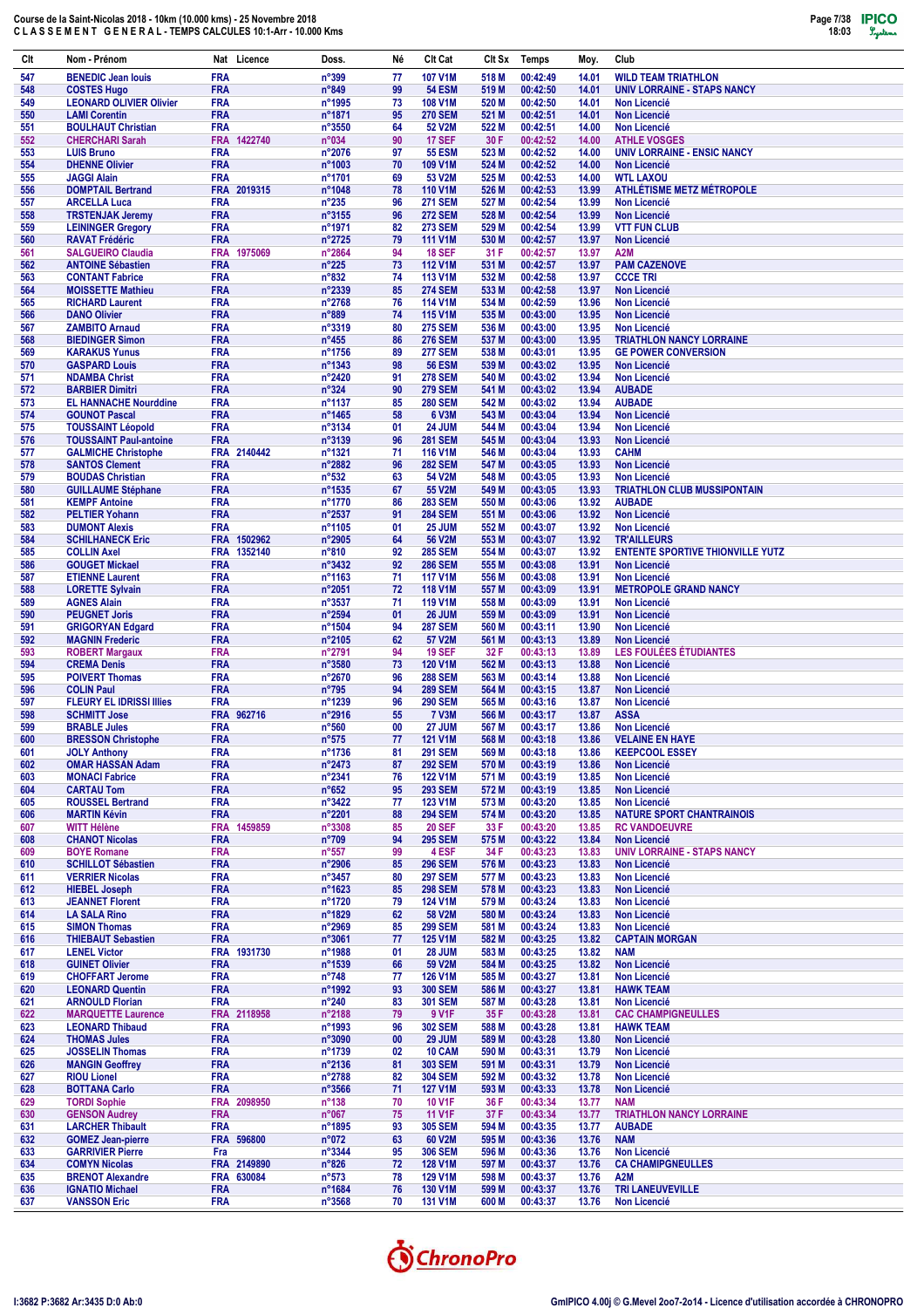| Clt        | Nom - Prénom                                         | Nat Licence               | Doss.                               | Né       | Clt Cat                          | CIt Sx         | Temps                | Moy.           | Club                                                       |
|------------|------------------------------------------------------|---------------------------|-------------------------------------|----------|----------------------------------|----------------|----------------------|----------------|------------------------------------------------------------|
| 638        | <b>ROYER Stephane</b>                                | <b>FRA</b>                | n°2837                              | 72       | 132 V1M                          | 601 M          | 00:43:37             | 13.76          | <b>Non Licencié</b>                                        |
| 639<br>640 | <b>LEROY Stéphane</b><br><b>DEMARET Fabrice</b>      | <b>FRA</b><br><b>FRA</b>  | n°2004<br>$n^{\circ}$ 946           | 81<br>67 | <b>307 SEM</b><br>61 V2M         | 602 M<br>603 M | 00:43:38<br>00:43:38 | 13.75<br>13.75 | <b>NANCY S?MARRATHON</b><br><b>Non Licencié</b>            |
| 641        | <b>LEBOURGEOIS Fabrice</b>                           | Fra 830772                | n°3349                              | 79       | <b>133 V1M</b>                   | 604 M          | 00:43:39             | 13.75          | <b>NAM</b>                                                 |
| 642        | <b>CELESTE Romain</b>                                | <b>FRA</b>                | $n^{\circ}676$                      | 95       | <b>308 SEM</b>                   | 605 M          | 00:43:39             | 13.75          | <b>Non Licencié</b>                                        |
| 643        | <b>BELLOT Marc</b>                                   | <b>FRA</b>                | $n^{\circ}395$                      | 66       | 62 V2M                           | 606 M          | 00:43:39<br>00:43:39 | 13.75          | <b>Non Licencié</b>                                        |
| 644<br>645 | <b>LETZ Sylvain</b><br><b>PERARD Thibault</b>        | <b>FRA</b><br><b>FRA</b>  | n°2012<br>n°3655                    | 92<br>90 | <b>309 SEM</b><br><b>310 SEM</b> | 607 M<br>608 M | 00:43:40             | 13.75<br>13.75 | <b>Non Licencié</b><br><b>Non Licencié</b>                 |
| 646        | <b>PELLET Alexandre</b>                              | FRA 2039925               | n°2534                              | 74       | <b>134 V1M</b>                   | 609 M          | 00:43:40             | 13.74          | <b>CAN SAINT MAX</b>                                       |
| 647        | <b>TALLOTTE Matthieu</b>                             | <b>FRA</b>                | n°3030                              | 86       | <b>311 SEM</b>                   | 610 M          | 00:43:40             | 13.74          | <b>Non Licencié</b>                                        |
| 648<br>649 | <b>HERMENT Julien</b><br><b>AMBERT Frederik</b>      | <b>FRA</b><br>FRA 1901594 | n°3569<br>$n^{\circ}$ 186           | 83<br>80 | <b>312 SEM</b><br><b>313 SEM</b> | 611 M<br>612 M | 00:43:40<br>00:43:40 | 13.74<br>13.74 | <b>Non Licencié</b><br><b>CAN SAINT-MAX</b>                |
| 650        | <b>BERREHAIL Mehdi</b>                               | FRA 1311003               | n°431                               | 98       | <b>57 ESM</b>                    | 613 M          | 00:43:41             | 13.74          | <b>ASSA</b>                                                |
| 651        | <b>BASSOT Joel</b>                                   | <b>FRA</b>                | $n^{\circ}345$                      | 78       | 135 V1M                          | 614 M          | 00:43:42             | 13.74          | <b>Non Licencié</b>                                        |
| 652<br>653 | <b>JAAFAR Saad</b><br><b>BENGUIRECHE Faycal</b>      | <b>FRA</b><br><b>FRA</b>  | n°3463<br>n°400                     | 62<br>81 | 63 V2M<br><b>314 SEM</b>         | 615 M<br>616 M | 00:43:42<br>00:43:44 | 13.73<br>13.72 | Non Licencié<br>Non Licencié                               |
| 654        | <b>CLEMENT Julien</b>                                | <b>FRA</b>                | $n^{\circ}776$                      | 74       | 136 V1M                          | 617 M          | 00:43:44             | 13.72          | <b>Non Licencié</b>                                        |
| 655        | <b>DELANDRE Hugo</b>                                 | FRA 1219755               | n°046                               | 00       | <b>30 JUM</b>                    | 618 M          | 00:43:44             | 13.72          | <b>NAM</b>                                                 |
| 656        | <b>KOENIG David</b>                                  | <b>FRA</b>                | n°1798                              | 70       | <b>137 V1M</b>                   | 619 M          | 00:43:45             | 13.72          | <b>Non Licencié</b>                                        |
| 657<br>658 | <b>JACQUOT Céline</b><br><b>DROUELLE Erwan</b>       | FRA 1859988<br><b>FRA</b> | n°1697<br>n°1074                    | 73<br>88 | <b>12 V1F</b><br><b>315 SEM</b>  | 38 F<br>620 M  | 00:43:45<br>00:43:46 | 13.72<br>13.71 | <b>ESTY</b><br><b>Non Licencié</b>                         |
| 659        | <b>RIBEIRO Alexandre</b>                             | <b>FRA</b>                | n°2761                              | 88       | <b>316 SEM</b>                   | 621 M          | 00:43:46             | 13.71          | <b>Non Licencié</b>                                        |
| 660        | <b>MARTINS Rémi</b>                                  | FRA 1874943               | n°2211                              | 89       | <b>317 SEM</b>                   | 622 M          | 00:43:46             | 13.71          | <b>OSM LOMME</b>                                           |
| 661<br>662 | <b>GANTOIS Pauline</b><br><b>BÉCHAMPS Stéphanie</b>  | FRA 1031104<br><b>FRA</b> | n°1329<br>$n^{\circ}374$            | 91<br>81 | <b>21 SEF</b><br><b>22 SEF</b>   | 39 F<br>40 F   | 00:43:47<br>00:43:48 | 13.71<br>13.70 | <b>OSM LOMME</b><br><b>MÉTROPOLE GRAND NANCY TRIATHLON</b> |
| 663        | <b>GEORGES Antoine</b>                               | <b>FRA</b>                | n°1381                              | 99       | <b>58 ESM</b>                    | 623 M          | 00:43:49             | 13.70          | <b>Non Licencié</b>                                        |
| 664        | <b>CLEMENT Fabrice</b>                               | FRA 2072145               | $n^{\circ}775$                      | 74       | 138 V1M                          | 624 M          | 00:43:49             | 13.70          | <b>US TOUL ATHLETISME</b>                                  |
| 665<br>666 | <b>HUSSON Sophie</b><br><b>FORDOXCEL Laurent</b>     | <b>FRA</b><br><b>FRA</b>  | n°1676<br>n°1259                    | 86<br>71 | <b>23 SEF</b><br>139 V1M         | 41 F<br>625 M  | 00:43:49<br>00:43:50 | 13.69<br>13.69 | TEC.<br><b>METROPOLE GRAND NANCY</b>                       |
| 667        | <b>DIDIER Rémi</b>                                   | <b>FRA</b><br>1554681     | n°1018                              | 85       | <b>318 SEM</b>                   | 626 M          | 00:43:51             | 13.69          | <b>AVEC</b>                                                |
| 668        | <b>MONNE Jerome</b>                                  | <b>FRA</b>                | n°2347                              | 81       | <b>319 SEM</b>                   | 627 M          | 00:43:51             | 13.69          | <b>TRIATHLON EPINAL CLUB</b>                               |
| 669        | <b>MARC Cyrille</b>                                  | <b>FRA</b>                | n°3651                              | 75       | <b>140 V1M</b>                   | 628 M          | 00:43:51             | 13.68          | <b>Non Licencié</b>                                        |
| 670<br>671 | <b>CAMPANER Julien</b><br><b>MULLER Florian</b>      | <b>FRA</b><br><b>FRA</b>  | $n^{\circ}626$<br>n°2394            | 80<br>82 | <b>320 SEM</b><br><b>321 SEM</b> | 629 M<br>630 M | 00:43:52<br>00:43:52 | 13.68<br>13.68 | <b>Non Licencié</b><br><b>ASPTT NANCY NATATION</b>         |
| 672        | <b>FISCHER Nils</b>                                  | <b>FRA</b>                | n°1231                              | 98       | <b>59 ESM</b>                    | 631 M          | 00:43:53             | 13.68          | <b>Non Licencié</b>                                        |
| 673        | <b>COURTET Julien</b>                                | <b>FRA</b>                | $n^{\circ}858$                      | 99       | <b>60 ESM</b>                    | 632 M          | 00:43:54             | 13.67          | <b>UNIV LORRAINE - STAPS NANCY</b>                         |
| 674<br>675 | <b>ALLART Julien</b>                                 | <b>FRA</b><br><b>FRA</b>  | $n^{\circ}$ 177<br>n°2151           | 88<br>77 | <b>322 SEM</b><br><b>141 V1M</b> | 633 M<br>634 M | 00:43:55<br>00:43:55 | 13.66<br>13.66 | <b>Non Licencié</b><br><b>Non Licencié</b>                 |
| 676        | <b>MARCHAL Christophe</b><br><b>STASIECKI Alois</b>  | <b>FRA</b>                | n°3001                              | 86       | <b>323 SEM</b>                   | 635 M          | 00:43:56             | 13.66          | <b>Non Licencié</b>                                        |
| 677        | <b>DUMONT Laurent</b>                                | FRA 1795412               | n°1106                              | 75       | <b>142 V1M</b>                   | 636 M          | 00:43:57             | 13.66          | <b>VSPA</b>                                                |
| 678        | <b>STRECKER Pierre</b>                               | <b>FRA</b>                | n°3014                              | 81       | <b>324 SEM</b>                   | 637 M          | 00:43:58             | 13.65          | <b>Non Licencié</b>                                        |
| 679<br>680 | <b>PRIVAT Romain</b><br><b>BRIGEOT Elie</b>          | <b>FRA</b><br><b>FRA</b>  | n°3542<br>$n^{\circ}584$            | 82<br>81 | <b>325 SEM</b><br><b>326 SEM</b> | 638 M<br>639 M | 00:43:58<br>00:43:59 | 13.65<br>13.64 | Non Licencié<br><b>Non Licencié</b>                        |
| 681        | <b>VOS Guillaume</b>                                 | <b>FRA</b>                | n°3260                              | 79       | 143 V1M                          | 640 M          | 00:43:59             | 13.64          | <b>Non Licencié</b>                                        |
| 682        | <b>DRON Elisa</b>                                    | FRA 1445511               | n°1070                              | 01       | 3 JUF                            | 42 F           | 00:43:59             | 13.64          | <b>DOMBASLE ATHLE</b>                                      |
| 683<br>684 | <b>ULMER Gaël</b><br><b>BERNARD Fabrice</b>          | <b>FRA</b><br><b>FRA</b>  | n°3163<br>$n^{\circ}421$            | 85<br>69 | <b>327 SEM</b><br>64 V2M         | 641 M<br>642 M | 00:44:00<br>00:44:00 | 13.64<br>13.64 | <b>AUBADE</b><br>Non Licencié                              |
| 685        | <b>COQUERELLE Thibault</b>                           | <b>FRA</b>                | $n^{\circ}835$                      | 97       | 61 ESM                           | 643 M          | 00:44:00             | 13.64          | <b>UNIV LORRAINE - ENSIC NANCY</b>                         |
| 686        | <b>HUS Thibaut</b>                                   | <b>FRA</b>                | n°3413                              | 00       | 31 JUM                           | 644 M          | 00:44:02             | 13.63          | <b>Non Licencié</b>                                        |
| 687<br>688 | <b>OUDARD Léo</b><br><b>HILL Kévin</b>               | <b>FRA</b><br><b>FRA</b>  | n°2488<br>n°3449                    | 00<br>84 | 32 JUM<br><b>328 SEM</b>         | 645 M<br>646 M | 00:44:02<br>00:44:02 | 13.63<br>13.63 | <b>Non Licencié</b><br><b>Non Licencié</b>                 |
| 689        | <b>BOTERO German</b>                                 | <b>FRA</b>                | $n^{\circ}517$                      | 01       | 33 JUM                           | 647 M          | 00:44:03             | 13.62          | <b>Non Licencié</b>                                        |
| 690        | <b>JACQUEL Jean-baptiste</b>                         | <b>FRA</b>                | n°1694                              | 85       | <b>329 SEM</b>                   | 648 M          | 00:44:05             | 13.61          | <b>Non Licencié</b>                                        |
| 691<br>692 | <b>SEIRA Diego</b><br><b>THIBAULT Enguerran</b>      | <b>FRA</b><br><b>FRA</b>  | n°2938<br>n°3453                    | 97<br>89 | 62 ESM<br><b>330 SEM</b>         | 649 M<br>650 M | 00:44:05<br>00:44:06 | 13.61          | <b>UNIV LORRAINE - ENSG NANCY</b>                          |
| 693        | <b>LIRON Pierre</b>                                  | <b>FRA</b>                | n°2034                              | 89       | <b>331 SEM</b>                   | 651 M          | 00:44:06             | 13.61<br>13.61 | <b>Non Licencié</b><br>Non Licencié                        |
| 694        | <b>GUINOT Nicolas</b>                                | <b>FRA</b>                | n°1540                              | 87       | <b>332 SEM</b>                   | 652 M          | 00:44:08             | 13.60          | <b>Non Licencié</b>                                        |
| 695        | <b>TORRADO Juan manuel</b>                           | <b>FRA</b>                | $n^{\circ}3571$                     | 84       | 333 SEM                          | 653 M          | 00:44:08             | 13.60          | <b>Non Licencié</b>                                        |
| 696<br>697 | <b>OTHELET Amaël</b><br><b>KIRSTEN Jonathan</b>      | <b>FRA</b><br><b>FRA</b>  | n°2480<br>n°1791                    | 02<br>86 | <b>11 CAM</b><br><b>334 SEM</b>  | 654 M<br>655 M | 00:44:10<br>00:44:10 | 13.59<br>13.59 | Non Licencié<br><b>LES JAKIS</b>                           |
| 698        | <b>GREGORI Nicolas</b>                               | <b>FRA</b>                | n°1498                              | 65       | 65 V2M                           | 656 M          | 00:44:11             | 13.58          | <b>PINARD ET PARTAGE</b>                                   |
| 699        | <b>GREGORI Rémi</b>                                  | <b>FRA</b>                | n°1499                              | 03       | 12 CAM                           | 657 M          | 00:44:11             | 13.58          | <b>LIMUNATA FOR EVER</b>                                   |
| 700<br>701 | <b>THON Armin</b><br><b>CLAUDE Stéphan</b>           | <b>LUX</b><br><b>FRA</b>  | $n^{\circ}3096$<br>n°764            | 96<br>70 | <b>335 SEM</b><br><b>144 V1M</b> | 658 M<br>659 M | 00:44:11<br>00:44:12 | 13.58<br>13.58 | <b>Non Licencié</b><br><b>CONSTELLIUM</b>                  |
| 702        | <b>PARISOT Julien</b>                                | <b>FRA</b>                | $n^{\circ}2515$                     | 79       | <b>145 V1M</b>                   | 660 M          | 00:44:12             | 13.58          | <b>Non Licencié</b>                                        |
| 703        | <b>WNEXZAK Virgile</b>                               | FRA 1187791               | $n^{\circ}3311$                     | 00       | <b>34 JUM</b>                    | 661 M          | 00:44:12             | 13.57          | <b>NAM</b>                                                 |
| 704        | <b>MADELENAT Marie</b><br><b>POLLIN Loïc</b>         | <b>FRA</b><br>FRA 1009595 | n°2096                              | 95       | <b>24 SEF</b>                    | 43 F<br>662 M  | 00:44:13             | 13.57<br>13.57 | <b>Non Licencié</b><br><b>AS CHEMINOTS METZ</b>            |
| 705<br>706 | <b>BERNARDI Delphine</b>                             | <b>FRA</b>                | n°2672<br>$n^{\circ}428$            | 96<br>82 | <b>336 SEM</b><br><b>25 SEF</b>  | 44 F           | 00:44:13<br>00:44:13 | 13.57          | TRIATHLON LANEUVEVILLE-DEVANT-NANCY                        |
| 707        | <b>AITAMEUR Aziz</b>                                 | <b>FRA</b>                | $n^{\circ}163$                      | 85       | <b>337 SEM</b>                   | 663 M          | 00:44:14             | 13.57          | <b>AUBADE</b>                                              |
| 708        | <b>HOTTON Olivier</b>                                | <b>FRA</b>                | $n^{\circ}1647$                     | 84       | <b>338 SEM</b>                   | 664 M          | 00:44:14             | 13.56          | Non Licencié                                               |
| 709<br>710 | <b>HARMEL Jean</b><br><b>SEGURA Clément</b>          | <b>FRA</b><br><b>FRA</b>  | $n^{\circ}3645$<br>n°2937           | 68<br>93 | 66 V2M<br>339 SEM                | 665 M<br>666 M | 00:44:16<br>00:44:16 | 13.56<br>13.56 | <b>Non Licencié</b><br>Non Licencié                        |
| 711        | <b>LEGRAND Baptiste</b>                              | <b>FRA</b>                | n°1967                              | 96       | <b>340 SEM</b>                   | 667 M          | 00:44:16             | 13.56          | <b>Non Licencié</b>                                        |
| 712        | <b>HAAN Vincent</b>                                  | <b>FRA</b>                | $n^{\circ}$ 1553                    | 85       | <b>341 SEM</b>                   | 668 M          | 00:44:17             | 13.55          | Non Licencié                                               |
| 713<br>714 | <b>RICHARDN Jf</b><br><b>DROULLE Gwendal</b>         | <b>FRA</b><br><b>FRA</b>  | $n^{\circ}2775$<br>$n^{\circ}3650$  | 77<br>94 | 146 V1M<br><b>342 SEM</b>        | 669 M<br>670 M | 00:44:17<br>00:44:18 | 13.55<br>13.55 | <b>Non Licencié</b><br>Non Licencié                        |
| 715        | <b>SALZARD Alexis</b>                                | <b>FRA</b>                | $n^{\circ}2872$                     | 86       | 343 SEM                          | 671 M          | 00:44:18             | 13.54          | <b>Non Licencié</b>                                        |
| 716        | <b>KIFFEURT Olivier</b>                              | <b>FRA</b>                | $n^{\circ}$ 1785                    | 63       | 67 V2M                           | 672 M          | 00:44:19             | 13.54          | <b>Non Licencié</b>                                        |
| 717        | <b>DROUHIN Alexandre</b>                             | <b>FRA</b>                | n°1076                              | 71       | <b>147 V1M</b>                   | 673 M          | 00:44:20             | 13.54          | Non Licencié                                               |
| 718<br>719 | <b>GEUDEVERT Nicolas</b><br><b>MARTIN Daniel</b>     | <b>FRA</b><br>FRA 1886742 | n°1411<br>n°2197                    | 86<br>56 | <b>344 SEM</b><br><b>8 V3M</b>   | 674 M<br>675 M | 00:44:20<br>00:44:20 | 13.54<br>13.54 | <b>Non Licencié</b><br><b>JAC ST NICOLAS DE PORT</b>       |
| 720        | <b>GRISVAL Christophe</b>                            | <b>FRA</b>                | $n^{\circ}3635$                     | 80       | <b>345 SEM</b>                   | 676 M          | 00:44:20             | 13.54          | <b>Non Licencié</b>                                        |
| 721        | <b>THOMAS Guillaume</b>                              | <b>FRA</b>                | $n^{\circ}3088$                     | 85       | <b>346 SEM</b>                   | 677 M          | 00:44:20             | 13.53          | <b>Non Licencié</b>                                        |
| 722<br>723 | <b>MATHIEU Benoit</b><br><b>VERON Arthur</b>         | <b>FRA</b><br><b>FRA</b>  | $n^{\circ}2225$<br>n°3210           | 86<br>01 | <b>347 SEM</b><br><b>35 JUM</b>  | 678 M<br>679 M | 00:44:22<br>00:44:22 | 13.53<br>13.53 | <b>Non Licencié</b><br><b>AUBADE</b>                       |
| 724        | <b>HUSSON Emilie</b>                                 | <b>FRA</b>                | $n^{\circ}3395$                     | 77       | <b>13 V1F</b>                    | 45 F           | 00:44:22             | 13.53          | <b>MGNT</b>                                                |
| 725        | <b>SEYWERT-MAI Jean-françois</b>                     | <b>FRA</b>                | $n^{\circ}2953$                     | 60       | 68 V2M                           | 680 M          | 00:44:24             | 13.52          | <b>Non Licencié</b>                                        |
| 726<br>727 | <b>LAVAUX Cyrille</b><br><b>BARBRY Jean-baptiste</b> | <b>FRA</b><br>Fra         | $n^{\circ}$ 1916<br>$n^{\circ}3335$ | 73<br>86 | 148 V1M<br><b>348 SEM</b>        | 681 M<br>682 M | 00:44:24<br>00:44:25 | 13.52<br>13.51 | <b>Non Licencié</b><br><b>Non Licencié</b>                 |
| 728        | <b>SIMON Alexandre</b>                               | <b>FRA</b>                | n°2963                              | 87       | <b>349 SEM</b>                   | 683 M          | 00:44:25             | 13.51          | Non Licencié                                               |

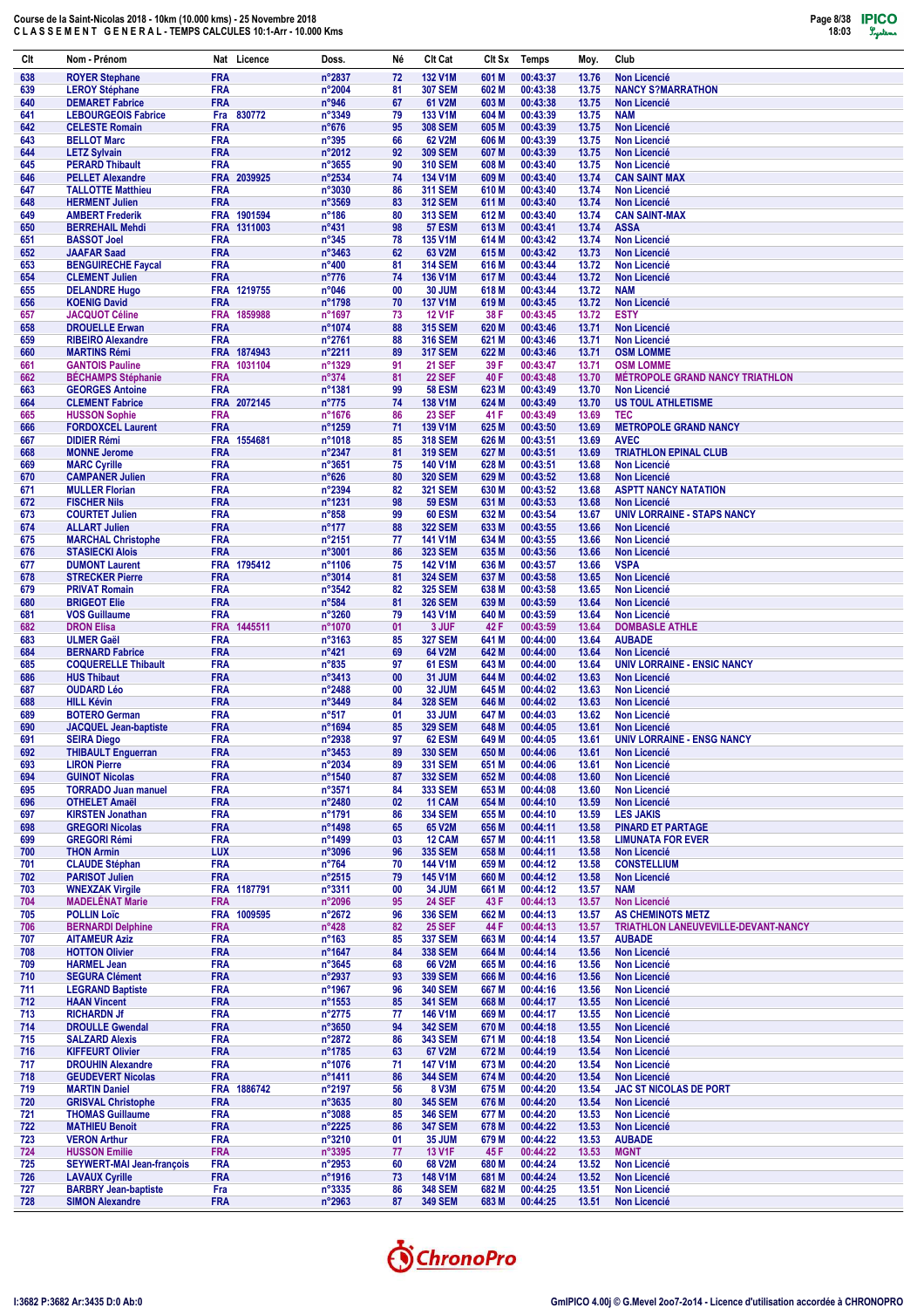| Clt        | Nom - Prénom                                                |                          | Nat Licence            | Doss.                               | Né       | Clt Cat                          | CIt Sx         | <b>Temps</b>         | Moy.           | Club                                                         |
|------------|-------------------------------------------------------------|--------------------------|------------------------|-------------------------------------|----------|----------------------------------|----------------|----------------------|----------------|--------------------------------------------------------------|
| 729        | <b>BRUGNEAUX Olivier</b>                                    | <b>FRA</b>               |                        | n°592                               | 76       | 149 V1M                          | 684 M          | 00:44:25             | 13.51          | <b>TRIATHLON NANCY LORRAINE</b>                              |
| 730        | <b>LUZZARA Franck</b>                                       | <b>FRA</b>               |                        | n°2084                              | 77       | <b>150 V1M</b>                   | 685 M          | 00:44:26             | 13.51          | <b>Non Licencié</b>                                          |
| 731<br>732 | <b>TROMBINI Juliette</b><br><b>BAIL Joffrey</b>             | <b>FRA</b><br><b>FRA</b> |                        | n°3148<br>n°294                     | 01<br>74 | 4 JUF<br><b>151 V1M</b>          | 46 F<br>686 M  | 00:44:26<br>00:44:26 | 13.51<br>13.50 | <b>Non Licencié</b><br><b>AUBADE</b>                         |
| 733        | <b>CAFORA Lucien</b>                                        | <b>FRA</b>               | 1617661                | n°619                               | 63       | 69 V2M                           | 687 M          | 00:44:28             | 13.50          | <b>VSPA</b>                                                  |
| 734        | <b>CRAHET Franck</b>                                        | <b>FRA</b>               |                        | n°3425                              | 60       | <b>70 V2M</b>                    | 688 M          | 00:44:28             | 13.50          | <b>Non Licencié</b>                                          |
| 735<br>736 | <b>PRESA Marie</b><br><b>MICHEL Daniel</b>                  | <b>FRA</b><br><b>FRA</b> |                        | n°2688<br>n°2310                    | 96<br>53 | <b>26 SEF</b><br><b>9 V3M</b>    | 47 F<br>689 M  | 00:44:29<br>00:44:30 | 13.49<br>13.49 | <b>METZ TRIATHLON</b><br>TRIATHLON LANEUVEVILLE DEVANT NANCY |
| 737        | <b>KOLB Florian</b>                                         | <b>FRA</b>               |                        | n°1800                              | 70       | <b>152 V1M</b>                   | 690 M          | 00:44:31             | 13.48          | <b>Non Licencié</b>                                          |
| 738        | <b>FRANCOIS Olivier</b>                                     | <b>FRA</b>               |                        | n°1283                              | 69       | 71 V2M                           | 691 M          | 00:44:31             | 13.48          | <b>Non Licencié</b>                                          |
| 739        | <b>JEANMAIRE Etienne</b>                                    | <b>FRA</b><br><b>FRA</b> |                        | n°1716                              | 87       | <b>350 SEM</b><br><b>351 SEM</b> | 692 M          | 00:44:32<br>00:44:32 | 13.48          | <b>CETAL</b><br><b>LAY-SAINT-CHRISTOPHE</b>                  |
| 740<br>741 | <b>JEANPIERRE Florian</b><br><b>SIGWALD Jean-christophe</b> | <b>FRA</b>               |                        | n°1723<br>n°2962                    | 87<br>76 | 153 V1M                          | 693 M<br>694 M | 00:44:32             | 13.48<br>13.48 | <b>Non Licencié</b>                                          |
| 742        | <b>ABSCHEIDT Tanguy</b>                                     | <b>FRA</b>               |                        | $n^{\circ}155$                      | 92       | <b>352 SEM</b>                   | 695 M          | 00:44:33             | 13.47          | <b>EST TRIATHLON TEAM</b>                                    |
| 743        | <b>GUIRLET François-xavier</b>                              | <b>FRA</b>               |                        | n°1543                              | 85       | <b>353 SEM</b>                   | 696 M          | 00:44:33             | 13.47          | <b>Non Licencié</b>                                          |
| 744<br>745 | <b>MAIRESSE Jean-charles</b><br><b>RAFAI Taha</b>           | <b>FRA</b><br><b>MAR</b> |                        | n°2116<br>$n^{\circ}2713$           | 79<br>00 | <b>154 V1M</b><br>36 JUM         | 697 M<br>698 M | 00:44:33<br>00:44:34 | 13.47<br>13.47 | <b>Non Licencié</b><br><b>Non Licencié</b>                   |
| 746        | <b>COTTRELLE Dominique</b>                                  | <b>FRA</b>               |                        | $n^{\circ}852$                      | 62       | <b>72 V2M</b>                    | 699 M          | 00:44:34             | 13.46          | <b>WTL LAXOU</b>                                             |
| 747        | <b>DILIGENT Jérôme</b>                                      | <b>FRA</b>               |                        | n°1026                              | 76       | <b>155 V1M</b>                   | 700 M          | 00:44:34             | 13.46          | <b>Non Licencié</b>                                          |
| 748<br>749 | <b>BRABANT Benjamin</b><br><b>KUTSCHECK Vincent</b>         | <b>FRA</b><br><b>FRA</b> |                        | n°3377<br>n°1825                    | 83<br>90 | <b>354 SEM</b><br><b>355 SEM</b> | 701 M<br>702 M | 00:44:35<br>00:44:35 | 13.46<br>13.46 | <b>Non Licencié</b><br><b>Non Licencié</b>                   |
| 750        | <b>MAROT ELMI-GANI Safia</b>                                |                          | FRA 810087             | n°103                               | 77       | <b>14 V1F</b>                    | 48 F           | 00:44:35             | 13.46          | <b>NAM</b>                                                   |
| 751        | <b>CHASSARANT Ludovic</b>                                   | <b>FRA</b>               |                        | $n^{\circ}719$                      | 74       | <b>156 V1M</b>                   | 703 M          | 00:44:36             | 13.46          | <b>Non Licencié</b>                                          |
| 752<br>753 | <b>FAY Clement</b><br><b>GEISLER Marianne</b>               | <b>FRA</b><br><b>FRA</b> |                        | n°1192<br>n°1374                    | 95<br>87 | <b>356 SEM</b><br><b>27 SEF</b>  | 704 M<br>49 F  | 00:44:36<br>00:44:36 | 13.46<br>13.46 | <b>Non Licencié</b><br><b>CLUB BPC</b>                       |
| 754        | <b>VAULEY Quentin</b>                                       | <b>FRA</b>               |                        | n°3192                              | 00       | 37 JUM                           | 705 M          | 00:44:37             | 13.45          | <b>Non Licencié</b>                                          |
| 755        | <b>PHILIPPOT Jean noel</b>                                  | <b>FRA</b>               |                        | n°2605                              | 72       | <b>157 V1M</b>                   | 706 M          | 00:44:37             | 13.45          | <b>Non Licencié</b>                                          |
| 756<br>757 | <b>CHOLOT Sebastien</b><br><b>MITSLER Cyrille</b>           | <b>FRA</b><br><b>FRA</b> | 1930348                | n°750<br>n°2328                     | 75<br>66 | <b>158 V1M</b><br><b>73 V2M</b>  | 707 M<br>708 M | 00:44:38<br>00:44:39 | 13.45<br>13.44 | <b>NORMAL RUNNER</b><br><b>JAG ST NICOLAS DE PORT</b>        |
| 758        | <b>BAUDOIN Jefferson</b>                                    | <b>FRA</b>               |                        | n°3497                              | 96       | <b>357 SEM</b>                   | 709 M          | 00:44:39             | 13.44          | <b>Non Licencié</b>                                          |
| 759        | <b>BISSLER Vincent</b>                                      | <b>FRA</b>               |                        | $n^{\circ}463$                      | 84       | <b>358 SEM</b>                   | 710 M          | 00:44:39             | 13.44          | <b>Non Licencié</b>                                          |
| 760        | <b>DIDOT Alexandre</b>                                      | <b>FRA</b>               |                        | n°1020                              | 85       | <b>359 SEM</b>                   | 711 M          | 00:44:40             | 13.44          | <b>Non Licencié</b>                                          |
| 761<br>762 | <b>GRAIRI Mélanie</b><br><b>KAUFFMANN Mélissa</b>           | <b>FRA</b>               | FRA 1740186<br>2035155 | n°1479<br>n°1761                    | 79<br>86 | <b>15 V1F</b><br><b>28 SEF</b>   | 50 F<br>51 F   | 00:44:40<br>00:44:40 | 13.44<br>13.43 | <b>ESTY</b><br><b>ESTY</b>                                   |
| 763        | <b>GAUCHÉ Dominique</b>                                     | <b>FRA</b>               |                        | n°1349                              | 67       | 74 V2M                           | 712 M          | 00:44:41             | 13.43          | <b>TRIATHLON NANCY LORRAINE</b>                              |
| 764        | <b>DASLE Marlène</b>                                        | <b>FRA</b>               | 1958873                | n°041                               | 94       | <b>29 SEF</b>                    | 52 F           | 00:44:43             | 13.42          | <b>NAM</b>                                                   |
| 765<br>766 | ROCHOTTE Jean-michel<br><b>JACQUOT Thierry</b>              | <b>FRA</b><br><b>FRA</b> |                        | $n^{\circ}123$<br>n°1699            | 71<br>68 | <b>159 V1M</b><br><b>75 V2M</b>  | 713 M<br>714 M | 00:44:43<br>00:44:43 | 13.42<br>13.42 | <b>TRIATHLON NANCY LORRAINE</b><br><b>Non Licencié</b>       |
| 767        | <b>BORNE Ugo</b>                                            | <b>FRA</b>               |                        | $n^{\circ}515$                      | 92       | <b>360 SEM</b>                   | 715 M          | 00:44:44             | 13.42          | <b>Non Licencié</b>                                          |
| 768        | <b>CHANDESRIS Cédric</b>                                    | <b>FRA</b>               |                        | $n^{\circ}707$                      | 78       | <b>160 V1M</b>                   | 716 M          | 00:44:44             | 13.42          | <b>Non Licencié</b>                                          |
| 769<br>770 | <b>LUX Aurélien</b><br><b>CRESSON Guillaume</b>             | <b>FRA</b><br><b>FRA</b> |                        | n°2081<br>$n^{\circ}867$            | 76<br>85 | <b>161 V1M</b><br><b>361 SEM</b> | 717 M<br>718 M | 00:44:44<br>00:44:45 | 13.42<br>13.41 | <b>INRS</b><br><b>Non Licencié</b>                           |
| 771        | <b>PEYRE Victor</b>                                         | <b>FRA</b>               |                        | n°2597                              | 84       | <b>362 SEM</b>                   | 719 M          | 00:44:46             | 13.41          | <b>NMT54</b>                                                 |
| 772        | <b>COLLIN Frédéric</b>                                      | <b>FRA</b>               |                        | $n^{\circ}811$                      | 72       | <b>162 V1M</b>                   | 720 M          | 00:44:46             | 13.40          | <b>AUBADE</b>                                                |
| 773<br>774 | <b>HAILLUS Antoine</b><br><b>DUMET Patrice</b>              | <b>FRA</b><br><b>FRA</b> |                        | n°1562<br>n°3499                    | 93<br>73 | <b>363 SEM</b><br>163 V1M        | 721 M<br>722 M | 00:44:46<br>00:44:47 | 13.40<br>13.40 | <b>Non Licencié</b><br><b>Non Licencié</b>                   |
| 775        | <b>COLIN Maxime</b>                                         | <b>FRA</b>               |                        | n°794                               | 88       | <b>364 SEM</b>                   | 723 M          | 00:44:47             | 13.40          | Non Licencié                                                 |
| 776        | <b>MAUREY Laurent</b>                                       | <b>FRA</b>               |                        | $n^{\circ}$ 2244                    | 74       | <b>164 V1M</b>                   | 724 M          | 00:44:47             | 13.40          | <b>Non Licencié</b>                                          |
| 777        | <b>JOANNES Etienne</b>                                      | <b>FRA</b><br><b>FRA</b> |                        | n°3509<br>n°1410                    | 78<br>61 | <b>165 V1M</b><br><b>76 V2M</b>  | 725 M<br>726 M | 00:44:49<br>00:44:50 | 13.39          | <b>Non Licencié</b>                                          |
| 778<br>779 | <b>GERMAIN Yves</b><br><b>COLIN Thierry</b>                 | <b>FRA</b>               |                        | n°798                               | 60       | <b>77 V2M</b>                    | 727 M          | 00:44:50             | 13.39<br>13.39 | <b>Non Licencié</b><br><b>RCVANDOEUVRE</b>                   |
| 780        | <b>DUBUY Yann</b>                                           | <b>FRA</b>               |                        | n°1090                              | 78       | <b>166 V1M</b>                   | 728 M          | 00:44:50             | 13.38          | <b>Non Licencié</b>                                          |
| 781        | <b>LE CRUGUEL Gérard</b>                                    | <b>FRA</b>               |                        | n°1922                              | 63       | <b>78 V2M</b>                    | 729 M          | 00:44:50             | 13.38          | <b>KEEPCOOL ESSEY</b>                                        |
| 782<br>783 | <b>GOCEK Julien</b><br><b>CLAISSE Michael</b>               | <b>FRA</b><br><b>FRA</b> |                        | n°1440<br>$n^{\circ}761$            | 97<br>76 | <b>63 ESM</b><br><b>167 V1M</b>  | 730 M<br>731 M | 00:44:51<br>00:44:51 | 13.38<br>13.38 | <b>ERGOTHÈRAPIE NANCY</b><br>Non Licencié                    |
| 784        | <b>STABARIN Gael</b>                                        | <b>FRA</b>               |                        | n°2995                              | 99       | <b>64 ESM</b>                    | 732 M          | 00:44:52             | 13.38          | <b>Non Licencié</b>                                          |
| 785        | <b>MARMEUSE Jean-claude</b>                                 | <b>FRA</b>               |                        | $n^{\circ}2185$                     | 63       | 79 V2M                           | 733 M          | 00:44:52             | 13.38          | <b>AUBADE</b>                                                |
| 786<br>787 | <b>BEYER Marie-joelle</b><br><b>BIGEARD David</b>           | <b>FRA</b>               | FRA 1276782            | $n^{\circ}450$<br>n°3412            | 74<br>74 | <b>16 V1F</b><br>168 V1M         | 53 F<br>734 M  | 00:44:52<br>00:44:53 | 13.38<br>13.37 | <b>ESTY</b><br>Non Licencié                                  |
| 788        | <b>CORNU Michel</b>                                         | <b>FRA</b>               |                        | $n^{\circ}843$                      | 80       | <b>365 SEM</b>                   | 735 M          | 00:44:53             | 13.37          | <b>Non Licencié</b>                                          |
| 789        | <b>GALLAIT Thierry</b>                                      |                          | FRA 2058592            | n°1314                              | 68       | 80 V2M                           | 736 M          | 00:44:54             | 13.37          | <b>DSA SAINT VIT</b>                                         |
| 790<br>791 | <b>SADI Areski</b><br><b>FREISMUTH Freddy</b>               | <b>FRA</b><br><b>FRA</b> |                        | $n^{\circ}3406$<br>$n^{\circ}3522$  | 67<br>73 | 81 V2M<br>169 V1M                | 737 M<br>738 M | 00:44:54<br>00:44:54 | 13.37<br>13.36 | Non Licencié<br><b>Non Licencié</b>                          |
| 792        | <b>DURAND Yannick</b>                                       | <b>FRA</b>               |                        | n°1118                              | 80       | <b>366 SEM</b>                   | 739 M          | 00:44:54             | 13.36          | <b>Non Licencié</b>                                          |
| 793        | <b>RICHARD Gilles</b>                                       | <b>FRA</b>               |                        | n°2766                              | 69       | 82 V2M                           | 740 M          | 00:44:55             | 13.36          | <b>SAINTOIS TRHIATLON</b>                                    |
| 794<br>795 | <b>PRIEUR Florent</b><br><b>NOTOM Paul</b>                  | <b>FRA</b><br><b>FRA</b> |                        | $n^{\circ}2693$<br>$n^{\circ}$ 2451 | 92<br>93 | <b>367 SEM</b><br><b>368 SEM</b> | 741 M<br>742 M | 00:44:55<br>00:44:55 | 13.36<br>13.36 | TRIATHLON LANEUVEVILLE-DEVANT-NANCY<br><b>Non Licencié</b>   |
| 796        | <b>GRENIER Benjamin</b>                                     | <b>FRA</b>               |                        | $n^{\circ}$ 1500                    | 90       | <b>369 SEM</b>                   | 743 M          | 00:44:56             | 13.36          | Non Licencié                                                 |
| 797        | <b>PIFFER Alexandre</b>                                     | <b>FRA</b>               |                        | n°2637                              | 91       | <b>370 SEM</b>                   | 744 M          | 00:44:56             | 13.35          | <b>Non Licencié</b>                                          |
| 798<br>799 | <b>SALVE Florian</b><br><b>ARNOULD Thibaut</b>              | <b>FRA</b>               | FRA 2071808            | n°2871<br>$n^{\circ}243$            | 97<br>89 | <b>65 ESM</b><br><b>371 SEM</b>  | 745 M<br>746 M | 00:44:56<br>00:44:56 | 13.35<br>13.35 | <b>Non Licencié</b><br><b>ACGV</b>                           |
| 800        | <b>DELBARY Jeremy</b>                                       | <b>FRA</b>               |                        | n°937                               | 96       | <b>372 SEM</b>                   | 747 M          | 00:44:57             | 13.35          | <b>Non Licencié</b>                                          |
| 801        | <b>GRANDIDIER Juliette</b>                                  | <b>FRA</b>               |                        | n°1481                              | 93       | <b>30 SEF</b>                    | 54 F           | 00:44:57             | 13.35          | LES FOULÉES ÉTUDIANTES                                       |
| 802        | <b>THOUVENIN Mickael</b>                                    | <b>FRA</b>               |                        | n°3101                              | 75       | <b>170 V1M</b>                   | 748 M          | 00:44:57             | 13.35          | <b>Non Licencié</b>                                          |
| 803<br>804 | <b>VOINOT Damien</b><br><b>CHARROY Igor</b>                 | <b>FRA</b><br><b>FRA</b> |                        | $n^{\circ}3456$<br>n°3388           | 71<br>02 | <b>171 V1M</b><br>13 CAM         | 749 M<br>750 M | 00:44:58<br>00:44:58 | 13.35<br>13.35 | Non Licencié<br><b>Non Licencié</b>                          |
| 805        | <b>BASTIEN Antoine</b>                                      | <b>FRA</b>               |                        | $n^{\circ}346$                      | 76       | <b>172 V1M</b>                   | 751 M          | 00:44:58             | 13.35          | <b>Non Licencié</b>                                          |
| 806        | <b>DOUCHE Mathieu</b>                                       | <b>FRA</b>               |                        | n°1060                              | 78       | 173 V1M                          | 752 M          | 00:44:58             | 13.34          | <b>MÉTROPOLE GRAND NANCY TRIATHLON</b>                       |
| 807<br>808 | <b>SELMANI Farid</b><br><b>ENGEL Nicolas</b>                | <b>FRA</b>               | FRA 1742031            | n°2941<br>$n^{\circ}1142$           | 71<br>86 | <b>174 V1M</b><br><b>373 SEM</b> | 753 M<br>754 M | 00:44:58<br>00:44:59 | 13.34<br>13.34 | <b>ACGV</b><br>Non Licencié                                  |
| 809        | <b>CHARROY Olivier</b>                                      | <b>FRA</b>               |                        | n°3387                              | 67       | 83 V2M                           | 755 M          | 00:45:00             | 13.34          | <b>Non Licencié</b>                                          |
| 810        | <b>RANTE Aurelien</b>                                       | <b>FRA</b>               |                        | $n^{\circ}2719$                     | 88       | <b>374 SEM</b>                   | 756 M          | 00:45:00             | 13.33          | Non Licencié                                                 |
| 811<br>812 | <b>KEMPFER Joris</b><br><b>CHIVOT Cécile</b>                | <b>FRA</b>               | FRA 1995367            | n°1771<br>$n^{\circ}035$            | 97<br>78 | <b>66 ESM</b><br><b>17 V1F</b>   | 757 M<br>55 F  | 00:45:01<br>00:45:01 | 13.33<br>13.33 | <b>AUBADE</b><br><b>NAM</b>                                  |
| 813        | <b>ANTOINE Marc</b>                                         | <b>FRA</b>               |                        | $n^{\circ}222$                      | 84       | <b>375 SEM</b>                   | 758 M          | 00:45:01             | 13.33          | <b>Non Licencié</b>                                          |
| 814        | <b>BECHAMP Christophe</b>                                   |                          | FRA 2083211            | $n^{\circ}373$                      | 72       | <b>175 V1M</b>                   | 759 M          | 00:45:03             | 13.32          | <b>COS DE VILLERS</b>                                        |
| 815        | <b>BASSIN Nicolas</b>                                       | <b>FRA</b>               |                        | $n^{\circ}343$                      | 82       | <b>376 SEM</b>                   | 760 M          | 00:45:03             | 13.32          | <b>Non Licencié</b>                                          |
| 816<br>817 | <b>AKYOL Alina</b><br><b>MAQUART Jean-luc</b>               | <b>FRA</b>               | FRA 054_95912447       | $n^{\circ}165$<br>n°2146            | 98<br>54 | 5 ESF<br><b>10 V3M</b>           | 56 F<br>761 M  | 00:45:04<br>00:45:04 | 13.32<br>13.32 | Non Licencié<br><b>TOMBLAINE SPORT LOISIRS</b>               |
| 818        | <b>WEBER Yves</b>                                           | <b>FRA</b>               |                        | n°3284                              | 67       | 84 V2M                           | 762 M          | 00:45:05             | 13.31          | <b>Non Licencié</b>                                          |
| 819        | <b>BOUVIER Laurent</b>                                      | <b>FRA</b>               |                        | $n^{\circ}554$                      | 90       | <b>377 SEM</b>                   | 763 M          | 00:45:05             | 13.31          | Non Licencié                                                 |

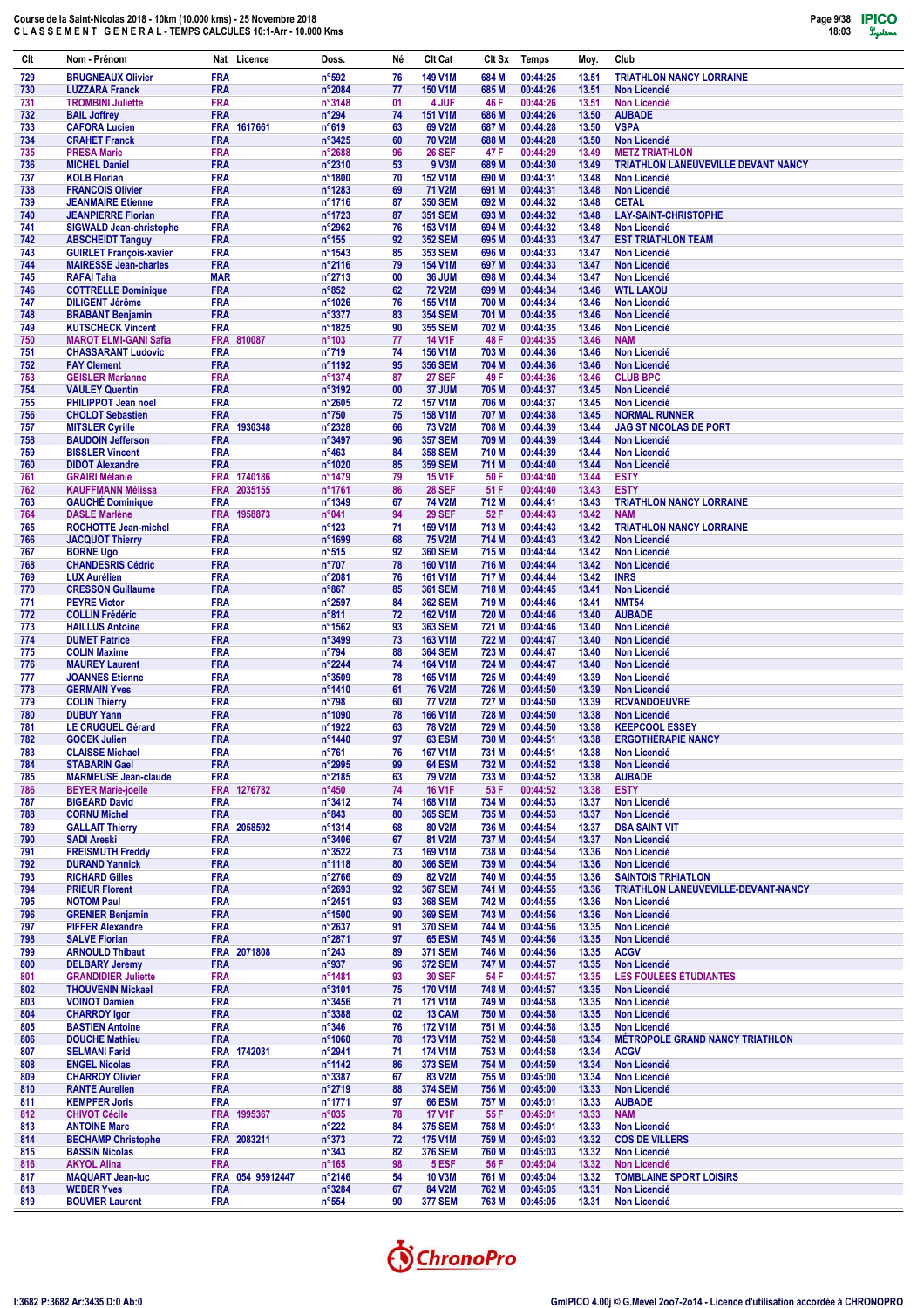

| Clt        | Nom - Prénom                                            |                          | Nat Licence           | Doss.                             | Né       | Clt Cat                          | CIt Sx         | <b>Temps</b>         | Moy.           | Club                                                              |
|------------|---------------------------------------------------------|--------------------------|-----------------------|-----------------------------------|----------|----------------------------------|----------------|----------------------|----------------|-------------------------------------------------------------------|
| 820        | <b>GRIVAUD Vincent</b>                                  | <b>FRA</b>               |                       | n°1506                            | 72       | <b>176 V1M</b>                   | 764 M          | 00:45:05             | 13.31          | <b>Non Licencié</b>                                               |
| 821        | <b>PIERRE Didier</b>                                    | <b>FRA</b>               |                       | $n^{\circ}2618$                   | 62       | 85 V2M                           | 765 M          | 00:45:06             | 13.31          | Non Licencié                                                      |
| 822<br>823 | <b>OUDER Aurélien</b>                                   | <b>FRA</b><br><b>FRA</b> |                       | n°2490<br>n°977                   | 93<br>96 | <b>378 SEM</b><br><b>379 SEM</b> | 766 M<br>767 M | 00:45:06<br>00:45:07 | 13.31<br>13.30 | <b>Non Licencié</b><br><b>Non Licencié</b>                        |
| 824        | <b>DES BOSCS Charles</b><br><b>CHARPENTIER Juliette</b> | <b>FRA</b>               |                       | $n^{\circ}718$                    | 97       | 6 ESF                            | 57 F           | 00:45:09             | 13.29          | UNIV LORRAINE - ENSTIB EPINAL                                     |
| 825        | <b>CERICOLA Marie-emilie</b>                            | <b>FRA</b>               |                       | n°033                             | 79       | <b>18 V1F</b>                    | 58 F           | 00:45:09             | 13.29          | <b>ASC BNP PARIBAS</b>                                            |
| 826        | <b>DEMANGEAT Emmanuel</b>                               | <b>FRA</b>               |                       | n°944                             | 72       | <b>177 V1M</b>                   | 768 M          | 00:45:09             | 13.29          | <b>Non Licencié</b>                                               |
| 827        | <b>DES BOSCS Olivier</b>                                | <b>FRA</b>               |                       | n°979                             | 65       | <b>86 V2M</b>                    | 769 M          | 00:45:10             | 13.29          | <b>Non Licencié</b>                                               |
| 828<br>829 | <b>MASSON Rémi</b><br><b>ARTIS Matthieu</b>             | <b>FRA</b><br><b>FRA</b> |                       | n°2220<br>$n^{\circ}245$          | 80<br>93 | <b>380 SEM</b><br><b>381 SEM</b> | 770 M<br>771 M | 00:45:11<br>00:45:11 | 13.28<br>13.28 | <b>Non Licencié</b><br><b>Non Licencié</b>                        |
| 830        | <b>FRITSCH Tancrède</b>                                 | <b>FRA</b>               |                       | n°1295                            | 69       | 87 V2M                           | 772 M          | 00:45:11             | 13.28          | <b>Non Licencié</b>                                               |
| 831        | <b>ROELLINGER Xavier</b>                                | <b>FRA</b>               |                       | n°2798                            | 79       | <b>178 V1M</b>                   | 773 M          | 00:45:11             | 13.28          | <b>Non Licencié</b>                                               |
| 832        | <b>LORANGE Olivier</b>                                  | <b>FRA</b>               |                       | n°2047                            | 68       | <b>88 V2M</b>                    | 774 M          | 00:45:12             | 13.28          | <b>Non Licencié</b>                                               |
| 833        | <b>LASOLLE Hadrien</b>                                  | <b>FRA</b>               |                       | n°1904                            | 95       | <b>382 SEM</b>                   | 775 M          | 00:45:12             | 13.28          | <b>Non Licencié</b>                                               |
| 834<br>835 | ROCCHI Léa<br><b>LHEUREUX Jean christophe</b>           | <b>FRA</b><br><b>FRA</b> |                       | n°2796<br>n°2017                  | 90<br>66 | <b>31 SEF</b><br>89 V2M          | 59 F<br>776 M  | 00:45:12<br>00:45:13 | 13.27<br>13.27 | <b>Non Licencié</b><br><b>TCM</b>                                 |
| 836        | <b>THIRIET Samuel</b>                                   | <b>FRA</b>               |                       | n°3073                            | 85       | <b>383 SEM</b>                   | 777 M          | 00:45:14             | 13.27          | <b>Non Licencié</b>                                               |
| 837        | <b>FERY Guillaume</b>                                   | <b>FRA</b>               |                       | $n^{\circ}3386$                   | 73       | <b>179 V1M</b>                   | 778 M          | 00:45:15             | 13.26          | <b>Non Licencié</b>                                               |
| 838        | <b>HIRSCHMANN RODRIGUEZ Alex: FRA</b>                   |                          |                       | n°1629                            | 96       | <b>384 SEM</b>                   | 779 M          | 00:45:16             | 13.26          | <b>Non Licencié</b>                                               |
| 839<br>840 | <b>AUSSEDAT Nicolas</b><br><b>STINES Nicolas</b>        | <b>FRA</b><br><b>FRA</b> |                       | $n^{\circ}271$<br>$n^{\circ}3010$ | 78<br>96 | <b>180 V1M</b><br><b>385 SEM</b> | 780 M<br>781 M | 00:45:16<br>00:45:17 | 13.26<br>13.25 | <b>Non Licencié</b><br><b>Non Licencié</b>                        |
| 841        | <b>VONNER Jean-rené</b>                                 | <b>FRA</b>               |                       | $n^{\circ}3258$                   | 60       | 90 V2M                           | 782 M          | 00:45:18             | 13.25          | <b>KEEPCOOL NANCY</b>                                             |
| 842        | <b>BECKER Jeremy</b>                                    | <b>FRA</b>               |                       | $n^{\circ}380$                    | 90       | <b>386 SEM</b>                   | 783 M          | 00:45:18             | 13.25          | <b>Non Licencié</b>                                               |
| 843        | <b>BOUTTER Thierry</b>                                  | <b>FRA</b>               |                       | $n^{\circ}552$                    | 67       | 91 V2M                           | 784 M          | 00:45:18             | 13.25          | <b>Non Licencié</b>                                               |
| 844        | <b>ABDOU IDE Harouna</b>                                | <b>FRA</b>               |                       | $n^{\circ}151$                    | 00       | 38 JUM                           | 785 M          | 00:45:18             | 13.25          | <b>Non Licencié</b>                                               |
| 845<br>846 | <b>ROLIN Veronique</b><br><b>GUDENDORFF Alban</b>       | <b>FRA</b><br><b>FRA</b> | 945548                | n°2801<br>n°1521                  | 69<br>59 | <b>1 V2F</b><br><b>11 V3M</b>    | 60 F<br>786 M  | 00:45:18<br>00:45:18 | 13.25<br>13.25 | <b>JDF</b><br><b>OFP</b>                                          |
| 847        | <b>MARANT Lilou</b>                                     | <b>FRA</b>               | 1610420               | $n^{\circ}101$                    | 01       | 5 JUF                            | 61 F           | 00:45:19             | 13.24          | <b>NAM</b>                                                        |
| 848        | <b>DIAS Carlos</b>                                      | <b>FRA</b>               |                       | n°1006                            | 77       | <b>181 V1M</b>                   | 787 M          | 00:45:19             | 13.24          | <b>Non Licencié</b>                                               |
| 849        | <b>GIGOUT Thomas</b>                                    | <b>FRA</b>               |                       | $n^{\circ}$ 1423                  | 90       | <b>387 SEM</b>                   | 788 M          | 00:45:19             | 13.24          | <b>Non Licencié</b>                                               |
| 850        | <b>SAMSON Jean-yves</b>                                 | <b>FRA</b>               |                       | n°2874                            | 60       | 92 V2M                           | 789 M          | 00:45:20             | 13.24          | <b>AUBADE</b>                                                     |
| 851<br>852 | <b>PAPIN Joseph</b><br><b>GASTIGER Franck</b>           | <b>FRA</b><br><b>FRA</b> |                       | $n^{\circ}2505$<br>n°1348         | 84<br>68 | <b>388 SEM</b><br>93 V2M         | 790 M<br>791 M | 00:45:20<br>00:45:20 | 13.24<br>13.24 | <b>Non Licencié</b><br><b>Non Licencié</b>                        |
| 853        | <b>RANGEARD Julien</b>                                  | <b>FRA</b>               |                       | n°2718                            | 81       | <b>389 SEM</b>                   | 792 M          | 00:45:20             | 13.24          | <b>WTL LAXOU</b>                                                  |
| 854        | <b>CHAPUT Pierre</b>                                    | <b>FRA</b>               | 1341276               | $n^{\circ}713$                    | 60       | 94 V2M                           | 793 M          | 00:45:21             | 13.23          | AC SAINT DIÉ DES VOSGES                                           |
| 855        | <b>BEAUQUEL Gaetan</b>                                  | <b>FRA</b>               |                       | n°3622                            | 95       | <b>390 SEM</b>                   | 794 M          | 00:45:21             | 13.23          | <b>Non Licencié</b>                                               |
| 856<br>857 | <b>FERNIOT Pascal</b><br><b>REGRIGNY Nicolas</b>        | <b>FRA</b><br><b>FRA</b> |                       | n°1204<br>n°3441                  | 75<br>64 | <b>182 V1M</b><br>95 V2M         | 795 M<br>796 M | 00:45:21<br>00:45:22 | 13.23<br>13.23 | <b>AUBADE</b><br><b>Non Licencié</b>                              |
| 858        | <b>FLORIMOND Andy</b>                                   | <b>FRA</b>               |                       | $n^{\circ}$ 1244                  | 85       | <b>391 SEM</b>                   | 797 M          | 00:45:23             | 13.22          | <b>NANCY TRAIL PULSATIONS</b>                                     |
| 859        | <b>GHACIR Sami</b>                                      | <b>FRA</b>               |                       | $n^{\circ}$ 1413                  | 89       | <b>392 SEM</b>                   | 798 M          | 00:45:23             | 13.22          | Non Licencié                                                      |
| 860        | <b>MONMESSIN William</b>                                | <b>FRA</b>               |                       | $n^{\circ}3563$                   | 78       | <b>183 V1M</b>                   | 799 M          | 00:45:24             | 13.22          | <b>Non Licencié</b>                                               |
| 861        | <b>MARTINEZ Virginie</b>                                | <b>FRA</b>               |                       | n°3564                            | 81<br>97 | <b>32 SEF</b><br>7 ESF           | 62 F           | 00:45:24<br>00:45:24 | 13.22<br>13.22 | <b>Non Licencié</b>                                               |
| 862<br>863 | <b>DELETOILLE Chloe</b><br><b>GUICHARD Robin</b>        | <b>FRA</b>               | FRA 1545618           | n°939<br>$n^{\circ}$ 1528         | 00       | <b>39 JUM</b>                    | 63 F<br>800 M  | 00:45:24             | 13.22          | <b>ATHLETIC CLUB NEOCASTRIEN</b><br>UNIV LORRAINE-IUT CHARL NANCY |
| 864        | <b>TROISOEUFS Patrick</b>                               | <b>FRA</b>               |                       | n°3147                            | 62       | <b>96 V2M</b>                    | 801 M          | 00:45:26             | 13.21          | <b>Non Licencié</b>                                               |
| 865        | <b>BOEUF Sarah</b>                                      | <b>FRA</b>               | 2026343               | n°026                             | 99       | 8 ESF                            | 64 F           | 00:45:26             | 13.21          | <b>UNIV LORRAINE - STAPS NANCY</b>                                |
| 866        | <b>PASZYNSKI Hugo</b>                                   | <b>FRA</b>               |                       | n°2521                            | 99       | 67 ESM                           | 802 M          | 00:45:26             | 13.21          | <b>Non Licencié</b>                                               |
| 867<br>868 | <b>DA CUNNA Guy</b><br><b>CAVALERI Angelo</b>           | <b>FRA</b><br><b>FRA</b> | 2073714               | n°3577<br>$n^{\circ}668$          | 78<br>47 | <b>184 V1M</b><br><b>2 V4M</b>   | 803 M<br>804 M | 00:45:27<br>00:45:27 | 13.21<br>13.21 | <b>Non Licencié</b><br><b>ASSA</b>                                |
| 869        | <b>TROVATO Valérie</b>                                  | FRA                      | 15722672              | n°3154                            | 72       | <b>19 V1F</b>                    | 65 F           | 00:45:27             | 13.20          | <b>ATHLETISME METZ METROPOLE</b>                                  |
| 870        | <b>GEORGES Alain</b>                                    |                          | FRA 1651056           | n°1380                            | 70       | <b>185 V1M</b>                   | 805 M          | 00:45:28             | 13.20          | <b>ACGV</b>                                                       |
| 871        | <b>KELLER Hugo</b>                                      | FRA                      |                       | n°1769                            | 97       | <b>68 ESM</b>                    | 806 M          | 00:45:29             | 13.19          | <b>Non Licencié</b>                                               |
| 872<br>873 | <b>MASET Grégory</b>                                    | <b>FRA</b><br><b>FRA</b> |                       | $n^{\circ}3448$<br>n°1920         | 84<br>88 | <b>393 SEM</b><br><b>394 SEM</b> | 807 M<br>808 M | 00:45:29<br>00:45:29 | 13.19<br>13.19 | <b>Non Licencié</b>                                               |
| 874        | <b>LAVIALE Benoit</b><br><b>AGUERA Gabriel</b>          | <b>FRA</b>               |                       | $n^{\circ}159$                    | 59       | <b>12 V3M</b>                    | 809 M          | 00:45:30             | 13.19          | <b>Non Licencié</b><br>Non Licencié                               |
| 875        | <b>CHAPUT Vincent</b>                                   | <b>FRA</b>               |                       | $n^{\circ}714$                    | 87       | <b>395 SEM</b>                   | 810 M          | 00:45:31             | 13.19          | <b>TRIATHLON EPINAL CLUB</b>                                      |
| 876        | <b>HERNANDEZ Philippe</b>                               |                          | <b>FRA FSGT 48106</b> | $n^{\circ}1615$                   | 67       | 97 V2M                           | 811 M          | 00:45:31             | 13.19          | <b>COT TRITH ATHLETISME</b>                                       |
| 877        | <b>COLLLENOT GUERRIN Charles</b>                        | <b>FRA</b>               |                       | $n^{\circ}813$                    | 01       | 40 JUM                           | 812 M          | 00:45:31             | 13.18          | <b>Non Licencié</b>                                               |
| 878<br>879 | <b>REMY Alexandre</b><br><b>BALDY Christophe</b>        | <b>FRA</b><br><b>FRA</b> |                       | $n^{\circ}2737$<br>$n^{\circ}301$ | 01<br>67 | 41 JUM<br><b>98 V2M</b>          | 813 M<br>814 M | 00:45:32<br>00:45:32 | 13.18<br>13.18 | Non Licencié<br><b>LANEUVEVILLE</b>                               |
| 880        | <b>LONGUEVILLE Alexandre</b>                            | <b>FRA</b>               |                       | $n^{\circ}2045$                   | 85       | <b>396 SEM</b>                   | 815 M          | 00:45:33             | 13.17          | <b>Non Licencié</b>                                               |
| 881        | <b>MONET Franck</b>                                     | <b>FRA</b>               |                       | $n^{\circ}2343$                   | 80       | <b>397 SEM</b>                   | 816 M          | 00:45:33             | 13.17          | <b>METZ TRI</b>                                                   |
| 882        | <b>BRICE Vincent</b>                                    |                          | FRA 1612134           | $n^{\circ}581$                    | 73       | <b>186 V1M</b>                   | 817 M          | 00:45:34             | 13.17          | <b>NAM</b>                                                        |
| 883<br>884 | <b>GRUJARD Sebastien</b><br><b>COSTES Théau</b>         | <b>FRA</b><br><b>FRA</b> |                       | $n^{\circ}1517$<br>$n^{\circ}851$ | 91<br>96 | <b>398 SEM</b><br><b>399 SEM</b> | 818 M<br>819 M | 00:45:35<br>00:45:35 | 13.16<br>13.16 | Non Licencié<br><b>Non Licencié</b>                               |
| 885        | <b>HENNY Fabien</b>                                     | <b>FRA</b>               |                       | $n^{\circ}1602$                   | 87       | <b>400 SEM</b>                   | 820 M          | 00:45:35             | 13.16          | <b>Non Licencié</b>                                               |
| 886        | <b>FORGEOT Renaud</b>                                   | <b>FRA</b>               |                       | n°1262                            | 89       | <b>401 SEM</b>                   | 821 M          | 00:45:37             | 13.16          | <b>Non Licencié</b>                                               |
| 887        | <b>DUMANOIS Eddie</b>                                   | <b>FRA</b>               |                       | $n^{\circ}1103$                   | 80       | <b>402 SEM</b>                   | 822 M          | 00:45:37             | 13.16          | Non Licencié                                                      |
| 888        | <b>FAIRISE Didier</b>                                   |                          | FRA 1718591           | $n^{\circ}3520$                   | 71       | <b>187 V1M</b>                   | 823 M          | 00:45:37             | 13.16          | <b>Non Licencié</b>                                               |
| 889<br>890 | <b>GIUSSANI Bertrand</b><br><b>GRAND CHAVIN Pierre</b>  | <b>FRA</b><br><b>FRA</b> |                       | n°1437<br>n°3534                  | 58<br>77 | <b>13 V3M</b><br><b>188 V1M</b>  | 824 M<br>825 M | 00:45:37<br>00:45:38 | 13.16<br>13.15 | <b>Non Licencié</b><br>Non Licencié                               |
| 891        | <b>VIARD Charles</b>                                    | <b>FRA</b>               |                       | $n^{\circ}3217$                   | 95       | <b>403 SEM</b>                   | 826 M          | 00:45:38             | 13.15          | <b>Non Licencié</b>                                               |
| 892        | <b>LARUELLE David</b>                                   | <b>FRA</b>               |                       | n°1903                            | 78       | <b>189 V1M</b>                   | 827 M          | 00:45:39             | 13.15          | <b>JAC ST NICOLAS</b>                                             |
| 893        | <b>GRANDJEAN Gautier</b>                                | <b>FRA</b>               |                       | n°1486                            | 75       | <b>190 V1M</b>                   | 828 M          | 00:45:39             | 13.15          | <b>Non Licencié</b>                                               |
| 894        | <b>SOUMAN Florence</b>                                  | <b>FRA</b><br><b>FRA</b> |                       | $n^{\circ}2984$                   | 70       | <b>20 V1F</b>                    | 66 F           | 00:45:39             | 13.14          | Non Licencié                                                      |
| 895<br>896 | <b>BUSSY Philippe</b><br><b>RIGARD Benoît</b>           | <b>FRA</b>               |                       | $n^{\circ}613$<br>$n^{\circ}2780$ | 63<br>93 | 99 V2M<br><b>404 SEM</b>         | 829 M<br>830 M | 00:45:40<br>00:45:41 | 13.14<br>13.14 | <b>Non Licencié</b><br>Non Licencié                               |
| 897        | <b>KASPEREK Cedric</b>                                  | <b>FRA</b>               |                       | n°1758                            | 82       | <b>405 SEM</b>                   | 831 M          | 00:45:41             | 13.14          | <b>TCM</b>                                                        |
| 898        | <b>VONNER Jean-baptiste</b>                             | <b>FRA</b>               |                       | $n^{\circ}3257$                   | 91       | <b>406 SEM</b>                   | 832 M          | 00:45:41             | 13.13          | <b>KEEPCOOL NANCY</b>                                             |
| 899        | <b>NUNGE Arthur</b>                                     | <b>FRA</b>               |                       | $n^{\circ}$ 2454                  | 87       | <b>407 SEM</b>                   | 833 M          | 00:45:42             | 13.13          | Non Licencié                                                      |
| 900<br>901 | <b>GAUGUE Frédéric</b><br><b>ROUSSEL Aurelie</b>        | <b>FRA</b><br><b>FRA</b> |                       | n°1358<br>n°2817                  | 77<br>86 | <b>191 V1M</b><br><b>33 SEF</b>  | 834 M<br>67 F  | 00:45:42<br>00:45:43 | 13.13<br>13.13 | <b>Non Licencié</b><br>Non Licencié                               |
| 902        | <b>BOURGEOIS Laurent</b>                                | <b>FRA</b>               |                       | $n^{\circ}545$                    | 70       | <b>192 V1M</b>                   | 835 M          | 00:45:44             | 13.12          | <b>Non Licencié</b>                                               |
| 903        | <b>SOUVAY Dominique</b>                                 | <b>FRA</b>               |                       | $n^{\circ}2986$                   | 82       | <b>408 SEM</b>                   | 836 M          | 00:45:45             | 13.12          | Non Licencié                                                      |
| 904        | <b>MASSON Jean-luc</b>                                  | <b>FRA</b>               |                       | $n^{\circ}2216$                   | 56       | <b>14 V3M</b>                    | 837 M          | 00:45:45             | 13.12          | <b>AUBADE</b>                                                     |
| 905        | <b>GOURLIA Stéphane</b>                                 | <b>FRA</b>               |                       | $n^{\circ}$ 1469                  | 73       | 193 V1M                          | 838 M          | 00:45:45             | 13.12          | <b>AUBADE</b>                                                     |
| 906<br>907 | <b>DEMOUGIN Nicolas</b><br><b>FIORINA Allan</b>         | <b>FRA</b><br><b>FRA</b> |                       | n°958<br>n°3474                   | 85<br>79 | <b>409 SEM</b><br>194 V1M        | 839 M<br>840 M | 00:45:46<br>00:45:46 | 13.11<br>13.11 | <b>Non Licencié</b><br><b>Non Licencié</b>                        |
| 908        | <b>CAURLA Sylvain</b>                                   | <b>FRA</b>               |                       | $n^{\circ}666$                    | 80       | <b>410 SEM</b>                   | 841 M          | 00:45:46             | 13.11          | <b>INRA-AGROPARISTECH NANCY</b>                                   |
| 909        | <b>HUBERT Pierre</b>                                    | <b>FRA</b>               |                       | n°1653                            | 90       | <b>411 SEM</b>                   | 842 M          | 00:45:47             | 13.11          | <b>Non Licencié</b>                                               |
| 910        | <b>GUIRAUT Fabrice</b>                                  | <b>FRA</b>               |                       | $n^{\circ}$ 1542                  | 70       | <b>195 V1M</b>                   | 843 M          | 00:45:47             | 13.11          | Non Licencié                                                      |

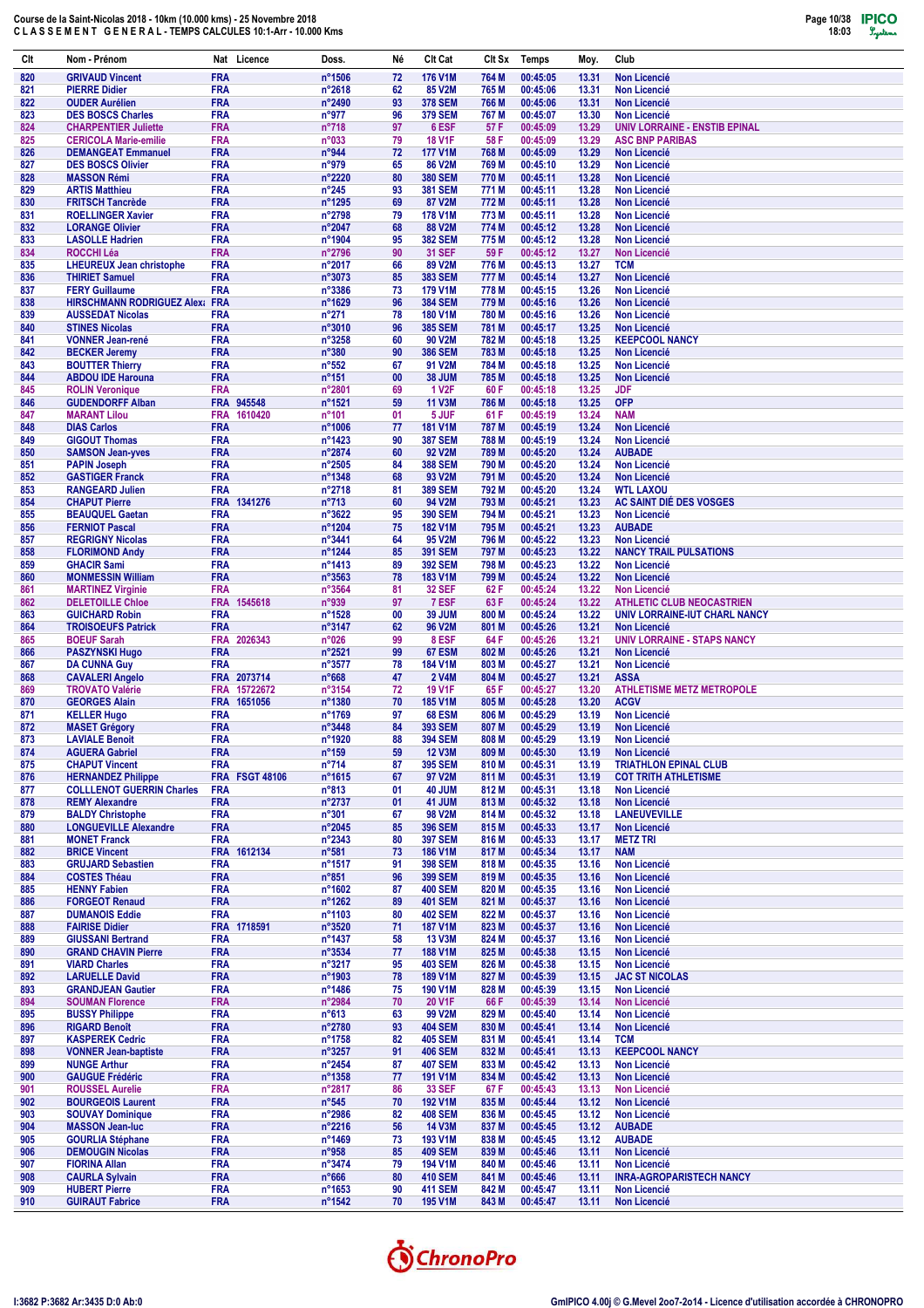

| Clt          | Nom - Prénom                                         | Nat Licence               | Doss.                             | Né       | Clt Cat                          | Clt Sx         | Temps                | Moy.           | Club                                                    |
|--------------|------------------------------------------------------|---------------------------|-----------------------------------|----------|----------------------------------|----------------|----------------------|----------------|---------------------------------------------------------|
| 911          | <b>MOREL Stéphane</b>                                | <b>FRA</b>                | n°2356                            | 70       | 196 V1M                          | 844 M          | 00:45:47             | 13.11          | <b>Non Licencié</b>                                     |
| 912          | <b>GERASSIMOU Alexandre</b>                          | <b>FRA</b><br><b>FRA</b>  | n°1399<br>n°1326                  | 74<br>88 | <b>197 V1M</b><br><b>412 SEM</b> | 845 M<br>846 M | 00:45:47<br>00:45:48 | 13.11<br>13.10 | <b>Non Licencié</b><br><b>Non Licencié</b>              |
| 913<br>914   | <b>GAND Loic</b><br><b>WEGERICH William</b>          | <b>FRA</b>                | n°3285                            | 84       | <b>413 SEM</b>                   | 847 M          | 00:45:48             | 13.10          | <b>Non Licencié</b>                                     |
| 915          | <b>ARNAUD Billant</b>                                | <b>FRA</b>                | $n^{\circ}237$                    | 97       | <b>69 ESM</b>                    | 848 M          | 00:45:48             | 13.10          | <b>Non Licencié</b>                                     |
| 916          | <b>ZWILLER Nathalie</b>                              | <b>FRA</b>                | n°3333                            | 67       | 2 V <sub>2</sub> F               | 68 F           | 00:45:48             | 13.10          | <b>AUBADE</b>                                           |
| 917<br>918   | <b>LEMOY Louis</b><br><b>LAROSE Alexandre</b>        | <b>FRA</b><br>FRA 1701964 | n°1985<br>n°1899                  | 93<br>97 | <b>414 SEM</b><br><b>70 ESM</b>  | 849 M<br>850 M | 00:45:49<br>00:45:49 | 13.10<br>13.10 | <b>Non Licencié</b><br><b>VSPA</b>                      |
| 919          | <b>VOILLAUME Louise</b>                              | <b>FRA</b>                | n°3249                            | 91       | <b>34 SEF</b>                    | 69 F           | 00:45:50             | 13.09          | <b>Non Licencié</b>                                     |
| 920          | <b>LUX Sébastien</b>                                 | <b>FRA</b>                | n°2083                            | 78       | 198 V1M                          | 851 M          | 00:45:50             | 13.09          | <b>AUBADE</b>                                           |
| 921<br>922   | <b>GERMAIN Nemo</b><br><b>DA RIZ Tristan</b>         | <b>FRA</b><br><b>FRA</b>  | n°1405<br>n°3547                  | 01<br>91 | 42 JUM<br><b>415 SEM</b>         | 852 M<br>853 M | 00:45:50<br>00:45:50 | 13.09<br>13.09 | <b>Non Licencié</b><br><b>Non Licencié</b>              |
| 923          | <b>SMOUTS Alexis</b>                                 | <b>FRA</b>                | n°2977                            | 92       | <b>416 SEM</b>                   | 854 M          | 00:45:51             | 13.09          | <b>Non Licencié</b>                                     |
| 924          | <b>LAMANDE Loick</b>                                 | <b>FRA</b>                | n°3582                            | 99       | <b>71 ESM</b>                    | 855 M          | 00:45:52             | 13.08          | <b>Non Licencié</b>                                     |
| 925<br>926   | <b>DECEUNINCK Felix</b><br><b>MERABET Nabil</b>      | <b>FRA</b><br>FRA 2081185 | n°915<br>$n^{\circ}2277$          | 98<br>76 | <b>72 ESM</b><br><b>199 V1M</b>  | 856 M<br>857 M | 00:45:52<br>00:45:53 | 13.08<br>13.08 | UNIV LORRAINE - ENSTIB EPINAL<br><b>CAN SAINT MAX</b>   |
| 927          | <b>BERNARD Aurélien</b>                              | <b>FRA</b>                | $n^{\circ}419$                    | 89       | <b>417 SEM</b>                   | 858 M          | 00:45:53             | 13.08          | <b>Non Licencié</b>                                     |
| 928          | <b>DELANNE Nicolas</b>                               | <b>FRA</b>                | n°933                             | 77       | 200 V1M                          | 859 M          | 00:45:53             | 13.08          | <b>SHUT UP AND RUN FASTER</b>                           |
| 929<br>930   | <b>GITTON Eric</b>                                   | <b>FRA</b><br><b>FRA</b>  | n°1436<br>n°898                   | 65<br>82 | 100 V2M<br><b>418 SEM</b>        | 860 M          | 00:45:54<br>00:45:54 | 13.08<br>13.07 | <b>Non Licencié</b><br><b>Non Licencié</b>              |
| 931          | <b>DAUTEL Johann</b><br><b>GRUNENBERGER Thierry</b>  | <b>FRA</b>                | n°1518                            | 72       | 201 V1M                          | 861 M<br>862 M | 00:45:55             | 13.07          | <b>Non Licencié</b>                                     |
| 932          | <b>LUTZ Noémie</b>                                   | <b>FRA</b>                | n°2079                            | 89       | <b>35 SEF</b>                    | 70 F           | 00:45:55             | 13.07          | <b>AUBADE</b>                                           |
| 933          | <b>MOGENOT Mathieu</b>                               | <b>FRA</b>                | n°2331                            | 90       | <b>419 SEM</b>                   | 863 M          | 00:45:55             | 13.07          | <b>Non Licencié</b>                                     |
| 934<br>935   | <b>THIERY Francois</b><br><b>PORA Simon</b>          | <b>FRA</b><br><b>FRA</b>  | n°3551<br>n°2674                  | 91<br>97 | <b>420 SEM</b><br><b>73 ESM</b>  | 864 M<br>865 M | 00:45:55<br>00:45:55 | 13.07<br>13.07 | <b>Non Licencié</b><br><b>AUBADE</b>                    |
| 936          | <b>RAMILLON Anthony</b>                              | <b>FRA</b>                | n°2716                            | 86       | <b>421 SEM</b>                   | 866 M          | 00:45:56             | 13.06          | <b>TRI TOUL TEAM</b>                                    |
| 937          | <b>BENDER Jean-michel</b>                            | <b>FRA</b>                | $n^{\circ}398$                    | 70       | 202 V1M                          | 867 M          | 00:45:56             | 13.06          | <b>Non Licencié</b>                                     |
| 938<br>939   | <b>PREVOT Aurélien</b><br><b>MARTIN Anthony</b>      | <b>FRA</b><br><b>FRA</b>  | n°2691<br>n°2193                  | 86<br>99 | <b>422 SEM</b><br><b>74 ESM</b>  | 868 M<br>869 M | 00:45:56<br>00:45:58 | 13.06<br>13.06 | <b>Non Licencié</b><br><b>Non Licencié</b>              |
| 940          | <b>CEINTREY Jeremie</b>                              | FRA 2097592               | $n^{\circ}675$                    | 83       | <b>423 SEM</b>                   | 870 M          | 00:45:58             | 13.06          | <b>DOMBASLE ATHLÉTISME</b>                              |
| 941          | <b>DOSDAT Rémi</b>                                   | <b>FRA</b>                | n°1054                            | 94       | <b>424 SEM</b>                   | 871 M          | 00:45:58             | 13.06          | <b>Non Licencié</b>                                     |
| 942<br>943   | <b>CEDRIC Cherrier</b><br><b>DOURDIN Laëtitia</b>    | <b>FRA</b><br><b>FRA</b>  | $n^{\circ}674$<br>n°1061          | 78<br>75 | 203 V1M<br>21 V1F                | 872 M<br>71 F  | 00:45:58<br>00:45:59 | 13.05<br>13.05 | <b>BULLIGNY</b><br><b>Non Licencié</b>                  |
| 944          | <b>AKYOL Erol</b>                                    | <b>FRA</b>                | $n^{\circ}$ 166                   | 75       | 204 V1M                          | 873 M          | 00:45:59             | 13.05          | <b>Non Licencié</b>                                     |
| 945          | <b>FILLER Michael</b>                                | FRA 2147654               | n°3628                            | 76       | 205 V1M                          | 874 M          | 00:45:59             | 13.05          | <b>Non Licencié</b>                                     |
| 946          | <b>COLLARD Sophie</b>                                | <b>FRA</b><br><b>FRA</b>  | $n^{\circ}800$                    | 73<br>86 | <b>22 V1F</b><br><b>425 SEM</b>  | 72 F<br>875 M  | 00:45:59<br>00:45:59 | 13.05<br>13.05 | <b>Non Licencié</b><br><b>Non Licencié</b>              |
| 947<br>948   | <b>LONGE Jonathan</b><br><b>MANGEMATIN Laurence</b>  | <b>FRA</b>                | n°2044<br>n°2131                  | 83       | <b>36 SEF</b>                    | 73 F           | 00:46:00             | 13.05          | <b>Non Licencié</b>                                     |
| 949          | <b>MARCHAL Christophe</b>                            | <b>FRA</b>                | n°2150                            | 81       | <b>426 SEM</b>                   | 876 M          | 00:46:00             | 13.05          | TRIATHLON LANEUVEVILLE-DEVANT-NANCY                     |
| 950          | <b>CONRARD Jerome</b>                                | <b>FRA</b>                | n°3617                            | 86       | <b>427 SEM</b>                   | 877 M          | 00:46:01             | 13.04          | <b>Non Licencié</b>                                     |
| 951<br>952   | <b>AUBERT Nicolas</b><br><b>ANDRE Anael</b>          | <b>FRA</b><br><b>FRA</b>  | $n^{\circ}261$<br>$n^{\circ}$ 198 | 68<br>90 | <b>101 V2M</b><br><b>428 SEM</b> | 878 M<br>879 M | 00:46:02<br>00:46:04 | 13.04<br>13.03 | <b>Non Licencié</b><br><b>Non Licencié</b>              |
| 953          | <b>STROHMANN Jean-michel</b>                         | <b>FRA</b>                | n°3020                            | 66       | <b>102 V2M</b>                   | 880 M          | 00:46:06             | 13.02          | <b>ENDURANCE SHOP EPINAL</b>                            |
| 954          | <b>NICOLAS Frédéric</b>                              | <b>FRA</b>                | n°2429                            | 71       | 206 V1M                          | 881 M          | 00:46:06             | 13.02          | <b>Non Licencié</b>                                     |
| 955<br>956   | <b>DALICHAMPT Guillaume</b><br><b>BIEBER Joffrey</b> | <b>FRA</b><br><b>FRA</b>  | n°3404<br>$n^{\circ}454$          | 00<br>83 | 43 JUM<br><b>429 SEM</b>         | 882 M<br>883 M | 00:46:06<br>00:46:06 | 13.02<br>13.02 | <b>Non Licencié</b><br><b>Non Licencié</b>              |
| 957          | <b>GOUIFFES Philippe</b>                             | <b>FRA</b>                | n°1464                            | 71       | <b>207 V1M</b>                   | 884 M          | 00:46:07             | 13.01          | <b>Non Licencié</b>                                     |
| 958          | <b>BOUDRY Violaine</b>                               | FRA 1705760               | $n^{\circ}533$                    | 79       | 23 V1F                           | 74 F           | 00:46:07             | 13.01          | <b>CIS ANOULD</b>                                       |
| 959<br>960   | <b>KARAKUS Ali</b><br><b>LAMORLETTE Denis</b>        | <b>FRA</b><br><b>FRA</b>  | n°1755<br>n°3621                  | 66<br>53 | 103 V2M<br><b>15 V3M</b>         | 885 M<br>886 M | 00:46:07<br>00:46:08 | 13.01<br>13.01 | <b>LA COUPOLE</b><br>Non Licencié                       |
| 961          | <b>CONAN Pierre</b>                                  | <b>FRA</b>                | $n^{\circ}827$                    | 96       | <b>430 SEM</b>                   | 887 M          | 00:46:09             | 13.00          | <b>Non Licencié</b>                                     |
| 962          | <b>BORASSAT Maxime</b>                               | <b>FRA</b>                | $n^{\circ}511$                    | 89       | <b>431 SEM</b>                   | 888 M          | 00:46:09             | 13.00          | Non Licencié                                            |
| 963<br>964   | <b>KAMEL Samy</b><br><b>FOURES Julien</b>            | <b>FRA</b><br><b>FRA</b>  | n°1754<br>n°1267                  | 91<br>89 | <b>432 SEM</b><br><b>433 SEM</b> | 889 M<br>890 M | 00:46:09<br>00:46:10 | 13.00<br>13.00 | <b>Non Licencié</b><br><b>Non Licencié</b>              |
| 965          | <b>BEGUINOT Alexandre</b>                            | <b>FRA</b>                | $n^{\circ}387$                    | 93       | <b>434 SEM</b>                   | 891 M          | 00:46:10             | 13.00          | Non Licencié                                            |
| 966          | <b>GENIN Jean-christophe</b>                         | <b>FRA</b>                | n°1376                            | 70       | 208 V1M                          | 892 M          | 00:46:10             | 13.00          | <b>Non Licencié</b>                                     |
| 967<br>968   | <b>CARVALHO Francisco</b><br><b>THIERY Laurent</b>   | <b>POR</b><br><b>FRA</b>  | $n^{\circ}655$<br>n°3068          | 64<br>69 | 104 V2M<br><b>105 V2M</b>        | 893 M<br>894 M | 00:46:10<br>00:46:10 | 13.00<br>13.00 | <b>FCP</b><br><b>LA ROUTE DU TRAIL</b>                  |
| 969          | <b>BOTTIN Anthony</b>                                | <b>FRA</b>                | $n^{\circ}518$                    | 89       | <b>435 SEM</b>                   | 895 M          | 00:46:11             | 13.00          | <b>GE POWER CONVERSION</b>                              |
| 970          | <b>DI GREGORIO Malika</b>                            | FRA 1977820               | $n^{\circ}1005$                   | 77       | 24 V1F                           | 75 F           | 00:46:11             | 12.99          | <b>ESTY</b>                                             |
| 971<br>972   | <b>LA ROCCA Pierre</b><br><b>RUHARD Hervé</b>        | FRA 1049810<br><b>FRA</b> | n°1828<br>$n^{\circ}2845$         | 74<br>67 | 209 V1M<br>106 V2M               | 896 M<br>897 M | 00:46:11<br>00:46:11 | 12.99<br>12.99 | <b>NAM</b><br>Non Licencié                              |
| 973          | <b>DELOBEL Eric</b>                                  | <b>FRA</b>                | $n^{\circ}942$                    | 72       | 210 V1M                          | 898 M          | 00:46:12             | 12.99          | <b>RUN TEAM</b>                                         |
| 974          | <b>CONNESSON Sebastien</b>                           | <b>FRA</b>                | $n^{\circ}3536$                   | 73       | 211 V1M                          | 899 M          | 00:46:12             | 12.99          | Non Licencié                                            |
| 975          | <b>RUHARD Pauline</b><br><b>LOGASSI Stéphane</b>     | FRA 1869431               | $n^{\circ}$ 125                   | 95       | <b>37 SEF</b>                    | 76 F           | 00:46:12             | 12.99          | <b>US TOUL</b>                                          |
| 976<br>977   | <b>BRIARD Stéphanie</b>                              | <b>FRA</b><br><b>FRA</b>  | n°2039<br>$n^{\circ}579$          | 76<br>87 | 212 V1M<br><b>38 SEF</b>         | 900 M<br>77 F  | 00:46:12<br>00:46:12 | 12.99<br>12.99 | <b>EUROFINS</b><br><b>ENGIE COFELY</b>                  |
| 978          | <b>GODART Gilles</b>                                 | FRA 122494                | n°1444                            | 57       | <b>16 V3M</b>                    | 901 M          | 00:46:13             | 12.99          | <b>LOCAL CLUB DE MONTHERMÉ</b>                          |
| 979<br>980   | <b>FLEURENCE Benoit</b>                              | <b>FRA</b><br><b>FRA</b>  | n°1237<br>n°3300                  | 76<br>59 | 213 V1M<br><b>17 V3M</b>         | 902 M          | 00:46:13<br>00:46:13 | 12.98<br>12.98 | <b>Non Licencié</b><br><b>PAPY WAS A RUNNING STONES</b> |
| 981          | <b>WILLEMIN Pascal</b><br><b>TAZOUTI Youssef</b>     | <b>FRA</b>                | n°3042                            | 71       | 214 V1M                          | 903 M<br>904 M | 00:46:14             | 12.98          | Non Licencié                                            |
| 982          | <b>ROLLOT Jérémy</b>                                 | <b>FRA</b>                | $n^{\circ}2802$                   | 91       | <b>436 SEM</b>                   | 905 M          | 00:46:15             | 12.98          | <b>Non Licencié</b>                                     |
| 983          | <b>MASSOT Yoann</b>                                  | <b>FRA</b>                | n°2221                            | 98       | <b>75 ESM</b>                    | 906 M          | 00:46:15             | 12.98          | Non Licencié                                            |
| 984<br>985   | <b>MORELET Jean-marc</b><br><b>TENDA Erina</b>       | <b>FRA</b><br>FRA 1418031 | n°2358<br>$n^{\circ}3045$         | 68<br>82 | <b>107 V2M</b><br><b>39 SEF</b>  | 907 M<br>78 F  | 00:46:16<br>00:46:16 | 12.97<br>12.97 | <b>ASTV NANCY</b><br><b>ASTV NANCY</b>                  |
| 986          | <b>FAUCONNIER Anthony</b>                            | <b>FRA</b>                | n°1188                            | 85       | <b>437 SEM</b>                   | 908 M          | 00:46:16             | 12.97          | <b>Non Licencié</b>                                     |
| 987          | <b>FAIVRE Audrey</b>                                 | FRA 1300576               | $n^{\circ}056$                    | 80       | <b>40 SEF</b>                    | 79 F           | 00:46:16             | 12.97          | <b>COHM</b>                                             |
| 988<br>989   | <b>COLLAS Cyrille</b><br><b>WNEXZAK Franck</b>       | <b>FRA</b><br>FRA 1155999 | n°803<br>n°3309                   | 73<br>67 | 215 V1M<br>108 V2M               | 909 M<br>910 M | 00:46:16<br>00:46:17 | 12.97<br>12.96 | Non Licencié<br><b>NAM</b>                              |
| 990          | <b>CRINIERE Alexandre</b>                            | <b>FRA</b>                | $n^{\circ}872$                    | 83       | <b>438 SEM</b>                   | 911 M          | 00:46:19             | 12.96          | <b>CRAZY RUNNER</b>                                     |
| 991          | <b>WUSARCZUK Laurent</b>                             | <b>FRA</b>                | $n^{\circ}3315$                   | 73       | 216 V1M                          | 912 M          | 00:46:19             | 12.96          | <b>TC LUNEVILLE</b>                                     |
| 992<br>993   | <b>BOLZAN Jean-yves</b><br><b>ERBETTI Frédéric</b>   | <b>FRA</b><br><b>FRA</b>  | $n^{\circ}3418$<br>n°1150         | 83<br>71 | <b>439 SEM</b><br>217 V1M        | 913 M<br>914 M | 00:46:19<br>00:46:20 | 12.95<br>12.95 | Non Licencié<br><b>Non Licencié</b>                     |
| 994          | <b>PETITEVILLE Christian</b>                         | <b>FRA</b>                | $n^{\circ}2580$                   | 61       | 109 V2M                          | 915 M          | 00:46:21             | 12.95          | <b>FOOTIN FORM HEILLECOURT</b>                          |
| 995          | <b>BULLIARD Raphael</b>                              | <b>FRA</b>                | $n^{\circ}607$                    | 88       | <b>440 SEM</b>                   | 916 M          | 00:46:22             | 12.94          | <b>Non Licencié</b>                                     |
| 996          | <b>ROUERS Anthony</b>                                | <b>FRA</b>                | $n^{\circ}2813$                   | 75       | 218 V1M                          | 917 M          | 00:46:23             | 12.94          | <b>Non Licencié</b>                                     |
| 997<br>998   | <b>CARRENO Fabrice</b><br><b>KOZEL Florent</b>       | <b>FRA</b><br>FRA 2114854 | $n^{\circ}649$<br>n°1807          | 78<br>91 | 219 V1M<br><b>441 SEM</b>        | 918 M<br>919 M | 00:46:23<br>00:46:23 | 12.94<br>12.94 | <b>TRIATHLON TOUL TEAM</b><br><b>NAM</b>                |
| 999          | <b>SURUT David</b>                                   | <b>FRA</b>                | $n^{\circ}3024$                   | 75       | 220 V1M                          | 920 M          | 00:46:23             | 12.94          | Non Licencié                                            |
| 1000<br>1001 | <b>MONARD Laurent</b><br><b>BLANCHARD Séverine</b>   | <b>FRA</b><br>FRA 1971583 | $n^{\circ}3558$<br>$n^{\circ}476$ | 69<br>74 | <b>110 V2M</b><br>25 V1F         | 921 M<br>80 F  | 00:46:23<br>00:46:24 | 12.94<br>12.93 | <b>Non Licencié</b><br><b>AS CHEMINOTS</b>              |
|              |                                                      |                           |                                   |          |                                  |                |                      |                |                                                         |

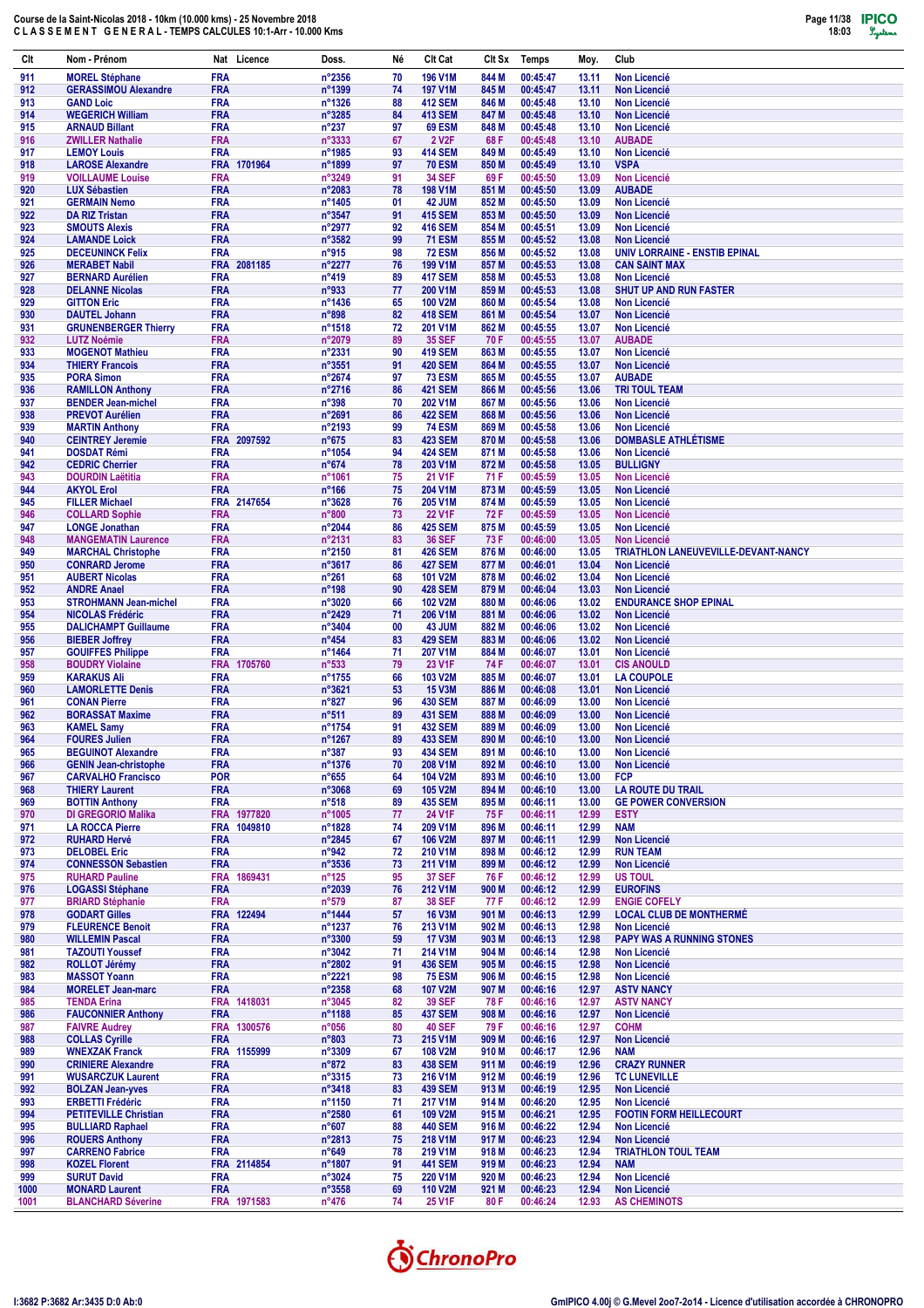| Clt          | Nom - Prénom                                         | Nat Licence                         | Doss.                    | Né                | Clt Cat                          | Clt Sx         | Temps                | Moy.           | Club                                                         |
|--------------|------------------------------------------------------|-------------------------------------|--------------------------|-------------------|----------------------------------|----------------|----------------------|----------------|--------------------------------------------------------------|
| 1002         | <b>WILHELM Maxime</b>                                | <b>FRA</b>                          | n°3299                   | 90                | <b>442 SEM</b>                   | 922 M          | 00:46:25             | 12.93          | <b>Non Licencié</b>                                          |
| 1003         | <b>MIGOT Alain</b>                                   | <b>FRA</b>                          | n°2319                   | 83                | <b>443 SEM</b>                   | 923 M          | 00:46:26             | 12.93          | <b>Non Licencié</b>                                          |
| 1004         | <b>CHOVET Olivier</b>                                | <b>FRA</b>                          | $n^{\circ}756$           | 72                | 221 V1M                          | 924 M          | 00:46:28             | 12.92          | <b>NMT54</b>                                                 |
| 1005<br>1006 | <b>BAC Anne claire</b><br><b>SAUFFROY Nicolas</b>    | <b>FRA</b><br>2152456<br><b>FRA</b> | $n^{\circ}281$<br>n°2886 | 88<br>82          | <b>41 SEF</b><br><b>444 SEM</b>  | 81 F<br>925 M  | 00:46:28<br>00:46:29 | 12.91<br>12.91 | A2M<br><b>Non Licencié</b>                                   |
| 1007         | <b>FISCHER Frédéric</b>                              | <b>FRA</b>                          | n°1227                   | 73                | 222 V1M                          | 926 M          | 00:46:29             | 12.91          | <b>AUBADE</b>                                                |
| 1008         | <b>SAUFFROY Celine</b>                               | <b>FRA</b>                          | n°2885                   | 81                | <b>42 SEF</b>                    | 82 F           | 00:46:30             | 12.91          | <b>Non Licencié</b>                                          |
| 1009         | <b>ERARD Thomas</b>                                  | <b>FRA</b>                          | n°1149                   | 92                | <b>445 SEM</b>                   | 927 M          | 00:46:30             | 12.90          | <b>Non Licencié</b>                                          |
| 1010         | <b>VAURIE Jean philippe</b>                          | <b>FRA</b>                          | n°3193                   | 78                | 223 V1M                          | 928 M          | 00:46:31             | 12.90          | <b>Non Licencié</b>                                          |
| 1011         | <b>BAECHLER Gabriel</b>                              | <b>FRA</b>                          | $n^{\circ}288$           | 01                | <b>44 JUM</b>                    | 929 M          | 00:46:31             | 12.90          | <b>Non Licencié</b>                                          |
| 1012         | <b>MAJOUD Omar</b><br><b>DOLIDIER Nicolas</b>        | <b>FRA</b><br><b>FRA</b>            | n°2117                   | 74<br>81          | 224 V1M<br><b>446 SEM</b>        | 930 M          | 00:46:32<br>00:46:32 | 12.90          | <b>Non Licencié</b><br><b>Non Licencié</b>                   |
| 1013<br>1014 | <b>METTAVANT Yannick</b>                             | <b>FRA</b>                          | n°1038<br>n°2291         | 77                | 225 V1M                          | 931 M<br>932 M | 00:46:32             | 12.90<br>12.89 | <b>TRITYC</b>                                                |
| 1015         | <b>DENIS Jean-noel</b>                               | <b>FRA</b>                          | n°962                    | 62                | <b>111 V2M</b>                   | 933 M          | 00:46:33             | 12.89          | <b>Non Licencié</b>                                          |
| 1016         | <b>BRIDEL Damien</b>                                 | <b>FRA</b>                          | $n^{\circ}583$           | 86                | <b>447 SEM</b>                   | 934 M          | 00:46:33             | 12.89          | <b>AUBADE</b>                                                |
| 1017         | <b>ROBERT Mathieu</b>                                | <b>FRA</b>                          | n°2792                   | 87                | <b>448 SEM</b>                   | 935 M          | 00:46:33             | 12.89          | <b>Non Licencié</b>                                          |
| 1018         | <b>DUMONT Ludovic</b>                                | <b>FRA</b>                          | n°1107                   | 76                | 226 V1M                          | 936 M          | 00:46:33             | 12.89          | <b>Non Licencié</b>                                          |
| 1019<br>1020 | <b>CORRUBLE Benoit</b><br><b>GALLOIS Frédéric</b>    | <b>FRA</b><br><b>FRA</b>            | $n^{\circ}845$<br>n°1320 | 67<br>75          | <b>112 V2M</b><br><b>227 V1M</b> | 937 M<br>938 M | 00:46:34<br>00:46:35 | 12.89<br>12.88 | <b>Non Licencié</b><br><b>Non Licencié</b>                   |
| 1021         | <b>TALBI Majdi</b>                                   | <b>FRA</b>                          | n°3392                   | 58                | <b>18 V3M</b>                    | 939 M          | 00:46:35             | 12.88          | <b>Non Licencié</b>                                          |
| 1022         | <b>CHAMAGNE Matthieu</b>                             | <b>FRA</b>                          | n°694                    | 85                | <b>449 SEM</b>                   | 940 M          | 00:46:35             | 12.88          | <b>Non Licencié</b>                                          |
| 1023         | <b>LEBEE Matthieu</b>                                | <b>FRA</b>                          | n°1930                   | 93                | <b>450 SEM</b>                   | 941 M          | 00:46:36             | 12.88          | <b>Non Licencié</b>                                          |
| 1024         | <b>BEUCHET Anais</b>                                 | FRA 2121930                         | $n^{\circ}448$           | 85                | <b>43 SEF</b>                    | 83 F           | 00:46:36             | 12.88          | <b>LUNÉVILLE AC</b>                                          |
| 1025         | <b>SADOUKI Abdallah</b>                              | <b>FRA</b><br><b>FRA</b>            | n°2854                   | 89                | <b>451 SEM</b>                   | 942 M          | 00:46:36<br>00:46:36 | 12.88          | <b>Non Licencié</b><br><b>TRIATHLON NANCY LORRAINE</b>       |
| 1026<br>1027 | <b>BARBELIN Yves</b><br><b>COLLAS Cyprien</b>        | <b>FRA</b>                          | n°323<br>$n^{\circ}802$  | 67<br>02          | <b>113 V2M</b><br><b>14 CAM</b>  | 943 M<br>944 M | 00:46:37             | 12.88<br>12.87 | <b>Non Licencié</b>                                          |
| 1028         | <b>BRAILLARD Christelle</b>                          | FRA 1106931                         | n°030                    | 72                | <b>26 V1F</b>                    | 84 F           | 00:46:38             | 12.87          | <b>NAM</b>                                                   |
| 1029         | <b>KAROTSCH Mathieu</b>                              | <b>FRA</b>                          | n°1757                   | 02                | 15 CAM                           | 945 M          | 00:46:38             | 12.87          | <b>Non Licencié</b>                                          |
| 1030         | <b>MAUGRAS Eric</b>                                  | <b>FRA</b>                          | n°2243                   | 62                | <b>114 V2M</b>                   | 946 M          | 00:46:39             | 12.86          | <b>METROPOLE GRAND NANCY</b>                                 |
| 1031         | <b>LIIRI Stéphane</b>                                | <b>FRA</b>                          | n°2027                   | 80                | <b>452 SEM</b>                   | 947 M          | 00:46:39             | 12.86          | <b>Non Licencié</b>                                          |
| 1032         | <b>LEBLOND Nicolas</b>                               | <b>FRA</b>                          | n°1934                   | 89                | <b>453 SEM</b>                   | 948 M          | 00:46:39             | 12.86          | <b>Non Licencié</b>                                          |
| 1033<br>1034 | <b>CHEMELLO Lorenzo</b><br><b>SECKINGER Maxime</b>   | FRA 340345<br><b>FRA</b>            | $n^{\circ}733$<br>n°2935 | 50<br>82          | <b>19 V3M</b><br><b>454 SEM</b>  | 949 M<br>950 M | 00:46:39<br>00:46:40 | 12.86<br>12.86 | <b>FLORANGE OLYMPIQUE CLUB</b><br><b>PICON D'OR</b>          |
| 1035         | <b>PASI Henri</b>                                    | <b>FRA</b>                          | n°2519                   | 80                | <b>455 SEM</b>                   | 951 M          | 00:46:40             | 12.86          | <b>Non Licencié</b>                                          |
| 1036         | <b>GERARD P.antoine</b>                              | <b>FRA</b>                          | n°1398                   | 76                | 228 V1M                          | 952 M          | 00:46:40             | 12.86          | <b>METROPOLE GRAND NANCY</b>                                 |
| 1037         | <b>TOURNEBIZE Nicolas</b>                            | <b>FRA</b>                          | n°3444                   | 82                | <b>456 SEM</b>                   | 953 M          | 00:46:41             | 12.86          | <b>Non Licencié</b>                                          |
| 1038         | <b>CAVILLAT Bertrand</b>                             | <b>FRA</b>                          | $n^{\circ}672$           | 89                | <b>457 SEM</b>                   | 954 M          | 00:46:41             | 12.86          | <b>Non Licencié</b>                                          |
| 1039<br>1040 | <b>MASTRANGELO Lucas</b><br><b>DEFFERRARD Martin</b> | <b>FRA</b><br><b>FRA</b>            | n°2222<br>n°922          | 96<br>97          | <b>458 SEM</b><br><b>76 ESM</b>  | 955 M<br>956 M | 00:46:41<br>00:46:41 | 12.86<br>12.85 | <b>RUN GREEN</b><br><b>Non Licencié</b>                      |
| 1041         | <b>NOEL Frederic</b>                                 | <b>FRA</b>                          | n°2442                   | 72                | 229 V1M                          | 957 M          | 00:46:41             | 12.85          | <b>Non Licencié</b>                                          |
| 1042         | <b>DEZEST Thierry</b>                                | <b>FRA</b>                          | n°1001                   | 01                | 45 JUM                           | 958 M          | 00:46:43             | 12.85          | <b>Non Licencié</b>                                          |
| 1043         | <b>JEANNINGROS Bernard</b>                           | Fra                                 | n°3348                   | 63                | <b>115 V2M</b>                   | 959 M          | 00:46:43             | 12.85          | <b>Non Licencié</b>                                          |
| 1044         | <b>TROTOT Philippe</b>                               | <b>FRA</b>                          | n°3151                   | 84                | <b>459 SEM</b>                   | 960 M          | 00:46:43             | 12.84          | <b>Non Licencié</b>                                          |
| 1045         | <b>BLAISON Gervais</b>                               | <b>FRA</b>                          | $n^{\circ}471$           | 69                | 116 V2M                          | 961 M          | 00:46:44             | 12.84          | <b>AUBADE</b>                                                |
| 1046<br>1047 | <b>GOUPIL Kevin</b><br><b>PIERRON Christian</b>      | <b>FRA</b><br>FRA 57027             | n°1466<br>n°2626         | 85<br>55          | <b>460 SEM</b><br><b>20 V3M</b>  | 962 M<br>963 M | 00:46:44<br>00:46:44 | 12.84<br>12.84 | <b>AUBADE</b><br>AS CHEMINOTS DE METZ                        |
| 1048         | <b>ROUX Gautier</b>                                  | <b>FRA</b>                          | n°2828                   | 91                | <b>461 SEM</b>                   | 964 M          | 00:46:45             | 12.84          | <b>Non Licencié</b>                                          |
| 1049         | <b>CARRASCOSA Christophe</b>                         | Fra                                 | n°3339                   | 77                | 230 V1M                          | 965 M          | 00:46:45             | 12.84          | <b>Non Licencié</b>                                          |
| 1050         | <b>MEINGUSS Alexandre</b>                            | <b>FRA</b>                          | n°2268                   | 79                | 231 V1M                          | 966 M          | 00:46:46             | 12.83          | <b>POMONA EPISAVEURS</b>                                     |
| 1051         | <b>RUSSO Julien</b>                                  | <b>FRA</b>                          | n°2850                   | 00                | 46 JUM                           | 967 M          | 00:46:46             | 12.83          | <b>Non Licencié</b>                                          |
| 1052<br>1053 | <b>NIKEL Maxime</b><br><b>MARCHAL Laurent</b>        | <b>FRA</b><br><b>FRA</b>            | n°2439<br>n°2157         | 82                | <b>462 SEM</b><br><b>117 V2M</b> | 968 M<br>969 M | 00:46:46<br>00:46:46 | 12.83<br>12.83 | <b>Non Licencié</b><br><b>BORVILLE</b>                       |
| 1054         | <b>ARNOULD Francis</b>                               | <b>FRA</b>                          | $n^{\circ}241$           | 65<br>62          | <b>118 V2M</b>                   | 970 M          | 00:46:47             | 12.83          | <b>AUBADE</b>                                                |
| 1055         | <b>HIEBEL Théophile</b>                              | <b>FRA</b>                          | n°1624                   | 89                | <b>463 SEM</b>                   | 971 M          | 00:46:47             | 12.83          | <b>Non Licencié</b>                                          |
| 1056         | <b>ORIVE ILLERA José ramon</b>                       | <b>FRA</b><br>2120442               | $n^{9}24/6$              | 79                | 232 V1M                          | 972 M          | 00:46:47             | 12.83          | <b>LUNEVILLE AC</b>                                          |
| 1057         | <b>CHEDRU Jean patrick</b>                           | <b>FRA</b>                          | $n^{\circ}731$           | 59                | 21 V3M                           | 973 M          | 00:46:47             | 12.83          | <b>RUN GREEN</b>                                             |
| 1058         | <b>GUILLASO Pierrick</b>                             | <b>FRA</b>                          | n°1531                   | 88                | <b>464 SEM</b>                   | 974 M          | 00:46:48             | 12.82          | Non Licencié                                                 |
| 1059         | <b>THIVET Florent</b>                                | <b>FRA</b><br><b>FRA</b>            | n°3081<br>n°1277         | 92<br>96          | <b>465 SEM</b><br><b>466 SEM</b> | 975 M          | 00:46:48<br>00:46:48 | 12.82<br>12.82 | <b>NANCY TRAIL PULSATION</b>                                 |
| 1060<br>1061 | <b>FRANCOIS Charles</b><br><b>BAPTISTA Carlos</b>    | <b>FRA</b>                          | $n^{\circ}311$           | 75                | 233 V1M                          | 976 M<br>977 M | 00:46:48             | 12.82          | Non Licencié<br><b>Non Licencié</b>                          |
| 1062         | <b>LAVIELLE Marjorie</b>                             | <b>FRA</b>                          | n°1921                   | 76                | <b>27 V1F</b>                    | 85 F           | 00:46:48             | 12.82          | <b>AUBADE</b>                                                |
| 1063         | <b>BEAUQUEL Ludovic</b>                              | <b>FRA</b>                          | n°3620                   | 86                | <b>467 SEM</b>                   | 978 M          | 00:46:49             | 12.82          | Non Licencié                                                 |
| 1064         | <b>REGNIER Fabien</b>                                | <b>FRA</b>                          | n°2731                   | 92                | <b>468 SEM</b>                   | 979 M          | 00:46:50             | 12.81          | Non Licencié                                                 |
| 1065         | <b>BELLO Danièle</b>                                 | <b>FRA</b>                          | n°3461                   | 58                | <b>1 V3F</b>                     | 86 F           | 00:46:50<br>00:46:51 | 12.81          | Non Licencié                                                 |
| 1066<br>1067 | <b>LINARD Thibaut</b><br><b>GERAULT Laurent</b>      | <b>FRA</b><br><b>FRA</b>            | n°2032<br>n°1400         | 89<br>73          | <b>469 SEM</b><br>234 V1M        | 980 M<br>981 M | 00:46:51             | 12.81<br>12.81 | <b>METROPOLE GRAND NANCY</b><br><b>METROPOLE GRAND NANCY</b> |
| 1068         | <b>LEFEVRE Arnaud</b>                                | <b>FRA</b>                          | n°1957                   | 86                | <b>470 SEM</b>                   | 982 M          | 00:46:52             | 12.81          | <b>Non Licencié</b>                                          |
| 1069         | <b>PIQUE Guillaume</b>                               | <b>FRA</b>                          | $n^{\circ}2652$          | 82                | <b>471 SEM</b>                   | 983 M          | 00:46:52             | 12.80          | Non Licencié                                                 |
| 1070         | <b>CHAUSSON Pierre aimond</b>                        | <b>FRA</b>                          | n°3629                   | 93                | <b>472 SEM</b>                   | 984 M          | 00:46:52             | 12.80          | Non Licencié                                                 |
| 1071         | <b>LAPINTEIRO José</b>                               | <b>FRA</b>                          | $n^{\circ}3376$          | 56                | 22 V3M                           | 985 M          | 00:46:52             | 12.80          | Non Licencié                                                 |
| 1072         | <b>PIERRE Yann</b>                                   | <b>FRA</b>                          | n°2624                   | $\boldsymbol{00}$ | 47 JUM                           | 986 M          | 00:46:53             | 12.80          | <b>UNIV LORRAINE - STAPS NANCY</b>                           |
| 1073<br>1074 | <b>CARVALHO Joaquim</b><br><b>HENRY Jérôme</b>       | <b>FRA</b><br><b>FRA</b>            | $n^{\circ}656$<br>n°1610 | 86<br>82          | <b>473 SEM</b><br><b>474 SEM</b> | 987 M<br>988 M | 00:46:53<br>00:46:54 | 12.80<br>12.80 | <b>FCP</b><br>TRI LANEUVEVILLE DEVANT NANCY                  |
| 1075         | <b>VOSGIEN Mickael</b>                               | <b>FRA</b>                          | n°3261                   | 86                | <b>475 SEM</b>                   | 989 M          | 00:46:54             | 12.80          | Non Licencié                                                 |
| 1076         | <b>KASTENDEICH Michael</b>                           | <b>FRA</b>                          | n°1759                   | 74                | 235 V1M                          | 990 M          | 00:46:54             | 12.79          | <b>Non Licencié</b>                                          |
| 1077         | <b>MATTIONI Guy</b>                                  | <b>FRA</b>                          | $n^{\circ}2236$          | 57                | 23 V3M                           | 991 M          | 00:46:55             | 12.79          | <b>CSC KRONENBOURG</b>                                       |
| 1078         | <b>OTTOGALLI Marine</b>                              | <b>FRA</b>                          | n°3447                   | 90                | <b>44 SEF</b>                    | 87 F           | 00:46:55             | 12.79          | <b>Non Licencié</b>                                          |
| 1079<br>1080 | <b>JOURD'HUY Laurene</b><br><b>ROLLAND Pierre</b>    | FRA 394274<br><b>FRA</b>            | n°088                    | 91<br>80          | <b>45 SEF</b>                    | 88 F<br>992 M  | 00:46:57<br>00:46:57 | 12.78          | <b>AVEC</b><br>Non Licencié                                  |
| 1081         | <b>CLAVEL Thomas</b>                                 | <b>FRA</b>                          | n°3554<br>$n^{\circ}774$ | 94                | <b>476 SEM</b><br><b>477 SEM</b> | 993 M          | 00:46:57             | 12.78<br>12.78 | Non Licencié                                                 |
| 1082         | <b>LABANETTE Cédric</b>                              | <b>FRA</b>                          | n°1830                   | 69                | 119 V2M                          | 994 M          | 00:46:58             | 12.78          | Non Licencié                                                 |
| 1083         | <b>ABLIN Pierre</b>                                  | <b>FRA</b>                          | $n^{\circ}153$           | 93                | <b>478 SEM</b>                   | 995 M          | 00:46:58             | 12.78          | Non Licencié                                                 |
| 1084         | <b>GRANDMAIRE Guillaume</b>                          | <b>FRA</b>                          | n°1488                   | 91                | <b>479 SEM</b>                   | 996 M          | 00:46:59             | 12.77          | Non Licencié                                                 |
| 1085         | <b>VAZ-FERNANDES Victor</b>                          | FRA 2078916                         | n°3196                   | 74                | 236 V1M                          | 997 M          | 00:46:59             | 12.77          | LUNÉVILLE AC                                                 |
| 1086<br>1087 | <b>BOUCHE Jean-marc</b><br><b>RINGUE Cyrille</b>     | FRA 1487604<br>FRA 2068530          | $n^{\circ}528$<br>n°2785 | 67<br>71          | <b>120 V2M</b><br>237 V1M        | 998 M<br>999 M | 00:47:00<br>00:47:00 | 12.77<br>12.77 | <b>VAL ST PIERRE ATHLETISME</b><br><b>CAN NANCY ST MAX</b>   |
| 1088         | <b>VENEZIANO Florian</b>                             | <b>FRA</b>                          | n°3202                   | 90                | <b>480 SEM</b>                   | 1000 M         | 00:47:02             | 12.76          | <b>KEEPCOOL ESSEY</b>                                        |
| 1089         | <b>GARCIA Sandrine</b>                               | FRA 2129857                         | n°1334                   | 76                | 28 V1F                           | 89 F           | 00:47:02             | 12.76          | <b>DOMSBALE ATHLÉTISME</b>                                   |
| 1090         | <b>SIGNE Charles</b>                                 | <b>FRA</b>                          | $n^{\circ}3492$          | 83                | <b>481 SEM</b>                   | 1001 M         | 00:47:02             | 12.76          | Non Licencié                                                 |
| 1091         | <b>SASTRE Aymeric</b>                                | <b>FRA</b>                          | n°2884                   | 01                | 48 JUM                           | 1002 M         | 00:47:04             | 12.75          | Non Licencié                                                 |
| 1092         | <b>FLORECK David</b>                                 | <b>FRA</b>                          | n°2998                   | 81                | <b>482 SEM</b>                   | 1003 M         | 00:47:04             | 12.75          | Non Licencié                                                 |

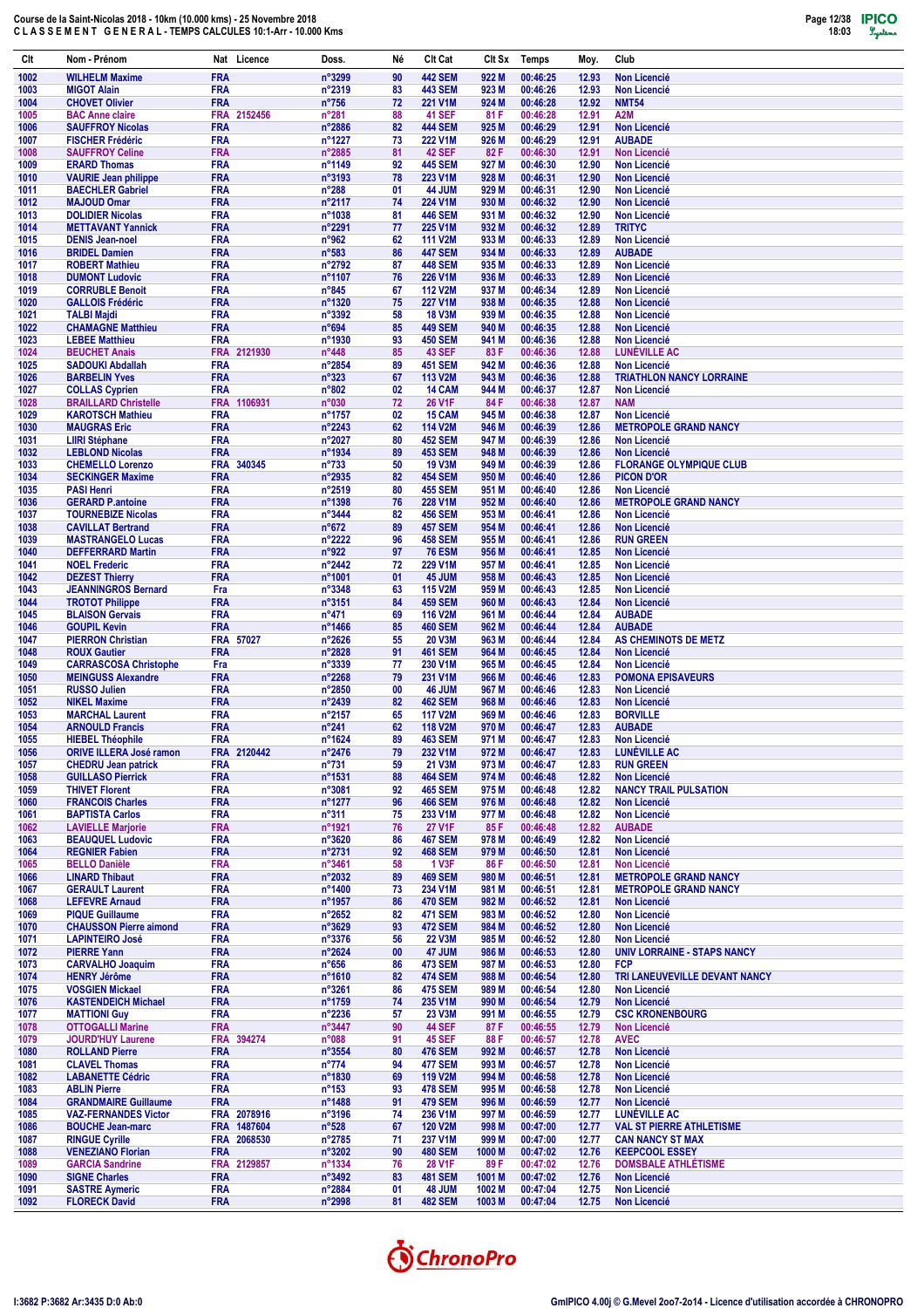| Clt          | Nom - Prénom                                           | Nat Licence               | Doss.                            | Né       | Clt Cat                          | Clt Sx                      | Temps                | Moy.           | Club                                      |
|--------------|--------------------------------------------------------|---------------------------|----------------------------------|----------|----------------------------------|-----------------------------|----------------------|----------------|-------------------------------------------|
| 1093         | <b>GIBEGUES Alain</b>                                  | FRA 140142                | n°1416                           | 60       | <b>121 V2M</b>                   | 1004 M                      | 00:47:05             | 12.75          | <b>UA SARGEENNE</b>                       |
| 1094         | <b>ROYER Guillaume</b>                                 | <b>FRA</b>                | n°2836                           | 81       | <b>483 SEM</b>                   | 1005 <sub>M</sub>           | 00:47:05             | 12.75          | Non Licencié                              |
| 1095         | <b>AMBERT Celine</b>                                   | <b>FRA</b>                | $n^{\circ}185$                   | 92       | <b>46 SEF</b>                    | 90 F                        | 00:47:08             | 12.73          | <b>Non Licencié</b>                       |
| 1096         | <b>VELTIN Sebastien</b>                                | <b>FRA</b>                | n°3201                           | 70       | 238 V1M                          | 1006 <sub>M</sub>           | 00:47:08             | 12.73          | Non Licencié                              |
| 1097         | <b>GALBOURDIN Cyril</b>                                | FRA 5495957511            | n°1312                           | 76       | 239 V1M                          | 1007 <sub>M</sub>           | 00:47:10             | 12.72          | <b>TOMBLAINE SPORTS LOISIRS</b>           |
| 1098         | <b>MEUNIER Fabien</b>                                  | <b>FRA</b>                | n°2293                           | 85       | <b>484 SEM</b>                   | 1008 <sub>M</sub>           | 00:47:11             | 12.72          | <b>Non Licencié</b>                       |
| 1099         | <b>VANNESTE David</b>                                  | <b>FRA</b>                | n°3573                           | 78       | 240 V1M                          | 1009 <sub>M</sub>           | 00:47:12             | 12.71          | Non Licencié                              |
| 1100         | <b>GALLEY Cyril</b>                                    | <b>FRA</b>                | n°1319                           | 80       | <b>485 SEM</b>                   | 1010 <sub>M</sub>           | 00:47:12             | 12.71          | <b>INRA-AGROPARISTECH NANCY</b>           |
| 1101         | <b>BASSO Veronica</b>                                  | <b>ITA</b>                | $n^{\circ}344$                   | 92       | <b>47 SEF</b>                    | 91 F                        | 00:47:13             | 12.71          | <b>Non Licencié</b>                       |
| 1102         | <b>FLAMENT Stéphane</b>                                | <b>FRA</b>                | n°1234                           | 65       | <b>122 V2M</b>                   | 1011 M                      | 00:47:13             | 12.71          | Non Licencié                              |
| 1103         | <b>REMY Frédérique</b>                                 | <b>FRA</b>                | n°2739                           | 90       | <b>48 SEF</b>                    | 92 F                        | 00:47:14             | 12.71          | Non Licencié                              |
| 1104         | <b>HOTTIER Clement</b>                                 | <b>FRA</b>                | n°1644                           | 99       | <b>77 ESM</b>                    | 1012 M                      | 00:47:14             | 12.71          | <b>Non Licencié</b>                       |
| 1105         | <b>BLAISON Maxime</b>                                  | <b>FRA</b>                | $n^{\circ}473$                   | 98       | <b>78 ESM</b>                    | 1013 M                      | 00:47:14             | 12.71          | <b>AUBADE</b>                             |
| 1106         | <b>GAYOT Laurent</b>                                   | <b>FRA</b>                | n°3514                           | 74       | 241 V1M                          | 1014 <sub>M</sub>           | 00:47:14             | 12.70          | <b>Non Licencié</b>                       |
| 1107         | <b>HELLER Jeremie</b>                                  | <b>FRA</b>                | n°1596                           | 80       | <b>486 SEM</b>                   | 1015 <sub>M</sub>           | 00:47:15             | 12.70          | <b>Non Licencié</b>                       |
| 1108         | <b>DUBOIS Thierry</b>                                  | <b>FRA</b>                | n°1088                           | 64       | <b>123 V2M</b>                   | 1016 <sub>M</sub>           | 00:47:15             | 12.70          | <b>RIEN</b>                               |
| 1109         | <b>JANOUS Jeanne</b>                                   | <b>FRA</b><br><b>FRA</b>  | n°1708                           | 90       | <b>49 SEF</b>                    | 93 F                        | 00:47:15             | 12.70          | <b>Non Licencié</b>                       |
| 1110<br>1111 | <b>BOULANGER Gregory</b><br><b>BABLON Vincent</b>      | <b>FRA</b>                | $n^{\circ}535$<br>$n^{\circ}280$ | 83<br>85 | <b>487 SEM</b><br><b>488 SEM</b> | 1017 M<br>1018 <sub>M</sub> | 00:47:15<br>00:47:16 | 12.70<br>12.70 | <b>MADININA 972</b><br><b>AUBADE</b>      |
| 1112         | <b>REBOIS Marie-hélène</b>                             | FRA 1959128               | n°2729                           | 73       | 29 V1F                           | 94 F                        | 00:47:16             | 12.70          | <b>EAVL OFP</b>                           |
| 1113         | <b>HUSSON Anthony</b>                                  | <b>FRA</b>                | n°3633                           | 90       | <b>489 SEM</b>                   | 1019 M                      | 00:47:17             | 12.69          | <b>Non Licencié</b>                       |
| 1114         | <b>THIEBAUT Sandrine</b>                               | <b>FRA</b>                | n°3060                           | 89       | <b>50 SEF</b>                    | 95 F                        | 00:47:17             | 12.69          | <b>Non Licencié</b>                       |
| 1115         | <b>BLOT Arthur</b>                                     | <b>FRA</b>                | $n^{\circ}483$                   | 93       | <b>490 SEM</b>                   | 1020 M                      | 00:47:18             | 12.69          | Non Licencié                              |
| 1116         | <b>BURGER Olivier</b>                                  | <b>FRA</b>                | n°609                            | 81       | <b>491 SEM</b>                   | 1021 M                      | 00:47:18             | 12.69          | <b>Non Licencié</b>                       |
| 1117         | <b>MAUCCI Fred</b>                                     | <b>FRA</b>                | n°2238                           | 68       | <b>124 V2M</b>                   | 1022 M                      | 00:47:18             | 12.69          | <b>MÉTROPOLE GRAND NANCY TRIATHLON</b>    |
| 1118         | <b>ROUSSEL William</b>                                 | <b>FRA</b>                | n°2823                           | 79       | 242 V1M                          | 1023 M                      | 00:47:19             | 12.68          | Non Licencié                              |
| 1119         | <b>BAGUET Esther</b>                                   | FRA 790510                | $n^{\circ}292$                   | 94       | <b>51 SEF</b>                    | 96 F                        | 00:47:19             | 12.68          | <b>NAM</b>                                |
| 1120         | <b>VINCENT-VIRY Thibault</b>                           | <b>FRA</b>                | n°3240                           | 80       | <b>492 SEM</b>                   | 1024 M                      | 00:47:20             | 12.68          | <b>IMPAKT LUDRES</b>                      |
| 1121         | <b>VOIRIN Clement</b>                                  | FRA 2001463               | $n^{\circ}$ 143                  | 88       | <b>493 SEM</b>                   | 1025 M                      | 00:47:20             | 12.68          | <b>NAM</b>                                |
| 1122         | <b>MOUGENOT Thomas</b>                                 | <b>FRA</b>                | n°2376                           | 96       | <b>494 SEM</b>                   | 1026 M                      | 00:47:21             | 12.67          | <b>Non Licencié</b>                       |
| 1123         | <b>STEPHAN Priscillia</b>                              | <b>FRA</b>                | n°3008                           | 91       | <b>52 SEF</b>                    | 97 F                        | 00:47:21             | 12.67          | <b>TOMBLAINE SPORTS LOISIRS</b>           |
| 1124         | <b>STEPHAN Fabrice</b>                                 | <b>FRA</b>                | n°3007                           | 69       | <b>125 V2M</b>                   | 1027 M                      | 00:47:21             | 12.67          | <b>TOMBLAINE SPORTS LOISIRS</b>           |
| 1125         | <b>DUGNY Olivier</b>                                   | <b>FRA</b>                | n°1101                           | 70       | 243 V1M                          | 1028 M                      | 00:47:21             | 12.67          | Non Licencié                              |
| 1126         | <b>JAMET Nicolas</b>                                   | <b>FRA</b>                | n°1704                           | 81       | <b>495 SEM</b>                   | 1029 M                      | 00:47:22             | 12.67          | <b>CSAG NANCY RUNNING</b>                 |
| 1127         | <b>NICKEL Gautier</b>                                  | <b>FRA</b>                | n°2426                           | 92       | <b>496 SEM</b>                   | 1030 M                      | 00:47:22             | 12.67          | Non Licencié                              |
| 1128         | <b>CAVADENTI Anthony</b>                               | <b>FRA</b>                | $n^{\circ}667$                   | 85       | <b>497 SEM</b>                   | 1031 M                      | 00:47:22             | 12.67          | <b>Non Licencié</b>                       |
| 1129         | <b>HALBITTE Guillaume</b>                              | FRA 1861875               | n°1563                           | 76       | 244 V1M                          | 1032 M                      | 00:47:22             | 12.67          | <b>CA DE CHAMPIGNEULLES</b>               |
| 1130         | <b>KUNTZ Emmanuel</b>                                  | <b>FRA</b>                | n°1819                           | 81       | <b>498 SEM</b>                   | 1033 M                      | 00:47:23             | 12.67          | <b>Non Licencié</b>                       |
| 1131         | <b>RENO Benoit</b>                                     | <b>FRA</b>                | n°2754                           | 77       | 245 V1M                          | 1034 M                      | 00:47:24             | 12.66          | Non Licencié                              |
| 1132         | <b>DECKER Anthony</b>                                  | <b>FRA</b>                | n°916                            | 95       | <b>499 SEM</b>                   | 1035 <sub>M</sub>           | 00:47:26             | 12.65          | Non Licencié                              |
| 1133         | <b>CEVALTE Didier</b>                                  | <b>FRA</b>                | $n^{\circ}685$                   | 64       | <b>126 V2M</b>                   | 1036 M                      | 00:47:27             | 12.65          | <b>COUREUR DES REMPARTS CHÂTEL NOMEXY</b> |
| 1134         | <b>MICHEL Grégory</b>                                  | <b>FRA</b>                | n°2311                           | 84       | <b>500 SEM</b>                   | 1037 M                      | 00:47:27             | 12.65          | Non Licencié                              |
| 1135         | <b>ODINOT Carole</b>                                   | <b>FRA</b>                | n°2462                           | 92       | <b>53 SEF</b>                    | 98 F                        | 00:47:28             | 12.64          | <b>Non Licencié</b>                       |
| 1136         | <b>BELLIATO André</b>                                  | <b>FRA</b>                | $n^{\circ}392$                   | 55       | 24 V3M                           | 1038 M                      | 00:47:28<br>00:47:28 | 12.64          | <b>TSL TOMBLAINE</b>                      |
| 1137<br>1138 | <b>BAZELAIRE Jean-guy</b><br><b>ANXIONNAT Philippe</b> | <b>FRA</b><br><b>FRA</b>  | $n^{\circ}365$<br>$n^{\circ}228$ | 72<br>01 | 246 V1M<br>49 JUM                | 1039 M<br>1040 M            | 00:47:29             | 12.64<br>12.64 | Non Licencié<br>Non Licencié              |
| 1139         | <b>BLAISON Pierrine</b>                                | <b>FRA</b>                | $n^{\circ}474$                   | 95       | <b>54 SEF</b>                    | 99 F                        | 00:47:30             | 12.64          | <b>AUBADE</b>                             |
| 1140         | <b>CALIN Thomas</b>                                    | <b>FRA</b>                | $n^{\circ}622$                   | 77       | 247 V1M                          | 1041 M                      | 00:47:30             | 12.64          | Non Licencié                              |
| 1141         | <b>LIEBE Alain</b>                                     | <b>FRA</b>                | n°2022                           | 61       | <b>127 V2M</b>                   | 1042 M                      | 00:47:31             | 12.63          | <b>TRIATHLON NANCY LORRAINE</b>           |
| 1142         | <b>KHADIR Nordine</b>                                  | <b>FRA</b>                | n°1778                           | 71       | 248 V1M                          | 1043 M                      | 00:47:32             | 12.63          | <b>Non Licencié</b>                       |
| 1143         | <b>AMOROSO Matthieu</b>                                | <b>FRA</b>                | $n^{\circ}$ 191                  | 87       | <b>501 SEM</b>                   | 1044 M                      | 00:47:32             | 12.62          | Non Licencié                              |
| 1144         | <b>PROVINS-GENIN Nathalie</b>                          | FRA T307746               | n°2696                           | 75       | 30 V1F                           | 100 F                       | 00:47:33             | 12.62          | Non Licencié                              |
| 1145         | <b>MATHIEU Melanie</b>                                 | FRA 2053004               | $n^{\circ}2227$                  | 87       | <b>55 SEF</b>                    | 101 F                       | 00:47:33             | 12.62          | <b>COULOMMIERS BRIE ATHETISME</b>         |
| 1146         | <b>MOUGENOT David</b>                                  | <b>FRA</b>                | n°2375                           | 73       | 249 V1M                          | 1045 M                      | 00:47:33             | 12.62          | <b>METROPOLE GRAND NANCY</b>              |
| 1147         | <b>VALANCE Bertrand</b>                                | <b>FRA</b>                | n°3172                           | 82       | <b>502 SEM</b>                   | 1046 M                      | 00:47:34             | 12.62          | <b>Non Licencié</b>                       |
| 1148         | <b>MAGNIN Timothée</b>                                 | <b>FRA</b>                | n°2106                           | 01       | <b>50 JUM</b>                    | 1047 M                      | 00:47:34             | 12.61          | Non Licencié                              |
| 1149         | <b>HOFER Martine</b>                                   | <b>FRA</b>                | $n^{\circ}1635$                  | 60       | 3 V <sub>2</sub> F               | 102 F                       | 00:47:34             | 12.61          | <b>METZ TRIATHLON</b>                     |
| 1150         | <b>GEANGOULT William</b>                               | <b>FRA</b>                | n°1369                           | 71       | <b>250 V1M</b>                   | 1048 M                      | 00:47:36             | 12.61          | Non Licencié                              |
| 1151         | <b>DIDIER Alexandre</b>                                | <b>FRA</b>                | $n^{\circ}1013$                  | 70       | 251 V1M                          | 1049 M                      | 00:47:36             | 12.61          | <b>Non Licencié</b>                       |
| 1152         | <b>DRON Lucie</b>                                      | FRA 1144611               | n°1071                           | 99       | 9 ESF                            | 103 F                       | 00:47:37             | 12.60          | <b>DOMBASLE ATHLETISME</b>                |
| 1153         | <b>GALLINA David</b>                                   | <b>FRA</b>                | n°3631                           | 70       | 252 V1M                          | 1050 M                      | 00:47:37             | 12.60          | Non Licencié                              |
| 1154         | <b>JACOB Mathilde</b>                                  | <b>FRA</b>                | n°1691                           | 96       | <b>56 SEF</b>                    | 104F                        | 00:47:38             | 12.60          | <b>S'MARRATHON</b>                        |
| 1155         | <b>LAROSE Sylvie</b>                                   | FRA 1546101               | n°1901                           | 70       | 31 V1F                           | 105 F                       | 00:47:39             | 12.59          | <b>VSPA</b>                               |
| 1156         | <b>REYMANN Bruno</b>                                   | <b>FRA</b>                | n°2757                           | 76       | 253 V1M                          | 1051 M                      | 00:47:40             | 12.59          | <b>Non Licencié</b>                       |
| 1157         | <b>MARTIN Julien</b>                                   | <b>FRA</b>                | $n^{\circ}2200$                  | 96       | <b>503 SEM</b>                   | 1052 M                      | 00:47:40             | 12.59          | UNIV LORRAINE - STAPS NANCY               |
| 1158         | <b>ANXIONNAT Pierre</b>                                | <b>FRA</b>                | $n^{\circ}229$                   | 01       | <b>51 JUM</b>                    | 1053 M                      | 00:47:40             | 12.59          | <b>Non Licencié</b>                       |
| 1159         | <b>BAECHLER Christophe</b>                             | <b>FRA</b>                | $n^{\circ}287$                   | 69       | <b>128 V2M</b>                   | 1054 M                      | 00:47:41             | 12.59          | Non Licencié                              |
| 1160<br>1161 | <b>PELTIER Marie-claire</b><br><b>STABARIN Louis</b>   | FRA 684474<br>FRA 1530116 | $n^{\circ}113$<br>n°2996         | 58<br>63 | 2 V3F<br><b>129 V2M</b>          | 106 F<br>1055 M             | 00:47:41<br>00:47:41 | 12.58<br>12.58 | PONT A MOUSSON ATHLETISME<br>A2M          |
|              | <b>GOLIOT Quentin</b>                                  | <b>FRA</b>                | n°1454                           | 98       | <b>79 ESM</b>                    | 1056 M                      | 00:47:42             | 12.58          | Non Licencié                              |
| 1162<br>1163 | <b>LEPAPE Philippe</b>                                 | <b>FRA</b>                | n°1999                           | 68       | <b>130 V2M</b>                   | 1057 M                      | 00:47:42             | 12.58          | Non Licencié                              |
| 1164         | <b>DRIX Camille</b>                                    | <b>FRA</b>                | n°1066                           | 97       | <b>10 ESF</b>                    | 107 F                       | 00:47:42             | 12.58          | <b>Non Licencié</b>                       |
| 1165         | <b>THIRION Justine</b>                                 | <b>FRA</b>                | $n^{\circ}3078$                  | 93       | <b>57 SEF</b>                    | 108 F                       | 00:47:42             | 12.58          | Non Licencié                              |
| 1166         | <b>HELLUY Olivier</b>                                  | <b>FRA</b>                | $n^{\circ}$ 1597                 | 66       | <b>131 V2M</b>                   | 1058 M                      | 00:47:42             | 12.58          | <b>TNL</b>                                |
| 1167         | <b>PIROUE Elsa</b>                                     | <b>FRA</b>                | $n^{\circ}2655$                  | 88       | <b>58 SEF</b>                    | 109 F                       | 00:47:43             | 12.58          | Non Licencié                              |
| 1168         | <b>AUBERT Anne</b>                                     | <b>FRA</b>                | $n^{\circ}254$                   | 67       | 4 V <sub>2</sub> F               | 110 F                       | 00:47:43             | 12.58          | Non Licencié                              |
| 1169         | <b>JEREMY Vaucher</b>                                  | <b>FRA</b>                | n°1727                           | 89       | <b>504 SEM</b>                   | 1059 M                      | 00:47:45             | 12.57          | <b>NATURE SPORT CHANTRAINOIS</b>          |
| 1170         | <b>MATTEL Gregory</b>                                  | <b>FRA</b>                | n°2233                           | 75       | 254 V1M                          | 1060 M                      | 00:47:47             | 12.56          | <b>LES P'TITS POTOS</b>                   |
| 1171         | <b>GROSJEAN Romain</b>                                 | FRA 2030914               | n°1511                           | 82       | <b>505 SEM</b>                   | 1061 M                      | 00:47:47             | 12.56          | <b>ATHLETIC CLUB NEOCASTRIEN</b>          |
| 1172         | <b>VIALA Hervé</b>                                     | FRA 2013137               | $n^{\circ}3215$                  | 76       | 255 V1M                          | 1062 M                      | 00:47:47             | 12.56          | <b>COS VILLERS ATHLETISME</b>             |
| 1173         | <b>ISSA Abdelsalam</b>                                 | <b>FRA</b>                | n°1690                           | 91       | <b>506 SEM</b>                   | 1063 M                      | 00:47:48             | 12.55          | Non Licencié                              |
| 1174         | <b>GOLIOT Romain</b>                                   | <b>FRA</b>                | $n^{\circ}$ 1455                 | 85       | <b>507 SEM</b>                   | 1064 M                      | 00:47:49             | 12.55          | Non Licencié                              |
| 1175         | <b>BLAISON Gilles</b>                                  | <b>FRA</b>                | $n^{\circ}472$                   | 61       | <b>132 V2M</b>                   | 1065 M                      | 00:47:49             | 12.55          | <b>AUBADE</b>                             |
| 1176         | <b>SAUNIERES Gregory</b>                               | <b>FRA</b>                | $n^{\circ}2892$                  | 84       | <b>508 SEM</b>                   | 1066 M                      | 00:47:50             | 12.55          | Non Licencié                              |
| 1177         | <b>MAGISSON Delphine</b>                               | <b>FRA</b>                | n°2099                           | 83       | <b>59 SEF</b>                    | 111 F                       | 00:47:52             | 12.54          | Non Licencié                              |
| 1178         | <b>MARTIN Guillaume</b>                                | <b>FRA</b>                | $n^{\circ}2198$                  | 73       | 256 V1M                          | 1067 M                      | 00:47:52             | 12.54          | Non Licencié                              |
| 1179         | <b>PERRIN Julien</b>                                   | <b>FRA</b>                | $n^{\circ}2556$                  | 94       | <b>509 SEM</b>                   | 1068 <sub>M</sub>           | 00:47:54             | 12.53          | Non Licencié                              |
| 1180         | <b>THIEBAUT Guy</b>                                    | <b>FRA</b>                | $n^{\circ}3431$                  | 48       | 3 V4M                            | 1069 M                      | 00:47:55             | 12.53          | <b>Non Licencié</b>                       |
| 1181         | <b>BERTHELEMY Nicolas</b>                              | <b>FRA</b>                | $n^{\circ}432$                   | 81       | <b>510 SEM</b>                   | 1070 M                      | 00:47:55             | 12.52          | Non Licencié                              |
| 1182         | <b>LEFEVRE Yvan</b>                                    | <b>FRA</b>                | n°1959                           | 60       | 133 V2M                          | 1071 M                      | 00:47:57             | 12.52          | Non Licencié                              |
| 1183         | <b>WATIER Tiffany</b>                                  | <b>FRA</b>                | $n^{\circ}3282$                  | 89       | <b>60 SEF</b>                    | 112 F                       | 00:47:57             | 12.52          | <b>TRIATHLON NANCY LORRAINE</b>           |

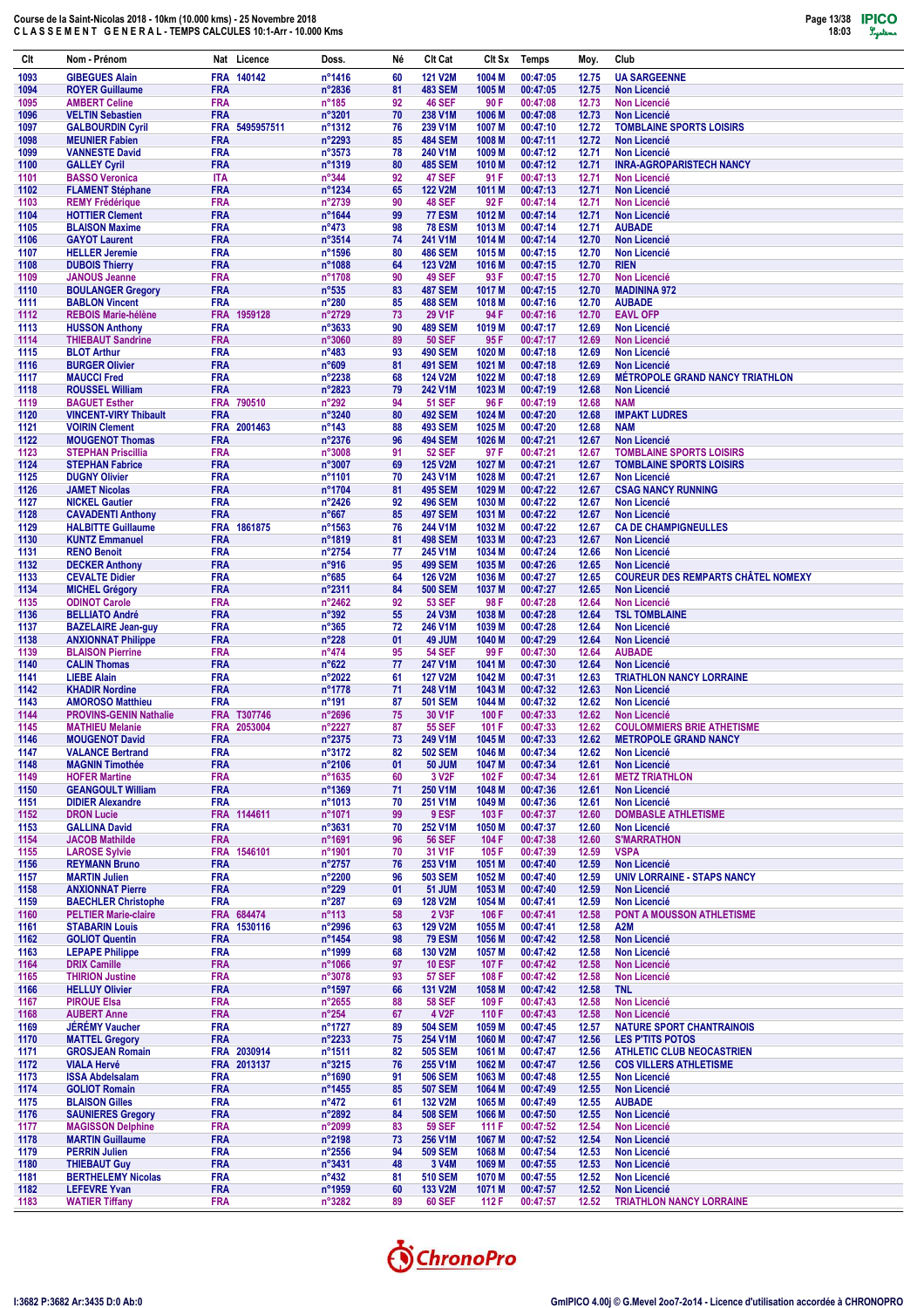

| Clt          | Nom - Prénom                                               | Nat Licence                        | Doss.                             | Né       | Clt Cat                          | Clt Sx            | Temps                | Moy.           | Club                                                      |
|--------------|------------------------------------------------------------|------------------------------------|-----------------------------------|----------|----------------------------------|-------------------|----------------------|----------------|-----------------------------------------------------------|
| 1184         | <b>AZÉMA Olivier</b>                                       | <b>FRA</b>                         | $n^{\circ}276$                    | 72       | <b>257 V1M</b>                   | 1072 M            | 00:47:58             | 12.51          | <b>Non Licencié</b>                                       |
| 1185         | <b>VIGNERON Sonia</b>                                      | FRA 635342                         | $n^{\circ}$ 141                   | 70       | 32 V1F                           | 113 F             | 00:47:58             | 12.51          | <b>NAM</b>                                                |
| 1186         | <b>OGER Patrice</b>                                        | FRA 1040486                        | n°2464                            | 57       | 25 V3M                           | 1073 M            | 00:47:59             | 12.51          | <b>CAN ST MAX</b>                                         |
| 1187<br>1188 | <b>BERTHON Clémentine</b><br><b>LEMAITRE Sarah</b>         | <b>FRA</b><br>576462<br><b>FRA</b> | n°024<br>n°1982                   | 92<br>97 | <b>61 SEF</b><br><b>11 ESF</b>   | 114 F<br>115F     | 00:47:59<br>00:47:59 | 12.51<br>12.51 | <b>CA CHAMPIGNEULLES</b><br>UNIV LORRAINE - ENSTIB EPINAL |
| 1189         | <b>FABRE Aurélien</b>                                      | <b>FRA</b>                         | n°1173                            | 83       | <b>511 SEM</b>                   | 1074 M            | 00:47:59             | 12.50          | <b>Non Licencié</b>                                       |
| 1190         | <b>RAVELLO Caroline</b>                                    | FRA 96320200                       | n°2726                            | 85       | <b>62 SEF</b>                    | 116 F             | 00:48:00             | 12.50          | <b>COUREURS DES REMPARTS</b>                              |
| 1191         | <b>CRAYSSAC Philippe</b>                                   | <b>FRA</b>                         | $n^{\circ}864$                    | 60       | <b>134 V2M</b>                   | 1075 M            | 00:48:01             | 12.50          | <b>Non Licencié</b>                                       |
| 1192         | <b>GROS Frederic</b>                                       | <b>FRA</b>                         | n°1507                            | 67       | <b>135 V2M</b>                   | 1076 M            | 00:48:01             | 12.50          | <b>ASC BNP PARIBAS</b>                                    |
| 1193<br>1194 | <b>PAMIES Raphael</b><br><b>GABRIELLI Marc</b>             | <b>FRA</b><br><b>FRA</b>           | n°2502<br>n°1307                  | 74<br>67 | 258 V1M<br><b>136 V2M</b>        | 1077 M<br>1078 M  | 00:48:01<br>00:48:01 | 12.50<br>12.50 | <b>HORIZON SPORT</b><br><b>HORIZON SPORT</b>              |
| 1195         | <b>TRYBUSCH Alizée</b>                                     | <b>FRA</b>                         | n°3156                            | 91       | <b>63 SEF</b>                    | 117 F             | 00:48:01             | 12.50          | <b>KEEPCOOL NANCY</b>                                     |
| 1196         | <b>DEBRAS François</b>                                     | <b>FRA</b>                         | n°914                             | 90       | <b>512 SEM</b>                   | 1079 M            | 00:48:02             | 12.50          | <b>KEEPCOOL ESSEY</b>                                     |
| 1197         | <b>BESSON Eric</b>                                         | <b>FRA</b>                         | $n^{\circ}445$                    | 76       | 259 V1M                          | 1080 M            | 00:48:02             | 12.49          | <b>Non Licencié</b>                                       |
| 1198         | <b>INGELBERT Grégory</b>                                   | <b>BEL</b>                         | n°1687                            | 80       | <b>513 SEM</b>                   | 1081 M            | 00:48:03             | 12.49          | <b>Non Licencié</b>                                       |
| 1199<br>1200 | <b>LECLERC Sylvain</b><br><b>FAGNANT Ludvic</b>            | <b>FRA</b><br>FRA 2074704          | n°1941<br>n°1177                  | 82<br>94 | <b>514 SEM</b><br><b>515 SEM</b> | 1082 M<br>1083 M  | 00:48:03<br>00:48:03 | 12.49<br>12.49 | <b>WANATRAIL</b><br><b>NAM</b>                            |
| 1201         | <b>BERTHON Philippe</b>                                    | <b>FRA</b>                         | $n^{\circ}437$                    | 64       | <b>137 V2M</b>                   | 1084 M            | 00:48:03             | 12.49          | <b>Non Licencié</b>                                       |
| 1202         | <b>ALBERT Maxime</b>                                       | <b>FRA</b>                         | $n^{\circ}169$                    | 80       | <b>516 SEM</b>                   | 1085 M            | 00:48:04             | 12.48          | <b>Non Licencié</b>                                       |
| 1203         | <b>DIDOT Jean-francois</b>                                 | <b>FRA</b>                         | n°1021                            | 71       | 260 V1M                          | 1086 M            | 00:48:04             | 12.48          | Non Licencié                                              |
| 1204         | <b>DIDA Quentin</b>                                        | <b>FRA</b>                         | n°1008                            | 98       | <b>80 ESM</b>                    | 1087 M            | 00:48:04             | 12.48          | <b>Non Licencié</b>                                       |
| 1205<br>1206 | <b>LEPAPE Julien</b><br><b>JACOBS Claire</b>               | <b>FRA</b><br><b>FRA</b>           | n°1998<br>n°1692                  | 85<br>92 | <b>517 SEM</b><br><b>64 SEF</b>  | 1088 M<br>118 F   | 00:48:05<br>00:48:05 | 12.48<br>12.48 | <b>Non Licencié</b><br><b>Non Licencié</b>                |
| 1207         | <b>ROMANETTO Julien</b>                                    | <b>FRA</b>                         | n°2803                            | 83       | <b>518 SEM</b>                   | 1089 M            | 00:48:05             | 12.48          | <b>Non Licencié</b>                                       |
| 1208         | <b>JEANMAIRE Thibault</b>                                  | <b>FRA</b>                         | n°1718                            | 01       | <b>52 JUM</b>                    | 1090 M            | 00:48:06             | 12.48          | <b>Non Licencié</b>                                       |
| 1209         | <b>DAVY Olivier</b>                                        | <b>FRA</b>                         | n°903                             | 79       | 261 V1M                          | 1091 M            | 00:48:06             | 12.48          | <b>Non Licencié</b>                                       |
| 1210<br>1211 | <b>ANTOINE Fabien</b>                                      | <b>FRA</b><br><b>FRA</b>           | $n^{\circ}220$<br>n°2138          | 77<br>71 | 262 V1M<br>263 V1M               | 1092 M<br>1093 M  | 00:48:07<br>00:48:07 | 12.47<br>12.47 | Non Licencié<br><b>WTL</b>                                |
| 1212         | <b>MANGIN Stéphane</b><br><b>BONDANT Guillaume</b>         | <b>FRA</b>                         | $n^{\circ}499$                    | 81       | <b>519 SEM</b>                   | 1094 M            | 00:48:07             | 12.47          | <b>Non Licencié</b>                                       |
| 1213         | <b>CATINAT Arnaud</b>                                      | FRA 1743668                        | $n^{\circ}665$                    | 72       | 264 V1M                          | 1095 <sub>M</sub> | 00:48:08             | 12.47          | <b>EAVL</b>                                               |
| 1214         | <b>BAYARD Julien</b>                                       | <b>FRA</b>                         | n°360                             | 86       | <b>520 SEM</b>                   | 1096 M            | 00:48:09             | 12.46          | <b>Non Licencié</b>                                       |
| 1215         | <b>LABBÉ Fanny</b>                                         | FRA 667929                         | n°1832                            | 89       | <b>65 SEF</b>                    | 119 F             | 00:48:09             | 12.46          | <b>CAC</b>                                                |
| 1216<br>1217 | <b>VALETTE Xavier</b><br><b>VIAIN Romain</b>               | <b>FRA</b><br><b>FRA</b>           | n°3178<br>n°3213                  | 73<br>88 | 265 V1M<br><b>521 SEM</b>        | 1097 M<br>1098 M  | 00:48:09<br>00:48:11 | 12.46<br>12.45 | Non Licencié<br><b>Non Licencié</b>                       |
| 1218         | <b>GOETZMANN Thomas</b>                                    | <b>FRA</b>                         | n°1448                            | 86       | <b>522 SEM</b>                   | 1099 M            | 00:48:11             | 12.45          | Non Licencié                                              |
| 1219         | <b>ODIN Severine</b>                                       | <b>FRA</b><br>1730973              | n°2461                            | 73       | 33 V1F                           | 120 F             | 00:48:12             | 12.45          | <b>LACSHM</b>                                             |
| 1220         | <b>CLAUDE Thibaut</b>                                      | <b>FRA</b>                         | $n^{\circ}765$                    | 84       | <b>523 SEM</b>                   | 1100 M            | 00:48:13             | 12.45          | <b>Non Licencié</b>                                       |
| 1221         | <b>LADA Audran</b>                                         | <b>FRA</b>                         | n°1842                            | 87       | <b>524 SEM</b>                   | 1101 M            | 00:48:14             | 12.44          | <b>Non Licencié</b>                                       |
| 1222         | <b>DEMANGE Sylvain</b>                                     | <b>FRA</b><br><b>FRA</b>           | n°943                             | 72<br>86 | 266 V1M<br><b>525 SEM</b>        | 1102 M<br>1103 M  | 00:48:14<br>00:48:14 | 12.44<br>12.44 | <b>MOTIV-RUN</b><br><b>Non Licencié</b>                   |
| 1223<br>1224 | <b>CREPIN Nicolas</b><br><b>BONHOMME Christelle</b>        | <b>FRA</b>                         | $n^{\circ}866$<br>$n^{\circ}502$  | 70       | 34 V1F                           | 121 F             | 00:48:15             | 12.44          | <b>ASC BNP PARIBAS</b>                                    |
| 1225         | <b>LEULIER Nicolas</b>                                     | <b>FRA</b>                         | n°2013                            | 82       | <b>526 SEM</b>                   | 1104 M            | 00:48:15             | 12.44          | Non Licencié                                              |
| 1226         | <b>CASCARINO Stéphane</b>                                  | <b>FRA</b>                         | $n^{\circ}662$                    | 72       | 267 V1M                          | 1105 M            | 00:48:16             | 12.43          | <b>AUBADE</b>                                             |
| 1227         | <b>PRUDHOMME Tristan</b>                                   | <b>FRA</b>                         | n°2698                            | 01       | <b>53 JUM</b>                    | 1106 M            | 00:48:18             | 12.42          | <b>Non Licencié</b>                                       |
| 1228<br>1229 | <b>PIA Ivan</b><br><b>FERRY Laurent</b>                    | <b>FRA</b><br><b>FRA</b>           | n°2606<br>n°1214                  | 75<br>80 | 268 V1M<br><b>527 SEM</b>        | 1107 M<br>1108 M  | 00:48:18<br>00:48:20 | 12.42<br>12.42 | <b>Non Licencié</b><br><b>Non Licencié</b>                |
| 1230         | <b>KECHA Driss</b>                                         | <b>FRA</b>                         | n°1765                            | 89       | <b>528 SEM</b>                   | 1109 M            | 00:48:20             | 12.41          | <b>AUBADE</b>                                             |
| 1231         | <b>WARIN Theophraste</b>                                   | <b>FRA</b>                         | n°3277                            | 97       | 81 ESM                           | 1110 M            | 00:48:22             | 12.41          | Non Licencié                                              |
| 1232         | <b>PINELLI Samuel</b>                                      | <b>FRA</b>                         | $n^{\circ}2643$                   | 87       | <b>529 SEM</b>                   | 1111 M            | 00:48:22             | 12.41          | Non Licencié                                              |
| 1233         | <b>LAMBING Patrice</b>                                     | <b>FRA</b>                         | n°1868                            | 59       | <b>26 V3M</b>                    | 1112 M            | 00:48:23             | 12.40          | <b>TRIATHLON NANCY LORRAINE</b>                           |
| 1234<br>1235 | <b>MARTEL Jérôme</b><br><b>TENCE Anthony</b>               | <b>FRA</b><br><b>FRA</b>           | n°2192<br>n°3044                  | 85<br>77 | <b>530 SEM</b><br>269 V1M        | 1113 M<br>1114 M  | 00:48:23<br>00:48:24 | 12.40<br>12.40 | Non Licencié<br><b>Non Licencié</b>                       |
| 1236         | <b>KOZAK Alexis</b>                                        | <b>FRA</b>                         | n°1806                            | 96       | <b>531 SEM</b>                   | 1115 M            | 00:48:24             | 12.40          | <b>Non Licencié</b>                                       |
| 1237         | <b>ROTA Jean-pierre</b>                                    | <b>FRA</b>                         | n°2811                            | 54       | <b>27 V3M</b>                    | 1116 M            | 00:48:24             | 12.40          | Non Licencié                                              |
| 1238         | <b>COSTES Philippe</b>                                     | <b>FRA</b>                         | $n^{\circ}850$                    | 58       | 28 V3M                           | 1117 M            | 00:48:25             | 12.39          | Non Licencié                                              |
| 1239         | <b>PECATAINGS Samuel</b>                                   | <b>FRA</b>                         | n°2531                            | 69       | 138 V2M                          | 1118 M            | 00:48:25             | 12.39          | <b>Non Licencié</b>                                       |
| 1240<br>1241 | <b>MICHELIN Frédéric</b><br><b>DOYETTE Pierre-philippe</b> | <b>FRA</b><br><b>FRA</b>           | n°2314<br>n°1062                  | 75<br>85 | 270 V1M<br><b>532 SEM</b>        | 1119 M<br>1120 M  | 00:48:25<br>00:48:26 | 12.39<br>12.39 | <b>GSBDD NANCY</b><br>Non Licencié                        |
| 1242         | <b>HOTTON Judicaël</b>                                     | <b>FRA</b>                         | $n^{\circ}$ 1646                  | 87       | <b>533 SEM</b>                   | 1121 M            | 00:48:26             | 12.39          | <b>Non Licencié</b>                                       |
| 1243         | <b>KOHRMANN Laurent</b>                                    | <b>FRA</b>                         | n°3549                            | 78       | 271 V1M                          | 1122 M            | 00:48:29             | 12.38          | <b>Non Licencié</b>                                       |
| 1244         | <b>GIGOUT Thierry</b>                                      | <b>FRA</b>                         | n°1422                            | 68       | 139 V2M                          | 1123 M            | 00:48:29             | 12.38          | Non Licencié                                              |
| 1245<br>1246 | <b>DEBOUT Laurent</b><br><b>GARNIER David</b>              | <b>FRA</b><br>FRA 1663590          | $n^{\circ}913$<br>n°064           | 78<br>75 | 272 V1M<br>273 V1M               | 1124 M<br>1125 M  | 00:48:30<br>00:48:31 | 12.37<br>12.37 | <b>Non Licencié</b><br><b>NAM</b>                         |
| 1247         | <b>CLEMENT Fabien</b>                                      | <b>FRA</b>                         | n°3600                            | 81       | <b>534 SEM</b>                   | 1126 M            | 00:48:31             | 12.37          | Non Licencié                                              |
| 1248         | <b>ESPEITTE Patrick</b>                                    | <b>FRA</b>                         | n°1156                            | 54       | 29 V3M                           | 1127 M            | 00:48:31             | 12.37          | <b>FOOTIN FORM HEILLECOURT</b>                            |
| 1249         | <b>LEFEBVRE Sebastien</b>                                  | <b>FRA</b>                         | n°1956                            | 82       | <b>535 SEM</b>                   | 1128 M            | 00:48:32             | 12.37          | <b>Non Licencié</b>                                       |
| 1250         | <b>FLEURANT Stella</b>                                     | <b>FRA</b>                         | n°3605                            | 74       | 35 V1F                           | 122 F             | 00:48:32             | 12.36          | Non Licencié                                              |
| 1251<br>1252 | <b>SERRUYS Mélanie</b><br><b>BIANCALANI Jeremv</b>         | Fra<br><b>FRA</b>                  | n°3368<br>$n^{\circ}452$          | 97<br>97 | <b>12 ESF</b><br><b>82 ESM</b>   | 123 F<br>1129 M   | 00:48:32<br>00:48:33 | 12.36<br>12.36 | Non Licencié<br>Non Licencié                              |
| 1253         | <b>TROUP Nicolas</b>                                       | <b>FRA</b>                         | n°3153                            | 66       | 140 V2M                          | 1130 M            | 00:48:34             | 12.36          | <b>Non Licencié</b>                                       |
| 1254         | <b>DEYRIS Vincent</b>                                      | <b>FRA</b>                         | n°1000                            | 85       | <b>536 SEM</b>                   | 1131 M            | 00:48:34             | 12.36          | Non Licencié                                              |
| 1255         | <b>CHANAL Christophe</b>                                   | <b>FRA</b>                         | $n^{\circ}705$                    | 76       | 274 V1M                          | 1132 M            | 00:48:34             | 12.35          | <b>Non Licencié</b>                                       |
| 1256         | <b>SAINT REMY Nicolas</b>                                  | FRA 1634672                        | n°2859                            | 76       | 275 V1M                          | 1133 M            | 00:48:34             | 12.35          | <b>C.A. CHAMPIGNEULES</b>                                 |
| 1257<br>1258 | <b>BURICHON Pascal</b><br><b>MARCHAL Alain</b>             | <b>FRA</b><br>FRA 500887           | $n^{\circ}612$<br>$n^{\circ}2149$ | 68<br>63 | <b>141 V2M</b><br><b>142 V2M</b> | 1134 M<br>1135 M  | 00:48:35<br>00:48:35 | 12.35<br>12.35 | <b>Non Licencié</b><br><b>ACGV GONDREVILLE</b>            |
| 1259         | <b>SIGNE Francois</b>                                      | <b>FRA</b>                         | n°2961                            | 83       | <b>537 SEM</b>                   | 1136 M            | 00:48:35             | 12.35          | <b>SAPEURS POMPIERS NANCY</b>                             |
| 1260         | <b>NAPOLETANO Tony</b>                                     | <b>FRA</b>                         | n°2414                            | 93       | <b>538 SEM</b>                   | 1137 M            | 00:48:36             | 12.35          | Non Licencié                                              |
| 1261         | <b>PAULIN Alexandre</b>                                    | <b>FRA</b>                         | n°2524                            | 90       | <b>539 SEM</b>                   | 1138 M            | 00:48:36             | 12.35          | <b>Non Licencié</b>                                       |
| 1262         | <b>POTOCZNY Romain</b>                                     | <b>FRA</b>                         | n°2680                            | 94       | <b>540 SEM</b>                   | 1139 M            | 00:48:36             | 12.35          | Non Licencié                                              |
| 1263<br>1264 | <b>BARBELIN Alexandre</b><br><b>AHMEDIN Ali</b>            | <b>FRA</b><br><b>FRA</b>           | $n^{\circ}322$<br>$n^{\circ}160$  | 89<br>87 | <b>541 SEM</b><br><b>542 SEM</b> | 1140 M<br>1141 M  | 00:48:36<br>00:48:37 | 12.35<br>12.35 | <b>Non Licencié</b><br>Non Licencié                       |
| 1265         | <b>?Dossard #3389</b>                                      | <b>FRA</b>                         | n°3389                            |          | <b>543 SEM</b>                   | 1142 M            | 00:48:37             | 12.34          | Non Licencié                                              |
| 1266         | <b>CANU Peggy</b>                                          | FRA 1974608                        | $n^{\circ}634$                    | 71       | 36 V1F                           | 124 F             | 00:48:37             | 12.34          | <b>RUN IN METZ</b>                                        |
| 1267         | <b>COLLEONY Franck</b>                                     | <b>FRA</b>                         | $n^{\circ}805$                    | 71       | 276 V1M                          | 1143 M            | 00:48:38             | 12.34          | Non Licencié                                              |
| 1268         | <b>EYRIEY Arthur</b>                                       | <b>FRA</b>                         | n°1171                            | 88       | <b>544 SEM</b>                   | 1144 M            | 00:48:38             | 12.34          | Non Licencié                                              |
| 1269<br>1270 | <b>LELARGE Priscille</b><br><b>SAVASTANO Romuald</b>       | <b>FRA</b><br><b>FRA</b>           | n°1973<br>n°2894                  | 93<br>80 | <b>66 SEF</b><br><b>545 SEM</b>  | 125 F<br>1145 M   | 00:48:38<br>00:48:38 | 12.34<br>12.34 | Non Licencié<br><b>Non Licencié</b>                       |
| 1271         | <b>MICHALAK Eric</b>                                       | <b>FRA</b>                         | $n^{\circ}2306$                   | 57       | 30 V3M                           | 1146 M            | 00:48:38             | 12.34          | Non Licencié                                              |
| 1272         | <b>ACOSTA Gustavo</b>                                      | Fra                                | n°3334                            | 87       | <b>546 SEM</b>                   | 1147 M            | 00:48:39             | 12.34          | Non Licencié                                              |
| 1273         | <b>PIERRARD Benoit</b>                                     | <b>FRA</b>                         | $n^{\circ}3446$                   | 69       | 143 V2M                          | 1148 M            | 00:48:39             | 12.33          | Non Licencié                                              |
| 1274         | <b>LELARGE Julien</b>                                      | <b>FRA</b>                         | n°1972                            | 92       | <b>547 SEM</b>                   | 1149 M            | 00:48:39             | 12.33          | <b>MATERNITÉ RÉGIONALE DE NANCY</b>                       |

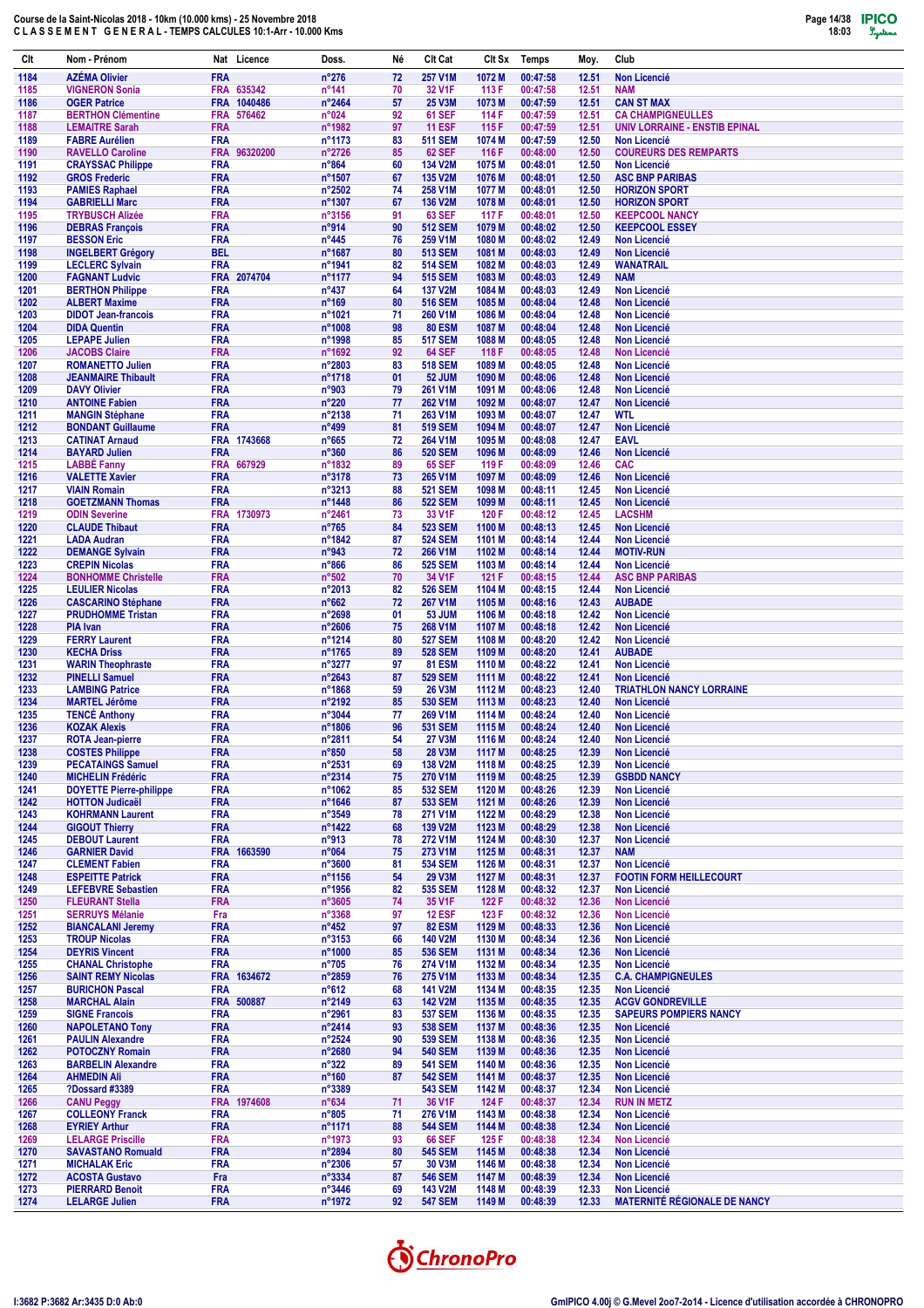

| Clt          | Nom - Prénom                                           | Nat Licence               | Doss.                               | Né       | Clt Cat                              | CIt Sx           | <b>Temps</b>         | Moy.           | Club                                            |
|--------------|--------------------------------------------------------|---------------------------|-------------------------------------|----------|--------------------------------------|------------------|----------------------|----------------|-------------------------------------------------|
| 1275         | <b>RENAULD Denis</b>                                   | <b>FRA</b>                | n°2749                              | 61       | 144 V2M                              | 1150 M           | 00:48:40             | 12.33          | <b>Non Licencié</b>                             |
| 1276         | <b>TROMP Dominique</b>                                 | <b>FRA</b>                | n°3150                              | 63       | 145 V2M                              | 1151 M           | 00:48:40             | 12.33          | <b>Non Licencié</b>                             |
| 1277<br>1278 | <b>POTIN Patrick</b><br><b>DIEMUNSCH Jade</b>          | <b>FRA</b><br><b>FRA</b>  | n°2679<br>n°1022                    | 59<br>91 | 31 V3M<br><b>67 SEF</b>              | 1152 M<br>126 F  | 00:48:40<br>00:48:40 | 12.33<br>12.33 | <b>Non Licencié</b><br><b>Non Licencié</b>      |
| 1279         | <b>MORILHAT Christophe</b>                             | <b>FRA</b>                | n°2360                              | 67       | <b>146 V2M</b>                       | 1153 M           | 00:48:40             | 12.33          | <b>Non Licencié</b>                             |
| 1280         | <b>BARBOSA Fernando</b>                                | <b>FRA</b>                | n°330                               | 81       | <b>548 SEM</b>                       | 1154 M           | 00:48:41             | 12.33          | <b>Non Licencié</b>                             |
| 1281<br>1282 | <b>TOULY Pascal</b><br><b>BARBOSA Lucie</b>            | <b>FRA</b><br><b>FRA</b>  | n°3128<br>$n^{\circ}331$            | 62<br>85 | <b>147 V2M</b><br><b>68 SEF</b>      | 1155 M<br>127 F  | 00:48:41<br>00:48:41 | 12.33<br>12.33 | <b>AIX EN PROVENCE</b><br><b>Non Licencié</b>   |
| 1283         | <b>MACHADO Fabrice</b>                                 | <b>FRA</b>                | n°2088                              | 83       | <b>549 SEM</b>                       | 1156 M           | 00:48:41             | 12.32          | <b>Non Licencié</b>                             |
| 1284         | <b>MALGRAS Damien</b>                                  | <b>FRA</b>                | n°2119                              | 68       | 148 V2M                              | 1157 M           | 00:48:42             | 12.32          | <b>Non Licencié</b>                             |
| 1285<br>1286 | <b>NAU Jean-philippe</b><br><b>JINER Virginie</b>      | <b>FRA</b><br><b>FRA</b>  | n°2415<br>n°1729                    | 82<br>69 | <b>550 SEM</b><br>5 V <sub>2</sub> F | 1158 M<br>128 F  | 00:48:43<br>00:48:43 | 12.32<br>12.32 | <b>Non Licencié</b><br><b>Non Licencié</b>      |
| 1287         | <b>MEBARECK Thierry</b>                                | <b>FRA</b>                | n°2258                              | 74       | 277 V1M                              | 1159 M           | 00:48:43             | 12.32          | <b>Non Licencié</b>                             |
| 1288         | <b>DAL LAGO Javky</b>                                  | <b>FRA</b>                | n°3472                              | 57       | 32 V3M                               | 1160 M           | 00:48:44             | 12.31          | <b>Non Licencié</b>                             |
| 1289<br>1290 | <b>DUARTE Eric</b><br><b>THIERY Aurelie</b>            | <b>FRA</b><br><b>FRA</b>  | n°1082<br>n°3065                    | 71<br>79 | 278 V1M<br>37 V1F                    | 1161 M<br>129 F  | 00:48:45<br>00:48:45 | 12.31<br>12.31 | <b>Non Licencié</b><br><b>Non Licencié</b>      |
| 1291         | <b>HUMBERT Michael</b>                                 | <b>FRA</b>                | n°1667                              | 89       | <b>551 SEM</b>                       | 1162 M           | 00:48:45             | 12.31          | <b>Non Licencié</b>                             |
| 1292         | <b>MARTIN Jérémy</b>                                   | <b>FRA</b>                | n°2199                              | 85       | <b>552 SEM</b>                       | 1163 M           | 00:48:46             | 12.31          | <b>Non Licencié</b>                             |
| 1293<br>1294 | <b>CHAPUY Philippe</b><br><b>SAINTOT Jonathan</b>      | <b>FRA</b><br><b>FRA</b>  | $n^{\circ}715$<br>n°2860            | 65<br>85 | 149 V2M<br><b>553 SEM</b>            | 1164 M<br>1165 M | 00:48:46<br>00:48:46 | 12.31<br>12.31 | <b>Non Licencié</b><br><b>KEEPCOOL ESSEY</b>    |
| 1295         | <b>GARCIA Virginie</b>                                 | <b>FRA</b>                | n°1335                              | 79       | 38 V1F                               | 130 F            | 00:48:47             | 12.30          | <b>Non Licencié</b>                             |
| 1296         | <b>MORLOT Isabelle</b>                                 | <b>FRA</b>                | n°2367                              | 79       | 39 V1F                               | 131 F            | 00:48:47             | 12.30          | <b>TRAIL ENTRE ELLES</b>                        |
| 1297<br>1298 | <b>OUDIN Olivier</b><br><b>THIRIET Christian</b>       | <b>FRA</b><br><b>FRA</b>  | n°2491<br>n°3072                    | 69<br>54 | <b>150 V2M</b><br>33 V3M             | 1166 M<br>1167 M | 00:48:47<br>00:48:47 | 12.30<br>12.30 | <b>Non Licencié</b><br><b>Non Licencié</b>      |
| 1299         | <b>RICHARD Nicolas</b>                                 | <b>FRA</b>                | $n^{\circ}2771$                     | 89       | <b>554 SEM</b>                       | 1168 M           | 00:48:48             | 12.30          | <b>Non Licencié</b>                             |
| 1300         | <b>BRUNETTE Marielle</b>                               | <b>FRA</b>                | $n^{\circ}596$                      | 82       | <b>69 SEF</b>                        | 132 F            | 00:48:48             | 12.30          | <b>INRA-AGROPARISTECH</b>                       |
| 1301<br>1302 | <b>STAROSSE Jean paul</b><br><b>KONOWROCKI Olivier</b> | <b>FRA</b><br><b>FRA</b>  | n°2999<br>n°1803                    | 59<br>79 | 34 V3M<br>279 V1M                    | 1169 M<br>1170 M | 00:48:48<br>00:48:49 | 12.30<br>12.29 | <b>Non Licencié</b><br><b>Non Licencié</b>      |
| 1303         | <b>GOUGET Jonathan</b>                                 | <b>FRA</b>                | n°1463                              | 86       | <b>555 SEM</b>                       | 1171 M           | 00:48:49             | 12.29          | <b>Non Licencié</b>                             |
| 1304         | <b>COLLENOT GUERRIN Camille</b>                        | <b>FRA</b>                | n°804                               | 01       | <b>54 JUM</b>                        | 1172 M           | 00:48:50             | 12.29          | Non Licencié                                    |
| 1305         | <b>NEIGE Marie</b><br><b>DIDA Marceau</b>              | FRA 2105312               | n°2421                              | 94       | <b>70 SEF</b>                        | 133 F            | 00:48:50             | 12.29          | <b>NAM</b>                                      |
| 1306<br>1307 | <b>LIO Alexandre</b>                                   | <b>FRA</b><br><b>FRA</b>  | n°1007<br>n°2033                    | 97<br>91 | <b>83 ESM</b><br><b>556 SEM</b>      | 1173 M<br>1174 M | 00:48:50<br>00:48:51 | 12.29<br>12.28 | <b>Non Licencié</b><br><b>Non Licencié</b>      |
| 1308         | <b>CURÉ Damien</b>                                     | <b>FRA</b>                | $n^{\circ}877$                      | 74       | 280 V1M                              | 1175 M           | 00:48:51             | 12.28          | <b>Non Licencié</b>                             |
| 1309         | <b>SCHUMAN Valerie</b>                                 | <b>FRA</b><br>1685299     | n°2927                              | 73       | 40 V1F                               | 134 F            | 00:48:51             | 12.28          | <b>VANDOEUVRE ATHLETISME</b>                    |
| 1310<br>1311 | <b>SANCHEZ Christophe</b><br><b>GUYOT Francis</b>      | <b>FRA</b><br>FRA 1624600 | n°2878<br>n°1551                    | 68<br>60 | <b>151 V2M</b><br><b>152 V2M</b>     | 1176 M<br>1177 M | 00:48:52<br>00:48:52 | 12.28<br>12.28 | <b>AUBADE</b><br><b>NAM</b>                     |
| 1312         | MÊHUL Aimé mr et m                                     | <b>FRA</b>                | n°2266                              | 63       | 153 V2M                              | 1178 M           | 00:48:52             | 12.28          | <b>Non Licencié</b>                             |
| 1313         | <b>DRAPIER Guillaume</b>                               | <b>FRA</b>                | n°1063                              | 83       | <b>557 SEM</b>                       | 1179 M           | 00:48:52             | 12.28          | <b>Non Licencié</b>                             |
| 1314<br>1315 | <b>BRIOSO Miguel</b><br><b>MASTRANGELO Patricia</b>    | FRA 201362<br><b>FRA</b>  | $n^{\circ}586$<br>n°2223            | 58<br>69 | 35 V3M<br>6 V <sub>2</sub> F         | 1180 M<br>135 F  | 00:48:52<br>00:48:53 | 12.28<br>12.28 | <b>NAM</b><br><b>RUN GREEN</b>                  |
| 1316         | <b>MEYER Alexandre</b>                                 | <b>FRA</b>                | n°2297                              | 84       | <b>558 SEM</b>                       | 1181 M           | 00:48:54             | 12.27          | <b>Non Licencié</b>                             |
| 1317         | <b>MANSUY Eric</b>                                     | <b>FRA</b>                | n°2143                              | 64       | <b>154 V2M</b>                       | 1182 M           | 00:48:55             | 12.27          | <b>Non Licencié</b>                             |
| 1318<br>1319 | <b>WAHL Alexandre</b><br><b>RAVELLO Mathieu</b>        | <b>FRA</b><br><b>FRA</b>  | n°3271<br>n°2727                    | 96<br>81 | <b>559 SEM</b><br><b>560 SEM</b>     | 1183 M<br>1184 M | 00:48:55<br>00:48:55 | 12.27<br>12.27 | <b>Non Licencié</b><br><b>Non Licencié</b>      |
| 1320         | <b>GRIFFOND Serge</b>                                  | <b>FRA</b>                | n°1503                              | 56       | 36 V3M                               | 1185 M           | 00:48:56             | 12.27          | <b>Non Licencié</b>                             |
| 1321         | <b>REMY Sophie</b>                                     | <b>FRA</b>                | n°2742                              | 93       | <b>71 SEF</b>                        | 136 F            | 00:48:56             | 12.26          | <b>Non Licencié</b>                             |
| 1322<br>1323 | <b>GAUTRIN Rémi</b><br><b>HAMEL Eric</b>               | <b>FRA</b><br><b>FRA</b>  | n°1365<br>n°1569                    | 89<br>64 | <b>561 SEM</b><br><b>155 V2M</b>     | 1186 M<br>1187 M | 00:48:56<br>00:48:56 | 12.26<br>12.26 | <b>Non Licencié</b><br><b>Non Licencié</b>      |
| 1324         | <b>MEVISSEN Brice</b>                                  | <b>FRA</b>                | n°2296                              | 81       | <b>562 SEM</b>                       | 1188 M           | 00:48:56             | 12.26          | <b>CRAZY RUNNER</b>                             |
| 1325         | <b>LEFORT Maxence</b>                                  | <b>FRA</b>                | n°1962                              | 96       | <b>563 SEM</b>                       | 1189 M           | 00:48:57             | 12.26          | <b>UNIV LORRAINE - TELECOM NANCY</b>            |
| 1326<br>1327 | <b>HELLUY Vivien</b><br><b>SIBILLE Solène</b>          | <b>FRA</b><br><b>FRA</b>  | n°1598<br>n°2958                    | 96<br>94 | <b>564 SEM</b><br><b>72 SEF</b>      | 1190 M<br>137 F  | 00:48:57<br>00:48:59 | 12.26<br>12.25 | <b>Non Licencié</b><br><b>Non Licencié</b>      |
| 1328         | <b>JOLY Aline</b>                                      | <b>FRA</b>                | n°1735                              | 91       | <b>73 SEF</b>                        | 138 F            | 00:48:59             | 12.25          | <b>Non Licencié</b>                             |
| 1329         | <b>BOURMACE-SAY Olivier</b>                            | <b>FRA</b>                | $n^{\circ}347$                      | 56       | 37 V3M                               | 1191 M           | 00:49:00             | 12.25          | <b>WTL</b>                                      |
| 1330<br>1331 | <b>CHAUDRON Céline</b><br><b>BLOT Orane</b>            | FRA 2009114<br><b>FRA</b> | $n^{\circ}722$<br>$n^{\circ}486$    | 76<br>99 | 41 V1F<br><b>13 ESF</b>              | 139 F<br>140 F   | 00:49:00<br>00:49:01 | 12.25<br>12.24 | <b>CA CHAMPIGNEULLES</b><br><b>Non Licencié</b> |
| 1332         | <b>DUHAUT Lucas</b>                                    | <b>FRA</b>                | n°1102                              | 96       | <b>565 SEM</b>                       | 1192 M           | 00:49:01             | 12.24          | UNIV LORRAINE - ENSTIB EPINAL                   |
| 1333         | <b>POILPRE Léopold</b>                                 | <b>FRA</b>                | $n^{\circ}2661$                     | 95       | <b>566 SEM</b>                       | 1193 M           | 00:49:02             | 12.24          | Non Licencié                                    |
| 1334<br>1335 | <b>ROYER Clément</b><br><b>HENRIET Marion</b>          | <b>FRA</b><br><b>FRA</b>  | $n^{\circ}2835$<br>$n^{\circ}1603$  | 98<br>97 | <b>84 ESM</b><br><b>14 ESF</b>       | 1194 M<br>141 F  | 00:49:03<br>00:49:03 | 12.24<br>12.24 | <b>KEEPCOOL ESSEY</b><br><b>Non Licencié</b>    |
| 1336         | <b>GEORGES Fabienne</b>                                | FRA 1560268               | $n^{\circ}$ 1385                    | 74       | 42 V1F                               | 142 F            | 00:49:03             | 12.23          | <b>ACGV</b>                                     |
| 1337         | <b>DELAPLACE Christian</b>                             | FRA 1789470               | $n^{\circ}934$                      | 56       | 38 V3M                               | 1195 M           | 00:49:04             | 12.23          | <b>AS GREMILLON</b>                             |
| 1338<br>1339 | <b>SCHNEIDER Philippe</b><br><b>DURUPT Renaud</b>      | FRA 1379450<br><b>FRA</b> | $n^{\circ}2922$<br>$n^{\circ}$ 1123 | 58<br>82 | 39 V3M<br><b>567 SEM</b>             | 1196 M<br>1197 M | 00:49:04<br>00:49:05 | 12.23<br>12.23 | <b>CAN SAINT MAX</b><br>Non Licencié            |
| 1340         | <b>FACHAUX Lénaïc</b>                                  | <b>FRA</b>                | $n^{\circ}$ 1175                    | 91       | <b>74 SEF</b>                        | 143 F            | 00:49:05             | 12.22          | Non Licencié                                    |
| 1341         | <b>CHOPPIN Clemence</b>                                | <b>FRA</b>                | $n^{\circ}752$                      | 91       | <b>75 SEF</b>                        | 144 F            | 00:49:06             | 12.22          | <b>Non Licencié</b>                             |
| 1342<br>1343 | <b>ROLLOT Loic</b><br><b>SKORZEWSKI Julie</b>          | <b>FRA</b><br><b>FRA</b>  | $n^{\circ}3565$<br>$n^{\circ}2976$  | 96<br>88 | <b>568 SEM</b><br><b>76 SEF</b>      | 1198 M<br>145 F  | 00:49:06<br>00:49:06 | 12.22<br>12.22 | Non Licencié<br><b>Non Licencié</b>             |
| 1344         | <b>GIERENS Olivier</b>                                 | FRA 1690154               | n°1419                              | 69       | <b>156 V2M</b>                       | 1199 M           | 00:49:07             | 12.22          | <b>VAL ST-PIERRE ATHLETISME</b>                 |
| 1345         | <b>DUPONT Sebastien</b>                                | <b>FRA</b>                | n°1112                              | 84       | <b>569 SEM</b>                       | 1200 M           | 00:49:08             | 12.21          | Non Licencié                                    |
| 1346<br>1347 | <b>SCHUSTER Eric</b><br><b>SCHWINN Christian</b>       | <b>FRA</b><br>FRA 918775  | $n^{\circ}2928$<br>$n^{\circ}3592$  | 63<br>61 | <b>157 V2M</b><br><b>158 V2M</b>     | 1201 M<br>1202 M | 00:49:08<br>00:49:10 | 12.21<br>12.21 | <b>Non Licencié</b><br><b>Non Licencié</b>      |
| 1348         | <b>SIMOTHE Pauline</b>                                 | <b>FRA</b>                | $n^{\circ}2973$                     | 91       | <b>77 SEF</b>                        | 146 F            | 00:49:10             | 12.20          | <b>Non Licencié</b>                             |
| 1349         | <b>YONDEM Memeth</b>                                   | <b>FRA</b>                | $n^{\circ}3317$                     | 85       | <b>570 SEM</b>                       | 1203 M           | 00:49:11             | 12.20          | <b>POMPIER DE SARREBOURG</b>                    |
| 1350<br>1351 | <b>CASADO Loïc</b><br><b>BOURST Pauline</b>            | <b>FRA</b><br><b>FRA</b>  | $n^{\circ}658$<br>$n^{\circ}548$    | 94<br>91 | <b>571 SEM</b><br><b>78 SEF</b>      | 1204 M<br>147 F  | 00:49:11<br>00:49:11 | 12.20<br>12.20 | Non Licencié<br>Non Licencié                    |
| 1352         | <b>CRANCEE Charlotte</b>                               | <b>FRA</b>                | n°3507                              | 01       | 6 JUF                                | 148 F            | 00:49:12             | 12.20          | <b>Non Licencié</b>                             |
| 1353         | <b>KRIEGEL Laetitia</b>                                | <b>FRA</b>                | n°1813                              | 83       | <b>79 SEF</b>                        | 149 F            | 00:49:12             | 12.20          | <b>SUP INTERIM</b>                              |
| 1354<br>1355 | <b>PIUCCO Marion</b><br><b>NGUYEN David</b>            | <b>FRA</b><br><b>FRA</b>  | $n^{\circ}2656$<br>$n^{\circ}3641$  | 92<br>79 | <b>80 SEF</b><br>281 V1M             | 150 F<br>1205 M  | 00:49:13<br>00:49:13 | 12.19<br>12.19 | Non Licencié<br><b>Non Licencié</b>             |
| 1356         | <b>BOILLAUD Adeline</b>                                | <b>FRA</b>                | $n^{\circ}492$                      | 96       | <b>81 SEF</b>                        | 151 F            | 00:49:14             | 12.19          | Non Licencié                                    |
| 1357         | <b>LEDIG Jeremy</b>                                    | <b>FRA</b>                | $n^{\circ}3649$                     | 84       | <b>572 SEM</b>                       | 1206 M           | 00:49:14             | 12.19          | <b>Non Licencié</b>                             |
| 1358<br>1359 | <b>GRABIAS Fanny</b><br><b>COMMOVICK Yohan</b>         | <b>FRA</b><br>FRA 1565033 | $n^{\circ}$ 1476<br>$n^{\circ}825$  | 86<br>76 | <b>82 SEF</b><br>282 V1M             | 152 F<br>1207 M  | 00:49:14<br>00:49:15 | 12.19<br>12.19 | Non Licencié<br><b>S/L AS BOLOGNE</b>           |
| 1360         | <b>OTT Maxence</b>                                     | <b>FRA</b>                | $n^{\circ}$ 2483                    | 96       | <b>573 SEM</b>                       | 1208 M           | 00:49:15             | 12.19          | <b>Non Licencié</b>                             |
| 1361         | <b>JAKOBI Marie</b>                                    | <b>FRA</b>                | n°1703                              | 92       | <b>83 SEF</b>                        | 153 F            | 00:49:15             | 12.18          | Non Licencié                                    |
| 1362<br>1363 | <b>MAZUR Willy</b><br><b>GODMEZ Rudy</b>               | <b>FRA</b><br><b>FRA</b>  | $n^{\circ}2257$<br>$n^{\circ}$ 1446 | 01<br>88 | <b>55 JUM</b><br><b>574 SEM</b>      | 1209 M<br>1210 M | 00:49:16<br>00:49:16 | 12.18<br>12.18 | Non Licencié<br>Non Licencié                    |
| 1364         | <b>HOUPERT Vincent</b>                                 | <b>FRA</b>                | $n^{\circ}1649$                     | 65       | 159 V2M                              | 1211 M           | 00:49:16             | 12.18          | Non Licencié                                    |
| 1365         | <b>FREIS Daniel</b>                                    | FRA 505618                | n°1289                              | 57       | 40 V3M                               | 1212 M           | 00:49:16             | 12.18          | <b>JAC ST NICOLAS</b>                           |

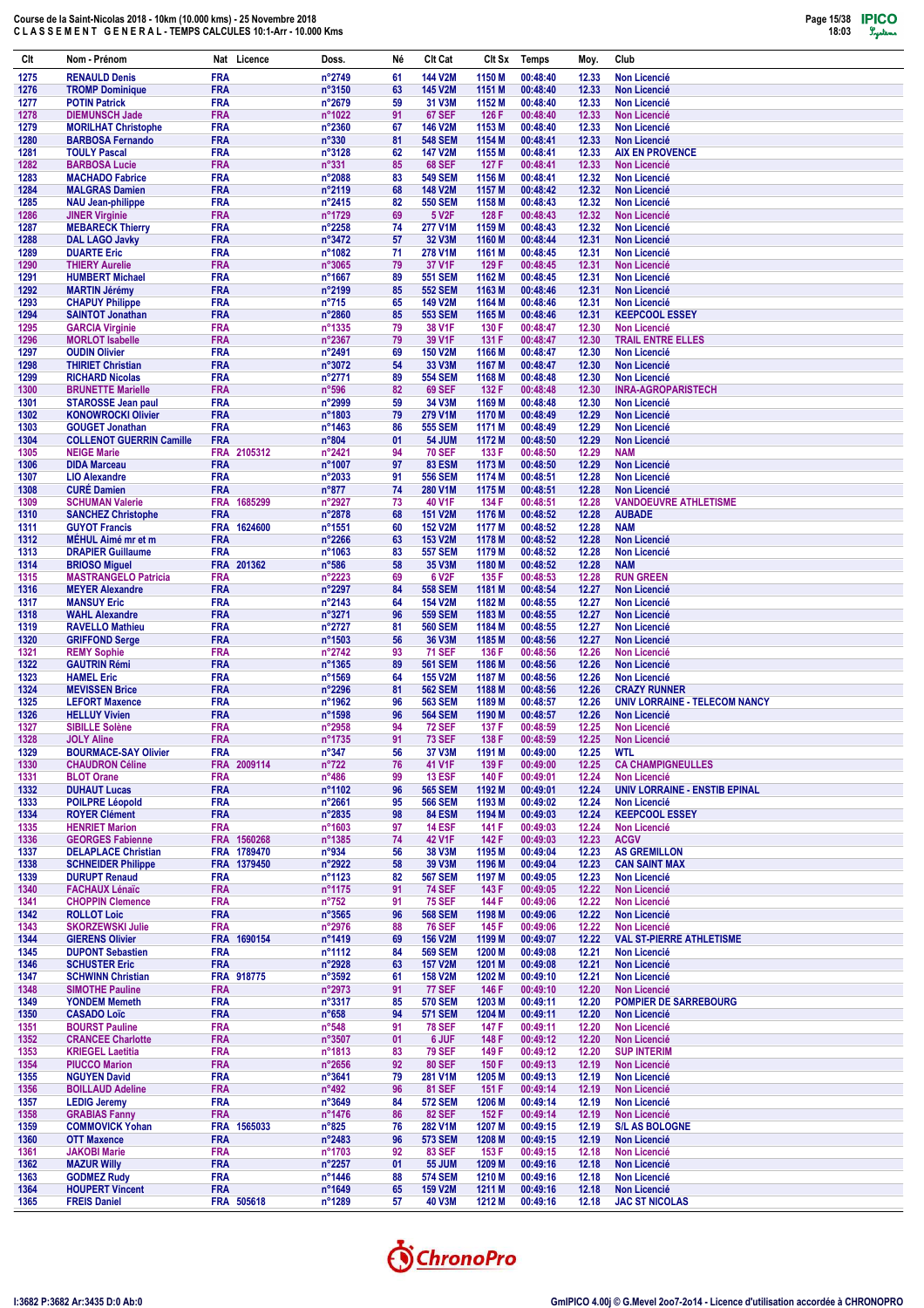

| Clt          | Nom - Prénom                                                 |                          | Nat Licence        | Doss.                               | Né       | Clt Cat                          | CIt Sx           | Temps                | Moy.           | Club                                                             |
|--------------|--------------------------------------------------------------|--------------------------|--------------------|-------------------------------------|----------|----------------------------------|------------------|----------------------|----------------|------------------------------------------------------------------|
| 1366         | <b>LECLERC Etienne</b>                                       |                          | FRA 1349801        | n°1942                              | 63       | <b>160 V2M</b>                   | 1213 M           | 00:49:16             | 12.18          | <b>NAM</b>                                                       |
| 1367         | <b>LEBEL Yannick</b>                                         | <b>FRA</b>               |                    | n°1931                              | 75       | 283 V1M                          | 1214 M           | 00:49:16             | 12.18          | <b>Non Licencié</b>                                              |
| 1368<br>1369 | <b>AUVRAY Romain</b>                                         | <b>FRA</b><br><b>FRA</b> |                    | $n^{\circ}272$<br>n°2025            | 86<br>59 | <b>575 SEM</b><br>41 V3M         | 1215 M<br>1216 M | 00:49:17<br>00:49:17 | 12.18<br>12.18 | <b>Non Licencié</b><br><b>Non Licencié</b>                       |
| 1370         | <b>LIEGEOIS Patrick</b><br><b>CLAUDIN Marc</b>               | FRA                      |                    | $n^{\circ}766$                      | 76       | 284 V1M                          | 1217 M           | 00:49:17             | 12.18          | <b>AUBADE</b>                                                    |
| 1371         | <b>WOLFFER Erwan</b>                                         | FRA                      |                    | n°3312                              | 81       | <b>576 SEM</b>                   | 1218 M           | 00:49:18             | 12.17          | <b>Non Licencié</b>                                              |
| 1372         | <b>BERNARD Laure</b>                                         |                          | FRA 2060633        | $n^{\circ}423$                      | 83       | <b>84 SEF</b>                    | 154 F            | 00:49:19             | 12.17          | <b>STADE DE VANVES</b>                                           |
| 1373<br>1374 | <b>LIENARD Karen</b><br><b>RINCK Épiphanie</b>               | Fra<br><b>FRA</b>        |                    | n°3350<br>n°2783                    | 85<br>94 | <b>85 SEF</b><br><b>86 SEF</b>   | 155 F<br>156 F   | 00:49:19<br>00:49:21 | 12.17<br>12.16 | <b>Non Licencié</b><br><b>Non Licencié</b>                       |
| 1375         | <b>TISSERANT Julien</b>                                      | <b>FRA</b>               |                    | n°3115                              | 02       | 16 CAM                           | 1219 M           | 00:49:21             | 12.16          | <b>Non Licencié</b>                                              |
| 1376         | <b>COLOMBIER Jerome</b>                                      | FRA                      |                    | n°819                               | 73       | 285 V1M                          | 1220 M           | 00:49:21             | 12.16          | <b>Non Licencié</b>                                              |
| 1377         | <b>COLIN Jc</b>                                              | FRA                      |                    | $n^{\circ}791$                      | 64       | <b>161 V2M</b>                   | 1221 M           | 00:49:22             | 12.16          | <b>Non Licencié</b>                                              |
| 1378<br>1379 | <b>MARCON Philippe</b><br><b>DOUCERAIN Mathilde</b>          | <b>FRA</b><br>FRA        |                    | n°2165<br>n°1058                    | 74<br>96 | 286 V1M<br><b>87 SEF</b>         | 1222 M<br>157 F  | 00:49:22<br>00:49:22 | 12.16<br>12.16 | <b>Non Licencié</b><br><b>Non Licencié</b>                       |
| 1380         | <b>FALIGUERHO Dominique</b>                                  | <b>FRA</b>               |                    | n°1181                              | 62       | <b>162 V2M</b>                   | 1223 M           | 00:49:22             | 12.15          | <b>Non Licencié</b>                                              |
| 1381         | <b>JEANNE Justine</b>                                        | FRA                      |                    | n°1719                              | 93       | <b>88 SEF</b>                    | 158 F            | 00:49:23             | 12.15          | <b>Non Licencié</b>                                              |
| 1382         | <b>HOCQUARD Frédéric</b>                                     | <b>FRA</b>               |                    | n°1633                              | 76       | 287 V1M                          | 1224 M           | 00:49:23             | 12.15          | <b>Non Licencié</b>                                              |
| 1383<br>1384 | <b>MALLET Alain</b><br><b>MARÉCHAL David</b>                 | FRA<br><b>FRA</b>        |                    | n°2126<br>n°2169                    | 66<br>80 | 163 V2M<br><b>577 SEM</b>        | 1225 M<br>1226 M | 00:49:23<br>00:49:24 | 12.15<br>12.15 | <b>Non Licencié</b><br><b>Non Licencié</b>                       |
| 1385         | <b>MULLIER Arnaud</b>                                        | <b>FRA</b>               |                    | n°2399                              | 61       | <b>164 V2M</b>                   | 1227 M           | 00:49:24             | 12.15          | <b>LA CH?TEAM MULLIER</b>                                        |
| 1386         | <b>MILCENT Leo</b>                                           | <b>FRA</b>               |                    | n°2321                              | 02       | 17 CAM                           | 1228 M           | 00:49:25             | 12.14          | <b>Non Licencié</b>                                              |
| 1387         | <b>VIN Nicolas</b>                                           | <b>FRA</b>               |                    | n°3235                              | 91       | <b>578 SEM</b>                   | 1229 M           | 00:49:25             | 12.14          | <b>Non Licencié</b>                                              |
| 1388<br>1389 | <b>HORIOT Sebastien</b><br><b>SERBY Thibaut</b>              | <b>FRA</b><br><b>FRA</b> |                    | n°3546<br>$n^{\circ}2943$           | 81<br>85 | <b>579 SEM</b><br><b>580 SEM</b> | 1230 M<br>1231 M | 00:49:25<br>00:49:25 | 12.14<br>12.14 | <b>Non Licencié</b><br><b>NANCY</b>                              |
| 1390         | <b>STREMPLEWSKI Thibaut</b>                                  | <b>FRA</b>               |                    | n°3019                              | 90       | <b>581 SEM</b>                   | 1232 M           | 00:49:26             | 12.14          | <b>OEIL DE LYNX</b>                                              |
| 1391         | <b>GUILLAUME André</b>                                       | FRA                      |                    | n°1532                              | 83       | <b>582 SEM</b>                   | 1233 M           | 00:49:26             | 12.14          | <b>Non Licencié</b>                                              |
| 1392         | <b>SULLI Jean-valentin</b>                                   | <b>FRA</b>               |                    | n°3022                              | 90       | <b>583 SEM</b><br>288 V1M        | 1234 M           | 00:49:27             | 12.14          | <b>KEEPCOOL NANCY</b>                                            |
| 1393<br>1394 | <b>RENAUD Florent</b><br><b>RENAUD Laure</b>                 | <b>FRA</b>               | FRA 1862503        | n°2747<br>n°2748                    | 79<br>81 | <b>89 SEF</b>                    | 1235 M<br>159 F  | 00:49:27<br>00:49:27 | 12.14<br>12.14 | janv-55<br>Non Licencié                                          |
| 1395         | <b>CAPDEVILLE Estelle</b>                                    | <b>FRA</b>               |                    | $n^{\circ}636$                      | 65       | <b>7 V2F</b>                     | 160 F            | 00:49:28             | 12.13          | <b>Non Licencié</b>                                              |
| 1396         | <b>HERRY Hervé</b>                                           | <b>FRA</b>               |                    | n°1617                              | 63       | <b>165 V2M</b>                   | 1236 M           | 00:49:29             | 12.13          | <b>Non Licencié</b>                                              |
| 1397         | <b>THOMASSIN Olivier</b><br><b>BONHOMME Léandre</b>          | <b>FRA</b>               |                    | n°3095                              | 74       | 289 V1M                          | 1237 M           | 00:49:29             | 12.13          | <b>Non Licencié</b>                                              |
| 1398<br>1399 | <b>CROCCO Sébastien</b>                                      | <b>FRA</b><br><b>FRA</b> |                    | $n^{\circ}503$<br>n°874             | 97<br>71 | <b>85 ESM</b><br>290 V1M         | 1238 M<br>1239 M | 00:49:29<br>00:49:30 | 12.13<br>12.13 | <b>Non Licencié</b><br>Non Licencié                              |
| 1400         | <b>SERBY Pascal</b>                                          | <b>FRA</b>               |                    | n°2942                              | 61       | <b>166 V2M</b>                   | 1240 M           | 00:49:30             | 12.12          | <b>BLENOD LES PONT A MOUSSON</b>                                 |
| 1401         | <b>LALFER Christophe</b>                                     |                          | <b>FRA T307965</b> | n°1854                              | 66       | <b>167 V2M</b>                   | 1241 M           | 00:49:30             | 12.12          | <b>PASS J AIME COURIR</b>                                        |
| 1402         | <b>KRICK Didier</b>                                          | <b>FRA</b>               |                    | n°3607                              | 70       | 291 V1M                          | 1242 M           | 00:49:31             | 12.12          | <b>Non Licencié</b>                                              |
| 1403<br>1404 | <b>BEAUQUEL Laurent</b><br><b>GALVANIN Alexandre</b>         | <b>FRA</b><br><b>FRA</b> |                    | $n^{\circ}372$<br>n°1323            | 66<br>87 | <b>168 V2M</b><br><b>584 SEM</b> | 1243 M<br>1244 M | 00:49:32<br>00:49:32 | 12.11<br>12.11 | <b>SAINT MAX</b><br><b>Non Licencié</b>                          |
| 1405         | <b>GARDEUX Thomas</b>                                        | FRA                      |                    | n°1337                              | 01       | <b>56 JUM</b>                    | 1245 M           | 00:49:32             | 12.11          | <b>Non Licencié</b>                                              |
| 1406         | <b>ROZALSKI Catherine</b>                                    |                          | FRA 1543992        | n°2839                              | 63       | 8 V <sub>2</sub> F               | 161 F            | 00:49:33             | 12.11          | <b>JACSTNICOLAS</b>                                              |
| 1407<br>1408 | <b>PERROT Laurent</b><br><b>MOLINA Mathilde</b>              | <b>FRA</b><br><b>FRA</b> |                    | n°2564<br>n°2340                    | 63<br>97 | 169 V2M<br><b>15 ESF</b>         | 1246 M<br>162 F  | 00:49:35<br>00:49:35 | 12.10<br>12.10 | <b>RENAULT NANCY</b><br><b>UNIV LORRAINE - ENSIC NANCY</b>       |
| 1409         | <b>VILLAUME Franck</b>                                       | <b>FRA</b>               |                    | $n^{\circ}3226$                     | 71       | 292 V1M                          | 1247 M           | 00:49:36             | 12.10          | <b>Non Licencié</b>                                              |
| 1410         | <b>OGE Ludovic</b>                                           | <b>FRA</b>               |                    | n°3552                              | 62       | <b>170 V2M</b>                   | 1248 M           | 00:49:36             | 12.10          | <b>Non Licencié</b>                                              |
| 1411         | <b>HENRY Cyril</b>                                           | <b>FRA</b>               |                    | n°1609                              | 77       | 293 V1M                          | 1249 M           | 00:49:37             | 12.10          | Non Licencié                                                     |
| 1412<br>1413 | <b>LIEGEOIS Philippe</b><br><b>COLLET Alain</b>              | <b>FRA</b><br><b>FRA</b> |                    | n°2026<br>$n^{\circ}806$            | 66<br>64 | <b>171 V2M</b><br><b>172 V2M</b> | 1250 M<br>1251 M | 00:49:37<br>00:49:37 | 12.10<br>12.09 | <b>Non Licencié</b><br><b>Non Licencié</b>                       |
| 1414         | <b>MANGEL Audrey</b>                                         |                          | FRA 1839556        | n°2130                              | 76       | 43 V1F                           | 163 F            | 00:49:38             | 12.09          | <b>SMECA</b>                                                     |
| 1415         | <b>DEMARET Florian</b>                                       | <b>FRA</b>               |                    | n°947                               | 94       | <b>585 SEM</b>                   | 1252 M           | 00:49:38             | 12.09          | <b>Non Licencié</b>                                              |
| 1416<br>1417 | <b>FORCADETTE Maxime</b><br><b>JEANMAIRE Frederic</b>        | <b>FRA</b><br><b>FRA</b> |                    | n°1255<br>n°1717                    | 01<br>69 | <b>57 JUM</b><br>173 V2M         | 1253 M<br>1254 M | 00:49:38<br>00:49:39 | 12.09<br>12.09 | <b>Non Licencié</b><br><b>Non Licencié</b>                       |
| 1418         | <b>MORILHAT Flavien</b>                                      | <b>FRA</b>               |                    | n°2361                              | 02       | 18 CAM                           | 1255 M           | 00:49:39             | 12.09          | <b>TRIATHLON NANCY LORRAINE</b>                                  |
| 1419         | <b>VANHAMMA Romain</b>                                       | <b>FRA</b>               |                    | n°3416                              | 92       | <b>586 SEM</b>                   | 1256 M           | 00:49:39             | 12.09          | <b>Non Licencié</b>                                              |
| 1420         | <b>BUISSONNIERE Matthieu</b>                                 | <b>FRA</b>               |                    | $n^{\circ}606$                      | 88       | <b>587 SEM</b>                   | 1257 M           | 00:49:39             | 12.08          | <b>GSBDD NANCY</b>                                               |
| 1421<br>1422 | <b>LAPLANCHE Stephane</b><br><b>MAILLIOT Mathieu</b>         | <b>FRA</b>               | FRA 1953338        | n°1889<br>$n^{\circ}2111$           | 75<br>91 | 294 V1M<br><b>588 SEM</b>        | 1258 M<br>1259 M | 00:49:40<br>00:49:41 | 12.08<br>12.08 | <b>BEAUNE</b><br><b>HAYS</b>                                     |
| 1423         | <b>SCHOUMACHER Pierre-olivier</b>                            | <b>FRA</b>               |                    | n°2925                              | 77       | 295 V1M                          | 1260 M           | 00:49:41             | 12.08          | <b>Non Licencié</b>                                              |
| 1424         | <b>ROBINET Pauline</b>                                       | <b>FRA</b>               |                    | n°2794                              | 90       | <b>90 SEF</b>                    | 164 F            | 00:49:41             | 12.08          | Non Licencié                                                     |
| 1425         | <b>GEORGES Etienne</b>                                       | <b>FRA</b>               |                    | n°1384                              | 62       | 174 V2M                          | 1261 M           | 00:49:41             | 12.08          | <b>Non Licencié</b>                                              |
| 1426<br>1427 | <b>POUTEAUX Sebastien</b><br><b>BERNARD Stéphane</b>         | <b>FRA</b><br><b>FRA</b> |                    | $n^{\circ}2686$<br>$n^{\circ}425$   | 76<br>75 | 296 V1M<br>297 V1M               | 1262 M<br>1263 M | 00:49:42<br>00:49:44 | 12.08<br>12.06 | <b>TEAM?GRIFF?AUTO</b><br><b>Non Licencié</b>                    |
| 1428         | <b>GOFFREDI Lucas</b>                                        |                          | FRA 2092981        | $n^{\circ}$ 1452                    | 99       | <b>86 ESM</b>                    | 1264 M           | 00:49:44             | 12.06          | <b>NAM</b>                                                       |
| 1429         | <b>ODILLE Leon</b>                                           |                          | FRA 395783         | $n^{\circ}$ 2459                    | 53       | 42 V3M                           | 1265 M           | 00:49:46             | 12.06          | <b>CACHAMPIGNEULLES</b>                                          |
| 1430<br>1431 | <b>D'AMORIN GONCALVES Anthony</b><br><b>ROUSSEAU Quentin</b> | <b>FRA</b><br><b>FRA</b> |                    | $n^{\circ}886$<br>$n^{\circ}2816$   | 94<br>98 | <b>589 SEM</b><br><b>87 ESM</b>  | 1266 M<br>1267 M | 00:49:46<br>00:49:47 | 12.06<br>12.06 | <b>Non Licencié</b><br>Non Licencié                              |
| 1432         | <b>EMMANUEL-EMILE Harry</b>                                  | <b>FRA</b>               |                    | n°1141                              | 67       | 175 V2M                          | 1268 M           | 00:49:47             | 12.05          | <b>Non Licencié</b>                                              |
| 1433         | <b>ANGENAULT Thomas</b>                                      | <b>FRA</b>               |                    | $n^{\circ}217$                      | 01       | <b>58 JUM</b>                    | 1269 M           | 00:49:47             | 12.05          | Non Licencié                                                     |
| 1434         | <b>CORDIER Fanny</b>                                         | <b>FRA</b>               |                    | n°840                               | 82       | <b>91 SEF</b>                    | 165 F            | 00:49:47             | 12.05          | Non Licencié                                                     |
| 1435<br>1436 | <b>PARISOT Donovan</b><br><b>LAMBING Xavier</b>              | FRA<br><b>FRA</b>        |                    | n°3532<br>n°1869                    | 98<br>87 | <b>88 ESM</b><br><b>590 SEM</b>  | 1270 M<br>1271 M | 00:49:48<br>00:49:49 | 12.05<br>12.05 | <b>Non Licencié</b><br>Non Licencié                              |
| 1437         | <b>BACCUS Florent</b>                                        | <b>FRA</b>               |                    | $n^{\circ}282$                      | 88       | <b>591 SEM</b>                   | 1272 M           | 00:49:50             | 12.04          | Non Licencié                                                     |
| 1438         | <b>MINJOULAT-REY Elodie</b>                                  | FRA                      |                    | $n^{\circ}2325$                     | 88       | <b>92 SEF</b>                    | 166 F            | 00:49:51             | 12.04          | <b>GSBDD NANCY</b>                                               |
| 1439         | <b>LEDIG Sebastien</b>                                       | <b>FRA</b>               |                    | n°1952                              | 83       | <b>592 SEM</b>                   | 1273 M           | 00:49:51             | 12.04          | <b>Non Licencié</b>                                              |
| 1440<br>1441 | <b>MALHOT Rosa</b><br><b>PABST Olivier</b>                   | <b>FRA</b>               | FRA 2099607        | $n^{\circ}2122$<br>$n^{\circ}$ 2495 | 79<br>71 | 44 V1F<br>298 V1M                | 167 F<br>1274 M  | 00:49:53<br>00:49:53 | 12.03<br>12.03 | <b>Non Licencié</b><br>AC DE GONDREVILLE ET VILLEY SAINT ETIENNE |
| 1442         | <b>RABOT Marion</b>                                          | <b>FRA</b>               |                    | $n^{\circ}3419$                     | 88       | 93 SEF                           | 168 F            | 00:49:53             | 12.03          | <b>Non Licencié</b>                                              |
| 1443         | <b>LE MAGUERESSE Lison</b>                                   | <b>FRA</b>               |                    | n°1928                              | 92       | <b>94 SEF</b>                    | 169 F            | 00:49:56             | 12.02          | <b>Non Licencié</b>                                              |
| 1444<br>1445 | <b>DUNAND Regis</b>                                          | <b>FRA</b>               | FRA 1216831        | n°1109<br>$n^{\circ}2633$           | 74       | 299 V1M<br><b>89 ESM</b>         | 1275 M<br>1276 M | 00:49:57<br>00:49:57 | 12.02<br>12.01 | <b>COS DE VILLERS</b>                                            |
| 1446         | <b>PIERSON Arthur</b><br><b>CLAUSE Justine</b>               |                          | FRA 1287531        | $n^{\circ}771$                      | 99<br>79 | 45 V1F                           | 170 F            | 00:49:58             | 12.01          | <b>Non Licencié</b><br><b>ATHLETIC CLUB NEOCASTRIEN</b>          |
| 1447         | <b>BERG Thomas</b>                                           | <b>FRA</b>               |                    | $n^{\circ}409$                      | 85       | <b>593 SEM</b>                   | 1277 M           | 00:49:59             | 12.01          | <b>Non Licencié</b>                                              |
| 1448         | <b>GERARD Guy</b>                                            | <b>FRA</b>               |                    | n°1390                              | 71       | 300 V1M                          | 1278 M           | 00:49:59             | 12.01          | Non Licencié                                                     |
| 1449<br>1450 | <b>HUET Arnaud</b><br><b>FINK Laurent</b>                    | <b>FRA</b><br><b>FRA</b> |                    | n°1656<br>n°1222                    | 68<br>79 | 176 V2M<br>301 V1M               | 1279 M<br>1280 M | 00:49:59<br>00:50:00 | 12.00<br>12.00 | <b>FOOTIN FORM HEILLECOURT</b><br>Non Licencié                   |
| 1451         | <b>MIESES DE JESUS Joan manuel</b>                           | <b>FRA</b>               |                    | n°2317                              | 86       | <b>594 SEM</b>                   | 1281 M           | 00:50:00             | 12.00          | Non Licencié                                                     |
| 1452         | <b>SQUALLI-HOUSSAINI Rhaly</b>                               | <b>MAR</b>               |                    | n°2994                              | 95       | <b>595 SEM</b>                   | 1282 M           | 00:50:00             | 12.00          | <b>Non Licencié</b>                                              |
| 1453         | <b>HAMANT Prisca</b>                                         | <b>FRA</b>               |                    | n°1568                              | 75       | 46 V1F                           | 171 F            | 00:50:00             | 12.00          | <b>COURONS ENSEMBLE</b>                                          |
| 1454<br>1455 | <b>PELE Guillaume</b><br><b>KNOBLOCH Denis</b>               | <b>FRA</b>               | FRA 1935932        | $n^{\circ}2533$<br>$n^{\circ}3598$  | 74<br>65 | 302 V1M<br>177 V2M               | 1283 M<br>1284 M | 00:50:01<br>00:50:01 | 12.00<br>12.00 | <b>AS GREMILLON</b><br><b>Non Licencié</b>                       |
| 1456         | <b>BAILLY Marjorie</b>                                       | <b>FRA</b>               |                    | $n^{\circ}295$                      | 89       | 95 SEF                           | 172 F            | 00:50:01             | 12.00          | Non Licencié                                                     |

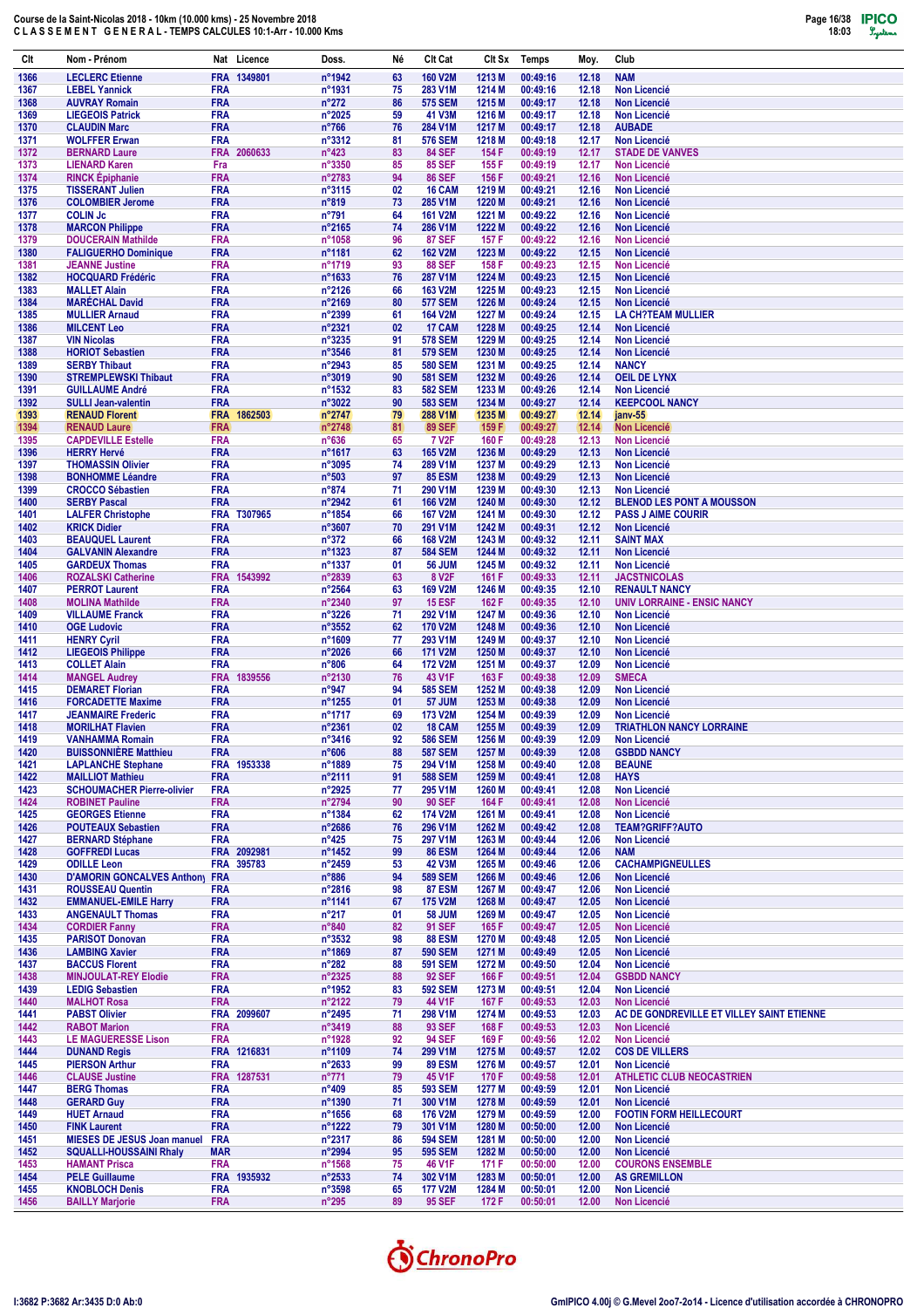

| Clt          | Nom - Prénom                                           |                          | Nat Licence      | Doss.                               | Né       | Clt Cat                          | CIt Sx           | Temps                | Moy.           | Club                                                 |
|--------------|--------------------------------------------------------|--------------------------|------------------|-------------------------------------|----------|----------------------------------|------------------|----------------------|----------------|------------------------------------------------------|
| 1457         | <b>URSELLA Michael</b>                                 | <b>FRA</b>               |                  | $n^{\circ}3165$                     | 71       | 303 V1M                          | 1285 M           | 00:50:02             | 12.00          | <b>Non Licencié</b>                                  |
| 1458         | <b>LELOUP Florent</b>                                  | <b>FRA</b>               |                  | n°1978                              | 86       | <b>596 SEM</b>                   | 1286 M           | 00:50:02             | 12.00          | <b>Non Licencié</b>                                  |
| 1459<br>1460 | <b>DELIGON Emmanuel</b><br><b>VERGER Antoine</b>       | <b>FRA</b><br><b>FRA</b> |                  | n°3680<br>$n^{\circ}3206$           | 69<br>83 | <b>178 V2M</b><br><b>597 SEM</b> | 1287 M<br>1288 M | 00:50:02<br>00:50:02 | 11.99<br>11.99 | Non Licencié<br><b>Non Licencié</b>                  |
| 1461         | <b>BERNEZ P.marie</b>                                  | <b>FRA</b>               |                  | $n^{\circ}430$                      | 60       | 9 V <sub>2</sub> F               | 173 F            | 00:50:02             | 11.99          | <b>METROPOLE GRAND NANCY</b>                         |
| 1462         | <b>LAMA Chafik</b>                                     | <b>FRA</b>               |                  | n°1861                              | 66       | 179 V2M                          | 1289 M           | 00:50:03             | 11.99          | <b>Non Licencié</b>                                  |
| 1463         | <b>PERRIN Gerard</b>                                   | <b>FRA</b>               |                  | $n^{\circ}2555$                     | 67       | <b>180 V2M</b>                   | 1290 M           | 00:50:03             | 11.99          | <b>Non Licencié</b>                                  |
| 1464         | <b>BLANCHET Aurélien</b>                               | <b>FRA</b>               |                  | $n^{\circ}477$                      | 87       | <b>598 SEM</b>                   | 1291 M           | 00:50:03             | 11.99          | <b>Non Licencié</b>                                  |
| 1465<br>1466 | <b>CASAVECCHIA Julien</b><br><b>STENGER Fanny</b>      | <b>FRA</b>               | FRA 866578       | $n^{\circ}660$<br>n°3006            | 82<br>82 | <b>599 SEM</b><br><b>96 SEF</b>  | 1292 M<br>174 F  | 00:50:04<br>00:50:04 | 11.99<br>11.99 | <b>Non Licencié</b><br><b>FCJA BISCHWILLER</b>       |
| 1467         | <b>AUBERT Dominique</b>                                | <b>FRA</b>               |                  | $n^{\circ}258$                      | 63       | <b>181 V2M</b>                   | 1293 M           | 00:50:04             | 11.99          | <b>Non Licencié</b>                                  |
| 1468         | <b>JEDDI Ahmed</b>                                     | <b>FRA</b>               |                  | n°1724                              | 55       | 43 V3M                           | 1294 M           | 00:50:05             | 11.98          | <b>KEEPCOOL NANCY</b>                                |
| 1469         | <b>MARTIN Coralie</b>                                  | <b>FRA</b>               |                  | n°3625                              | 74       | 47 V1F                           | 175 F            | 00:50:06             | 11.98          | <b>Non Licencié</b>                                  |
| 1470<br>1471 | <b>LANGLOIS Stella</b><br><b>STREMPLEWSKI Denis</b>    | <b>FRA</b><br><b>FRA</b> |                  | n°1884<br>n°3017                    | 66<br>61 | <b>10 V2F</b><br><b>182 V2M</b>  | 176 F<br>1295 M  | 00:50:06<br>00:50:07 | 11.98<br>11.98 | <b>Non Licencié</b><br><b>OEIL DE LYNX</b>           |
| 1472         | <b>PENNETIER Geoffrey</b>                              | <b>FRA</b>               |                  | n°2540                              | 89       | <b>600 SEM</b>                   | 1296 M           | 00:50:07             | 11.97          | <b>Non Licencié</b>                                  |
| 1473         | <b>VAUGIN Loic</b>                                     | <b>FRA</b>               |                  | n°3190                              | 86       | <b>601 SEM</b>                   | 1297 M           | 00:50:08             | 11.97          | <b>TRAM GRIFF'AUTO</b>                               |
| 1474         | <b>ROBINET Jeremy</b>                                  | <b>FRA</b>               |                  | n°2793                              | 81       | <b>602 SEM</b>                   | 1298 M           | 00:50:09             | 11.97          | Non Licencié                                         |
| 1475         | <b>SONNTAG Audrey</b>                                  | <b>FRA</b>               |                  | n°2980                              | 88       | <b>97 SEF</b>                    | 177 F            | 00:50:10             | 11.96          | <b>TRIATHLON LANEUVEVILLE</b>                        |
| 1476<br>1477 | <b>AUBERT Chloé</b><br><b>GAIDA David</b>              | <b>FRA</b>               | FRA 054_95946020 | $n^{\circ}256$<br>n°1310            | 96<br>74 | <b>98 SEF</b><br>304 V1M         | 178 F<br>1299 M  | 00:50:10<br>00:50:10 | 11.96<br>11.96 | <b>Non Licencié</b><br><b>TOMBLAINE SPORT LOISIR</b> |
| 1478         | <b>GAMOURI Abdel rassoullah</b>                        | <b>FRA</b>               |                  | n°1324                              | 81       | <b>603 SEM</b>                   | 1300 M           | 00:50:11             | 11.96          | <b>Non Licencié</b>                                  |
| 1479         | <b>MAURY Christophe</b>                                | <b>FRA</b>               |                  | $n^{\circ}2246$                     | 69       | <b>183 V2M</b>                   | 1301 M           | 00:50:12             | 11.95          | <b>NONSARD</b>                                       |
| 1480         | WINIARSKI Jérôme                                       | <b>FRA</b>               |                  | n°3301                              | 69       | <b>184 V2M</b>                   | 1302 M           | 00:50:12             | 11.95          | <b>Non Licencié</b>                                  |
| 1481<br>1482 | <b>MOUDA Kevine</b><br><b>AKYOL Recep</b>              | <b>FRA</b><br><b>FRA</b> |                  | n°2371<br>$n^{\circ}167$            | 81<br>74 | <b>604 SEM</b><br>305 V1M        | 1303 M<br>1304 M | 00:50:12<br>00:50:13 | 11.95<br>11.95 | Non Licencié<br>AS LA CLÉ                            |
| 1483         | <b>TOUSSAINT Joffrey</b>                               | <b>FRA</b>               |                  | n°3133                              | 89       | <b>605 SEM</b>                   | 1305 M           | 00:50:14             | 11.95          | <b>Non Licencié</b>                                  |
| 1484         | <b>KUSTER-BESNIER Laura</b>                            |                          | FRA 1606971      | n°1823                              | 67       | <b>11 V2F</b>                    | 179 F            | 00:50:14             | 11.94          | <b>ATHLETIC CLUB NÉOCASTRIEN</b>                     |
| 1485         | <b>LECLERQ Ugo</b>                                     | <b>FRA</b>               |                  | n°3484                              | 95       | <b>606 SEM</b>                   | 1306 M           | 00:50:15             | 11.94          | <b>Non Licencié</b>                                  |
| 1486         | <b>PETEK Geoffrey</b>                                  | <b>FRA</b>               |                  | n°2570                              | 82<br>82 | <b>607 SEM</b><br><b>608 SEM</b> | 1307 M<br>1308 M | 00:50:16<br>00:50:16 | 11.94          | <b>NMT54</b><br><b>Non Licencié</b>                  |
| 1487<br>1488 | <b>GABIANO Louis</b><br><b>HUYBRECHTS Fabien</b>       | <b>FRA</b><br><b>FRA</b> |                  | n°1305<br>n°1679                    | 76       | 306 V1M                          | 1309 M           | 00:50:17             | 11.94<br>11.94 | <b>Non Licencié</b>                                  |
| 1489         | <b>FRANCOIS Arnaud</b>                                 |                          | FRA 1284478      | n°1276                              | 65       | <b>185 V2M</b>                   | 1310 M           | 00:50:18             | 11.93          | <b>EFSRA</b>                                         |
| 1490         | <b>PUMONT Malcom</b>                                   | <b>FRA</b>               |                  | n°2701                              | 91       | <b>609 SEM</b>                   | 1311 M           | 00:50:18             | 11.93          | <b>Non Licencié</b>                                  |
| 1491         | <b>THYRIOT Stéphanie</b>                               | <b>FRA</b>               |                  | n°3107                              | 78       | 48 V1F                           | 180 F            | 00:50:19             | 11.93          | <b>ACGV - VTP</b>                                    |
| 1492<br>1493 | <b>DALLEST Charles-hervé</b><br><b>THIEBAUT Julien</b> | <b>FRA</b><br><b>FRA</b> |                  | n°884<br>n°3058                     | 77<br>98 | 307 V1M<br><b>90 ESM</b>         | 1312 M<br>1313 M | 00:50:19<br>00:50:20 | 11.92<br>11.92 | <b>Non Licencié</b><br><b>Non Licencié</b>           |
| 1494         | <b>LARADH Mehdi</b>                                    | <b>FRA</b>               |                  | n°3648                              | 86       | <b>610 SEM</b>                   | 1314 M           | 00:50:21             | 11.92          | <b>Non Licencié</b>                                  |
| 1495         | <b>SALZARD Christophe</b>                              | <b>FRA</b>               |                  | n°2873                              | 73       | 308 V1M                          | 1315 M           | 00:50:21             | 11.92          | <b>METZ TRIATHLON</b>                                |
| 1496         | <b>?Dossard #3375</b>                                  | <b>FRA</b>               |                  | n°3375                              |          | <b>611 SEM</b>                   | 1316 M           | 00:50:21             | 11.92          | <b>Non Licencié</b>                                  |
| 1497         | <b>HENRY Claire</b>                                    | <b>FRA</b>               |                  | n°1608                              | 95       | <b>99 SEF</b>                    | 181 F            | 00:50:22             | 11.91          | <b>Non Licencié</b>                                  |
| 1498<br>1499 | <b>CHAUVEAUX Erwan</b><br><b>FALCOZ Catherine</b>      | <b>FRA</b><br><b>FRA</b> |                  | $n^{\circ}727$<br>n°1180            | 74<br>87 | 309 V1M<br><b>100 SEF</b>        | 1317 M<br>182 F  | 00:50:22<br>00:50:22 | 11.91<br>11.91 | <b>Non Licencié</b><br><b>TEAM GRIFF AUTO</b>        |
| 1500         | <b>ANDRIEU Frederic</b>                                | <b>FRA</b>               |                  | $n^{\circ}207$                      | 68       | <b>186 V2M</b>                   | 1318 M           | 00:50:22             | 11.91          | Non Licencié                                         |
| 1501         | <b>MENNEGAND Sylvie</b>                                | <b>FRA</b>               |                  | n°2275                              | 71       | 49 V1F                           | 183 F            | 00:50:23             | 11.91          | <b>Non Licencié</b>                                  |
| 1502         | <b>ALICE Perruchaud</b>                                | <b>FRA</b>               |                  | $n^{\circ}174$                      | 93       | <b>101 SEF</b>                   | 184 F            | 00:50:23             | 11.91          | <b>Non Licencié</b>                                  |
| 1503<br>1504 | <b>ADAM Amelie</b><br><b>FEDERSPIEL Yannick</b>        | <b>FRA</b><br><b>FRA</b> |                  | $n^{\circ}$ 156<br>n°1193           | 75<br>70 | 50 V1F<br>310 V1M                | 185 F<br>1319 M  | 00:50:23<br>00:50:24 | 11.91<br>11.91 | Non Licencié<br><b>Non Licencié</b>                  |
| 1505         | <b>RUGGERI Stéphane</b>                                | <b>FRA</b>               |                  | n°2844                              | 73       | 311 V1M                          | 1320 M           | 00:50:24             | 11.90          | <b>Non Licencié</b>                                  |
| 1506         | <b>JEHAN Julien</b>                                    | <b>FRA</b>               |                  | n°1725                              | 90       | <b>612 SEM</b>                   | 1321 M           | 00:50:25             | 11.90          | <b>Non Licencié</b>                                  |
| 1507         | <b>SCHOOSE Dylan</b>                                   |                          | FRA 1943877      | n°2924                              | 94       | <b>613 SEM</b>                   | 1322 M           | 00:50:26             | 11.90          | <b>NAM</b>                                           |
| 1508<br>1509 | <b>MEYER Marie sophie</b><br><b>BERGER Jérome</b>      | <b>FRA</b><br><b>FRA</b> |                  | n°2302<br>$n^{\circ}412$            | 97<br>80 | <b>16 ESF</b><br><b>614 SEM</b>  | 186 F<br>1323 M  | 00:50:26<br>00:50:27 | 11.90<br>11.90 | <b>Non Licencié</b><br><b>POMONA EPISAVEURS</b>      |
| 1510         | <b>LENOIR Murielle</b>                                 | <b>FRA</b>               |                  | n°1989                              | 68       | <b>12 V2F</b>                    | 187 F            | 00:50:27             | 11.90          | <b>Non Licencié</b>                                  |
| 1511         | <b>BARANOWSKI Patrick</b>                              | <b>FRA</b>               |                  | n°3382                              | 56       | 44 V3M                           | 1324 M           | 00:50:27             | 11.89          | Non Licencié                                         |
| 1512         | <b>PEUGNET Nicolas</b>                                 | <b>FRA</b>               |                  | $n^{\circ}2595$                     | 79       | 312 V1M                          | 1325 M           | 00:50:29             | 11.89          | <b>Non Licencié</b>                                  |
| 1513<br>1514 | <b>KENNEL Jean</b><br><b>MARLIER Dominique</b>         | <b>FRA</b>               | FRA 2116587      | $n^{\circ}$ 1772<br>n°2182          | 76<br>74 | 313 V1M<br>314 V1M               | 1326 M<br>1327 M | 00:50:30<br>00:50:30 | 11.88<br>11.88 | Non Licencié<br>ATHLE VOSGES PAYS DE CHARMES         |
| 1515         | <b>LEMAIRE Nicolas</b>                                 | <b>FRA</b>               |                  | n°1980                              | 76       | 315 V1M                          | 1328 M           | 00:50:32             | 11.88          | <b>Non Licencié</b>                                  |
| 1516         | <b>WALTER Alexandre</b>                                | <b>FRA</b>               |                  | $n^{\circ}3275$                     | 86       | <b>615 SEM</b>                   | 1329 M           | 00:50:32             | 11.88          | <b>Non Licencié</b>                                  |
| 1517         | <b>DOHR Alexis</b>                                     | <b>FRA</b>               |                  | n°1037                              | 97       | <b>91 ESM</b>                    | 1330 M           | 00:50:33             | 11.87          | <b>SADEC ALEKYS</b>                                  |
| 1518         | <b>VOGEL Jean-yves</b>                                 | <b>FRA</b>               |                  | $n^{\circ}3246$                     | 80       | <b>616 SEM</b>                   | 1331 M           | 00:50:33<br>00:50:33 | 11.87          | <b>Non Licencié</b>                                  |
| 1519<br>1520 | <b>NICOLAS Rodolphe</b><br><b>SAKRI Mustapha</b>       | <b>FRA</b><br><b>FRA</b> |                  | $n^{\circ}$ 2433<br>$n^{\circ}3438$ | 62<br>71 | <b>187 V2M</b><br>316 V1M        | 1332 M<br>1333 M | 00:50:33             | 11.87<br>11.87 | <b>PULNOY</b><br><b>Non Licencié</b>                 |
| 1521         | <b>RIVOIRE Ambroise</b>                                | <b>FRA</b>               |                  | $n^{\circ}2789$                     | 00       | <b>59 JUM</b>                    | 1334 M           | 00:50:33             | 11.87          | <b>Non Licencié</b>                                  |
| 1522         | <b>LHUILLIER Eloise</b>                                | <b>FRA</b>               |                  | $n^{\circ}2018$                     | 98       | <b>17 ESF</b>                    | 188 F            | 00:50:33             | 11.87          | Non Licencié                                         |
| 1523         | <b>VAN ACKER Helene</b>                                |                          | FRA 1967131      | $n^{\circ}3182$                     | 77       | 51 V1F                           | 189 F            | 00:50:33             | 11.87          | <b>ASTV NANCY</b>                                    |
| 1524<br>1525 | <b>RONDOT Claude</b><br><b>LEDEAN Laure</b>            | <b>FRA</b><br><b>FRA</b> |                  | $n^{\circ}2807$<br>n°1947           | 61<br>92 | <b>188 V2M</b><br><b>102 SEF</b> | 1335 M<br>190 F  | 00:50:33<br>00:50:34 | 11.87<br>11.87 | Non Licencié<br><b>KEEPCOOL ESSEY</b>                |
| 1526         | <b>PIERRE Vincent</b>                                  | <b>FRA</b>               |                  | $n^{\circ}2623$                     | 90       | <b>617 SEM</b>                   | 1336 M           | 00:50:34             | 11.87          | <b>Non Licencié</b>                                  |
| 1527         | <b>KRONBERG Hugo</b>                                   |                          | FRA 1544399      | n°1814                              | 95       | <b>618 SEM</b>                   | 1337 M           | 00:50:35             | 11.87          | <b>CAC CHAMPIGNEULLES 54250</b>                      |
| 1528         | <b>PERRET Ludovic</b>                                  | <b>FRA</b>               |                  | n°2548                              | 87       | <b>619 SEM</b>                   | 1338 M           | 00:50:35             | 11.86          | <b>Non Licencié</b>                                  |
| 1529<br>1530 | <b>ALBUQUERQUE Christophe</b><br><b>ZIEGLER Joel</b>   | <b>FRA</b><br><b>FRA</b> |                  | $n^{\circ}$ 171<br>n°3327           | 84<br>63 | <b>620 SEM</b><br><b>189 V2M</b> | 1339 M<br>1340 M | 00:50:35<br>00:50:36 | 11.86<br>11.86 | <b>FCP</b><br><b>Non Licencié</b>                    |
| 1531         | <b>DIDIER Guillaume</b>                                | <b>FRA</b>               |                  | n°3670                              | 86       | <b>621 SEM</b>                   | 1341 M           | 00:50:36             | 11.86          | <b>Non Licencié</b>                                  |
| 1532         | <b>HUET Camille</b>                                    | <b>FRA</b>               |                  | n°1657                              | 99       | <b>18 ESF</b>                    | 191 F            | 00:50:37             | 11.86          | <b>FOOTING FORM</b>                                  |
| 1533         | <b>L?HOIS Gregory</b>                                  | <b>FRA</b>               |                  | n°1827                              | 81       | <b>622 SEM</b>                   | 1342 M           | 00:50:37             | 11.86          | <b>Non Licencié</b>                                  |
| 1534         | <b>TISSERANT Anne</b>                                  | <b>FRA</b><br><b>FRA</b> |                  | $n^{\circ}3112$                     | 75<br>00 | 52 V1F<br>7 JUF                  | 192 F<br>193 F   | 00:50:37             | 11.85          | <b>Non Licencié</b><br>Non Licencié                  |
| 1535<br>1536 | <b>MUNIER Mariette</b><br><b>DESTRACQUE Cyril</b>      | <b>FRA</b>               |                  | $n^{\circ}3654$<br>n°996            | 71       | 317 V1M                          | 1343 M           | 00:50:38<br>00:50:38 | 11.85<br>11.85 | <b>WORLD TRAILANDER LAXOU</b>                        |
| 1537         | <b>MONTAGNIER Agathe</b>                               | <b>FRA</b>               |                  | n°2349                              | 96       | <b>103 SEF</b>                   | 194 F            | 00:50:38             | 11.85          | <b>Non Licencié</b>                                  |
| 1538         | <b>DROESBEKE Vincent</b>                               | <b>FRA</b>               |                  | n°1068                              | 96       | <b>623 SEM</b>                   | 1344 M           | 00:50:39             | 11.85          | Non Licencié                                         |
| 1539         | <b>PIQUARD Gilles</b>                                  | <b>FRA</b>               |                  | $n^{\circ}2650$                     | 61       | <b>190 V2M</b>                   | 1345 M           | 00:50:39             | 11.85          | <b>RCVANDOEUVRE</b>                                  |
| 1540<br>1541 | <b>ANDREUX Claude</b><br><b>GIESSINGER Laura</b>       | <b>FRA</b><br><b>FRA</b> |                  | $n^{\circ}206$<br>n°1421            | 55<br>88 | 45 V3M<br><b>104 SEF</b>         | 1346 M<br>195 F  | 00:50:39<br>00:50:39 | 11.85<br>11.85 | Non Licencié<br><b>TRIATHLON NANCY LORRAINE</b>      |
| 1542         | <b>PHILIPPE Pascal</b>                                 | <b>FRA</b>               |                  | n°2601                              | 66       | 191 V2M                          | 1347 M           | 00:50:39             | 11.85          | <b>Non Licencié</b>                                  |
| 1543         | <b>DRENERI Maxime</b>                                  | <b>FRA</b>               |                  | $n^{\circ}3595$                     | 93       | <b>624 SEM</b>                   | 1348 M           | 00:50:40             | 11.84          | <b>Non Licencié</b>                                  |
| 1544         | <b>GERARD Paul</b>                                     | <b>FRA</b>               |                  | $n^{\circ}1395$                     | 99       | <b>92 ESM</b>                    | 1349 M           | 00:50:41             | 11.84          | <b>Non Licencié</b>                                  |
| 1545<br>1546 | <b>LAMARQUE Thierry</b><br><b>COURTIOL Christelle</b>  | <b>FRA</b><br><b>FRA</b> |                  | $n^{\circ}$ 1864<br>$n^{\circ}3462$ | 64<br>69 | 192 V2M<br><b>13 V2F</b>         | 1350 M<br>196 F  | 00:50:41<br>00:50:42 | 11.84<br>11.84 | <b>CSAG NANCY RUNNING</b><br><b>TRI LANEUVEVILLE</b> |
| 1547         | <b>WNEXZAK Sabine</b>                                  |                          | FRA 1341022      | $n^{\circ}3310$                     | 71       | 53 V1F                           | 197 F            | 00:50:42             | 11.84          | <b>NAM</b>                                           |
|              |                                                        |                          |                  |                                     |          |                                  |                  |                      |                |                                                      |

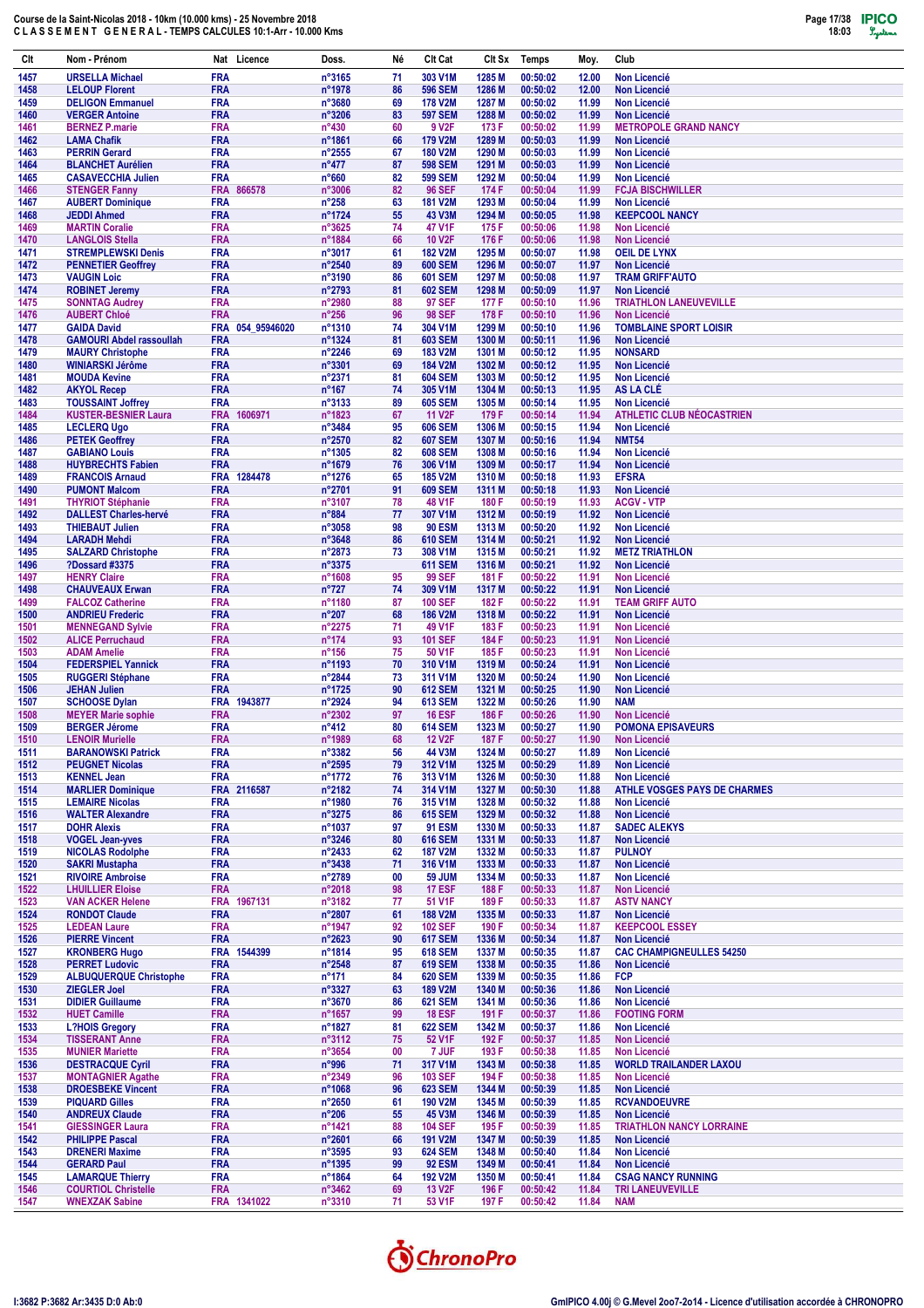

| Clt          | Nom - Prénom                                                 |                          | Nat Licence | Doss.                             | Né       | Clt Cat                          | Clt Sx           | Temps                | Moy.           | Club                                           |
|--------------|--------------------------------------------------------------|--------------------------|-------------|-----------------------------------|----------|----------------------------------|------------------|----------------------|----------------|------------------------------------------------|
| 1548         | <b>BEAUDET Alice</b>                                         | <b>FRA</b>               |             | $n^{\circ}368$                    | 93       | <b>105 SEF</b>                   | 198 F            | 00:50:42             | 11.83          | <b>Non Licencié</b>                            |
| 1549         | <b>DERAINS David</b>                                         | <b>FRA</b>               |             | $n^{\circ}972$                    | 88       | <b>625 SEM</b>                   | 1351 M           | 00:50:43             | 11.83          | Non Licencié                                   |
| 1550<br>1551 | <b>JUDAS Benjamin guido</b><br><b>JUDAS Najat</b>            | <b>FRA</b><br><b>FRA</b> |             | n°1743<br>n°1744                  | 79<br>78 | 318 V1M<br>54 V1F                | 1352 M<br>199 F  | 00:50:43<br>00:50:44 | 11.83<br>11.83 | Non Licencié<br>Non Licencié                   |
| 1552         | <b>BRESSY Sebastien</b>                                      | <b>FRA</b>               |             | $n^{\circ}576$                    | 75       | 319 V1M                          | 1353 M           | 00:50:44             | 11.83          | <b>Non Licencié</b>                            |
| 1553         | <b>JEUDY Sebastien</b>                                       | <b>FRA</b>               | 2095571     | n°3661                            | 83       | <b>626 SEM</b>                   | 1354 M           | 00:50:44             | 11.83          | <b>Non Licencié</b>                            |
| 1554         | <b>WEITLING Laszlo</b>                                       | <b>FRA</b>               |             | n°3467                            | 98       | <b>93 ESM</b>                    | 1355 M           | 00:50:44             | 11.83          | <b>Non Licencié</b>                            |
| 1555         | <b>DAGORNE Richard</b>                                       | <b>FRA</b>               |             | n°881                             | 69       | 193 V2M                          | 1356 M           | 00:50:45             | 11.83          | <b>Non Licencié</b>                            |
| 1556<br>1557 | <b>SIEGEL Jordan</b><br><b>THIERY Felix</b>                  | <b>FRA</b><br><b>FRA</b> |             | n°2960<br>n°3067                  | 91<br>01 | <b>627 SEM</b><br>60 JUM         | 1357 M<br>1358 M | 00:50:45<br>00:50:45 | 11.83<br>11.83 | Non Licencié<br><b>Non Licencié</b>            |
| 1558         | <b>LOLLIER Rozenn</b>                                        | <b>FRA</b>               | 1948833     | n°2041                            | 00       | 8 JUF                            | 200 F            | 00:50:45             | 11.82          | <b>US TOUL ATHLETISME</b>                      |
| 1559         | <b>BELIN Christophe</b>                                      | <b>FRA</b>               |             | $n^{\circ}391$                    | 83       | <b>628 SEM</b>                   | 1359 M           | 00:50:45             | 11.82          | Non Licencié                                   |
| 1560         | DA SILVA Joao                                                | <b>FRA</b>               |             | n°879                             | 81       | <b>629 SEM</b>                   | 1360 M           | 00:50:46             | 11.82          | <b>ASC BNP PARIBAS</b>                         |
| 1561         | <b>BURGUN Stella</b>                                         | <b>FRA</b>               |             | $n^{\circ}610$                    | 68       | <b>14 V2F</b>                    | 201 F            | 00:50:46             | 11.82          | <b>Non Licencié</b>                            |
| 1562<br>1563 | <b>GALLAND Olivier</b><br><b>DEHAYE Vanessa</b>              | <b>FRA</b><br><b>FRA</b> |             | n°1317<br>n°928                   | 71<br>73 | 320 V1M<br>55 V <sub>1</sub> F   | 1361 M<br>202 F  | 00:50:46<br>00:50:46 | 11.82<br>11.82 | Non Licencié<br><b>Non Licencié</b>            |
| 1564         | <b>BERTRAND Marité</b>                                       | <b>FRA</b>               |             | $n^{\circ}441$                    | 88       | <b>106 SEF</b>                   | 203 F            | 00:50:47             | 11.82          | <b>Non Licencié</b>                            |
| 1565         | <b>DEBONNE Patrick</b>                                       | <b>FRA</b>               |             | n°912                             | 61       | <b>194 V2M</b>                   | 1362 M           | 00:50:47             | 11.82          | <b>WTL</b>                                     |
| 1566         | <b>DEMESSE Stella</b>                                        | <b>FRA</b>               |             | n°956                             | 76       | 56 V1F                           | 204 F            | 00:50:47             | 11.82          | <b>Non Licencié</b>                            |
| 1567         | <b>VENTRICE Didier</b>                                       | <b>FRA</b><br><b>FRA</b> |             | n°3204                            | 66       | <b>195 V2M</b><br><b>107 SEF</b> | 1363 M<br>205 F  | 00:50:47<br>00:50:48 | 11.82          | <b>Non Licencié</b>                            |
| 1568<br>1569 | <b>MANIA Agathe</b><br><b>GAUTHIER Pauline</b>               | <b>FRA</b>               |             | n°2140<br>n°1362                  | 96<br>93 | <b>108 SEF</b>                   | 206 F            | 00:50:48             | 11.81<br>11.81 | <b>Non Licencié</b><br><b>Non Licencié</b>     |
| 1570         | <b>FINK Jeremy</b>                                           | <b>FRA</b>               |             | n°1221                            | 87       | <b>630 SEM</b>                   | 1364 M           | 00:50:49             | 11.81          | <b>Non Licencié</b>                            |
| 1571         | <b>LEBLOND Patrick</b>                                       | <b>FRA</b>               | 1696812     | n°1935                            | 60       | <b>196 V2M</b>                   | 1365 M           | 00:50:50             | 11.81          | <b>AC SAINT AVOLD</b>                          |
| 1572         | <b>TOMASELLI Julie</b>                                       | <b>FRA</b>               |             | n°3118                            | 83       | <b>109 SEF</b>                   | 207 F            | 00:50:50             | 11.81          | <b>Non Licencié</b>                            |
| 1573<br>1574 | <b>MAUCHAUFFEE Gaelle</b><br><b>GRANIER Christophe</b>       | <b>FRA</b><br><b>FRA</b> |             | n°2240<br>n°1490                  | 98<br>85 | <b>19 ESF</b><br><b>631 SEM</b>  | 208 F<br>1366 M  | 00:50:50<br>00:50:51 | 11.81<br>11.80 | <b>ARCHITECTURE NANCY</b><br>Non Licencié      |
| 1575         | <b>BENAC Sandy</b>                                           | <b>FRA</b>               | 1968267     | $n^{\circ}397$                    | 80       | <b>110 SEF</b>                   | 209 F            | 00:50:51             | 11.80          | <b>RUN IN METZ</b>                             |
| 1576         | <b>LAUMESFELT Didier</b>                                     | <b>FRA</b>               |             | $n^{\circ}3616$                   | 58       | <b>46 V3M</b>                    | 1367 M           | 00:50:51             | 11.80          | <b>Non Licencié</b>                            |
| 1577         | <b>REZETTE Florian</b>                                       | <b>FRA</b>               |             | n°2759                            | 91       | <b>632 SEM</b>                   | 1368 M           | 00:50:51             | 11.80          | Non Licencié                                   |
| 1578         | <b>MENGIN Mathieu</b>                                        | <b>FRA</b>               |             | n°2274                            | 84       | <b>633 SEM</b>                   | 1369 M           | 00:50:51             | 11.80          | <b>Non Licencié</b>                            |
| 1579<br>1580 | <b>HOEFFEL Caroline</b><br><b>DUVIC Pierre-nicolas</b>       | <b>FRA</b><br><b>FRA</b> |             | n°1634<br>n°1128                  | 92<br>84 | <b>111 SEF</b><br><b>634 SEM</b> | 210 F<br>1370 M  | 00:50:52<br>00:50:53 | 11.80<br>11.80 | Non Licencié<br>Non Licencié                   |
| 1581         | <b>HEINRICH Jean-yves</b>                                    | <b>FRA</b>               |             | n°1592                            | 73       | 321 V1M                          | 1371 M           | 00:50:53             | 11.79          | <b>AUBADE</b>                                  |
| 1582         | <b>HAQUET Christel</b>                                       | <b>FRA</b>               |             | n°1573                            | 69       | <b>15 V2F</b>                    | 211 F            | 00:50:54             | 11.79          | <b>Non Licencié</b>                            |
| 1583         | <b>NIEDZWIEDZ Alexandra</b>                                  | <b>FRA</b>               |             | n°2438                            | 81       | <b>112 SEF</b>                   | 212 F            | 00:50:54             | 11.79          | <b>EQUIPE INRA-AGROPARISTECH NANCY</b>         |
| 1584         | <b>COLOMBIER Emilie</b>                                      | <b>FRA</b>               |             | $n^{\circ}818$                    | 77       | 57 V1F                           | 213 F            | 00:50:54             | 11.79          | Non Licencié                                   |
| 1585<br>1586 | <b>MICHEL FURGAUT Christelle</b><br><b>MOUSSEAUX Nicolas</b> | <b>FRA</b><br><b>FRA</b> |             | n°2313<br>n°2388                  | 82<br>74 | <b>113 SEF</b><br>322 V1M        | 214 F<br>1372 M  | 00:50:55<br>00:50:55 | 11.79<br>11.79 | <b>Non Licencié</b><br><b>KEEPCOOL NANCY</b>   |
| 1587         | <b>BAYARD Philippe</b>                                       | <b>FRA</b>               |             | $n^{\circ}361$                    | 60       | <b>197 V2M</b>                   | 1373 M           | 00:50:56             | 11.78          | <b>Non Licencié</b>                            |
| 1588         | <b>NETO Jeremy</b>                                           | <b>FRA</b>               |             | n°2424                            | 82       | <b>635 SEM</b>                   | 1374 M           | 00:50:56             | 11.78          | Non Licencié                                   |
| 1589         | <b>MANIN Caroline</b>                                        | <b>FRA</b>               |             | n°2142                            | 80       | <b>114 SEF</b>                   | 215 F            | 00:50:56             | 11.78          | <b>KEEPCOOL NANCY</b>                          |
| 1590         | <b>VOISIN WÛNSCHENDORF Emma</b>                              | <b>FRA</b>               | 1081986     | n°3255<br>n°2102                  | 64<br>61 | <b>198 V2M</b><br><b>16 V2F</b>  | 1375 M<br>216 F  | 00:50:56<br>00:50:56 | 11.78<br>11.78 | Non Licencié<br><b>OFP</b>                     |
| 1591<br>1592 | <b>MAGNIER Isabelle</b><br><b>ARTZER Marcel</b>              | <b>FRA</b><br><b>FRA</b> |             | n°250                             | 68       | 199 V2M                          | 1376 M           | 00:50:57             | 11.78          | <b>Non Licencié</b>                            |
| 1593         | <b>SCARPA Alexandre</b>                                      | <b>FRA</b>               |             | n°2900                            | 78       | 323 V1M                          | 1377 M           | 00:50:58             | 11.78          | <b>Non Licencié</b>                            |
| 1594         | <b>FYAD Helene</b>                                           | <b>FRA</b>               |             | n°1301                            | 67       | <b>17 V2F</b>                    | 217 F            | 00:50:59             | 11.77          | Non Licencié                                   |
| 1595         | <b>DAMPRINE Charles</b>                                      | <b>FRA</b>               |             | n°3519                            | 75       | 324 V1M                          | 1378 M           | 00:50:59             | 11.77          | <b>Non Licencié</b>                            |
| 1596<br>1597 | <b>PHILIPPE Isaline</b><br><b>REMY Frederic</b>              | <b>FRA</b><br><b>FRA</b> |             | n°2600<br>n°2738                  | 99<br>76 | <b>20 ESF</b><br>325 V1M         | 218 F<br>1379 M  | 00:51:00<br>00:51:00 | 11.77<br>11.77 | <b>Non Licencié</b><br><b>JAC ST NICOLAS</b>   |
| 1598         | <b>ATTAL Sebastien</b>                                       | <b>FRA</b>               |             | $n^{\circ}253$                    | 96       | <b>636 SEM</b>                   | 1380 M           | 00:51:01             | 11.76          | <b>UNIV LORRAINE - ENSIC NANCY</b>             |
| 1599         | <b>UYANIK Erman</b>                                          | <b>FRA</b>               |             | n°3166                            | 87       | <b>637 SEM</b>                   | 1381 M           | 00:51:01             | 11.76          | <b>Non Licencié</b>                            |
| 1600         | <b>VELTIN David</b>                                          | <b>FRA</b>               |             | n°3200                            | 73       | 326 V1M                          | 1382 M           | 00:51:01             | 11.76          | Non Licencié                                   |
| 1601         | <b>HINDELANG Denis</b><br><b>BREZA Veronique</b>             | <b>FRA</b>               |             | $n^{\circ}$ 1626                  | 64       | <b>200 V2M</b>                   | 1383 M           | 00:51:01             | 11.76          | <b>Non Licencié</b>                            |
| 1602<br>1603 | <b>SIEGEL Charles</b>                                        | <b>FRA</b><br><b>FRA</b> |             | $n^{\circ}578$<br>n°2959          | 68<br>89 | <b>18 V2F</b><br><b>638 SEM</b>  | 219 F<br>1384 M  | 00:51:02<br>00:51:02 | 11.76<br>11.76 | Non Licencié<br><b>Non Licencié</b>            |
| 1604         | <b>HUREZ Laurent</b>                                         | <b>FRA</b>               |             | n°1673                            | 66       | 201 V2M                          | 1385 M           | 00:51:02             | 11.76          | Non Licencié                                   |
| 1605         | <b>SALM Sophie</b>                                           | <b>FRA</b>               |             | n°2867                            | 68       | <b>19 V2F</b>                    | 220 F            | 00:51:02             | 11.76          | Non Licencié                                   |
| 1606         | <b>PERRIN Thierry</b>                                        | <b>FRA</b>               |             | $n^{\circ}2560$                   | 65       | 202 V2M                          | 1386 M           | 00:51:03             | 11.76          | <b>MÉTROPOLE GRAND NANCY TRIATHLON</b>         |
| 1607<br>1608 | <b>LEQUY Lou</b><br><b>PECASTAINGS Marion</b>                | <b>FRA</b><br><b>FRA</b> |             | n°3489<br>$n^{\circ}2530$         | 91<br>72 | <b>115 SEF</b><br>58 V1F         | 221 F<br>222 F   | 00:51:04<br>00:51:04 | 11.75<br>11.75 | <b>Non Licencié</b><br>Non Licencié            |
| 1609         | <b>LEQUY Christophe</b>                                      | <b>FRA</b>               |             | $n^{\circ}3477$                   | 60       | 203 V2M                          | 1387 M           | 00:51:05             | 11.75          | Non Licencié                                   |
| 1610         | <b>BENJAMIN Geoffrey</b>                                     | <b>FRA</b>               |             | $n^{\circ}401$                    | 96       | <b>639 SEM</b>                   | 1388 M           | 00:51:05             | 11.75          | Non Licencié                                   |
| 1611         | <b>BERNARD Alain</b>                                         | <b>FRA</b>               |             | $n^{\circ}417$                    | 51       | 47 V3M                           | 1389 M           | 00:51:05             | 11.75          | Non Licencié                                   |
| 1612         | <b>DARRIGADE Léo</b>                                         | <b>FRA</b>               |             | n°3481                            | 92       | <b>640 SEM</b>                   | 1390 M           | 00:51:05             | 11.75          | Non Licencié                                   |
| 1613<br>1614 | <b>DURAND Marie annick</b><br><b>COLSON Audrey</b>           | <b>FRA</b><br><b>FRA</b> |             | $n^{\circ}3652$<br>$n^{\circ}821$ | 65<br>81 | <b>20 V2F</b><br><b>116 SEF</b>  | 223 F<br>224 F   | 00:51:06<br>00:51:07 | 11.74<br>11.74 | <b>Non Licencié</b><br>Non Licencié            |
| 1615         | <b>MOUSCAZ Gaëlle</b>                                        | <b>FRA</b>               |             | n°2386                            | 87       | <b>117 SEF</b>                   | 225 F            | 00:51:07             | 11.74          | <b>AUBADE</b>                                  |
| 1616         | <b>SEVRET Franck</b>                                         | <b>FRA</b>               |             | $n^{\circ}2951$                   | 70       | 327 V1M                          | 1391 M           | 00:51:07             | 11.74          | <b>ENGIE COFELY</b>                            |
| 1617         | <b>ROUSSANACY Jules</b>                                      | <b>FRA</b>               |             | $n^{\circ}3485$                   | 88       | <b>641 SEM</b>                   | 1392 M           | 00:51:08             | 11.74          | <b>Non Licencié</b>                            |
| 1618<br>1619 | <b>KAUFFMANN Audrey</b><br><b>BELLIVIER Nicolas</b>          | <b>FRA</b><br><b>FRA</b> |             | n°1760<br>$n^{\circ}394$          | 84<br>80 | <b>118 SEF</b><br><b>642 SEM</b> | 226 F<br>1393 M  | 00:51:08<br>00:51:08 | 11.74<br>11.74 | <b>COURONS ENSEMBLE</b><br><b>Non Licencié</b> |
| 1620         | <b>CHAUVIN Gilles</b>                                        | <b>FRA</b>               |             | $n^{\circ}3469$                   | 64       | <b>204 V2M</b>                   | 1394 M           | 00:51:08             | 11.73          | Non Licencié                                   |
| 1621         | <b>SCHNATTER Thibaut</b>                                     | <b>FRA</b>               |             | n°2919                            | 96       | <b>643 SEM</b>                   | 1395 M           | 00:51:09             | 11.73          | <b>KEEPCOOL ESSEY</b>                          |
| 1622         | <b>BERTRAND Aurélie</b>                                      | <b>FRA</b>               |             | $n^{\circ}438$                    | 89       | <b>644 SEM</b>                   | 1396 M           | 00:51:10             | 11.73          | Non Licencié                                   |
| 1623         | <b>MEHUL Amandine</b>                                        |                          | FRA 543686  | n°2265                            | 90       | <b>119 SEF</b>                   | 227 F            | 00:51:10             | 11.73          | <b>O.F.P.</b>                                  |
| 1624<br>1625 | <b>KEINERKNECHT Antony</b><br><b>DUBOIS Arnaud</b>           | <b>FRA</b>               | FRA 1776161 | n°1767<br>n°1085                  | 82<br>59 | <b>645 SEM</b><br><b>48 V3M</b>  | 1397 M<br>1398 M | 00:51:10<br>00:51:10 | 11.73<br>11.73 | 0.F.P.<br><b>ASC BNP PARIBAS</b>               |
| 1626         | <b>DOMINICZAK Florent</b>                                    | <b>FRA</b>               |             | n°1047                            | 89       | <b>646 SEM</b>                   | 1399 M           | 00:51:12             | 11.72          | Non Licencié                                   |
| 1627         | <b>LAMOTHE Karine</b>                                        |                          | FRA 2071785 | n°1872                            | 74       | 59 V1F                           | 228 F            | 00:51:13             | 11.72          | <b>COURIR A NANCY SAINT MAX</b>                |
| 1628         | <b>LANIEU Justine</b>                                        | <b>FRA</b>               |             | n°1887                            | 91       | <b>120 SEF</b>                   | 229 F            | 00:51:13             | 11.72          | <b>VANDOEUVRE</b>                              |
| 1629<br>1630 | <b>PIQUARD Nicolas</b><br><b>BORGES Andréa</b>               | Fra<br><b>FRA</b>        |             | $n^{\circ}3364$<br>$n^{\circ}513$ | 98<br>98 | <b>94 ESM</b><br><b>21 ESF</b>   | 1400 M<br>230 F  | 00:51:13<br>00:51:14 | 11.72<br>11.71 | Non Licencié<br><b>AUBADE</b>                  |
| 1631         | <b>DUCHANOIS Théo</b>                                        | <b>FRA</b>               |             | n°1092                            | 93       | <b>647 SEM</b>                   | 1401 M           | 00:51:14             | 11.71          | <b>AUBADE</b>                                  |
| 1632         | <b>MARTINEZ Manuel</b>                                       | <b>FRA</b>               |             | n°2208                            | 86       | <b>648 SEM</b>                   | 1402 M           | 00:51:14             | 11.71          | Non Licencié                                   |
| 1633         | <b>MARTINET Charles</b>                                      | <b>FRA</b>               |             | n°2207                            | 81       | <b>649 SEM</b>                   | 1403 M           | 00:51:14             | 11.71          | Non Licencié                                   |
| 1634         | <b>RICHARD Adrien</b>                                        | <b>FRA</b>               |             | n°2763                            | 87       | <b>650 SEM</b>                   | 1404 M           | 00:51:15             | 11.71          | Non Licencié                                   |
| 1635<br>1636 | <b>HAQUET Jean-baptiste</b><br><b>HAND Aurélie</b>           | <b>FRA</b><br><b>FRA</b> |             | n°1574<br>n°1571                  | 68<br>98 | 205 V2M<br><b>22 ESF</b>         | 1405 M<br>231 F  | 00:51:15<br>00:51:15 | 11.71<br>11.71 | <b>Non Licencié</b><br>Non Licencié            |
| 1637         | <b>SANCHIS Julien</b>                                        | <b>FRA</b>               |             | n°2879                            | 80       | <b>651 SEM</b>                   | 1406 M           | 00:51:16             | 11.70          | Non Licencié                                   |
| 1638         | <b>THUILLIER Denis</b>                                       | <b>FRA</b>               |             | $n^{\circ}3104$                   | 77       | 328 V1M                          | 1407 M           | 00:51:17             | 11.70          | Non Licencié                                   |

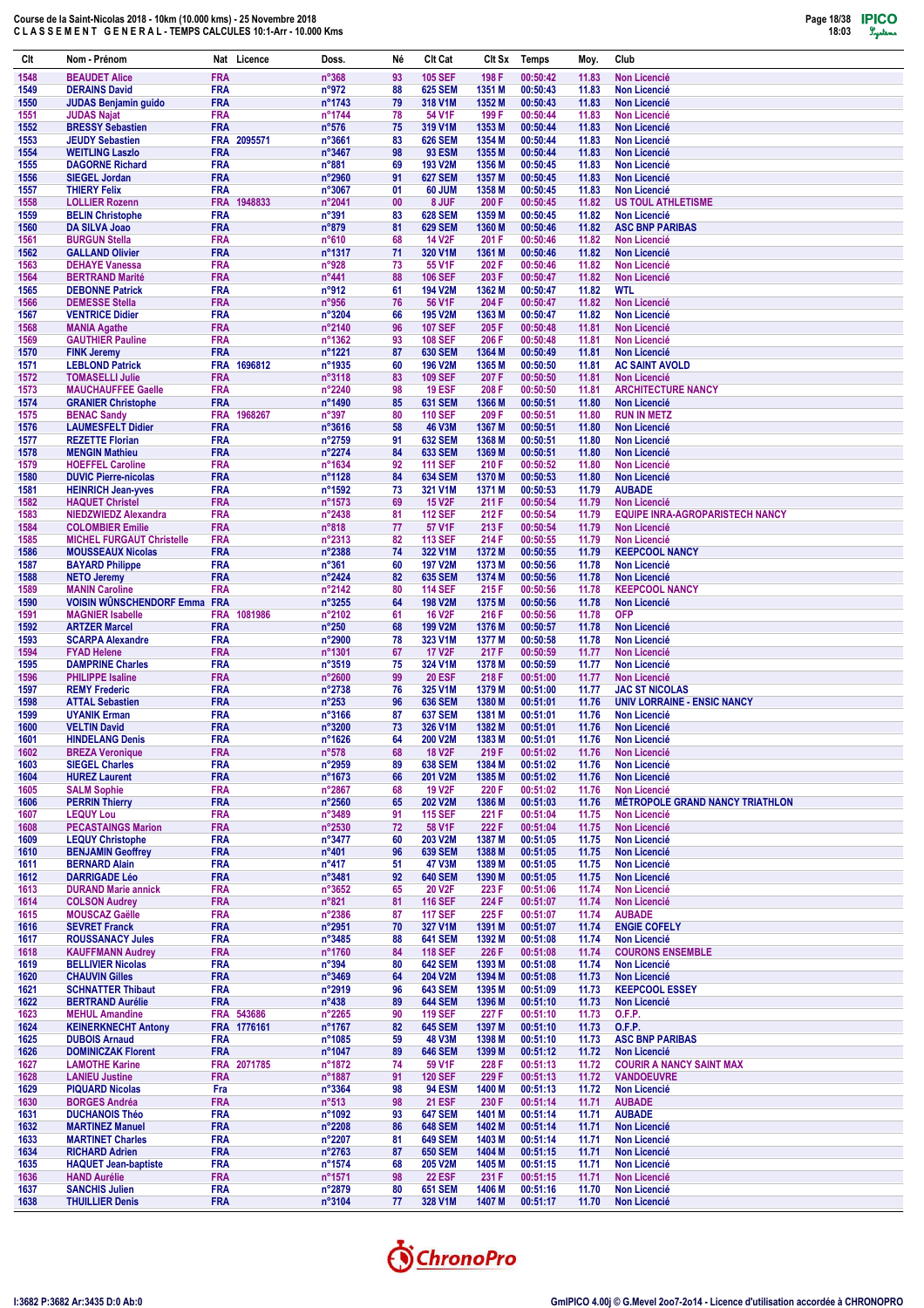| Clt          | Nom - Prénom                                        |                          | Nat Licence      | Doss.                             | Né       | Clt Cat                          | Clt Sx           | Temps                | Moy.           | Club                                              |
|--------------|-----------------------------------------------------|--------------------------|------------------|-----------------------------------|----------|----------------------------------|------------------|----------------------|----------------|---------------------------------------------------|
| 1639         | <b>VARLET Jean vincent</b>                          | <b>FRA</b>               |                  | n°3185                            | 75       | 329 V1M                          | 1408 M           | 00:51:17             | 11.70          | <b>NOMENY CYCLO SPORTS</b>                        |
| 1640         | <b>MICHEL Sophie</b>                                | <b>FRA</b>               |                  | n°2312                            | 97       | <b>23 ESF</b>                    | 232 F            | 00:51:17             | 11.70          | <b>KINESITHERAPIE NANCY</b>                       |
| 1641         | <b>TOUSSAINT Pascal</b>                             | <b>FRA</b>               |                  | n°3138                            | 58       | 49 V3M                           | 1409 M           | 00:51:18             | 11.70          | <b>Non Licencié</b>                               |
| 1642         | <b>MICHEL Alice</b>                                 |                          | FRA 1292009      | n°2308                            | 97       | <b>24 ESF</b>                    | 233 F            | 00:51:18             | 11.70          | janv-55                                           |
| 1643         | <b>RIBEIRO Adrien</b>                               |                          | FRA 054_95946019 | n°2760                            | 54       | 50 V3M                           | 1410 M           | 00:51:18             | 11.70          | <b>TOMBLAINE SPORT LOISIRS</b>                    |
| 1644         | <b>RUSE Mathilde</b>                                | <b>FRA</b>               |                  | n°2848                            | 96       | <b>121 SEF</b>                   | 234 F            | 00:51:19             | 11.69          | <b>Non Licencié</b>                               |
| 1645         | <b>COLIN Jeremie</b>                                | <b>FRA</b>               |                  | n°3669                            | 88       | <b>652 SEM</b>                   | 1411 M           | 00:51:19             | 11.69          | <b>Non Licencié</b>                               |
| 1646         | <b>PETIT PIGNE Pascaline</b>                        |                          | FRA 2071045      | n°2576                            | 72       | 60 V1F                           | 235 F            | 00:51:19             | 11.69          | <b>CAN</b>                                        |
| 1647         | <b>GAULARD Jean-baptiste</b>                        | <b>FRA</b>               |                  | n°1359                            | 75       | 330 V1M                          | 1412 M           | 00:51:21             | 11.69          | <b>KEEPCOOL NANCY</b>                             |
| 1648         | <b>CHENARD Laura</b>                                | <b>FRA</b>               |                  | $n^{\circ}736$                    | 90       | <b>122 SEF</b>                   | 236 F            | 00:51:22             | 11.68          | <b>Non Licencié</b>                               |
| 1649         | <b>VARNUSSON Audrey</b>                             | <b>FRA</b>               |                  | n°3186                            | 85<br>90 | <b>123 SEF</b>                   | 237 F            | 00:51:23             | 11.68          | <b>Non Licencié</b><br><b>Non Licencié</b>        |
| 1650         | <b>CARPENTIER Aude</b><br><b>BRESCIANINI Claire</b> | <b>FRA</b><br><b>FRA</b> |                  | $n^{\circ}646$<br>$n^{\circ}574$  | 88       | <b>124 SEF</b><br><b>125 SEF</b> | 238 F<br>239 F   | 00:51:23<br>00:51:24 | 11.68<br>11.68 | <b>Non Licencié</b>                               |
| 1651<br>1652 | <b>GOFFREDI Florent</b>                             |                          | FRA 2092982      | n°1451                            | 66       | <b>206 V2M</b>                   | 1413 M           | 00:51:24             | 11.67          | <b>NAM</b>                                        |
| 1653         | <b>DE FACQ CHABANE Pauline</b>                      | <b>FRA</b>               |                  | n°904                             | 88       | <b>126 SEF</b>                   | 240 F            | 00:51:26             | 11.67          | Non Licencié                                      |
| 1654         | <b>TAVERNE Sylvie</b>                               | <b>FRA</b>               |                  | n°3040                            | 72       | 61 V1F                           | 241 F            | 00:51:26             | 11.67          | <b>TRIATHLON EPINAL CLUB</b>                      |
| 1655         | <b>PETITPOISSON Vincent</b>                         | <b>FRA</b>               |                  | n°2591                            | 66       | <b>207 V2M</b>                   | 1414 M           | 00:51:26             | 11.67          | <b>TEC EPINAL</b>                                 |
| 1656         | <b>LE MAGUERESSE Christophe</b>                     | <b>FRA</b>               |                  | n°1927                            | 63       | <b>208 V2M</b>                   | 1415 M           | 00:51:26             | 11.67          | <b>Non Licencié</b>                               |
| 1657         | <b>COURROUX Delphine</b>                            | Fra                      | 1775485          | n°3340                            | 77       | 62 V1F                           | 242 F            | 00:51:26             | 11.67          | AS SOMMER SEDAN 08                                |
| 1658         | <b>ANDERLINI Isabelle</b>                           | <b>FRA</b>               |                  | $n^{\circ}$ 196                   | 61       | 21 V2F                           | 243 F            | 00:51:27             | 11.66          | Non Licencié                                      |
| 1659         | <b>HAUVILLER Maxime</b>                             | <b>FRA</b>               |                  | n°1583                            | 86       | <b>653 SEM</b>                   | 1416 M           | 00:51:27             | 11.66          | <b>Non Licencié</b>                               |
| 1660         | <b>PIERRAT Marion</b>                               | <b>FRA</b>               |                  | n°2615                            | 92       | <b>127 SEF</b>                   | 244 F            | 00:51:28             | 11.66          | <b>Non Licencié</b>                               |
| 1661         | <b>BIGEARD Loïc</b>                                 | <b>FRA</b>               |                  | $n^{\circ}460$                    | 00       | 61 JUM                           | 1417 M           | 00:51:28             | 11.66          | <b>TRIATHLON NANCY LORRAINE</b>                   |
| 1662         | <b>HUSSON Adrien</b>                                | <b>FRA</b>               |                  | n°3535                            | 00       | 62 JUM                           | 1418 M           | 00:51:28             | 11.66          | <b>Non Licencié</b>                               |
| 1663         | <b>PALLOTTA Arnaud</b>                              | <b>FRA</b>               |                  | n°2501                            | 88       | <b>654 SEM</b>                   | 1419 M           | 00:51:29             | 11.66          | <b>Non Licencié</b>                               |
| 1664         | <b>GULKA Quentin</b>                                | <b>FRA</b>               |                  | n°1545                            | 99       | <b>95 ESM</b>                    | 1420 M           | 00:51:29             | 11.65          | <b>KEEPCOOL NANCY</b>                             |
| 1665         | <b>GUERBER Celine</b>                               | <b>FRA</b>               |                  | n°3618                            | 81       | <b>128 SEF</b>                   | 245 F            | 00:51:30             | 11.65          | <b>Non Licencié</b>                               |
| 1666         | <b>LOTTE Armand</b>                                 | <b>FRA</b>               |                  | n°2054                            | 90       | <b>655 SEM</b>                   | 1421 M           | 00:51:30             | 11.65          | <b>Non Licencié</b>                               |
| 1667         | <b>LAMBERT Dimitri</b>                              | <b>FRA</b><br><b>FRA</b> |                  | n°1865<br>n°1997                  | 90<br>71 | <b>656 SEM</b>                   | 1422 M<br>1423 M | 00:51:30<br>00:51:31 | 11.65<br>11.65 | <b>Non Licencié</b>                               |
| 1668<br>1669 | <b>LEPAGE Stephane</b><br><b>LETZ Geraldine</b>     | <b>FRA</b>               |                  | n°2011                            | 90       | 331 V1M<br><b>129 SEF</b>        | 246 F            | 00:51:32             | 11.64          | <b>PARA AZELOT</b><br><b>UNIV LORRAINE - METZ</b> |
| 1670         | <b>AUBRY Nelly</b>                                  | <b>FRA</b>               |                  | $n^{\circ}264$                    | 69       | <b>22 V2F</b>                    | 247 F            | 00:51:33             | 11.64          | <b>Non Licencié</b>                               |
| 1671         | <b>VELOSO Carlos</b>                                | <b>FRA</b>               |                  | n°3199                            | 69       | 209 V2M                          | 1424 M           | 00:51:33             | 11.64          | <b>Non Licencié</b>                               |
| 1672         | <b>POQUET Gwendolyn</b>                             | <b>FRA</b>               |                  | n°2673                            | 93       | <b>130 SEF</b>                   | 248 F            | 00:51:33             | 11.64          | <b>Non Licencié</b>                               |
| 1673         | <b>BOUCHAOUR Benjamin</b>                           | <b>FRA</b>               |                  | $n^{\circ}524$                    | 92       | <b>657 SEM</b>                   | 1425 M           | 00:51:33             | 11.64          | <b>Non Licencié</b>                               |
| 1674         | <b>OTHELET Axel</b>                                 |                          | FRA T307118      | n°2481                            | 74       | 332 V1M                          | 1426 M           | 00:51:34             | 11.64          | <b>Non Licencié</b>                               |
| 1675         | <b>BOUROTTE Joévin</b>                              | Fra                      |                  | n°3337                            | 88       | <b>658 SEM</b>                   | 1427 M           | 00:51:36             | 11.63          | <b>Non Licencié</b>                               |
| 1676         | <b>SIMONNOT Mathilde</b>                            | <b>FRA</b>               |                  | n°2972                            | 94       | <b>131 SEF</b>                   | 249 F            | 00:51:36             | 11.63          | Non Licencié                                      |
| 1677         | <b>AUBERT Benoit</b>                                | <b>FRA</b>               | 1067360          | $n^{\circ}255$                    | 65       | <b>210 V2M</b>                   | 1428 M           | 00:51:37             | 11.63          | S/L ATHLE VOSGES PAYS DE MIRECOURT                |
| 1678         | <b>BESTRON Johann</b>                               | <b>FRA</b>               |                  | $n^{\circ}446$                    | 85       | <b>659 SEM</b>                   | 1429 M           | 00:51:37             | 11.63          | <b>Non Licencié</b>                               |
| 1679         | <b>KITTLER Richard</b>                              | <b>FRA</b>               |                  | n°1792                            | 83       | <b>660 SEM</b>                   | 1430 M           | 00:51:37             | 11.63          | <b>Non Licencié</b>                               |
| 1680         | <b>THIRIET EP CLAUDEL Nathalie</b>                  | <b>FRA</b>               |                  | n°3074                            | 78       | 63 V1F                           | 250 F            | 00:51:37             | 11.63          | <b>Non Licencié</b>                               |
| 1681         | <b>CLAIRE Catherine</b>                             | <b>FRA</b>               |                  | n°760                             | 62       | 23 V2F                           | 251 F            | 00:51:37             | 11.62          | <b>PAGNY FOOTING</b>                              |
| 1682         | <b>FAIRISE Téo</b>                                  | <b>FRA</b>               |                  | n°3433                            | 93       | <b>661 SEM</b>                   | 1431 M           | 00:51:38             | 11.62          | <b>Non Licencié</b>                               |
| 1683         | <b>DE MATTEÏS Christophe</b>                        | <b>FRA</b>               |                  | n°907                             | 65       | 211 V2M                          | 1432 M           | 00:51:38             | 11.62          | <b>Non Licencié</b>                               |
| 1684         | <b>CHEVROT Christelle</b>                           | <b>FRA</b>               |                  | $n^{\circ}743$                    | 76       | 64 V1F                           | 252 F            | 00:51:39             | 11.62          | <b>CSAG NANCY RUNNING</b>                         |
| 1685<br>1686 | <b>POGODALLA Sylvain</b><br><b>DUCRET Laure</b>     | <b>FRA</b>               | FRA 2078272      | n°2660<br>n°1096                  | 71<br>82 | 333 V1M<br><b>132 SEF</b>        | 1433 M<br>253 F  | 00:51:39<br>00:51:40 | 11.62<br>11.62 | <b>Non Licencié</b><br><b>LUNÉVILLE AC</b>        |
| 1687         | <b>GANGLOFF Romain</b>                              | <b>FRA</b>               |                  | n°1328                            | 91       | <b>662 SEM</b>                   | 1434 M           | 00:51:40             | 11.61          | <b>Non Licencié</b>                               |
| 1688         | <b>BOUCHAOUR Joachim</b>                            | <b>FRA</b>               |                  | $n^{\circ}525$                    | 95       | <b>663 SEM</b>                   | 1435 M           | 00:51:41             | 11.61          | <b>Non Licencié</b>                               |
| 1689         | <b>DES BOSCS Clarisse</b>                           | <b>FRA</b>               |                  | n°978                             | 01       | 9 JUF                            | 254 F            | 00:51:42             | 11.61          | <b>Non Licencié</b>                               |
| 1690         | <b>MARMIER Jules</b>                                | <b>FRA</b>               |                  | n°2186                            | 00       | 63 JUM                           | 1436 M           | 00:51:42             | 11.61          | <b>Non Licencié</b>                               |
| 1691         | <b>FRESSE Etienne</b>                               | <b>FRA</b>               |                  | n°1291                            | 63       | <b>212 V2M</b>                   | 1437 M           | 00:51:42             | 11.61          | <b>Non Licencié</b>                               |
| 1692         | <b>AQUINO Émilie</b>                                | <b>FRA</b>               |                  | $n^{\circ}234$                    | 84       | <b>133 SEF</b>                   | 255 F            | 00:51:42             | 11.61          | <b>Non Licencié</b>                               |
| 1693         | <b>EIFFER Jean-michel</b>                           | <b>FRA</b>               |                  | $n^{\circ}$ 1134                  | 76       | 334 V1M                          | 1438 M           | 00:51:43             | 11.61          | <b>FOOTIN FORM HEILLECOURT</b>                    |
| 1694         | <b>AMIARD Nicolas</b>                               | <b>FRA</b>               |                  | $n^{\circ}189$                    | 82       | <b>664 SEM</b>                   | 1439 M           | 00:51:43             | 11.60          | Non Licencié                                      |
| 1695         | <b>MAUSSION Frédéric</b>                            | <b>FRA</b>               |                  | n°2249                            | 74       | 335 V1M                          | 1440 M           | 00:51:43             | 11.60          | Non Licencié                                      |
| 1696         | <b>STREMPLEWSKI Quentin</b>                         | <b>FRA</b>               |                  | $n^{\circ}3018$                   | 94       | <b>665 SEM</b>                   | 1441 M           | 00:51:43             | 11.60          | <b>OEIL DE LYNX</b>                               |
| 1697         | <b>BECKER Pascal</b>                                | <b>FRA</b>               |                  | $n^{\circ}3424$                   | 67       | 213 V2M                          | 1442 M           | 00:51:43             | 11.60          | Non Licencié                                      |
| 1698         | <b>FERRY Frédéric</b>                               | <b>FRA</b>               |                  | n°1211                            | 63       | 214 V2M                          | 1443 M           | 00:51:44             | 11.60          | <b>Non Licencié</b>                               |
| 1699<br>1700 | <b>POUPEAU Aline</b><br><b>BECKER Corinne</b>       | <b>FRA</b>               | FRA 2146606      | $n^{\circ}2684$<br>$n^{\circ}378$ | 90<br>69 | <b>134 SEF</b><br>24 V2F         | 256 F<br>257 F   | 00:51:44<br>00:51:45 | 11.60<br>11.60 | Non Licencié<br><b>NAM</b>                        |
| 1701         | <b>PROCHOWSKI Vincent</b>                           | <b>FRA</b>               |                  | $n^{\circ}3626$                   | 75       | 336 V1M                          | 1444 M           | 00:51:45             | 11.60          | Non Licencié                                      |
| 1702         | <b>SCHMIDT Boris</b>                                | <b>FRA</b>               |                  | $n^{\circ}2909$                   | 89       | <b>666 SEM</b>                   | 1445 M           | 00:51:45             | 11.59          | Non Licencié                                      |
| 1703         | <b>JESTIN Mélodv</b>                                | <b>FRA</b>               |                  | n°1728                            | 96       | <b>135 SEF</b>                   | 258 F            | 00:51:46             | 11.59          | Non Licencié                                      |
| 1704         | <b>PIERREL Julie</b>                                | <b>FRA</b>               |                  | $n^{\circ}2625$                   | 96       | <b>136 SEF</b>                   | 259 F            | 00:51:46             | 11.59          | Non Licencié                                      |
| 1705         | <b>BECKER Delphine</b>                              | <b>FRA</b>               |                  | $n^{\circ}379$                    | 83       | <b>137 SEF</b>                   | 260 F            | 00:51:47             | 11.59          | Non Licencié                                      |
| 1706         | <b>SCHMITT Bruno</b>                                | <b>FRA</b>               |                  | $n^{\circ}2913$                   | 65       | 215 V2M                          | 1446 M           | 00:51:47             | 11.59          | Non Licencié                                      |
| 1707         | <b>GROSDIDIER Charlotte</b>                         | <b>FRA</b>               |                  | n°1509                            | 88       | <b>138 SEF</b>                   | 261 F            | 00:51:47             | 11.59          | <b>SRG</b>                                        |
| 1708         | <b>CHAMPIGNEULLE Louise</b>                         | <b>FRA</b>               |                  | $n^{\circ}700$                    | 85       | <b>139 SEF</b>                   | 262 F            | 00:51:48             | 11.59          | <b>Non Licencié</b>                               |
| 1709         | <b>BLAISE Erwan</b>                                 | <b>FRA</b>               |                  | $n^{\circ}467$                    | 90       | <b>667 SEM</b>                   | 1447 M           | 00:51:48             | 11.58          | Non Licencié                                      |
| 1710         | <b>MARIN Lucien</b>                                 | <b>FRA</b>               |                  | n°2178                            | 49       | 4 V4M                            | 1448 M           | 00:51:49             | 11.58          | <b>Non Licencié</b>                               |
| 1711         | <b>NAGEL David</b>                                  | <b>FRA</b>               |                  | $n^{\circ}2413$                   | 80       | <b>668 SEM</b>                   | 1449 M           | 00:51:49             | 11.58          | Non Licencié                                      |
| 1712<br>1713 | <b>CHOPIN Maxime</b><br><b>GRAFF Isabelle</b>       | <b>FRA</b><br><b>FRA</b> |                  | $n^{\circ}751$<br>n°1477          | 92<br>91 | <b>669 SEM</b><br><b>140 SEF</b> | 1450 M<br>263 F  | 00:51:49<br>00:51:49 | 11.58<br>11.58 | <b>Non Licencié</b><br><b>GRAOULLYMOUTH</b>       |
| 1714         | <b>DINIS Katia</b>                                  | <b>FRA</b>               |                  | n°1028                            | 83       | <b>141 SEF</b>                   | 264 F            | 00:51:49             | 11.58          | <b>KEEPCOOL ESSEY</b>                             |
| 1715         | <b>MARTINS ALVES Franklim</b>                       | <b>FRA</b>               |                  | $n^{\circ}2212$                   | 70       | 337 V1M                          | 1451 M           | 00:51:49             | 11.58          | Non Licencié                                      |
| 1716         | <b>PETIT Hervé</b>                                  | <b>FRA</b>               |                  | $n^{\circ}2572$                   | 69       | 216 V2M                          | 1452 M           | 00:51:51             | 11.58          | <b>TRIATHLON EPINAL CLUB</b>                      |
| 1717         | <b>THOUVENIN Sylviane</b>                           | <b>FRA</b>               |                  | n°3102                            |          | <b>142 SEF</b>                   | 265 F            | 00:51:51             | 11.57          | <b>Non Licencié</b>                               |
| 1718         | <b>KAUFFMANN Thierry</b>                            | <b>FRA</b>               |                  | n°1763                            | 57       | 51 V3M                           | 1453 M           | 00:51:53             | 11.57          | Non Licencié                                      |
| 1719         | <b>BOURDETTE Pierre</b>                             | <b>FRA</b>               |                  | $n^{\circ}539$                    | 63       | 217 V2M                          | 1454 M           | 00:51:53             | 11.56          | <b>Non Licencié</b>                               |
| 1720         | <b>DESOBRY-BANON Sylvie</b>                         | <b>FRA</b>               |                  | n°988                             | 64       | <b>25 V2F</b>                    | 266 F            | 00:51:54             | 11.56          | Non Licencié                                      |
| 1721         | <b>LETURC Lorene</b>                                | <b>FRA</b>               |                  | $n^{\circ}3647$                   | 88       | <b>143 SEF</b>                   | 267 F            | 00:51:54             | 11.56          | <b>Non Licencié</b>                               |
| 1722         | <b>VUILLEMIN Marc-olivier</b>                       | <b>FRA</b>               |                  | n°3265                            | 94       | <b>670 SEM</b>                   | 1455 M           | 00:51:54             | 11.56          | Non Licencié                                      |
| 1723         | <b>TAYON Denis</b>                                  | <b>FRA</b>               |                  | $n^{\circ}3041$                   | 58       | 52 V3M                           | 1456 M           | 00:51:56             | 11.56          | <b>Non Licencié</b>                               |
| 1724         | <b>MINOT Stephane</b>                               | <b>FRA</b>               |                  | $n^{\circ}2326$                   | 77       | 338 V1M                          | 1457 M           | 00:51:56             | 11.56          | Non Licencié                                      |
| 1725         | <b>DIDIER Emmanuel</b>                              | <b>FRA</b>               |                  | n°1016                            | 67       | 218 V2M                          | 1458 M           | 00:51:57             | 11.55          | <b>TRIATHLON LANEUVEVILLE</b>                     |
| 1726         | <b>VIEL Solana</b>                                  | <b>FRA</b>               |                  | n°3219                            | 96       | <b>144 SEF</b>                   | 268 F            | 00:51:57             | 11.55          | UNIV LORRAINE - ENSG NANCY                        |
| 1727         | <b>VENNEUGUES Claire</b>                            | <b>FRA</b>               |                  | $n^{\circ}3203$                   | 95       | <b>145 SEF</b>                   | 269 F            | 00:51:57             | 11.55          | <b>Non Licencié</b>                               |
| 1728         | <b>HAMAN Léa</b>                                    |                          | FRA 1689919      | $n^{\circ}$ 1566                  | 93       | <b>146 SEF</b>                   | 270 F            | 00:52:00             | 11.54          | <b>OFP</b>                                        |
| 1729         | <b>THOMASSIN Christine</b>                          | <b>FRA</b>               |                  | n°3094                            | 67       | <b>26 V2F</b>                    | 271 F            | 00:52:00             | 11.54          | <b>TNL</b>                                        |

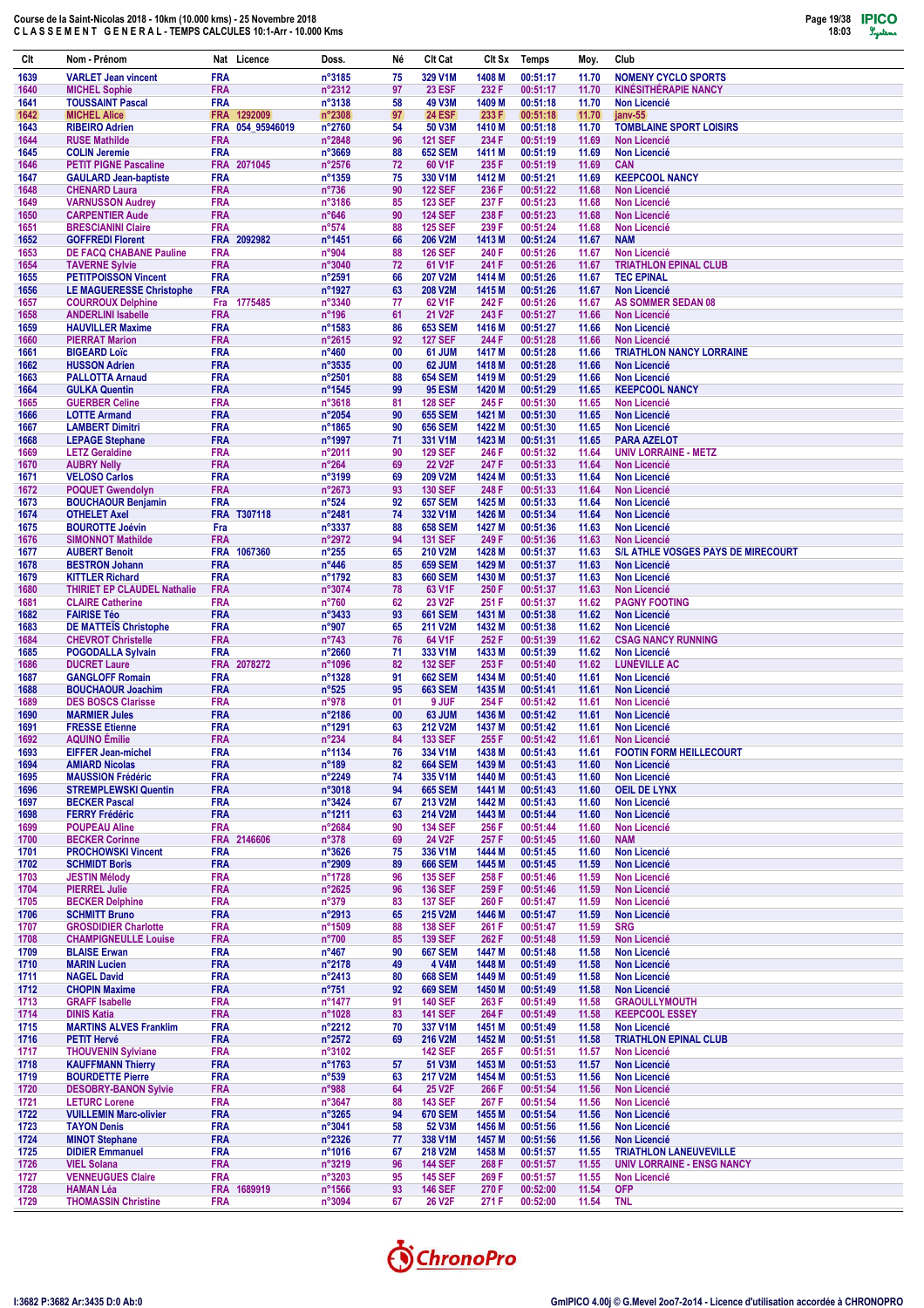

| Clt          | Nom - Prénom                                              | Nat Licence                         | Doss.                              | Né       | Clt Cat                               | CIt Sx           | <b>Temps</b>         | Moy.           | Club                                          |
|--------------|-----------------------------------------------------------|-------------------------------------|------------------------------------|----------|---------------------------------------|------------------|----------------------|----------------|-----------------------------------------------|
| 1730         | <b>BALABONSKI Serge</b>                                   | <b>FRA</b>                          | n°298                              | 58       | 53 V3M                                | 1459 M           | 00:52:00             | 11.54          | <b>FOOTIN FORM HEILLECOURT</b>                |
| 1731         | <b>BLAISON Bruno</b>                                      | <b>FRA</b>                          | $n^{\circ}470$                     | 55       | 54 V3M                                | 1460 M           | 00:52:00             | 11.54          | <b>FOOTIN FORM HEILLECOURT</b>                |
| 1732<br>1733 | <b>GERARD Denis</b><br><b>ODILLE Louis</b>                | <b>FRA</b><br><b>FRA</b>            | n°1388<br>$n^{\circ}$ 2458         | 63<br>86 | 219 V2M<br><b>671 SEM</b>             | 1461 M<br>1462 M | 00:52:00<br>00:52:00 | 11.54<br>11.54 | <b>Non Licencié</b><br><b>Non Licencié</b>    |
| 1734         | <b>DURANTAY Flore</b>                                     | <b>FRA</b>                          | n°1120                             | 97       | <b>25 ESF</b>                         | 272 F            | 00:52:01             | 11.54          | <b>Non Licencié</b>                           |
| 1735         | <b>DUROUCHARD Damien</b>                                  | <b>FRA</b>                          | n°1122                             | 86       | <b>672 SEM</b>                        | 1463 M           | 00:52:01             | 11.54          | <b>Non Licencié</b>                           |
| 1736         | <b>LALLAIZON Anthonin</b><br><b>SPANAGLE Isabelle</b>     | <b>FRA</b><br><b>FRA</b>            | n°1855<br>n°2990                   | 94<br>65 | <b>673 SEM</b><br>27 V2F              | 1464 M<br>273 F  | 00:52:01<br>00:52:01 | 11.54<br>11.54 | <b>Non Licencié</b>                           |
| 1737<br>1738 | <b>SESMAT Hubert</b>                                      | <b>FRA</b>                          | n°2947                             | 85       | <b>674 SEM</b>                        | 1465 M           | 00:52:02             | 11.53          | <b>Non Licencié</b><br><b>Non Licencié</b>    |
| 1739         | <b>MENEGON Laurène</b>                                    | <b>FRA</b>                          | n°2271                             | 79       | 65 V1F                                | 274 F            | 00:52:03             | 11.53          | <b>Non Licencié</b>                           |
| 1740         | <b>DHENNE Claire</b>                                      | <b>FRA</b>                          | n°1002                             | 68       | <b>28 V2F</b>                         | 275F             | 00:52:03             | 11.53          | <b>Non Licencié</b>                           |
| 1741<br>1742 | <b>AUBERTIN Christelle</b><br><b>BANASZCZUK Stephen</b>   | <b>FRA</b><br><b>FRA</b>            | n°3490<br>n°308                    | 78<br>87 | 66 V1F<br><b>675 SEM</b>              | 276 F<br>1466 M  | 00:52:03<br>00:52:03 | 11.53<br>11.53 | <b>Non Licencié</b><br><b>Non Licencié</b>    |
| 1743         | <b>LAHAROTTE Patrice</b>                                  | <b>FRA</b>                          | n°1848                             | 70       | 339 V1M                               | 1467 M           | 00:52:04             | 11.53          | <b>SDIS54</b>                                 |
| 1744         | <b>PASTOR Raphael</b>                                     | <b>FRA</b>                          | n°2520                             | 89       | <b>676 SEM</b>                        | 1468 M           | 00:52:04             | 11.53          | <b>Non Licencié</b>                           |
| 1745<br>1746 | <b>OLSZAKOWSKI Anne</b><br><b>CHAGNOT Sylvain</b>         | <b>FRA</b><br><b>FRA</b>            | n°2470<br>n°689                    | 66<br>76 | 29 V2F<br>340 V1M                     | 277 F<br>1469 M  | 00:52:04<br>00:52:04 | 11.53<br>11.52 | <b>Non Licencié</b><br><b>Non Licencié</b>    |
| 1747         | <b>OTTOGALLI Martine</b>                                  | <b>FRA</b>                          | n°2484                             | 58       | 3 V3F                                 | 278 F            | 00:52:04             | 11.52          | Non Licencié                                  |
| 1748         | <b>LEVITTE Cécile</b>                                     | <b>FRA</b>                          | n°2015                             | 74       | 67 V1F                                | 279 F            | 00:52:05             | 11.52          | <b>AUBADE</b>                                 |
| 1749<br>1750 | <b>GERARD Claire</b><br><b>SIMOTHE Veronique</b>          | <b>FRA</b><br><b>FRA</b>            | n°1387<br>n°2974                   | 94<br>66 | <b>147 SEF</b><br>30 V2F              | 280 F<br>281 F   | 00:52:05<br>00:52:06 | 11.52<br>11.52 | <b>Non Licencié</b><br><b>Non Licencié</b>    |
| 1751         | <b>CORTIER Véronique</b>                                  | <b>FRA</b>                          | $n^{\circ}847$                     | 78       | 68 V1F                                | 282 F            | 00:52:06             | 11.52          | <b>Non Licencié</b>                           |
| 1752         | <b>DEPP Marianne</b>                                      | <b>FRA</b>                          | n°970                              | 84       | <b>148 SEF</b>                        | 283 F            | 00:52:06             | 11.52          | <b>Non Licencié</b>                           |
| 1753         | <b>RENE Hugo</b>                                          | 1225265<br><b>FRA</b>               | n°2751                             | 94       | <b>677 SEM</b>                        | 1470 M           | 00:52:07             | 11.52          | <b>NAM</b>                                    |
| 1754<br>1755 | <b>LANBLIN Antoine</b><br><b>RUBECK Philippe</b>          | <b>FRA</b><br>FRA 1303909           | n°1876<br>n°2843                   | 02<br>69 | 19 CAM<br><b>220 V2M</b>              | 1471 M<br>1472 M | 00:52:07<br>00:52:07 | 11.52<br>11.51 | <b>Non Licencié</b><br><b>NAM</b>             |
| 1756         | <b>EHRLE Nadine</b>                                       | <b>FRA</b><br><b>A PRECISER</b>     | n°1133                             | 70       | 69 V1F                                | 284 F            | 00:52:09             | 11.51          | <b>LES DUCS DE LUNEVILLE</b>                  |
| 1757         | <b>DEBAY Guillaume</b>                                    | <b>FRA</b>                          | n°908                              | 00       | 64 JUM                                | 1473 M           | 00:52:09             | 11.51          | <b>Non Licencié</b>                           |
| 1758<br>1759 | <b>ANGHILIERI Typhaine</b><br><b>VEHERT Marie</b>         | <b>FRA</b><br><b>FRA</b><br>2061465 | $n^{\circ}218$<br>n°3198           | 85<br>83 | <b>149 SEF</b><br><b>150 SEF</b>      | 285 F<br>286 F   | 00:52:09<br>00:52:10 | 11.51<br>11.50 | <b>Non Licencié</b><br><b>NAM</b>             |
| 1760         | <b>TOUSSAINT Marie-christine</b>                          | <b>FRA</b>                          | n°3135                             | 72       | <b>70 V1F</b>                         | 287 F            | 00:52:10             | 11.50          | <b>Non Licencié</b>                           |
| 1761         | <b>CREVISY Alice</b>                                      | <b>FRA</b>                          | n°870                              | 01       | 10 JUF                                | 288 F            | 00:52:10             | 11.50          | <b>FOOTIN FORM HEILLECOURT</b>                |
| 1762         | <b>MULLER Noemie</b>                                      | <b>FRA</b>                          | n°2396                             | 81       | <b>151 SEF</b>                        | 289 F            | 00:52:10             | 11.50          | <b>Non Licencié</b>                           |
| 1763<br>1764 | <b>KIERREN Marie laurence</b><br><b>NOGUEIRA Nelson</b>   | <b>FRA</b><br><b>FRA</b>            | n°1782<br>$n^{\circ}$ 2448         | 78<br>79 | 71 V1F<br>341 V1M                     | 290 F<br>1474 M  | 00:52:11<br>00:52:11 | 11.50<br>11.50 | <b>Non Licencié</b><br><b>Non Licencié</b>    |
| 1765         | <b>ANTONY Nathalie</b>                                    | <b>FRA</b>                          | $n^{\circ}227$                     | 78       | <b>72 V1F</b>                         | 291 F            | 00:52:11             | 11.50          | <b>Non Licencié</b>                           |
| 1766         | <b>HASNAOUI Amine</b>                                     | <b>FRA</b>                          | n°1580                             | 98       | <b>96 ESM</b>                         | 1475 M           | 00:52:11             | 11.50          | <b>Non Licencié</b>                           |
| 1767<br>1768 | <b>HOBAM Jacques</b><br><b>MARTINEZ Sebastien</b>         | <b>FRA</b><br><b>FRA</b>            | n°1632<br>n°2209                   | 66<br>82 | <b>221 V2M</b><br><b>678 SEM</b>      | 1476 M<br>1477 M | 00:52:11<br>00:52:12 | 11.50<br>11.50 | <b>Non Licencié</b><br><b>RBC IS RUNNING</b>  |
| 1769         | <b>LANGLOIS Christophe</b>                                | <b>FRA</b>                          | n°1882                             | 67       | <b>222 V2M</b>                        | 1478 M           | 00:52:12             | 11.50          | <b>Non Licencié</b>                           |
| 1770         | <b>CONTINI Didier</b>                                     | <b>FRA</b>                          | $n^{\circ}834$                     | 61       | <b>223 V2M</b>                        | 1479 M           | 00:52:12             | 11.50          | <b>TNL</b>                                    |
| 1771<br>1772 | <b>LAUMOND Valerie</b><br><b>WARUSFEL William</b>         | <b>FRA</b><br>345740<br><b>FRA</b>  | n°1908<br>$n^{\circ}3543$          | 64<br>92 | 31 V <sub>2</sub> F<br><b>679 SEM</b> | 292 F<br>1480 M  | 00:52:12<br>00:52:12 | 11.50<br>11.50 | <b>AVEC MIRECOURT</b><br><b>Non Licencié</b>  |
| 1773         | <b>DAVALLE Julien</b>                                     | <b>FRA</b>                          | n°900                              | 75       | 342 V1M                               | 1481 M           | 00:52:12             | 11.50          | <b>Non Licencié</b>                           |
| 1774         | <b>CHAGNOT Gwenaelle</b>                                  | <b>FRA</b>                          | n°688                              | 77       | <b>73 V1F</b>                         | 293 F            | 00:52:12             | 11.49          | <b>Non Licencié</b>                           |
| 1775         | <b>KRATZ Benoit</b>                                       | <b>FRA</b>                          | n°1809                             | 95       | <b>680 SEM</b>                        | 1482 M           | 00:52:12             | 11.49          | <b>Non Licencié</b>                           |
| 1776<br>1777 | <b>FRONZAROLI Alice</b><br><b>GOUDON Romain</b>           | <b>FRA</b><br>FRA 2110409           | n°1297<br>n°1462                   | 86<br>87 | <b>152 SEF</b><br><b>681 SEM</b>      | 294 F<br>1483 M  | 00:52:13<br>00:52:14 | 11.49<br>11.49 | <b>Non Licencié</b><br><b>COS DE VILLERS</b>  |
| 1778         | <b>BORDY Julien</b>                                       | <b>FRA</b>                          | $n^{\circ}512$                     | 95       | <b>682 SEM</b>                        | 1484 M           | 00:52:15             | 11.48          | <b>Non Licencié</b>                           |
| 1779         | <b>SEUFER Marc</b>                                        | <b>FRA</b>                          | n°2949                             | 84       | <b>683 SEM</b>                        | 1485 M           | 00:52:15             | 11.48          | <b>SEUFER TEAM</b>                            |
| 1780<br>1781 | <b>CHEVALLEY Caroline</b><br><b>GUERBER David</b>         | <b>FRA</b><br><b>DEU</b>            | n°739<br>n°1523                    | 88<br>87 | <b>153 SEF</b><br><b>684 SEM</b>      | 295F<br>1486 M   | 00:52:16<br>00:52:16 | 11.48<br>11.48 | <b>Non Licencié</b><br><b>Non Licencié</b>    |
| 1782         | ÉRIC André                                                | <b>FRA</b>                          | n°1152                             | 74       | 343 V1M                               | 1487 M           | 00:52:16             | 11.48          | <b>VÉLO CLUB DE MERTEN</b>                    |
| 1783         | <b>LEBLANC Lionel</b>                                     | <b>FRA</b>                          | n°1932                             | 66       | <b>224 V2M</b>                        | 1488 M           | 00:52:17             | 11.48          | <b>Non Licencié</b>                           |
| 1784<br>1785 | <b>SEUFER Luc</b><br><b>ANDRÉ Eric</b>                    | <b>FRA</b><br><b>FRA</b>            | n°2948<br>$n^{\circ}205$           | 81<br>74 | <b>685 SEM</b><br>344 V1M             | 1489 M<br>1490 M | 00:52:17<br>00:52:17 | 11.48<br>11.48 | Non Licencié<br><b>OLYMPIQUE DE MERTEN</b>    |
| 1786         | <b>DAVALLE Bouchra</b>                                    | <b>FRA</b>                          | n°899                              | 74       | 74 V1F                                | 296 F            | 00:52:17             | 11.48          | <b>Non Licencié</b>                           |
| 1787         | <b>VIDAL Bernard</b>                                      | <b>FRA</b>                          | $n^{\circ}3218$                    | 60       | <b>225 V2M</b>                        | 1491 M           | 00:52:17             | 11.48          | <b>METROPOLE GRAND NANCY</b>                  |
| 1788<br>1789 | <b>LAPOINTE Felix</b><br><b>BABEL Celine</b>              | <b>FRA</b><br><b>FRA</b>            | n°1890                             | 96<br>76 | <b>686 SEM</b><br><b>75 V1F</b>       | 1492 M<br>297 F  | 00:52:17<br>00:52:18 | 11.48          | Non Licencié<br><b>Non Licencié</b>           |
| 1790         | <b>FISCHER Lisa</b>                                       | FRA 1249534                         | $n^{\circ}278$<br>n°1230           | 98       | <b>26 ESF</b>                         | 298 F            | 00:52:18             | 11.47<br>11.47 | <b>NAM</b>                                    |
| 1791         | <b>GIBERGUES Guillaume</b>                                | <b>FRA</b>                          | n°1417                             | 95       | <b>687 SEM</b>                        | 1493 M           | 00:52:19             | 11.47          | Non Licencié                                  |
| 1792         | <b>LEMASSON Stéphane</b>                                  | <b>FRA</b>                          | $n^{\circ}3442$                    | 79       | 345 V1M                               | 1494 M           | 00:52:19             | 11.47          | Non Licencié                                  |
| 1793<br>1794 | <b>BABEL Olivier</b><br><b>SZANERMAN Gérard</b>           | <b>FRA</b><br><b>FRA</b>            | $n^{\circ}279$<br>n°3407           | 74<br>60 | 346 V1M<br><b>226 V2M</b>             | 1495 M<br>1496 M | 00:52:19<br>00:52:19 | 11.47<br>11.47 | <b>Non Licencié</b><br><b>Non Licencié</b>    |
| 1795         | <b>DILLENSCHNEIDER Thomas</b>                             | <b>FRA</b>                          | n°1027                             | 80       | <b>688 SEM</b>                        | 1497 M           | 00:52:20             | 11.47          | <b>Non Licencié</b>                           |
| 1796         | <b>FRITZ Georges</b>                                      | <b>FRA</b>                          | n°1296                             | 57       | 55 V3M                                | 1498 M           | 00:52:20             | 11.47          | <b>Non Licencié</b>                           |
| 1797<br>1798 | <b>VALDENAIRE Andy</b><br><b>HOTTIER Sophie</b>           | <b>FRA</b><br><b>FRA</b>            | $n^{\circ}3173$<br>$n^{\circ}1645$ | 94<br>73 | <b>689 SEM</b><br><b>76 V1F</b>       | 1499 M<br>299 F  | 00:52:20<br>00:52:21 | 11.47<br>11.46 | Non Licencié<br><b>Non Licencié</b>           |
| 1799         | <b>LAMBERT Georges</b>                                    | FRA 054_95946018                    | n°1866                             | 54       | 56 V3M                                | 1500 M           | 00:52:21             | 11.46          | <b>TOMBLAINE SPORT LOISIRS</b>                |
| 1800         | <b>CREUSOT Hubert</b>                                     | <b>FRA</b>                          | $n^{\circ}869$                     | 58       | 57 V3M                                | 1501 M           | 00:52:23             | 11.46          | Non Licencié                                  |
| 1801<br>1802 | <b>LUT Patrice</b><br><b>OPALINSKI Jean-richard</b>       | <b>FRA</b><br><b>FRA</b>            | $n^{\circ}3410$<br>n°2474          | 63<br>85 | 227 V2M<br><b>690 SEM</b>             | 1502 M<br>1503 M | 00:52:23<br>00:52:23 | 11.45<br>11.45 | Non Licencié<br>Non Licencié                  |
| 1803         | <b>LE DUIGOU Nelly</b>                                    | <b>FRA</b>                          | n°1923                             | 64       | 32 V <sub>2</sub> F                   | 300 F            | 00:52:24             | 11.45          | <b>TRIATHLON NANCY LORRAINE</b>               |
| 1804         | <b>GROSJEAN Valerie</b>                                   | <b>FRA</b>                          | $n^{\circ}1512$                    | 67       | 33 V <sub>2</sub> F                   | 301 F            | 00:52:24             | 11.45          | Non Licencié                                  |
| 1805         | <b>OLSZAKOWSKI Massalia</b>                               | <b>FRA</b>                          | n°2472                             | 99       | <b>27 ESF</b>                         | 302 F            | 00:52:25             | 11.45          | <b>Non Licencié</b>                           |
| 1806<br>1807 | <b>VONNER-BAGARD Anne-laure</b><br><b>SINTEFF Raphael</b> | <b>FRA</b><br><b>FRA</b>            | n°3259<br>n°2975                   | 92<br>70 | <b>154 SEF</b><br>347 V1M             | 303 F<br>1504 M  | 00:52:25<br>00:52:26 | 11.45<br>11.45 | <b>KEEPCOOL NANCY</b><br><b>WTL</b>           |
| 1808         | <b>ANDRIEUX Guillaume</b>                                 | <b>FRA</b>                          | $n^{\circ}208$                     | 67       | <b>228 V2M</b>                        | 1505 M           | 00:52:26             | 11.44          | <b>Non Licencié</b>                           |
| 1809         | <b>RICHARD Romain</b>                                     | <b>FRA</b>                          | n°2772                             | 93       | <b>691 SEM</b>                        | 1506 M           | 00:52:27             | 11.44          | Non Licencié                                  |
| 1810<br>1811 | <b>AUDUREAU Charline</b><br><b>THOUVENIN Marion</b>       | <b>FRA</b><br><b>FRA</b>            | $n^{\circ}268$<br>n°3100           | 84<br>97 | <b>155 SEF</b><br><b>28 ESF</b>       | 304 F<br>305 F   | 00:52:27<br>00:52:28 | 11.44<br>11.44 | <b>Non Licencié</b><br>Non Licencié           |
| 1812         | <b>DEWERDT Ambre</b>                                      | <b>FRA</b>                          | n°999                              | 98       | <b>29 ESF</b>                         | 306 F            | 00:52:28             | 11.44          | <b>Non Licencié</b>                           |
| 1813         | <b>LEONARD Matthieu</b>                                   | <b>FRA</b>                          | n°1991                             | 74       | 348 V1M                               | 1507 M           | 00:52:28             | 11.44          | <b>GEC</b>                                    |
| 1814<br>1815 | <b>KWIDZINSKI Jérémy</b><br><b>PRUDHOMME Nicolas</b>      | <b>FRA</b><br><b>FRA</b>            | n°1826<br>n°2697                   | 89<br>73 | <b>692 SEM</b><br>349 V1M             | 1508 M<br>1509 M | 00:52:28<br>00:52:28 | 11.44<br>11.44 | <b>Non Licencié</b><br><b>Non Licencié</b>    |
| 1816         | <b>HURET Alexandre</b>                                    | <b>FRA</b>                          | n°1672                             | 75       | 350 V1M                               | 1510 M           | 00:52:29             | 11.43          | <b>Non Licencié</b>                           |
| 1817         | <b>GUILLAUME Eve</b>                                      | <b>FRA</b>                          | n°1534                             | 90       | <b>156 SEF</b>                        | 307 F            | 00:52:30             | 11.43          | Non Licencié                                  |
| 1818         | <b>VINCENO Jérémy</b>                                     | <b>FRA</b>                          | $n^{\circ}3236$                    | 90       | <b>693 SEM</b>                        | 1511 M           | 00:52:31             | 11.43          | Non Licencié                                  |
| 1819<br>1820 | <b>DESSI Lucas</b><br><b>POTTIER Cédric</b>               | <b>FRA</b><br><b>FRA</b>            | $n^{\circ}3588$<br>$n^{\circ}2682$ | 98<br>84 | <b>97 ESM</b><br><b>694 SEM</b>       | 1512 M<br>1513 M | 00:52:32<br>00:52:32 | 11.42<br>11.42 | <b>Non Licencié</b><br><b>ASC BNP PARIBAS</b> |

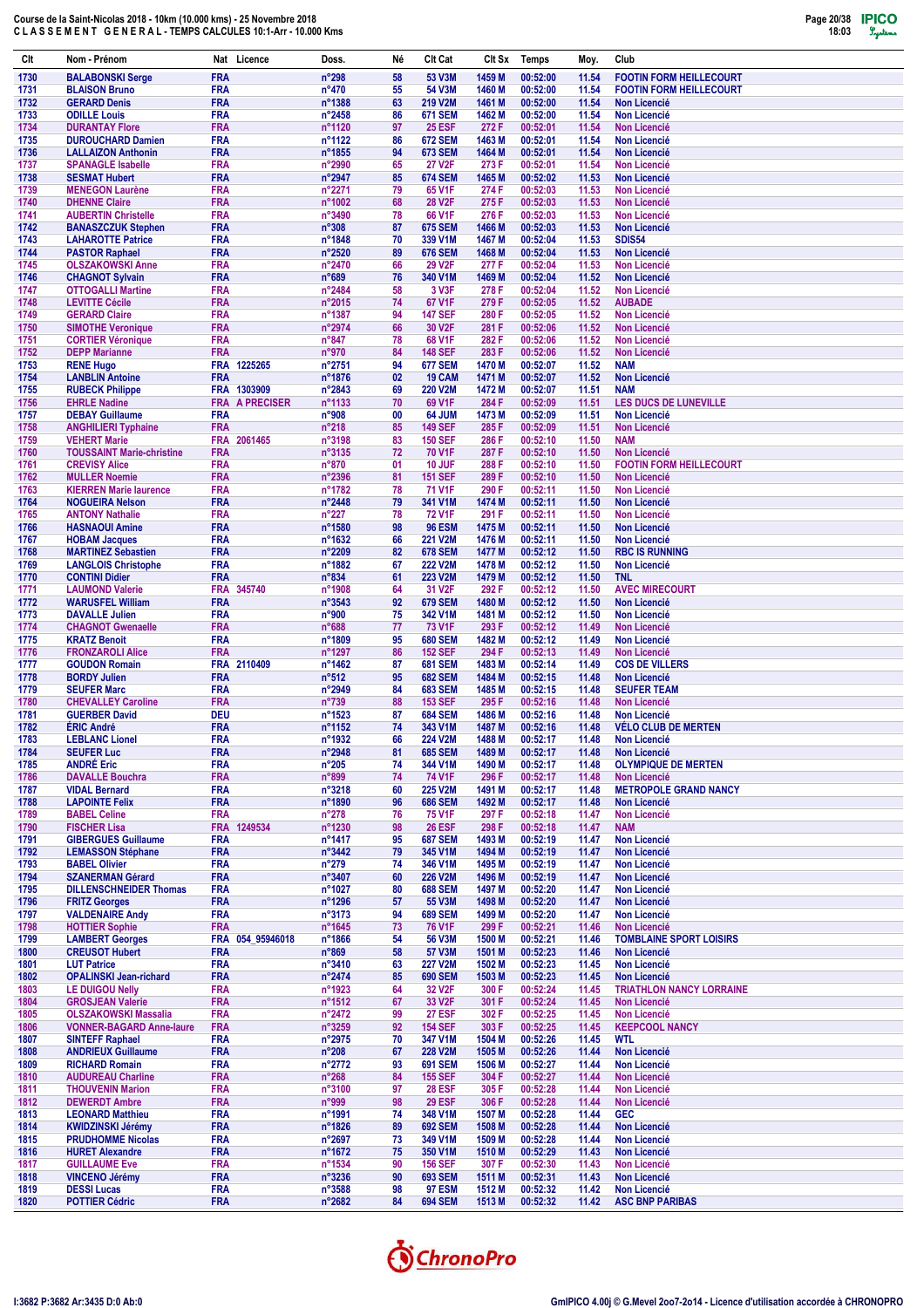

| Clt          | Nom - Prénom                                         | Nat Licence                          | Doss.                              | Né       | Clt Cat                          | CIt Sx           | <b>Temps</b>         | Moy.           | Club                                                   |
|--------------|------------------------------------------------------|--------------------------------------|------------------------------------|----------|----------------------------------|------------------|----------------------|----------------|--------------------------------------------------------|
| 1821         | <b>TROESTER Jeoffrey</b>                             | <b>FRA</b>                           | n°3146                             | 82       | <b>695 SEM</b>                   | 1514 M           | 00:52:34             | 11.42          | <b>Non Licencié</b>                                    |
| 1822         | <b>MULOTTI Damien</b>                                | Fra                                  | n°3358                             | 83       | <b>696 SEM</b>                   | 1515 M           | 00:52:37             | 11.40          | Non Licencié                                           |
| 1823         | <b>DIDIER Agnès</b>                                  | <b>FRA</b>                           | n°1012                             | 67       | 34 V2F                           | 308 F            | 00:52:38             | 11.40          | <b>TRIATHLON LANEUVEVILLE</b>                          |
| 1824<br>1825 | <b>CLAUDY Françoise</b><br><b>DEMARET Xavier</b>     | FRA 2142148<br><b>FRA</b><br>1583780 | $n^{\circ}769$<br>n°951            | 61<br>66 | 35 V2F<br><b>229 V2M</b>         | 309 F<br>1516 M  | 00:52:38<br>00:52:38 | 11.40<br>11.40 | <b>NAM</b><br><b>SPORTS LOISIRS TREMERY</b>            |
| 1826         | <b>CERISE Jean marc</b>                              | <b>FRA</b>                           | $n^{\circ}683$                     | 66       | 230 V2M                          | 1517 M           | 00:52:38             | 11.40          | <b>Non Licencié</b>                                    |
| 1827         | <b>TISSERANT David</b>                               | <b>FRA</b>                           | n°3113                             | 75       | 351 V1M                          | 1518 M           | 00:52:38             | 11.40          | <b>VELANO TOUT PUISSANT</b>                            |
| 1828<br>1829 | <b>FANELLO Xavier</b><br><b>POUTIER Sebastien</b>    | <b>FRA</b><br><b>FRA</b>             | n°1183<br>n°2687                   | 86<br>70 | <b>697 SEM</b><br>352 V1M        | 1519 M<br>1520 M | 00:52:38<br>00:52:39 | 11.40<br>11.40 | <b>Non Licencié</b><br><b>Non Licencié</b>             |
| 1830         | <b>MOULIN Olivier</b>                                | <b>FRA</b>                           | n°2382                             | 90       | <b>698 SEM</b>                   | 1521 M           | 00:52:40             | 11.40          | <b>Non Licencié</b>                                    |
| 1831         | <b>LABARRE Salomé</b>                                | <b>FRA</b>                           | n°1831                             | 94       | <b>157 SEF</b>                   | 310 F            | 00:52:40             | 11.39          | <b>Non Licencié</b>                                    |
| 1832<br>1833 | <b>ROSSANO Carole</b><br><b>VERDIER Christine</b>    | <b>FRA</b><br><b>FRA</b>             | n°2808<br>n°3205                   | 71<br>60 | <b>77 V1F</b><br>36 V2F          | 311 F<br>312 F   | 00:52:41<br>00:52:41 | 11.39<br>11.39 | <b>TRIATHLON NANCY LORRAINE</b><br><b>PAM CAZENOVE</b> |
| 1834         | <b>OUDARD Hervé</b>                                  | <b>FRA</b>                           | n°2487                             | 72       | 353 V1M                          | 1522 M           | 00:52:41             | 11.39          | <b>Non Licencié</b>                                    |
| 1835         | <b>GIRARD Charles</b>                                | <b>FRA</b>                           | n°1428                             | 88       | <b>699 SEM</b>                   | 1523 M           | 00:52:41             | 11.39          | <b>SPHB</b>                                            |
| 1836         | <b>LAURENT Clémence</b>                              | <b>FRA</b>                           | n°1910                             | 97       | <b>30 ESF</b>                    | 313 F            | 00:52:42             | 11.39          | <b>Non Licencié</b>                                    |
| 1837<br>1838 | <b>PHILIPPOT Corinne</b><br><b>SIERP David</b>       | <b>FRA</b><br><b>FRA</b>             | n°2602<br>$n^{\circ}3445$          | 72<br>72 | <b>78 V1F</b><br>354 V1M         | 314 F<br>1524 M  | 00:52:43<br>00:52:43 | 11.38<br>11.38 | <b>Non Licencié</b><br><b>Non Licencié</b>             |
| 1839         | <b>LANGOUET Michel</b>                               | <b>FRA</b>                           | n°1885                             | 54       | 58 V3M                           | 1525 M           | 00:52:44             | 11.38          | <b>TSL TOMBLAINE</b>                                   |
| 1840         | <b>JACQUET Bernard</b>                               | <b>FRA</b>                           | n°3545                             | 64       | 231 V2M                          | 1526 M           | 00:52:44             | 11.38          | <b>Non Licencié</b>                                    |
| 1841<br>1842 | <b>KEDAL Laurent</b><br><b>LEONARD Clément</b>       | <b>FRA</b><br><b>FRA</b>             | n°1766<br>n°1990                   | 70<br>88 | 355 V1M<br><b>700 SEM</b>        | 1527 M<br>1528 M | 00:52:45<br>00:52:45 | 11.38<br>11.38 | <b>Non Licencié</b><br><b>Non Licencié</b>             |
| 1843         | <b>AUBRY Laura</b>                                   | <b>FRA</b>                           | $n^{\circ}263$                     | 97       | <b>31 ESF</b>                    | 315 F            | 00:52:45             | 11.38          | <b>Non Licencié</b>                                    |
| 1844         | <b>BERNARDET Caroline</b>                            | <b>FRA</b>                           | $n^{\circ}427$                     | 66       | 37 V <sub>2</sub> F              | 316 F            | 00:52:46             | 11.37          | <b>Non Licencié</b>                                    |
| 1845<br>1846 | <b>DUMONTEIL Guillaume</b><br><b>CAO Henri</b>       | <b>FRA</b><br><b>FRA</b>             | n°1108<br>$n^{\circ}635$           | 87<br>68 | <b>701 SEM</b><br>232 V2M        | 1529 M<br>1530 M | 00:52:46<br>00:52:46 | 11.37<br>11.37 | <b>Non Licencié</b><br><b>Non Licencié</b>             |
| 1847         | <b>ALBERTINI Michael</b>                             | <b>FRA</b>                           | $n^{\circ}3466$                    | 82       | <b>702 SEM</b>                   | 1531 M           | 00:52:46             | 11.37          | <b>Non Licencié</b>                                    |
| 1848         | <b>DARTOIS Sébastien</b>                             | <b>FRA</b>                           | $n^{\circ}895$                     | 77       | 356 V1M                          | 1532 M           | 00:52:47             | 11.37          | <b>Non Licencié</b>                                    |
| 1849         | <b>MEYER François</b>                                | <b>FRA</b>                           | n°2299                             | 83       | <b>703 SEM</b>                   | 1533 M           | 00:52:48             | 11.37          | <b>Non Licencié</b>                                    |
| 1850<br>1851 | <b>QUINTIN Frédéric</b><br><b>VIRY Michael</b>       | <b>FRA</b><br><b>FRA</b>             | n°2710<br>$n^{\circ}3242$          | 62<br>84 | 233 V2M<br><b>704 SEM</b>        | 1534 M<br>1535 M | 00:52:49<br>00:52:49 | 11.36<br>11.36 | <b>Non Licencié</b><br><b>Non Licencié</b>             |
| 1852         | <b>BOU PRUDHOM Nadine</b>                            | <b>FRA</b>                           | $n^{\circ}522$                     | 71       | 79 V1F                           | 317 F            | 00:52:49             | 11.36          | <b>Non Licencié</b>                                    |
| 1853         | <b>MOUGIN Pascal</b>                                 | <b>FRA</b>                           | n°2379                             | 60       | 234 V2M                          | 1536 M           | 00:52:49             | 11.36          | <b>Non Licencié</b>                                    |
| 1854         | <b>HERBOURG Camille</b>                              | <b>FRA</b>                           | n°1614                             | 89<br>70 | <b>158 SEF</b>                   | 318 F<br>1537 M  | 00:52:50<br>00:52:50 | 11.36          | <b>Non Licencié</b>                                    |
| 1855<br>1856 | <b>PIERRON Olivier</b><br><b>PIERRAT Virginie</b>    | <b>FRA</b><br><b>FRA</b>             | n°3508<br>n°2617                   | 67       | 357 V1M<br>38 V2F                | 319 F            | 00:52:50             | 11.36<br>11.36 | <b>Non Licencié</b><br><b>Non Licencié</b>             |
| 1857         | <b>CAPELLI Frederic</b>                              | <b>FRA</b>                           | $n^{\circ}637$                     | 73       | 358 V1M                          | 1538 M           | 00:52:51             | 11.35          | <b>Non Licencié</b>                                    |
| 1858         | <b>GREFFIER Martial</b>                              | <b>FRA</b>                           | n°1496                             | 66       | 235 V2M                          | 1539 M           | 00:52:51             | 11.35          | <b>GRAINE DE CHAMPIONS</b>                             |
| 1859<br>1860 | <b>HUSSON Marie</b><br><b>SELLIER Malligan</b>       | <b>FRA</b><br><b>FRA</b>             | n°1675<br>n°2940                   | 80<br>96 | <b>159 SEF</b><br><b>705 SEM</b> | 320 F<br>1540 M  | 00:52:52<br>00:52:52 | 11.35<br>11.35 | <b>Non Licencié</b><br><b>Non Licencié</b>             |
| 1861         | <b>MASSON Jérôme</b>                                 | <b>FRA</b>                           | n°2217                             | 85       | <b>706 SEM</b>                   | 1541 M           | 00:52:53             | 11.35          | LES DUCS DE LUNÉVILLE                                  |
| 1862         | <b>GIACOVELLI Pauline</b>                            | <b>FRA</b>                           | n°1414                             | 91       | <b>160 SEF</b>                   | 321 F            | 00:52:53             | 11.35          | <b>Non Licencié</b>                                    |
| 1863<br>1864 | <b>PETITJEAN Herbert</b><br><b>VIGNERON Patricia</b> | <b>FRA</b><br>FRA 1319785            | n°2586<br>n°3601                   | 83<br>66 | <b>707 SEM</b><br>39 V2F         | 1542 M<br>322 F  | 00:52:53<br>00:52:54 | 11.35<br>11.34 | <b>Non Licencié</b><br><b>Non Licencié</b>             |
| 1865         | <b>VILMIN Michel</b>                                 | <b>FRA</b>                           | n°3233                             | 69       | 236 V2M                          | 1543 M           | 00:52:54             | 11.34          | <b>Non Licencié</b>                                    |
| 1866         | <b>PETIT Stéphane</b>                                | <b>FRA</b>                           | n°2575                             | 71       | 359 V1M                          | 1544 M           | 00:52:55             | 11.34          | <b>Non Licencié</b>                                    |
| 1867         | <b>FORCADETTE Michel</b><br><b>BIENAIME Marie</b>    | <b>FRA</b><br><b>FRA</b><br>1998351  | n°1256                             | 46<br>74 | 5 V4M<br>80 V1F                  | 1545 M<br>323 F  | 00:52:55<br>00:52:56 | 11.34<br>11.34 | <b>TRIATHLON DE LANEUVEVILLE</b>                       |
| 1868<br>1869 | <b>LEE YUNG PING Odette</b>                          | <b>FRA</b>                           | $n^{\circ}458$<br>n°1954           | 63       | 40 V2F                           | 324 F            | 00:52:57             | 11.33          | <b>CAN</b><br><b>FOOTIN FORM HEILLECOURT</b>           |
| 1870         | <b>ESPEITTE Nadine</b>                               | <b>FRA</b>                           | n°1155                             | 57       | 4 V3F                            | 325 F            | 00:52:57             | 11.33          | <b>FOOTIN FORM HEILLECOURT</b>                         |
| 1871         | <b>HUET Cécile</b>                                   | <b>FRA</b>                           | n°1658                             | 67       | 41 V2F                           | 326 F            | 00:52:57             | 11.33          | <b>FOOTIN FORM HEILLECOURT</b>                         |
| 1872<br>1873 | <b>DUMARAIS Bruno</b><br><b>CAZÉ Jean-sébastien</b>  | <b>FRA</b><br><b>FRA</b>             | n°1104<br>$n^{\circ}673$           | 70<br>81 | 360 V1M<br><b>708 SEM</b>        | 1546 M<br>1547 M | 00:52:58<br>00:52:58 | 11.33<br>11.33 | <b>FOOTIN FORM HEILLECOURT</b><br><b>Non Licencié</b>  |
| 1874         | <b>HASSAN Alaa</b>                                   | <b>FRA</b>                           | n°1581                             | 78       | 361 V1M                          | 1548 M           | 00:52:58             | 11.33          | <b>Non Licencié</b>                                    |
| 1875         | <b>JARRIGE Nicolas</b>                               | <b>FRA</b>                           | n°1711                             | 80       | <b>709 SEM</b>                   | 1549 M           | 00:52:58             | 11.33          | Non Licencié                                           |
| 1876<br>1877 | <b>MEDVES Christophe</b><br><b>JARRIGE Adelaide</b>  | <b>FRA</b><br><b>FRA</b>             | n°2263<br>n°1710                   | 73<br>84 | 362 V1M<br><b>161 SEF</b>        | 1550 M<br>327 F  | 00:52:58<br>00:52:58 | 11.33<br>11.33 | Non Licencié<br>Non Licencié                           |
| 1878         | <b>FINK Pierre</b>                                   | <b>FRA</b>                           | n°1223                             | 87       | <b>710 SEM</b>                   | 1551 M           | 00:52:59             | 11.33          | <b>Non Licencié</b>                                    |
| 1879         | <b>ARTZER Joseph</b>                                 | <b>FRA</b>                           | $n^{\circ}249$                     | 66       | 237 V2M                          | 1552 M           | 00:52:59             | 11.33          | Non Licencié                                           |
| 1880<br>1881 | <b>BRIOT Hugues</b><br><b>PERRIN Aurélie</b>         | FRA 1547906<br><b>FRA</b>            | $n^{\circ}587$<br>n°2551           | 62<br>89 | 238 V2M<br><b>162 SEF</b>        | 1553 M<br>328 F  | 00:52:59<br>00:53:00 | 11.32<br>11.32 | <b>ATHLÉTISME METZ MÉTROPOLE</b><br>Non Licencié       |
| 1882         | <b>MONTES Olivier</b>                                | <b>FRA</b>                           | n°2350                             | 70       | 363 V1M                          | 1554 M           | 00:53:00             | 11.32          | <b>METROPOLE GRAND NANCY</b>                           |
| 1883         | <b>EHRHARD Carole</b>                                | <b>FRA</b>                           | n°1132                             | 69       | 42 V2F                           | 329 F            | 00:53:01             | 11.32          | Non Licencié                                           |
| 1884         | <b>BECK Rémi</b>                                     | <b>FRA</b><br><b>FRA</b>             | $n^{\circ}377$                     | 68       | 239 V2M                          | 1555 M           | 00:53:02             | 11.32          | Non Licencié<br>Non Licencié                           |
| 1885<br>1886 | <b>MAIRE Thierry</b><br><b>HAAS Stéphanie</b>        | <b>FRA</b>                           | $n^{\circ}2115$<br>n°1554          | 66<br>90 | 240 V2M<br><b>163 SEF</b>        | 1556 M<br>330 F  | 00:53:02<br>00:53:03 | 11.31<br>11.31 | <b>CC ETUPES</b>                                       |
| 1887         | <b>SAUNIER Elia</b>                                  | <b>FRA</b>                           | n°2889                             | 86       | <b>164 SEF</b>                   | 331 F            | 00:53:04             | 11.31          | Non Licencié                                           |
| 1888         | <b>MEYER Frederic</b>                                | <b>FRA</b>                           | $n^{\circ}2300$                    | 81       | <b>711 SEM</b>                   | 1557 M           | 00:53:06             | 11.30          | Non Licencié                                           |
| 1889<br>1890 | <b>MALISZEWSKI Lilian</b><br><b>TOTTOLI Matéo</b>    | <b>FRA</b><br><b>FRA</b>             | $n^{\circ}2125$<br>n°3124          | 68<br>01 | 241 V2M<br>65 JUM                | 1558 M<br>1559 M | 00:53:07<br>00:53:07 | 11.30<br>11.30 | <b>Non Licencié</b><br>Non Licencié                    |
| 1891         | <b>LAPINTEIRO Christophe</b>                         | <b>FRA</b>                           | $n^{\circ}3378$                    | 87       | <b>712 SEM</b>                   | 1560 M           | 00:53:08             | 11.29          | <b>Non Licencié</b>                                    |
| 1892         | <b>BERTRAND Rachel</b>                               | <b>FRA</b>                           | $n^{\circ}442$                     | 66       | 43 V2F                           | 332 F            | 00:53:08             | 11.29          | <b>Non Licencié</b>                                    |
| 1893<br>1894 | <b>FLECHON Pierre-cyril</b><br><b>GRENOT Ludovic</b> | <b>FRA</b><br><b>FRA</b>             | n°1235<br>$n^{\circ}3518$          | 88<br>74 | <b>713 SEM</b><br>364 V1M        | 1561 M<br>1562 M | 00:53:09<br>00:53:09 | 11.29<br>11.29 | Non Licencié<br>Non Licencié                           |
| 1895         | <b>BALTA Ilhan</b>                                   | <b>FRA</b>                           | $n^{\circ}307$                     | 81       | <b>714 SEM</b>                   | 1563 M           | 00:53:10             | 11.29          | <b>AUBADE</b>                                          |
| 1896         | <b>JOYEUX Frédéric</b>                               | <b>FRA</b>                           | n°1742                             | 81       | <b>715 SEM</b>                   | 1564 M           | 00:53:10             | 11.29          | Non Licencié                                           |
| 1897<br>1898 | <b>BONHOMME Alain</b><br><b>STEFFEN Jérôme</b>       | <b>FRA</b><br>Fra                    | $n^{\circ}501$<br>n°3369           | 66<br>86 | 242 V2M<br><b>716 SEM</b>        | 1565 M<br>1566 M | 00:53:10<br>00:53:10 | 11.29<br>11.29 | Non Licencié<br>Non Licencié                           |
| 1899         | <b>CAVALLARO Pierre</b>                              | <b>FRA</b>                           | $n^{\circ}3603$                    | 00       | 66 JUM                           | 1567 M           | 00:53:11             | 11.28          | Non Licencié                                           |
| 1900         | <b>MELAT Marion</b>                                  | <b>FRA</b>                           | $n^{\circ}2270$                    | 90       | <b>165 SEF</b>                   | 333 F            | 00:53:11             | 11.28          | Non Licencié                                           |
| 1901         | <b>PIERRAT Régis</b>                                 | <b>FRA</b>                           | $n^{\circ}2616$                    | 82       | <b>717 SEM</b>                   | 1568 M           | 00:53:11             | 11.28          | <b>KEEPCOOL ESSEY</b>                                  |
| 1902<br>1903 | <b>THUMEREL Pierre</b><br><b>POUMEYREAU Julie</b>    | <b>FRA</b><br><b>FRA</b>             | $n^{\circ}3105$<br>$n^{\circ}2683$ | 01<br>83 | 67 JUM<br><b>166 SEF</b>         | 1569 M<br>334 F  | 00:53:13<br>00:53:14 | 11.28<br>11.27 | <b>MGN TRIATHLON</b><br><b>TEAM GRIFF?AUTO</b>         |
| 1904         | <b>VIALLARD Corinne</b>                              | <b>FRA</b>                           | n°3637                             | 67       | 44 V2F                           | 335 F            | 00:53:14             | 11.27          | Non Licencié                                           |
| 1905         | <b>PETITMANGIN Joris</b>                             | <b>FRA</b>                           | n°2589                             | 89       | <b>718 SEM</b>                   | 1570 M           | 00:53:14             | 11.27          | Non Licencié                                           |
| 1906<br>1907 | <b>LEROY Jean-marie</b><br><b>MARENGHI Emmanuel</b>  | <b>FRA</b><br><b>FRA</b>             | $n^{\circ}3443$<br>n°2171          | 84<br>85 | <b>719 SEM</b><br><b>720 SEM</b> | 1571 M<br>1572 M | 00:53:15<br>00:53:15 | 11.27<br>11.27 | Non Licencié<br>Non Licencié                           |
| 1908         | <b>IBBA Jean-marc</b>                                | FRA 2003557                          | n°1681                             | 69       | 243 V2M                          | 1573 M           | 00:53:17             | 11.26          | <b>VAL ST-PIERRE ATHLETISME</b>                        |
| 1909         | <b>THEVENON Emilie</b>                               | <b>FRA</b>                           | $n^{\circ}3052$                    | 82       | <b>167 SEF</b>                   | 336 F            | 00:53:17             | 11.26          | Non Licencié                                           |
| 1910         | <b>LARMURE Olivier</b>                               | <b>FRA</b>                           | n°1897                             | 82       | <b>721 SEM</b>                   | 1574 M           | 00:53:17             | 11.26          | Non Licencié                                           |



**1911 POIRIEUX Christophe FRA n°2665 75 365 V1M 1575 M 00:53:18 11.26 Non Licencié**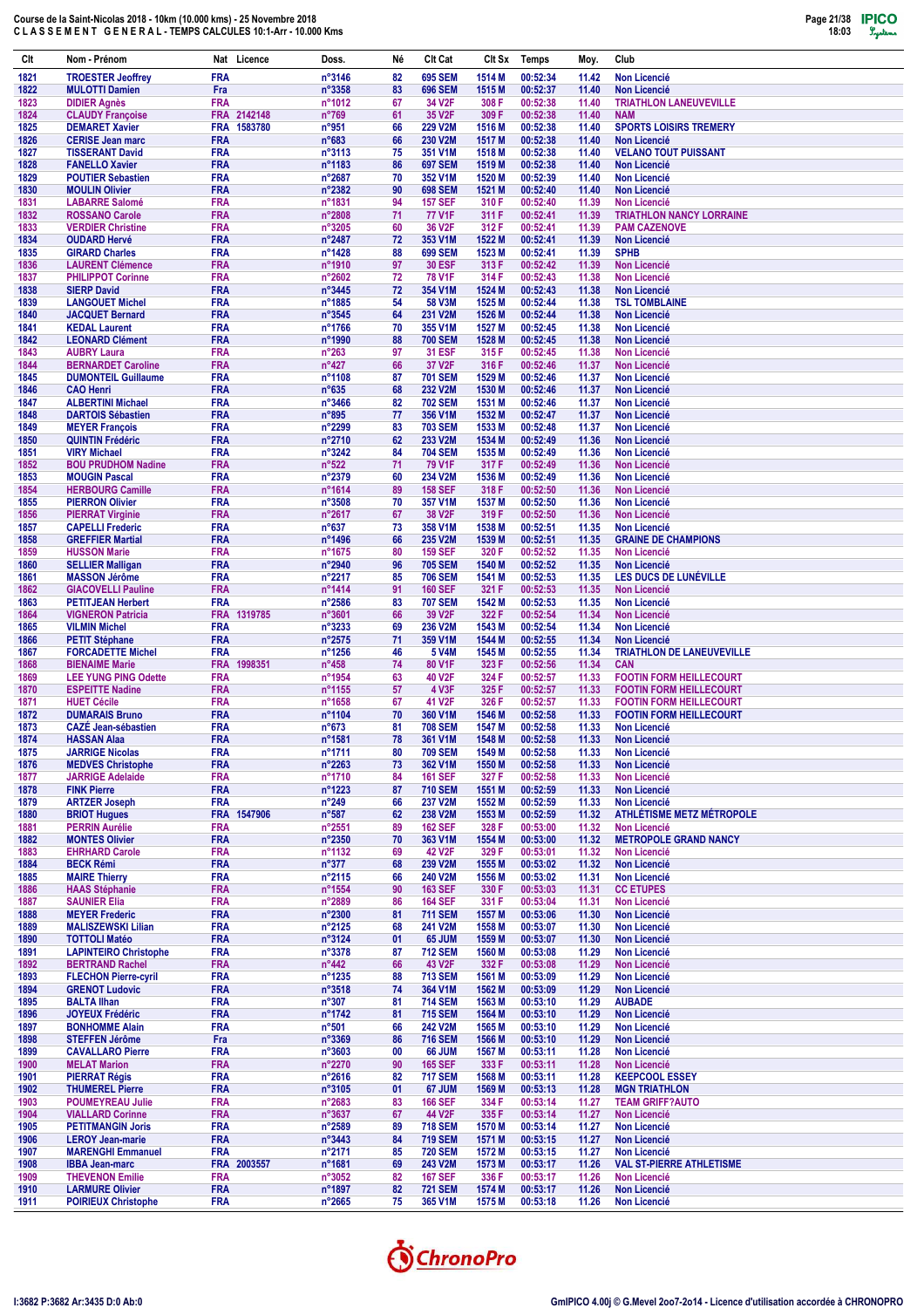

| Clt          | Nom - Prénom                                          | Nat Licence               | Doss.                              | Né       | Clt Cat                          | Clt Sx            | Temps                | Moy.           | Club                                                          |
|--------------|-------------------------------------------------------|---------------------------|------------------------------------|----------|----------------------------------|-------------------|----------------------|----------------|---------------------------------------------------------------|
| 1912         | <b>MULLER Laurent</b>                                 | <b>FRA</b>                | n°2395                             | 73       | 366 V1M                          | 1576 <sub>M</sub> | 00:53:18             | 11.26          | <b>Non Licencié</b>                                           |
| 1913         | <b>THEVENON Yannick</b>                               | <b>FRA</b>                | n°3053                             | 80       | <b>722 SEM</b>                   | 1577 M            | 00:53:18             | 11.26          | <b>Non Licencié</b>                                           |
| 1914         | <b>POYETON Thierry</b>                                | FRA 1211783               | n°3567                             | 57       | 59 V3M                           | 1578 M<br>1579 M  | 00:53:18<br>00:53:19 | 11.26          | <b>Non Licencié</b>                                           |
| 1915<br>1916 | <b>FABACHER Florian</b><br><b>MULLIER Thomas</b>      | <b>FRA</b><br><b>FRA</b>  | n°1172<br>n°2400                   | 83<br>92 | <b>723 SEM</b><br><b>724 SEM</b> | 1580 M            | 00:53:19             | 11.25<br>11.25 | <b>Non Licencié</b><br><b>LA CH?TEAM MULLIER</b>              |
| 1917         | <b>MATOCQ-GRABOT Benoit</b>                           | <b>FRA</b>                | n°2232                             | 74       | 367 V1M                          | 1581 M            | 00:53:20             | 11.25          | <b>Non Licencié</b>                                           |
| 1918         | <b>MATOCQ-GRABOT Agathe</b>                           | <b>FRA</b>                | n°2231                             | 84       | <b>168 SEF</b>                   | 337 F             | 00:53:21             | 11.25          | <b>Non Licencié</b>                                           |
| 1919         | <b>JACQUEMIN Yves</b>                                 | FRA 1693109               | n°1695                             | 54       | 60 V3M                           | 1582 M            | 00:53:23             | 11.24          | <b>COS DE VILLERS</b>                                         |
| 1920         | <b>FEISS Vincent</b>                                  | <b>FRA</b>                | n°1194                             | 77       | 368 V1M                          | 1583 M            | 00:53:24             | 11.24          | <b>Non Licencié</b>                                           |
| 1921         | <b>PETITEVILLE Fanny</b>                              | <b>FRA</b>                | n°2581                             | 85       | <b>169 SEF</b>                   | 338 F             | 00:53:25             | 11.23          | <b>Non Licencié</b>                                           |
| 1922<br>1923 | <b>ARDISSON Harry</b><br><b>ROUYER Anne sophie</b>    | <b>FRA</b><br><b>FRA</b>  | n°3653<br>n°2829                   | 82<br>90 | <b>725 SEM</b><br><b>170 SEF</b> | 1584 M<br>339 F   | 00:53:26<br>00:53:26 | 11.23<br>11.23 | <b>Non Licencié</b><br><b>Non Licencié</b>                    |
| 1924         | <b>HENRION Benjamin</b>                               | <b>FRA</b>                | n°1605                             | 79       | 369 V1M                          | 1585 M            | 00:53:26             | 11.23          | <b>Non Licencié</b>                                           |
| 1925         | <b>MAGISSON Lionel</b>                                | FRA 1945765               | n°2100                             | 56       | 61 V3M                           | 1586 M            | 00:53:27             | 11.23          | <b>GROUPE ATHLETIC COMMERCIEN</b>                             |
| 1926         | <b>MARCHAL Lorraine</b>                               | <b>FRA</b>                | n°2158                             | 97       | <b>32 ESF</b>                    | 340 F             | 00:53:27             | 11.23          | <b>Non Licencié</b>                                           |
| 1927         | <b>BORGES Filipe</b>                                  | <b>POR</b>                | $n^{\circ}514$                     | 54       | 62 V3M                           | 1587 M            | 00:53:27             | 11.23          | <b>SPORTING</b>                                               |
| 1928         | <b>WALTER Lionel</b>                                  | <b>FRA</b>                | n°3276                             | 64       | 244 V2M                          | 1588 M            | 00:53:28             | 11.23          | <b>Non Licencié</b>                                           |
| 1929<br>1930 | <b>GOETZ Pascal</b><br><b>PIERRON Margault</b>        | <b>FRA</b><br><b>FRA</b>  | n°1447<br>n°2629                   | 64<br>97 | 245 V2M<br><b>33 ESF</b>         | 1589 M<br>341 F   | 00:53:28<br>00:53:29 | 11.22<br>11.22 | <b>Non Licencié</b><br><b>Non Licencié</b>                    |
| 1931         | <b>DELHOMMEAU Marie</b>                               | <b>FRA</b>                | n°940                              | 90       | <b>171 SEF</b>                   | 342 F             | 00:53:29             | 11.22          | Non Licencié                                                  |
| 1932         | <b>AUBERT Christelle</b>                              | <b>FRA</b>                | $n^{\circ}257$                     | 72       | 81 V1F                           | 343 F             | 00:53:30             | 11.22          | <b>TNL</b>                                                    |
| 1933         | <b>BENOIT Didier</b>                                  | FRA 1405162               | $n^{\circ}403$                     | 64       | 246 V2M                          | 1590 M            | 00:53:30             | 11.22          | <b>ACOB BLENOD</b>                                            |
| 1934         | <b>POCHIT Bernard</b>                                 | <b>FRA</b>                | n°3559                             | 54       | 63 V3M                           | 1591 M            | 00:53:31             | 11.21          | <b>Non Licencié</b>                                           |
| 1935<br>1936 | <b>THIRION Anthony</b><br><b>GUERLAIN Claude</b>      | <b>FRA</b><br><b>FRA</b>  | n°3075<br>n°1525                   | 74<br>60 | 370 V1M<br>247 V2M               | 1592 M<br>1593 M  | 00:53:32<br>00:53:32 | 11.21<br>11.21 | <b>Non Licencié</b><br><b>Non Licencié</b>                    |
| 1937         | <b>ROESCH Alexandre</b>                               | <b>FRA</b>                | n°2799                             | 87       | <b>726 SEM</b>                   | 1594 M            | 00:53:32             | 11.21          | <b>Non Licencié</b>                                           |
| 1938         | <b>REMY Isabelle</b>                                  | FRA 1591608               | n°2740                             | 64       | 45 V2F                           | 344 F             | 00:53:33             | 11.21          | <b>ATHLE VOSGES PAYS D'EPINAL</b>                             |
| 1939         | <b>THEVENOT Perrine</b>                               | <b>FRA</b>                | n°3054                             | 97       | <b>34 ESF</b>                    | 345 F             | 00:53:33             | 11.21          | <b>Non Licencié</b>                                           |
| 1940         | <b>EUZEN Aymeric</b>                                  | <b>FRA</b>                | n°1168                             | 03       | 20 CAM                           | 1595 M            | 00:53:33             | 11.20          | <b>Non Licencié</b>                                           |
| 1941         | <b>COLIN Anna</b>                                     | <b>FRA</b>                | $n^{\circ}790$                     | 00       | <b>11 JUF</b>                    | 346 F             | 00:53:35             | 11.20          | <b>Non Licencié</b>                                           |
| 1942         | <b>BAUDELOT Jennifer</b>                              | FRA 2154445               | $n^{\circ}353$                     | 82       | <b>172 SEF</b>                   | 347 F             | 00:53:36             | 11.20          | <b>LUNEVILLE ATHLETIC CLUB</b>                                |
| 1943<br>1944 | <b>GASSE Alexandre</b><br><b>MULLER Patrick</b>       | <b>FRA</b><br><b>FRA</b>  | n°3636<br>n°2397                   | 67<br>76 | 248 V2M<br>371 V1M               | 1596 M<br>1597 M  | 00:53:36<br>00:53:36 | 11.20<br>11.19 | <b>Non Licencié</b><br>Non Licencié                           |
| 1945         | <b>SAMSON Marcelle</b>                                | <b>FRA</b>                | n°2875                             | 66       | <b>46 V2F</b>                    | 348 F             | 00:53:37             | 11.19          | <b>AUBADE</b>                                                 |
| 1946         | <b>SAMSON Mathilde</b>                                | <b>FRA</b>                | n°2876                             | 96       | <b>173 SEF</b>                   | 349 F             | 00:53:37             | 11.19          | <b>AUBADE</b>                                                 |
| 1947         | <b>BARAUD Jean louis</b>                              | FRA 448022                | $n^{\circ}318$                     | 59       | 64 V3M                           | 1598 M            | 00:53:37             | 11.19          | jany-55                                                       |
| 1948         | <b>PICHARD Vincnet</b>                                | <b>FRA</b>                | n°2610                             | 74       | 372 V1M                          | 1599 M            | 00:53:39             | 11.18          | <b>Non Licencié</b>                                           |
| 1949         | <b>DENIAU Franck</b>                                  | <b>FRA</b>                | n°959                              | 74       | 373 V1M                          | 1600 M            | 00:53:39             | 11.18          | <b>Non Licencié</b>                                           |
| 1950         | <b>THIEBAUT Emmanuelle</b><br><b>MALHERBE Benoit</b>  | <b>FRA</b><br><b>FRA</b>  | n°3057<br>n°2121                   | 68<br>79 | 47 V2F<br>374 V1M                | 350 F<br>1601 M   | 00:53:39<br>00:53:40 | 11.18<br>11.18 | <b>TSE</b><br>Non Licencié                                    |
| 1951<br>1952 | <b>ETIENNE Didier</b>                                 | FRA 482146                | n°1161                             | 68       | 249 V2M                          | 1602 M            | 00:53:40             | 11.18          | <b>ACO BLENOD</b>                                             |
| 1953         | <b>CHAUFOURNAIS Nina</b>                              | <b>FRA</b>                | $n^{\circ}725$                     | 93       | <b>174 SEF</b>                   | 351 F             | 00:53:40             | 11.18          | <b>GE POWER CONVERSION</b>                                    |
| 1954         | <b>VOISIN Sandrine</b>                                | <b>FRA</b>                | n°3254                             | 73       | 82 V1F                           | 352 F             | 00:53:40             | 11.18          | <b>METROPOLE GRAND NANCY</b>                                  |
| 1955         | <b>MAUER Victorine</b>                                | <b>FRA</b>                | n°2242                             | 00       | 12 JUF                           | 353 F             | 00:53:40             | 11.18          | <b>Non Licencié</b>                                           |
| 1956         | <b>ETIENNE Joelle</b>                                 | 482141<br><b>FRA</b>      | n°1162                             | 66       | <b>48 V2F</b>                    | 354 F             | 00:53:41             | 11.18          | <b>ACO BLENOD</b>                                             |
| 1957         | <b>CABLE Dominique</b>                                | <b>FRA</b>                | $n^{\circ}614$                     | 58       | 65 V3M                           | 1603 M            | 00:53:41             | 11.18          | <b>Non Licencié</b>                                           |
| 1958<br>1959 | <b>COLLOT Laurent</b><br><b>GRANDCOLIN Louis</b>      | <b>FRA</b><br><b>FRA</b>  | n°3638<br>n°1480                   | 67<br>02 | <b>250 V2M</b><br>21 CAM         | 1604 M<br>1605 M  | 00:53:42<br>00:53:43 | 11.17<br>11.17 | <b>Non Licencié</b><br><b>Non Licencié</b>                    |
| 1960         | <b>BELCHEN Philippe</b>                               | <b>FRA</b>                | n°3639                             | 70       | 375 V1M                          | 1606 M            | 00:53:44             | 11.17          | <b>Non Licencié</b>                                           |
| 1961         | <b>QUENOT Christelle</b>                              | <b>FRA</b>                | n°2706                             | 84       | <b>175 SEF</b>                   | 355 F             | 00:53:44             | 11.17          | <b>Non Licencié</b>                                           |
| 1962         | <b>VERGUN Valeriya</b>                                | <b>Rus</b>                | n°3372                             | 91       | <b>176 SEF</b>                   | 356 F             | 00:53:44             | 11.17          | <b>Non Licencié</b>                                           |
| 1963         | <b>KLEINMANN Herve</b>                                | <b>FRA</b>                | n°1796                             | 73       | 376 V1M                          | 1607 M            | 00:53:44             | 11.17          | <b>Non Licencié</b>                                           |
| 1964<br>1965 | <b>MARIN Maxime</b><br><b>FILLMANN Eleonore</b>       | <b>FRA</b><br><b>FRA</b>  | n°2179<br>n°1219                   | 84<br>92 | <b>727 SEM</b><br><b>177 SEF</b> | 1608 M<br>357 F   | 00:53:45<br>00:53:45 | 11.16<br>11.16 | <b>TRIATHLON TOUL TEAM</b><br><b>ASC BNPP</b>                 |
| 1966         | <b>BERTHEREAU Alexis</b>                              | <b>FRA</b>                | $n^{\circ}433$                     | 99       | <b>98 ESM</b>                    | 1609 M            | 00:53:46             | 11.16          | Non Licencié                                                  |
| 1967         | <b>PATY Benjamin</b>                                  | <b>FRA</b>                | n°2523                             | 69       | 251 V2M                          | 1610 M            | 00:53:47             | 11.16          | Non Licencié                                                  |
| 1968         | <b>STEER Olivier</b>                                  | <b>FRA</b>                | n°3004                             | 77       | 377 V1M                          | 1611 M            | 00:53:47             | 11.16          | Non Licencié                                                  |
| 1969         | <b>SYDA Jean-baptiste</b>                             | Fra                       | n°3370                             | 84       | <b>728 SEM</b>                   | 1612 M            | 00:53:48             | 11.16          | <b>Non Licencié</b>                                           |
| 1970         | <b>CONNES Hélène</b>                                  | FRA 2014752               | $n^{\circ}828$                     | 75       | 83 V1F                           | 358 F             | 00:53:48             | 11.15          | LUNÉVILLE AC                                                  |
| 1971<br>1972 | <b>BIZOT Matthieu</b><br><b>CHENARD Brigitte</b>      | <b>FRA</b><br>FRA 1769473 | n°3634<br>$n^{\circ}735$           | 90<br>62 | <b>729 SEM</b><br>49 V2F         | 1613 M<br>359 F   | 00:53:49<br>00:53:49 | 11.15<br>11.15 | <b>Non Licencié</b><br><b>GROUPE ATHLETIC COMMERCY</b>        |
| 1973         | <b>BEFFY Maxime</b>                                   | FRA 1982418               | $n^{\circ}382$                     | 79       | 378 V1M                          | 1614 M            | 00:53:50             | 11.15          | <b>COS DE VILLERS</b>                                         |
| 1974         | <b>BOTTIN Celine</b>                                  | FRA 2059671               | $n^{\circ}519$                     | 79       | 84 V1F                           | 360 F             | 00:53:51             | 11.14          | <b>GAM LIGNY EN BARROIS</b>                                   |
| 1975         | <b>LARME Julien</b>                                   | <b>FRA</b>                | n°1896                             | 79       | 379 V1M                          | 1615 M            | 00:53:51             | 11.14          | <b>TAMALOU JEBOBOLA</b>                                       |
| 1976         | <b>THIENNOT Amandine</b>                              | <b>FRA</b>                | n°3063                             | 83       | <b>178 SEF</b>                   | 361 F             | 00:53:51             | 11.14          | <b>Non Licencié</b>                                           |
| 1977         | <b>AVRILLIER Stéphanie</b>                            | <b>FRA</b>                | $n^{\circ}274$                     | 81       | <b>179 SEF</b>                   | 362 F             | 00:53:52             | 11.14          | Non Licencié                                                  |
| 1978<br>1979 | <b>ABILDTRUP Jens</b><br><b>DRENERI Pascal</b>        | <b>FRA</b><br><b>FRA</b>  | $n^{\circ}$ 152<br>$n^{\circ}3676$ | 67<br>59 | 252 V2M<br>66 V3M                | 1616 M<br>1617 M  | 00:53:52<br>00:53:54 | 11.14<br>11.13 | <b>EQUIPE INRA-AGROPARISTECH NANCY</b><br><b>Non Licencié</b> |
| 1980         | <b>BELLINI Anthony</b>                                | <b>FRA</b>                | $n^{\circ}393$                     | 85       | <b>730 SEM</b>                   | 1618 M            | 00:53:55             | 11.13          | <b>Non Licencié</b>                                           |
| 1981         | <b>ANDRIEUX Tristan</b>                               | <b>FRA</b>                | $n^{\circ}210$                     | 91       | <b>731 SEM</b>                   | 1619 M            | 00:53:56             | 11.13          | <b>Non Licencié</b>                                           |
| 1982         | <b>GODARD Benoit</b>                                  | <b>FRA</b>                | n°1442                             | 90       | <b>732 SEM</b>                   | 1620 M            | 00:53:56             | 11.13          | <b>AUBADE</b>                                                 |
| 1983         | <b>DERFOULI Noua</b>                                  | <b>FRA</b>                | n°974                              | 59       | <b>5 V3F</b>                     | 363 F             | 00:53:57             | 11.12          | Non Licencié                                                  |
| 1984         | <b>DEON Sébastien</b>                                 | FRA 2139334               | n°968                              | 68       | 253 V2M                          | 1621 M            | 00:53:58             | 11.12          | <b>CAN ST MAX</b>                                             |
| 1985<br>1986 | <b>VANHERSEL Patrice</b><br><b>CERF Philippe</b>      | <b>FRA</b><br><b>FRA</b>  | n°3184<br>$n^{\circ}681$           | 71<br>69 | 380 V1M<br>254 V2M               | 1622 M<br>1623 M  | 00:53:58<br>00:53:59 | 11.12<br>11.12 | <b>Non Licencié</b><br><b>Non Licencié</b>                    |
| 1987         | <b>KESTELOOT Alban</b>                                | <b>FRA</b>                | n°1777                             | 74       | 381 V1M                          | 1624 M            | 00:53:59             | 11.12          | <b>Non Licencié</b>                                           |
| 1988         | <b>MACIEJEWSKI Virginie</b>                           | FRA 1854551               | $n^{\circ}2092$                    | 74       | 85 V1F                           | 364 F             | 00:53:59             | 11.12          | <b>A2M - ÉCOLE DU MARATHON</b>                                |
| 1989         | <b>CHEVET Benjamin</b>                                | <b>FRA</b>                | $n^{\circ}740$                     | 85       | <b>733 SEM</b>                   | 1625 M            | 00:54:00             | 11.11          | <b>Non Licencié</b>                                           |
| 1990         | <b>BAUDEAN Philippe</b>                               | <b>FRA</b>                | $n^{\circ}352$                     | 64       | 255 V2M                          | 1626 M            | 00:54:00             | 11.11          | <b>PAGNY FOOTING</b>                                          |
| 1991<br>1992 | <b>PARMANTIER Jean claude</b><br><b>LEGRAND Swann</b> | <b>FRA</b><br>FRA 2094737 | n°2518<br>n°1969                   | 51<br>94 | 67 V3M<br><b>734 SEM</b>         | 1627 M<br>1628 M  | 00:54:00<br>00:54:00 | 11.11<br>11.11 | Non Licencié<br><b>OEIL DE LYNX</b>                           |
| 1993         | <b>VIEY Jennifer</b>                                  | <b>FRA</b>                | n°3223                             | 77       | 86 V1F                           | 365 F             | 00:54:00             | 11.11          | <b>COURONS ENSEMBLE-SAULXURES</b>                             |
| 1994         | <b>SEBALD Elise</b>                                   | <b>FRA</b>                | n°2934                             | 91       | <b>180 SEF</b>                   | 366 F             | 00:54:03             | 11.10          | <b>METZ TRIATHLON</b>                                         |
| 1995         | <b>MEUNIER Laurent</b>                                | <b>FRA</b>                | n°2294                             | 62       | 256 V2M                          | 1629 M            | 00:54:03             | 11.10          | <b>Non Licencié</b>                                           |
| 1996         | <b>CHENY Thierry</b>                                  | <b>FRA</b>                | $n^{\circ}737$                     | 66       | 257 V2M                          | 1630 M            | 00:54:03             | 11.10          | <b>Non Licencié</b>                                           |
| 1997         | <b>BARTHELEMY Séverine</b>                            | <b>FRA</b>                | $n^{\circ}341$                     | 72       | 87 V1F                           | 367 F             | 00:54:04             | 11.10          | Non Licencié                                                  |
| 1998<br>1999 | <b>OUNNOUGHENE Marc</b><br><b>PIONA Damien</b>        | <b>FRA</b><br><b>FRA</b>  | n°2492<br>n°2647                   | 71<br>67 | 382 V1M<br>258 V2M               | 1631 M<br>1632 M  | 00:54:04<br>00:54:05 | 11.10<br>11.10 | <b>Non Licencié</b><br>Non Licencié                           |
| 2000         | <b>PIONA Daphné</b>                                   | <b>FRA</b>                | $n^{\circ}2648$                    | 95       | <b>181 SEF</b>                   | 368 F             | 00:54:05             | 11.10          | Non Licencié                                                  |
| 2001         | <b>DERUELLE Etienne</b>                               | <b>FRA</b>                | n°3460                             | 94       | <b>735 SEM</b>                   | 1633 M            | 00:54:05             | 11.09          | <b>Non Licencié</b>                                           |
| 2002         | <b>FERRY Alain</b>                                    | <b>FRA</b>                | n°3390                             | 57       | 68 V3M                           | 1634 M            | 00:54:05             | 11.09          | Non Licencié                                                  |

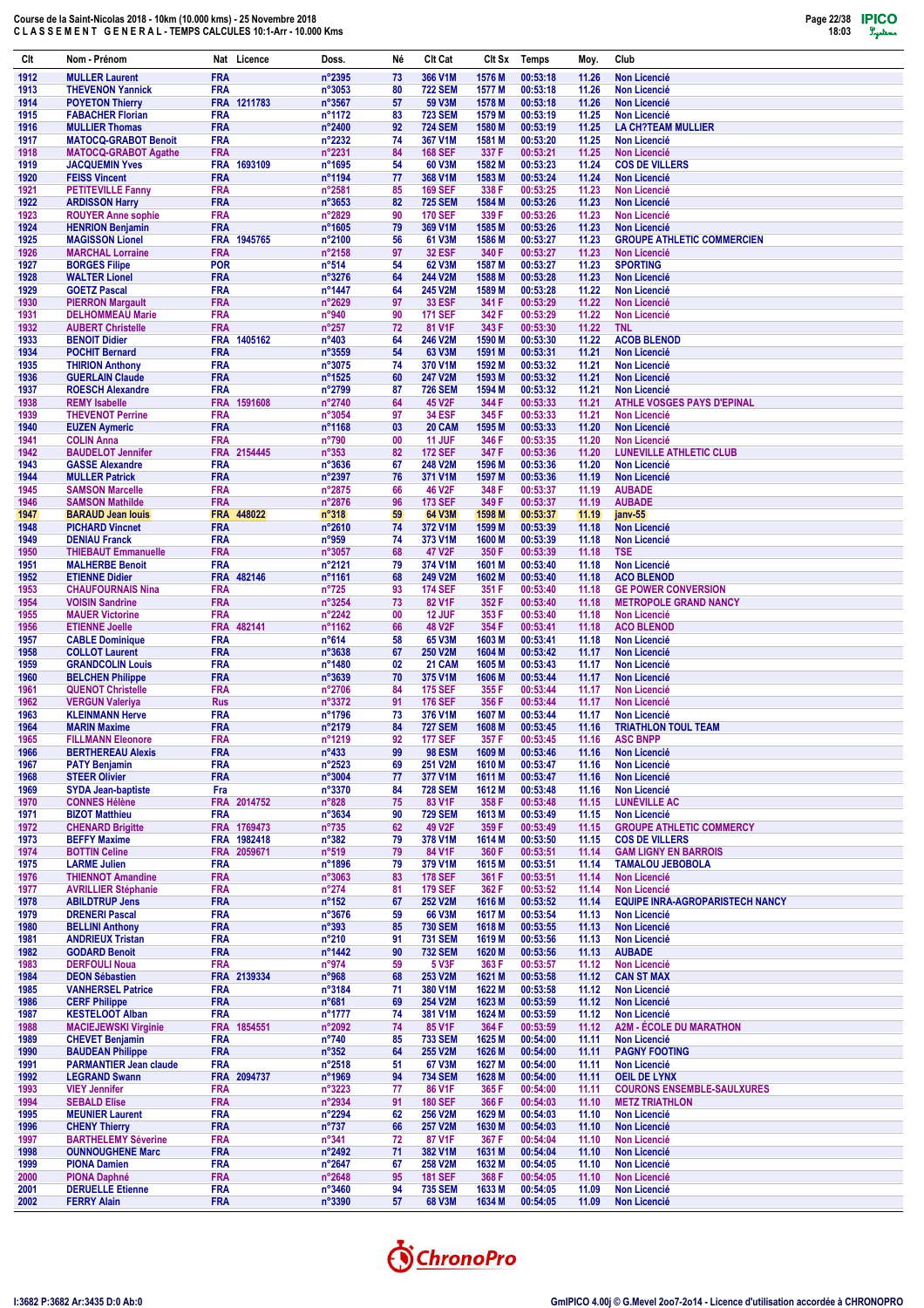| Clt          | Nom - Prénom                                             |                          | Nat Licence  | Doss.                             | Né       | Clt Cat                          | Clt Sx           | <b>Temps</b>         | Moy.           | Club                                                             |
|--------------|----------------------------------------------------------|--------------------------|--------------|-----------------------------------|----------|----------------------------------|------------------|----------------------|----------------|------------------------------------------------------------------|
| 2003         | <b>GERARD Mickaël</b>                                    | <b>FRA</b>               |              | n°1392                            | 77       | 383 V1M                          | 1635 M           | 00:54:06             | 11.09          | <b>Non Licencié</b>                                              |
| 2004         | <b>KRAFT Gilles</b>                                      | <b>FRA</b><br><b>FRA</b> |              | n°1808                            | 61<br>90 | 259 V2M                          | 1636 M<br>1637 M | 00:54:06<br>00:54:06 | 11.09<br>11.09 | <b>PAGNY FOOTING</b>                                             |
| 2005<br>2006 | <b>DURAND Alexis</b><br><b>MOISE Céline</b>              |                          | FRA 215397   | n°1115<br>n°3403                  | 82       | <b>736 SEM</b><br><b>182 SEF</b> | 369 F            | 00:54:06             | 11.09          | <b>EQUIPE INRA-AGROPARISTECH NANCY</b><br><b>ACN NEUFCHATEAU</b> |
| 2007         | <b>TURCO David</b>                                       | <b>FRA</b>               |              | n°3158                            | 83       | <b>737 SEM</b>                   | 1638 M           | 00:54:07             | 11.09          | <b>Non Licencié</b>                                              |
| 2008         | <b>VUILLAUME Claude</b>                                  | <b>FRA</b>               | FRA 1694783  | n°3262                            | 57       | 69 V3M                           | 1639 M           | 00:54:07             | 11.09          | A <sub>2</sub> M                                                 |
| 2009<br>2010 | <b>CARTIER Alain</b><br><b>PERRIN Thierry</b>            | <b>FRA</b>               |              | $n^{\circ}654$<br>n°2561          | 64<br>73 | <b>260 V2M</b><br>384 V1M        | 1640 M<br>1641 M | 00:54:07<br>00:54:09 | 11.09<br>11.08 | <b>FOOTIN FORM HEILLECOURT</b><br><b>Non Licencié</b>            |
| 2011         | <b>PERRIN Sandra</b>                                     | <b>FRA</b>               |              | n°2559                            | 80       | <b>183 SEF</b>                   | 370 F            | 00:54:09             | 11.08          | <b>Non Licencié</b>                                              |
| 2012         | <b>LANGLAIS Ludovic</b>                                  |                          | FRA 1642692  | n°1881                            | 67       | 261 V2M                          | 1642 M           | 00:54:09             | 11.08          | <b>COS VILLERS ATHLÉTISME N°054052</b>                           |
| 2013<br>2014 | <b>CHAMPIN Melanie</b><br><b>MADELAINE Marie-adeline</b> | <b>FRA</b><br><b>FRA</b> | 2064514      | $n^{\circ}702$<br>n°2095          | 79<br>74 | 88 V1F<br>89 V1F                 | 371 F<br>372 F   | 00:54:09<br>00:54:10 | 11.08<br>11.08 | <b>Non Licencié</b><br><b>S/L CO BLENOD</b>                      |
| 2015         | <b>JUILLIERE Guy</b>                                     | <b>FRA</b>               |              | n°1746                            | 59       | <b>70 V3M</b>                    | 1643 M           | 00:54:10             | 11.08          | <b>Non Licencié</b>                                              |
| 2016         | <b>FORCADETTE Paul</b>                                   | <b>FRA</b>               |              | n°1257                            | 51       | 71 V3M                           | 1644 M           | 00:54:11             | 11.08          | <b>Non Licencié</b>                                              |
| 2017<br>2018 | <b>FORCADETTE Jean-pierre</b><br><b>ABOUDAFIR Emilia</b> | <b>FRA</b><br><b>FRA</b> |              | n°1254<br>$n^{\circ}$ 154         | 73<br>89 | 385 V1M<br><b>184 SEF</b>        | 1645 M<br>373 F  | 00:54:11<br>00:54:11 | 11.07<br>11.07 | <b>Non Licencié</b><br><b>ASPTT VERDUN</b>                       |
| 2019         | <b>DEPONTAILLER Philippe</b>                             | <b>FRA</b>               |              | n°969                             | 74       | 386 V1M                          | 1646 M           | 00:54:11             | 11.07          | <b>Non Licencié</b>                                              |
| 2020         | <b>LOGEARD Flavien</b>                                   | <b>FRA</b>               |              | n°2040                            | 87       | <b>738 SEM</b>                   | 1647 M           | 00:54:12             | 11.07          | <b>Non Licencié</b>                                              |
| 2021<br>2022 | <b>GOURLIA Carole</b><br><b>VAULEY Jerome</b>            | <b>FRA</b><br><b>FRA</b> |              | n°1468<br>n°3191                  | 73<br>74 | 90 V1F<br>387 V1M                | 374 F<br>1648 M  | 00:54:13<br>00:54:13 | 11.07<br>11.07 | <b>AUBADE</b><br><b>Non Licencié</b>                             |
| 2023         | <b>DESTOMBES Xavier</b>                                  | <b>FRA</b>               |              | n°995                             | 77       | 388 V1M                          | 1649 M           | 00:54:13             | 11.07          | <b>Non Licencié</b>                                              |
| 2024         | <b>CAPUANO Ilario</b>                                    | <b>FRA</b>               |              | $n^{\circ}640$                    | 52       | <b>72 V3M</b>                    | 1650 M           | 00:54:13             | 11.07          | <b>Non Licencié</b>                                              |
| 2025<br>2026 | <b>BOUTON Aude</b><br><b>SCHLERET Isabelle</b>           | <b>FRA</b><br><b>FRA</b> |              | $n^{\circ}550$<br>n°1783          | 81<br>72 | <b>185 SEF</b><br>91 V1F         | 375F<br>376 F    | 00:54:13<br>00:54:13 | 11.07<br>11.07 | Non Licencié<br><b>KEEPCOOL NANCY</b>                            |
| 2027         | <b>GARCIA Matthieu</b>                                   | <b>FRA</b>               |              | n°1333                            | 83       | <b>739 SEM</b>                   | 1651 M           | 00:54:14             | 11.07          | <b>Non Licencié</b>                                              |
| 2028         | <b>LELEU Amandine</b>                                    | <b>FRA</b>               |              | n°1975                            | 97       | <b>35 ESF</b>                    | 377 F            | 00:54:14             | 11.07          | <b>Non Licencié</b>                                              |
| 2029<br>2030 | <b>PARISOT Quentin</b><br><b>MOINE Quentin</b>           | <b>FRA</b><br><b>FRA</b> |              | $n^{\circ}2516$<br>n°2337         | 94<br>87 | <b>740 SEM</b><br><b>741 SEM</b> | 1652 M<br>1653 M | 00:54:14<br>00:54:14 | 11.07<br>11.06 | Non Licencié<br><b>Non Licencié</b>                              |
| 2031         | <b>MAUDRU Christophe</b>                                 | FRA                      |              | n°3421                            | 85       | <b>742 SEM</b>                   | 1654 M           | 00:54:15             | 11.06          | <b>Non Licencié</b>                                              |
| 2032         | <b>BROM Jean-paul</b>                                    | <b>FRA</b>               |              | n°3501                            | 59       | <b>73 V3M</b>                    | 1655 M           | 00:54:16             | 11.06          | <b>Non Licencié</b>                                              |
| 2033<br>2034 | <b>KAMPF Matthieu</b><br><b>LEMOY Perrine</b>            | <b>FRA</b><br><b>FRA</b> |              | n°3539<br>n°1986                  | 87<br>90 | <b>743 SEM</b><br><b>186 SEF</b> | 1656 M<br>378 F  | 00:54:16<br>00:54:17 | 11.06<br>11.06 | <b>Non Licencié</b><br><b>Non Licencié</b>                       |
| 2035         | <b>MOYAUX Julie</b>                                      | <b>FRA</b>               |              | n°2389                            | 85       | <b>187 SEF</b>                   | 379 F            | 00:54:18             | 11.05          | <b>Non Licencié</b>                                              |
| 2036         | <b>GERARD Pierre alexis</b>                              | <b>FRA</b>               |              | n°3581                            | 99       | <b>99 ESM</b>                    | 1657 M           | 00:54:18             | 11.05          | <b>Non Licencié</b>                                              |
| 2037         | <b>TSOU GIRARD Tzu-jen</b><br><b>DOMINÉ Emma</b>         | FRA                      |              | n°3157                            | 78<br>01 | 92 V1F                           | 380 F            | 00:54:19<br>00:54:19 | 11.05          | <b>Non Licencié</b>                                              |
| 2038<br>2039 | <b>DESNOYERS Olivier</b>                                 | <b>FRA</b><br><b>FRA</b> | 1266391      | n°1046<br>n°987                   | 54       | 13 JUF<br><b>74 V3M</b>          | 381 F<br>1658 M  | 00:54:20             | 11.05<br>11.05 | <b>GRAC</b><br><b>MAPILOU</b>                                    |
| 2040         | <b>REMARS Aude</b>                                       | FRA                      |              | n°2736                            | 78       | 93 V1F                           | 382 F            | 00:54:20             | 11.04          | Non Licencié                                                     |
| 2041         | <b>CRAYSSAC Claudine</b>                                 | <b>FRA</b>               |              | $n^{\circ}863$                    | 60       | 50 V2F                           | 383 F            | 00:54:22             | 11.04          | <b>TOMBLAINE SPORTS LOISIRS</b>                                  |
| 2042<br>2043 | <b>BELEGON Pierre</b><br><b>ZIEFLE Thibaud</b>           | <b>FRA</b><br><b>FRA</b> |              | n°3420<br>n°3326                  | 56       | <b>75 V3M</b><br><b>744 SEM</b>  | 1659 M<br>1660 M | 00:54:22<br>00:54:23 | 11.04<br>11.04 | <b>Non Licencié</b><br><b>Non Licencié</b>                       |
| 2044         | <b>COLLAS Alexandrine</b>                                | <b>FRA</b>               |              | n°801                             | 75       | 94 V1F                           | 384 F            | 00:54:23             | 11.04          | <b>Non Licencié</b>                                              |
| 2045         | <b>COLIN Louis</b>                                       | <b>FRA</b>               |              | n°792                             | 01       | 68 JUM                           | 1661 M           | 00:54:23             | 11.04          | <b>Non Licencié</b>                                              |
| 2046<br>2047 | <b>SCHIOCHET Luc</b><br><b>GIESSINGER Benoit</b>         | <b>FRA</b><br><b>FRA</b> |              | n°2907<br>n°1420                  | 79<br>65 | 389 V1M<br>262 V2M               | 1662 M<br>1663 M | 00:54:24<br>00:54:25 | 11.03<br>11.03 | <b>Non Licencié</b><br><b>LAXOU</b>                              |
| 2048         | <b>CORRUBLE Cathy</b>                                    | <b>FRA</b>               |              | $n^{\circ}846$                    | 72       | 95 V1F                           | 385F             | 00:54:26             | 11.03          | <b>Non Licencié</b>                                              |
| 2049         | <b>OLIVIER Romuald</b>                                   | <b>FRA</b>               |              | $n^{\circ}3656$                   | 80       | <b>745 SEM</b>                   | 1664 M           | 00:54:26             | 11.02          | <b>Non Licencié</b>                                              |
| 2050<br>2051 | <b>FONTAINE Bruno</b><br><b>CHALOT-PRAT Françoise</b>    | <b>FRA</b>               | FRA 143874   | n°1252<br>n°692                   | 64<br>51 | 263 V2M<br>6 V3F                 | 1665 M<br>386 F  | 00:54:26<br>00:54:27 | 11.02<br>11.02 | <b>Non Licencié</b><br><b>CA CHAMPIGNEULLES</b>                  |
| 2052         | <b>M'HAMMEDI Bachir</b>                                  | <b>FRA</b>               |              | $n^{\circ}2305$                   | 69       | 264 V2M                          | 1666 M           | 00:54:27             | 11.02          | <b>Non Licencié</b>                                              |
| 2053         | ?Dossard #1802220                                        | <b>FRA</b>               |              | n°1802220                         |          | <b>746 SEM</b>                   | 1667 M           | 00:54:28             | 11.02          | <b>Non Licencié</b>                                              |
| 2054<br>2055 | <b>KRYKWINSKI Vincent</b><br><b>FALK Didier</b>          | <b>FRA</b><br>FRA        |              | n°1817<br>$n^{\circ}3523$         | 73<br>63 | 390 V1M<br>265 V2M               | 1668 M<br>1669 M | 00:54:29<br>00:54:29 | 11.02<br>11.01 | <b>Non Licencié</b><br><b>Non Licencié</b>                       |
| 2056         | <b>COLLIN Aline</b>                                      | <b>FRA</b>               |              | $n^{\circ}809$                    | 76       | 96 V1F                           | 387 F            | 00:54:30             | 11.01          | <b>AUBADE</b>                                                    |
| 2057         | <b>KESSLER Marie-thérèse</b>                             |                          | FRA 1634668  | n°1776                            | 64       | 51 V2F                           | 388 F            | 00:54:30             | 11.01          | <b>CAC CHAMPIGNEULLES</b>                                        |
| 2058<br>2059 | <b>MATH Pascale</b><br><b>PREVOT Francis</b>             | <b>FRA</b><br><b>FRA</b> |              | $n^{\circ}3524$<br>n°3584         | 66<br>60 | 52 V2F<br>266 V2M                | 389 F<br>1670 M  | 00:54:30<br>00:54:31 | 11.01<br>11.01 | Non Licencié<br>Non Licencié                                     |
| 2060         | <b>WENDEROTH Patricia</b>                                |                          | FRA 54526021 | $n^{\circ}3291$                   | 54       | <b>7 V3F</b>                     | 390 F            | 00:54:32             | 11.01          | <b>TSL</b>                                                       |
| 2061         | <b>NIEDERKORN Manon</b>                                  | <b>FRA</b>               |              | $n^{\circ}$ 2436                  | 92       | <b>188 SEF</b>                   | 391 F            | 00:54:32             | 11.01          | Non Licencié                                                     |
| 2062<br>2063 | <b>NOIRE Jonathan</b><br><b>FRANCOIS Lydia</b>           | <b>FRA</b><br><b>FRA</b> |              | n°2449<br>n°1281                  | 83<br>67 | <b>747 SEM</b><br>53 V2F         | 1671 M<br>392 F  | 00:54:32<br>00:54:32 | 11.00<br>11.00 | Non Licencié<br>Non Licencié                                     |
| 2064         | <b>KINIC Audrey</b>                                      | <b>FRA</b>               |              | n°1787                            | 85       | <b>189 SEF</b>                   | 393 F            | 00:54:32             | 11.00          | Non Licencié                                                     |
| 2065         | <b>CHEBION Delphine</b>                                  | <b>FRA</b>               |              | $n^{\circ}730$                    | 91       | <b>190 SEF</b>                   | 394 F            | 00:54:33             | 11.00          | Non Licencié                                                     |
| 2066<br>2067 | <b>ULMER Aurélie</b><br><b>CORNUE-BESSARD Elsa</b>       | <b>FRA</b><br><b>FRA</b> |              | $n^{\circ}3162$<br>$n^{\circ}844$ | 85<br>96 | <b>191 SEF</b><br><b>192 SEF</b> | 395 F<br>396 F   | 00:54:33<br>00:54:35 | 11.00<br>10.99 | <b>AUBADE</b><br><b>Non Licencié</b>                             |
| 2068         | <b>LALLOZ Alexandre</b>                                  | <b>FRA</b>               |              | n°1858                            | 68       | 267 V2M                          | 1672 M           | 00:54:36             | 10.99          | Non Licencié                                                     |
| 2069         | <b>ARNOLD Anne</b>                                       | <b>FRA</b>               |              | $n^{\circ}238$                    | 88       | <b>193 SEF</b>                   | 397 F            | 00:54:36             | 10.99          | Non Licencié                                                     |
| 2070<br>2071 | <b>TOULERON Emilie</b><br><b>HAEMMERLIN Aurelien</b>     | <b>FRA</b>               | FRA 2112968  | $n^{\circ}3126$<br>n°1560         | 80<br>82 | <b>194 SEF</b><br><b>748 SEM</b> | 398 F<br>1673 M  | 00:54:37<br>00:54:38 | 10.99<br>10.98 | <b>NAM</b><br>Non Licencié                                       |
| 2072         | <b>NICOLAS Kristel</b>                                   | <b>FRA</b>               |              | $n^{\circ}$ 2432                  | 89       | <b>195 SEF</b>                   | 399 F            | 00:54:39             | 10.98          | <b>Non Licencié</b>                                              |
| 2073         | <b>ANANDAPPANE Vassantha</b>                             | <b>FRA</b>               |              | $n^{\circ}$ 194                   | 84       | <b>196 SEF</b>                   | 400 F            | 00:54:39             | 10.98          | Non Licencié                                                     |
| 2074<br>2075 | <b>TORTUYAUX Christophe</b><br><b>CHEF Mélanie</b>       | <b>FRA</b><br><b>FRA</b> |              | $n^{\circ}3121$<br>$n^{\circ}732$ | 63<br>82 | 268 V2M<br><b>197 SEF</b>        | 1674 M<br>401 F  | 00:54:39<br>00:54:39 | 10.98<br>10.98 | <b>ON COURT ENSEMBLE</b><br>""ON COURT ENSEMBLE"""               |
| 2076         | <b>MEJDOUB Anne-claire</b>                               |                          | FRA 676767   | n°2269                            | 61       | 54 V2F                           | 402 F            | 00:54:40             | 10.98          | <b>NAM</b>                                                       |
| 2077         | <b>MEYER Kathelyne</b>                                   | <b>FRA</b>               |              | n°2301                            | 90       | <b>198 SEF</b>                   | 403 F            | 00:54:40             | 10.98          | Non Licencié                                                     |
| 2078<br>2079 | <b>ZENTE Izaline</b><br><b>CHATELLE Yannick</b>          | <b>FRA</b><br><b>FRA</b> |              | $n^{\circ}3323$<br>$n^{\circ}721$ | 03<br>86 | 1 CAF<br><b>749 SEM</b>          | 404 F<br>1675 M  | 00:54:41<br>00:54:41 | 10.98<br>10.97 | <b>Non Licencié</b><br>Non Licencié                              |
| 2080         | <b>ZENTE Olivier</b>                                     | <b>FRA</b>               |              | $n^{\circ}3324$                   | 73       | 391 V1M                          | 1676 M           | 00:54:41             | 10.97          | Non Licencié                                                     |
| 2081         | <b>VOIRIN Laure-cécile</b>                               | <b>FRA</b>               |              | $n^{\circ}3252$                   | 01       | <b>14 JUF</b>                    | 405 F            | 00:54:41             | 10.97          | Non Licencié                                                     |
| 2082<br>2083 | <b>CARA CONTINI Isabelle</b><br><b>ARTIS Olivier</b>     | <b>FRA</b><br><b>FRA</b> |              | $n^{\circ}642$<br>$n^{\circ}246$  | 65<br>71 | 55 V2F<br>392 V1M                | 406 F<br>1677 M  | 00:54:42<br>00:54:42 | 10.97<br>10.97 | <b>TNL</b><br>Non Licencié                                       |
| 2084         | <b>AIT-ALI Brahim</b>                                    | <b>FRA</b>               |              | $n^{\circ}162$                    | 71       | 393 V1M                          | 1678 M           | 00:54:43             | 10.97          | Non Licencié                                                     |
| 2085         | <b>STRYJAK Emilie</b>                                    | <b>FRA</b>               |              | n°3021                            | 78       | 97 V1F                           | 407 F            | 00:54:43             | 10.97          | <b>ATHLETIK LAKTIK</b>                                           |
| 2086<br>2087 | <b>MATHIEU Alexandre</b><br><b>MARECHAL Fabienne</b>     | <b>FRA</b>               | FRA 1690861  | $n^{\circ}2224$<br>n°2168         | 81<br>72 | <b>750 SEM</b><br>98 V1F         | 1679 M<br>408 F  | 00:54:43<br>00:54:44 | 10.97<br>10.97 | Non Licencié<br>Non Licencié                                     |
| 2088         | <b>HOTTIER Clara</b>                                     | <b>FRA</b>               |              | $n^{\circ}1643$                   | 96       | <b>199 SEF</b>                   | 409 F            | 00:54:44             | 10.96          | Non Licencié                                                     |
| 2089         | <b>DYANI Jasmine</b>                                     | <b>FRA</b>               |              | n°1129                            | 74       | 99 V1F                           | 410 F            | 00:54:44             | 10.96          | Non Licencié                                                     |
| 2090<br>2091 | <b>PARIS Bernard</b><br><b>BERTHET Patrick</b>           | <b>FRA</b><br><b>FRA</b> |              | $n^{\circ}2512$<br>$n^{\circ}436$ | 49<br>62 | 6 V4M<br>269 V2M                 | 1680 M<br>1681 M | 00:54:44<br>00:54:45 | 10.96<br>10.96 | <b>TRIATHLON NANCY LORRAINE</b><br>Non Licencié                  |
| 2092         | <b>GINDRE Cécile</b>                                     | <b>FRA</b>               |              | $n^{\circ}$ 1427                  | 82       | <b>200 SEF</b>                   | 411 F            | 00:54:46             | 10.96          | Non Licencié                                                     |
| 2093         | <b>BERTHET Eleonore</b>                                  | <b>FRA</b>               |              | $n^{\circ}434$                    | 99       | <b>36 ESF</b>                    | 412 F            | 00:54:46             | 10.96          | Non Licencié                                                     |

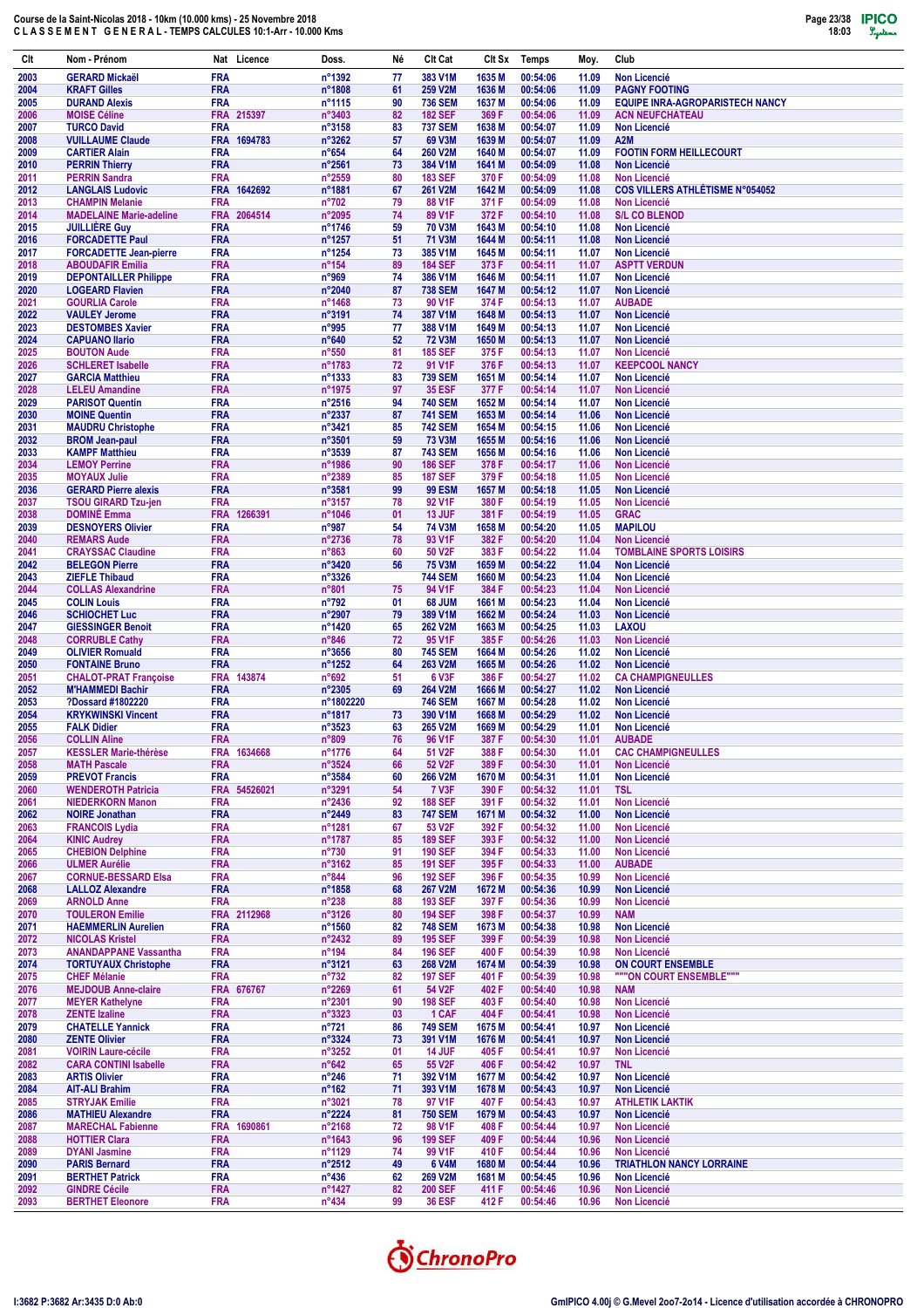

| Clt          | Nom - Prénom                                            | Nat                      | Licence     | Doss.                              | Né       | Clt Cat                          | Clt Sx           | Temps                | Moy.           | Club                                                      |
|--------------|---------------------------------------------------------|--------------------------|-------------|------------------------------------|----------|----------------------------------|------------------|----------------------|----------------|-----------------------------------------------------------|
| 2094         | <b>STINES Pierre-emmanuel</b>                           | <b>FRA</b>               |             | n°3011                             | 68       | <b>270 V2M</b>                   | 1682 M           | 00:54:46             | 10.96          | <b>Non Licencié</b>                                       |
| 2095         | <b>OUNNOUGHENE Maud</b>                                 | <b>FRA</b>               |             | n°2493                             | 72       | 100 V1F                          | 413 F            | 00:54:47             | 10.95          | <b>Non Licencié</b>                                       |
| 2096<br>2097 | <b>GILLE Matilde</b><br><b>BENLMADANI Tarik</b>         | <b>FRA</b><br><b>FRA</b> |             | n°1424<br>n°3498                   | 00<br>81 | 15 JUF<br><b>751 SEM</b>         | 414 F<br>1683 M  | 00:54:49<br>00:54:49 | 10.95<br>10.95 | <b>UNIV LORRAINE - STAPS NANCY</b><br><b>Non Licencié</b> |
| 2098         | <b>HEINRICH Hervé</b>                                   | <b>FRA</b>               |             | n°1591                             | 71       | 394 V1M                          | 1684 M           | 00:54:50             | 10.94          | <b>AUBADE</b>                                             |
| 2099         | <b>BARATTE Pascale</b>                                  | <b>FRA</b>               |             | $n^{\circ}317$                     | 62       | 56 V2F                           | 415 F            | 00:54:51             | 10.94          | <b>Non Licencié</b>                                       |
| 2100<br>2101 | <b>DUCANDAS Audrey</b><br><b>PRINCET Jean</b>           | <b>FRA</b><br><b>FRA</b> |             | n°1091<br>n°2694                   | 86<br>45 | <b>201 SEF</b><br><b>7 V4M</b>   | 416 F<br>1685 M  | 00:54:52<br>00:54:53 | 10.94<br>10.94 | <b>Non Licencié</b><br><b>Non Licencié</b>                |
| 2102         | <b>DURECU Sylvain</b>                                   | <b>FRA</b>               |             | n°1121                             | 61       | 271 V2M                          | 1686 M           | 00:54:53             | 10.93          | <b>Non Licencié</b>                                       |
| 2103         | <b>BACHA Lilia</b>                                      | <b>FRA</b>               |             | n°3396                             | 75       | 101 V1F                          | 417 F            | 00:54:53             | 10.93          | <b>LEPAGE PRÉVENTION SANTÉ</b>                            |
| 2104         | <b>LAMOURI Mounia</b>                                   | <b>FRA</b>               |             | n°1874                             | 83       | <b>202 SEF</b>                   | 418 F            | 00:54:54             | 10.93          | <b>Non Licencié</b>                                       |
| 2105<br>2106 | <b>CLAUSSIN Valery</b><br><b>VIRY-MATHIEU Valerie</b>   | <b>FRA</b><br><b>FRA</b> |             | $n^{\circ}773$<br>n°3243           | 74<br>69 | 395 V1M<br>57 V2F                | 1687 M<br>419 F  | 00:54:55<br>00:54:55 | 10.93<br>10.93 | <b>Non Licencié</b><br><b>Non Licencié</b>                |
| 2107         | <b>DEMARET Marie-laure</b>                              | <b>FRA</b>               |             | n°948                              | 70       | 102 V1F                          | 420 F            | 00:54:56             | 10.92          | <b>Non Licencié</b>                                       |
| 2108         | <b>BENREZZAK Fatma</b>                                  | <b>FRA</b>               |             | $n^{\circ}405$                     | 77       | 103 V1F                          | 421 F            | 00:54:56             | 10.92          | <b>AUBADE</b>                                             |
| 2109<br>2110 | <b>ERARD Sophie</b><br><b>BANZET Claire</b>             | <b>FRA</b><br><b>FRA</b> |             | n°1148<br>$n^{\circ}310$           | 67<br>95 | 58 V2F<br><b>203 SEF</b>         | 422 F<br>423 F   | 00:54:56<br>00:54:57 | 10.92<br>10.92 | <b>Non Licencié</b><br><b>Non Licencié</b>                |
| 2111         | <b>MORIN Joël</b>                                       | <b>FRA</b>               | 184095      | n°2363                             | 52       | <b>76 V3M</b>                    | 1688 M           | 00:54:57             | 10.92          | <b>COS VILLERS ATHLÉTISME</b>                             |
| 2112         | <b>CACHIER Aymeric</b>                                  | <b>FRA</b>               |             | $n^{\circ}616$                     | 89       | <b>752 SEM</b>                   | 1689 M           | 00:54:59             | 10.91          | <b>Non Licencié</b>                                       |
| 2113<br>2114 | <b>HAMON Fabien</b><br><b>CREFCOEUR Laurent</b>         | <b>FRA</b><br><b>FRA</b> |             | n°1570<br>$n^{\circ}865$           | 62<br>68 | 272 V2M<br>273 V2M               | 1690 M<br>1691 M | 00:54:59<br>00:54:59 | 10.91<br>10.91 | <b>Non Licencié</b><br><b>Non Licencié</b>                |
| 2115         | <b>KHARBACH Allal</b>                                   | <b>FRA</b>               |             | n°3531                             | 64       | 274 V2M                          | 1692 M           | 00:54:59             | 10.91          | <b>Non Licencié</b>                                       |
| 2116         | <b>ULRICH Alain</b>                                     | <b>FRA</b>               |             | $n^{\circ}3590$                    | 56       | <b>77 V3M</b>                    | 1693 M           | 00:54:59             | 10.91          | <b>Non Licencié</b>                                       |
| 2117<br>2118 | <b>HUOT Lorraine</b><br><b>AUBERT Mathilde</b>          | <b>FRA</b><br><b>FRA</b> |             | n°1671<br>$n^{\circ}260$           | 96<br>93 | <b>204 SEF</b><br><b>205 SEF</b> | 424 F<br>425F    | 00:55:00<br>00:55:00 | 10.91<br>10.91 | <b>Non Licencié</b><br><b>Non Licencié</b>                |
| 2119         | <b>BUFFONI Corinne</b>                                  | <b>FRA</b>               |             | n°603                              | 61       | 59 V2F                           | 426 F            | 00:55:01             | 10.91          | <b>Non Licencié</b>                                       |
| 2120         | <b>GUEDENET Philippe</b>                                | <b>FRA</b>               |             | n°3383                             | 76       | 396 V1M                          | 1694 M           | 00:55:01             | 10.91          | <b>Non Licencié</b>                                       |
| 2121         | <b>DIDIER Sandrine</b>                                  | <b>FRA</b>               |             | n°1019                             | 70       | 104 V1F                          | 427 F            | 00:55:01             | 10.91          | <b>Non Licencié</b>                                       |
| 2122<br>2123 | <b>MICHENON Laurent</b><br><b>CONTET Nicolas</b>        | <b>FRA</b><br><b>FRA</b> |             | $n^{\circ}2316$<br>$n^{\circ}833$  | 72<br>79 | 397 V1M<br>398 V1M               | 1695 M<br>1696 M | 00:55:01<br>00:55:01 | 10.91<br>10.91 | <b>Non Licencié</b><br><b>Non Licencié</b>                |
| 2124         | <b>ZUDDAS Julie</b>                                     | <b>FRA</b>               |             | n°3330                             | 76       | 105 V1F                          | 428 F            | 00:55:04             | 10.90          | <b>Non Licencié</b>                                       |
| 2125         | <b>GERARD Nicolas</b>                                   | <b>FRA</b>               |             | n°1394                             | 88       | <b>753 SEM</b>                   | 1697 M           | 00:55:04             | 10.90          | <b>Non Licencié</b>                                       |
| 2126<br>2127 | <b>PONTE Jimmy</b><br><b>MORISSEAU Elise</b>            | Fra<br>Fra               |             | n°3365<br>n°3357                   | 80<br>83 | <b>754 SEM</b><br><b>206 SEF</b> | 1698 M<br>429 F  | 00:55:04<br>00:55:05 | 10.90<br>10.89 | <b>Non Licencié</b><br><b>Non Licencié</b>                |
| 2128         | <b>HENRION Alain</b>                                    | <b>FRA</b>               |             | $n^{\circ}1604$                    | 69       | 275 V2M                          | 1699 M           | 00:55:05             | 10.89          | <b>SPHB</b>                                               |
| 2129         | <b>MASSON Marjorie</b>                                  | <b>FRA</b>               |             | n°2218                             | 72       | 106 V1F                          | 430 F            | 00:55:06             | 10.89          | <b>Non Licencié</b>                                       |
| 2130<br>2131 | <b>FAUVEL Sandrine</b><br><b>FRANCIONI Alain</b>        | <b>FRA</b><br><b>FRA</b> |             | n°1190<br>n°1271                   | 79<br>60 | 107 V1F<br><b>276 V2M</b>        | 431 F<br>1700 M  | 00:55:06<br>00:55:06 | 10.89<br>10.89 | <b>Non Licencié</b><br><b>Non Licencié</b>                |
| 2132         | <b>MERLE François</b>                                   | <b>FRA</b>               |             | n°2282                             | 61       | <b>277 V2M</b>                   | 1701 M           | 00:55:07             | 10.89          | <b>Non Licencié</b>                                       |
| 2133         | <b>THIERY Valérie</b>                                   | <b>FRA</b>               |             | n°3496                             | 62       | 60 V2F                           | 432 F            | 00:55:07             | 10.89          | Non Licencié                                              |
| 2134         | <b>LALLEMAND Solenne</b>                                | <b>FRA</b>               |             | n°1857                             | 90       | <b>207 SEF</b>                   | 433 F            | 00:55:07             | 10.89          | <b>Non Licencié</b>                                       |
| 2135<br>2136 | <b>FRANCIONI Angelique</b><br><b>GOFFIN Charles</b>     | <b>FRA</b><br><b>FRA</b> |             | n°1272<br>n°1449                   | 83<br>68 | <b>208 SEF</b><br>278 V2M        | 434 F<br>1702 M  | 00:55:07<br>00:55:08 | 10.89<br>10.89 | <b>Non Licencié</b><br><b>Non Licencié</b>                |
| 2137         | <b>CHAMPENOIS Céline</b>                                | <b>FRA</b>               |             | n°699                              | 00       | 16 JUF                           | 435 F            | 00:55:08             | 10.89          | <b>Non Licencié</b>                                       |
| 2138         | <b>HOFFMANN Christian</b>                               | <b>FRA</b>               |             | n°1636                             | 57       | <b>78 V3M</b>                    | 1703 M           | 00:55:08             | 10.88          | <b>Non Licencié</b>                                       |
| 2139<br>2140 | <b>RENAUD Emeline</b><br><b>FAIVRE BARLIER Blandine</b> | <b>FRA</b><br><b>FRA</b> |             | n°3454<br>n°1179                   | 96<br>90 | <b>209 SEF</b><br><b>210 SEF</b> | 436 F<br>437 F   | 00:55:08<br>00:55:09 | 10.88<br>10.88 | <b>Non Licencié</b><br><b>Non Licencié</b>                |
| 2141         | QUIQUERET Jérôme                                        | <b>FRA</b>               |             | n°2711                             | 79       | 399 V1M                          | 1704 M           | 00:55:09             | 10.88          | <b>Non Licencié</b>                                       |
| 2142         | <b>HERBIN Lea</b>                                       | <b>FRA</b>               |             | n°1613                             | 02       | 2 CAF                            | 438 F            | 00:55:10             | 10.88          | <b>IMPAKT LUDRES</b>                                      |
| 2143<br>2144 | <b>BRIOT Yan</b><br><b>GUERIN Alexandrine</b>           | <b>FRA</b><br><b>FRA</b> |             | $n^{\circ}588$<br>n°1524           | 88<br>93 | <b>755 SEM</b><br><b>211 SEF</b> | 1705 M<br>439 F  | 00:55:10<br>00:55:10 | 10.88<br>10.88 | <b>Non Licencié</b><br><b>Non Licencié</b>                |
| 2145         | <b>GASPARD Anne france</b>                              | <b>FRA</b>               |             | n°1342                             | 81       | <b>212 SEF</b>                   | 440 F            | 00:55:11             | 10.88          | <b>Non Licencié</b>                                       |
| 2146         | <b>CLOP Guillaume</b>                                   | <b>FRA</b>               |             | n°3504                             | 81       | <b>756 SEM</b>                   | 1706 M           | 00:55:12             | 10.87          | <b>Non Licencié</b>                                       |
| 2147<br>2148 | <b>BLOT Christine</b><br><b>FLORENTIN Estelle</b>       | <b>FRA</b><br><b>FRA</b> |             | $n^{\circ}484$<br>n°1242           | 64<br>93 | 61 V2F<br>213 SEF                | 441 F<br>442 F   | 00:55:13<br>00:55:14 | 10.87<br>10.86 | <b>Non Licencié</b><br><b>Non Licencié</b>                |
| 2149         | <b>BORDIER Walter</b>                                   | <b>FRA</b>               |             | n°3666                             | 71       | 400 V1M                          | 1707 M           | 00:55:15             | 10.86          | <b>Non Licencié</b>                                       |
| 2150         | <b>DAVILLERD Sébastien</b>                              | <b>FRA</b>               |             | n°901                              | 75       | 401 V1M                          | 1708 M           | 00:55:18             | 10.85          | Non Licencié                                              |
| 2151         | <b>THOMAS Franck</b>                                    |                          | FRA 1304031 | n°3087                             | 64       | 279 V2M                          | 1709 M           | 00:55:18             | 10.85          | <b>C.O.S VILLERS ATHLÉTISME</b>                           |
| 2152<br>2153 | <b>CHEBION Clémence</b><br><b>SANCEY Alain</b>          | <b>FRA</b><br><b>FRA</b> |             | $n^{\circ}729$<br>n°2877           | 93<br>57 | <b>214 SEF</b><br><b>79 V3M</b>  | 443 F<br>1710 M  | 00:55:18<br>00:55:18 | 10.85<br>10.85 | Non Licencié<br><b>Non Licencié</b>                       |
| 2154         | <b>LAITHIER Francois xavier</b>                         | <b>FRA</b>               |             | n°1851                             | 88       | <b>757 SEM</b>                   | 1711 M           | 00:55:19             | 10.85          | <b>TRIATHLON NANCY LORRAINE</b>                           |
| 2155         | <b>FRANCANNET Isabelle</b>                              | <b>FRA</b>               |             | n°1270                             | 81       | 215 SEF                          | 444 F            | 00:55:20             | 10.85          | <b>Non Licencié</b>                                       |
| 2156<br>2157 | <b>VIGNERON Thierry</b><br><b>HUET Mathilde</b>         | <b>FRA</b><br><b>FRA</b> |             | $n^{\circ}3224$<br>n°1660          | 71<br>95 | 402 V1M<br>216 SEF               | 1712 M<br>445 F  | 00:55:21<br>00:55:21 | 10.84<br>10.84 | Non Licencié<br>Non Licencié                              |
| 2158         | <b>COGNOT Caroline</b>                                  | <b>FRA</b>               |             | $n^{\circ}785$                     | 87       | <b>217 SEF</b>                   | 446 F            | 00:55:21             | 10.84          | <b>ASPTT VERDUN</b>                                       |
| 2159         | <b>LUTZ Sébastien</b>                                   | <b>FRA</b>               |             | n°2080                             | 85       | <b>758 SEM</b>                   | 1713 M           | 00:55:22             | 10.84          | <b>Non Licencié</b>                                       |
| 2160<br>2161 | <b>CRIDEL Laura</b><br><b>GODARD Olivier</b>            | <b>FRA</b><br><b>FRA</b> |             | $n^{\circ}871$<br>$n^{\circ}$ 1443 | 94<br>56 | <b>218 SEF</b><br>80 V3M         | 447 F<br>1714 M  | 00:55:23<br>00:55:23 | 10.84<br>10.84 | <b>Non Licencié</b><br><b>AUBADE</b>                      |
| 2162         | <b>VILLETTE Isabelle</b>                                | <b>FRA</b>               |             | n°3231                             | 69       | 62 V <sub>2</sub> F              | 448 F            | 00:55:23             | 10.83          | <b>KEEPCOOL ESSEY</b>                                     |
| 2163         | <b>BALAY Stephane</b>                                   | <b>FRA</b>               |             | $n^{\circ}300$                     | 76       | 403 V1M                          | 1715 M           | 00:55:24             | 10.83          | <b>Non Licencié</b>                                       |
| 2164<br>2165 | <b>POOR Julien</b><br><b>METIVIER--BUCHERT Quentin</b>  | <b>FRA</b><br><b>FRA</b> |             | n°3437<br>n°2290                   | 87<br>92 | <b>759 SEM</b><br><b>760 SEM</b> | 1716 M<br>1717 M | 00:55:24<br>00:55:25 | 10.83<br>10.83 | Non Licencié<br>Non Licencié                              |
| 2166         | <b>BRAUN Michael</b>                                    | <b>FRA</b>               |             | $n^{\circ}565$                     |          | <b>761 SEM</b>                   | 1718 M           | 00:55:25             | 10.83          | Non Licencié                                              |
| 2167         | <b>BRAUN Simon</b>                                      | <b>FRA</b>               |             | $n^{\circ}566$                     | 02       | <b>22 CAM</b>                    | 1719 M           | 00:55:26             | 10.83          | <b>KEEPCOOL NANCY</b>                                     |
| 2168<br>2169 | <b>ALTMANN Céline</b><br><b>CHANOT Alain</b>            | <b>FRA</b><br><b>FRA</b> |             | $n^{\circ}181$<br>$n^{\circ}708$   | 89<br>62 | 219 SEF<br>280 V2M               | 449 F<br>1720 M  | 00:55:27<br>00:55:28 | 10.82<br>10.82 | <b>Non Licencié</b><br>Non Licencié                       |
| 2170         | <b>JEANPIERRE Christophe</b>                            | <b>FRA</b>               |             | n°1722                             | 75       | 404 V1M                          | 1721 M           | 00:55:28             | 10.82          | <b>AUBADE</b>                                             |
| 2171         | <b>GUERNIER Eric</b>                                    | <b>FRA</b>               |             | $n^{\circ}3665$                    | 73       | 405 V1M                          | 1722 M           | 00:55:29             | 10.82          | Non Licencié                                              |
| 2172         | <b>NAZZARO Alexandra</b>                                | <b>FRA</b>               |             | $n^{\circ}$ 2419                   | 71       | 108 V1F                          | 450 F            | 00:55:30             | 10.81          | Non Licencié                                              |
| 2173<br>2174 | <b>AMARAL Myriam</b><br><b>OBRINGER Sylvain</b>         | <b>FRA</b><br><b>FRA</b> |             | $n^{\circ}183$<br>n°2457           | 68<br>71 | 63 V2F<br>406 V1M                | 451 F<br>1723 M  | 00:55:31<br>00:55:32 | 10.81<br>10.81 | Non Licencié<br>Non Licencié                              |
| 2175         | <b>SAUNIER Julien</b>                                   | <b>FRA</b>               |             | n°2891                             | 92       | <b>762 SEM</b>                   | 1724 M           | 00:55:32             | 10.81          | <b>Non Licencié</b>                                       |
| 2176         | <b>SALIN Catherine</b>                                  | <b>FRA</b>               |             | $n^{\circ}2865$                    | 84       | <b>220 SEF</b>                   | 452 F            | 00:55:33             | 10.80          | <b>Non Licencié</b>                                       |
| 2177<br>2178 | <b>KHOLLER Laetitia</b><br><b>RICHARD Julia</b>         | <b>FRA</b>               | FRA 2147463 | n°1781<br>$n^{\circ}2767$          | 77<br>90 | 109 V1F<br><b>221 SEF</b>        | 453 F<br>454 F   | 00:55:33<br>00:55:33 | 10.80<br>10.80 | <b>Non Licencié</b><br><b>ASPTT VERDUN</b>                |
| 2179         | <b>PICHOT Axelle</b>                                    | <b>FRA</b>               |             | $n^{\circ}2613$                    | 97       | <b>37 ESF</b>                    | 455 F            | 00:55:34             | 10.80          | Non Licencié                                              |
| 2180         | <b>PICHOT Axelle</b>                                    | <b>FRA</b>               |             | $n^{\circ}2612$                    | 97       | <b>38 ESF</b>                    | 456 F            | 00:55:35             | 10.80          | <b>Non Licencié</b>                                       |
| 2181<br>2182 | <b>CAMUS Bilitis</b><br><b>BARD Maxence</b>             | <b>FRA</b><br><b>FRA</b> |             | $n^{\circ}627$<br>$n^{\circ}333$   | 89<br>99 | <b>222 SEF</b><br><b>100 ESM</b> | 457 F<br>1725 M  | 00:55:35<br>00:55:35 | 10.80<br>10.79 | Non Licencié<br>Non Licencié                              |
| 2183         | <b>VAILLANT Pierre</b>                                  | <b>FRA</b>               |             | n°3170                             | 85       | <b>763 SEM</b>                   | 1726 M           | 00:55:36             | 10.79          | Non Licencié                                              |
| 2184         | <b>LORRAIN Bertrand</b>                                 | <b>FRA</b>               |             | $n^{\circ}2052$                    | 70       | 407 V1M                          | 1727 M           | 00:55:36             | 10.79          | Non Licencié                                              |

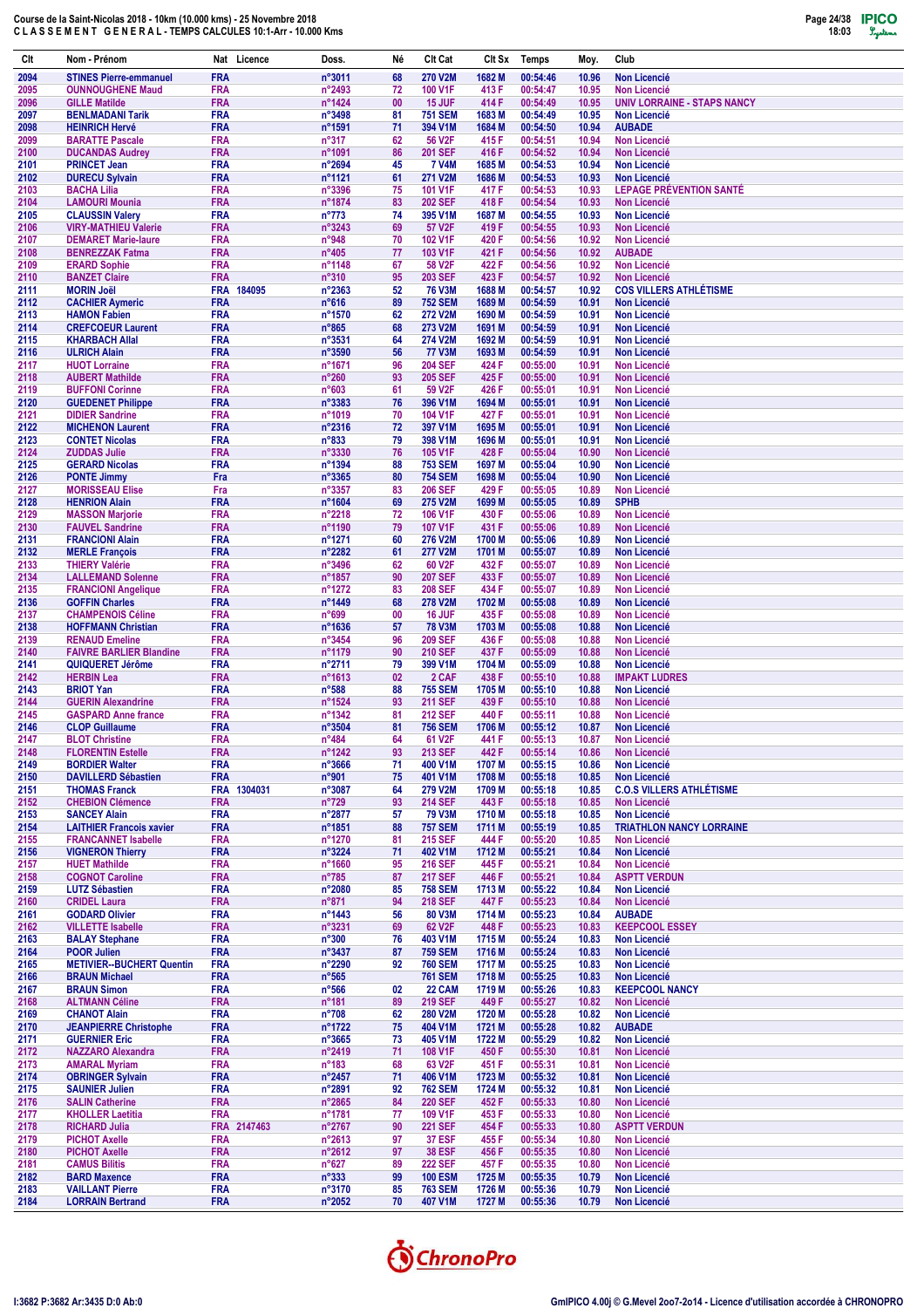| Clt          | Nom - Prénom                                          |                          | Nat Licence | Doss.                              | Né       | Clt Cat                          | Clt Sx           | Temps                | Moy.           | Club                                                  |
|--------------|-------------------------------------------------------|--------------------------|-------------|------------------------------------|----------|----------------------------------|------------------|----------------------|----------------|-------------------------------------------------------|
| 2185         | <b>SCHUL Jean-marie</b>                               | <b>BEL</b>               |             | n°2926                             | 72       | 408 V1M                          | 1728 M           | 00:55:36             | 10.79          | <b>Non Licencié</b>                                   |
| 2186         | <b>DURAND Guillaume</b>                               | <b>FRA</b>               |             | n°1117                             | 86       | <b>764 SEM</b>                   | 1729 M           | 00:55:37             | 10.79          | <b>Non Licencié</b>                                   |
| 2187         | <b>VILLETTE Olivier</b>                               | <b>FRA</b>               |             | n°3232                             | 74       | 409 V1M                          | 1730 M           | 00:55:37             | 10.79          | <b>Non Licencié</b>                                   |
| 2188         | <b>VAILLANT Guillaume</b>                             | <b>FRA</b>               |             | n°3169                             | 59       | 81 V3M                           | 1731 M           | 00:55:37             | 10.79          | <b>Non Licencié</b>                                   |
| 2189<br>2190 | <b>PETITDEMANGE Nathan</b><br><b>LOUIS Christelle</b> | <b>FRA</b><br><b>FRA</b> |             | n°2578<br>n°2059                   | 00<br>68 | 69 JUM<br>64 V2F                 | 1732 M<br>458 F  | 00:55:38<br>00:55:38 | 10.79<br>10.79 | <b>AVEC</b><br><b>Non Licencié</b>                    |
| 2191         | <b>VERNEYRE-BARTIROMO Benoit</b>                      | <b>FRA</b>               |             | n°3209                             | 81       | <b>765 SEM</b>                   | 1733 M           | 00:55:38             | 10.79          | Non Licencié                                          |
| 2192         | <b>BRANDT Pierre</b>                                  | <b>FRA</b>               |             | $n^{\circ}563$                     | 93       | <b>766 SEM</b>                   | 1734 M           | 00:55:38             | 10.79          | <b>MÉTROPOLE GRAND NANCY TRIATHLON</b>                |
| 2193         | <b>GARCIA Marie</b>                                   | <b>FRA</b>               | 1623186     | n°1332                             | 01       | 17 JUF                           | 459 F            | 00:55:39             | 10.78          | <b>DOMSBALE ATHLÉTISME</b>                            |
| 2194         | <b>BRUNIER Frank</b>                                  | <b>FRA</b>               |             | n°598                              | 73       | 410 V1M                          | 1735 M           | 00:55:40             | 10.78          | <b>Non Licencié</b>                                   |
| 2195         | <b>BANNI Marie noelle</b>                             | <b>FRA</b>               |             | n°309                              | 85       | <b>223 SEF</b>                   | 460 F            | 00:55:40             | 10.78          | <b>Non Licencié</b>                                   |
| 2196         | <b>BLUNTZER Valentin</b>                              | <b>FRA</b>               |             | $n^{\circ}487$                     | 92       | <b>767 SEM</b>                   | 1736 M           | 00:55:40             | 10.78          | <b>Non Licencié</b>                                   |
| 2197         | <b>GUERY Jean-baptiste</b>                            | <b>FRA</b>               |             | n°1527                             | 92       | <b>768 SEM</b>                   | 1737 M           | 00:55:40             | 10.78          | <b>Non Licencié</b>                                   |
| 2198<br>2199 | <b>GROSS Olivier</b><br><b>BOUVERY Michel</b>         | <b>FRA</b><br><b>FRA</b> |             | n°3612<br>$n^{\circ}553$           | 80<br>60 | <b>769 SEM</b><br><b>281 V2M</b> | 1738 M<br>1739 M | 00:55:41<br>00:55:41 | 10.78<br>10.78 | <b>Non Licencié</b><br><b>Non Licencié</b>            |
| 2200         | <b>GILLET Emélie</b>                                  | <b>FRA</b>               |             | n°1425                             | 85       | <b>224 SEF</b>                   | 461 F            | 00:55:42             | 10.77          | <b>Non Licencié</b>                                   |
| 2201         | <b>LACROIX Damien</b>                                 | <b>FRA</b>               |             | n°1838                             | 74       | 411 V1M                          | 1740 M           | 00:55:42             | 10.77          | <b>Non Licencié</b>                                   |
| 2202         | <b>FRANCOIS Chloé</b>                                 | <b>FRA</b>               |             | n°1278                             | 91       | <b>225 SEF</b>                   | 462 F            | 00:55:43             | 10.77          | <b>Non Licencié</b>                                   |
| 2203         | <b>OLIVIER Fabien</b>                                 | <b>FRA</b>               |             | n°2468                             | 97       | <b>101 ESM</b>                   | 1741 M           | 00:55:43             | 10.77          | <b>Non Licencié</b>                                   |
| 2204         | <b>LIENARD Martine</b>                                | Fra                      |             | n°3351                             | 51       | <b>8 V3F</b>                     | 463 F            | 00:55:44             | 10.77          | <b>Non Licencié</b>                                   |
| 2205         | <b>COFFIGNY Corinne</b>                               | <b>FRA</b>               |             | $n^{\circ}784$                     | 71       | 110 V1F                          | 464 F            | 00:55:47             | 10.76          | <b>Non Licencié</b>                                   |
| 2206<br>2207 | <b>GERMAIN Pierre-jean</b><br><b>FISTAROLO Carine</b> | <b>FRA</b><br><b>FRA</b> |             | n°1406<br>n°1233                   | 80<br>83 | <b>770 SEM</b><br><b>226 SEF</b> | 1742 M<br>465F   | 00:55:47<br>00:55:48 | 10.76<br>10.75 | <b>Non Licencié</b><br><b>Non Licencié</b>            |
| 2208         | <b>LEBLANC Regis</b>                                  | <b>FRA</b>               |             | n°1933                             | 60       | 282 V2M                          | 1743 M           | 00:55:48             | 10.75          | <b>Non Licencié</b>                                   |
| 2209         | <b>WINIARSKI Nastasia</b>                             | <b>FRA</b>               |             | n°3302                             | 96       | <b>227 SEF</b>                   | 466 F            | 00:55:49             | 10.75          | <b>Non Licencié</b>                                   |
| 2210         | <b>BAYEUL Severine</b>                                | <b>FRA</b>               |             | $n^{\circ}362$                     | 80       | <b>228 SEF</b>                   | 467 F            | 00:55:49             | 10.75          | <b>Non Licencié</b>                                   |
| 2211         | <b>REMLE Didier</b>                                   | <b>FRA</b>               |             | n°3640                             | 59       | 82 V3M                           | 1744 M           | 00:55:50             | 10.75          | <b>Non Licencié</b>                                   |
| 2212         | <b>LESTRAT Valérie</b>                                | <b>FRA</b>               |             | n°2008                             | 74       | <b>111 V1F</b>                   | 468 F            | 00:55:51             | 10.74          | <b>Non Licencié</b>                                   |
| 2213         | <b>PETIT Pascal</b>                                   | <b>FRA</b>               |             | $n^{\circ}3604$                    | 62       | 283 V2M                          | 1745 M           | 00:55:51             | 10.74          | <b>Non Licencié</b>                                   |
| 2214<br>2215 | <b>EHLE-LABARRE Alexia</b><br><b>PAULIN Juliette</b>  | <b>FRA</b><br><b>FRA</b> |             | n°1131<br>n°2525                   | 85<br>00 | <b>229 SEF</b><br>18 JUF         | 469 F<br>470 F   | 00:55:52<br>00:55:52 | 10.74          | <b>Non Licencié</b><br><b>Non Licencié</b>            |
| 2216         | <b>GIRAULT Valerie</b>                                | <b>FRA</b>               |             | n°1431                             | 76       | <b>112 V1F</b>                   | 471 F            | 00:55:53             | 10.74<br>10.74 | <b>Non Licencié</b>                                   |
| 2217         | <b>BARATTE Alizee</b>                                 | <b>FRA</b>               |             | $n^{\circ}314$                     | 91       | 230 SEF                          | 472 F            | 00:55:53             | 10.74          | <b>Non Licencié</b>                                   |
| 2218         | <b>ROUCOUX Magali</b>                                 | <b>FRA</b>               |             | n°2812                             | 77       | 113 V1F                          | 473 F            | 00:55:53             | 10.74          | <b>Non Licencié</b>                                   |
| 2219         | <b>PETITJEAN Caroline</b>                             | <b>FRA</b>               |             | n°2584                             | 85       | <b>231 SEF</b>                   | 474 F            | 00:55:55             | 10.73          | <b>Non Licencié</b>                                   |
| 2220         | <b>NOEL ASSOUAD Séverine</b>                          | <b>FRA</b>               |             | n°2446                             | 76       | <b>114 V1F</b>                   | 475F             | 00:55:56             | 10.73          | <b>FOOTIN FORM HEILLECOURT</b>                        |
| 2221         | <b>GERMAIN Mathilde</b>                               | <b>FRA</b>               |             | n°1404                             | 93       | <b>232 SEF</b>                   | 476 F            | 00:55:56             | 10.73          | <b>Non Licencié</b>                                   |
| 2222         | <b>LICINI Baptiste</b>                                | <b>FRA</b>               |             | n°2020                             | 90       | <b>771 SEM</b>                   | 1746 M           | 00:55:56             | 10.73          | <b>TRI TOUL TEAM</b>                                  |
| 2223<br>2224 | <b>BUREL Martial</b><br><b>PAPON Lydia</b>            | <b>FRA</b>               | FRA 1718520 | n°608<br>$n^{\circ}2506$           | 67<br>70 | 284 V2M<br><b>115 V1F</b>        | 1747 M<br>477 F  | 00:55:56<br>00:55:57 | 10.73<br>10.73 | <b>Non Licencié</b><br><b>LACSHM</b>                  |
| 2225         | <b>DROUOT Thierry</b>                                 | <b>FRA</b>               |             | n°1079                             | 62       | 285 V2M                          | 1748 M           | 00:55:57             | 10.73          | <b>Non Licencié</b>                                   |
| 2226         | <b>PIERRON Jean michel</b>                            | <b>FRA</b>               |             | n°2627                             | 71       | 412 V1M                          | 1749 M           | 00:55:57             | 10.72          | <b>Non Licencié</b>                                   |
| 2227         | <b>SIMON Dominique</b>                                | <b>FRA</b>               |             | n°2964                             | 58       | 83 V3M                           | 1750 M           | 00:55:57             | 10.72          | <b>FOOTIN FORM HEILLECOURT</b>                        |
| 2228         | <b>DUPRE Noémie</b>                                   | <b>FRA</b>               | 2142150     | n°1114                             | 79       | 116 V1F                          | 478 F            | 00:55:58             | 10.72          | <b>NAM</b>                                            |
| 2229         | <b>BALABONSKI Anne</b>                                | <b>FRA</b>               |             | $n^{\circ}297$                     | 61       | 65 V2F                           | 479 F            | 00:55:58             | 10.72          | <b>FOOTIN FORM HEILLECOURT</b>                        |
| 2230         | <b>PORTIER Christophe</b>                             | <b>FRA</b>               |             | n°2677                             | 59       | 84 V3M                           | 1751 M           | 00:55:58             | 10.72          | <b>Non Licencié</b>                                   |
| 2231<br>2232 | <b>PETITEVILLE Sophie</b><br><b>BLASS Nadine</b>      | <b>FRA</b><br><b>FRA</b> |             | $n^{\circ}2582$<br>n°479           | 60<br>57 | 66 V2F<br>9 V3F                  | 480 F<br>481 F   | 00:55:59<br>00:55:59 | 10.72<br>10.72 | <b>FOOTIN FORM HEILLECOURT</b><br><b>Non Licencié</b> |
| 2233         | <b>CHAMPIN Morgan</b>                                 | <b>FRA</b>               |             | $n^{\circ}703$                     | 76       | 413 V1M                          | 1752 M           | 00:55:59             | 10.72          | <b>Non Licencié</b>                                   |
| 2234         | <b>KLEIN Melissa</b>                                  | <b>FRA</b>               |             | n°3667                             | 90       | 233 SEF                          | 482F             | 00:55:59             | 10.72          | <b>Non Licencié</b>                                   |
| 2235         | <b>LARCHER Fanélie</b>                                | <b>FRA</b>               |             | n°1894                             | 86       | <b>234 SEF</b>                   | 483 F            | 00:55:59             | 10.72          | <b>Non Licencié</b>                                   |
| 2236         | <b>BERGE Serge</b>                                    | <b>FRA</b>               |             | $n^{\circ}411$                     | 55       | 85 V3M                           | 1753 M           | 00:56:00             | 10.72          | <b>Non Licencié</b>                                   |
| 2237         | <b>PENIN Lorraine</b>                                 | <b>FRA</b>               |             | n°2539                             | 71       | <b>117 V1F</b>                   | 484 F            | 00:56:01             | 10.71          | <b>METROPOLE GRAND NANCY</b>                          |
| 2238         | <b>THIEBAUT Laura</b>                                 | <b>FRA</b>               |             | n°3059                             | 88       | 235 SEF<br>86 V3M                | 485F             | 00:56:01             | 10.71          | <b>Non Licencié</b>                                   |
| 2239<br>2240 | <b>DAP François</b><br><b>GRANDJEAN Eric</b>          | FRA<br><b>FRA</b>        |             | $n^{\circ}891$<br>n°1485           | 56<br>64 | 286 V2M                          | 1754 M<br>1755 M | 00:56:01<br>00:56:01 | 10.71<br>10.71 | <b>Non Licencié</b><br>Non Licencié                   |
| 2241         | <b>PAINOT Stéphane</b>                                | <b>FRA</b>               |             | n°2500                             | 63       | 287 V2M                          | 1756 M           | 00:56:01             | 10.71          | <b>AUBADE</b>                                         |
| 2242         | <b>MIETTON Vincent</b>                                | <b>FRA</b>               |             | $n^{\circ}2318$                    | 81       | <b>772 SEM</b>                   | 1757 M           | 00:56:01             | 10.71          | <b>Non Licencié</b>                                   |
| 2243         | <b>CHIROUZE Jean</b>                                  | <b>FRA</b>               |             | $n^{\circ}747$                     | 59       | 87 V3M                           | 1758 M           | 00:56:02             | 10.71          | <b>Non Licencié</b>                                   |
| 2244         | <b>LEFRANÇOIS Amandine</b>                            |                          | FRA 2068518 | n°1964                             | 84       | <b>236 SEF</b>                   | 486 F            | 00:56:02             | 10.71          | <b>US TOUL ATHLETISME</b>                             |
| 2245         | <b>KAUFFMANN Sandra</b>                               | <b>FRA</b>               |             | n°1762                             | 70       | <b>118 V1F</b>                   | 487 F            | 00:56:03             | 10.71          | <b>Non Licencié</b>                                   |
| 2246         | <b>RIETMANN Lucie</b>                                 | <b>FRA</b>               |             | n°2779                             | 95       | <b>237 SEF</b>                   | 488 F            | 00:56:03             | 10.71          | Non Licencié                                          |
| 2247<br>2248 | <b>BAY Camille</b><br><b>SAYEN-KUJAWA Anne</b>        | <b>FRA</b><br><b>FRA</b> |             | $n^{\circ}359$<br>n°2899           | 82<br>93 | <b>773 SEM</b><br>238 SEF        | 1759 M<br>489 F  | 00:56:03<br>00:56:03 | 10.71<br>10.71 | <b>Non Licencié</b><br><b>AS COACHING TEAM</b>        |
| 2249         | <b>BIGAUT Rémy</b>                                    | <b>FRA</b>               |             | $n^{\circ}459$                     | 85       | <b>774 SEM</b>                   | 1760 M           | 00:56:04             | 10.70          | <b>ENGIE COFELY</b>                                   |
| 2250         | <b>LEGENDRE Apolline</b>                              | <b>FRA</b>               |             | n°1966                             | 93       | 239 SEF                          | 490 F            | 00:56:05             | 10.70          | Non Licencié                                          |
| 2251         | <b>GIRARD Pascal</b>                                  | <b>FRA</b>               |             | n°1429                             | 67       | <b>288 V2M</b>                   | 1761 M           | 00:56:07             | 10.69          | <b>Non Licencié</b>                                   |
| 2252         | <b>RENAUX Jeremie</b>                                 | <b>FRA</b>               |             | $n^{\circ}2750$                    | 86       | <b>775 SEM</b>                   | 1762 M           | 00:56:07             | 10.69          | <b>Non Licencié</b>                                   |
| 2253         | <b>DROUHIN Francis</b>                                | <b>FRA</b>               |             | n°1077                             | 52       | 88 V3M                           | 1763 M           | 00:56:08             | 10.69          | <b>Non Licencié</b>                                   |
| 2254         | <b>BARBIER Gaetan</b>                                 | <b>FRA</b><br><b>FRA</b> |             | $n^{\circ}325$                     | 91<br>72 | <b>776 SEM</b>                   | 1764 M           | 00:56:08<br>00:56:09 | 10.69<br>10.69 | <b>Non Licencié</b><br>Non Licencié                   |
| 2255<br>2256 | <b>PEUILLOT Catherine</b><br><b>TUTELEA Daniel</b>    | <b>FRA</b>               |             | $n^{\circ}2596$<br>$n^{\circ}3161$ | 80       | <b>119 V1F</b><br><b>777 SEM</b> | 491 F<br>1765 M  | 00:56:09             | 10.69          | <b>Non Licencié</b>                                   |
| 2257         | <b>FIORANI Melinda</b>                                |                          | FRA 1920742 | n°1226                             | 82       | <b>240 SEF</b>                   | 492 F            | 00:56:09             | 10.69          | <b>CAC</b>                                            |
| 2258         | <b>SCHNEIDER Théo</b>                                 | <b>FRA</b>               |             | n°2923                             | 94       | <b>778 SEM</b>                   | 1766 M           | 00:56:09             | 10.69          | <b>Non Licencié</b>                                   |
| 2259         | <b>LECLERCQ Emy</b>                                   | <b>FRA</b>               |             | n°1944                             | 03       | 3 CAF                            | 493 F            | 00:56:10             | 10.68          | Non Licencié                                          |
| 2260         | <b>DEHLINGER Catherine</b>                            | <b>FRA</b>               |             | n°930                              | 77       | <b>120 V1F</b>                   | 494 F            | 00:56:12             | 10.68          | <b>Non Licencié</b>                                   |
| 2261         | <b>FIORANI Julien</b>                                 | <b>FRA</b>               |             | n°1225                             | 82       | <b>779 SEM</b>                   | 1767 M           | 00:56:12             | 10.68          | Non Licencié                                          |
| 2262         | <b>LECLERCQ Cedric</b>                                | <b>FRA</b>               |             | n°1943                             | 78<br>74 | 414 V1M                          | 1768 M<br>495F   | 00:56:12             | 10.68          | <b>Non Licencié</b><br><b>Non Licencié</b>            |
| 2263<br>2264 | <b>CHABUT Stephanie</b><br><b>HASELVANDER Florie</b>  | <b>FRA</b><br><b>FRA</b> |             | $n^{\circ}686$<br>n°1579           | 96       | <b>121 V1F</b><br><b>241 SEF</b> | 496 F            | 00:56:12<br>00:56:12 | 10.68<br>10.68 | <b>NMT54</b>                                          |
| 2265         | <b>GERMAIN Tracy</b>                                  | <b>FRA</b>               |             | n°1408                             | 92       | <b>242 SEF</b>                   | 497 F            | 00:56:13             | 10.68          | <b>ES THAON TRIATHLON</b>                             |
| 2266         | <b>TESSIER Aude</b>                                   | <b>FRA</b>               |             | n°3047                             | 76       | <b>122 V1F</b>                   | 498 F            | 00:56:13             | 10.68          | Non Licencié                                          |
| 2267         | <b>BACHETER Alain</b>                                 | <b>FRA</b>               |             | $n^{\circ}284$                     | 51       | 89 V3M                           | 1769 M           | 00:56:13             | 10.68          | <b>Non Licencié</b>                                   |
| 2268         | <b>MORETTI Stéphane</b>                               | <b>FRA</b>               |             | $n^{\circ}2359$                    | 66       | 289 V2M                          | 1770 M           | 00:56:13             | 10.67          | Non Licencié                                          |
| 2269         | <b>VAYSSIE Megane</b>                                 | <b>FRA</b>               |             | n°3671                             | 94       | 243 SEF                          | 499 F            | 00:56:14             | 10.67          | <b>Non Licencié</b>                                   |
| 2270         | <b>NGOM Madeleine</b><br><b>TARGA Aurelie</b>         | <b>FRA</b><br><b>FRA</b> |             | $n^{\circ}3430$<br>$n^{\circ}3037$ | 80<br>81 | <b>244 SEF</b><br><b>245 SEF</b> | 500 F<br>501 F   | 00:56:15<br>00:56:17 | 10.67<br>10.66 | Non Licencié<br>Non Licencié                          |
| 2271<br>2272 | <b>GAUFFENY Lancelot</b>                              | Fra                      |             | $n^{\circ}3345$                    | 95       | <b>780 SEM</b>                   | 1771 M           | 00:56:17             | 10.66          | <b>Non Licencié</b>                                   |
| 2273         | <b>SALMON Ambre</b>                                   | <b>FRA</b>               |             | n°2868                             | 03       | 4 CAF                            | 502F             | 00:56:17             | 10.66          | <b>TRIATLON NANCY LORRAINE</b>                        |
| 2274         | <b>LAFOSSE Sandrine</b>                               | <b>FRA</b>               |             | n°1845                             | 68       | 67 V2F                           | 503 F            | 00:56:18             | 10.66          | <b>TNL</b>                                            |
| 2275         | <b>POIROT Joanna</b>                                  | <b>FRA</b>               |             | n°2667                             | 88       | <b>246 SEF</b>                   | 504 F            | 00:56:18             | 10.66          | Non Licencié                                          |

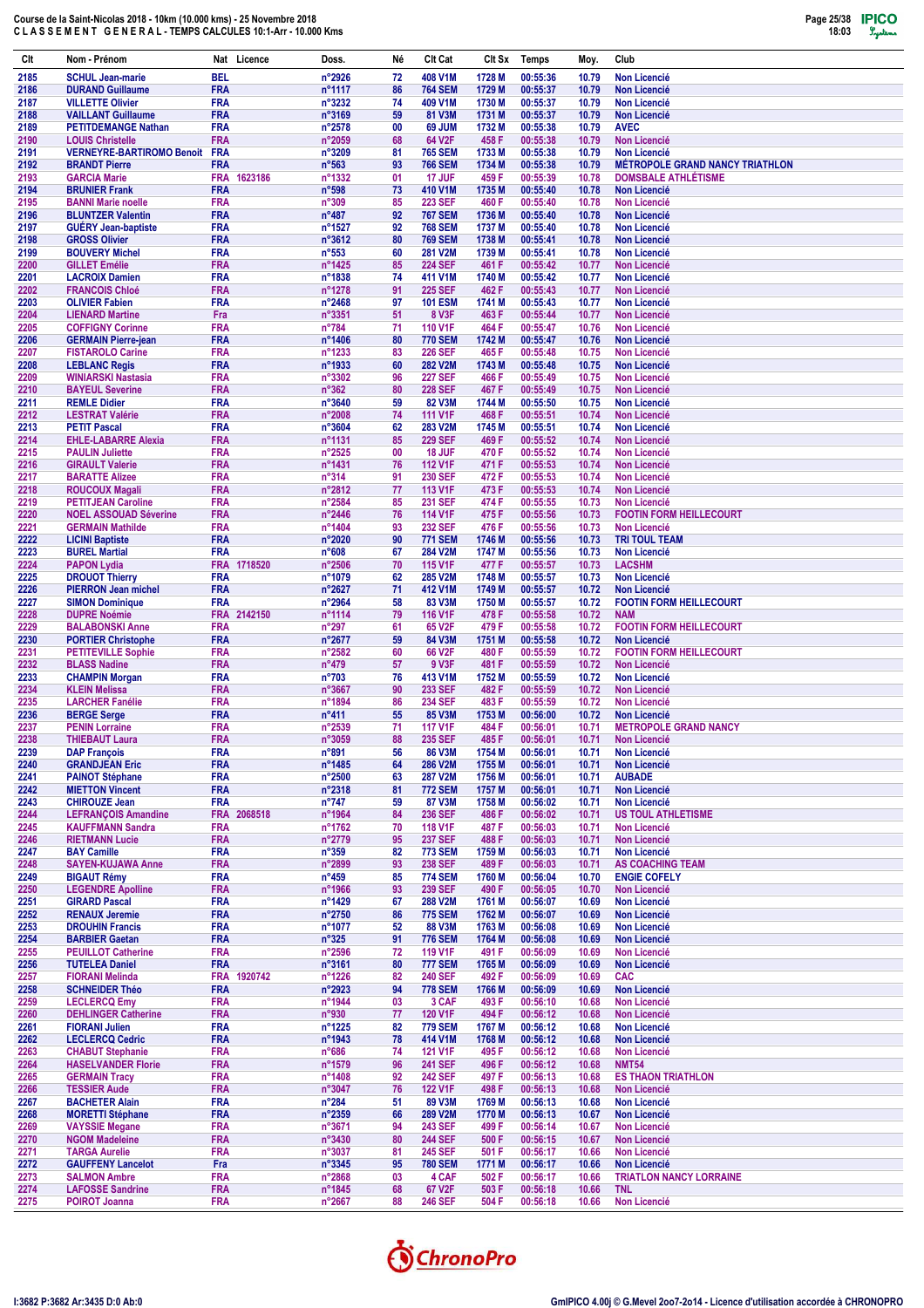

| Clt          | Nom - Prénom                                           | Nat Licence               | Doss.                              | Né       | Clt Cat                               | CIt Sx           | Temps                | Moy.           | Club                                                          |
|--------------|--------------------------------------------------------|---------------------------|------------------------------------|----------|---------------------------------------|------------------|----------------------|----------------|---------------------------------------------------------------|
| 2276         | <b>LAFOSSE Alain</b>                                   | <b>FRA</b>                | n°1844                             | 65       | 290 V2M                               | 1772 M           | 00:56:18             | 10.66          | <b>TNL</b>                                                    |
| 2277<br>2278 | <b>BATOG Stephanie</b><br><b>GAYTTE Thomas</b>         | <b>FRA</b><br><b>FRA</b>  | n°3668<br>n°1367                   | 87<br>82 | <b>247 SEF</b><br><b>781 SEM</b>      | 505 F<br>1773 M  | 00:56:18<br>00:56:18 | 10.66<br>10.66 | <b>Non Licencié</b><br>Non Licencié                           |
| 2279         | <b>GAYTTE Mathieu</b>                                  | <b>FRA</b>                | n°1366                             | 84       | <b>782 SEM</b>                        | 1774 M           | 00:56:19             | 10.65          | <b>AT WORK CONSEIL</b>                                        |
| 2280         | <b>BARRIONUEVO Marine</b>                              | <b>FRA</b>                | $n^{\circ}340$                     | 96       | <b>248 SEF</b>                        | 506 F            | 00:56:20             | 10.65          | <b>Non Licencié</b>                                           |
| 2281<br>2282 | <b>WALLNER Camille</b><br><b>REIMERINGER Mickael</b>   | <b>FRA</b><br><b>FRA</b>  | n°3274<br>n°2734                   | 89<br>96 | <b>249 SEF</b><br><b>783 SEM</b>      | 507 F<br>1775 M  | 00:56:21<br>00:56:21 | 10.65<br>10.65 | <b>Non Licencié</b><br><b>Non Licencié</b>                    |
| 2283         | <b>LITZENBURGER Damien</b>                             | <b>FRA</b>                | n°2036                             | 75       | 415 V1M                               | 1776 M           | 00:56:21             | 10.65          | <b>Non Licencié</b>                                           |
| 2284         | <b>HENRIONNET Franck</b>                               | <b>FRA</b>                | n°1607                             | 71       | 416 V1M                               | 1777 M           | 00:56:22             | 10.65          | <b>Non Licencié</b>                                           |
| 2285<br>2286 | <b>MEILLEUR Anthony</b><br><b>GIANG Christine</b>      | <b>FRA</b><br><b>FRA</b>  | n°2267<br>n°1415                   | 96<br>93 | <b>784 SEM</b><br><b>250 SEF</b>      | 1778 M<br>508 F  | 00:56:24<br>00:56:25 | 10.64<br>10.64 | <b>Non Licencié</b><br><b>Non Licencié</b>                    |
| 2287         | <b>NICOLAS Cécile</b>                                  | <b>FRA</b>                | n°2428                             | 73       | 123 V1F                               | 509 F            | 00:56:25             | 10.64          | Non Licencié                                                  |
| 2288         | <b>SALON Rodolphe</b>                                  | <b>FRA</b>                | n°2870                             | 73       | 417 V1M                               | 1779 M           | 00:56:25             | 10.64          | <b>MICH-MICH</b>                                              |
| 2289<br>2290 | <b>CHARNIGUET Nathalie</b><br><b>PIERSON Aurélie</b>   | <b>FRA</b><br><b>FRA</b>  | $n^{\circ}717$<br>n°2634           | 69<br>86 | 68 V2F<br><b>251 SEF</b>              | 510 F<br>511 F   | 00:56:26<br>00:56:27 | 10.63<br>10.63 | <b>Non Licencié</b><br><b>AUBADE</b>                          |
| 2291         | <b>NICOLAS Claire</b>                                  | Fra                       | n°3359                             | 93       | <b>252 SEF</b>                        | 512 F            | 00:56:27             | 10.63          | Non Licencié                                                  |
| 2292         | <b>WARTELLE Maud</b>                                   | <b>FRA</b>                | n°3281                             | 86       | <b>253 SEF</b>                        | 513 F            | 00:56:28             | 10.63          | <b>AUBADE</b>                                                 |
| 2293<br>2294 | <b>BARBIERI Patrick</b><br><b>DANGLETERRE Charline</b> | <b>FRA</b><br><b>FRA</b>  | $n^{\circ}327$<br>$n^{\circ}887$   | 70<br>86 | 418 V1M<br><b>254 SEF</b>             | 1780 M<br>514 F  | 00:56:28<br>00:56:28 | 10.63<br>10.63 | <b>Non Licencié</b><br><b>POMONA EPISAVEURS</b>               |
| 2295         | <b>POISSENOT Marlène</b>                               | <b>FRA</b>                | $n^{\circ}2669$                    | 69       | 69 V2F                                | 515 F            | 00:56:30             | 10.62          | <b>Non Licencié</b>                                           |
| 2296         | <b>METZINGER Albert</b>                                | <b>FRA</b>                | n°2292                             | 65       | 291 V2M                               | 1781 M           | 00:56:31             | 10.62          | Non Licencié                                                  |
| 2297<br>2298 | <b>ANGELONI Patricia</b><br><b>GUILLEMENOT Lou</b>     | <b>FRA</b><br><b>FRA</b>  | n°214<br>n°1536                    | 63<br>95 | <b>70 V2F</b><br><b>255 SEF</b>       | 516 F<br>517 F   | 00:56:32<br>00:56:33 | 10.62<br>10.61 | <b>DOMSBASLES</b><br>Non Licencié                             |
| 2299         | <b>SIMONNOT Jean pierre</b>                            | <b>FRA</b>                | n°2971                             | 58       | 90 V3M                                | 1782 M           | 00:56:33             | 10.61          | <b>Non Licencié</b>                                           |
| 2300         | <b>BOTTON Elvire</b>                                   | <b>FRA</b>                | $n^{\circ}520$                     | 81       | <b>256 SEF</b>                        | 518 F            | 00:56:34             | 10.61          | Non Licencié                                                  |
| 2301<br>2302 | <b>LEBRUN Gilliane</b><br><b>THOMAS Astrid</b>         | <b>FRA</b><br><b>FRA</b>  | n°1936<br>n°3084                   | 82<br>67 | <b>257 SEF</b><br>71 V <sub>2</sub> F | 519 F<br>520 F   | 00:56:34<br>00:56:34 | 10.61<br>10.61 | Non Licencié<br><b>RFC VASPERVILLER RUNNING FUN CLUB</b>      |
| 2303         | <b>DEGRELLE Pascal</b>                                 | <b>FRA</b>                | n°924                              | 68       | 292 V2M                               | 1783 M           | 00:56:34             | 10.61          | <b>POMPIER DE SARREBOURG</b>                                  |
| 2304         | <b>MARCHAL Julie</b>                                   | <b>FRA</b>                | n°2155                             | 89       | <b>258 SEF</b>                        | 521 F            | 00:56:34             | 10.61          | Non Licencié                                                  |
| 2305<br>2306 | <b>VALETTE Pascal</b><br><b>ANTOINE Olivier</b>        | <b>FRA</b><br><b>FRA</b>  | n°3177<br>$n^{\circ}224$           | 57<br>66 | 91 V3M<br>293 V2M                     | 1784 M<br>1785 M | 00:56:35<br>00:56:35 | 10.61<br>10.60 | <b>Non Licencié</b><br><b>Non Licencié</b>                    |
| 2307         | <b>GEORGES Emilie</b>                                  | <b>FRA</b>                | 1981681<br>n°1382                  | 82       | <b>259 SEF</b>                        | 522 F            | 00:56:36             | 10.60          | <b>NAM</b>                                                    |
| 2308         | <b>BATAILLE Catherine</b>                              | <b>FRA</b>                | $n^{\circ}348$                     | 74       | 124 V1F                               | 523 F            | 00:56:36             | 10.60          | <b>HARMONIE MUTUELLE</b>                                      |
| 2309<br>2310 | <b>NUSSBAUM Anne</b><br><b>LUCAIRE Maria do carmo</b>  | <b>FRA</b><br><b>FRA</b>  | n°3541<br>n°2072                   | 69<br>59 | <b>72 V2F</b><br><b>10 V3F</b>        | 524 F<br>525 F   | 00:56:37<br>00:56:37 | 10.60<br>10.60 | <b>Non Licencié</b><br>Non Licencié                           |
| 2311         | <b>MOUGUERZI Achraf</b>                                | <b>FRA</b>                | n°2381                             | 81       | <b>785 SEM</b>                        | 1786 M           | 00:56:37             | 10.60          | <b>Non Licencié</b>                                           |
| 2312         | <b>COME Jean paul</b>                                  | <b>FRA</b>                | $n^{\circ}823$                     | 49       | <b>8 V4M</b>                          | 1787 M           | 00:56:38             | 10.60          | Non Licencié                                                  |
| 2313<br>2314 | <b>BIASION Eric</b><br><b>HUMBERT Raoul</b>            | <b>FRA</b><br><b>FRA</b>  | $n^{\circ}453$<br>n°1668           | 72<br>55 | 419 V1M<br>92 V3M                     | 1788 M<br>1789 M | 00:56:38<br>00:56:38 | 10.60<br>10.60 | <b>MOTIV'RUN</b><br>RFC VASPERVILLER RUNNING FUN CLUB         |
| 2315         | <b>ROUSSET Émilie</b>                                  | <b>FRA</b>                | n°2824                             | 84       | <b>260 SEF</b>                        | 526 F            | 00:56:38             | 10.60          | <b>MOTIV RUN</b>                                              |
| 2316         | <b>ALBERT Claire</b>                                   | <b>FRA</b><br><b>FRA</b>  | $n^{\circ}168$                     | 82<br>86 | <b>261 SEF</b><br><b>786 SEM</b>      | 527 F<br>1790 M  | 00:56:38<br>00:56:38 | 10.60<br>10.59 | <b>Non Licencié</b><br><b>ENGIE COFELY</b>                    |
| 2317<br>2318 | <b>LAMOTTE Julien</b><br><b>GAUCHEY Rachel</b>         | <b>FRA</b>                | n°1873<br>n°1352                   | 69       | <b>73 V2F</b>                         | 528 F            | 00:56:41             | 10.59          | <b>Non Licencié</b>                                           |
| 2319         | <b>GUERIN Jeremy</b>                                   | <b>FRA</b>                | n°3555                             | 87       | <b>787 SEM</b>                        | 1791 M           | 00:56:42             | 10.58          | <b>Non Licencié</b>                                           |
| 2320<br>2321 | <b>ALLORY Victor</b><br><b>CARREAU Laurent</b>         | <b>FRA</b><br><b>FRA</b>  | $n^{\circ}$ 178<br>$n^{\circ}648$  | 93<br>66 | <b>788 SEM</b><br>294 V2M             | 1792 M<br>1793 M | 00:56:42<br>00:56:43 | 10.58<br>10.58 | <b>EQUIPE INRA-AGROPARISTECH NANCY</b><br><b>Non Licencié</b> |
| 2322         | <b>MERCIER Béatrice</b>                                | <b>FRA</b>                | n°2280                             | 65       | <b>74 V2F</b>                         | 529 F            | 00:56:43             | 10.58          | <b>Non Licencié</b>                                           |
| 2323         | <b>HENNEQUIN Marie-laurence</b>                        | <b>FRA</b>                | n°1600                             | 64       | <b>75 V2F</b>                         | 530 F            | 00:56:43             | 10.58          | <b>Non Licencié</b>                                           |
| 2324<br>2325 | <b>ROUYER Sophie</b><br><b>VERGIER Paul</b>            | <b>FRA</b><br><b>FRA</b>  | n°2830<br>n°3207                   | 81<br>93 | <b>262 SEF</b><br><b>789 SEM</b>      | 531 F<br>1794 M  | 00:56:43<br>00:56:43 | 10.58<br>10.58 | <b>Non Licencié</b><br><b>Non Licencié</b>                    |
| 2326         | <b>ANDRE Marie</b>                                     | <b>FRA</b>                | $n^{\circ}203$                     | 95       | <b>263 SEF</b>                        | 532 F            | 00:56:44             | 10.58          | Non Licencié                                                  |
| 2327         | <b>LESAGE Antoine</b>                                  | <b>FRA</b>                | n°2006                             | 94       | <b>790 SEM</b>                        | 1795 M           | 00:56:44             | 10.58          | <b>Non Licencié</b>                                           |
| 2328<br>2329 | <b>MERLIN Joyce</b><br><b>KACHLER Murielle</b>         | <b>FRA</b><br>FRA 1768231 | n°2284<br>n°1751                   | 64<br>70 | <b>76 V2F</b><br><b>125 V1F</b>       | 533 F<br>534 F   | 00:56:45<br>00:56:45 | 10.58<br>10.57 | <b>Non Licencié</b><br>A <sub>2</sub> M                       |
| 2330         | <b>GUIGUES Angélique</b>                               | <b>FRA</b>                | n°1529                             | 76       | <b>126 V1F</b>                        | 535 F            | 00:56:45             | 10.57          | Non Licencié                                                  |
| 2331         | <b>DAUTECOURT Camille</b>                              | <b>FRA</b>                | n°897                              | 95       | <b>264 SEF</b>                        | 536 F            | 00:56:45             | 10.57          | Non Licencié                                                  |
| 2332<br>2333 | <b>PILOIS Laurent</b><br><b>BERGER Valerie</b>         | <b>FRA</b><br><b>FRA</b>  | $n^{\circ}2640$<br>$n^{\circ}414$  | 73<br>67 | 420 V1M<br><b>77 V2F</b>              | 1796 M<br>537 F  | 00:56:47<br>00:56:47 | 10.57<br>10.57 | <b>POMONA EPISAVEURS</b><br>Non Licencié                      |
| 2334         | <b>FOLLEREAU Nathalie</b>                              | <b>FRA</b>                | n°1249                             | 75       | <b>127 V1F</b>                        | 538 F            | 00:56:47             | 10.57          | <b>AUBADE</b>                                                 |
| 2335         | <b>BARAN Laurent</b>                                   | <b>FRA</b>                | $n^{\circ}313$                     | 83       | <b>791 SEM</b>                        | 1797 M           | 00:56:47             | 10.57          | Non Licencié                                                  |
| 2336<br>2337 | <b>CAPONE Carmine</b><br><b>MPASSI Didier</b>          | <b>FRA</b><br><b>FRA</b>  | $n^{\circ}638$<br>n°3427           | 65<br>70 | 295 V2M<br>421 V1M                    | 1798 M<br>1799 M | 00:56:51<br>00:56:51 | 10.55<br>10.55 | Non Licencié<br>Non Licencié                                  |
| 2338         | <b>HEIDEIGER Laurent</b>                               | <b>FRA</b>                | n°1588                             | 72       | 422 V1M                               | 1800 M           | 00:56:52             | 10.55          | Non Licencié                                                  |
| 2339         | <b>HASSEL Emmanuelle</b><br><b>BLAISE Julien</b>       | <b>FRA</b><br><b>FRA</b>  | n°1582                             | 75       | 128 V1F                               | 539 F            | 00:56:53             | 10.55<br>10.55 | Non Licencié<br><b>EUROFINS</b>                               |
| 2340<br>2341 | <b>HEIDEIGER Isabelle</b>                              | <b>FRA</b>                | $n^{\circ}468$<br>n°1587           | 92<br>75 | <b>792 SEM</b><br>129 V1F             | 1801 M<br>540 F  | 00:56:53<br>00:56:54 | 10.55          | Non Licencié                                                  |
| 2342         | <b>JUILLERAT Coralie</b>                               | <b>FRA</b>                | n°1745                             | 79       | 130 V1F                               | 541 F            | 00:56:54             | 10.55          | <b>CAC</b>                                                    |
| 2343<br>2344 | <b>PEDUZZI Baptiste</b><br><b>TOUSSAINT Ophelie</b>    | <b>FRA</b><br><b>FRA</b>  | $n^{\circ}2532$<br>n°3137          | 01<br>85 | <b>70 JUM</b><br><b>265 SEF</b>       | 1802 M<br>542 F  | 00:56:56<br>00:56:57 | 10.54<br>10.54 | <b>AUBADE</b><br><b>Non Licencié</b>                          |
| 2345         | <b>SEBBAN Fernand</b>                                  | <b>FRA</b>                | $n^{\circ}3560$                    | 57       | 93 V3M                                | 1803 M           | 00:56:57             | 10.54          | Non Licencié                                                  |
| 2346         | <b>HOMAND Jean marie</b>                               | <b>FRA</b>                | $n^{\circ}3561$                    | 51       | 94 V3M                                | 1804 M           | 00:56:57             | 10.54          | Non Licencié                                                  |
| 2347<br>2348 | <b>LEGEAY Charlotte</b><br><b>CONSIGNY Aurélie</b>     | FRA T307553<br><b>FRA</b> | n°1965<br>$n^{\circ}830$           | 95<br>80 | <b>266 SEF</b><br><b>267 SEF</b>      | 543 F<br>544 F   | 00:56:57<br>00:56:58 | 10.54<br>10.54 | Non Licencié<br><b>VINCEY</b>                                 |
| 2349         | <b>ANDRIEUX Jerome</b>                                 | <b>FRA</b>                | $n^{\circ}209$                     | 73       | 423 V1M                               | 1805 M           | 00:56:58             | 10.53          | <b>RUN TEAM</b>                                               |
| 2350         | <b>HEINRICH Evan</b>                                   | <b>FRA</b>                | n°1590                             | 01       | <b>71 JUM</b>                         | 1806 M           | 00:56:58             | 10.53          | <b>AUBADE</b>                                                 |
| 2351<br>2352 | <b>NOUBISSI Junior</b><br><b>POIREL Albéric</b>        | <b>FRA</b><br><b>FRA</b>  | $n^{\circ}$ 2452<br>n°2663         | 85<br>80 | <b>793 SEM</b><br><b>794 SEM</b>      | 1807 M<br>1808 M | 00:56:59<br>00:56:59 | 10.53<br>10.53 | <b>Non Licencié</b><br>Non Licencié                           |
| 2353         | <b>BONTEMPI Cassandra</b>                              | <b>FRA</b>                | $n^{\circ}508$                     | 96       | <b>268 SEF</b>                        | 545 F            | 00:56:59             | 10.53          | Non Licencié                                                  |
| 2354         | <b>GROSJEAN Léonie</b>                                 | <b>FRA</b>                | n°1510                             | 90       | <b>269 SEF</b>                        | 546 F            | 00:57:00             | 10.53          | Non Licencié                                                  |
| 2355<br>2356 | <b>ROUX Sandrine</b><br><b>PERRIN Cyril</b>            | Fra<br><b>FRA</b>         | $n^{\circ}3366$<br>$n^{\circ}2553$ | 78<br>94 | <b>131 V1F</b><br><b>795 SEM</b>      | 547 F<br>1809 M  | 00:57:00<br>00:57:00 | 10.53<br>10.53 | Non Licencié<br>Non Licencié                                  |
| 2357         | <b>HANRIOT Dominique</b>                               | <b>FRA</b>                | n°3681                             | 72       | 424 V1M                               | 1810 M           | 00:57:01             | 10.52          | Non Licencié                                                  |
| 2358         | <b>VIT Jean romain</b>                                 | <b>FRA</b>                | n°3673                             | 79       | 425 V1M                               | 1811 M           | 00:57:01             | 10.52          | Non Licencié                                                  |
| 2359<br>2360 | <b>HAYE Aurelia</b><br><b>BARRAUD Jean-dylan</b>       | <b>FRA</b><br><b>FRA</b>  | n°1584<br>$n^{\circ}338$           | 75<br>77 | 132 V1F<br>426 V1M                    | 548 F<br>1812 M  | 00:57:02<br>00:57:03 | 10.52<br>10.52 | Non Licencié<br>Non Licencié                                  |
| 2361         | <b>BEHR Marie</b>                                      | <b>FRA</b>                | $n^{\circ}388$                     | 96       | <b>270 SEF</b>                        | 549 F            | 00:57:04             | 10.52          | Non Licencié                                                  |
| 2362         | <b>EUZEN Yann</b>                                      | <b>FRA</b>                | n°1169                             | 74       | 427 V1M                               | 1813 M           | 00:57:04             | 10.51          | Non Licencié                                                  |
| 2363<br>2364 | <b>MAURY Emeline</b><br><b>HOSTYN Guillaume</b>        | <b>FRA</b><br><b>FRA</b>  | n°2247<br>$n^{\circ}1642$          | 99<br>90 | <b>39 ESF</b><br><b>796 SEM</b>       | 550 F<br>1814 M  | 00:57:05<br>00:57:06 | 10.51<br>10.51 | <b>NONSARD</b><br>Non Licencié                                |
| 2365         | <b>ESMENJAUD Thierry</b>                               | <b>FRA</b>                | n°1153                             | 64       | 296 V2M                               | 1815 M           | 00:57:06             | 10.51          | Non Licencié                                                  |
| 2366         | <b>DERRIEUX Thomas</b>                                 | <b>FRA</b>                | $n^{\circ}975$                     | 76       | 428 V1M                               | 1816 M           | 00:57:06             | 10.51          | Non Licencié                                                  |

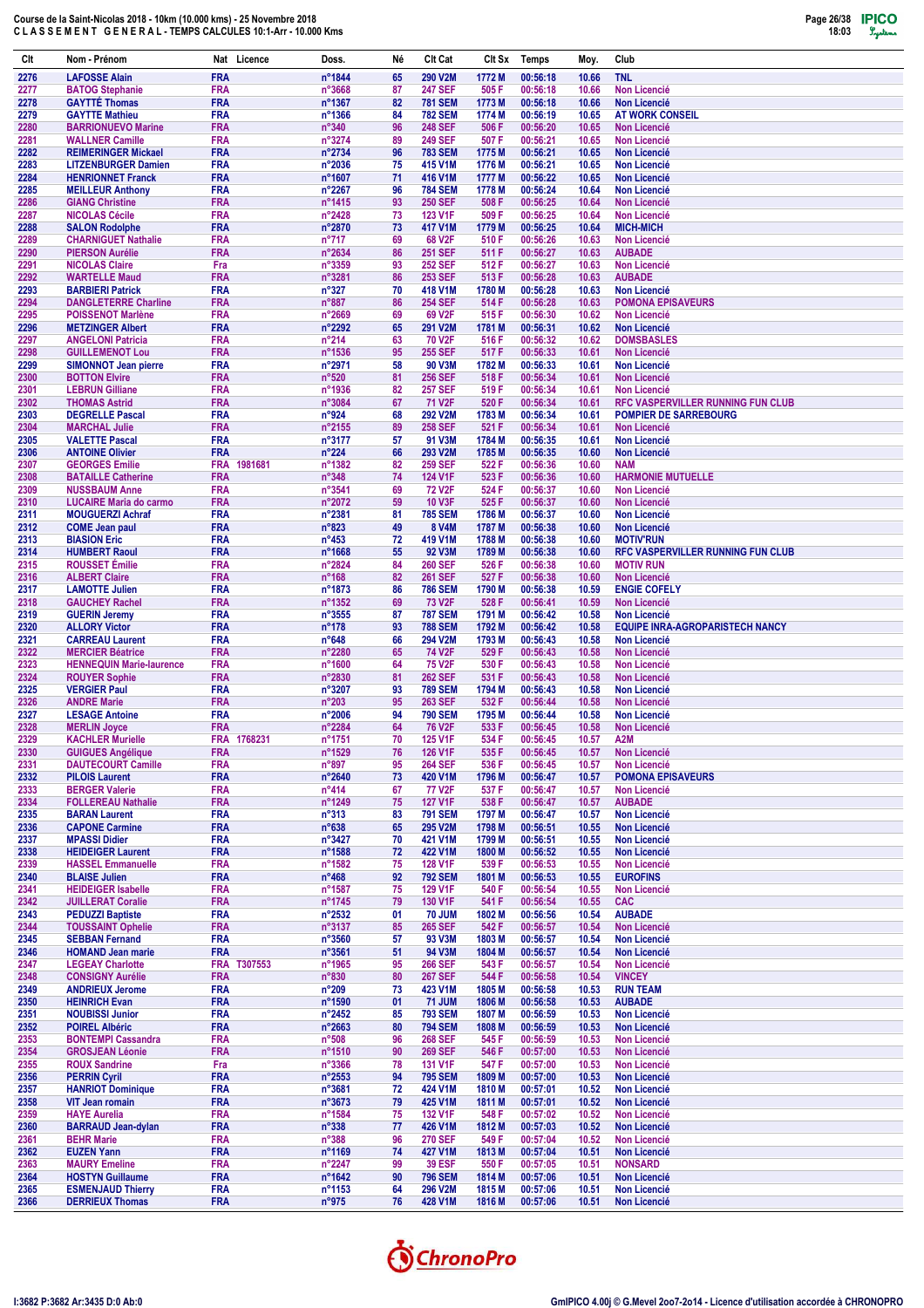

| Clt          | Nom - Prénom                                              |                          | Nat Licence | Doss.                     | Né       | Clt Cat                          | Clt Sx           | <b>Temps</b>         | Moy.           | Club                                                                       |
|--------------|-----------------------------------------------------------|--------------------------|-------------|---------------------------|----------|----------------------------------|------------------|----------------------|----------------|----------------------------------------------------------------------------|
| 2367         | <b>PICHON Didier</b>                                      | <b>FRA</b>               | 1931001     | n°2611                    | 65       | <b>297 V2M</b>                   | 1817 M           | 00:57:07             | 10.51          | <b>AS GREMILLON</b>                                                        |
| 2368         | <b>MÜLLER Hélène</b>                                      | <b>FRA</b>               |             | n°2398                    | 76       | 133 V1F                          | 551 F            | 00:57:07             | 10.51          | <b>Non Licencié</b>                                                        |
| 2369<br>2370 | <b>DESNOYERS Marie</b><br><b>ERARD Pascal</b>             | <b>FRA</b><br><b>FRA</b> |             | n°986<br>n°1146           | 97<br>66 | <b>40 ESF</b><br>298 V2M         | 552F<br>1818 M   | 00:57:07<br>00:57:07 | 10.51<br>10.51 | <b>Non Licencié</b><br><b>Non Licencié</b>                                 |
| 2371         | <b>DENIAU Lucile</b>                                      | <b>FRA</b>               |             | n°960                     | 81       | <b>271 SEF</b>                   | 553 F            | 00:57:07             | 10.50          | <b>Non Licencié</b>                                                        |
| 2372         | <b>FRANTZ Segolene</b>                                    | <b>FRA</b>               |             | n°1286                    | 74       | 134 V1F                          | 554 F            | 00:57:08             | 10.50          | <b>TNL</b>                                                                 |
| 2373<br>2374 | <b>SOUTERELLE Nicolas</b><br><b>POISSON Elodie</b>        | <b>FRA</b><br><b>FRA</b> |             | n°2985<br>n°3517          | 87<br>88 | <b>797 SEM</b><br><b>272 SEF</b> | 1819 M<br>555 F  | 00:57:08<br>00:57:08 | 10.50<br>10.50 | <b>Non Licencié</b><br><b>Non Licencié</b>                                 |
| 2375         | <b>RATYNSKI Christophe</b>                                | <b>FRA</b>               |             | n°2723                    | 73       | 429 V1M                          | 1820 M           | 00:57:09             | 10.50          | <b>Non Licencié</b>                                                        |
| 2376         | <b>LUMINEL Robert</b>                                     | <b>FRA</b>               |             | n°2077                    | 58       | 95 V3M                           | 1821 M           | 00:57:10             | 10.50          | <b>Non Licencié</b>                                                        |
| 2377<br>2378 | <b>VISCONTI Sylvie</b><br><b>KUPPER Didier</b>            | <b>FRA</b><br><b>FRA</b> |             | n°3402<br>n°1820          | 63<br>68 | <b>78 V2F</b><br>299 V2M         | 556 F<br>1822 M  | 00:57:10<br>00:57:10 | 10.50<br>10.50 | <b>Non Licencié</b><br><b>Non Licencié</b>                                 |
| 2379         | <b>AMORY Julie</b>                                        | <b>FRA</b>               |             | $n^{\circ}$ 193           | 91       | 273 SEF                          | 557 F            | 00:57:10             | 10.50          | <b>Non Licencié</b>                                                        |
| 2380         | <b>HOUOT Sandra</b>                                       | <b>FRA</b>               |             | n°1648                    | 71       | 135 V1F                          | 558 F            | 00:57:11             | 10.49          | <b>Non Licencié</b>                                                        |
| 2381<br>2382 | <b>GRAU André</b><br><b>VOGEL Laurent</b>                 | <b>FRA</b><br><b>FRA</b> |             | n°1491<br>n°3248          | 48<br>89 | 9 V4M<br><b>798 SEM</b>          | 1823 M<br>1824 M | 00:57:12<br>00:57:12 | 10.49<br>10.49 | <b>Non Licencié</b><br><b>Non Licencié</b>                                 |
| 2383         | <b>HEINRICH Amandine</b>                                  | <b>FRA</b>               |             | n°1589                    | 98       | 41 ESF                           | 559 F            | 00:57:12             | 10.49          | <b>AUBADE</b>                                                              |
| 2384         | <b>SAINT-PIERRE Bastien</b>                               | <b>FRA</b>               |             | n°2862                    | 90       | <b>799 SEM</b>                   | 1825 M           | 00:57:13             | 10.49          | <b>TRIATHLON NANCY LORRAINE</b>                                            |
| 2385<br>2386 | <b>MAILLARD Laëtitia</b><br><b>BELMOND Morgane</b>        | <b>FRA</b><br><b>FRA</b> |             | n°2110<br>n°3495          | 78<br>95 | 136 V1F<br><b>274 SEF</b>        | 560 F<br>561 F   | 00:57:14<br>00:57:14 | 10.48<br>10.48 | <b>AUBADE</b><br><b>Non Licencié</b>                                       |
| 2387         | <b>THOMAS Romain</b>                                      | <b>FRA</b>               |             | n°3093                    | 90       | <b>800 SEM</b>                   | 1826 M           | 00:57:14             | 10.48          | <b>Non Licencié</b>                                                        |
| 2388         | <b>HOLLEVILLE Nathalie</b>                                | <b>FRA</b>               |             | n°1638                    | 75       | <b>137 V1F</b>                   | 562F             | 00:57:15             | 10.48          | <b>Non Licencié</b>                                                        |
| 2389<br>2390 | <b>BRACQ Jean-claude</b><br><b>DOUB Christophe</b>        | <b>FRA</b><br><b>FRA</b> |             | $n^{\circ}561$<br>n°1057  | 54<br>83 | <b>96 V3M</b><br><b>801 SEM</b>  | 1827 M<br>1828 M | 00:57:15<br>00:57:17 | 10.48<br>10.48 | <b>FLEVILLE DEVANT NANCY</b><br><b>Non Licencié</b>                        |
| 2391         | <b>BROUANT Cécile</b>                                     | <b>FRA</b>               |             | n°590                     | 70       | 138 V1F                          | 563 F            | 00:57:17             | 10.48          | <b>Non Licencié</b>                                                        |
| 2392         | <b>MAZEAU Marjorie</b>                                    | <b>FRA</b>               |             | n°2254                    | 85       | <b>275 SEF</b>                   | 564 F            | 00:57:17             | 10.48          | <b>Non Licencié</b>                                                        |
| 2393<br>2394 | <b>GUYENOT Flora</b><br><b>SIBILLE Ghislaine</b>          | <b>FRA</b><br><b>FRA</b> |             | n°1550<br>n°2955          | 76<br>68 | 139 V1F<br><b>79 V2F</b>         | 565F<br>566 F    | 00:57:17<br>00:57:18 | 10.48<br>10.47 | <b>Non Licencié</b><br><b>Non Licencié</b>                                 |
| 2395         | <b>DUPONT Pierre</b>                                      | <b>FRA</b>               |             | n°1111                    | 47       | <b>10 V4M</b>                    | 1829 M           | 00:57:19             | 10.47          | <b>Non Licencié</b>                                                        |
| 2396         | <b>KUPPER Marianne</b>                                    | <b>FRA</b>               |             | n°1822                    | 99       | <b>42 ESF</b>                    | 567 F            | 00:57:19             | 10.47          | <b>Non Licencié</b>                                                        |
| 2397         | <b>DJABALLAH Karim</b>                                    | <b>FRA</b>               |             | n°1032                    | 64       | 300 V2M                          | 1830 M           | 00:57:19             | 10.47          | Non Licencié                                                               |
| 2398<br>2399 | <b>KUPPER Madeline</b><br><b>BISTORIN Valérie</b>         | <b>FRA</b><br><b>FRA</b> |             | n°1821<br>$n^{\circ}464$  | 01<br>88 | 19 JUF<br><b>276 SEF</b>         | 568 F<br>569 F   | 00:57:20<br>00:57:20 | 10.47<br>10.47 | <b>Non Licencié</b><br><b>Non Licencié</b>                                 |
| 2400         | <b>LE MAREC Yannick</b>                                   | <b>FRA</b>               |             | n°3511                    | 83       | <b>802 SEM</b>                   | 1831 M           | 00:57:20             | 10.47          | <b>Non Licencié</b>                                                        |
| 2401         | <b>MARMIER Sébastien</b>                                  | <b>FRA</b>               |             | n°2187                    | 70       | 430 V1M                          | 1832 M           | 00:57:20             | 10.47          | <b>Non Licencié</b>                                                        |
| 2402<br>2403 | <b>LECLAIRE Philippe</b><br><b>DUBOIS Gregory</b>         | <b>FRA</b><br><b>FRA</b> |             | n°1938<br>n°1086          | 64<br>85 | 301 V2M<br><b>803 SEM</b>        | 1833 M<br>1834 M | 00:57:20<br>00:57:21 | 10.47<br>10.46 | <b>Non Licencié</b><br><b>Non Licencié</b>                                 |
| 2404         | <b>ETCHEBER Lauriane</b>                                  | <b>FRA</b>               |             | n°1160                    | 00       | 20 JUF                           | 570 F            | 00:57:22             | 10.46          | <b>Non Licencié</b>                                                        |
| 2405         | <b>PACAUD Marie</b>                                       | <b>FRA</b>               |             | n°2496                    | 81       | <b>277 SEF</b>                   | 571 F            | 00:57:22             | 10.46          | <b>Non Licencié</b>                                                        |
| 2406<br>2407 | <b>HECKLER Jean-michel</b><br><b>MANGIN Valérie</b>       | <b>FRA</b><br><b>FRA</b> | 2112959     | n°1585<br>n°2139          | 62<br>80 | 302 V2M<br><b>278 SEF</b>        | 1835 M<br>572 F  | 00:57:24<br>00:57:25 | 10.45<br>10.45 | <b>Non Licencié</b><br><b>NAM</b>                                          |
| 2408         | <b>DAVRIL Bertrand</b>                                    | <b>FRA</b>               |             | n°902                     | 65       | 303 V2M                          | 1836 M           | 00:57:26             | 10.45          | <b>Non Licencié</b>                                                        |
| 2409         | <b>MOUREZ Jean-louis</b>                                  | <b>FRA</b>               |             | n°2385                    | 60       | 304 V2M                          | 1837 M           | 00:57:26             | 10.45          | <b>Non Licencié</b>                                                        |
| 2410<br>2411 | <b>PETOT Virginie</b><br><b>CURÉ Marion</b>               | <b>FRA</b><br><b>FRA</b> |             | n°3500<br>n°878           | 74<br>86 | 140 V1F<br><b>279 SEF</b>        | 573 F<br>574 F   | 00:57:27<br>00:57:27 | 10.45<br>10.44 | <b>Non Licencié</b><br><b>Non Licencié</b>                                 |
| 2412         | <b>PICARD Christophe</b>                                  | <b>FRA</b>               |             | $n^{\circ}2608$           | 67       | 305 V2M                          | 1838 M           | 00:57:27             | 10.44          | <b>DOMGERMAIN</b>                                                          |
| 2413         | <b>ANXIONNAT Sylvie</b>                                   | <b>FRA</b>               |             | $n^{\circ}230$            | 60       | 80 V2F                           | 575F             | 00:57:28             | 10.44          | <b>Non Licencié</b>                                                        |
| 2414<br>2415 | <b>HECKA Sophie</b><br><b>HACQUARD Dominique</b>          | <b>FRA</b><br><b>FRA</b> |             | n°3674<br>n°1557          | 80<br>56 | <b>280 SEF</b><br>97 V3M         | 576 F<br>1839 M  | 00:57:28<br>00:57:28 | 10.44<br>10.44 | <b>Non Licencié</b><br><b>Non Licencié</b>                                 |
| 2416         | <b>THIEABULT Sandrine</b>                                 | <b>FRA</b>               |             | n°3055                    | 71       | <b>141 V1F</b>                   | 577F             | 00:57:29             | 10.44          | Non Licencié                                                               |
| 2417         | <b>SAUGERE Sandra</b>                                     | <b>FRA</b>               | 1463905     | n°2888                    | 75       | <b>142 V1F</b>                   | 578 F            | 00:57:29             | 10.44          | <b>USM MONTARGIS</b>                                                       |
| 2418<br>2419 | <b>MARIN Stéphane</b><br><b>TERCIER Morgane</b>           | <b>FRA</b><br><b>FRA</b> |             | n°2180<br>n°3046          | 76<br>91 | 431 V1M<br><b>281 SEF</b>        | 1840 M<br>579F   | 00:57:29<br>00:57:30 | 10.44<br>10.44 | <b>Non Licencié</b><br><b>Non Licencié</b>                                 |
| 2420         | <b>GIROUX Frédérique</b>                                  | <b>FRA</b>               |             | n°1435                    | 74       | 143 V1F                          | 580F             | 00:57:30             | 10.44          | <b>METROPOLE GRAND NANCY</b>                                               |
| 2421         | <b>BETTENFELD Nathalie</b>                                | <b>FRA</b>               |             | $n^{\circ}447$            | 65       | 81 V2F                           | 581 F            | 00:57:32             | 10.43          | Non Licencié                                                               |
| 2422<br>2423 | <b>SPEYER-PAYS Olivier</b><br><b>FASSINOT Anthony</b>     | <b>FRA</b><br><b>FRA</b> |             | n°2992<br>n°1185          | 70<br>85 | 432 V1M<br><b>804 SEM</b>        | 1841 M<br>1842 M | 00:57:32<br>00:57:33 | 10.43<br>10.43 | <b>GSBDD NANCY</b><br>Non Licencié                                         |
| 2424         | <b>LAITHIER Pierre</b>                                    |                          | FRA 2138282 | n°1852                    | 55       | 98 V3M                           | 1843 M           | 00:57:35             | 10.42          | <b>AS GREMILLON</b>                                                        |
| 2425         | <b>GOLINELLI Ghislain</b>                                 | <b>FRA</b>               |             | $n^{\circ}$ 1453          | 81       | <b>805 SEM</b>                   | 1844 M           | 00:57:35             | 10.42          | Non Licencié                                                               |
| 2426<br>2427 | <b>BOUCHARD Pascal</b><br><b>GEORG Francis</b>            | <b>FRA</b>               | FRA 2143589 | $n^{\circ}527$<br>n°1379  | 68<br>65 | 306 V2M<br>307 V2M               | 1845 M<br>1846 M | 00:57:35<br>00:57:35 | 10.42<br>10.42 | <b>FOOTIN FORM HEILLECOURT</b><br><b>ASSOCIATION SPORTIVE DU GREMILLON</b> |
| 2428         | <b>BOUCHARD Chrisitne</b>                                 | <b>FRA</b>               |             | $n^{\circ}526$            | 69       | 82 V2F                           | 582 F            | 00:57:35             | 10.42          | <b>FOOTIN FORM HEILLECOURT</b>                                             |
| 2429         | <b>SALIN Richard</b>                                      | <b>FRA</b>               |             | $n^{\circ}2866$           | 62       | 308 V2M                          | 1847 M           | 00:57:37             | 10.41          | <b>KEEPCOOL NANCY</b>                                                      |
| 2430<br>2431 | <b>GRESILLON Jessie</b><br><b>BREHM Nadege</b>            | <b>FRA</b><br><b>FRA</b> |             | n°1501<br>$n^{\circ}570$  | 91<br>74 | <b>282 SEF</b><br>144 V1F        | 583 F<br>584 F   | 00:57:38<br>00:57:38 | 10.41<br>10.41 | Non Licencié<br>Non Licencié                                               |
| 2432         | <b>BAUER Thierry</b>                                      | <b>FRA</b>               |             | $n^{\circ}356$            | 65       | 309 V2M                          | 1848 M           | 00:57:38             | 10.41          | Non Licencié                                                               |
| 2433         | <b>GRANDMAIRE Jennifer</b>                                | <b>FRA</b>               |             | n°1489                    | 81       | 283 SEF                          | 585 F            | 00:57:40             | 10.41          | <b>KEEPCOOL ESSEY</b>                                                      |
| 2434<br>2435 | <b>LAMY Laetitia</b><br><b>DEMARNE Dominique</b>          | <b>FRA</b><br><b>FRA</b> |             | n°1875<br>$n^{\circ}952$  | 77<br>50 | 145 V1F<br><b>11 V3F</b>         | 586 F<br>587 F   | 00:57:40<br>00:57:40 | 10.41<br>10.41 | Non Licencié<br>Non Licencié                                               |
| 2436         | <b>BOUTON Christophe</b>                                  | <b>FRA</b>               |             | $n^{\circ}551$            | 78       | 433 V1M                          | 1849 M           | 00:57:40             | 10.41          | <b>Non Licencié</b>                                                        |
| 2437         | <b>VAUTRIN Sebastien</b>                                  | <b>FRA</b>               |             | n°3194                    | 74       | 434 V1M                          | 1850 M           | 00:57:40             | 10.40          | Non Licencié                                                               |
| 2438<br>2439 | <b>MOGENOT CHADERAT Caroline</b><br><b>MARTIN Laurent</b> | <b>FRA</b><br><b>FRA</b> |             | n°2332<br>$n^{\circ}2202$ | 90<br>69 | <b>284 SEF</b><br>310 V2M        | 588 F<br>1851 M  | 00:57:40<br>00:57:41 | 10.40<br>10.40 | <b>Non Licencié</b><br><b>Non Licencié</b>                                 |
| 2440         | <b>DUPONT Stéphanie</b>                                   |                          | FRA 2076341 | $n^{\circ}1113$           | 74       | 146 V1F                          | 589 F            | 00:57:42             | 10.40          | <b>NAM</b>                                                                 |
| 2441         | <b>FERRY Jerome</b>                                       | <b>FRA</b>               |             | $n^{\circ}$ 1213          | 76       | 435 V1M                          | 1852 M           | 00:57:42             | 10.40          | <b>TEAM ROCKY ET MICKEY</b>                                                |
| 2442<br>2443 | <b>WACHOWIAK Marie</b><br><b>PETIT Florian</b>            | <b>FRA</b><br><b>FRA</b> |             | n°3266<br>$n^{\circ}2571$ | 91<br>85 | <b>285 SEF</b><br><b>806 SEM</b> | 590 F<br>1853 M  | 00:57:42<br>00:57:42 | 10.40<br>10.40 | <b>Non Licencié</b><br><b>SADEC ALEKYS</b>                                 |
| 2444         | <b>BLANDIN Olivier</b>                                    | <b>FRA</b>               |             | $n^{\circ}478$            | 69       | 311 V2M                          | 1854 M           | 00:57:42             | 10.40          | Non Licencié                                                               |
| 2445         | <b>SIBILLE Pierre</b>                                     | <b>FRA</b>               |             | n°2957                    | 60       | 312 V2M                          | 1855 M           | 00:57:43             | 10.40          | Non Licencié                                                               |
| 2446<br>2447 | <b>CADIX Laurent</b><br><b>SCHEIBEL Yves</b>              | <b>FRA</b><br><b>FRA</b> |             | $n^{\circ}3664$<br>n°2903 | 64<br>63 | 313 V2M<br>314 V2M               | 1856 M<br>1857 M | 00:57:43<br>00:57:43 | 10.40<br>10.40 | Non Licencié<br><b>Non Licencié</b>                                        |
| 2448         | <b>TISSERAND Maxime</b>                                   | <b>FRA</b>               |             | $n^{\circ}3111$           | 87       | <b>807 SEM</b>                   | 1858 M           | 00:57:44             | 10.39          | <b>SADEC ALEKYS</b>                                                        |
| 2449         | <b>WARION Sandrine</b>                                    | <b>FRA</b>               |             | n°3278                    | 73       | <b>147 V1F</b>                   | 591 F            | 00:57:45             | 10.39          | <b>Non Licencié</b>                                                        |
| 2450<br>2451 | <b>ENSMINGER Peggy</b><br><b>GAUDIN Céline</b>            | <b>FRA</b><br><b>FRA</b> |             | n°1144<br>n°1354          | 76<br>78 | 148 V1F<br>149 V1F               | 592 F<br>593 F   | 00:57:45<br>00:57:46 | 10.39<br>10.39 | Non Licencié<br>Non Licencié                                               |
| 2452         | <b>BARBIERI Yulia</b>                                     | <b>RUS</b>               |             | $n^{\circ}328$            | 87       | <b>286 SEF</b>                   | 594 F            | 00:57:46             | 10.39          | Non Licencié                                                               |
| 2453         | <b>HARTZ Sylvie</b>                                       | <b>FRA</b>               |             | n°1578                    | 63       | 83 V2F                           | 595 F            | 00:57:46             | 10.39          | Non Licencié                                                               |
| 2454<br>2455 | <b>THEAUDE Lorène</b><br><b>THOMAS Candice</b>            | <b>FRA</b><br><b>FRA</b> |             | n°3050<br>$n^{\circ}3085$ | 94<br>94 | <b>287 SEF</b><br><b>288 SEF</b> | 596 F<br>597 F   | 00:57:47<br>00:57:48 | 10.38<br>10.38 | Non Licencié<br>Non Licencié                                               |
| 2456         | <b>WERBROUCK Lise</b>                                     | <b>FRA</b>               |             | n°3293                    | 77       | 150 V1F                          | 598 F            | 00:57:48             | 10.38          | <b>Non Licencié</b>                                                        |
| 2457         | <b>LABUSSIERE Catherine</b>                               | <b>FRA</b>               |             | n°1835                    | 69       | 84 V2F                           | 599 F            | 00:57:49             | 10.38          | Non Licencié                                                               |

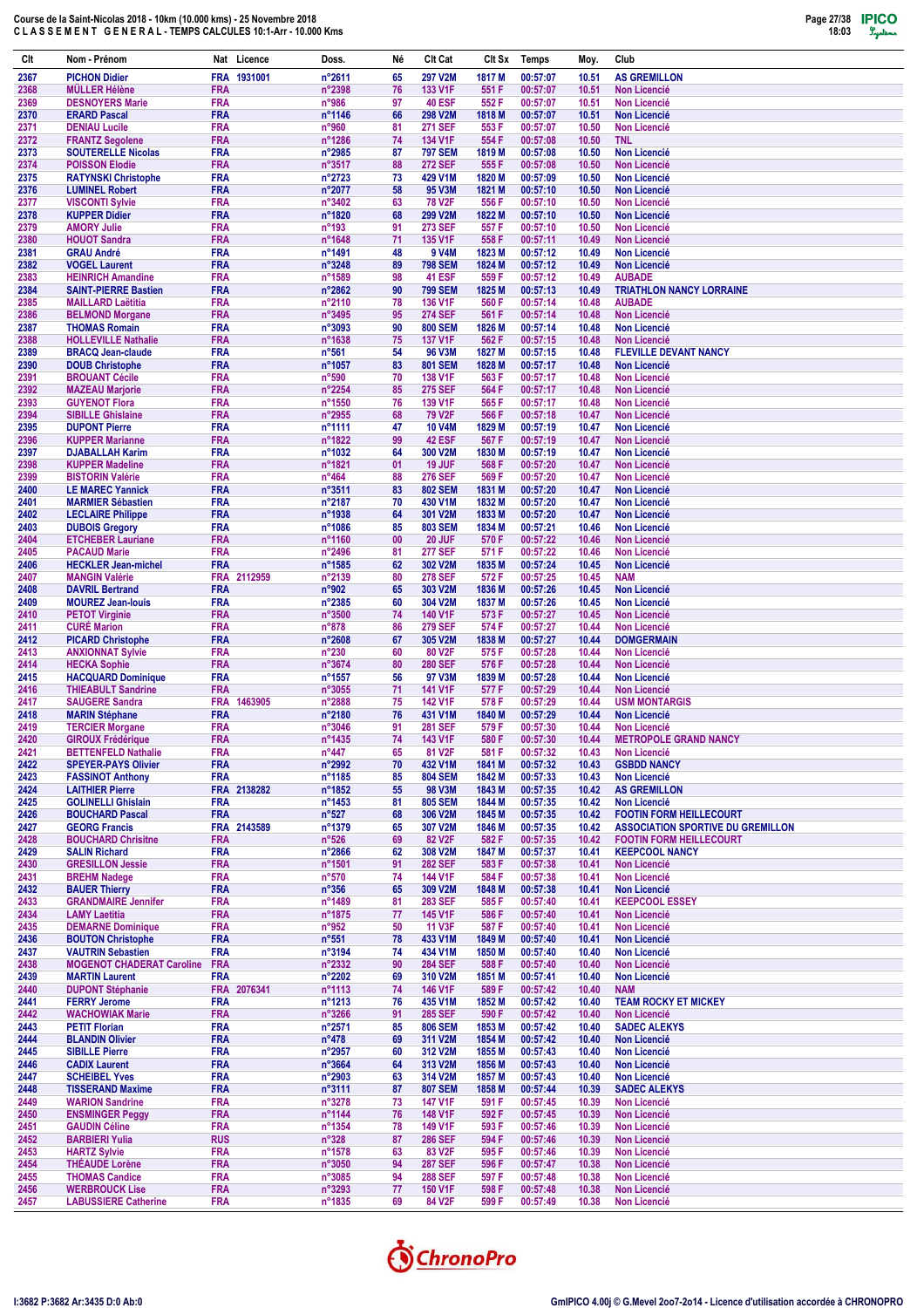

| Clt          | Nom - Prénom                                             | Nat Licence                         | Doss.                              | Né       | Clt Cat                          | Clt Sx           | <b>Temps</b>         | Moy.           | Club                                                         |
|--------------|----------------------------------------------------------|-------------------------------------|------------------------------------|----------|----------------------------------|------------------|----------------------|----------------|--------------------------------------------------------------|
| 2458         | <b>BRULHARD Kevin</b>                                    | <b>FRA</b>                          | n°593                              | 88       | <b>808 SEM</b>                   | 1859 M           | 00:57:49             | 10.38          | <b>Non Licencié</b>                                          |
| 2459<br>2460 | <b>CROUX Anne</b><br><b>CHAUMET Arnaud</b>               | <b>FRA</b><br><b>FRA</b>            | n°3632<br>$n^{\circ}726$           | 80<br>73 | <b>289 SEF</b><br>436 V1M        | 600 F<br>1860 M  | 00:57:49<br>00:57:49 | 10.38<br>10.38 | <b>Non Licencié</b><br><b>Non Licencié</b>                   |
| 2461         | <b>EBADI Antoine</b>                                     | <b>FRA</b>                          | n°1130                             | 98       | <b>102 ESM</b>                   | 1861 M           | 00:57:49             | 10.38          | <b>Non Licencié</b>                                          |
| 2462         | <b>DJEMAOUN Céline</b>                                   | FRA 1154077                         | n°1035                             | 84       | <b>290 SEF</b>                   | 601 F            | 00:57:50             | 10.38          | <b>CAN SAINT-MAX</b>                                         |
| 2463<br>2464 | <b>JULIAN Cyril</b><br><b>MICHAUT Stéphanie</b>          | <b>FRA</b><br><b>FRA</b>            | n°1747<br>n°2307                   | 74<br>75 | 437 V1M<br><b>151 V1F</b>        | 1862 M<br>602F   | 00:57:52<br>00:57:52 | 10.37<br>10.37 | <b>Non Licencié</b><br><b>Non Licencié</b>                   |
| 2465         | <b>ROBLES Chloé</b>                                      | <b>FRA</b>                          | n°2795                             | 92       | <b>291 SEF</b>                   | 603F             | 00:57:53             | 10.37          | <b>Non Licencié</b>                                          |
| 2466         | <b>SACCOMANDI Justine</b>                                | <b>FRA</b>                          | n°2853                             | 89       | <b>292 SEF</b>                   | 604F             | 00:57:53             | 10.37          | <b>Non Licencié</b>                                          |
| 2467         | <b>POIROT Cindy</b>                                      | <b>FRA</b><br><b>FRA</b>            | $n^{\circ}2666$                    | 92<br>02 | 293 SEF<br>5 CAF                 | 605F<br>606F     | 00:57:54<br>00:57:54 | 10.36          | <b>VIRINE TEAM</b><br><b>Non Licencié</b>                    |
| 2468<br>2469 | <b>DARRIGADE Sabine</b><br><b>EULOGE Marie-judicaële</b> | <b>FRA</b>                          | n°3476<br>n°1167                   | 75       | <b>152 V1F</b>                   | 607F             | 00:57:54             | 10.36<br>10.36 | <b>Non Licencié</b>                                          |
| 2470         | <b>EULOGE Herve</b>                                      | <b>FRA</b>                          | n°1166                             | 65       | 315 V2M                          | 1863 M           | 00:57:54             | 10.36          | <b>Non Licencié</b>                                          |
| 2471<br>2472 | <b>IMBERT Thibaut</b><br><b>NAEGELEN Claire</b>          | <b>FRA</b><br><b>FRA</b>            | n°1685<br>n°2412                   | 93<br>88 | <b>809 SEM</b><br><b>294 SEF</b> | 1864 M<br>608F   | 00:57:54<br>00:57:56 | 10.36<br>10.36 | <b>INRA-AGROPARISTECH NANCY</b><br><b>Non Licencié</b>       |
| 2473         | <b>LAROSE Nathalie</b>                                   | <b>FRA</b><br>1675551               | n°1900                             | 76       | 153 V1F                          | 609F             | 00:57:56             | 10.36          | <b>CAN</b>                                                   |
| 2474         | <b>MASSON Pierrick</b>                                   | <b>FRA</b>                          | n°3594                             | 79       | 438 V1M                          | 1865 M           | 00:57:56             | 10.36          | <b>Non Licencié</b>                                          |
| 2475<br>2476 | <b>VAST Florian</b><br><b>LISE Noack</b>                 | <b>FRA</b><br><b>FRA</b>            | n°3188<br>n°2035                   | 84<br>92 | <b>810 SEM</b><br><b>295 SEF</b> | 1866 M<br>610 F  | 00:57:57<br>00:57:57 | 10.36<br>10.35 | <b>Non Licencié</b><br><b>Non Licencié</b>                   |
| 2477         | <b>STOLTZ Marilyn</b>                                    | <b>FRA</b>                          | n°3012                             | 69       | 85 V2F                           | 611 F            | 00:57:58             | 10.35          | <b>Non Licencié</b>                                          |
| 2478         | <b>GARNIER Nathalie</b>                                  | <b>FRA</b>                          | n°1339                             | 68       | 86 V2F                           | 612F             | 00:57:59             | 10.35          | <b>Non Licencié</b>                                          |
| 2479<br>2480 | <b>GRECO Elsa</b><br><b>MARCHAND Jerome</b>              | <b>FRA</b><br><b>FRA</b>            | n°1495<br>n°2163                   | 66<br>79 | 87 V2F<br>439 V1M                | 613 F<br>1867 M  | 00:57:59<br>00:57:59 | 10.35<br>10.35 | <b>Non Licencié</b><br><b>Non Licencié</b>                   |
| 2481         | <b>LEONET Sandrine</b>                                   | <b>FRA</b>                          | n°1996                             | 65       | 88 V2F                           | 614 F            | 00:57:59             | 10.35          | <b>Non Licencié</b>                                          |
| 2482         | <b>BONTEMPS Jean-marie</b>                               | <b>FRA</b>                          | $n^{\circ}510$                     | 55       | 99 V3M                           | 1868 M           | 00:58:00             | 10.35          | <b>Non Licencié</b>                                          |
| 2483<br>2484 | <b>TANARE Remy</b><br><b>AUGE Hélène</b>                 | <b>FRA</b><br><b>FRA</b>            | n°3033<br>n°3478                   | 84<br>92 | <b>811 SEM</b><br><b>296 SEF</b> | 1869 M<br>615F   | 00:58:00<br>00:58:00 | 10.35<br>10.34 | <b>Non Licencié</b><br><b>Non Licencié</b>                   |
| 2485         | <b>STAROSSE Regis</b>                                    | <b>FRA</b>                          | n°3000                             | 77       | 440 V1M                          | 1870 M           | 00:58:02             | 10.34          | <b>Non Licencié</b>                                          |
| 2486         | <b>MADEIRA BORGES Alicia</b>                             | <b>FRA</b>                          | n°2094                             | 93       | <b>297 SEF</b>                   | 616F             | 00:58:02             | 10.34          | <b>Non Licencié</b>                                          |
| 2487<br>2488 | <b>PERRIN Marion</b><br><b>MERAL Amandine</b>            | <b>FRA</b><br><b>FRA</b>            | n°2557<br>n°2278                   | 93<br>00 | <b>298 SEF</b><br>21 JUF         | 617 F<br>618F    | 00:58:03<br>00:58:04 | 10.34<br>10.33 | <b>Non Licencié</b><br><b>Non Licencié</b>                   |
| 2489         | <b>JUY Dominique</b>                                     | <b>FRA</b>                          | n°1749                             | 64       | 316 V2M                          | 1871 M           | 00:58:04             | 10.33          | <b>Non Licencié</b>                                          |
| 2490         | <b>MERCIER Fabrice</b>                                   | Fra                                 | n°3355                             | 74       | 441 V1M                          | 1872 M           | 00:58:05             | 10.33          | <b>Non Licencié</b>                                          |
| 2491<br>2492 | <b>CHINY Lucie</b><br><b>MICHEL Camille</b>              | <b>FRA</b><br><b>FRA</b><br>2090925 | $n^{\circ}745$<br>n°2309           | 85<br>93 | <b>299 SEF</b><br>300 SEF        | 619 F<br>620 F   | 00:58:05<br>00:58:05 | 10.33<br>10.33 | <b>Non Licencié</b><br><b>COS DE VILLERS</b>                 |
| 2493         | <b>FELLER Fanny</b>                                      | <b>FRA</b>                          | n°1199                             | 74       | <b>154 V1F</b>                   | 621 F            | 00:58:06             | 10.33          | <b>Non Licencié</b>                                          |
| 2494         | <b>BOUGES Emmeline</b>                                   | <b>FRA</b>                          | n°3487                             | 92       | 301 SEF                          | 622F             | 00:58:07             | 10.33          | <b>Non Licencié</b>                                          |
| 2495<br>2496 | <b>COMBIER Margaux</b><br><b>LECOMTE Joséphine</b>       | <b>FRA</b><br><b>FRA</b>            | $n^{\circ}822$<br>n°1945           | 91<br>95 | 302 SEF<br>303 SEF               | 623 F<br>624 F   | 00:58:07<br>00:58:08 | 10.33<br>10.32 | <b>GSBDD NANCY</b><br><b>METROPOLE GRAND NANCY TRIATHLON</b> |
| 2497         | <b>DUFOUR Jean-philippe</b>                              | <b>FRA</b>                          | n°1100                             | 72       | 442 V1M                          | 1873 M           | 00:58:08             | 10.32          | <b>Non Licencié</b>                                          |
| 2498         | <b>VAILLANDET Quentin</b>                                | <b>FRA</b>                          | n°3167                             | 82       | <b>812 SEM</b>                   | 1874 M           | 00:58:08             | 10.32          | Non Licencié                                                 |
| 2499<br>2500 | <b>LAVERNY Anne</b><br><b>PETITDANT Jean paul</b>        | <b>FRA</b><br><b>FRA</b>            | n°1919<br>n°3596                   | 64<br>76 | 89 V2F<br>443 V1M                | 625F<br>1875 M   | 00:58:09<br>00:58:10 | 10.32<br>10.32 | <b>Non Licencié</b><br><b>Non Licencié</b>                   |
| 2501         | <b>KREBS Sarah</b>                                       | <b>FRA</b>                          | n°1811                             | 96       | <b>304 SEF</b>                   | 626 F            | 00:58:10             | 10.32          | Non Licencié                                                 |
| 2502         | <b>THOMAS Présillia</b>                                  | Fra                                 | n°3371                             | 86       | 305 SEF                          | 627 F            | 00:58:10             | 10.32          | <b>Non Licencié</b>                                          |
| 2503<br>2504 | <b>CHAMAK Vanessa</b><br><b>MOUDA Sebastien</b>          | <b>FRA</b><br><b>FRA</b>            | $n^{\circ}695$<br>n°2372           | 72<br>78 | <b>155 V1F</b><br>444 V1M        | 628 F<br>1876 M  | 00:58:11<br>00:58:12 | 10.31<br>10.31 | <b>Non Licencié</b><br><b>Non Licencié</b>                   |
| 2505         | <b>PETIT Marguerite</b>                                  | <b>FRA</b>                          | n°2574                             | 93       | 306 SEF                          | 629 F            | 00:58:12             | 10.31          | <b>POMONA EPISAVEURS</b>                                     |
| 2506         | <b>LOUYOT Thomas</b>                                     | <b>FRA</b>                          | n°2068                             | 75       | 445 V1M                          | 1877 M           | 00:58:12             | 10.31          | <b>Non Licencié</b>                                          |
| 2507<br>2508 | <b>GARANDEL Emmanuel</b><br><b>LORENZON Olivier</b>      | <b>FRA</b><br><b>FRA</b>            | n°1330<br>n°2050                   | 74<br>90 | 446 V1M<br><b>813 SEM</b>        | 1878 M<br>1879 M | 00:58:12<br>00:58:13 | 10.31<br>10.31 | <b>TNL</b><br><b>SADEC ALEKYS</b>                            |
| 2509         | <b>BAUCHE Frédéric</b>                                   | <b>FRA</b>                          | $n^{\circ}351$                     | 78       | 447 V1M                          | 1880 M           | 00:58:13             | 10.31          | <b>Non Licencié</b>                                          |
| 2510         | <b>FUCHS Marion</b>                                      | <b>FRA</b>                          | n°1299                             | 92       | 307 SEF                          | 630 F            | 00:58:14             | 10.31          | Non Licencié                                                 |
| 2511<br>2512 | <b>VIENNET Blanche</b><br><b>BIACHE Alix</b>             | <b>FRA</b><br><b>FRA</b>            | n°3220<br>$n^{\circ}451$           | 01<br>88 | 22 JUF<br><b>308 SEF</b>         | 631 F<br>632F    | 00:58:14<br>00:58:15 | 10.30<br>10.30 | <b>Non Licencié</b><br>Non Licencié                          |
| 2513         | <b>THIRIAT Stéphanie</b>                                 | <b>FRA</b>                          | $n^{\circ}3071$                    | 74       | <b>156 V1F</b>                   | 633 F            | 00:58:15             | 10.30          | Non Licencié                                                 |
| 2514         | <b>RATEFIARISON Lucie</b>                                | <b>FRA</b>                          | n°2721                             | 94       | 309 SEF                          | 634 F            | 00:58:15             | 10.30          | Non Licencié                                                 |
| 2515<br>2516 | <b>WEISSE Isabelle</b><br><b>GRANDIEU Gaëlle</b>         | <b>FRA</b><br><b>FRA</b>            | n°3290<br>n°1482                   | 75<br>74 | <b>157 V1F</b><br>158 V1F        | 635F<br>636 F    | 00:58:15<br>00:58:18 | 10.30<br>10.29 | <b>SPINAFIT</b><br>Non Licencié                              |
| 2517         | <b>CADARIO Faustine</b>                                  | <b>FRA</b>                          | $n^{\circ}617$                     | 89       | <b>310 SEF</b>                   | 637 F            | 00:58:18             | 10.29          | Non Licencié                                                 |
| 2518         | <b>THIETRY Laura</b>                                     | <b>FRA</b>                          | $n^{\circ}3417$                    | 86       | <b>311 SEF</b>                   | 638 F            | 00:58:19             | 10.29          | Non Licencié                                                 |
| 2519<br>2520 | <b>VILMIN Véronique</b><br><b>BURGER Alexandre</b>       | <b>FRA</b><br><b>FRA</b>            | $n^{\circ}3234$<br>$n^{\circ}3515$ | 73<br>85 | 159 V1F<br><b>814 SEM</b>        | 639 F<br>1881 M  | 00:58:19<br>00:58:19 | 10.29<br>10.29 | Non Licencié<br><b>Non Licencié</b>                          |
| 2521         | <b>DITTE Julia</b>                                       | <b>FRA</b>                          | $n^{\circ}3516$                    | 84       | <b>312 SEF</b>                   | 640 F            | 00:58:19             | 10.29          | Non Licencié                                                 |
| 2522         | <b>PAGEL Pierre</b>                                      | <b>FRA</b>                          | $n^{\circ}$ 2499                   | 67       | 317 V2M                          | 1882 M           | 00:58:20             | 10.29          | <b>Non Licencié</b><br><b>Non Licencié</b>                   |
| 2523<br>2524 | <b>MOTSCH Catherine</b><br><b>MARTIN Christopher</b>     | <b>FRA</b><br><b>FRA</b>            | n°2369<br>n°2196                   | 78<br>73 | <b>160 V1F</b><br>448 V1M        | 641 F<br>1883 M  | 00:58:20<br>00:58:20 | 10.29<br>10.29 | <b>Non Licencié</b>                                          |
| 2525         | <b>ROUSSEL Pascal</b>                                    | <b>FRA</b>                          | n°2821                             | 69       | 318 V2M                          | 1884 M           | 00:58:21             | 10.28          | Non Licencié                                                 |
| 2526         | <b>ROUSSEL Fabienne</b>                                  | <b>FRA</b><br><b>FRA</b>            | n°2820                             | 69<br>85 | 90 V2F                           | 642 F<br>643 F   | 00:58:21             | 10.28          | <b>Non Licencié</b><br>LES DUCS DE LUNÉVILLE                 |
| 2527<br>2528 | <b>MASSON Mylène</b><br><b>DECONCHON Nicolas</b>         | <b>FRA</b>                          | n°2219<br>$n^{\circ}918$           | 80       | 313 SEF<br><b>815 SEM</b>        | 1885 M           | 00:58:21<br>00:58:22 | 10.28<br>10.28 | Non Licencié                                                 |
| 2529         | <b>MAZUR Bertrand</b>                                    | <b>FRA</b>                          | $n^{\circ}2256$                    | 68       | 319 V2M                          | 1886 M           | 00:58:23             | 10.28          | <b>Non Licencié</b>                                          |
| 2530         | <b>BEFADI Virginie</b><br><b>CLAUDON Claire</b>          | <b>FRA</b><br><b>FRA</b>            | $n^{\circ}381$<br>$n^{\circ}768$   | 70<br>91 | <b>161 V1F</b>                   | 644 F<br>645F    | 00:58:23<br>00:58:24 | 10.28<br>10.28 | Non Licencié<br><b>Non Licencié</b>                          |
| 2531<br>2532 | <b>MOUGEL Vincent</b>                                    | <b>FRA</b>                          | $n^{\circ}2374$                    | 73       | 314 SEF<br>449 V1M               | 1887 M           | 00:58:25             | 10.27          | Non Licencié                                                 |
| 2533         | <b>NORDMANN Claire</b>                                   | <b>FRA</b>                          | $n^{\circ}2450$                    | 73       | <b>162 V1F</b>                   | 646 F            | 00:58:25             | 10.27          | <b>VOUXEY</b>                                                |
| 2534         | <b>DESPRES-DONTENWILL Céline</b>                         | <b>FRA</b>                          | n°989                              | 73       | 163 V1F                          | 647 F            | 00:58:27             | 10.27          | Non Licencié                                                 |
| 2535<br>2536 | <b>JANEL Simon</b><br><b>FLEURENCE Anne</b>              | <b>FRA</b><br><b>FRA</b>            | $n^{\circ}3436$<br>n°1236          | 87<br>75 | <b>816 SEM</b><br>164 V1F        | 1888 M<br>648 F  | 00:58:27<br>00:58:28 | 10.27<br>10.27 | <b>Non Licencié</b><br><b>Non Licencié</b>                   |
| 2537         | <b>CAVALLARO Antonio</b>                                 | <b>FRA</b>                          | $n^{\circ}3602$                    | 69       | 320 V2M                          | 1889 M           | 00:58:28             | 10.26          | <b>Non Licencié</b>                                          |
| 2538<br>2539 | <b>LORENTZ Pauline</b><br><b>SPANAGLE Gerard</b>         | <b>FRA</b><br><b>FRA</b>            | $n^{\circ}2049$<br>n°2989          | 95<br>57 | 315 SEF<br>100 V3M               | 649 F<br>1890 M  | 00:58:28<br>00:58:28 | 10.26<br>10.26 | <b>Non Licencié</b><br>Non Licencié                          |
| 2540         | <b>HUTTEAU-MAURICE Helene</b>                            | <b>FRA</b>                          | n°1678                             | 80       | 316 SEF                          | 650 F            | 00:58:29             | 10.26          | Non Licencié                                                 |
| 2541         | <b>MARCOT Mélissa</b>                                    | <b>FRA</b>                          | $n^{\circ}2167$                    | 86       | 317 SEF                          | 651 F            | 00:58:29             | 10.26          | <b>SADEC ALEKYS</b>                                          |
| 2542<br>2543 | <b>BRENANS Laura</b><br><b>COUCHET Celine</b>            | <b>FRA</b><br><b>FRA</b>            | $n^{\circ}571$<br>$n^{\circ}854$   | 97<br>83 | <b>43 ESF</b><br>318 SEF         | 652F<br>653 F    | 00:58:29<br>00:58:30 | 10.26<br>10.26 | <b>ASPTT VERDUN</b><br>Non Licencié                          |
| 2544         | <b>NOWAK Thibaut</b>                                     | <b>FRA</b>                          | $n^{\circ}$ 2453                   | 87       | <b>817 SEM</b>                   | 1891 M           | 00:58:30             | 10.26          | <b>Non Licencié</b>                                          |
| 2545         | <b>DONNOT Céline</b>                                     | <b>FRA</b>                          | n°1049                             | 92       | 319 SEF                          | 654 F            | 00:58:30             | 10.26          | <b>SHO BU KAI NANCY</b>                                      |
| 2546<br>2547 | <b>CAMONIN Laura</b><br><b>PERNOT Véronique</b>          | <b>FRA</b><br><b>FRA</b>            | $n^{\circ}625$<br>$n^{\circ}2546$  | 96<br>70 | <b>320 SEF</b><br>165 V1F        | 655F<br>656 F    | 00:58:31<br>00:58:31 | 10.26<br>10.26 | Non Licencié<br>Non Licencié                                 |
| 2548         | <b>CLAUDEL Eric</b>                                      | <b>FRA</b>                          | $n^{\circ}3409$                    | 73       | 450 V1M                          | 1892 M           | 00:58:31             | 10.26          | <b>Non Licencié</b>                                          |
|              |                                                          |                                     |                                    |          |                                  |                  |                      |                |                                                              |

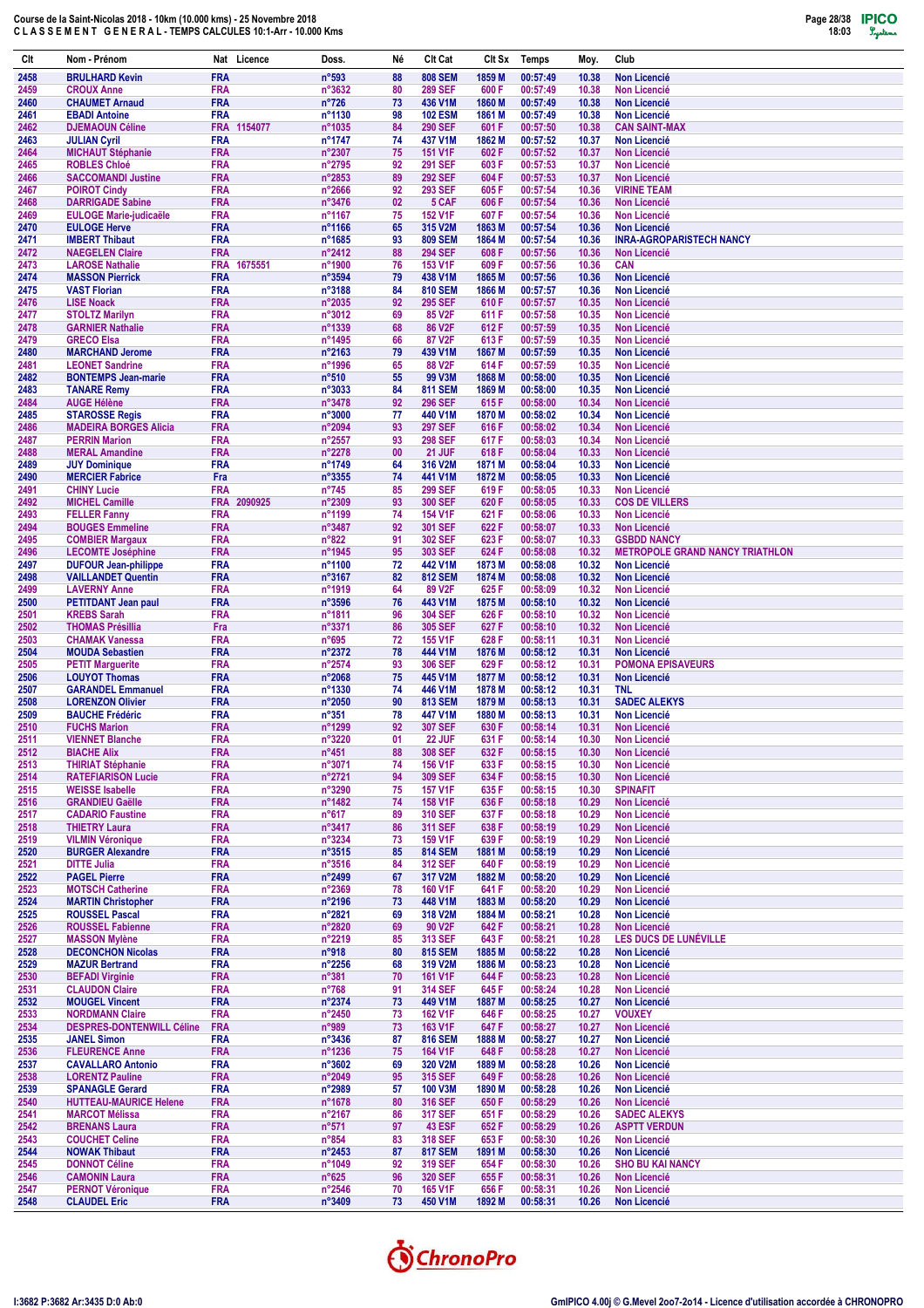

| Clt          | Nom - Prénom                                           | Nat Licence               | Doss.                               | Né       | Clt Cat                          | Clt Sx                      | Temps                | Moy.           | Club                                                          |
|--------------|--------------------------------------------------------|---------------------------|-------------------------------------|----------|----------------------------------|-----------------------------|----------------------|----------------|---------------------------------------------------------------|
| 2549         | <b>GARRESSUS Clotilde</b>                              | <b>FRA</b>                | n°1341                              | 97       | <b>44 ESF</b>                    | 657 F                       | 00:58:31             | 10.25          | <b>Non Licencié</b>                                           |
| 2550         | <b>MUNIER Audrey</b>                                   | FRA                       | n°2402                              | 81       | 321 SEF                          | 658 F                       | 00:58:32             | 10.25          | <b>Non Licencié</b>                                           |
| 2551<br>2552 | <b>JOLAIN Armand</b><br><b>ARNOLD Bernard</b>          | <b>FRA</b><br><b>FRA</b>  | n°1732<br>$n^{\circ}239$            | 81<br>57 | <b>818 SEM</b><br><b>101 V3M</b> | 1893 M<br>1894 M            | 00:58:33<br>00:58:33 | 10.25<br>10.25 | <b>Non Licencié</b><br><b>PETIT LOUP</b>                      |
| 2553         | <b>DARTOY Eric</b>                                     | <b>FRA</b>                | n°896                               | 69       | 321 V2M                          | 1895 M                      | 00:58:33             | 10.25          | <b>Non Licencié</b>                                           |
| 2554         | <b>CHAIX Anaïs</b>                                     | <b>FRA</b>                | n°690                               | 90       | 322 SEF                          | 659 F                       | 00:58:33             | 10.25          | <b>Non Licencié</b>                                           |
| 2555         | <b>JAGLE Noura</b>                                     | <b>FRA</b>                | n°1702                              | 73       | 166 V1F                          | 660 F                       | 00:58:33             | 10.25          | <b>Non Licencié</b>                                           |
| 2556<br>2557 | <b>HACQUARD Stephane</b><br><b>LAURENT Audrey</b>      | <b>FRA</b><br><b>FRA</b>  | n°1558<br>n°1909                    | 75<br>87 | 451 V1M<br>323 SEF               | 1896 M<br>661 F             | 00:58:33<br>00:58:34 | 10.25<br>10.25 | <b>Non Licencié</b><br><b>Non Licencié</b>                    |
| 2558         | <b>ESPER Morgane</b>                                   | <b>FRA</b>                | n°1157                              | 95       | <b>324 SEF</b>                   | 662F                        | 00:58:36             | 10.24          | <b>Non Licencié</b>                                           |
| 2559         | <b>LAM Philippe</b>                                    | <b>FRA</b>                | n°1860                              | 84       | <b>819 SEM</b>                   | 1897 M                      | 00:58:36             | 10.24          | <b>Non Licencié</b>                                           |
| 2560         | <b>SCHNEIDER Joseph</b>                                | <b>FRA</b>                | n°2920                              | 72       | 452 V1M                          | 1898 M                      | 00:58:36             | 10.24          | <b>POMPIER DE SARREBOURG</b>                                  |
| 2561<br>2562 | <b>RINGUEBACH Samantha</b><br><b>GUIOT Marie</b>       | <b>FRA</b><br><b>FRA</b>  | n°2787<br>n°1541                    | 91<br>83 | 325 SEF<br>326 SEF               | 663 F<br>664 F              | 00:58:37<br>00:58:37 | 10.24<br>10.24 | <b>Non Licencié</b><br><b>Non Licencié</b>                    |
| 2563         | <b>MARCHAL José</b>                                    | <b>FRA</b>                | n°2154                              | 71       | 453 V1M                          | 1899 M                      | 00:58:37             | 10.24          | <b>AUBADE</b>                                                 |
| 2564         | <b>PICARD Axelle</b>                                   | FRA 1130328               | n°2607                              | 99       | 45 ESF                           | 665F                        | 00:58:38             | 10.23          | <b>NAM</b>                                                    |
| 2565         | <b>MARCHAL Claire</b>                                  | <b>FRA</b>                | n°2152                              | 76       | <b>167 V1F</b>                   | 666 F                       | 00:58:38             | 10.23          | <b>AUBADE</b>                                                 |
| 2566<br>2567 | <b>HOUZELLE Thibault</b><br><b>BLONDEAU Marianne</b>   | <b>FRA</b><br><b>FRA</b>  | n°1651<br>n°480                     | 91<br>86 | <b>820 SEM</b><br>327 SEF        | 1900 M<br>667F              | 00:58:40<br>00:58:40 | 10.23<br>10.23 | <b>Non Licencié</b><br><b>Non Licencié</b>                    |
| 2568         | <b>TISSERAND Camille</b>                               | <b>FRA</b>                | n°3109                              | 93       | 328 SEF                          | 668F                        | 00:58:40             | 10.23          | <b>Non Licencié</b>                                           |
| 2569         | <b>CHAUFOURNAIS Christian</b>                          | <b>FRA</b>                | $n^{\circ}724$                      | 65       | 322 V2M                          | 1901 M                      | 00:58:40             | 10.23          | <b>Non Licencié</b>                                           |
| 2570         | <b>AMEUR Kamel</b>                                     | <b>FRA</b>                | $n^{\circ}188$                      | 70       | 454 V1M                          | 1902 M                      | 00:58:40             | 10.23          | <b>Non Licencié</b>                                           |
| 2571<br>2572 | <b>DIDELOT Corinne</b><br><b>FOURMANN Elisabeth</b>    | <b>FRA</b><br><b>FRA</b>  | n°1011<br>n°1268                    | 68<br>73 | 91 V2F<br>168 V1F                | 669F<br>670 F               | 00:58:41<br>00:58:41 | 10.23<br>10.23 | <b>RUN FASTER AND SHUT UP</b><br><b>Non Licencié</b>          |
| 2573         | <b>LOUBERSSAC Manon</b>                                | <b>FRA</b>                | n°2057                              | 88       | <b>329 SEF</b>                   | 671 F                       | 00:58:41             | 10.23          | <b>MOSCOW MOULES</b>                                          |
| 2574         | <b>MUKENGE Rémy</b>                                    | <b>FRA</b>                | n°2392                              | 75       | 455 V1M                          | 1903 M                      | 00:58:41             | 10.23          | <b>Non Licencié</b>                                           |
| 2575         | <b>PAGE Charlotte</b>                                  | <b>FRA</b>                | n°2498                              | 89       | 330 SEF                          | 672 F                       | 00:58:41             | 10.23          | Non Licencié                                                  |
| 2576<br>2577 | <b>JEANNIN Emilie</b><br><b>STAVRAKA Maria</b>         | <b>FRA</b><br><b>FRA</b>  | n°1721<br>n°3003                    | 90<br>77 | 331 SEF<br>169 V1F               | 673F<br>674 F               | 00:58:41<br>00:58:41 | 10.23<br>10.23 | <b>MOSCOW MOULES</b><br><b>Non Licencié</b>                   |
| 2578         | <b>WEBER Laetitia</b>                                  | <b>FRA</b>                | n°3283                              | 84       | 332 SEF                          | 675F                        | 00:58:41             | 10.22          | <b>RUN FASTER AND SHUT UP</b>                                 |
| 2579         | <b>VORMS Nadine</b>                                    | <b>FRA</b>                | n°3455                              | 76       | <b>170 V1F</b>                   | 676 F                       | 00:58:42             | 10.22          | <b>Non Licencié</b>                                           |
| 2580         | <b>QUARTIER DIT MAIRE Pascal</b>                       | <b>FRA</b>                | n°2703                              | 67       | 323 V2M                          | 1904 M                      | 00:58:42             | 10.22          | <b>Non Licencié</b>                                           |
| 2581<br>2582 | <b>PEYRESBLANQUES Louis</b><br><b>BARKAOUI Ahmed</b>   | <b>FRA</b><br><b>FRA</b>  | n°2598<br>$n^{\circ}335$            | 98<br>59 | <b>103 ESM</b><br>102 V3M        | 1905 <sub>M</sub><br>1906 M | 00:58:42<br>00:58:43 | 10.22<br>10.22 | <b>Non Licencié</b><br><b>EQUIPE INRA-AGROPARISTECH NANCY</b> |
| 2583         | <b>STEFANI Romain</b>                                  | <b>FRA</b>                | n°3379                              | 82       | <b>821 SEM</b>                   | 1907 M                      | 00:58:43             | 10.22          | <b>Non Licencié</b>                                           |
| 2584         | <b>LEFORT Pascal</b>                                   | <b>FRA</b>                | n°1963                              | 59       | 103 V3M                          | 1908 M                      | 00:58:43             | 10.22          | <b>Non Licencié</b>                                           |
| 2585         | <b>MONCHY Pascal</b>                                   | <b>FRA</b>                | $n^{\circ}2342$                     | 73       | 456 V1M                          | 1909 M                      | 00:58:43             | 10.22          | <b>Non Licencié</b>                                           |
| 2586<br>2587 | <b>BONEL Eric</b><br><b>BERVEILLER Sophie</b>          | <b>FRA</b><br><b>FRA</b>  | $n^{\circ}500$<br>$n^{\circ}443$    | 70<br>72 | 457 V1M<br><b>171 V1F</b>        | 1910 <sub>M</sub><br>677 F  | 00:58:44<br>00:58:44 | 10.22<br>10.22 | <b>Non Licencié</b><br><b>Non Licencié</b>                    |
| 2588         | <b>PESME Sebastien</b>                                 | <b>FRA</b>                | n°2568                              | 79       | 458 V1M                          | 1911 M                      | 00:58:45             | 10.21          | <b>MESSEIN</b>                                                |
| 2589         | <b>DOUANGPHOUTHA Bounsanga</b>                         | <b>FRA</b>                | n°1055                              | 82       | <b>822 SEM</b>                   | 1912 M                      | 00:58:46             | 10.21          | <b>E=MC HAMMER</b>                                            |
| 2590         | <b>GARO Morgane</b>                                    | <b>FRA</b>                | n°1340                              | 96       | 333 SEF                          | 678 F                       | 00:58:48             | 10.20          | <b>Non Licencié</b>                                           |
| 2591<br>2592 | <b>ROUSSEL Cecile</b><br><b>WITSCHGER Marie cécile</b> | <b>FRA</b><br>FRA         | n°2818<br>n°3307                    | 67<br>70 | 92 V2F<br><b>172 V1F</b>         | 679 F<br>680 F              | 00:58:49<br>00:58:49 | 10.20<br>10.20 | <b>Non Licencié</b><br><b>Non Licencié</b>                    |
| 2593         | <b>TARAL Julie</b>                                     | <b>FRA</b>                | n°3035                              | 87       | 334 SEF                          | 681 F                       | 00:58:49             | 10.20          | <b>Non Licencié</b>                                           |
| 2594         | <b>WITSCHER Olivier</b>                                | <b>FRA</b>                | $n^{\circ}3475$                     | 67       | 324 V2M                          | 1913 M                      | 00:58:49             | 10.20          | <b>Non Licencié</b>                                           |
| 2595         | <b>RICHARD Mathieu</b>                                 | <b>FRA</b>                | n°2769                              | 81       | <b>823 SEM</b>                   | 1914 M                      | 00:58:50             | 10.20          | <b>Non Licencié</b>                                           |
| 2596<br>2597 | <b>DURING Damien</b><br><b>LERMUZEAUX Agathe</b>       | Fra<br><b>FRA</b>         | n°3343<br>n°2001                    | 80<br>97 | <b>824 SEM</b><br><b>46 ESF</b>  | 1915 <sub>M</sub><br>682F   | 00:58:50<br>00:58:50 | 10.20<br>10.20 | <b>Non Licencié</b><br><b>SADEC ALEKYS</b>                    |
| 2598         | <b>MAYEN Marie</b>                                     | Fra                       | n°3353                              | 60       | 93 V2F                           | 683 F                       | 00:58:51             | 10.20          | <b>Non Licencié</b>                                           |
| 2599         | <b>PHILIPPOT Daniel</b>                                | <b>FRA</b>                | n°3408                              | 67       | 325 V2M                          | 1916 <sub>M</sub>           | 00:58:51             | 10.20          | <b>Non Licencié</b>                                           |
| 2600         | <b>PERRIERE Céline</b>                                 | FRA<br><b>FRA</b>         | n°2549                              | 91<br>67 | 335 SEF<br>94 V2F                | 684 F<br>685 F              | 00:58:51<br>00:58:52 | 10.20<br>10.20 | <b>Non Licencié</b>                                           |
| 2601<br>2602 | <b>FRANCOIS Agnes</b><br><b>SAVOY Delphine</b>         | <b>FRA</b>                | n°1274<br>n°3672                    | 73       | 173 V1F                          | 686 F                       | 00:58:52             | 10.19          | <b>SPIRIT OF RUN</b><br><b>Non Licencié</b>                   |
| 2603         | <b>ANDRY Jordan</b>                                    | <b>FRA</b>                | $n^{\circ}211$                      | 90       | <b>825 SEM</b>                   | 1917 <sub>M</sub>           | 00:58:53             | 10.19          | Non Licencié                                                  |
| 2604         | <b>GERMAIN Stéphane</b>                                | <b>FRA</b>                | n°1407                              | 70       | 459 V1M                          | 1918 M                      | 00:58:53             | 10.19          | <b>FOOTIN FORM HEILLECOURT</b>                                |
| 2605<br>2606 | <b>RENARD Julien</b><br><b>BARONNET Guillaume</b>      | <b>FRA</b><br><b>FRA</b>  | n°2745<br>$n^{\circ}337$            | 81<br>91 | <b>826 SEM</b><br><b>827 SEM</b> | 1919 M<br>1920 M            | 00:58:53<br>00:58:53 | 10.19<br>10.19 | Non Licencié<br><b>Non Licencié</b>                           |
| 2607         | <b>BOURGEOIS Élise</b>                                 | <b>FRA</b>                | $n^{\circ}$ 544                     | 93       | 336 SEF                          | 687 F                       | 00:58:53             | 10.19          | Non Licencié                                                  |
| 2608         | <b>THIERY Camille</b>                                  | <b>FRA</b>                | n°3066                              | 95       | 337 SEF                          | 688 F                       | 00:58:53             | 10.19          | Non Licencié                                                  |
| 2609         | <b>GERARD Eva</b>                                      | <b>FRA</b>                | n°1389                              | 89       | 338 SEF                          | 689 F                       | 00:58:54             | 10.19          | <b>Non Licencié</b>                                           |
| 2610<br>2611 | <b>BENTO Jean-marc</b><br><b>GOUVEA Antonio</b>        | <b>FRA</b><br><b>FRA</b>  | $n^{\circ}406$<br>n°1473            |          | <b>828 SEM</b><br><b>829 SEM</b> | 1921 M<br>1922 M            | 00:58:54<br>00:58:55 | 10.19<br>10.19 | <b>AUBADE</b><br><b>AUBADE</b>                                |
| 2612         | <b>QUÉNIN Lucile</b>                                   | <b>FRA</b>                | $n^{\circ}2705$                     | 92       | 339 SEF                          | 690 F                       | 00:58:55             | 10.19          | Non Licencié                                                  |
| 2613         | <b>HENRY Laetitia</b>                                  | <b>FRA</b>                | $n^{\circ}1611$                     | 73       | <b>174 V1F</b>                   | 691 F                       | 00:58:55             | 10.19          | Non Licencié                                                  |
| 2614         | <b>WESTRICH Laurette</b>                               | <b>FRA</b>                | n°3294                              | 56       | <b>12 V3F</b>                    | 692 F                       | 00:58:56             | 10.18          | <b>INRA-AGROPARISTECH NANCY</b>                               |
| 2615<br>2616 | <b>BERTRAND Lucile</b><br><b>HARDI Jennifer</b>        | <b>FRA</b><br><b>FRA</b>  | $n^{\circ}440$<br>$n^{\circ}$ 1575  | 86<br>87 | 340 SEF<br>341 SEF               | 693 F<br>694 F              | 00:58:56<br>00:58:57 | 10.18<br>10.18 | <b>Non Licencié</b><br>Non Licencié                           |
| 2617         | <b>CARLIER Emmanuelle</b>                              | <b>FRA</b>                | $n^{\circ}644$                      | 71       | <b>175 V1F</b>                   | 695F                        | 00:58:57             | 10.18          | <b>Non Licencié</b>                                           |
| 2618         | <b>GUISE Valentine</b>                                 | <b>FRA</b>                | n°1544                              | 94       | 342 SEF                          | 696 F                       | 00:58:58             | 10.18          | Non Licencié                                                  |
| 2619<br>2620 | <b>MICHELOT Nicolas</b><br><b>LASSAGNE Gilles</b>      | <b>FRA</b><br>FRA 1890861 | $n^{\circ}2315$<br>$n^{\circ}$ 1905 | 91<br>68 | <b>830 SEM</b><br>326 V2M        | 1923 M<br>1924 M            | 00:58:58<br>00:58:59 | 10.18          | Non Licencié                                                  |
| 2621         | <b>GALLEGO Vincent</b>                                 | <b>FRA</b>                | $n^{\circ}3678$                     | 88       | <b>831 SEM</b>                   | 1925 M                      | 00:59:00             | 10.17<br>10.17 | <b>RUN IN METZ</b><br><b>Non Licencié</b>                     |
| 2622         | <b>HUMBERT Florence</b>                                | <b>FRA</b>                | $n^{\circ}3583$                     | 96       | 343 SEF                          | 697 F                       | 00:59:00             | 10.17          | Non Licencié                                                  |
| 2623         | <b>HEISER Céline</b>                                   | <b>FRA</b>                | $n^{\circ}1593$                     | 77       | 176 V1F                          | 698 F                       | 00:59:00             | 10.17          | <b>Non Licencié</b>                                           |
| 2624<br>2625 | ?Dossard #1802074<br><b>BERTRAND Jean christophe</b>   | <b>FRA</b><br><b>FRA</b>  | n°1802074<br>$n^{\circ}439$         | 65       | <b>832 SEM</b><br>327 V2M        | 1926 M<br>1927 M            | 00:59:00<br>00:59:01 | 10.17<br>10.17 | Non Licencié<br><b>Non Licencié</b>                           |
| 2626         | <b>MOYSON Fabrice</b>                                  | <b>FRA</b>                | n°2390                              | 62       | 328 V2M                          | 1928 M                      | 00:59:01             | 10.17          | <b>Non Licencié</b>                                           |
| 2627         | <b>MOYSON Florian</b>                                  | <b>FRA</b>                | n°2391                              | 88       | <b>833 SEM</b>                   | 1929 M                      | 00:59:02             | 10.16          | Non Licencié                                                  |
| 2628         | <b>BARBOT Jean-pierre</b>                              | <b>FRA</b>                | $n^{\circ}332$                      | 55       | 104 V3M                          | 1930 M                      | 00:59:03             | 10.16          | <b>Non Licencié</b>                                           |
| 2629<br>2630 | <b>HOSSANN Vincent</b><br><b>PERRARD Pascal</b>        | <b>FRA</b><br><b>FRA</b>  | $n^{\circ}1641$<br>$n^{\circ}2547$  | 76<br>57 | 460 V1M<br>105 V3M               | 1931 M<br>1932 M            | 00:59:03<br>00:59:03 | 10.16<br>10.16 | <b>SHUT UP AND RUN FASTER</b><br><b>Non Licencié</b>          |
| 2631         | <b>CAMILLE Bloch</b>                                   | <b>FRA</b>                | $n^{\circ}624$                      | 89       | 344 SEF                          | 699 F                       | 00:59:03             | 10.16          | <b>Non Licencié</b>                                           |
| 2632         | <b>MENETRE Marie</b>                                   | <b>FRA</b>                | $n^{\circ}2272$                     | 97       | <b>47 ESF</b>                    | 700 F                       | 00:59:03             | 10.16          | Non Licencié                                                  |
| 2633         | <b>MENETRE Thibaut</b>                                 | <b>FRA</b>                | $n^{\circ}2273$                     | 72       | 461 V1M                          | 1933 M                      | 00:59:03             | 10.16          | Non Licencié                                                  |
| 2634<br>2635 | <b>DIOT Marion</b><br><b>LAVAL Jennifer</b>            | <b>FRA</b><br><b>FRA</b>  | n°1030<br>$n^{\circ}$ 1915          | 89<br>82 | 345 SEF<br>346 SEF               | 701 F<br>702 F              | 00:59:03<br>00:59:04 | 10.16<br>10.16 | <b>Non Licencié</b><br>Non Licencié                           |
| 2636         | <b>NAZON Mathilde</b>                                  | <b>FRA</b>                | $n^{\circ}2418$                     | 96       | <b>347 SEF</b>                   | 703 F                       | 00:59:04             | 10.16          | Non Licencié                                                  |
| 2637         | <b>MONIN Malou</b>                                     | FRA 100429                | $n^{\circ}2346$                     | 50       | 13 V3F                           | 704 F                       | 00:59:04             | 10.16          | <b>CA CHAMPIGNEULLES</b>                                      |
| 2638<br>2639 | <b>DUBIEF Caroline</b><br><b>VETTESE Juliette</b>      | <b>FRA</b><br><b>FRA</b>  | n°1084<br>$n^{\circ}3212$           | 77<br>02 | <b>177 V1F</b><br>6 CAF          | 705 F<br>706 F              | 00:59:04<br>00:59:04 | 10.16<br>10.16 | Non Licencié<br><b>BIONCOURT</b>                              |
|              |                                                        |                           |                                     |          |                                  |                             |                      |                |                                                               |

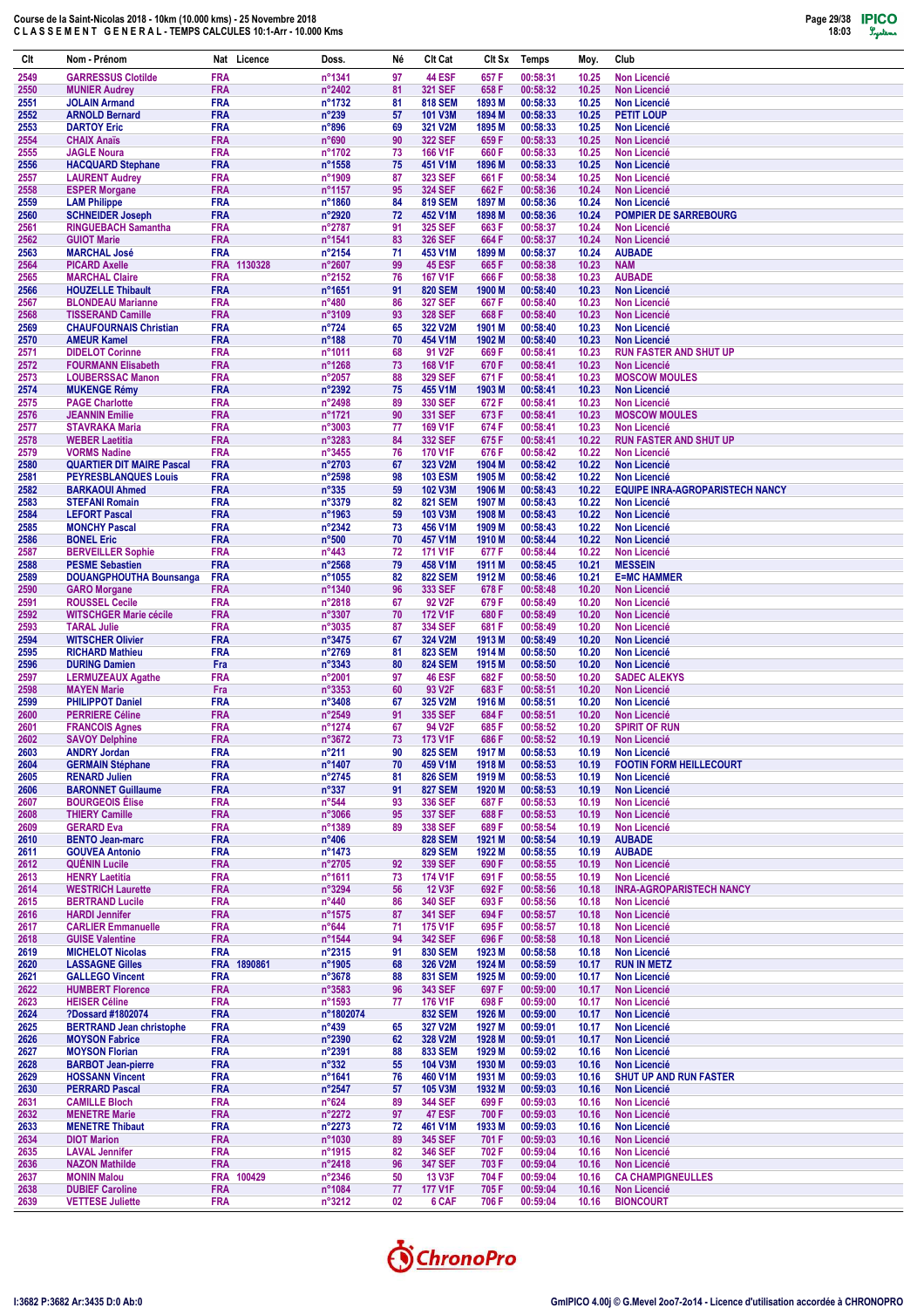

| <b>FRA</b><br>n°3675<br><b>348 SEF</b><br>2640<br><b>STAHN Francoise</b><br>86<br>707 F<br>00:59:05<br>10.16<br><b>Non Licencié</b><br><b>FRA</b><br><b>349 SEF</b><br>00:59:05<br><b>SPINELLI Aurélie</b><br>n°2993<br>83<br>708 F<br>10.16<br><b>Non Licencié</b><br>2641<br>FRA 054_95946021<br>n°1599<br>82<br><b>834 SEM</b><br>1934 M<br>00:59:05<br>10.16<br><b>TOMBLAINE SPORT LOISIR</b><br>2642<br><b>HEMONET Julien</b><br>2643<br><b>FRA</b><br>n°1309<br>81<br>350 SEF<br>709 F<br>00:59:05<br>10.16<br><b>TSL TOMBLAINE</b><br><b>GAIDA Angélique</b><br>2644<br><b>FRA</b><br>n°2914<br>81<br><b>835 SEM</b><br>1935 M<br>00:59:06<br><b>SCHMITT Cedric</b><br>10.15<br><b>HORIZON SPORTS</b><br><b>FRA</b><br>n°3468<br>62<br>95 V <sub>2</sub> F<br>710 F<br>00:59:07<br>2645<br><b>WEITLING Valérie</b><br>10.15<br>Non Licencié<br><b>ESP</b><br>n°1616<br>91<br><b>836 SEM</b><br>1936 M<br>00:59:08<br>2646<br><b>HERRERA CEPERO Andrés</b><br><b>Non Licencié</b><br>10.15<br>1937 M<br>00:59:08<br><b>FRA</b><br>$n^{\circ}376$<br><b>106 V3M</b><br><b>ES HAGONDANGE CAP</b><br>2647<br><b>BECK Christian</b><br>57<br>10.15<br>2648<br><b>SCHROEDER Caroline</b><br>Fra<br>n°3367<br>89<br>351 SEF<br>711 F<br>00:59:09<br>10.14<br><b>CAN</b><br><b>FRA</b><br>71<br>2649<br>n°967<br>462 V1M<br>1938 M<br>00:59:10<br>10.14<br><b>Non Licencié</b><br><b>DENIZOT Jeanjacques</b><br>2650<br><b>MASCHERIN Malya</b><br><b>FRA</b><br>n°2214<br>77<br>178 V1F<br>712 F<br>00:59:10<br><b>Non Licencié</b><br>10.14<br><b>L'HUILLIER Pascale</b><br><b>FRA</b><br>n°2019<br>72<br>179 V1F<br>713 F<br>00:59:11<br>10.14<br>2651<br>Non Licencié<br><b>FRA</b><br>n°1308<br>85<br>2652<br><b>837 SEM</b><br>1939 M<br>00:59:11<br><b>Non Licencié</b><br><b>GAG Nicolas</b><br>10.14<br><b>FRA</b><br>1452528<br>n°2522<br>67<br>96 V <sub>2F</sub><br>714 F<br>00:59:12<br><b>ACN</b><br>2653<br><b>PATIZEL Béatrice</b><br>10.14<br>2654<br><b>FRA</b><br>n°2427<br>23 JUF<br>715F<br>00:59:12<br>10.14<br><b>NICOLAS Alexine</b><br>01<br>Non Licencié<br><b>FRA</b><br>n°1303<br>97<br><b>48 ESF</b><br>716 F<br>00:59:13<br><b>Non Licencié</b><br>2655<br><b>FYAD Juliette</b><br>10.13<br>2656<br><b>FRA</b><br>n°1302<br>67<br>329 V2M<br>1940 M<br>00:59:13<br>10.13<br><b>Non Licencié</b><br><b>FYAD Jean-pascal</b><br>n°1893<br>00:59:13<br><b>FRA</b><br>75<br><b>180 V1F</b><br>717 F<br>10.13<br>Non Licencié<br>2657<br><b>LARCHER Caroline</b><br><b>FRA</b><br>n°3106<br>73<br><b>181 V1F</b><br>718 F<br>00:59:13<br>2658<br><b>THUNY Catherine</b><br>10.13<br><b>Non Licencié</b><br>00:59:13<br><b>JAGUARS</b><br>2659<br><b>FRA</b><br>n°1625<br>88<br>352 SEF<br>719 F<br>10.13<br><b>HIMBERT Alexine</b><br>330 V2M<br>1941 M<br>00:59:13<br>2660<br><b>FRA</b><br>$n^{\circ}630$<br>66<br>10.13<br><b>PAGNY FOOTING</b><br><b>CANET Gilbert</b><br><b>FRA</b><br>59<br>00:59:15<br>2661<br><b>THIEFAIN Alain</b><br>n°3062<br><b>107 V3M</b><br>1942 M<br>10.13<br><b>Non Licencié</b><br>2662<br><b>FRA</b><br>n°3548<br>84<br><b>838 SEM</b><br>1943 M<br>00:59:16<br><b>Non Licencié</b><br><b>RIES Mathieu</b><br>10.13<br>n°3643<br>00:59:16<br>2663<br><b>FRA</b><br>49<br><b>11 V4M</b><br>1944 M<br>10.13<br><b>CONTAMINE Pascal</b><br>Non Licencié<br><b>FRA</b><br>58<br>2664<br>n°1664<br><b>108 V3M</b><br>1945 M<br>00:59:16<br><b>Non Licencié</b><br><b>HUGUET Philippe</b><br>10.13<br><b>FRA</b><br>n°3183<br>53<br>109 V3M<br>1946 M<br>00:59:16<br><b>Non Licencié</b><br>2665<br><b>VAN PUYVELDE Marc</b><br>10.12<br>n°2732<br><b>FRA</b><br>69<br>97 V2F<br>720 F<br>00:59:16<br>10.12<br>2666<br><b>REIBEL Estelle</b><br><b>Non Licencié</b><br>2667<br>n°3362<br>90<br>353 SEF<br>721 F<br>00:59:17<br><b>PARISET Aleise</b><br>Fra<br>10.12<br><b>Non Licencié</b><br><b>FRA</b><br>n°1700<br>83<br><b>839 SEM</b><br>1947 M<br>00:59:17<br>10.12<br><b>Non Licencié</b><br>2668<br><b>JAEGER Grégory</b><br>00:59:17<br><b>FRA</b><br>1240254<br>n°1663<br>82<br><b>354 SEF</b><br>722 F<br>10.12<br><b>MBA</b><br>2669<br><b>HUGUET Marie</b><br><b>FRA</b><br>79<br>00:59:17<br>2670<br><b>MASSON Alexandre</b><br>n°2215<br>463 V1M<br>1948 M<br>10.12<br><b>Non Licencié</b><br><b>FRA</b><br>n°1519<br>65<br>331 V2M<br>1949 M<br>00:59:18<br><b>Non Licencié</b><br>2671<br><b>GRYSKA Claude</b><br>10.12<br>FRA 1771209<br>n°3189<br><b>182 V1F</b><br>723 F<br>00:59:18<br><b>DOMBASLE</b><br>2672<br><b>VAUCOURT Catherine</b><br>74<br>10.12<br>00:59:18<br>2673<br><b>FRA</b><br>n°1567<br>97<br><b>49 ESF</b><br>724 F<br>10.12<br><b>COURONS ENSEMBLE</b><br><b>HAMANT Camille</b><br><b>FRA</b><br>n°3049<br>82<br>355 SEF<br>725F<br>00:59:19<br>2674<br><b>THALGOTT Camille</b><br>10.12<br><b>Non Licencié</b><br>2675<br><b>JOIGNY Laurence</b><br><b>FRA</b><br>n°1731<br>68<br>98 V2F<br>726 F<br>00:59:19<br>10.12<br><b>Non Licencié</b><br><b>AVON Laura</b><br><b>FRA</b><br>$n^{\circ}273$<br>78<br>183 V1F<br>727 F<br>00:59:19<br><b>AUBADE</b><br>2676<br>10.12<br><b>KEEPCOOL NANCY</b><br><b>FRA</b><br>n°2134<br>95<br>356 SEF<br>728 F<br>00:59:20<br>2677<br><b>MANGIN Emilie</b><br>10.11<br>00:59:23<br>2678<br><b>FRA</b><br>n°1116<br>65<br>99 V2F<br>729 F<br><b>DURAND Catherine</b><br>10.10<br><b>Non Licencié</b><br>88<br>00:59:24<br>2679<br><b>FRA</b><br>n°2046<br><b>840 SEM</b><br>1950 M<br>Non Licencié<br><b>LOPES Aurelien</b><br>10.10<br><b>FRA</b><br>n°2946<br>100 V2F<br>00:59:25<br>2680<br><b>SESMAT Agnés</b><br>63<br>730 F<br>10.10<br><b>Non Licencié</b><br><b>FRA</b><br>00:59:25<br>2681<br><b>SEVESTRE Aurélie</b><br>n°2950<br>91<br>357 SEF<br>731 F<br><b>Non Licencié</b><br>10.10<br>732F<br>00:59:25<br>2682<br><b>FRA</b><br>$n^{\circ}620$<br>90<br>358 SEF<br><b>CALAIS Marine</b><br>10.10<br><b>Non Licencié</b><br><b>FRA</b><br>2099472<br>n°2494<br>184 V1F<br>733 F<br>00:59:26<br>AC DE GONDREVILLE ET VILLEY SAINT ETIENNE<br>2683<br><b>PABST Audrey</b><br>78<br>10.10<br><b>FRA</b><br>n°1345<br>00:59:27<br>2684<br><b>GASSMANN Jordan</b><br>85<br><b>841 SEM</b><br>1951 M<br>10.09<br><b>Non Licencié</b><br>00:59:27<br>2685<br><b>FRA</b><br>n°2912<br>93<br>359 SEF<br>734 F<br><b>INRA-AGROPARISTECH NANCY</b><br><b>SCHMITT Anna</b><br>10.09<br><b>SAVOCA Mélanie</b><br><b>FRA</b><br>n°2895<br><b>360 SEF</b><br>735 F<br>00:59:27<br><b>POMONA EPISAVEURS</b><br>2686<br>10.09<br>FRA 211443<br>n°1662<br>58<br><b>14 V3F</b><br>736 F<br>00:59:28<br><b>SPORTS GÉNÉRAUX HÉRICOURT</b><br>2687<br><b>HUGUET Jacqueline</b><br>10.09<br><b>DARDINNIER Sylvie</b><br><b>FRA</b><br>$n^{\circ}893$<br>71<br>185 V1F<br>737 F<br>00:59:29<br><b>FOOTIN FORM HEILLECOURT</b><br>2688<br>10.09<br><b>FRA</b><br>n°2832<br><b>361 SEF</b><br>738 F<br>00:59:29<br>2689<br><b>ROVIDA Eva</b><br>92<br>10.09<br>Non Licencié<br><b>FRA</b><br>n°2847<br>1952 M<br>2690<br><b>RUHLMANN Emmanuel</b><br>72<br>464 V1M<br>00:59:29<br>10.09<br><b>Non Licencié</b><br><b>FRA</b><br>n°3609<br><b>842 SEM</b><br>1953 M<br>00:59:30<br>2691<br><b>ROBIN Alexandre</b><br>81<br>10.09<br><b>Non Licencié</b><br><b>FRA</b><br>$n^{\circ}759$<br>82<br><b>362 SEF</b><br>739 F<br>00:59:30<br>2692<br><b>CIRELLI Laetitia</b><br>10.09<br><b>Non Licencié</b><br>2693<br><b>FRA</b><br>n°3005<br>80<br>363 SEF<br>740 F<br>00:59:31<br>10.08<br><b>STEGNER Guenaelle</b><br><b>Non Licencié</b><br>2694<br><b>FRA</b><br>n°2712<br>186 V1F<br><b>RABOT Claire</b><br>79<br>741 F<br>00:59:32<br>10.08<br>Non Licencié<br><b>FRA</b><br>n°3241<br>2695<br><b>VINCOURT Virginie</b><br>74<br><b>187 V1F</b><br>742 F<br>00:59:32<br>10.08<br><b>KEEPCOOL NANCY</b><br><b>FRA</b><br>n°1075<br>2696<br>87<br><b>843 SEM</b><br>1954 M<br>00:59:33<br>10.08<br>Non Licencié<br><b>DROUET Nicolas</b><br>n°2422<br>2697<br><b>NEIGER Noelle</b><br><b>FRA</b><br>62<br>101 V2F<br>743 F<br>00:59:33<br><b>Non Licencié</b><br>10.08<br>2698<br><b>NEPOTI Thomas</b><br><b>FRA</b><br>$n^{\circ}2423$<br>88<br><b>844 SEM</b><br>1955 M<br>00:59:33<br>Non Licencié<br>10.08<br><b>FRA</b><br>n°2631<br>2699<br><b>PIERROT Corine</b><br>65<br>102 V2F<br>744 F<br>00:59:33<br>Non Licencié<br>10.08<br>2700<br><b>RICHARD Sabrina</b><br><b>FRA</b><br>$n^{\circ}2773$<br>92<br><b>364 SEF</b><br>745 F<br>00:59:33<br>Non Licencié<br>10.08<br><b>ROSZAK Loic</b><br><b>FRA</b><br>n°2810<br><b>845 SEM</b><br>1956 M<br>00:59:34<br>Non Licencié<br>2701<br>93<br>10.07<br><b>FRA</b><br>n°2144<br>63<br>332 V2M<br>00:59:35<br>Non Licencié<br>2702<br><b>MANSUY Pierre</b><br>1957 M<br>10.07<br>2703<br><b>FRA</b><br>$n^{\circ}2902$<br>62<br>103 V2F<br>746 F<br>00:59:35<br>Non Licencié<br><b>SCHAEFFER Nathalie</b><br>10.07<br><b>FRA</b><br>$n^{\circ}286$<br><b>KEEPCOOL ESSEY</b><br>2704<br><b>BADONNEL Emilia</b><br>81<br>365 SEF<br>747 F<br>00:59:36<br>10.07<br>2705<br><b>FRA</b><br>$n^{\circ}161$<br>76<br>188 V1F<br>748 F<br>00:59:36<br><b>AISSAR Fatiha</b><br>10.07<br>Non Licencié<br>2706<br><b>PERETTI Laura</b><br><b>FRA</b><br>$n^{\circ}2543$<br>89<br><b>366 SEF</b><br>749 F<br>00:59:37<br>10.06<br>Non Licencié<br><b>50 ESF</b><br>2707<br><b>BOMBARDE Chloé</b><br><b>FRA</b><br>$n^{\circ}496$<br>97<br>750 F<br>00:59:38<br>Non Licencié<br>10.06<br><b>FRA</b><br>2708<br><b>BOMBARDE Yvan</b><br>$n^{\circ}497$<br>66<br>333 V2M<br>1958 M<br>00:59:38<br>Non Licencié<br>10.06<br>2709<br><b>FRA</b><br>n°1924<br>85<br><b>846 SEM</b><br>1959 M<br>00:59:39<br>Non Licencié<br><b>LE GAL Youri</b><br>10.06<br>n°1925<br>2710<br><b>LE GAL BOULIOU Charline</b><br><b>FRA</b><br>85<br>367 SEF<br>751 F<br>00:59:39<br>10.06<br>Non Licencié<br>2711<br><b>THERNOT Andre1947</b><br><b>FRA</b><br>$n^{\circ}3051$<br>47<br><b>12 V4M</b><br>1960 M<br>00:59:39<br><b>Non Licencié</b><br>10.06<br>2712<br><b>MARSEILLE Frédéric</b><br>FRA 678165<br>$n^{\circ}2190$<br>77<br>465 V1M<br>1961 M<br>00:59:39<br><b>ACOB</b><br>10.06<br>466 V1M<br>2713<br><b>PADIER Olivier</b><br><b>FRA</b><br>$n^{\circ}$ 2497<br>71<br>1962 M<br>00:59:39<br><b>Non Licencié</b><br>10.06<br>2714<br><b>GUIILET-LOMA Laurence</b><br><b>FRA</b><br>$n^{\circ}$ 1530<br>73<br>189 V1F<br>752 F<br>00:59:40<br>Non Licencié<br>10.06<br>FRA 1084483<br><b>ACOB</b><br>2715<br><b>MARSEILLE Delphine</b><br>n°2189<br>76<br>190 V1F<br>753 F<br>00:59:40<br>10.06<br>2716<br><b>RENIER Sylvie</b><br>FRA 2031427<br>$n^{\circ}2753$<br>104 V2F<br>754 F<br>00:59:40<br><b>CA DE CHAMPIGNEULLES</b><br>66<br>10.06<br>2717<br><b>TAKACS Edith</b><br><b>FRA</b><br>$n^{\circ}3027$<br>63<br>105 V2F<br>755 F<br>00:59:40<br>Non Licencié<br>10.06<br><b>LECHEVALIER Elea</b><br><b>FRA</b><br>n°1937<br>96<br><b>368 SEF</b><br>756 F<br>00:59:40<br><b>Non Licencié</b><br>2718<br>10.06<br>2719<br><b>BOURET Valerie</b><br><b>FRA</b><br>$n^{\circ}541$<br>106 V2F<br>757 F<br>00:59:41<br>Non Licencié<br>65<br>10.05<br><b>FRA</b><br>2720<br><b>CLERC Megane</b><br>$n^{\circ}780$<br>90<br><b>369 SEF</b><br>758 F<br>00:59:41<br>Non Licencié<br>10.05<br><b>DUFOUR Marie</b><br><b>FRA</b><br>n°3465<br>94<br>370 SEF<br>759 F<br>00:59:42<br>Non Licencié<br>2721<br>10.05<br>2722<br><b>LEYENDECKER Sylvie</b><br><b>FRA</b><br>$n^{\circ}2016$<br>57<br><b>15 V3F</b><br>760 F<br>00:59:42<br>10.05<br>Non Licencié<br>2723<br><b>GROSSET Béatrice</b><br><b>FRA</b><br>n°1514<br>61<br>107 V2F<br>761 F<br>00:59:42<br><b>KEEPCOOL ESSEY</b><br>10.05<br><b>VILLETARD Frédérique</b><br><b>FRA</b><br>n°3230<br>72<br>191 V1F<br>762 F<br>00:59:43<br>Non Licencié<br>2724<br>10.05<br>2725<br><b>DESPREZ Philippe</b><br><b>FRA</b><br>n°994<br>67<br>334 V2M<br>1963 M<br>00:59:43<br>10.05<br>Non Licencié<br><b>FRA</b><br>n°2897<br>2726<br><b>SAVOUROUX Jerome</b><br>80<br><b>847 SEM</b><br>1964 M<br>00:59:44<br>Non Licencié<br>10.05<br><b>FRA</b><br>$n^{\circ}597$<br>00:59:45<br>Non Licencié<br>2727<br><b>BRUNETTI Thiébaud</b><br>76<br>467 V1M<br>1965 M<br>10.04<br>2728<br><b>GRILLOM Loic</b><br><b>FRA</b><br>$n^{\circ}3464$<br>72<br>468 V1M<br>1966 M<br>00:59:45<br>Non Licencié<br>10.04<br>2729<br><b>SAVOUROUX Anne</b><br><b>FRA</b><br>n°2896<br>81<br>371 SEF<br>763 F<br>00:59:46<br>Non Licencié<br>10.04<br>FRA 1832071<br>67<br>2730<br><b>MAYOT Inès</b><br>$n^{\circ}2253$<br>108 V2F<br>764 F<br>00:59:46<br>10.04<br>AS BOLOGNE | Clt | Nom - Prénom | Nat Licence | Doss. | Né | Clt Cat | CIt Sx | <b>Temps</b> | Moy. | Club |
|-----------------------------------------------------------------------------------------------------------------------------------------------------------------------------------------------------------------------------------------------------------------------------------------------------------------------------------------------------------------------------------------------------------------------------------------------------------------------------------------------------------------------------------------------------------------------------------------------------------------------------------------------------------------------------------------------------------------------------------------------------------------------------------------------------------------------------------------------------------------------------------------------------------------------------------------------------------------------------------------------------------------------------------------------------------------------------------------------------------------------------------------------------------------------------------------------------------------------------------------------------------------------------------------------------------------------------------------------------------------------------------------------------------------------------------------------------------------------------------------------------------------------------------------------------------------------------------------------------------------------------------------------------------------------------------------------------------------------------------------------------------------------------------------------------------------------------------------------------------------------------------------------------------------------------------------------------------------------------------------------------------------------------------------------------------------------------------------------------------------------------------------------------------------------------------------------------------------------------------------------------------------------------------------------------------------------------------------------------------------------------------------------------------------------------------------------------------------------------------------------------------------------------------------------------------------------------------------------------------------------------------------------------------------------------------------------------------------------------------------------------------------------------------------------------------------------------------------------------------------------------------------------------------------------------------------------------------------------------------------------------------------------------------------------------------------------------------------------------------------------------------------------------------------------------------------------------------------------------------------------------------------------------------------------------------------------------------------------------------------------------------------------------------------------------------------------------------------------------------------------------------------------------------------------------------------------------------------------------------------------------------------------------------------------------------------------------------------------------------------------------------------------------------------------------------------------------------------------------------------------------------------------------------------------------------------------------------------------------------------------------------------------------------------------------------------------------------------------------------------------------------------------------------------------------------------------------------------------------------------------------------------------------------------------------------------------------------------------------------------------------------------------------------------------------------------------------------------------------------------------------------------------------------------------------------------------------------------------------------------------------------------------------------------------------------------------------------------------------------------------------------------------------------------------------------------------------------------------------------------------------------------------------------------------------------------------------------------------------------------------------------------------------------------------------------------------------------------------------------------------------------------------------------------------------------------------------------------------------------------------------------------------------------------------------------------------------------------------------------------------------------------------------------------------------------------------------------------------------------------------------------------------------------------------------------------------------------------------------------------------------------------------------------------------------------------------------------------------------------------------------------------------------------------------------------------------------------------------------------------------------------------------------------------------------------------------------------------------------------------------------------------------------------------------------------------------------------------------------------------------------------------------------------------------------------------------------------------------------------------------------------------------------------------------------------------------------------------------------------------------------------------------------------------------------------------------------------------------------------------------------------------------------------------------------------------------------------------------------------------------------------------------------------------------------------------------------------------------------------------------------------------------------------------------------------------------------------------------------------------------------------------------------------------------------------------------------------------------------------------------------------------------------------------------------------------------------------------------------------------------------------------------------------------------------------------------------------------------------------------------------------------------------------------------------------------------------------------------------------------------------------------------------------------------------------------------------------------------------------------------------------------------------------------------------------------------------------------------------------------------------------------------------------------------------------------------------------------------------------------------------------------------------------------------------------------------------------------------------------------------------------------------------------------------------------------------------------------------------------------------------------------------------------------------------------------------------------------------------------------------------------------------------------------------------------------------------------------------------------------------------------------------------------------------------------------------------------------------------------------------------------------------------------------------------------------------------------------------------------------------------------------------------------------------------------------------------------------------------------------------------------------------------------------------------------------------------------------------------------------------------------------------------------------------------------------------------------------------------------------------------------------------------------------------------------------------------------------------------------------------------------------------------------------------------------------------------------------------------------------------------------------------------------------------------------------------------------------------------------------------------------------------------------------------------------------------------------------------------------------------------------------------------------------------------------------------------------------------------------------------------------------------------------------------------------------------------------------------------------------------------------------------------------------------------------------------------------------------------------------------------------------------------------------------------------------------------------------------------------------------------------------------------------------------------------------------------------------------------------------------------------------------------------------------------------------------------------------------------------------------------------------------------------------------------------------------------------------------------------------------------------------------------------------------------------------------------------------------------------------------------------------------------------------------------------------------------------------------------------------------------------------------------------------------------------------------------------------------------------------------------------------------------------------------------------------------------------------------------------------------------------------------------------------------------------------------------------------------------------------------------------------------------------------------------------------------------------------------------------------------------------------------------------------------------------------------------------------------------------------------------------------------------------------------------------------------------------------------------------------------------------------------------------------------------------------------------------------------------------------------------------------------------------------------------------------------------------------------------------------------------------------------------------------------------------------------------------------------------------------------------------------------------------------------------------------------------------------------------------------------------------------------------------------------------------------------------------------------------------------------------------------------------------------------------------------------------------------------------------------------------------------------------------------------------------------------------------------------------------------------------------------------------------------------------------------------------------------------------------------------------------------------------------------------------------------------------------------------------------------------------------------------------------------------------------------------------------------------------------|-----|--------------|-------------|-------|----|---------|--------|--------------|------|------|
|                                                                                                                                                                                                                                                                                                                                                                                                                                                                                                                                                                                                                                                                                                                                                                                                                                                                                                                                                                                                                                                                                                                                                                                                                                                                                                                                                                                                                                                                                                                                                                                                                                                                                                                                                                                                                                                                                                                                                                                                                                                                                                                                                                                                                                                                                                                                                                                                                                                                                                                                                                                                                                                                                                                                                                                                                                                                                                                                                                                                                                                                                                                                                                                                                                                                                                                                                                                                                                                                                                                                                                                                                                                                                                                                                                                                                                                                                                                                                                                                                                                                                                                                                                                                                                                                                                                                                                                                                                                                                                                                                                                                                                                                                                                                                                                                                                                                                                                                                                                                                                                                                                                                                                                                                                                                                                                                                                                                                                                                                                                                                                                                                                                                                                                                                                                                                                                                                                                                                                                                                                                                                                                                                                                                                                                                                                                                                                                                                                                                                                                                                                                                                                                                                                                                                                                                                                                                                                                                                                                                                                                                                                                                                                                                                                                                                                                                                                                                                                                                                                                                                                                                                                                                                                                                                                                                                                                                                                                                                                                                                                                                                                                                                                                                                                                                                                                                                                                                                                                                                                                                                                                                                                                                                                                                                                                                                                                                                                                                                                                                                                                                                                                                                                                                                                                                                                                                                                                                                                                                                                                                                                                                                                                                                                                                                                                                                                                                                                                                                                                                                                                                                                                                                                                                                                                                                                                                                                                                                                                                                                                                                                                                                                                                                                                                                                                                                                                                                                                                                                                                                                                                                                                                                                                                                                                                                                                                                                                                                                                                                                                                                                                                                                                                                                                                                                                                                                                                                                                                                                                                                                                                                                                                                                                                                                                                                                                                                                                                                                                                                   |     |              |             |       |    |         |        |              |      |      |
|                                                                                                                                                                                                                                                                                                                                                                                                                                                                                                                                                                                                                                                                                                                                                                                                                                                                                                                                                                                                                                                                                                                                                                                                                                                                                                                                                                                                                                                                                                                                                                                                                                                                                                                                                                                                                                                                                                                                                                                                                                                                                                                                                                                                                                                                                                                                                                                                                                                                                                                                                                                                                                                                                                                                                                                                                                                                                                                                                                                                                                                                                                                                                                                                                                                                                                                                                                                                                                                                                                                                                                                                                                                                                                                                                                                                                                                                                                                                                                                                                                                                                                                                                                                                                                                                                                                                                                                                                                                                                                                                                                                                                                                                                                                                                                                                                                                                                                                                                                                                                                                                                                                                                                                                                                                                                                                                                                                                                                                                                                                                                                                                                                                                                                                                                                                                                                                                                                                                                                                                                                                                                                                                                                                                                                                                                                                                                                                                                                                                                                                                                                                                                                                                                                                                                                                                                                                                                                                                                                                                                                                                                                                                                                                                                                                                                                                                                                                                                                                                                                                                                                                                                                                                                                                                                                                                                                                                                                                                                                                                                                                                                                                                                                                                                                                                                                                                                                                                                                                                                                                                                                                                                                                                                                                                                                                                                                                                                                                                                                                                                                                                                                                                                                                                                                                                                                                                                                                                                                                                                                                                                                                                                                                                                                                                                                                                                                                                                                                                                                                                                                                                                                                                                                                                                                                                                                                                                                                                                                                                                                                                                                                                                                                                                                                                                                                                                                                                                                                                                                                                                                                                                                                                                                                                                                                                                                                                                                                                                                                                                                                                                                                                                                                                                                                                                                                                                                                                                                                                                                                                                                                                                                                                                                                                                                                                                                                                                                                                                                                                                   |     |              |             |       |    |         |        |              |      |      |
|                                                                                                                                                                                                                                                                                                                                                                                                                                                                                                                                                                                                                                                                                                                                                                                                                                                                                                                                                                                                                                                                                                                                                                                                                                                                                                                                                                                                                                                                                                                                                                                                                                                                                                                                                                                                                                                                                                                                                                                                                                                                                                                                                                                                                                                                                                                                                                                                                                                                                                                                                                                                                                                                                                                                                                                                                                                                                                                                                                                                                                                                                                                                                                                                                                                                                                                                                                                                                                                                                                                                                                                                                                                                                                                                                                                                                                                                                                                                                                                                                                                                                                                                                                                                                                                                                                                                                                                                                                                                                                                                                                                                                                                                                                                                                                                                                                                                                                                                                                                                                                                                                                                                                                                                                                                                                                                                                                                                                                                                                                                                                                                                                                                                                                                                                                                                                                                                                                                                                                                                                                                                                                                                                                                                                                                                                                                                                                                                                                                                                                                                                                                                                                                                                                                                                                                                                                                                                                                                                                                                                                                                                                                                                                                                                                                                                                                                                                                                                                                                                                                                                                                                                                                                                                                                                                                                                                                                                                                                                                                                                                                                                                                                                                                                                                                                                                                                                                                                                                                                                                                                                                                                                                                                                                                                                                                                                                                                                                                                                                                                                                                                                                                                                                                                                                                                                                                                                                                                                                                                                                                                                                                                                                                                                                                                                                                                                                                                                                                                                                                                                                                                                                                                                                                                                                                                                                                                                                                                                                                                                                                                                                                                                                                                                                                                                                                                                                                                                                                                                                                                                                                                                                                                                                                                                                                                                                                                                                                                                                                                                                                                                                                                                                                                                                                                                                                                                                                                                                                                                                                                                                                                                                                                                                                                                                                                                                                                                                                                                                                                                   |     |              |             |       |    |         |        |              |      |      |
|                                                                                                                                                                                                                                                                                                                                                                                                                                                                                                                                                                                                                                                                                                                                                                                                                                                                                                                                                                                                                                                                                                                                                                                                                                                                                                                                                                                                                                                                                                                                                                                                                                                                                                                                                                                                                                                                                                                                                                                                                                                                                                                                                                                                                                                                                                                                                                                                                                                                                                                                                                                                                                                                                                                                                                                                                                                                                                                                                                                                                                                                                                                                                                                                                                                                                                                                                                                                                                                                                                                                                                                                                                                                                                                                                                                                                                                                                                                                                                                                                                                                                                                                                                                                                                                                                                                                                                                                                                                                                                                                                                                                                                                                                                                                                                                                                                                                                                                                                                                                                                                                                                                                                                                                                                                                                                                                                                                                                                                                                                                                                                                                                                                                                                                                                                                                                                                                                                                                                                                                                                                                                                                                                                                                                                                                                                                                                                                                                                                                                                                                                                                                                                                                                                                                                                                                                                                                                                                                                                                                                                                                                                                                                                                                                                                                                                                                                                                                                                                                                                                                                                                                                                                                                                                                                                                                                                                                                                                                                                                                                                                                                                                                                                                                                                                                                                                                                                                                                                                                                                                                                                                                                                                                                                                                                                                                                                                                                                                                                                                                                                                                                                                                                                                                                                                                                                                                                                                                                                                                                                                                                                                                                                                                                                                                                                                                                                                                                                                                                                                                                                                                                                                                                                                                                                                                                                                                                                                                                                                                                                                                                                                                                                                                                                                                                                                                                                                                                                                                                                                                                                                                                                                                                                                                                                                                                                                                                                                                                                                                                                                                                                                                                                                                                                                                                                                                                                                                                                                                                                                                                                                                                                                                                                                                                                                                                                                                                                                                                                                                                   |     |              |             |       |    |         |        |              |      |      |
|                                                                                                                                                                                                                                                                                                                                                                                                                                                                                                                                                                                                                                                                                                                                                                                                                                                                                                                                                                                                                                                                                                                                                                                                                                                                                                                                                                                                                                                                                                                                                                                                                                                                                                                                                                                                                                                                                                                                                                                                                                                                                                                                                                                                                                                                                                                                                                                                                                                                                                                                                                                                                                                                                                                                                                                                                                                                                                                                                                                                                                                                                                                                                                                                                                                                                                                                                                                                                                                                                                                                                                                                                                                                                                                                                                                                                                                                                                                                                                                                                                                                                                                                                                                                                                                                                                                                                                                                                                                                                                                                                                                                                                                                                                                                                                                                                                                                                                                                                                                                                                                                                                                                                                                                                                                                                                                                                                                                                                                                                                                                                                                                                                                                                                                                                                                                                                                                                                                                                                                                                                                                                                                                                                                                                                                                                                                                                                                                                                                                                                                                                                                                                                                                                                                                                                                                                                                                                                                                                                                                                                                                                                                                                                                                                                                                                                                                                                                                                                                                                                                                                                                                                                                                                                                                                                                                                                                                                                                                                                                                                                                                                                                                                                                                                                                                                                                                                                                                                                                                                                                                                                                                                                                                                                                                                                                                                                                                                                                                                                                                                                                                                                                                                                                                                                                                                                                                                                                                                                                                                                                                                                                                                                                                                                                                                                                                                                                                                                                                                                                                                                                                                                                                                                                                                                                                                                                                                                                                                                                                                                                                                                                                                                                                                                                                                                                                                                                                                                                                                                                                                                                                                                                                                                                                                                                                                                                                                                                                                                                                                                                                                                                                                                                                                                                                                                                                                                                                                                                                                                                                                                                                                                                                                                                                                                                                                                                                                                                                                                                                                   |     |              |             |       |    |         |        |              |      |      |
|                                                                                                                                                                                                                                                                                                                                                                                                                                                                                                                                                                                                                                                                                                                                                                                                                                                                                                                                                                                                                                                                                                                                                                                                                                                                                                                                                                                                                                                                                                                                                                                                                                                                                                                                                                                                                                                                                                                                                                                                                                                                                                                                                                                                                                                                                                                                                                                                                                                                                                                                                                                                                                                                                                                                                                                                                                                                                                                                                                                                                                                                                                                                                                                                                                                                                                                                                                                                                                                                                                                                                                                                                                                                                                                                                                                                                                                                                                                                                                                                                                                                                                                                                                                                                                                                                                                                                                                                                                                                                                                                                                                                                                                                                                                                                                                                                                                                                                                                                                                                                                                                                                                                                                                                                                                                                                                                                                                                                                                                                                                                                                                                                                                                                                                                                                                                                                                                                                                                                                                                                                                                                                                                                                                                                                                                                                                                                                                                                                                                                                                                                                                                                                                                                                                                                                                                                                                                                                                                                                                                                                                                                                                                                                                                                                                                                                                                                                                                                                                                                                                                                                                                                                                                                                                                                                                                                                                                                                                                                                                                                                                                                                                                                                                                                                                                                                                                                                                                                                                                                                                                                                                                                                                                                                                                                                                                                                                                                                                                                                                                                                                                                                                                                                                                                                                                                                                                                                                                                                                                                                                                                                                                                                                                                                                                                                                                                                                                                                                                                                                                                                                                                                                                                                                                                                                                                                                                                                                                                                                                                                                                                                                                                                                                                                                                                                                                                                                                                                                                                                                                                                                                                                                                                                                                                                                                                                                                                                                                                                                                                                                                                                                                                                                                                                                                                                                                                                                                                                                                                                                                                                                                                                                                                                                                                                                                                                                                                                                                                                                                                   |     |              |             |       |    |         |        |              |      |      |
|                                                                                                                                                                                                                                                                                                                                                                                                                                                                                                                                                                                                                                                                                                                                                                                                                                                                                                                                                                                                                                                                                                                                                                                                                                                                                                                                                                                                                                                                                                                                                                                                                                                                                                                                                                                                                                                                                                                                                                                                                                                                                                                                                                                                                                                                                                                                                                                                                                                                                                                                                                                                                                                                                                                                                                                                                                                                                                                                                                                                                                                                                                                                                                                                                                                                                                                                                                                                                                                                                                                                                                                                                                                                                                                                                                                                                                                                                                                                                                                                                                                                                                                                                                                                                                                                                                                                                                                                                                                                                                                                                                                                                                                                                                                                                                                                                                                                                                                                                                                                                                                                                                                                                                                                                                                                                                                                                                                                                                                                                                                                                                                                                                                                                                                                                                                                                                                                                                                                                                                                                                                                                                                                                                                                                                                                                                                                                                                                                                                                                                                                                                                                                                                                                                                                                                                                                                                                                                                                                                                                                                                                                                                                                                                                                                                                                                                                                                                                                                                                                                                                                                                                                                                                                                                                                                                                                                                                                                                                                                                                                                                                                                                                                                                                                                                                                                                                                                                                                                                                                                                                                                                                                                                                                                                                                                                                                                                                                                                                                                                                                                                                                                                                                                                                                                                                                                                                                                                                                                                                                                                                                                                                                                                                                                                                                                                                                                                                                                                                                                                                                                                                                                                                                                                                                                                                                                                                                                                                                                                                                                                                                                                                                                                                                                                                                                                                                                                                                                                                                                                                                                                                                                                                                                                                                                                                                                                                                                                                                                                                                                                                                                                                                                                                                                                                                                                                                                                                                                                                                                                                                                                                                                                                                                                                                                                                                                                                                                                                                                                                                   |     |              |             |       |    |         |        |              |      |      |
|                                                                                                                                                                                                                                                                                                                                                                                                                                                                                                                                                                                                                                                                                                                                                                                                                                                                                                                                                                                                                                                                                                                                                                                                                                                                                                                                                                                                                                                                                                                                                                                                                                                                                                                                                                                                                                                                                                                                                                                                                                                                                                                                                                                                                                                                                                                                                                                                                                                                                                                                                                                                                                                                                                                                                                                                                                                                                                                                                                                                                                                                                                                                                                                                                                                                                                                                                                                                                                                                                                                                                                                                                                                                                                                                                                                                                                                                                                                                                                                                                                                                                                                                                                                                                                                                                                                                                                                                                                                                                                                                                                                                                                                                                                                                                                                                                                                                                                                                                                                                                                                                                                                                                                                                                                                                                                                                                                                                                                                                                                                                                                                                                                                                                                                                                                                                                                                                                                                                                                                                                                                                                                                                                                                                                                                                                                                                                                                                                                                                                                                                                                                                                                                                                                                                                                                                                                                                                                                                                                                                                                                                                                                                                                                                                                                                                                                                                                                                                                                                                                                                                                                                                                                                                                                                                                                                                                                                                                                                                                                                                                                                                                                                                                                                                                                                                                                                                                                                                                                                                                                                                                                                                                                                                                                                                                                                                                                                                                                                                                                                                                                                                                                                                                                                                                                                                                                                                                                                                                                                                                                                                                                                                                                                                                                                                                                                                                                                                                                                                                                                                                                                                                                                                                                                                                                                                                                                                                                                                                                                                                                                                                                                                                                                                                                                                                                                                                                                                                                                                                                                                                                                                                                                                                                                                                                                                                                                                                                                                                                                                                                                                                                                                                                                                                                                                                                                                                                                                                                                                                                                                                                                                                                                                                                                                                                                                                                                                                                                                                                                                   |     |              |             |       |    |         |        |              |      |      |
|                                                                                                                                                                                                                                                                                                                                                                                                                                                                                                                                                                                                                                                                                                                                                                                                                                                                                                                                                                                                                                                                                                                                                                                                                                                                                                                                                                                                                                                                                                                                                                                                                                                                                                                                                                                                                                                                                                                                                                                                                                                                                                                                                                                                                                                                                                                                                                                                                                                                                                                                                                                                                                                                                                                                                                                                                                                                                                                                                                                                                                                                                                                                                                                                                                                                                                                                                                                                                                                                                                                                                                                                                                                                                                                                                                                                                                                                                                                                                                                                                                                                                                                                                                                                                                                                                                                                                                                                                                                                                                                                                                                                                                                                                                                                                                                                                                                                                                                                                                                                                                                                                                                                                                                                                                                                                                                                                                                                                                                                                                                                                                                                                                                                                                                                                                                                                                                                                                                                                                                                                                                                                                                                                                                                                                                                                                                                                                                                                                                                                                                                                                                                                                                                                                                                                                                                                                                                                                                                                                                                                                                                                                                                                                                                                                                                                                                                                                                                                                                                                                                                                                                                                                                                                                                                                                                                                                                                                                                                                                                                                                                                                                                                                                                                                                                                                                                                                                                                                                                                                                                                                                                                                                                                                                                                                                                                                                                                                                                                                                                                                                                                                                                                                                                                                                                                                                                                                                                                                                                                                                                                                                                                                                                                                                                                                                                                                                                                                                                                                                                                                                                                                                                                                                                                                                                                                                                                                                                                                                                                                                                                                                                                                                                                                                                                                                                                                                                                                                                                                                                                                                                                                                                                                                                                                                                                                                                                                                                                                                                                                                                                                                                                                                                                                                                                                                                                                                                                                                                                                                                                                                                                                                                                                                                                                                                                                                                                                                                                                                                                                   |     |              |             |       |    |         |        |              |      |      |
|                                                                                                                                                                                                                                                                                                                                                                                                                                                                                                                                                                                                                                                                                                                                                                                                                                                                                                                                                                                                                                                                                                                                                                                                                                                                                                                                                                                                                                                                                                                                                                                                                                                                                                                                                                                                                                                                                                                                                                                                                                                                                                                                                                                                                                                                                                                                                                                                                                                                                                                                                                                                                                                                                                                                                                                                                                                                                                                                                                                                                                                                                                                                                                                                                                                                                                                                                                                                                                                                                                                                                                                                                                                                                                                                                                                                                                                                                                                                                                                                                                                                                                                                                                                                                                                                                                                                                                                                                                                                                                                                                                                                                                                                                                                                                                                                                                                                                                                                                                                                                                                                                                                                                                                                                                                                                                                                                                                                                                                                                                                                                                                                                                                                                                                                                                                                                                                                                                                                                                                                                                                                                                                                                                                                                                                                                                                                                                                                                                                                                                                                                                                                                                                                                                                                                                                                                                                                                                                                                                                                                                                                                                                                                                                                                                                                                                                                                                                                                                                                                                                                                                                                                                                                                                                                                                                                                                                                                                                                                                                                                                                                                                                                                                                                                                                                                                                                                                                                                                                                                                                                                                                                                                                                                                                                                                                                                                                                                                                                                                                                                                                                                                                                                                                                                                                                                                                                                                                                                                                                                                                                                                                                                                                                                                                                                                                                                                                                                                                                                                                                                                                                                                                                                                                                                                                                                                                                                                                                                                                                                                                                                                                                                                                                                                                                                                                                                                                                                                                                                                                                                                                                                                                                                                                                                                                                                                                                                                                                                                                                                                                                                                                                                                                                                                                                                                                                                                                                                                                                                                                                                                                                                                                                                                                                                                                                                                                                                                                                                                                                                   |     |              |             |       |    |         |        |              |      |      |
|                                                                                                                                                                                                                                                                                                                                                                                                                                                                                                                                                                                                                                                                                                                                                                                                                                                                                                                                                                                                                                                                                                                                                                                                                                                                                                                                                                                                                                                                                                                                                                                                                                                                                                                                                                                                                                                                                                                                                                                                                                                                                                                                                                                                                                                                                                                                                                                                                                                                                                                                                                                                                                                                                                                                                                                                                                                                                                                                                                                                                                                                                                                                                                                                                                                                                                                                                                                                                                                                                                                                                                                                                                                                                                                                                                                                                                                                                                                                                                                                                                                                                                                                                                                                                                                                                                                                                                                                                                                                                                                                                                                                                                                                                                                                                                                                                                                                                                                                                                                                                                                                                                                                                                                                                                                                                                                                                                                                                                                                                                                                                                                                                                                                                                                                                                                                                                                                                                                                                                                                                                                                                                                                                                                                                                                                                                                                                                                                                                                                                                                                                                                                                                                                                                                                                                                                                                                                                                                                                                                                                                                                                                                                                                                                                                                                                                                                                                                                                                                                                                                                                                                                                                                                                                                                                                                                                                                                                                                                                                                                                                                                                                                                                                                                                                                                                                                                                                                                                                                                                                                                                                                                                                                                                                                                                                                                                                                                                                                                                                                                                                                                                                                                                                                                                                                                                                                                                                                                                                                                                                                                                                                                                                                                                                                                                                                                                                                                                                                                                                                                                                                                                                                                                                                                                                                                                                                                                                                                                                                                                                                                                                                                                                                                                                                                                                                                                                                                                                                                                                                                                                                                                                                                                                                                                                                                                                                                                                                                                                                                                                                                                                                                                                                                                                                                                                                                                                                                                                                                                                                                                                                                                                                                                                                                                                                                                                                                                                                                                                                                                   |     |              |             |       |    |         |        |              |      |      |
|                                                                                                                                                                                                                                                                                                                                                                                                                                                                                                                                                                                                                                                                                                                                                                                                                                                                                                                                                                                                                                                                                                                                                                                                                                                                                                                                                                                                                                                                                                                                                                                                                                                                                                                                                                                                                                                                                                                                                                                                                                                                                                                                                                                                                                                                                                                                                                                                                                                                                                                                                                                                                                                                                                                                                                                                                                                                                                                                                                                                                                                                                                                                                                                                                                                                                                                                                                                                                                                                                                                                                                                                                                                                                                                                                                                                                                                                                                                                                                                                                                                                                                                                                                                                                                                                                                                                                                                                                                                                                                                                                                                                                                                                                                                                                                                                                                                                                                                                                                                                                                                                                                                                                                                                                                                                                                                                                                                                                                                                                                                                                                                                                                                                                                                                                                                                                                                                                                                                                                                                                                                                                                                                                                                                                                                                                                                                                                                                                                                                                                                                                                                                                                                                                                                                                                                                                                                                                                                                                                                                                                                                                                                                                                                                                                                                                                                                                                                                                                                                                                                                                                                                                                                                                                                                                                                                                                                                                                                                                                                                                                                                                                                                                                                                                                                                                                                                                                                                                                                                                                                                                                                                                                                                                                                                                                                                                                                                                                                                                                                                                                                                                                                                                                                                                                                                                                                                                                                                                                                                                                                                                                                                                                                                                                                                                                                                                                                                                                                                                                                                                                                                                                                                                                                                                                                                                                                                                                                                                                                                                                                                                                                                                                                                                                                                                                                                                                                                                                                                                                                                                                                                                                                                                                                                                                                                                                                                                                                                                                                                                                                                                                                                                                                                                                                                                                                                                                                                                                                                                                                                                                                                                                                                                                                                                                                                                                                                                                                                                                                                                   |     |              |             |       |    |         |        |              |      |      |
|                                                                                                                                                                                                                                                                                                                                                                                                                                                                                                                                                                                                                                                                                                                                                                                                                                                                                                                                                                                                                                                                                                                                                                                                                                                                                                                                                                                                                                                                                                                                                                                                                                                                                                                                                                                                                                                                                                                                                                                                                                                                                                                                                                                                                                                                                                                                                                                                                                                                                                                                                                                                                                                                                                                                                                                                                                                                                                                                                                                                                                                                                                                                                                                                                                                                                                                                                                                                                                                                                                                                                                                                                                                                                                                                                                                                                                                                                                                                                                                                                                                                                                                                                                                                                                                                                                                                                                                                                                                                                                                                                                                                                                                                                                                                                                                                                                                                                                                                                                                                                                                                                                                                                                                                                                                                                                                                                                                                                                                                                                                                                                                                                                                                                                                                                                                                                                                                                                                                                                                                                                                                                                                                                                                                                                                                                                                                                                                                                                                                                                                                                                                                                                                                                                                                                                                                                                                                                                                                                                                                                                                                                                                                                                                                                                                                                                                                                                                                                                                                                                                                                                                                                                                                                                                                                                                                                                                                                                                                                                                                                                                                                                                                                                                                                                                                                                                                                                                                                                                                                                                                                                                                                                                                                                                                                                                                                                                                                                                                                                                                                                                                                                                                                                                                                                                                                                                                                                                                                                                                                                                                                                                                                                                                                                                                                                                                                                                                                                                                                                                                                                                                                                                                                                                                                                                                                                                                                                                                                                                                                                                                                                                                                                                                                                                                                                                                                                                                                                                                                                                                                                                                                                                                                                                                                                                                                                                                                                                                                                                                                                                                                                                                                                                                                                                                                                                                                                                                                                                                                                                                                                                                                                                                                                                                                                                                                                                                                                                                                                                                                   |     |              |             |       |    |         |        |              |      |      |
|                                                                                                                                                                                                                                                                                                                                                                                                                                                                                                                                                                                                                                                                                                                                                                                                                                                                                                                                                                                                                                                                                                                                                                                                                                                                                                                                                                                                                                                                                                                                                                                                                                                                                                                                                                                                                                                                                                                                                                                                                                                                                                                                                                                                                                                                                                                                                                                                                                                                                                                                                                                                                                                                                                                                                                                                                                                                                                                                                                                                                                                                                                                                                                                                                                                                                                                                                                                                                                                                                                                                                                                                                                                                                                                                                                                                                                                                                                                                                                                                                                                                                                                                                                                                                                                                                                                                                                                                                                                                                                                                                                                                                                                                                                                                                                                                                                                                                                                                                                                                                                                                                                                                                                                                                                                                                                                                                                                                                                                                                                                                                                                                                                                                                                                                                                                                                                                                                                                                                                                                                                                                                                                                                                                                                                                                                                                                                                                                                                                                                                                                                                                                                                                                                                                                                                                                                                                                                                                                                                                                                                                                                                                                                                                                                                                                                                                                                                                                                                                                                                                                                                                                                                                                                                                                                                                                                                                                                                                                                                                                                                                                                                                                                                                                                                                                                                                                                                                                                                                                                                                                                                                                                                                                                                                                                                                                                                                                                                                                                                                                                                                                                                                                                                                                                                                                                                                                                                                                                                                                                                                                                                                                                                                                                                                                                                                                                                                                                                                                                                                                                                                                                                                                                                                                                                                                                                                                                                                                                                                                                                                                                                                                                                                                                                                                                                                                                                                                                                                                                                                                                                                                                                                                                                                                                                                                                                                                                                                                                                                                                                                                                                                                                                                                                                                                                                                                                                                                                                                                                                                                                                                                                                                                                                                                                                                                                                                                                                                                                                                                                   |     |              |             |       |    |         |        |              |      |      |
|                                                                                                                                                                                                                                                                                                                                                                                                                                                                                                                                                                                                                                                                                                                                                                                                                                                                                                                                                                                                                                                                                                                                                                                                                                                                                                                                                                                                                                                                                                                                                                                                                                                                                                                                                                                                                                                                                                                                                                                                                                                                                                                                                                                                                                                                                                                                                                                                                                                                                                                                                                                                                                                                                                                                                                                                                                                                                                                                                                                                                                                                                                                                                                                                                                                                                                                                                                                                                                                                                                                                                                                                                                                                                                                                                                                                                                                                                                                                                                                                                                                                                                                                                                                                                                                                                                                                                                                                                                                                                                                                                                                                                                                                                                                                                                                                                                                                                                                                                                                                                                                                                                                                                                                                                                                                                                                                                                                                                                                                                                                                                                                                                                                                                                                                                                                                                                                                                                                                                                                                                                                                                                                                                                                                                                                                                                                                                                                                                                                                                                                                                                                                                                                                                                                                                                                                                                                                                                                                                                                                                                                                                                                                                                                                                                                                                                                                                                                                                                                                                                                                                                                                                                                                                                                                                                                                                                                                                                                                                                                                                                                                                                                                                                                                                                                                                                                                                                                                                                                                                                                                                                                                                                                                                                                                                                                                                                                                                                                                                                                                                                                                                                                                                                                                                                                                                                                                                                                                                                                                                                                                                                                                                                                                                                                                                                                                                                                                                                                                                                                                                                                                                                                                                                                                                                                                                                                                                                                                                                                                                                                                                                                                                                                                                                                                                                                                                                                                                                                                                                                                                                                                                                                                                                                                                                                                                                                                                                                                                                                                                                                                                                                                                                                                                                                                                                                                                                                                                                                                                                                                                                                                                                                                                                                                                                                                                                                                                                                                                                                                                   |     |              |             |       |    |         |        |              |      |      |
|                                                                                                                                                                                                                                                                                                                                                                                                                                                                                                                                                                                                                                                                                                                                                                                                                                                                                                                                                                                                                                                                                                                                                                                                                                                                                                                                                                                                                                                                                                                                                                                                                                                                                                                                                                                                                                                                                                                                                                                                                                                                                                                                                                                                                                                                                                                                                                                                                                                                                                                                                                                                                                                                                                                                                                                                                                                                                                                                                                                                                                                                                                                                                                                                                                                                                                                                                                                                                                                                                                                                                                                                                                                                                                                                                                                                                                                                                                                                                                                                                                                                                                                                                                                                                                                                                                                                                                                                                                                                                                                                                                                                                                                                                                                                                                                                                                                                                                                                                                                                                                                                                                                                                                                                                                                                                                                                                                                                                                                                                                                                                                                                                                                                                                                                                                                                                                                                                                                                                                                                                                                                                                                                                                                                                                                                                                                                                                                                                                                                                                                                                                                                                                                                                                                                                                                                                                                                                                                                                                                                                                                                                                                                                                                                                                                                                                                                                                                                                                                                                                                                                                                                                                                                                                                                                                                                                                                                                                                                                                                                                                                                                                                                                                                                                                                                                                                                                                                                                                                                                                                                                                                                                                                                                                                                                                                                                                                                                                                                                                                                                                                                                                                                                                                                                                                                                                                                                                                                                                                                                                                                                                                                                                                                                                                                                                                                                                                                                                                                                                                                                                                                                                                                                                                                                                                                                                                                                                                                                                                                                                                                                                                                                                                                                                                                                                                                                                                                                                                                                                                                                                                                                                                                                                                                                                                                                                                                                                                                                                                                                                                                                                                                                                                                                                                                                                                                                                                                                                                                                                                                                                                                                                                                                                                                                                                                                                                                                                                                                                                                                   |     |              |             |       |    |         |        |              |      |      |
|                                                                                                                                                                                                                                                                                                                                                                                                                                                                                                                                                                                                                                                                                                                                                                                                                                                                                                                                                                                                                                                                                                                                                                                                                                                                                                                                                                                                                                                                                                                                                                                                                                                                                                                                                                                                                                                                                                                                                                                                                                                                                                                                                                                                                                                                                                                                                                                                                                                                                                                                                                                                                                                                                                                                                                                                                                                                                                                                                                                                                                                                                                                                                                                                                                                                                                                                                                                                                                                                                                                                                                                                                                                                                                                                                                                                                                                                                                                                                                                                                                                                                                                                                                                                                                                                                                                                                                                                                                                                                                                                                                                                                                                                                                                                                                                                                                                                                                                                                                                                                                                                                                                                                                                                                                                                                                                                                                                                                                                                                                                                                                                                                                                                                                                                                                                                                                                                                                                                                                                                                                                                                                                                                                                                                                                                                                                                                                                                                                                                                                                                                                                                                                                                                                                                                                                                                                                                                                                                                                                                                                                                                                                                                                                                                                                                                                                                                                                                                                                                                                                                                                                                                                                                                                                                                                                                                                                                                                                                                                                                                                                                                                                                                                                                                                                                                                                                                                                                                                                                                                                                                                                                                                                                                                                                                                                                                                                                                                                                                                                                                                                                                                                                                                                                                                                                                                                                                                                                                                                                                                                                                                                                                                                                                                                                                                                                                                                                                                                                                                                                                                                                                                                                                                                                                                                                                                                                                                                                                                                                                                                                                                                                                                                                                                                                                                                                                                                                                                                                                                                                                                                                                                                                                                                                                                                                                                                                                                                                                                                                                                                                                                                                                                                                                                                                                                                                                                                                                                                                                                                                                                                                                                                                                                                                                                                                                                                                                                                                                                                                                   |     |              |             |       |    |         |        |              |      |      |
|                                                                                                                                                                                                                                                                                                                                                                                                                                                                                                                                                                                                                                                                                                                                                                                                                                                                                                                                                                                                                                                                                                                                                                                                                                                                                                                                                                                                                                                                                                                                                                                                                                                                                                                                                                                                                                                                                                                                                                                                                                                                                                                                                                                                                                                                                                                                                                                                                                                                                                                                                                                                                                                                                                                                                                                                                                                                                                                                                                                                                                                                                                                                                                                                                                                                                                                                                                                                                                                                                                                                                                                                                                                                                                                                                                                                                                                                                                                                                                                                                                                                                                                                                                                                                                                                                                                                                                                                                                                                                                                                                                                                                                                                                                                                                                                                                                                                                                                                                                                                                                                                                                                                                                                                                                                                                                                                                                                                                                                                                                                                                                                                                                                                                                                                                                                                                                                                                                                                                                                                                                                                                                                                                                                                                                                                                                                                                                                                                                                                                                                                                                                                                                                                                                                                                                                                                                                                                                                                                                                                                                                                                                                                                                                                                                                                                                                                                                                                                                                                                                                                                                                                                                                                                                                                                                                                                                                                                                                                                                                                                                                                                                                                                                                                                                                                                                                                                                                                                                                                                                                                                                                                                                                                                                                                                                                                                                                                                                                                                                                                                                                                                                                                                                                                                                                                                                                                                                                                                                                                                                                                                                                                                                                                                                                                                                                                                                                                                                                                                                                                                                                                                                                                                                                                                                                                                                                                                                                                                                                                                                                                                                                                                                                                                                                                                                                                                                                                                                                                                                                                                                                                                                                                                                                                                                                                                                                                                                                                                                                                                                                                                                                                                                                                                                                                                                                                                                                                                                                                                                                                                                                                                                                                                                                                                                                                                                                                                                                                                                                                                   |     |              |             |       |    |         |        |              |      |      |
|                                                                                                                                                                                                                                                                                                                                                                                                                                                                                                                                                                                                                                                                                                                                                                                                                                                                                                                                                                                                                                                                                                                                                                                                                                                                                                                                                                                                                                                                                                                                                                                                                                                                                                                                                                                                                                                                                                                                                                                                                                                                                                                                                                                                                                                                                                                                                                                                                                                                                                                                                                                                                                                                                                                                                                                                                                                                                                                                                                                                                                                                                                                                                                                                                                                                                                                                                                                                                                                                                                                                                                                                                                                                                                                                                                                                                                                                                                                                                                                                                                                                                                                                                                                                                                                                                                                                                                                                                                                                                                                                                                                                                                                                                                                                                                                                                                                                                                                                                                                                                                                                                                                                                                                                                                                                                                                                                                                                                                                                                                                                                                                                                                                                                                                                                                                                                                                                                                                                                                                                                                                                                                                                                                                                                                                                                                                                                                                                                                                                                                                                                                                                                                                                                                                                                                                                                                                                                                                                                                                                                                                                                                                                                                                                                                                                                                                                                                                                                                                                                                                                                                                                                                                                                                                                                                                                                                                                                                                                                                                                                                                                                                                                                                                                                                                                                                                                                                                                                                                                                                                                                                                                                                                                                                                                                                                                                                                                                                                                                                                                                                                                                                                                                                                                                                                                                                                                                                                                                                                                                                                                                                                                                                                                                                                                                                                                                                                                                                                                                                                                                                                                                                                                                                                                                                                                                                                                                                                                                                                                                                                                                                                                                                                                                                                                                                                                                                                                                                                                                                                                                                                                                                                                                                                                                                                                                                                                                                                                                                                                                                                                                                                                                                                                                                                                                                                                                                                                                                                                                                                                                                                                                                                                                                                                                                                                                                                                                                                                                                                                                   |     |              |             |       |    |         |        |              |      |      |
|                                                                                                                                                                                                                                                                                                                                                                                                                                                                                                                                                                                                                                                                                                                                                                                                                                                                                                                                                                                                                                                                                                                                                                                                                                                                                                                                                                                                                                                                                                                                                                                                                                                                                                                                                                                                                                                                                                                                                                                                                                                                                                                                                                                                                                                                                                                                                                                                                                                                                                                                                                                                                                                                                                                                                                                                                                                                                                                                                                                                                                                                                                                                                                                                                                                                                                                                                                                                                                                                                                                                                                                                                                                                                                                                                                                                                                                                                                                                                                                                                                                                                                                                                                                                                                                                                                                                                                                                                                                                                                                                                                                                                                                                                                                                                                                                                                                                                                                                                                                                                                                                                                                                                                                                                                                                                                                                                                                                                                                                                                                                                                                                                                                                                                                                                                                                                                                                                                                                                                                                                                                                                                                                                                                                                                                                                                                                                                                                                                                                                                                                                                                                                                                                                                                                                                                                                                                                                                                                                                                                                                                                                                                                                                                                                                                                                                                                                                                                                                                                                                                                                                                                                                                                                                                                                                                                                                                                                                                                                                                                                                                                                                                                                                                                                                                                                                                                                                                                                                                                                                                                                                                                                                                                                                                                                                                                                                                                                                                                                                                                                                                                                                                                                                                                                                                                                                                                                                                                                                                                                                                                                                                                                                                                                                                                                                                                                                                                                                                                                                                                                                                                                                                                                                                                                                                                                                                                                                                                                                                                                                                                                                                                                                                                                                                                                                                                                                                                                                                                                                                                                                                                                                                                                                                                                                                                                                                                                                                                                                                                                                                                                                                                                                                                                                                                                                                                                                                                                                                                                                                                                                                                                                                                                                                                                                                                                                                                                                                                                                                                                   |     |              |             |       |    |         |        |              |      |      |
|                                                                                                                                                                                                                                                                                                                                                                                                                                                                                                                                                                                                                                                                                                                                                                                                                                                                                                                                                                                                                                                                                                                                                                                                                                                                                                                                                                                                                                                                                                                                                                                                                                                                                                                                                                                                                                                                                                                                                                                                                                                                                                                                                                                                                                                                                                                                                                                                                                                                                                                                                                                                                                                                                                                                                                                                                                                                                                                                                                                                                                                                                                                                                                                                                                                                                                                                                                                                                                                                                                                                                                                                                                                                                                                                                                                                                                                                                                                                                                                                                                                                                                                                                                                                                                                                                                                                                                                                                                                                                                                                                                                                                                                                                                                                                                                                                                                                                                                                                                                                                                                                                                                                                                                                                                                                                                                                                                                                                                                                                                                                                                                                                                                                                                                                                                                                                                                                                                                                                                                                                                                                                                                                                                                                                                                                                                                                                                                                                                                                                                                                                                                                                                                                                                                                                                                                                                                                                                                                                                                                                                                                                                                                                                                                                                                                                                                                                                                                                                                                                                                                                                                                                                                                                                                                                                                                                                                                                                                                                                                                                                                                                                                                                                                                                                                                                                                                                                                                                                                                                                                                                                                                                                                                                                                                                                                                                                                                                                                                                                                                                                                                                                                                                                                                                                                                                                                                                                                                                                                                                                                                                                                                                                                                                                                                                                                                                                                                                                                                                                                                                                                                                                                                                                                                                                                                                                                                                                                                                                                                                                                                                                                                                                                                                                                                                                                                                                                                                                                                                                                                                                                                                                                                                                                                                                                                                                                                                                                                                                                                                                                                                                                                                                                                                                                                                                                                                                                                                                                                                                                                                                                                                                                                                                                                                                                                                                                                                                                                                                                                                   |     |              |             |       |    |         |        |              |      |      |
|                                                                                                                                                                                                                                                                                                                                                                                                                                                                                                                                                                                                                                                                                                                                                                                                                                                                                                                                                                                                                                                                                                                                                                                                                                                                                                                                                                                                                                                                                                                                                                                                                                                                                                                                                                                                                                                                                                                                                                                                                                                                                                                                                                                                                                                                                                                                                                                                                                                                                                                                                                                                                                                                                                                                                                                                                                                                                                                                                                                                                                                                                                                                                                                                                                                                                                                                                                                                                                                                                                                                                                                                                                                                                                                                                                                                                                                                                                                                                                                                                                                                                                                                                                                                                                                                                                                                                                                                                                                                                                                                                                                                                                                                                                                                                                                                                                                                                                                                                                                                                                                                                                                                                                                                                                                                                                                                                                                                                                                                                                                                                                                                                                                                                                                                                                                                                                                                                                                                                                                                                                                                                                                                                                                                                                                                                                                                                                                                                                                                                                                                                                                                                                                                                                                                                                                                                                                                                                                                                                                                                                                                                                                                                                                                                                                                                                                                                                                                                                                                                                                                                                                                                                                                                                                                                                                                                                                                                                                                                                                                                                                                                                                                                                                                                                                                                                                                                                                                                                                                                                                                                                                                                                                                                                                                                                                                                                                                                                                                                                                                                                                                                                                                                                                                                                                                                                                                                                                                                                                                                                                                                                                                                                                                                                                                                                                                                                                                                                                                                                                                                                                                                                                                                                                                                                                                                                                                                                                                                                                                                                                                                                                                                                                                                                                                                                                                                                                                                                                                                                                                                                                                                                                                                                                                                                                                                                                                                                                                                                                                                                                                                                                                                                                                                                                                                                                                                                                                                                                                                                                                                                                                                                                                                                                                                                                                                                                                                                                                                                                                                   |     |              |             |       |    |         |        |              |      |      |
|                                                                                                                                                                                                                                                                                                                                                                                                                                                                                                                                                                                                                                                                                                                                                                                                                                                                                                                                                                                                                                                                                                                                                                                                                                                                                                                                                                                                                                                                                                                                                                                                                                                                                                                                                                                                                                                                                                                                                                                                                                                                                                                                                                                                                                                                                                                                                                                                                                                                                                                                                                                                                                                                                                                                                                                                                                                                                                                                                                                                                                                                                                                                                                                                                                                                                                                                                                                                                                                                                                                                                                                                                                                                                                                                                                                                                                                                                                                                                                                                                                                                                                                                                                                                                                                                                                                                                                                                                                                                                                                                                                                                                                                                                                                                                                                                                                                                                                                                                                                                                                                                                                                                                                                                                                                                                                                                                                                                                                                                                                                                                                                                                                                                                                                                                                                                                                                                                                                                                                                                                                                                                                                                                                                                                                                                                                                                                                                                                                                                                                                                                                                                                                                                                                                                                                                                                                                                                                                                                                                                                                                                                                                                                                                                                                                                                                                                                                                                                                                                                                                                                                                                                                                                                                                                                                                                                                                                                                                                                                                                                                                                                                                                                                                                                                                                                                                                                                                                                                                                                                                                                                                                                                                                                                                                                                                                                                                                                                                                                                                                                                                                                                                                                                                                                                                                                                                                                                                                                                                                                                                                                                                                                                                                                                                                                                                                                                                                                                                                                                                                                                                                                                                                                                                                                                                                                                                                                                                                                                                                                                                                                                                                                                                                                                                                                                                                                                                                                                                                                                                                                                                                                                                                                                                                                                                                                                                                                                                                                                                                                                                                                                                                                                                                                                                                                                                                                                                                                                                                                                                                                                                                                                                                                                                                                                                                                                                                                                                                                                                                                   |     |              |             |       |    |         |        |              |      |      |
|                                                                                                                                                                                                                                                                                                                                                                                                                                                                                                                                                                                                                                                                                                                                                                                                                                                                                                                                                                                                                                                                                                                                                                                                                                                                                                                                                                                                                                                                                                                                                                                                                                                                                                                                                                                                                                                                                                                                                                                                                                                                                                                                                                                                                                                                                                                                                                                                                                                                                                                                                                                                                                                                                                                                                                                                                                                                                                                                                                                                                                                                                                                                                                                                                                                                                                                                                                                                                                                                                                                                                                                                                                                                                                                                                                                                                                                                                                                                                                                                                                                                                                                                                                                                                                                                                                                                                                                                                                                                                                                                                                                                                                                                                                                                                                                                                                                                                                                                                                                                                                                                                                                                                                                                                                                                                                                                                                                                                                                                                                                                                                                                                                                                                                                                                                                                                                                                                                                                                                                                                                                                                                                                                                                                                                                                                                                                                                                                                                                                                                                                                                                                                                                                                                                                                                                                                                                                                                                                                                                                                                                                                                                                                                                                                                                                                                                                                                                                                                                                                                                                                                                                                                                                                                                                                                                                                                                                                                                                                                                                                                                                                                                                                                                                                                                                                                                                                                                                                                                                                                                                                                                                                                                                                                                                                                                                                                                                                                                                                                                                                                                                                                                                                                                                                                                                                                                                                                                                                                                                                                                                                                                                                                                                                                                                                                                                                                                                                                                                                                                                                                                                                                                                                                                                                                                                                                                                                                                                                                                                                                                                                                                                                                                                                                                                                                                                                                                                                                                                                                                                                                                                                                                                                                                                                                                                                                                                                                                                                                                                                                                                                                                                                                                                                                                                                                                                                                                                                                                                                                                                                                                                                                                                                                                                                                                                                                                                                                                                                                                                                   |     |              |             |       |    |         |        |              |      |      |
|                                                                                                                                                                                                                                                                                                                                                                                                                                                                                                                                                                                                                                                                                                                                                                                                                                                                                                                                                                                                                                                                                                                                                                                                                                                                                                                                                                                                                                                                                                                                                                                                                                                                                                                                                                                                                                                                                                                                                                                                                                                                                                                                                                                                                                                                                                                                                                                                                                                                                                                                                                                                                                                                                                                                                                                                                                                                                                                                                                                                                                                                                                                                                                                                                                                                                                                                                                                                                                                                                                                                                                                                                                                                                                                                                                                                                                                                                                                                                                                                                                                                                                                                                                                                                                                                                                                                                                                                                                                                                                                                                                                                                                                                                                                                                                                                                                                                                                                                                                                                                                                                                                                                                                                                                                                                                                                                                                                                                                                                                                                                                                                                                                                                                                                                                                                                                                                                                                                                                                                                                                                                                                                                                                                                                                                                                                                                                                                                                                                                                                                                                                                                                                                                                                                                                                                                                                                                                                                                                                                                                                                                                                                                                                                                                                                                                                                                                                                                                                                                                                                                                                                                                                                                                                                                                                                                                                                                                                                                                                                                                                                                                                                                                                                                                                                                                                                                                                                                                                                                                                                                                                                                                                                                                                                                                                                                                                                                                                                                                                                                                                                                                                                                                                                                                                                                                                                                                                                                                                                                                                                                                                                                                                                                                                                                                                                                                                                                                                                                                                                                                                                                                                                                                                                                                                                                                                                                                                                                                                                                                                                                                                                                                                                                                                                                                                                                                                                                                                                                                                                                                                                                                                                                                                                                                                                                                                                                                                                                                                                                                                                                                                                                                                                                                                                                                                                                                                                                                                                                                                                                                                                                                                                                                                                                                                                                                                                                                                                                                                                                                   |     |              |             |       |    |         |        |              |      |      |
|                                                                                                                                                                                                                                                                                                                                                                                                                                                                                                                                                                                                                                                                                                                                                                                                                                                                                                                                                                                                                                                                                                                                                                                                                                                                                                                                                                                                                                                                                                                                                                                                                                                                                                                                                                                                                                                                                                                                                                                                                                                                                                                                                                                                                                                                                                                                                                                                                                                                                                                                                                                                                                                                                                                                                                                                                                                                                                                                                                                                                                                                                                                                                                                                                                                                                                                                                                                                                                                                                                                                                                                                                                                                                                                                                                                                                                                                                                                                                                                                                                                                                                                                                                                                                                                                                                                                                                                                                                                                                                                                                                                                                                                                                                                                                                                                                                                                                                                                                                                                                                                                                                                                                                                                                                                                                                                                                                                                                                                                                                                                                                                                                                                                                                                                                                                                                                                                                                                                                                                                                                                                                                                                                                                                                                                                                                                                                                                                                                                                                                                                                                                                                                                                                                                                                                                                                                                                                                                                                                                                                                                                                                                                                                                                                                                                                                                                                                                                                                                                                                                                                                                                                                                                                                                                                                                                                                                                                                                                                                                                                                                                                                                                                                                                                                                                                                                                                                                                                                                                                                                                                                                                                                                                                                                                                                                                                                                                                                                                                                                                                                                                                                                                                                                                                                                                                                                                                                                                                                                                                                                                                                                                                                                                                                                                                                                                                                                                                                                                                                                                                                                                                                                                                                                                                                                                                                                                                                                                                                                                                                                                                                                                                                                                                                                                                                                                                                                                                                                                                                                                                                                                                                                                                                                                                                                                                                                                                                                                                                                                                                                                                                                                                                                                                                                                                                                                                                                                                                                                                                                                                                                                                                                                                                                                                                                                                                                                                                                                                                                                                   |     |              |             |       |    |         |        |              |      |      |
|                                                                                                                                                                                                                                                                                                                                                                                                                                                                                                                                                                                                                                                                                                                                                                                                                                                                                                                                                                                                                                                                                                                                                                                                                                                                                                                                                                                                                                                                                                                                                                                                                                                                                                                                                                                                                                                                                                                                                                                                                                                                                                                                                                                                                                                                                                                                                                                                                                                                                                                                                                                                                                                                                                                                                                                                                                                                                                                                                                                                                                                                                                                                                                                                                                                                                                                                                                                                                                                                                                                                                                                                                                                                                                                                                                                                                                                                                                                                                                                                                                                                                                                                                                                                                                                                                                                                                                                                                                                                                                                                                                                                                                                                                                                                                                                                                                                                                                                                                                                                                                                                                                                                                                                                                                                                                                                                                                                                                                                                                                                                                                                                                                                                                                                                                                                                                                                                                                                                                                                                                                                                                                                                                                                                                                                                                                                                                                                                                                                                                                                                                                                                                                                                                                                                                                                                                                                                                                                                                                                                                                                                                                                                                                                                                                                                                                                                                                                                                                                                                                                                                                                                                                                                                                                                                                                                                                                                                                                                                                                                                                                                                                                                                                                                                                                                                                                                                                                                                                                                                                                                                                                                                                                                                                                                                                                                                                                                                                                                                                                                                                                                                                                                                                                                                                                                                                                                                                                                                                                                                                                                                                                                                                                                                                                                                                                                                                                                                                                                                                                                                                                                                                                                                                                                                                                                                                                                                                                                                                                                                                                                                                                                                                                                                                                                                                                                                                                                                                                                                                                                                                                                                                                                                                                                                                                                                                                                                                                                                                                                                                                                                                                                                                                                                                                                                                                                                                                                                                                                                                                                                                                                                                                                                                                                                                                                                                                                                                                                                                                                                   |     |              |             |       |    |         |        |              |      |      |
|                                                                                                                                                                                                                                                                                                                                                                                                                                                                                                                                                                                                                                                                                                                                                                                                                                                                                                                                                                                                                                                                                                                                                                                                                                                                                                                                                                                                                                                                                                                                                                                                                                                                                                                                                                                                                                                                                                                                                                                                                                                                                                                                                                                                                                                                                                                                                                                                                                                                                                                                                                                                                                                                                                                                                                                                                                                                                                                                                                                                                                                                                                                                                                                                                                                                                                                                                                                                                                                                                                                                                                                                                                                                                                                                                                                                                                                                                                                                                                                                                                                                                                                                                                                                                                                                                                                                                                                                                                                                                                                                                                                                                                                                                                                                                                                                                                                                                                                                                                                                                                                                                                                                                                                                                                                                                                                                                                                                                                                                                                                                                                                                                                                                                                                                                                                                                                                                                                                                                                                                                                                                                                                                                                                                                                                                                                                                                                                                                                                                                                                                                                                                                                                                                                                                                                                                                                                                                                                                                                                                                                                                                                                                                                                                                                                                                                                                                                                                                                                                                                                                                                                                                                                                                                                                                                                                                                                                                                                                                                                                                                                                                                                                                                                                                                                                                                                                                                                                                                                                                                                                                                                                                                                                                                                                                                                                                                                                                                                                                                                                                                                                                                                                                                                                                                                                                                                                                                                                                                                                                                                                                                                                                                                                                                                                                                                                                                                                                                                                                                                                                                                                                                                                                                                                                                                                                                                                                                                                                                                                                                                                                                                                                                                                                                                                                                                                                                                                                                                                                                                                                                                                                                                                                                                                                                                                                                                                                                                                                                                                                                                                                                                                                                                                                                                                                                                                                                                                                                                                                                                                                                                                                                                                                                                                                                                                                                                                                                                                                                                                                   |     |              |             |       |    |         |        |              |      |      |
|                                                                                                                                                                                                                                                                                                                                                                                                                                                                                                                                                                                                                                                                                                                                                                                                                                                                                                                                                                                                                                                                                                                                                                                                                                                                                                                                                                                                                                                                                                                                                                                                                                                                                                                                                                                                                                                                                                                                                                                                                                                                                                                                                                                                                                                                                                                                                                                                                                                                                                                                                                                                                                                                                                                                                                                                                                                                                                                                                                                                                                                                                                                                                                                                                                                                                                                                                                                                                                                                                                                                                                                                                                                                                                                                                                                                                                                                                                                                                                                                                                                                                                                                                                                                                                                                                                                                                                                                                                                                                                                                                                                                                                                                                                                                                                                                                                                                                                                                                                                                                                                                                                                                                                                                                                                                                                                                                                                                                                                                                                                                                                                                                                                                                                                                                                                                                                                                                                                                                                                                                                                                                                                                                                                                                                                                                                                                                                                                                                                                                                                                                                                                                                                                                                                                                                                                                                                                                                                                                                                                                                                                                                                                                                                                                                                                                                                                                                                                                                                                                                                                                                                                                                                                                                                                                                                                                                                                                                                                                                                                                                                                                                                                                                                                                                                                                                                                                                                                                                                                                                                                                                                                                                                                                                                                                                                                                                                                                                                                                                                                                                                                                                                                                                                                                                                                                                                                                                                                                                                                                                                                                                                                                                                                                                                                                                                                                                                                                                                                                                                                                                                                                                                                                                                                                                                                                                                                                                                                                                                                                                                                                                                                                                                                                                                                                                                                                                                                                                                                                                                                                                                                                                                                                                                                                                                                                                                                                                                                                                                                                                                                                                                                                                                                                                                                                                                                                                                                                                                                                                                                                                                                                                                                                                                                                                                                                                                                                                                                                                                                                   |     |              |             |       |    |         |        |              |      |      |
|                                                                                                                                                                                                                                                                                                                                                                                                                                                                                                                                                                                                                                                                                                                                                                                                                                                                                                                                                                                                                                                                                                                                                                                                                                                                                                                                                                                                                                                                                                                                                                                                                                                                                                                                                                                                                                                                                                                                                                                                                                                                                                                                                                                                                                                                                                                                                                                                                                                                                                                                                                                                                                                                                                                                                                                                                                                                                                                                                                                                                                                                                                                                                                                                                                                                                                                                                                                                                                                                                                                                                                                                                                                                                                                                                                                                                                                                                                                                                                                                                                                                                                                                                                                                                                                                                                                                                                                                                                                                                                                                                                                                                                                                                                                                                                                                                                                                                                                                                                                                                                                                                                                                                                                                                                                                                                                                                                                                                                                                                                                                                                                                                                                                                                                                                                                                                                                                                                                                                                                                                                                                                                                                                                                                                                                                                                                                                                                                                                                                                                                                                                                                                                                                                                                                                                                                                                                                                                                                                                                                                                                                                                                                                                                                                                                                                                                                                                                                                                                                                                                                                                                                                                                                                                                                                                                                                                                                                                                                                                                                                                                                                                                                                                                                                                                                                                                                                                                                                                                                                                                                                                                                                                                                                                                                                                                                                                                                                                                                                                                                                                                                                                                                                                                                                                                                                                                                                                                                                                                                                                                                                                                                                                                                                                                                                                                                                                                                                                                                                                                                                                                                                                                                                                                                                                                                                                                                                                                                                                                                                                                                                                                                                                                                                                                                                                                                                                                                                                                                                                                                                                                                                                                                                                                                                                                                                                                                                                                                                                                                                                                                                                                                                                                                                                                                                                                                                                                                                                                                                                                                                                                                                                                                                                                                                                                                                                                                                                                                                                                                                   |     |              |             |       |    |         |        |              |      |      |
|                                                                                                                                                                                                                                                                                                                                                                                                                                                                                                                                                                                                                                                                                                                                                                                                                                                                                                                                                                                                                                                                                                                                                                                                                                                                                                                                                                                                                                                                                                                                                                                                                                                                                                                                                                                                                                                                                                                                                                                                                                                                                                                                                                                                                                                                                                                                                                                                                                                                                                                                                                                                                                                                                                                                                                                                                                                                                                                                                                                                                                                                                                                                                                                                                                                                                                                                                                                                                                                                                                                                                                                                                                                                                                                                                                                                                                                                                                                                                                                                                                                                                                                                                                                                                                                                                                                                                                                                                                                                                                                                                                                                                                                                                                                                                                                                                                                                                                                                                                                                                                                                                                                                                                                                                                                                                                                                                                                                                                                                                                                                                                                                                                                                                                                                                                                                                                                                                                                                                                                                                                                                                                                                                                                                                                                                                                                                                                                                                                                                                                                                                                                                                                                                                                                                                                                                                                                                                                                                                                                                                                                                                                                                                                                                                                                                                                                                                                                                                                                                                                                                                                                                                                                                                                                                                                                                                                                                                                                                                                                                                                                                                                                                                                                                                                                                                                                                                                                                                                                                                                                                                                                                                                                                                                                                                                                                                                                                                                                                                                                                                                                                                                                                                                                                                                                                                                                                                                                                                                                                                                                                                                                                                                                                                                                                                                                                                                                                                                                                                                                                                                                                                                                                                                                                                                                                                                                                                                                                                                                                                                                                                                                                                                                                                                                                                                                                                                                                                                                                                                                                                                                                                                                                                                                                                                                                                                                                                                                                                                                                                                                                                                                                                                                                                                                                                                                                                                                                                                                                                                                                                                                                                                                                                                                                                                                                                                                                                                                                                                                                                   |     |              |             |       |    |         |        |              |      |      |
|                                                                                                                                                                                                                                                                                                                                                                                                                                                                                                                                                                                                                                                                                                                                                                                                                                                                                                                                                                                                                                                                                                                                                                                                                                                                                                                                                                                                                                                                                                                                                                                                                                                                                                                                                                                                                                                                                                                                                                                                                                                                                                                                                                                                                                                                                                                                                                                                                                                                                                                                                                                                                                                                                                                                                                                                                                                                                                                                                                                                                                                                                                                                                                                                                                                                                                                                                                                                                                                                                                                                                                                                                                                                                                                                                                                                                                                                                                                                                                                                                                                                                                                                                                                                                                                                                                                                                                                                                                                                                                                                                                                                                                                                                                                                                                                                                                                                                                                                                                                                                                                                                                                                                                                                                                                                                                                                                                                                                                                                                                                                                                                                                                                                                                                                                                                                                                                                                                                                                                                                                                                                                                                                                                                                                                                                                                                                                                                                                                                                                                                                                                                                                                                                                                                                                                                                                                                                                                                                                                                                                                                                                                                                                                                                                                                                                                                                                                                                                                                                                                                                                                                                                                                                                                                                                                                                                                                                                                                                                                                                                                                                                                                                                                                                                                                                                                                                                                                                                                                                                                                                                                                                                                                                                                                                                                                                                                                                                                                                                                                                                                                                                                                                                                                                                                                                                                                                                                                                                                                                                                                                                                                                                                                                                                                                                                                                                                                                                                                                                                                                                                                                                                                                                                                                                                                                                                                                                                                                                                                                                                                                                                                                                                                                                                                                                                                                                                                                                                                                                                                                                                                                                                                                                                                                                                                                                                                                                                                                                                                                                                                                                                                                                                                                                                                                                                                                                                                                                                                                                                                                                                                                                                                                                                                                                                                                                                                                                                                                                                                                                   |     |              |             |       |    |         |        |              |      |      |
|                                                                                                                                                                                                                                                                                                                                                                                                                                                                                                                                                                                                                                                                                                                                                                                                                                                                                                                                                                                                                                                                                                                                                                                                                                                                                                                                                                                                                                                                                                                                                                                                                                                                                                                                                                                                                                                                                                                                                                                                                                                                                                                                                                                                                                                                                                                                                                                                                                                                                                                                                                                                                                                                                                                                                                                                                                                                                                                                                                                                                                                                                                                                                                                                                                                                                                                                                                                                                                                                                                                                                                                                                                                                                                                                                                                                                                                                                                                                                                                                                                                                                                                                                                                                                                                                                                                                                                                                                                                                                                                                                                                                                                                                                                                                                                                                                                                                                                                                                                                                                                                                                                                                                                                                                                                                                                                                                                                                                                                                                                                                                                                                                                                                                                                                                                                                                                                                                                                                                                                                                                                                                                                                                                                                                                                                                                                                                                                                                                                                                                                                                                                                                                                                                                                                                                                                                                                                                                                                                                                                                                                                                                                                                                                                                                                                                                                                                                                                                                                                                                                                                                                                                                                                                                                                                                                                                                                                                                                                                                                                                                                                                                                                                                                                                                                                                                                                                                                                                                                                                                                                                                                                                                                                                                                                                                                                                                                                                                                                                                                                                                                                                                                                                                                                                                                                                                                                                                                                                                                                                                                                                                                                                                                                                                                                                                                                                                                                                                                                                                                                                                                                                                                                                                                                                                                                                                                                                                                                                                                                                                                                                                                                                                                                                                                                                                                                                                                                                                                                                                                                                                                                                                                                                                                                                                                                                                                                                                                                                                                                                                                                                                                                                                                                                                                                                                                                                                                                                                                                                                                                                                                                                                                                                                                                                                                                                                                                                                                                                                                                                   |     |              |             |       |    |         |        |              |      |      |
|                                                                                                                                                                                                                                                                                                                                                                                                                                                                                                                                                                                                                                                                                                                                                                                                                                                                                                                                                                                                                                                                                                                                                                                                                                                                                                                                                                                                                                                                                                                                                                                                                                                                                                                                                                                                                                                                                                                                                                                                                                                                                                                                                                                                                                                                                                                                                                                                                                                                                                                                                                                                                                                                                                                                                                                                                                                                                                                                                                                                                                                                                                                                                                                                                                                                                                                                                                                                                                                                                                                                                                                                                                                                                                                                                                                                                                                                                                                                                                                                                                                                                                                                                                                                                                                                                                                                                                                                                                                                                                                                                                                                                                                                                                                                                                                                                                                                                                                                                                                                                                                                                                                                                                                                                                                                                                                                                                                                                                                                                                                                                                                                                                                                                                                                                                                                                                                                                                                                                                                                                                                                                                                                                                                                                                                                                                                                                                                                                                                                                                                                                                                                                                                                                                                                                                                                                                                                                                                                                                                                                                                                                                                                                                                                                                                                                                                                                                                                                                                                                                                                                                                                                                                                                                                                                                                                                                                                                                                                                                                                                                                                                                                                                                                                                                                                                                                                                                                                                                                                                                                                                                                                                                                                                                                                                                                                                                                                                                                                                                                                                                                                                                                                                                                                                                                                                                                                                                                                                                                                                                                                                                                                                                                                                                                                                                                                                                                                                                                                                                                                                                                                                                                                                                                                                                                                                                                                                                                                                                                                                                                                                                                                                                                                                                                                                                                                                                                                                                                                                                                                                                                                                                                                                                                                                                                                                                                                                                                                                                                                                                                                                                                                                                                                                                                                                                                                                                                                                                                                                                                                                                                                                                                                                                                                                                                                                                                                                                                                                                                                                   |     |              |             |       |    |         |        |              |      |      |
|                                                                                                                                                                                                                                                                                                                                                                                                                                                                                                                                                                                                                                                                                                                                                                                                                                                                                                                                                                                                                                                                                                                                                                                                                                                                                                                                                                                                                                                                                                                                                                                                                                                                                                                                                                                                                                                                                                                                                                                                                                                                                                                                                                                                                                                                                                                                                                                                                                                                                                                                                                                                                                                                                                                                                                                                                                                                                                                                                                                                                                                                                                                                                                                                                                                                                                                                                                                                                                                                                                                                                                                                                                                                                                                                                                                                                                                                                                                                                                                                                                                                                                                                                                                                                                                                                                                                                                                                                                                                                                                                                                                                                                                                                                                                                                                                                                                                                                                                                                                                                                                                                                                                                                                                                                                                                                                                                                                                                                                                                                                                                                                                                                                                                                                                                                                                                                                                                                                                                                                                                                                                                                                                                                                                                                                                                                                                                                                                                                                                                                                                                                                                                                                                                                                                                                                                                                                                                                                                                                                                                                                                                                                                                                                                                                                                                                                                                                                                                                                                                                                                                                                                                                                                                                                                                                                                                                                                                                                                                                                                                                                                                                                                                                                                                                                                                                                                                                                                                                                                                                                                                                                                                                                                                                                                                                                                                                                                                                                                                                                                                                                                                                                                                                                                                                                                                                                                                                                                                                                                                                                                                                                                                                                                                                                                                                                                                                                                                                                                                                                                                                                                                                                                                                                                                                                                                                                                                                                                                                                                                                                                                                                                                                                                                                                                                                                                                                                                                                                                                                                                                                                                                                                                                                                                                                                                                                                                                                                                                                                                                                                                                                                                                                                                                                                                                                                                                                                                                                                                                                                                                                                                                                                                                                                                                                                                                                                                                                                                                                                                                   |     |              |             |       |    |         |        |              |      |      |
|                                                                                                                                                                                                                                                                                                                                                                                                                                                                                                                                                                                                                                                                                                                                                                                                                                                                                                                                                                                                                                                                                                                                                                                                                                                                                                                                                                                                                                                                                                                                                                                                                                                                                                                                                                                                                                                                                                                                                                                                                                                                                                                                                                                                                                                                                                                                                                                                                                                                                                                                                                                                                                                                                                                                                                                                                                                                                                                                                                                                                                                                                                                                                                                                                                                                                                                                                                                                                                                                                                                                                                                                                                                                                                                                                                                                                                                                                                                                                                                                                                                                                                                                                                                                                                                                                                                                                                                                                                                                                                                                                                                                                                                                                                                                                                                                                                                                                                                                                                                                                                                                                                                                                                                                                                                                                                                                                                                                                                                                                                                                                                                                                                                                                                                                                                                                                                                                                                                                                                                                                                                                                                                                                                                                                                                                                                                                                                                                                                                                                                                                                                                                                                                                                                                                                                                                                                                                                                                                                                                                                                                                                                                                                                                                                                                                                                                                                                                                                                                                                                                                                                                                                                                                                                                                                                                                                                                                                                                                                                                                                                                                                                                                                                                                                                                                                                                                                                                                                                                                                                                                                                                                                                                                                                                                                                                                                                                                                                                                                                                                                                                                                                                                                                                                                                                                                                                                                                                                                                                                                                                                                                                                                                                                                                                                                                                                                                                                                                                                                                                                                                                                                                                                                                                                                                                                                                                                                                                                                                                                                                                                                                                                                                                                                                                                                                                                                                                                                                                                                                                                                                                                                                                                                                                                                                                                                                                                                                                                                                                                                                                                                                                                                                                                                                                                                                                                                                                                                                                                                                                                                                                                                                                                                                                                                                                                                                                                                                                                                                                                                   |     |              |             |       |    |         |        |              |      |      |
|                                                                                                                                                                                                                                                                                                                                                                                                                                                                                                                                                                                                                                                                                                                                                                                                                                                                                                                                                                                                                                                                                                                                                                                                                                                                                                                                                                                                                                                                                                                                                                                                                                                                                                                                                                                                                                                                                                                                                                                                                                                                                                                                                                                                                                                                                                                                                                                                                                                                                                                                                                                                                                                                                                                                                                                                                                                                                                                                                                                                                                                                                                                                                                                                                                                                                                                                                                                                                                                                                                                                                                                                                                                                                                                                                                                                                                                                                                                                                                                                                                                                                                                                                                                                                                                                                                                                                                                                                                                                                                                                                                                                                                                                                                                                                                                                                                                                                                                                                                                                                                                                                                                                                                                                                                                                                                                                                                                                                                                                                                                                                                                                                                                                                                                                                                                                                                                                                                                                                                                                                                                                                                                                                                                                                                                                                                                                                                                                                                                                                                                                                                                                                                                                                                                                                                                                                                                                                                                                                                                                                                                                                                                                                                                                                                                                                                                                                                                                                                                                                                                                                                                                                                                                                                                                                                                                                                                                                                                                                                                                                                                                                                                                                                                                                                                                                                                                                                                                                                                                                                                                                                                                                                                                                                                                                                                                                                                                                                                                                                                                                                                                                                                                                                                                                                                                                                                                                                                                                                                                                                                                                                                                                                                                                                                                                                                                                                                                                                                                                                                                                                                                                                                                                                                                                                                                                                                                                                                                                                                                                                                                                                                                                                                                                                                                                                                                                                                                                                                                                                                                                                                                                                                                                                                                                                                                                                                                                                                                                                                                                                                                                                                                                                                                                                                                                                                                                                                                                                                                                                                                                                                                                                                                                                                                                                                                                                                                                                                                                                                                                   |     |              |             |       |    |         |        |              |      |      |
|                                                                                                                                                                                                                                                                                                                                                                                                                                                                                                                                                                                                                                                                                                                                                                                                                                                                                                                                                                                                                                                                                                                                                                                                                                                                                                                                                                                                                                                                                                                                                                                                                                                                                                                                                                                                                                                                                                                                                                                                                                                                                                                                                                                                                                                                                                                                                                                                                                                                                                                                                                                                                                                                                                                                                                                                                                                                                                                                                                                                                                                                                                                                                                                                                                                                                                                                                                                                                                                                                                                                                                                                                                                                                                                                                                                                                                                                                                                                                                                                                                                                                                                                                                                                                                                                                                                                                                                                                                                                                                                                                                                                                                                                                                                                                                                                                                                                                                                                                                                                                                                                                                                                                                                                                                                                                                                                                                                                                                                                                                                                                                                                                                                                                                                                                                                                                                                                                                                                                                                                                                                                                                                                                                                                                                                                                                                                                                                                                                                                                                                                                                                                                                                                                                                                                                                                                                                                                                                                                                                                                                                                                                                                                                                                                                                                                                                                                                                                                                                                                                                                                                                                                                                                                                                                                                                                                                                                                                                                                                                                                                                                                                                                                                                                                                                                                                                                                                                                                                                                                                                                                                                                                                                                                                                                                                                                                                                                                                                                                                                                                                                                                                                                                                                                                                                                                                                                                                                                                                                                                                                                                                                                                                                                                                                                                                                                                                                                                                                                                                                                                                                                                                                                                                                                                                                                                                                                                                                                                                                                                                                                                                                                                                                                                                                                                                                                                                                                                                                                                                                                                                                                                                                                                                                                                                                                                                                                                                                                                                                                                                                                                                                                                                                                                                                                                                                                                                                                                                                                                                                                                                                                                                                                                                                                                                                                                                                                                                                                                                                                                   |     |              |             |       |    |         |        |              |      |      |
|                                                                                                                                                                                                                                                                                                                                                                                                                                                                                                                                                                                                                                                                                                                                                                                                                                                                                                                                                                                                                                                                                                                                                                                                                                                                                                                                                                                                                                                                                                                                                                                                                                                                                                                                                                                                                                                                                                                                                                                                                                                                                                                                                                                                                                                                                                                                                                                                                                                                                                                                                                                                                                                                                                                                                                                                                                                                                                                                                                                                                                                                                                                                                                                                                                                                                                                                                                                                                                                                                                                                                                                                                                                                                                                                                                                                                                                                                                                                                                                                                                                                                                                                                                                                                                                                                                                                                                                                                                                                                                                                                                                                                                                                                                                                                                                                                                                                                                                                                                                                                                                                                                                                                                                                                                                                                                                                                                                                                                                                                                                                                                                                                                                                                                                                                                                                                                                                                                                                                                                                                                                                                                                                                                                                                                                                                                                                                                                                                                                                                                                                                                                                                                                                                                                                                                                                                                                                                                                                                                                                                                                                                                                                                                                                                                                                                                                                                                                                                                                                                                                                                                                                                                                                                                                                                                                                                                                                                                                                                                                                                                                                                                                                                                                                                                                                                                                                                                                                                                                                                                                                                                                                                                                                                                                                                                                                                                                                                                                                                                                                                                                                                                                                                                                                                                                                                                                                                                                                                                                                                                                                                                                                                                                                                                                                                                                                                                                                                                                                                                                                                                                                                                                                                                                                                                                                                                                                                                                                                                                                                                                                                                                                                                                                                                                                                                                                                                                                                                                                                                                                                                                                                                                                                                                                                                                                                                                                                                                                                                                                                                                                                                                                                                                                                                                                                                                                                                                                                                                                                                                                                                                                                                                                                                                                                                                                                                                                                                                                                                                                                   |     |              |             |       |    |         |        |              |      |      |
|                                                                                                                                                                                                                                                                                                                                                                                                                                                                                                                                                                                                                                                                                                                                                                                                                                                                                                                                                                                                                                                                                                                                                                                                                                                                                                                                                                                                                                                                                                                                                                                                                                                                                                                                                                                                                                                                                                                                                                                                                                                                                                                                                                                                                                                                                                                                                                                                                                                                                                                                                                                                                                                                                                                                                                                                                                                                                                                                                                                                                                                                                                                                                                                                                                                                                                                                                                                                                                                                                                                                                                                                                                                                                                                                                                                                                                                                                                                                                                                                                                                                                                                                                                                                                                                                                                                                                                                                                                                                                                                                                                                                                                                                                                                                                                                                                                                                                                                                                                                                                                                                                                                                                                                                                                                                                                                                                                                                                                                                                                                                                                                                                                                                                                                                                                                                                                                                                                                                                                                                                                                                                                                                                                                                                                                                                                                                                                                                                                                                                                                                                                                                                                                                                                                                                                                                                                                                                                                                                                                                                                                                                                                                                                                                                                                                                                                                                                                                                                                                                                                                                                                                                                                                                                                                                                                                                                                                                                                                                                                                                                                                                                                                                                                                                                                                                                                                                                                                                                                                                                                                                                                                                                                                                                                                                                                                                                                                                                                                                                                                                                                                                                                                                                                                                                                                                                                                                                                                                                                                                                                                                                                                                                                                                                                                                                                                                                                                                                                                                                                                                                                                                                                                                                                                                                                                                                                                                                                                                                                                                                                                                                                                                                                                                                                                                                                                                                                                                                                                                                                                                                                                                                                                                                                                                                                                                                                                                                                                                                                                                                                                                                                                                                                                                                                                                                                                                                                                                                                                                                                                                                                                                                                                                                                                                                                                                                                                                                                                                                                                                   |     |              |             |       |    |         |        |              |      |      |
|                                                                                                                                                                                                                                                                                                                                                                                                                                                                                                                                                                                                                                                                                                                                                                                                                                                                                                                                                                                                                                                                                                                                                                                                                                                                                                                                                                                                                                                                                                                                                                                                                                                                                                                                                                                                                                                                                                                                                                                                                                                                                                                                                                                                                                                                                                                                                                                                                                                                                                                                                                                                                                                                                                                                                                                                                                                                                                                                                                                                                                                                                                                                                                                                                                                                                                                                                                                                                                                                                                                                                                                                                                                                                                                                                                                                                                                                                                                                                                                                                                                                                                                                                                                                                                                                                                                                                                                                                                                                                                                                                                                                                                                                                                                                                                                                                                                                                                                                                                                                                                                                                                                                                                                                                                                                                                                                                                                                                                                                                                                                                                                                                                                                                                                                                                                                                                                                                                                                                                                                                                                                                                                                                                                                                                                                                                                                                                                                                                                                                                                                                                                                                                                                                                                                                                                                                                                                                                                                                                                                                                                                                                                                                                                                                                                                                                                                                                                                                                                                                                                                                                                                                                                                                                                                                                                                                                                                                                                                                                                                                                                                                                                                                                                                                                                                                                                                                                                                                                                                                                                                                                                                                                                                                                                                                                                                                                                                                                                                                                                                                                                                                                                                                                                                                                                                                                                                                                                                                                                                                                                                                                                                                                                                                                                                                                                                                                                                                                                                                                                                                                                                                                                                                                                                                                                                                                                                                                                                                                                                                                                                                                                                                                                                                                                                                                                                                                                                                                                                                                                                                                                                                                                                                                                                                                                                                                                                                                                                                                                                                                                                                                                                                                                                                                                                                                                                                                                                                                                                                                                                                                                                                                                                                                                                                                                                                                                                                                                                                                                                                   |     |              |             |       |    |         |        |              |      |      |
|                                                                                                                                                                                                                                                                                                                                                                                                                                                                                                                                                                                                                                                                                                                                                                                                                                                                                                                                                                                                                                                                                                                                                                                                                                                                                                                                                                                                                                                                                                                                                                                                                                                                                                                                                                                                                                                                                                                                                                                                                                                                                                                                                                                                                                                                                                                                                                                                                                                                                                                                                                                                                                                                                                                                                                                                                                                                                                                                                                                                                                                                                                                                                                                                                                                                                                                                                                                                                                                                                                                                                                                                                                                                                                                                                                                                                                                                                                                                                                                                                                                                                                                                                                                                                                                                                                                                                                                                                                                                                                                                                                                                                                                                                                                                                                                                                                                                                                                                                                                                                                                                                                                                                                                                                                                                                                                                                                                                                                                                                                                                                                                                                                                                                                                                                                                                                                                                                                                                                                                                                                                                                                                                                                                                                                                                                                                                                                                                                                                                                                                                                                                                                                                                                                                                                                                                                                                                                                                                                                                                                                                                                                                                                                                                                                                                                                                                                                                                                                                                                                                                                                                                                                                                                                                                                                                                                                                                                                                                                                                                                                                                                                                                                                                                                                                                                                                                                                                                                                                                                                                                                                                                                                                                                                                                                                                                                                                                                                                                                                                                                                                                                                                                                                                                                                                                                                                                                                                                                                                                                                                                                                                                                                                                                                                                                                                                                                                                                                                                                                                                                                                                                                                                                                                                                                                                                                                                                                                                                                                                                                                                                                                                                                                                                                                                                                                                                                                                                                                                                                                                                                                                                                                                                                                                                                                                                                                                                                                                                                                                                                                                                                                                                                                                                                                                                                                                                                                                                                                                                                                                                                                                                                                                                                                                                                                                                                                                                                                                                                                                                   |     |              |             |       |    |         |        |              |      |      |
|                                                                                                                                                                                                                                                                                                                                                                                                                                                                                                                                                                                                                                                                                                                                                                                                                                                                                                                                                                                                                                                                                                                                                                                                                                                                                                                                                                                                                                                                                                                                                                                                                                                                                                                                                                                                                                                                                                                                                                                                                                                                                                                                                                                                                                                                                                                                                                                                                                                                                                                                                                                                                                                                                                                                                                                                                                                                                                                                                                                                                                                                                                                                                                                                                                                                                                                                                                                                                                                                                                                                                                                                                                                                                                                                                                                                                                                                                                                                                                                                                                                                                                                                                                                                                                                                                                                                                                                                                                                                                                                                                                                                                                                                                                                                                                                                                                                                                                                                                                                                                                                                                                                                                                                                                                                                                                                                                                                                                                                                                                                                                                                                                                                                                                                                                                                                                                                                                                                                                                                                                                                                                                                                                                                                                                                                                                                                                                                                                                                                                                                                                                                                                                                                                                                                                                                                                                                                                                                                                                                                                                                                                                                                                                                                                                                                                                                                                                                                                                                                                                                                                                                                                                                                                                                                                                                                                                                                                                                                                                                                                                                                                                                                                                                                                                                                                                                                                                                                                                                                                                                                                                                                                                                                                                                                                                                                                                                                                                                                                                                                                                                                                                                                                                                                                                                                                                                                                                                                                                                                                                                                                                                                                                                                                                                                                                                                                                                                                                                                                                                                                                                                                                                                                                                                                                                                                                                                                                                                                                                                                                                                                                                                                                                                                                                                                                                                                                                                                                                                                                                                                                                                                                                                                                                                                                                                                                                                                                                                                                                                                                                                                                                                                                                                                                                                                                                                                                                                                                                                                                                                                                                                                                                                                                                                                                                                                                                                                                                                                                                                                   |     |              |             |       |    |         |        |              |      |      |
|                                                                                                                                                                                                                                                                                                                                                                                                                                                                                                                                                                                                                                                                                                                                                                                                                                                                                                                                                                                                                                                                                                                                                                                                                                                                                                                                                                                                                                                                                                                                                                                                                                                                                                                                                                                                                                                                                                                                                                                                                                                                                                                                                                                                                                                                                                                                                                                                                                                                                                                                                                                                                                                                                                                                                                                                                                                                                                                                                                                                                                                                                                                                                                                                                                                                                                                                                                                                                                                                                                                                                                                                                                                                                                                                                                                                                                                                                                                                                                                                                                                                                                                                                                                                                                                                                                                                                                                                                                                                                                                                                                                                                                                                                                                                                                                                                                                                                                                                                                                                                                                                                                                                                                                                                                                                                                                                                                                                                                                                                                                                                                                                                                                                                                                                                                                                                                                                                                                                                                                                                                                                                                                                                                                                                                                                                                                                                                                                                                                                                                                                                                                                                                                                                                                                                                                                                                                                                                                                                                                                                                                                                                                                                                                                                                                                                                                                                                                                                                                                                                                                                                                                                                                                                                                                                                                                                                                                                                                                                                                                                                                                                                                                                                                                                                                                                                                                                                                                                                                                                                                                                                                                                                                                                                                                                                                                                                                                                                                                                                                                                                                                                                                                                                                                                                                                                                                                                                                                                                                                                                                                                                                                                                                                                                                                                                                                                                                                                                                                                                                                                                                                                                                                                                                                                                                                                                                                                                                                                                                                                                                                                                                                                                                                                                                                                                                                                                                                                                                                                                                                                                                                                                                                                                                                                                                                                                                                                                                                                                                                                                                                                                                                                                                                                                                                                                                                                                                                                                                                                                                                                                                                                                                                                                                                                                                                                                                                                                                                                                                                                   |     |              |             |       |    |         |        |              |      |      |
|                                                                                                                                                                                                                                                                                                                                                                                                                                                                                                                                                                                                                                                                                                                                                                                                                                                                                                                                                                                                                                                                                                                                                                                                                                                                                                                                                                                                                                                                                                                                                                                                                                                                                                                                                                                                                                                                                                                                                                                                                                                                                                                                                                                                                                                                                                                                                                                                                                                                                                                                                                                                                                                                                                                                                                                                                                                                                                                                                                                                                                                                                                                                                                                                                                                                                                                                                                                                                                                                                                                                                                                                                                                                                                                                                                                                                                                                                                                                                                                                                                                                                                                                                                                                                                                                                                                                                                                                                                                                                                                                                                                                                                                                                                                                                                                                                                                                                                                                                                                                                                                                                                                                                                                                                                                                                                                                                                                                                                                                                                                                                                                                                                                                                                                                                                                                                                                                                                                                                                                                                                                                                                                                                                                                                                                                                                                                                                                                                                                                                                                                                                                                                                                                                                                                                                                                                                                                                                                                                                                                                                                                                                                                                                                                                                                                                                                                                                                                                                                                                                                                                                                                                                                                                                                                                                                                                                                                                                                                                                                                                                                                                                                                                                                                                                                                                                                                                                                                                                                                                                                                                                                                                                                                                                                                                                                                                                                                                                                                                                                                                                                                                                                                                                                                                                                                                                                                                                                                                                                                                                                                                                                                                                                                                                                                                                                                                                                                                                                                                                                                                                                                                                                                                                                                                                                                                                                                                                                                                                                                                                                                                                                                                                                                                                                                                                                                                                                                                                                                                                                                                                                                                                                                                                                                                                                                                                                                                                                                                                                                                                                                                                                                                                                                                                                                                                                                                                                                                                                                                                                                                                                                                                                                                                                                                                                                                                                                                                                                                                                                                   |     |              |             |       |    |         |        |              |      |      |
|                                                                                                                                                                                                                                                                                                                                                                                                                                                                                                                                                                                                                                                                                                                                                                                                                                                                                                                                                                                                                                                                                                                                                                                                                                                                                                                                                                                                                                                                                                                                                                                                                                                                                                                                                                                                                                                                                                                                                                                                                                                                                                                                                                                                                                                                                                                                                                                                                                                                                                                                                                                                                                                                                                                                                                                                                                                                                                                                                                                                                                                                                                                                                                                                                                                                                                                                                                                                                                                                                                                                                                                                                                                                                                                                                                                                                                                                                                                                                                                                                                                                                                                                                                                                                                                                                                                                                                                                                                                                                                                                                                                                                                                                                                                                                                                                                                                                                                                                                                                                                                                                                                                                                                                                                                                                                                                                                                                                                                                                                                                                                                                                                                                                                                                                                                                                                                                                                                                                                                                                                                                                                                                                                                                                                                                                                                                                                                                                                                                                                                                                                                                                                                                                                                                                                                                                                                                                                                                                                                                                                                                                                                                                                                                                                                                                                                                                                                                                                                                                                                                                                                                                                                                                                                                                                                                                                                                                                                                                                                                                                                                                                                                                                                                                                                                                                                                                                                                                                                                                                                                                                                                                                                                                                                                                                                                                                                                                                                                                                                                                                                                                                                                                                                                                                                                                                                                                                                                                                                                                                                                                                                                                                                                                                                                                                                                                                                                                                                                                                                                                                                                                                                                                                                                                                                                                                                                                                                                                                                                                                                                                                                                                                                                                                                                                                                                                                                                                                                                                                                                                                                                                                                                                                                                                                                                                                                                                                                                                                                                                                                                                                                                                                                                                                                                                                                                                                                                                                                                                                                                                                                                                                                                                                                                                                                                                                                                                                                                                                                                                                   |     |              |             |       |    |         |        |              |      |      |
|                                                                                                                                                                                                                                                                                                                                                                                                                                                                                                                                                                                                                                                                                                                                                                                                                                                                                                                                                                                                                                                                                                                                                                                                                                                                                                                                                                                                                                                                                                                                                                                                                                                                                                                                                                                                                                                                                                                                                                                                                                                                                                                                                                                                                                                                                                                                                                                                                                                                                                                                                                                                                                                                                                                                                                                                                                                                                                                                                                                                                                                                                                                                                                                                                                                                                                                                                                                                                                                                                                                                                                                                                                                                                                                                                                                                                                                                                                                                                                                                                                                                                                                                                                                                                                                                                                                                                                                                                                                                                                                                                                                                                                                                                                                                                                                                                                                                                                                                                                                                                                                                                                                                                                                                                                                                                                                                                                                                                                                                                                                                                                                                                                                                                                                                                                                                                                                                                                                                                                                                                                                                                                                                                                                                                                                                                                                                                                                                                                                                                                                                                                                                                                                                                                                                                                                                                                                                                                                                                                                                                                                                                                                                                                                                                                                                                                                                                                                                                                                                                                                                                                                                                                                                                                                                                                                                                                                                                                                                                                                                                                                                                                                                                                                                                                                                                                                                                                                                                                                                                                                                                                                                                                                                                                                                                                                                                                                                                                                                                                                                                                                                                                                                                                                                                                                                                                                                                                                                                                                                                                                                                                                                                                                                                                                                                                                                                                                                                                                                                                                                                                                                                                                                                                                                                                                                                                                                                                                                                                                                                                                                                                                                                                                                                                                                                                                                                                                                                                                                                                                                                                                                                                                                                                                                                                                                                                                                                                                                                                                                                                                                                                                                                                                                                                                                                                                                                                                                                                                                                                                                                                                                                                                                                                                                                                                                                                                                                                                                                                                                                   |     |              |             |       |    |         |        |              |      |      |
|                                                                                                                                                                                                                                                                                                                                                                                                                                                                                                                                                                                                                                                                                                                                                                                                                                                                                                                                                                                                                                                                                                                                                                                                                                                                                                                                                                                                                                                                                                                                                                                                                                                                                                                                                                                                                                                                                                                                                                                                                                                                                                                                                                                                                                                                                                                                                                                                                                                                                                                                                                                                                                                                                                                                                                                                                                                                                                                                                                                                                                                                                                                                                                                                                                                                                                                                                                                                                                                                                                                                                                                                                                                                                                                                                                                                                                                                                                                                                                                                                                                                                                                                                                                                                                                                                                                                                                                                                                                                                                                                                                                                                                                                                                                                                                                                                                                                                                                                                                                                                                                                                                                                                                                                                                                                                                                                                                                                                                                                                                                                                                                                                                                                                                                                                                                                                                                                                                                                                                                                                                                                                                                                                                                                                                                                                                                                                                                                                                                                                                                                                                                                                                                                                                                                                                                                                                                                                                                                                                                                                                                                                                                                                                                                                                                                                                                                                                                                                                                                                                                                                                                                                                                                                                                                                                                                                                                                                                                                                                                                                                                                                                                                                                                                                                                                                                                                                                                                                                                                                                                                                                                                                                                                                                                                                                                                                                                                                                                                                                                                                                                                                                                                                                                                                                                                                                                                                                                                                                                                                                                                                                                                                                                                                                                                                                                                                                                                                                                                                                                                                                                                                                                                                                                                                                                                                                                                                                                                                                                                                                                                                                                                                                                                                                                                                                                                                                                                                                                                                                                                                                                                                                                                                                                                                                                                                                                                                                                                                                                                                                                                                                                                                                                                                                                                                                                                                                                                                                                                                                                                                                                                                                                                                                                                                                                                                                                                                                                                                                                                                   |     |              |             |       |    |         |        |              |      |      |
|                                                                                                                                                                                                                                                                                                                                                                                                                                                                                                                                                                                                                                                                                                                                                                                                                                                                                                                                                                                                                                                                                                                                                                                                                                                                                                                                                                                                                                                                                                                                                                                                                                                                                                                                                                                                                                                                                                                                                                                                                                                                                                                                                                                                                                                                                                                                                                                                                                                                                                                                                                                                                                                                                                                                                                                                                                                                                                                                                                                                                                                                                                                                                                                                                                                                                                                                                                                                                                                                                                                                                                                                                                                                                                                                                                                                                                                                                                                                                                                                                                                                                                                                                                                                                                                                                                                                                                                                                                                                                                                                                                                                                                                                                                                                                                                                                                                                                                                                                                                                                                                                                                                                                                                                                                                                                                                                                                                                                                                                                                                                                                                                                                                                                                                                                                                                                                                                                                                                                                                                                                                                                                                                                                                                                                                                                                                                                                                                                                                                                                                                                                                                                                                                                                                                                                                                                                                                                                                                                                                                                                                                                                                                                                                                                                                                                                                                                                                                                                                                                                                                                                                                                                                                                                                                                                                                                                                                                                                                                                                                                                                                                                                                                                                                                                                                                                                                                                                                                                                                                                                                                                                                                                                                                                                                                                                                                                                                                                                                                                                                                                                                                                                                                                                                                                                                                                                                                                                                                                                                                                                                                                                                                                                                                                                                                                                                                                                                                                                                                                                                                                                                                                                                                                                                                                                                                                                                                                                                                                                                                                                                                                                                                                                                                                                                                                                                                                                                                                                                                                                                                                                                                                                                                                                                                                                                                                                                                                                                                                                                                                                                                                                                                                                                                                                                                                                                                                                                                                                                                                                                                                                                                                                                                                                                                                                                                                                                                                                                                                                                                   |     |              |             |       |    |         |        |              |      |      |
|                                                                                                                                                                                                                                                                                                                                                                                                                                                                                                                                                                                                                                                                                                                                                                                                                                                                                                                                                                                                                                                                                                                                                                                                                                                                                                                                                                                                                                                                                                                                                                                                                                                                                                                                                                                                                                                                                                                                                                                                                                                                                                                                                                                                                                                                                                                                                                                                                                                                                                                                                                                                                                                                                                                                                                                                                                                                                                                                                                                                                                                                                                                                                                                                                                                                                                                                                                                                                                                                                                                                                                                                                                                                                                                                                                                                                                                                                                                                                                                                                                                                                                                                                                                                                                                                                                                                                                                                                                                                                                                                                                                                                                                                                                                                                                                                                                                                                                                                                                                                                                                                                                                                                                                                                                                                                                                                                                                                                                                                                                                                                                                                                                                                                                                                                                                                                                                                                                                                                                                                                                                                                                                                                                                                                                                                                                                                                                                                                                                                                                                                                                                                                                                                                                                                                                                                                                                                                                                                                                                                                                                                                                                                                                                                                                                                                                                                                                                                                                                                                                                                                                                                                                                                                                                                                                                                                                                                                                                                                                                                                                                                                                                                                                                                                                                                                                                                                                                                                                                                                                                                                                                                                                                                                                                                                                                                                                                                                                                                                                                                                                                                                                                                                                                                                                                                                                                                                                                                                                                                                                                                                                                                                                                                                                                                                                                                                                                                                                                                                                                                                                                                                                                                                                                                                                                                                                                                                                                                                                                                                                                                                                                                                                                                                                                                                                                                                                                                                                                                                                                                                                                                                                                                                                                                                                                                                                                                                                                                                                                                                                                                                                                                                                                                                                                                                                                                                                                                                                                                                                                                                                                                                                                                                                                                                                                                                                                                                                                                                                                                                   |     |              |             |       |    |         |        |              |      |      |
|                                                                                                                                                                                                                                                                                                                                                                                                                                                                                                                                                                                                                                                                                                                                                                                                                                                                                                                                                                                                                                                                                                                                                                                                                                                                                                                                                                                                                                                                                                                                                                                                                                                                                                                                                                                                                                                                                                                                                                                                                                                                                                                                                                                                                                                                                                                                                                                                                                                                                                                                                                                                                                                                                                                                                                                                                                                                                                                                                                                                                                                                                                                                                                                                                                                                                                                                                                                                                                                                                                                                                                                                                                                                                                                                                                                                                                                                                                                                                                                                                                                                                                                                                                                                                                                                                                                                                                                                                                                                                                                                                                                                                                                                                                                                                                                                                                                                                                                                                                                                                                                                                                                                                                                                                                                                                                                                                                                                                                                                                                                                                                                                                                                                                                                                                                                                                                                                                                                                                                                                                                                                                                                                                                                                                                                                                                                                                                                                                                                                                                                                                                                                                                                                                                                                                                                                                                                                                                                                                                                                                                                                                                                                                                                                                                                                                                                                                                                                                                                                                                                                                                                                                                                                                                                                                                                                                                                                                                                                                                                                                                                                                                                                                                                                                                                                                                                                                                                                                                                                                                                                                                                                                                                                                                                                                                                                                                                                                                                                                                                                                                                                                                                                                                                                                                                                                                                                                                                                                                                                                                                                                                                                                                                                                                                                                                                                                                                                                                                                                                                                                                                                                                                                                                                                                                                                                                                                                                                                                                                                                                                                                                                                                                                                                                                                                                                                                                                                                                                                                                                                                                                                                                                                                                                                                                                                                                                                                                                                                                                                                                                                                                                                                                                                                                                                                                                                                                                                                                                                                                                                                                                                                                                                                                                                                                                                                                                                                                                                                                                                                   |     |              |             |       |    |         |        |              |      |      |
|                                                                                                                                                                                                                                                                                                                                                                                                                                                                                                                                                                                                                                                                                                                                                                                                                                                                                                                                                                                                                                                                                                                                                                                                                                                                                                                                                                                                                                                                                                                                                                                                                                                                                                                                                                                                                                                                                                                                                                                                                                                                                                                                                                                                                                                                                                                                                                                                                                                                                                                                                                                                                                                                                                                                                                                                                                                                                                                                                                                                                                                                                                                                                                                                                                                                                                                                                                                                                                                                                                                                                                                                                                                                                                                                                                                                                                                                                                                                                                                                                                                                                                                                                                                                                                                                                                                                                                                                                                                                                                                                                                                                                                                                                                                                                                                                                                                                                                                                                                                                                                                                                                                                                                                                                                                                                                                                                                                                                                                                                                                                                                                                                                                                                                                                                                                                                                                                                                                                                                                                                                                                                                                                                                                                                                                                                                                                                                                                                                                                                                                                                                                                                                                                                                                                                                                                                                                                                                                                                                                                                                                                                                                                                                                                                                                                                                                                                                                                                                                                                                                                                                                                                                                                                                                                                                                                                                                                                                                                                                                                                                                                                                                                                                                                                                                                                                                                                                                                                                                                                                                                                                                                                                                                                                                                                                                                                                                                                                                                                                                                                                                                                                                                                                                                                                                                                                                                                                                                                                                                                                                                                                                                                                                                                                                                                                                                                                                                                                                                                                                                                                                                                                                                                                                                                                                                                                                                                                                                                                                                                                                                                                                                                                                                                                                                                                                                                                                                                                                                                                                                                                                                                                                                                                                                                                                                                                                                                                                                                                                                                                                                                                                                                                                                                                                                                                                                                                                                                                                                                                                                                                                                                                                                                                                                                                                                                                                                                                                                                                                                                   |     |              |             |       |    |         |        |              |      |      |
|                                                                                                                                                                                                                                                                                                                                                                                                                                                                                                                                                                                                                                                                                                                                                                                                                                                                                                                                                                                                                                                                                                                                                                                                                                                                                                                                                                                                                                                                                                                                                                                                                                                                                                                                                                                                                                                                                                                                                                                                                                                                                                                                                                                                                                                                                                                                                                                                                                                                                                                                                                                                                                                                                                                                                                                                                                                                                                                                                                                                                                                                                                                                                                                                                                                                                                                                                                                                                                                                                                                                                                                                                                                                                                                                                                                                                                                                                                                                                                                                                                                                                                                                                                                                                                                                                                                                                                                                                                                                                                                                                                                                                                                                                                                                                                                                                                                                                                                                                                                                                                                                                                                                                                                                                                                                                                                                                                                                                                                                                                                                                                                                                                                                                                                                                                                                                                                                                                                                                                                                                                                                                                                                                                                                                                                                                                                                                                                                                                                                                                                                                                                                                                                                                                                                                                                                                                                                                                                                                                                                                                                                                                                                                                                                                                                                                                                                                                                                                                                                                                                                                                                                                                                                                                                                                                                                                                                                                                                                                                                                                                                                                                                                                                                                                                                                                                                                                                                                                                                                                                                                                                                                                                                                                                                                                                                                                                                                                                                                                                                                                                                                                                                                                                                                                                                                                                                                                                                                                                                                                                                                                                                                                                                                                                                                                                                                                                                                                                                                                                                                                                                                                                                                                                                                                                                                                                                                                                                                                                                                                                                                                                                                                                                                                                                                                                                                                                                                                                                                                                                                                                                                                                                                                                                                                                                                                                                                                                                                                                                                                                                                                                                                                                                                                                                                                                                                                                                                                                                                                                                                                                                                                                                                                                                                                                                                                                                                                                                                                                                                                   |     |              |             |       |    |         |        |              |      |      |
|                                                                                                                                                                                                                                                                                                                                                                                                                                                                                                                                                                                                                                                                                                                                                                                                                                                                                                                                                                                                                                                                                                                                                                                                                                                                                                                                                                                                                                                                                                                                                                                                                                                                                                                                                                                                                                                                                                                                                                                                                                                                                                                                                                                                                                                                                                                                                                                                                                                                                                                                                                                                                                                                                                                                                                                                                                                                                                                                                                                                                                                                                                                                                                                                                                                                                                                                                                                                                                                                                                                                                                                                                                                                                                                                                                                                                                                                                                                                                                                                                                                                                                                                                                                                                                                                                                                                                                                                                                                                                                                                                                                                                                                                                                                                                                                                                                                                                                                                                                                                                                                                                                                                                                                                                                                                                                                                                                                                                                                                                                                                                                                                                                                                                                                                                                                                                                                                                                                                                                                                                                                                                                                                                                                                                                                                                                                                                                                                                                                                                                                                                                                                                                                                                                                                                                                                                                                                                                                                                                                                                                                                                                                                                                                                                                                                                                                                                                                                                                                                                                                                                                                                                                                                                                                                                                                                                                                                                                                                                                                                                                                                                                                                                                                                                                                                                                                                                                                                                                                                                                                                                                                                                                                                                                                                                                                                                                                                                                                                                                                                                                                                                                                                                                                                                                                                                                                                                                                                                                                                                                                                                                                                                                                                                                                                                                                                                                                                                                                                                                                                                                                                                                                                                                                                                                                                                                                                                                                                                                                                                                                                                                                                                                                                                                                                                                                                                                                                                                                                                                                                                                                                                                                                                                                                                                                                                                                                                                                                                                                                                                                                                                                                                                                                                                                                                                                                                                                                                                                                                                                                                                                                                                                                                                                                                                                                                                                                                                                                                                                                                   |     |              |             |       |    |         |        |              |      |      |
|                                                                                                                                                                                                                                                                                                                                                                                                                                                                                                                                                                                                                                                                                                                                                                                                                                                                                                                                                                                                                                                                                                                                                                                                                                                                                                                                                                                                                                                                                                                                                                                                                                                                                                                                                                                                                                                                                                                                                                                                                                                                                                                                                                                                                                                                                                                                                                                                                                                                                                                                                                                                                                                                                                                                                                                                                                                                                                                                                                                                                                                                                                                                                                                                                                                                                                                                                                                                                                                                                                                                                                                                                                                                                                                                                                                                                                                                                                                                                                                                                                                                                                                                                                                                                                                                                                                                                                                                                                                                                                                                                                                                                                                                                                                                                                                                                                                                                                                                                                                                                                                                                                                                                                                                                                                                                                                                                                                                                                                                                                                                                                                                                                                                                                                                                                                                                                                                                                                                                                                                                                                                                                                                                                                                                                                                                                                                                                                                                                                                                                                                                                                                                                                                                                                                                                                                                                                                                                                                                                                                                                                                                                                                                                                                                                                                                                                                                                                                                                                                                                                                                                                                                                                                                                                                                                                                                                                                                                                                                                                                                                                                                                                                                                                                                                                                                                                                                                                                                                                                                                                                                                                                                                                                                                                                                                                                                                                                                                                                                                                                                                                                                                                                                                                                                                                                                                                                                                                                                                                                                                                                                                                                                                                                                                                                                                                                                                                                                                                                                                                                                                                                                                                                                                                                                                                                                                                                                                                                                                                                                                                                                                                                                                                                                                                                                                                                                                                                                                                                                                                                                                                                                                                                                                                                                                                                                                                                                                                                                                                                                                                                                                                                                                                                                                                                                                                                                                                                                                                                                                                                                                                                                                                                                                                                                                                                                                                                                                                                                                                                                   |     |              |             |       |    |         |        |              |      |      |
|                                                                                                                                                                                                                                                                                                                                                                                                                                                                                                                                                                                                                                                                                                                                                                                                                                                                                                                                                                                                                                                                                                                                                                                                                                                                                                                                                                                                                                                                                                                                                                                                                                                                                                                                                                                                                                                                                                                                                                                                                                                                                                                                                                                                                                                                                                                                                                                                                                                                                                                                                                                                                                                                                                                                                                                                                                                                                                                                                                                                                                                                                                                                                                                                                                                                                                                                                                                                                                                                                                                                                                                                                                                                                                                                                                                                                                                                                                                                                                                                                                                                                                                                                                                                                                                                                                                                                                                                                                                                                                                                                                                                                                                                                                                                                                                                                                                                                                                                                                                                                                                                                                                                                                                                                                                                                                                                                                                                                                                                                                                                                                                                                                                                                                                                                                                                                                                                                                                                                                                                                                                                                                                                                                                                                                                                                                                                                                                                                                                                                                                                                                                                                                                                                                                                                                                                                                                                                                                                                                                                                                                                                                                                                                                                                                                                                                                                                                                                                                                                                                                                                                                                                                                                                                                                                                                                                                                                                                                                                                                                                                                                                                                                                                                                                                                                                                                                                                                                                                                                                                                                                                                                                                                                                                                                                                                                                                                                                                                                                                                                                                                                                                                                                                                                                                                                                                                                                                                                                                                                                                                                                                                                                                                                                                                                                                                                                                                                                                                                                                                                                                                                                                                                                                                                                                                                                                                                                                                                                                                                                                                                                                                                                                                                                                                                                                                                                                                                                                                                                                                                                                                                                                                                                                                                                                                                                                                                                                                                                                                                                                                                                                                                                                                                                                                                                                                                                                                                                                                                                                                                                                                                                                                                                                                                                                                                                                                                                                                                                                                                                   |     |              |             |       |    |         |        |              |      |      |
|                                                                                                                                                                                                                                                                                                                                                                                                                                                                                                                                                                                                                                                                                                                                                                                                                                                                                                                                                                                                                                                                                                                                                                                                                                                                                                                                                                                                                                                                                                                                                                                                                                                                                                                                                                                                                                                                                                                                                                                                                                                                                                                                                                                                                                                                                                                                                                                                                                                                                                                                                                                                                                                                                                                                                                                                                                                                                                                                                                                                                                                                                                                                                                                                                                                                                                                                                                                                                                                                                                                                                                                                                                                                                                                                                                                                                                                                                                                                                                                                                                                                                                                                                                                                                                                                                                                                                                                                                                                                                                                                                                                                                                                                                                                                                                                                                                                                                                                                                                                                                                                                                                                                                                                                                                                                                                                                                                                                                                                                                                                                                                                                                                                                                                                                                                                                                                                                                                                                                                                                                                                                                                                                                                                                                                                                                                                                                                                                                                                                                                                                                                                                                                                                                                                                                                                                                                                                                                                                                                                                                                                                                                                                                                                                                                                                                                                                                                                                                                                                                                                                                                                                                                                                                                                                                                                                                                                                                                                                                                                                                                                                                                                                                                                                                                                                                                                                                                                                                                                                                                                                                                                                                                                                                                                                                                                                                                                                                                                                                                                                                                                                                                                                                                                                                                                                                                                                                                                                                                                                                                                                                                                                                                                                                                                                                                                                                                                                                                                                                                                                                                                                                                                                                                                                                                                                                                                                                                                                                                                                                                                                                                                                                                                                                                                                                                                                                                                                                                                                                                                                                                                                                                                                                                                                                                                                                                                                                                                                                                                                                                                                                                                                                                                                                                                                                                                                                                                                                                                                                                                                                                                                                                                                                                                                                                                                                                                                                                                                                                                                                   |     |              |             |       |    |         |        |              |      |      |
|                                                                                                                                                                                                                                                                                                                                                                                                                                                                                                                                                                                                                                                                                                                                                                                                                                                                                                                                                                                                                                                                                                                                                                                                                                                                                                                                                                                                                                                                                                                                                                                                                                                                                                                                                                                                                                                                                                                                                                                                                                                                                                                                                                                                                                                                                                                                                                                                                                                                                                                                                                                                                                                                                                                                                                                                                                                                                                                                                                                                                                                                                                                                                                                                                                                                                                                                                                                                                                                                                                                                                                                                                                                                                                                                                                                                                                                                                                                                                                                                                                                                                                                                                                                                                                                                                                                                                                                                                                                                                                                                                                                                                                                                                                                                                                                                                                                                                                                                                                                                                                                                                                                                                                                                                                                                                                                                                                                                                                                                                                                                                                                                                                                                                                                                                                                                                                                                                                                                                                                                                                                                                                                                                                                                                                                                                                                                                                                                                                                                                                                                                                                                                                                                                                                                                                                                                                                                                                                                                                                                                                                                                                                                                                                                                                                                                                                                                                                                                                                                                                                                                                                                                                                                                                                                                                                                                                                                                                                                                                                                                                                                                                                                                                                                                                                                                                                                                                                                                                                                                                                                                                                                                                                                                                                                                                                                                                                                                                                                                                                                                                                                                                                                                                                                                                                                                                                                                                                                                                                                                                                                                                                                                                                                                                                                                                                                                                                                                                                                                                                                                                                                                                                                                                                                                                                                                                                                                                                                                                                                                                                                                                                                                                                                                                                                                                                                                                                                                                                                                                                                                                                                                                                                                                                                                                                                                                                                                                                                                                                                                                                                                                                                                                                                                                                                                                                                                                                                                                                                                                                                                                                                                                                                                                                                                                                                                                                                                                                                                                                                                   |     |              |             |       |    |         |        |              |      |      |
|                                                                                                                                                                                                                                                                                                                                                                                                                                                                                                                                                                                                                                                                                                                                                                                                                                                                                                                                                                                                                                                                                                                                                                                                                                                                                                                                                                                                                                                                                                                                                                                                                                                                                                                                                                                                                                                                                                                                                                                                                                                                                                                                                                                                                                                                                                                                                                                                                                                                                                                                                                                                                                                                                                                                                                                                                                                                                                                                                                                                                                                                                                                                                                                                                                                                                                                                                                                                                                                                                                                                                                                                                                                                                                                                                                                                                                                                                                                                                                                                                                                                                                                                                                                                                                                                                                                                                                                                                                                                                                                                                                                                                                                                                                                                                                                                                                                                                                                                                                                                                                                                                                                                                                                                                                                                                                                                                                                                                                                                                                                                                                                                                                                                                                                                                                                                                                                                                                                                                                                                                                                                                                                                                                                                                                                                                                                                                                                                                                                                                                                                                                                                                                                                                                                                                                                                                                                                                                                                                                                                                                                                                                                                                                                                                                                                                                                                                                                                                                                                                                                                                                                                                                                                                                                                                                                                                                                                                                                                                                                                                                                                                                                                                                                                                                                                                                                                                                                                                                                                                                                                                                                                                                                                                                                                                                                                                                                                                                                                                                                                                                                                                                                                                                                                                                                                                                                                                                                                                                                                                                                                                                                                                                                                                                                                                                                                                                                                                                                                                                                                                                                                                                                                                                                                                                                                                                                                                                                                                                                                                                                                                                                                                                                                                                                                                                                                                                                                                                                                                                                                                                                                                                                                                                                                                                                                                                                                                                                                                                                                                                                                                                                                                                                                                                                                                                                                                                                                                                                                                                                                                                                                                                                                                                                                                                                                                                                                                                                                                                                                                   |     |              |             |       |    |         |        |              |      |      |
|                                                                                                                                                                                                                                                                                                                                                                                                                                                                                                                                                                                                                                                                                                                                                                                                                                                                                                                                                                                                                                                                                                                                                                                                                                                                                                                                                                                                                                                                                                                                                                                                                                                                                                                                                                                                                                                                                                                                                                                                                                                                                                                                                                                                                                                                                                                                                                                                                                                                                                                                                                                                                                                                                                                                                                                                                                                                                                                                                                                                                                                                                                                                                                                                                                                                                                                                                                                                                                                                                                                                                                                                                                                                                                                                                                                                                                                                                                                                                                                                                                                                                                                                                                                                                                                                                                                                                                                                                                                                                                                                                                                                                                                                                                                                                                                                                                                                                                                                                                                                                                                                                                                                                                                                                                                                                                                                                                                                                                                                                                                                                                                                                                                                                                                                                                                                                                                                                                                                                                                                                                                                                                                                                                                                                                                                                                                                                                                                                                                                                                                                                                                                                                                                                                                                                                                                                                                                                                                                                                                                                                                                                                                                                                                                                                                                                                                                                                                                                                                                                                                                                                                                                                                                                                                                                                                                                                                                                                                                                                                                                                                                                                                                                                                                                                                                                                                                                                                                                                                                                                                                                                                                                                                                                                                                                                                                                                                                                                                                                                                                                                                                                                                                                                                                                                                                                                                                                                                                                                                                                                                                                                                                                                                                                                                                                                                                                                                                                                                                                                                                                                                                                                                                                                                                                                                                                                                                                                                                                                                                                                                                                                                                                                                                                                                                                                                                                                                                                                                                                                                                                                                                                                                                                                                                                                                                                                                                                                                                                                                                                                                                                                                                                                                                                                                                                                                                                                                                                                                                                                                                                                                                                                                                                                                                                                                                                                                                                                                                                                                                                   |     |              |             |       |    |         |        |              |      |      |
|                                                                                                                                                                                                                                                                                                                                                                                                                                                                                                                                                                                                                                                                                                                                                                                                                                                                                                                                                                                                                                                                                                                                                                                                                                                                                                                                                                                                                                                                                                                                                                                                                                                                                                                                                                                                                                                                                                                                                                                                                                                                                                                                                                                                                                                                                                                                                                                                                                                                                                                                                                                                                                                                                                                                                                                                                                                                                                                                                                                                                                                                                                                                                                                                                                                                                                                                                                                                                                                                                                                                                                                                                                                                                                                                                                                                                                                                                                                                                                                                                                                                                                                                                                                                                                                                                                                                                                                                                                                                                                                                                                                                                                                                                                                                                                                                                                                                                                                                                                                                                                                                                                                                                                                                                                                                                                                                                                                                                                                                                                                                                                                                                                                                                                                                                                                                                                                                                                                                                                                                                                                                                                                                                                                                                                                                                                                                                                                                                                                                                                                                                                                                                                                                                                                                                                                                                                                                                                                                                                                                                                                                                                                                                                                                                                                                                                                                                                                                                                                                                                                                                                                                                                                                                                                                                                                                                                                                                                                                                                                                                                                                                                                                                                                                                                                                                                                                                                                                                                                                                                                                                                                                                                                                                                                                                                                                                                                                                                                                                                                                                                                                                                                                                                                                                                                                                                                                                                                                                                                                                                                                                                                                                                                                                                                                                                                                                                                                                                                                                                                                                                                                                                                                                                                                                                                                                                                                                                                                                                                                                                                                                                                                                                                                                                                                                                                                                                                                                                                                                                                                                                                                                                                                                                                                                                                                                                                                                                                                                                                                                                                                                                                                                                                                                                                                                                                                                                                                                                                                                                                                                                                                                                                                                                                                                                                                                                                                                                                                                                                                                   |     |              |             |       |    |         |        |              |      |      |
|                                                                                                                                                                                                                                                                                                                                                                                                                                                                                                                                                                                                                                                                                                                                                                                                                                                                                                                                                                                                                                                                                                                                                                                                                                                                                                                                                                                                                                                                                                                                                                                                                                                                                                                                                                                                                                                                                                                                                                                                                                                                                                                                                                                                                                                                                                                                                                                                                                                                                                                                                                                                                                                                                                                                                                                                                                                                                                                                                                                                                                                                                                                                                                                                                                                                                                                                                                                                                                                                                                                                                                                                                                                                                                                                                                                                                                                                                                                                                                                                                                                                                                                                                                                                                                                                                                                                                                                                                                                                                                                                                                                                                                                                                                                                                                                                                                                                                                                                                                                                                                                                                                                                                                                                                                                                                                                                                                                                                                                                                                                                                                                                                                                                                                                                                                                                                                                                                                                                                                                                                                                                                                                                                                                                                                                                                                                                                                                                                                                                                                                                                                                                                                                                                                                                                                                                                                                                                                                                                                                                                                                                                                                                                                                                                                                                                                                                                                                                                                                                                                                                                                                                                                                                                                                                                                                                                                                                                                                                                                                                                                                                                                                                                                                                                                                                                                                                                                                                                                                                                                                                                                                                                                                                                                                                                                                                                                                                                                                                                                                                                                                                                                                                                                                                                                                                                                                                                                                                                                                                                                                                                                                                                                                                                                                                                                                                                                                                                                                                                                                                                                                                                                                                                                                                                                                                                                                                                                                                                                                                                                                                                                                                                                                                                                                                                                                                                                                                                                                                                                                                                                                                                                                                                                                                                                                                                                                                                                                                                                                                                                                                                                                                                                                                                                                                                                                                                                                                                                                                                                                                                                                                                                                                                                                                                                                                                                                                                                                                                                                                                   |     |              |             |       |    |         |        |              |      |      |
|                                                                                                                                                                                                                                                                                                                                                                                                                                                                                                                                                                                                                                                                                                                                                                                                                                                                                                                                                                                                                                                                                                                                                                                                                                                                                                                                                                                                                                                                                                                                                                                                                                                                                                                                                                                                                                                                                                                                                                                                                                                                                                                                                                                                                                                                                                                                                                                                                                                                                                                                                                                                                                                                                                                                                                                                                                                                                                                                                                                                                                                                                                                                                                                                                                                                                                                                                                                                                                                                                                                                                                                                                                                                                                                                                                                                                                                                                                                                                                                                                                                                                                                                                                                                                                                                                                                                                                                                                                                                                                                                                                                                                                                                                                                                                                                                                                                                                                                                                                                                                                                                                                                                                                                                                                                                                                                                                                                                                                                                                                                                                                                                                                                                                                                                                                                                                                                                                                                                                                                                                                                                                                                                                                                                                                                                                                                                                                                                                                                                                                                                                                                                                                                                                                                                                                                                                                                                                                                                                                                                                                                                                                                                                                                                                                                                                                                                                                                                                                                                                                                                                                                                                                                                                                                                                                                                                                                                                                                                                                                                                                                                                                                                                                                                                                                                                                                                                                                                                                                                                                                                                                                                                                                                                                                                                                                                                                                                                                                                                                                                                                                                                                                                                                                                                                                                                                                                                                                                                                                                                                                                                                                                                                                                                                                                                                                                                                                                                                                                                                                                                                                                                                                                                                                                                                                                                                                                                                                                                                                                                                                                                                                                                                                                                                                                                                                                                                                                                                                                                                                                                                                                                                                                                                                                                                                                                                                                                                                                                                                                                                                                                                                                                                                                                                                                                                                                                                                                                                                                                                                                                                                                                                                                                                                                                                                                                                                                                                                                                                                                                   |     |              |             |       |    |         |        |              |      |      |
|                                                                                                                                                                                                                                                                                                                                                                                                                                                                                                                                                                                                                                                                                                                                                                                                                                                                                                                                                                                                                                                                                                                                                                                                                                                                                                                                                                                                                                                                                                                                                                                                                                                                                                                                                                                                                                                                                                                                                                                                                                                                                                                                                                                                                                                                                                                                                                                                                                                                                                                                                                                                                                                                                                                                                                                                                                                                                                                                                                                                                                                                                                                                                                                                                                                                                                                                                                                                                                                                                                                                                                                                                                                                                                                                                                                                                                                                                                                                                                                                                                                                                                                                                                                                                                                                                                                                                                                                                                                                                                                                                                                                                                                                                                                                                                                                                                                                                                                                                                                                                                                                                                                                                                                                                                                                                                                                                                                                                                                                                                                                                                                                                                                                                                                                                                                                                                                                                                                                                                                                                                                                                                                                                                                                                                                                                                                                                                                                                                                                                                                                                                                                                                                                                                                                                                                                                                                                                                                                                                                                                                                                                                                                                                                                                                                                                                                                                                                                                                                                                                                                                                                                                                                                                                                                                                                                                                                                                                                                                                                                                                                                                                                                                                                                                                                                                                                                                                                                                                                                                                                                                                                                                                                                                                                                                                                                                                                                                                                                                                                                                                                                                                                                                                                                                                                                                                                                                                                                                                                                                                                                                                                                                                                                                                                                                                                                                                                                                                                                                                                                                                                                                                                                                                                                                                                                                                                                                                                                                                                                                                                                                                                                                                                                                                                                                                                                                                                                                                                                                                                                                                                                                                                                                                                                                                                                                                                                                                                                                                                                                                                                                                                                                                                                                                                                                                                                                                                                                                                                                                                                                                                                                                                                                                                                                                                                                                                                                                                                                                                                                   |     |              |             |       |    |         |        |              |      |      |
|                                                                                                                                                                                                                                                                                                                                                                                                                                                                                                                                                                                                                                                                                                                                                                                                                                                                                                                                                                                                                                                                                                                                                                                                                                                                                                                                                                                                                                                                                                                                                                                                                                                                                                                                                                                                                                                                                                                                                                                                                                                                                                                                                                                                                                                                                                                                                                                                                                                                                                                                                                                                                                                                                                                                                                                                                                                                                                                                                                                                                                                                                                                                                                                                                                                                                                                                                                                                                                                                                                                                                                                                                                                                                                                                                                                                                                                                                                                                                                                                                                                                                                                                                                                                                                                                                                                                                                                                                                                                                                                                                                                                                                                                                                                                                                                                                                                                                                                                                                                                                                                                                                                                                                                                                                                                                                                                                                                                                                                                                                                                                                                                                                                                                                                                                                                                                                                                                                                                                                                                                                                                                                                                                                                                                                                                                                                                                                                                                                                                                                                                                                                                                                                                                                                                                                                                                                                                                                                                                                                                                                                                                                                                                                                                                                                                                                                                                                                                                                                                                                                                                                                                                                                                                                                                                                                                                                                                                                                                                                                                                                                                                                                                                                                                                                                                                                                                                                                                                                                                                                                                                                                                                                                                                                                                                                                                                                                                                                                                                                                                                                                                                                                                                                                                                                                                                                                                                                                                                                                                                                                                                                                                                                                                                                                                                                                                                                                                                                                                                                                                                                                                                                                                                                                                                                                                                                                                                                                                                                                                                                                                                                                                                                                                                                                                                                                                                                                                                                                                                                                                                                                                                                                                                                                                                                                                                                                                                                                                                                                                                                                                                                                                                                                                                                                                                                                                                                                                                                                                                                                                                                                                                                                                                                                                                                                                                                                                                                                                                                                                                   |     |              |             |       |    |         |        |              |      |      |
|                                                                                                                                                                                                                                                                                                                                                                                                                                                                                                                                                                                                                                                                                                                                                                                                                                                                                                                                                                                                                                                                                                                                                                                                                                                                                                                                                                                                                                                                                                                                                                                                                                                                                                                                                                                                                                                                                                                                                                                                                                                                                                                                                                                                                                                                                                                                                                                                                                                                                                                                                                                                                                                                                                                                                                                                                                                                                                                                                                                                                                                                                                                                                                                                                                                                                                                                                                                                                                                                                                                                                                                                                                                                                                                                                                                                                                                                                                                                                                                                                                                                                                                                                                                                                                                                                                                                                                                                                                                                                                                                                                                                                                                                                                                                                                                                                                                                                                                                                                                                                                                                                                                                                                                                                                                                                                                                                                                                                                                                                                                                                                                                                                                                                                                                                                                                                                                                                                                                                                                                                                                                                                                                                                                                                                                                                                                                                                                                                                                                                                                                                                                                                                                                                                                                                                                                                                                                                                                                                                                                                                                                                                                                                                                                                                                                                                                                                                                                                                                                                                                                                                                                                                                                                                                                                                                                                                                                                                                                                                                                                                                                                                                                                                                                                                                                                                                                                                                                                                                                                                                                                                                                                                                                                                                                                                                                                                                                                                                                                                                                                                                                                                                                                                                                                                                                                                                                                                                                                                                                                                                                                                                                                                                                                                                                                                                                                                                                                                                                                                                                                                                                                                                                                                                                                                                                                                                                                                                                                                                                                                                                                                                                                                                                                                                                                                                                                                                                                                                                                                                                                                                                                                                                                                                                                                                                                                                                                                                                                                                                                                                                                                                                                                                                                                                                                                                                                                                                                                                                                                                                                                                                                                                                                                                                                                                                                                                                                                                                                                                                                   |     |              |             |       |    |         |        |              |      |      |
|                                                                                                                                                                                                                                                                                                                                                                                                                                                                                                                                                                                                                                                                                                                                                                                                                                                                                                                                                                                                                                                                                                                                                                                                                                                                                                                                                                                                                                                                                                                                                                                                                                                                                                                                                                                                                                                                                                                                                                                                                                                                                                                                                                                                                                                                                                                                                                                                                                                                                                                                                                                                                                                                                                                                                                                                                                                                                                                                                                                                                                                                                                                                                                                                                                                                                                                                                                                                                                                                                                                                                                                                                                                                                                                                                                                                                                                                                                                                                                                                                                                                                                                                                                                                                                                                                                                                                                                                                                                                                                                                                                                                                                                                                                                                                                                                                                                                                                                                                                                                                                                                                                                                                                                                                                                                                                                                                                                                                                                                                                                                                                                                                                                                                                                                                                                                                                                                                                                                                                                                                                                                                                                                                                                                                                                                                                                                                                                                                                                                                                                                                                                                                                                                                                                                                                                                                                                                                                                                                                                                                                                                                                                                                                                                                                                                                                                                                                                                                                                                                                                                                                                                                                                                                                                                                                                                                                                                                                                                                                                                                                                                                                                                                                                                                                                                                                                                                                                                                                                                                                                                                                                                                                                                                                                                                                                                                                                                                                                                                                                                                                                                                                                                                                                                                                                                                                                                                                                                                                                                                                                                                                                                                                                                                                                                                                                                                                                                                                                                                                                                                                                                                                                                                                                                                                                                                                                                                                                                                                                                                                                                                                                                                                                                                                                                                                                                                                                                                                                                                                                                                                                                                                                                                                                                                                                                                                                                                                                                                                                                                                                                                                                                                                                                                                                                                                                                                                                                                                                                                                                                                                                                                                                                                                                                                                                                                                                                                                                                                                                                                   |     |              |             |       |    |         |        |              |      |      |
|                                                                                                                                                                                                                                                                                                                                                                                                                                                                                                                                                                                                                                                                                                                                                                                                                                                                                                                                                                                                                                                                                                                                                                                                                                                                                                                                                                                                                                                                                                                                                                                                                                                                                                                                                                                                                                                                                                                                                                                                                                                                                                                                                                                                                                                                                                                                                                                                                                                                                                                                                                                                                                                                                                                                                                                                                                                                                                                                                                                                                                                                                                                                                                                                                                                                                                                                                                                                                                                                                                                                                                                                                                                                                                                                                                                                                                                                                                                                                                                                                                                                                                                                                                                                                                                                                                                                                                                                                                                                                                                                                                                                                                                                                                                                                                                                                                                                                                                                                                                                                                                                                                                                                                                                                                                                                                                                                                                                                                                                                                                                                                                                                                                                                                                                                                                                                                                                                                                                                                                                                                                                                                                                                                                                                                                                                                                                                                                                                                                                                                                                                                                                                                                                                                                                                                                                                                                                                                                                                                                                                                                                                                                                                                                                                                                                                                                                                                                                                                                                                                                                                                                                                                                                                                                                                                                                                                                                                                                                                                                                                                                                                                                                                                                                                                                                                                                                                                                                                                                                                                                                                                                                                                                                                                                                                                                                                                                                                                                                                                                                                                                                                                                                                                                                                                                                                                                                                                                                                                                                                                                                                                                                                                                                                                                                                                                                                                                                                                                                                                                                                                                                                                                                                                                                                                                                                                                                                                                                                                                                                                                                                                                                                                                                                                                                                                                                                                                                                                                                                                                                                                                                                                                                                                                                                                                                                                                                                                                                                                                                                                                                                                                                                                                                                                                                                                                                                                                                                                                                                                                                                                                                                                                                                                                                                                                                                                                                                                                                                                                                                   |     |              |             |       |    |         |        |              |      |      |
|                                                                                                                                                                                                                                                                                                                                                                                                                                                                                                                                                                                                                                                                                                                                                                                                                                                                                                                                                                                                                                                                                                                                                                                                                                                                                                                                                                                                                                                                                                                                                                                                                                                                                                                                                                                                                                                                                                                                                                                                                                                                                                                                                                                                                                                                                                                                                                                                                                                                                                                                                                                                                                                                                                                                                                                                                                                                                                                                                                                                                                                                                                                                                                                                                                                                                                                                                                                                                                                                                                                                                                                                                                                                                                                                                                                                                                                                                                                                                                                                                                                                                                                                                                                                                                                                                                                                                                                                                                                                                                                                                                                                                                                                                                                                                                                                                                                                                                                                                                                                                                                                                                                                                                                                                                                                                                                                                                                                                                                                                                                                                                                                                                                                                                                                                                                                                                                                                                                                                                                                                                                                                                                                                                                                                                                                                                                                                                                                                                                                                                                                                                                                                                                                                                                                                                                                                                                                                                                                                                                                                                                                                                                                                                                                                                                                                                                                                                                                                                                                                                                                                                                                                                                                                                                                                                                                                                                                                                                                                                                                                                                                                                                                                                                                                                                                                                                                                                                                                                                                                                                                                                                                                                                                                                                                                                                                                                                                                                                                                                                                                                                                                                                                                                                                                                                                                                                                                                                                                                                                                                                                                                                                                                                                                                                                                                                                                                                                                                                                                                                                                                                                                                                                                                                                                                                                                                                                                                                                                                                                                                                                                                                                                                                                                                                                                                                                                                                                                                                                                                                                                                                                                                                                                                                                                                                                                                                                                                                                                                                                                                                                                                                                                                                                                                                                                                                                                                                                                                                                                                                                                                                                                                                                                                                                                                                                                                                                                                                                                                                                                   |     |              |             |       |    |         |        |              |      |      |
|                                                                                                                                                                                                                                                                                                                                                                                                                                                                                                                                                                                                                                                                                                                                                                                                                                                                                                                                                                                                                                                                                                                                                                                                                                                                                                                                                                                                                                                                                                                                                                                                                                                                                                                                                                                                                                                                                                                                                                                                                                                                                                                                                                                                                                                                                                                                                                                                                                                                                                                                                                                                                                                                                                                                                                                                                                                                                                                                                                                                                                                                                                                                                                                                                                                                                                                                                                                                                                                                                                                                                                                                                                                                                                                                                                                                                                                                                                                                                                                                                                                                                                                                                                                                                                                                                                                                                                                                                                                                                                                                                                                                                                                                                                                                                                                                                                                                                                                                                                                                                                                                                                                                                                                                                                                                                                                                                                                                                                                                                                                                                                                                                                                                                                                                                                                                                                                                                                                                                                                                                                                                                                                                                                                                                                                                                                                                                                                                                                                                                                                                                                                                                                                                                                                                                                                                                                                                                                                                                                                                                                                                                                                                                                                                                                                                                                                                                                                                                                                                                                                                                                                                                                                                                                                                                                                                                                                                                                                                                                                                                                                                                                                                                                                                                                                                                                                                                                                                                                                                                                                                                                                                                                                                                                                                                                                                                                                                                                                                                                                                                                                                                                                                                                                                                                                                                                                                                                                                                                                                                                                                                                                                                                                                                                                                                                                                                                                                                                                                                                                                                                                                                                                                                                                                                                                                                                                                                                                                                                                                                                                                                                                                                                                                                                                                                                                                                                                                                                                                                                                                                                                                                                                                                                                                                                                                                                                                                                                                                                                                                                                                                                                                                                                                                                                                                                                                                                                                                                                                                                                                                                                                                                                                                                                                                                                                                                                                                                                                                                                                                   |     |              |             |       |    |         |        |              |      |      |
|                                                                                                                                                                                                                                                                                                                                                                                                                                                                                                                                                                                                                                                                                                                                                                                                                                                                                                                                                                                                                                                                                                                                                                                                                                                                                                                                                                                                                                                                                                                                                                                                                                                                                                                                                                                                                                                                                                                                                                                                                                                                                                                                                                                                                                                                                                                                                                                                                                                                                                                                                                                                                                                                                                                                                                                                                                                                                                                                                                                                                                                                                                                                                                                                                                                                                                                                                                                                                                                                                                                                                                                                                                                                                                                                                                                                                                                                                                                                                                                                                                                                                                                                                                                                                                                                                                                                                                                                                                                                                                                                                                                                                                                                                                                                                                                                                                                                                                                                                                                                                                                                                                                                                                                                                                                                                                                                                                                                                                                                                                                                                                                                                                                                                                                                                                                                                                                                                                                                                                                                                                                                                                                                                                                                                                                                                                                                                                                                                                                                                                                                                                                                                                                                                                                                                                                                                                                                                                                                                                                                                                                                                                                                                                                                                                                                                                                                                                                                                                                                                                                                                                                                                                                                                                                                                                                                                                                                                                                                                                                                                                                                                                                                                                                                                                                                                                                                                                                                                                                                                                                                                                                                                                                                                                                                                                                                                                                                                                                                                                                                                                                                                                                                                                                                                                                                                                                                                                                                                                                                                                                                                                                                                                                                                                                                                                                                                                                                                                                                                                                                                                                                                                                                                                                                                                                                                                                                                                                                                                                                                                                                                                                                                                                                                                                                                                                                                                                                                                                                                                                                                                                                                                                                                                                                                                                                                                                                                                                                                                                                                                                                                                                                                                                                                                                                                                                                                                                                                                                                                                                                                                                                                                                                                                                                                                                                                                                                                                                                                                                                                   |     |              |             |       |    |         |        |              |      |      |
|                                                                                                                                                                                                                                                                                                                                                                                                                                                                                                                                                                                                                                                                                                                                                                                                                                                                                                                                                                                                                                                                                                                                                                                                                                                                                                                                                                                                                                                                                                                                                                                                                                                                                                                                                                                                                                                                                                                                                                                                                                                                                                                                                                                                                                                                                                                                                                                                                                                                                                                                                                                                                                                                                                                                                                                                                                                                                                                                                                                                                                                                                                                                                                                                                                                                                                                                                                                                                                                                                                                                                                                                                                                                                                                                                                                                                                                                                                                                                                                                                                                                                                                                                                                                                                                                                                                                                                                                                                                                                                                                                                                                                                                                                                                                                                                                                                                                                                                                                                                                                                                                                                                                                                                                                                                                                                                                                                                                                                                                                                                                                                                                                                                                                                                                                                                                                                                                                                                                                                                                                                                                                                                                                                                                                                                                                                                                                                                                                                                                                                                                                                                                                                                                                                                                                                                                                                                                                                                                                                                                                                                                                                                                                                                                                                                                                                                                                                                                                                                                                                                                                                                                                                                                                                                                                                                                                                                                                                                                                                                                                                                                                                                                                                                                                                                                                                                                                                                                                                                                                                                                                                                                                                                                                                                                                                                                                                                                                                                                                                                                                                                                                                                                                                                                                                                                                                                                                                                                                                                                                                                                                                                                                                                                                                                                                                                                                                                                                                                                                                                                                                                                                                                                                                                                                                                                                                                                                                                                                                                                                                                                                                                                                                                                                                                                                                                                                                                                                                                                                                                                                                                                                                                                                                                                                                                                                                                                                                                                                                                                                                                                                                                                                                                                                                                                                                                                                                                                                                                                                                                                                                                                                                                                                                                                                                                                                                                                                                                                                                                                                   |     |              |             |       |    |         |        |              |      |      |
|                                                                                                                                                                                                                                                                                                                                                                                                                                                                                                                                                                                                                                                                                                                                                                                                                                                                                                                                                                                                                                                                                                                                                                                                                                                                                                                                                                                                                                                                                                                                                                                                                                                                                                                                                                                                                                                                                                                                                                                                                                                                                                                                                                                                                                                                                                                                                                                                                                                                                                                                                                                                                                                                                                                                                                                                                                                                                                                                                                                                                                                                                                                                                                                                                                                                                                                                                                                                                                                                                                                                                                                                                                                                                                                                                                                                                                                                                                                                                                                                                                                                                                                                                                                                                                                                                                                                                                                                                                                                                                                                                                                                                                                                                                                                                                                                                                                                                                                                                                                                                                                                                                                                                                                                                                                                                                                                                                                                                                                                                                                                                                                                                                                                                                                                                                                                                                                                                                                                                                                                                                                                                                                                                                                                                                                                                                                                                                                                                                                                                                                                                                                                                                                                                                                                                                                                                                                                                                                                                                                                                                                                                                                                                                                                                                                                                                                                                                                                                                                                                                                                                                                                                                                                                                                                                                                                                                                                                                                                                                                                                                                                                                                                                                                                                                                                                                                                                                                                                                                                                                                                                                                                                                                                                                                                                                                                                                                                                                                                                                                                                                                                                                                                                                                                                                                                                                                                                                                                                                                                                                                                                                                                                                                                                                                                                                                                                                                                                                                                                                                                                                                                                                                                                                                                                                                                                                                                                                                                                                                                                                                                                                                                                                                                                                                                                                                                                                                                                                                                                                                                                                                                                                                                                                                                                                                                                                                                                                                                                                                                                                                                                                                                                                                                                                                                                                                                                                                                                                                                                                                                                                                                                                                                                                                                                                                                                                                                                                                                                                                                                   |     |              |             |       |    |         |        |              |      |      |
|                                                                                                                                                                                                                                                                                                                                                                                                                                                                                                                                                                                                                                                                                                                                                                                                                                                                                                                                                                                                                                                                                                                                                                                                                                                                                                                                                                                                                                                                                                                                                                                                                                                                                                                                                                                                                                                                                                                                                                                                                                                                                                                                                                                                                                                                                                                                                                                                                                                                                                                                                                                                                                                                                                                                                                                                                                                                                                                                                                                                                                                                                                                                                                                                                                                                                                                                                                                                                                                                                                                                                                                                                                                                                                                                                                                                                                                                                                                                                                                                                                                                                                                                                                                                                                                                                                                                                                                                                                                                                                                                                                                                                                                                                                                                                                                                                                                                                                                                                                                                                                                                                                                                                                                                                                                                                                                                                                                                                                                                                                                                                                                                                                                                                                                                                                                                                                                                                                                                                                                                                                                                                                                                                                                                                                                                                                                                                                                                                                                                                                                                                                                                                                                                                                                                                                                                                                                                                                                                                                                                                                                                                                                                                                                                                                                                                                                                                                                                                                                                                                                                                                                                                                                                                                                                                                                                                                                                                                                                                                                                                                                                                                                                                                                                                                                                                                                                                                                                                                                                                                                                                                                                                                                                                                                                                                                                                                                                                                                                                                                                                                                                                                                                                                                                                                                                                                                                                                                                                                                                                                                                                                                                                                                                                                                                                                                                                                                                                                                                                                                                                                                                                                                                                                                                                                                                                                                                                                                                                                                                                                                                                                                                                                                                                                                                                                                                                                                                                                                                                                                                                                                                                                                                                                                                                                                                                                                                                                                                                                                                                                                                                                                                                                                                                                                                                                                                                                                                                                                                                                                                                                                                                                                                                                                                                                                                                                                                                                                                                                                                                   |     |              |             |       |    |         |        |              |      |      |

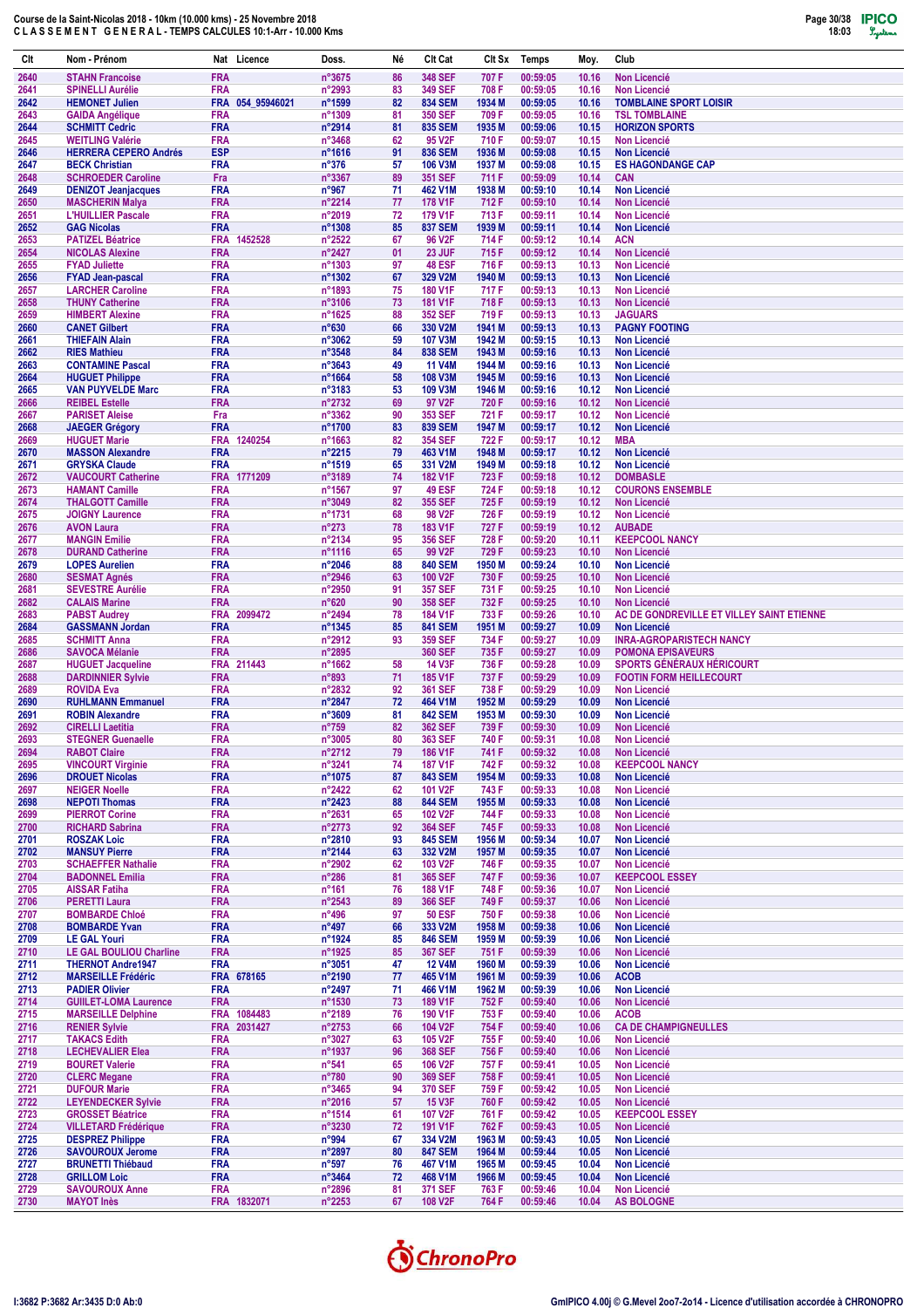

| Clt          | Nom - Prénom                                              | Nat Licence               | Doss.                               | Né       | Clt Cat                         | Clt Sx                      | <b>Temps</b>         | Moy.           | Club                                                    |
|--------------|-----------------------------------------------------------|---------------------------|-------------------------------------|----------|---------------------------------|-----------------------------|----------------------|----------------|---------------------------------------------------------|
| 2731         | <b>GIBERGUES Marine</b>                                   | <b>FRA</b>                | n°1418                              | 99       | <b>51 ESF</b>                   | 765 F                       | 00:59:47             | 10.04          | <b>Non Licencié</b>                                     |
| 2732         | <b>JNANE IIham</b>                                        | FRA                       | n°1730                              | 85       | 372 SEF                         | 766 F                       | 00:59:47             | 10.04          | <b>Non Licencié</b>                                     |
| 2733<br>2734 | <b>RICHARD Anastasia</b>                                  | <b>FRA</b><br><b>FRA</b>  | n°2764<br>n°197                     | 89<br>86 | 373 SEF<br><b>374 SEF</b>       | 767 F<br>768 F              | 00:59:49<br>00:59:49 | 10.03<br>10.03 | Non Licencié<br><b>Non Licencié</b>                     |
| 2735         | <b>ANDRE Adeline</b><br><b>FERRANTE Thomas</b>            | <b>FRA</b>                | n°1205                              | 88       | <b>848 SEM</b>                  | 1967 M                      | 00:59:49             | 10.03          | Non Licencié                                            |
| 2736         | <b>LECLAIRE Yohann</b>                                    | <b>FRA</b>                | n°1939                              | 93       | <b>849 SEM</b>                  | 1968 M                      | 00:59:51             | 10.03          | Non Licencié                                            |
| 2737         | <b>DUFFARD Julia</b>                                      | <b>FRA</b>                | n°1099                              | 93       | 375 SEF                         | 769 F                       | 00:59:51             | 10.03          | <b>Non Licencié</b>                                     |
| 2738         | <b>MADILE Patricia</b>                                    | <b>FRA</b>                | n°2098                              | 56       | <b>16 V3F</b>                   | 770 F                       | 00:59:53             | 10.02          | Non Licencié                                            |
| 2739<br>2740 | <b>MADILE Andre</b><br><b>SCHWEITZER Laurie</b>           | <b>FRA</b><br><b>FRA</b>  | n°2097<br>n°2931                    | 97       | <b>850 SEM</b><br><b>52 ESF</b> | 1969 M<br>771 F             | 00:59:53<br>00:59:53 | 10.02<br>10.02 | <b>Non Licencié</b><br><b>Non Licencié</b>              |
| 2741         | <b>WIEDERKEHR Pascal</b>                                  | <b>FRA</b>                | $n^{\circ}3296$                     | 49       | <b>13 V4M</b>                   | 1970 M                      | 00:59:54             | 10.02          | <b>Non Licencié</b>                                     |
| 2742         | <b>LUX Laetitia</b>                                       | <b>FRA</b>                | n°2082                              | 79       | 192 V1F                         | 772 F                       | 00:59:54             | 10.02          | <b>AUBADE</b>                                           |
| 2743         | <b>KERMOUCHE Ghania</b>                                   | <b>FRA</b>                | n°1774                              | 73       | 193 V1F                         | 773 F                       | 00:59:58             | 10.01          | <b>WELL FIT NANCY</b>                                   |
| 2744<br>2745 | <b>THIERCY Antoinette</b><br><b>LACZNY Emily</b>          | <b>FRA</b><br><b>FRA</b>  | n°3064<br>n°1841                    | 66<br>82 | 109 V2F<br>376 SEF              | 774 F<br>775 F              | 00:59:58<br>00:59:58 | 10.01<br>10.01 | <b>Non Licencié</b><br><b>Non Licencié</b>              |
| 2746         | <b>RICHARD Benjamin</b>                                   | <b>FRA</b>                | n°3585                              | 90       | <b>851 SEM</b>                  | 1971 M                      | 00:59:58             | 10.01          | <b>Non Licencié</b>                                     |
| 2747         | <b>DORR Emilie</b>                                        | <b>FRA</b>                | n°1050                              | 81       | 377 SEF                         | 776 F                       | 00:59:58             | 10.01          | Non Licencié                                            |
| 2748         | <b>MARMEUSE Guillaume</b>                                 | <b>FRA</b>                | n°2184                              | 90       | <b>852 SEM</b>                  | 1972 M                      | 00:59:59             | 10.01          | <b>AUBADE</b>                                           |
| 2749<br>2750 | <b>BERNARD Armonie</b><br><b>BONNETIER Karine</b>         | <b>FRA</b><br><b>FRA</b>  | $n^{\circ}418$<br>n°506             | 93<br>74 | 378 SEF<br>194 V1F              | 777 F<br>778 F              | 00:59:59<br>00:59:59 | 10.00<br>10.00 | <b>AUBADE</b><br><b>Non Licencié</b>                    |
| 2751         | <b>GERMAIN Véronique</b>                                  | <b>FRA</b>                | n°1409                              | 73       | 195 V1F                         | 779 F                       | 00:59:59             | 10.00          | <b>Non Licencié</b>                                     |
| 2752         | <b>BONNETIER Francis</b>                                  | <b>FRA</b>                | $n^{\circ}505$                      | 71       | 469 V1M                         | 1973 M                      | 01:00:00             | 10.00          | <b>Non Licencié</b>                                     |
| 2753         | <b>BONNEVAUX Coralie</b>                                  | <b>FRA</b>                | $n^{\circ}507$                      | 92       | 379 SEF                         | 780 F                       | 01:00:00             | 10.00          | <b>Non Licencié</b>                                     |
| 2754<br>2755 | <b>PETITMANGIN Jérémy</b><br><b>BRAZ PINTO Philippe</b>   | <b>FRA</b><br><b>FRA</b>  | n°2588<br>$n^{\circ}568$            | 80<br>78 | 853 SEM<br>470 V1M              | 1974 M<br>1975 M            | 01:00:01<br>01:00:05 | 10.00<br>9.99  | <b>Non Licencié</b><br><b>Non Licencié</b>              |
| 2756         | <b>GALLAND Camille</b>                                    | <b>FRA</b>                | n°1315                              | 88       | 380 SEF                         | 781 F                       | 01:00:06             | 9.99           | <b>Non Licencié</b>                                     |
| 2757         | <b>DEBON Justine</b>                                      | <b>FRA</b>                | n°911                               | 87       | 381 SEF                         | 782F                        | 01:00:06             | 9.98           | <b>Non Licencié</b>                                     |
| 2758         | <b>MANSUY Rodrigue</b>                                    | <b>FRA</b>                | n°2145                              | 80       | <b>854 SEM</b>                  | 1976 M                      | 01:00:07             | 9.98           | Non Licencié                                            |
| 2759<br>2760 | <b>PETITPAS Christelle</b><br><b>VALDENAIRE Henri</b>     | <b>FRA</b><br><b>FRA</b>  | n°2590<br>n°3174                    | 79<br>50 | 196 V1F<br><b>110 V3M</b>       | 783 F<br>1977 M             | 01:00:07<br>01:00:10 | 9.98<br>9.97   | <b>Non Licencié</b><br><b>Non Licencié</b>              |
| 2761         | <b>BECHENNEC Nathalie</b>                                 | <b>FRA</b>                | $n^{\circ}375$                      | 65       | 110 V2F                         | 784 F                       | 01:00:12             | 9.97           | <b>Non Licencié</b>                                     |
| 2762         | <b>DEQUIDT Victorien</b>                                  | <b>FRA</b>                | n°971                               | 93       | <b>855 SEM</b>                  | 1978 M                      | 01:00:12             | 9.97           | <b>Non Licencié</b>                                     |
| 2763         | <b>BAGARD Romane</b>                                      | <b>FRA</b>                | $n^{\circ}290$                      | 98       | <b>53 ESF</b>                   | 785 F                       | 01:00:13             | 9.97           | <b>Non Licencié</b>                                     |
| 2764<br>2765 | <b>DUVAL Bernard</b><br><b>SEYWERT-MAI Christine</b>      | <b>FRA</b><br><b>FRA</b>  | n°1126<br>n°2952                    | 62<br>61 | 335 V2M<br>111 V <sub>2</sub> F | 1979 M<br>786 F             | 01:00:16<br>01:00:18 | 9.96<br>9.95   | <b>Non Licencié</b><br><b>Non Licencié</b>              |
| 2766         | <b>HERRY Lydie</b>                                        | <b>FRA</b>                | n°1618                              | 64       | 112 V <sub>2</sub> F            | 787 F                       | 01:00:18             | 9.95           | <b>KEEPCOOL ESSEY</b>                                   |
| 2767         | <b>SAXE Thomas</b>                                        | <b>FRA</b>                | n°2898                              | 86       | <b>856 SEM</b>                  | 1980 M                      | 01:00:18             | 9.95           | <b>Non Licencié</b>                                     |
| 2768         | <b>PESME Virginie</b>                                     | <b>FRA</b>                | $n^{\circ}2569$                     | 83       | <b>382 SEF</b>                  | 788 F                       | 01:00:18             | 9.95           | <b>MESSEIN</b>                                          |
| 2769<br>2770 | <b>RAMOND Sophie</b><br><b>KABONGO Brice</b>              | <b>FRA</b><br><b>FRA</b>  | n°2717<br>n°1750                    | 89<br>88 | 383 SEF<br><b>857 SEM</b>       | 789 F<br>1981 M             | 01:00:18<br>01:00:18 | 9.95<br>9.95   | <b>Non Licencié</b><br><b>Non Licencié</b>              |
| 2771         | <b>PONTOY Marc</b>                                        | <b>FRA</b>                | $n^{\circ}3578$                     | 62       | 336 V2M                         | 1982 M                      | 01:00:18             | 9.95           | <b>Non Licencié</b>                                     |
| 2772         | <b>MARCHAL Justine</b>                                    | <b>FRA</b>                | n°2156                              | 80       | <b>384 SEF</b>                  | 790 F                       | 01:00:19             | 9.95           | <b>Non Licencié</b>                                     |
| 2773         | <b>LACROIX Léa</b>                                        | <b>FRA</b>                | n°1840                              | 80       | 385 SEF                         | 791 F                       | 01:00:19             | 9.95           | <b>Non Licencié</b>                                     |
| 2774<br>2775 | <b>PONTOY Quentin</b><br><b>NOEL Julie</b>                | <b>FRA</b><br><b>FRA</b>  | $n^{\circ}3579$<br>$n^{\circ}$ 2443 | 96<br>84 | <b>858 SEM</b><br>386 SEF       | 1983 M<br>792 F             | 01:00:19<br>01:00:20 | 9.95<br>9.95   | <b>Non Licencié</b><br><b>Non Licencié</b>              |
| 2776         | <b>TOULY Isabelle</b>                                     | <b>FRA</b>                | n°3127                              | 63       | 113 V2F                         | 793 F                       | 01:00:20             | 9.95           | <b>AIX EN PROVENCE</b>                                  |
| 2777         | <b>DESMONCEAUX Elisabeth</b>                              | <b>FRA</b>                | n°983                               | 66       | 114 V <sub>2</sub> F            | 794 F                       | 01:00:23             | 9.94           | <b>Non Licencié</b>                                     |
| 2778         | <b>DROUOT Valérie</b>                                     | <b>FRA</b>                | n°1080                              | 93       | <b>387 SEF</b>                  | 795 F                       | 01:00:23             | 9.94           | <b>Non Licencié</b>                                     |
| 2779<br>2780 | <b>LEFORT</b> Ingrid<br><b>BARBILLON Cedric</b>           | <b>FRA</b><br><b>FRA</b>  | n°1960<br>$n^{\circ}329$            | 91<br>73 | 388 SEF<br>471 V1M              | 796 F<br>1984 M             | 01:00:24<br>01:00:24 | 9.94<br>9.94   | <b>Non Licencié</b><br>Non Licencié                     |
| 2781         | <b>OUDARD Chloé</b>                                       | <b>FRA</b>                | n°2486                              | 99       | <b>54 ESF</b>                   | 797 F                       | 01:00:25             | 9.93           | <b>Non Licencié</b>                                     |
| 2782         | <b>DACHET Lily</b>                                        | <b>FRA</b>                | $n^{\circ}880$                      | 03       | 7 CAF                           | 798 F                       | 01:00:26             | 9.93           | <b>Non Licencié</b>                                     |
| 2783         | <b>LACHKAR Jaouad</b><br><b>LOUP Alexandre</b>            | <b>FRA</b><br><b>FRA</b>  | n°1836                              | 75<br>82 | 472 V1M<br><b>859 SEM</b>       | 1985 M<br>1986 <sub>M</sub> | 01:00:26<br>01:00:27 | 9.93<br>9.93   | <b>Non Licencié</b>                                     |
| 2784<br>2785 | <b>WOLLENSACK Fabien</b>                                  | <b>FRA</b>                | n°2065<br>$n^{\circ}3313$           | 65       | 337 V2M                         | 1987 M                      | 01:00:27             | 9.93           | <b>Non Licencié</b><br>Non Licencié                     |
| 2786         | <b>LOUP Sophie</b>                                        | <b>FRA</b>                | n°2066                              | 86       | 389 SEF                         | 799 F                       | 01:00:28             | 9.92           | Non Licencié                                            |
| 2787         | <b>CONTAL Michael</b>                                     | <b>FRA</b>                | $n^{\circ}831$                      | 91       | <b>860 SEM</b>                  | 1988 M                      | 01:00:30             | 9.92           | Non Licencié                                            |
| 2788<br>2789 | <b>LEVEQUE Frédéric</b><br><b>JAUMARY-LAPEYRE Eveline</b> | <b>FRA</b><br><b>FRA</b>  | n°2014<br>n°1713                    | 69<br>64 | 338 V2M<br>115 V2F              | 1989 M<br>800 F             | 01:00:30<br>01:00:32 | 9.92<br>9.91   | <b>Non Licencié</b><br>Non Licencié                     |
| 2790         | <b>ARTZER Aïtana</b>                                      | <b>FRA</b>                | $n^{\circ}247$                      | 99       | <b>55 ESF</b>                   | 801 F                       | 01:00:32             | 9.91           | <b>Non Licencié</b>                                     |
| 2791         | <b>PERARD Julie</b>                                       | <b>FRA</b>                | $n^{\circ}2541$                     | 84       | 390 SEF                         | 802F                        | 01:00:33             | 9.91           | Non Licencié                                            |
| 2792         | <b>FRANKART Mathilde</b>                                  | <b>FRA</b>                | n°1285                              | 83       | 391 SEF                         | 803F                        | 01:00:35             | 9.90           | Non Licencié                                            |
| 2793<br>2794 | <b>LABOURE Anne</b><br><b>BOULANGER Aurelie</b>           | <b>FRA</b><br><b>FRA</b>  | n°1833<br>$n^{\circ}3659$           | 72<br>84 | <b>197 V1F</b><br>392 SEF       | 804 F<br>805F               | 01:00:38<br>01:00:39 | 9.90<br>9.90   | <b>Non Licencié</b><br>Non Licencié                     |
| 2795         | <b>GOFFIN Haydée</b>                                      | <b>FRA</b>                | n°1450                              | 69       | 116 V2F                         | 806 F                       | 01:00:41             | 9.89           | Non Licencié                                            |
| 2796         | <b>BALLAND Nadine</b>                                     | <b>FRA</b>                | $n^{\circ}304$                      | 66       | 117 V2F                         | 807 F                       | 01:00:42             | 9.89           | Non Licencié                                            |
| 2797         | <b>ANGELLIER Cédric</b>                                   | <b>FRA</b>                | $n^{\circ}213$                      | 77       | 473 V1M                         | 1990 M                      | 01:00:43             | 9.88           | <b>Non Licencié</b>                                     |
| 2798<br>2799 | <b>DENIS Angélique</b><br><b>ROUILLION Emmanuel</b>       | FRA 2095578<br><b>FRA</b> | n°961<br>n°2815                     | 77<br>69 | 198 V1F<br>339 V2M              | 808F<br>1991 M              | 01:00:43<br>01:00:43 | 9.88<br>9.88   | S/L ATHLE VOSGES PAYS DE CHARMES<br><b>Non Licencié</b> |
| 2800         | <b>AUDINOT Lorraine</b>                                   | <b>FRA</b>                | $n^{\circ}265$                      | 96       | 393 SEF                         | 809F                        | 01:00:47             | 9.87           | Non Licencié                                            |
| 2801         | <b>MARTINET Alexander</b>                                 | <b>FRA</b>                | n°2206                              | 95       | <b>861 SEM</b>                  | 1992 M                      | 01:00:47             | 9.87           | Non Licencié                                            |
| 2802         | <b>GOURNET Catherine</b>                                  | <b>FRA</b>                | n°1472                              | 69       | 118 V2F                         | 810 F                       | 01:00:49             | 9.87           | <b>Non Licencié</b>                                     |
| 2803<br>2804 | <b>APUZZO Muriel</b><br><b>SARRAND Charlene</b>           | <b>FRA</b><br><b>FRA</b>  | $n^{\circ}233$<br>n°2883            | 65<br>87 | 119 V2F<br><b>394 SEF</b>       | 811 F<br>812 F              | 01:00:51<br>01:00:53 | 9.86<br>9.86   | Non Licencié<br>Non Licencié                            |
| 2805         | <b>WEPPE Pauline</b>                                      | <b>FRA</b>                | n°3292                              | 97       | <b>56 ESF</b>                   | 813 F                       | 01:00:53             | 9.86           | Non Licencié                                            |
| 2806         | <b>GASSERT Alexis</b>                                     | <b>FRA</b>                | n°1344                              | 86       | <b>862 SEM</b>                  | 1993 M                      | 01:00:54             | 9.85           | <b>Non Licencié</b>                                     |
| 2807         | <b>POINTEAUX Lena</b>                                     | <b>FRA</b>                | $n^{\circ}2662$                     | 97       | <b>57 ESF</b>                   | 814 F                       | 01:00:54             | 9.85           | Non Licencié                                            |
| 2808<br>2809 | <b>JORET Gerald</b><br><b>DUFERT Laetitia</b>             | <b>FRA</b><br><b>FRA</b>  | n°1737<br>n°1098                    | 71<br>82 | 474 V1M<br>395 SEF              | 1994 M<br>815 F             | 01:00:54<br>01:00:55 | 9.85<br>9.85   | <b>Non Licencié</b><br><b>Non Licencié</b>              |
| 2810         | <b>PERRIN Baptiste</b>                                    | <b>FRA</b>                | $n^{\circ}2552$                     | 96       | <b>863 SEM</b>                  | 1995 M                      | 01:00:56             | 9.85           | Non Licencié                                            |
| 2811         | <b>COLIN Sophie</b>                                       | <b>FRA</b>                | $n^{\circ}796$                      | 87       | 396 SEF                         | 816 F                       | 01:00:56             | 9.85           | <b>Non Licencié</b>                                     |
| 2812         | <b>ISSOUFOU Sahina</b>                                    | <b>FRA</b><br><b>FRA</b>  | $n^{\circ}3527$                     | 93<br>76 | 397 SEF                         | 817F<br>1996 M              | 01:00:56             | 9.85<br>9.85   | Non Licencié<br><b>Non Licencié</b>                     |
| 2813<br>2814 | <b>DENIS Ludovic</b><br><b>JORET Karine</b>               | <b>FRA</b>                | $n^{\circ}964$<br>n°1738            | 72       | 475 V1M<br>199 V1F              | 818 F                       | 01:00:57<br>01:00:57 | 9.84           | Non Licencié                                            |
| 2815         | <b>RENARD-BAE Isabelle</b>                                | FRA 1928396               | $n^{\circ}2746$                     | 66       | <b>120 V2F</b>                  | 819 F                       | 01:00:58             | 9.84           | <b>AS GREMILLON</b>                                     |
| 2816         | <b>BAUDRAS Stéphane</b>                                   | <b>FRA</b>                | $n^{\circ}354$                      | 73       | 476 V1M                         | 1997 M                      | 01:00:58             | 9.84           | Non Licencié                                            |
| 2817<br>2818 | <b>REISSE Philippe</b><br><b>VIAPIANA Florian</b>         | <b>FRA</b><br><b>FRA</b>  | n°2735<br>$n^{\circ}3216$           | 69<br>93 | 340 V2M<br><b>864 SEM</b>       | 1998 M<br>1999 M            | 01:00:58<br>01:00:59 | 9.84<br>9.84   | Non Licencié<br><b>ENGIE COFELY</b>                     |
| 2819         | <b>CAVE Alain</b>                                         | <b>FRA</b>                | $n^{\circ}670$                      | 62       | 341 V2M                         | 2000 M                      | 01:01:00             | 9.84           | Non Licencié                                            |
| 2820         | <b>ASSA Jean-christophe</b>                               | <b>FRA</b>                | $n^{\circ}252$                      | 67       | 342 V2M                         | 2001 M                      | 01:01:00             | 9.84           | <b>LOCATOUT</b>                                         |
| 2821         | <b>CAVÉ Gisele</b>                                        | <b>FRA</b>                | $n^{\circ}671$                      | 65       | <b>121 V2F</b>                  | 820 F                       | 01:01:01             | 9.83           | Non Licencié                                            |

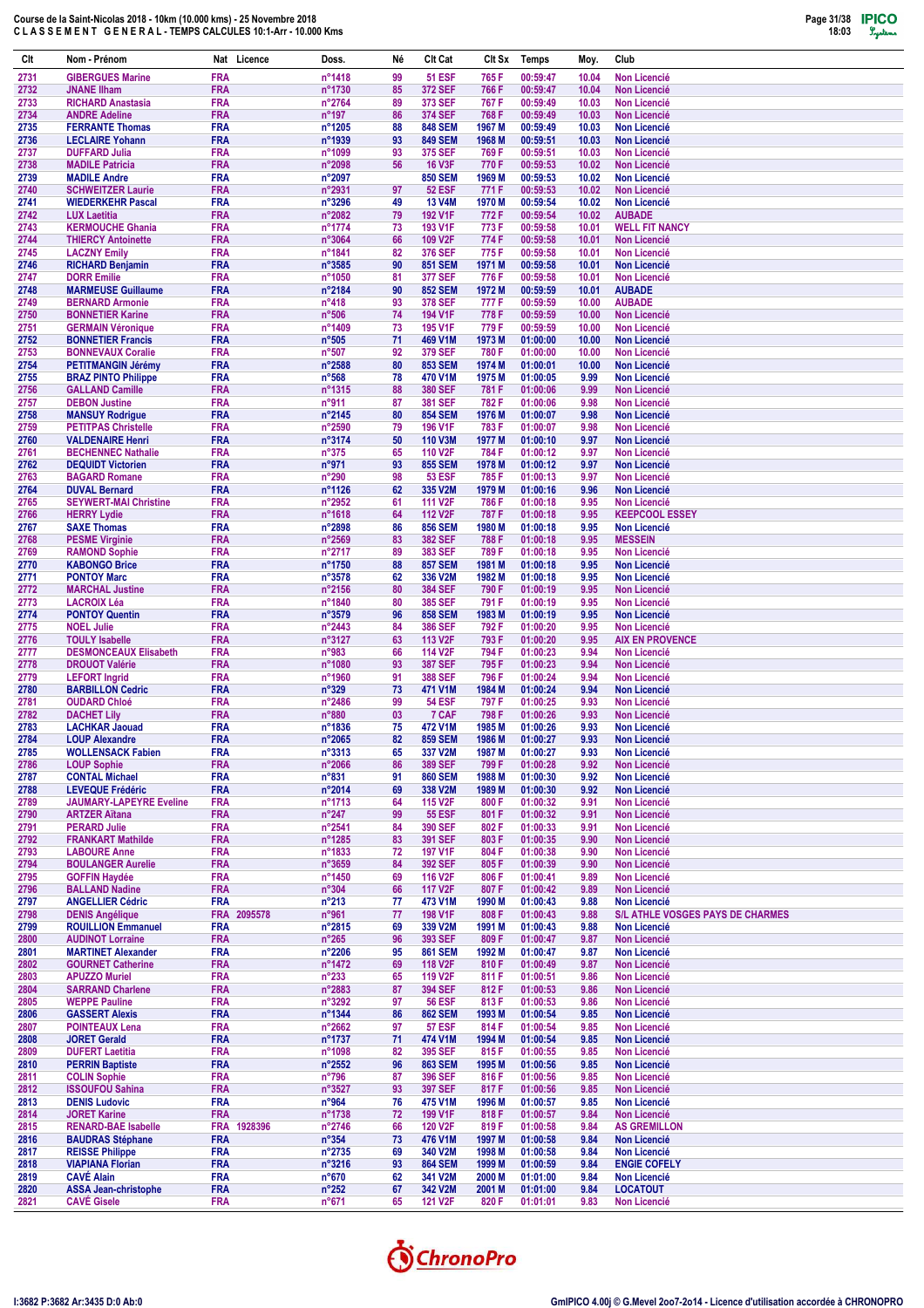

| Clt          | Nom - Prénom                                        | Nat Licence                         | Doss.                              | Né       | Clt Cat                          | Clt Sx                     | Temps                | Moy.         | Club                                                  |
|--------------|-----------------------------------------------------|-------------------------------------|------------------------------------|----------|----------------------------------|----------------------------|----------------------|--------------|-------------------------------------------------------|
| 2822         | <b>NAZON Gérard</b>                                 | <b>FRA</b>                          | n°2416                             | 54       | <b>111 V3M</b>                   | 2002 M                     | 01:01:01             | 9.83         | <b>Non Licencié</b>                                   |
| 2823         | <b>NAZON Marie</b>                                  | <b>FRA</b>                          | n°2417                             | 61       | <b>122 V2F</b>                   | 821 F                      | 01:01:01             | 9.83         | <b>Non Licencié</b>                                   |
| 2824         | <b>CHAMBRE Morgane</b>                              | <b>FRA</b>                          | n°697                              | 92       | 398 SEF                          | 822 F                      | 01:01:01             | 9.83         | <b>Non Licencié</b>                                   |
| 2825<br>2826 | <b>ASSA Isabelle</b><br><b>GILLET Marion</b>        | <b>FRA</b><br><b>FRA</b>            | $n^{\circ}251$<br>$n^{\circ}$ 1426 | 73<br>91 | 200 V1F<br>399 SEF               | 823 F<br>824 F             | 01:01:02<br>01:01:03 | 9.83<br>9.83 | <b>LOCATOUT</b><br><b>Non Licencié</b>                |
| 2827         | <b>CHAMBRE Charline</b>                             | <b>FRA</b>                          | n°696                              | 89       | <b>400 SEF</b>                   | 825F                       | 01:01:04             | 9.83         | <b>Non Licencié</b>                                   |
| 2828         | <b>ORDENER Steve</b>                                | <b>FRA</b>                          | $n^{\circ}$ 2475                   | 75       | 477 V1M                          | 2003 M                     | 01:01:05             | 9.82         | <b>Non Licencié</b>                                   |
| 2829         | <b>DARTOIS Leslie</b>                               | <b>FRA</b>                          | $n^{\circ}894$                     | 90       | <b>401 SEF</b>                   | 826 F                      | 01:01:08             | 9.82         | <b>METROPOLE GRAND NANCY</b>                          |
| 2830         | <b>DARDINNIER Fabrice</b>                           | <b>FRA</b><br><b>FRA</b>            | n°892                              | 69<br>70 | 343 V2M<br>201 V1F               | 2004 M<br>827 F            | 01:01:09<br>01:01:10 | 9.81<br>9.81 | <b>FOOTIN FORM HEILLECOURT</b><br><b>Non Licencié</b> |
| 2831<br>2832 | <b>CLEMENT Karine</b><br><b>SIBILLE Laureline</b>   | <b>FRA</b>                          | $n^{\circ}777$<br>$n^{\circ}2956$  | 86       | <b>402 SEF</b>                   | 828 F                      | 01:01:10             | 9.81         | <b>Non Licencié</b>                                   |
| 2833         | <b>ANDRE Jean-luc</b>                               | <b>FRA</b>                          | $n^{\circ}200$                     | 66       | 344 V2M                          | 2005 M                     | 01:01:10             | 9.81         | <b>Non Licencié</b>                                   |
| 2834         | <b>MOUGIN Sandra</b>                                | <b>FRA</b>                          | n°2380                             | 85       | <b>403 SEF</b>                   | 829 F                      | 01:01:10             | 9.81         | <b>LES VOSG'RUNNERS</b>                               |
| 2835         | <b>DUBAUX Solene</b>                                | <b>FRA</b>                          | n°1083                             | 86       | <b>404 SEF</b>                   | 830 F                      | 01:01:11             | 9.81         | Non Licencié                                          |
| 2836<br>2837 | <b>CHAVES NEGRAO Gabriela</b><br><b>LUTHI Allan</b> | <b>FRA</b><br><b>FRA</b>            | $n^{\circ}728$<br>n°2078           | 82<br>79 | <b>405 SEF</b><br>478 V1M        | 831 F<br>2006 M            | 01:01:12<br>01:01:15 | 9.81<br>9.80 | <b>Non Licencié</b><br><b>Non Licencié</b>            |
| 2838         | <b>WIESEN Laurent</b>                               | <b>FRA</b>                          | n°3297                             | 66       | 345 V2M                          | 2007 M                     | 01:01:16             | 9.80         | <b>Non Licencié</b>                                   |
| 2839         | <b>CLEMENT Thomas</b>                               | <b>FRA</b>                          | $n^{\circ}778$                     | 97       | <b>104 ESM</b>                   | 2008 M                     | 01:01:17             | 9.79         | <b>SPHB</b>                                           |
| 2840         | <b>PEQUIGNOT Benjamin</b>                           | <b>FRA</b>                          | n°3479                             | 92       | <b>865 SEM</b>                   | 2009 M                     | 01:01:17             | 9.79         | <b>Non Licencié</b>                                   |
| 2841<br>2842 | <b>BELLUT Francois</b><br><b>VALDENAIRE Orlane</b>  | <b>FRA</b><br><b>FRA</b>            | $n^{\circ}396$<br>$n^{\circ}3175$  | 66<br>96 | 346 V2M<br><b>406 SEF</b>        | 2010 <sub>M</sub><br>832 F | 01:01:17<br>01:01:19 | 9.79<br>9.79 | <b>FOOTIN FORM HEILLECOURT</b><br>Non Licencié        |
| 2843         | <b>OTT Angélique</b>                                | <b>FRA</b>                          | n°2482                             | 89       | <b>407 SEF</b>                   | 833 F                      | 01:01:23             | 9.78         | <b>Non Licencié</b>                                   |
| 2844         | <b>MALGRAS Nadine</b>                               | <b>FRA</b>                          | n°2120                             | 69       | 123 V2F                          | 834 F                      | 01:01:23             | 9.78         | <b>Non Licencié</b>                                   |
| 2845         | <b>KRETZ Valérie</b>                                | <b>FRA</b>                          | n°1812                             | 71       | 202 V1F                          | 835 F                      | 01:01:23             | 9.78         | <b>Non Licencié</b>                                   |
| 2846         | <b>ETIGUE Julien</b>                                | <b>FRA</b>                          | n°3494                             | 00       | 24 JUF                           | 836 F                      | 01:01:26             | 9.77         | <b>Non Licencié</b>                                   |
| 2847<br>2848 | <b>ETIQUE Viviane</b><br><b>ROUSSEL Céline</b>      | <b>FRA</b><br><b>FRA</b>            | n°1165<br>n°2819                   | 73       | <b>408 SEF</b><br>203 V1F        | 837 F<br>838 F             | 01:01:26<br>01:01:27 | 9.77<br>9.77 | <b>AUBADE</b><br><b>Non Licencié</b>                  |
| 2849         | <b>HUEBER Matthieu</b>                              | <b>FRA</b>                          | n°1655                             | 91       | <b>866 SEM</b>                   | 2011 M                     | 01:01:28             | 9.76         | <b>EUROFINS</b>                                       |
| 2850         | <b>SANTONJA Christophe</b>                          | <b>FRA</b>                          | n°2881                             | 90       | <b>867 SEM</b>                   | 2012 M                     | 01:01:29             | 9.76         | <b>EUROFINS</b>                                       |
| 2851         | <b>THOUVENIN Aline</b>                              | <b>FRA</b><br>2007650               | n°3097                             | 80       | <b>409 SEF</b>                   | 839 F                      | 01:01:29             | 9.76         | <b>NAM</b>                                            |
| 2852         | <b>PAILLARDIN Virginie</b>                          | Fra                                 | n°3361                             | 80<br>98 | <b>410 SEF</b><br><b>105 ESM</b> | 840 F                      | 01:01:30             | 9.76         | <b>Non Licencié</b>                                   |
| 2853<br>2854 | <b>BREGIER Maxence</b><br><b>LEROI Laure</b>        | <b>FRA</b><br><b>FRA</b><br>2152962 | $n^{\circ}569$<br>n°2002           | 84       | <b>411 SEF</b>                   | 2013 M<br>841 F            | 01:01:30<br>01:01:30 | 9.76<br>9.76 | <b>AUBADE</b><br><b>NAM</b>                           |
| 2855         | <b>BLADT Sebastien</b>                              | <b>FRA</b>                          | $n^{\circ}466$                     | 84       | <b>868 SEM</b>                   | 2014 M                     | 01:01:30             | 9.76         | <b>GRAOULLYMOUTH</b>                                  |
| 2856         | <b>LE GALL Anne</b>                                 | <b>FRA</b>                          | n°3483                             | 87       | <b>412 SEF</b>                   | 842 F                      | 01:01:31             | 9.76         | <b>Non Licencié</b>                                   |
| 2857         | <b>RUAZ Marilyne</b>                                | <b>FRA</b>                          | n°2842                             | 81       | 413 SEF                          | 843 F                      | 01:01:31             | 9.76         | <b>ST MIHIEL</b>                                      |
| 2858<br>2859 | <b>CHEVILLARD Maud</b><br><b>MARCHAL Cyrielle</b>   | <b>FRA</b><br>Fra                   | $n^{\circ}741$<br>$n^{\circ}3352$  | 93<br>88 | <b>414 SEF</b><br>415 SEF        | 844 F<br>845F              | 01:01:32<br>01:01:33 | 9.75<br>9.75 | <b>HAYS</b><br><b>Non Licencié</b>                    |
| 2860         | <b>RUSE Patricia</b>                                | <b>FRA</b>                          | n°2849                             | 60       | 124 V2F                          | 846 F                      | 01:01:35             | 9.74         | Non Licencié                                          |
| 2861         | <b>MILLARD Marie-anne</b>                           | <b>FRA</b>                          | n°2323                             | 63       | <b>125 V2F</b>                   | 847 F                      | 01:01:35             | 9.74         | <b>Non Licencié</b>                                   |
| 2862         | <b>BUCHERT Gabriel</b>                              | <b>FRA</b>                          | $n^{\circ}601$                     | 47       | <b>14 V4M</b>                    | 2015 <sub>M</sub>          | 01:01:36             | 9.74         | <b>Non Licencié</b>                                   |
| 2863         | <b>NUSSBAUM Christophe</b>                          | <b>FRA</b>                          | $n^{\circ}3540$                    | 69       | 347 V2M                          | 2016 <sub>M</sub>          | 01:01:36             | 9.74         | Non Licencié                                          |
| 2864<br>2865 | <b>MANESSE Louise</b><br><b>KILHOFFER Charlotte</b> | <b>FRA</b><br><b>FRA</b>            | n°2129<br>n°3538                   | 93<br>91 | 416 SEF<br><b>417 SEF</b>        | 848 F<br>849 F             | 01:01:36<br>01:01:38 | 9.74<br>9.74 | <b>Non Licencié</b><br><b>Non Licencié</b>            |
| 2866         | <b>BOULANGER Charlene</b>                           | <b>FRA</b>                          | $n^{\circ}534$                     | 88       | <b>418 SEF</b>                   | 850 F                      | 01:01:38             | 9.74         | <b>ASC BNP PARIBAS</b>                                |
| 2867         | <b>DIEUDONNE Karine</b>                             | <b>FRA</b>                          | $n^{\circ}3556$                    | 77       | 204 V1F                          | 851 F                      | 01:01:39             | 9.73         | <b>Non Licencié</b>                                   |
| 2868         | <b>MARIE-PIERRE Marie-pierre</b>                    | <b>FRA</b>                          | n°2177                             | 81       | <b>419 SEF</b>                   | 852 F                      | 01:01:39             | 9.73         | <b>Non Licencié</b>                                   |
| 2869<br>2870 | <b>GEORGES Thierry</b><br><b>FERNANDES Tony</b>     | <b>FRA</b><br><b>FRA</b>            | n°1386<br>$n^{\circ}3414$          | 73<br>81 | 479 V1M<br><b>869 SEM</b>        | 2017 M<br>2018 M           | 01:01:40<br>01:01:40 | 9.73<br>9.73 | <b>Non Licencié</b><br><b>Non Licencié</b>            |
| 2871         | <b>MARI Lucas</b>                                   | <b>FRA</b>                          | n°2172                             | 94       | <b>870 SEM</b>                   | 2019 M                     | 01:01:42             | 9.72         | <b>Non Licencié</b>                                   |
| 2872         | <b>TOURNAILLE Léa</b>                               | <b>FRA</b>                          | n°3129                             | 96       | <b>420 SEF</b>                   | 853 F                      | 01:01:42             | 9.72         | <b>Non Licencié</b>                                   |
| 2873         | <b>DEMARNE Sophie</b>                               | <b>FRA</b>                          | n°953                              | 74       | 205 V1F                          | 854 F                      | 01:01:43             | 9.72         | <b>METROPOLE GRAND NANCY</b>                          |
| 2874         | <b>PETITGENET Caroline</b>                          | <b>FRA</b><br>2089528               | n°2583                             | 94       | <b>421 SEF</b>                   | 855F                       | 01:01:44             | 9.72         | <b>RUN'IN CLUB</b>                                    |
| 2875<br>2876 | <b>EQUOY Lionel</b><br><b>LUCION Jean-charles</b>   | <b>FRA</b><br><b>FRA</b>            | n°1145<br>$n^{\circ}2074$          | 75<br>87 | 480 V1M<br><b>871 SEM</b>        | 2020 M<br>2021 M           | 01:01:44<br>01:01:44 | 9.72<br>9.72 | <b>Non Licencié</b><br>Non Licencié                   |
| 2877         | <b>BOUCHER Jean noël</b>                            | <b>FRA</b>                          | n°530                              | 67       | 348 V2M                          | 2022 M                     | 01:01:45             | 9.72         | Non Licencié                                          |
| 2878         | <b>RUAZ Magali</b>                                  | <b>FRA</b>                          | n°2841                             | 84       | <b>422 SEF</b>                   | 856 F                      | 01:01:45             | 9.72         | <b>COMMERCY</b>                                       |
| 2879         | <b>SAGARDOYTHO Julie</b>                            | <b>FRA</b>                          | $n^{\circ}2856$                    | 88       | 423 SEF                          | 857 F                      | 01:01:46             | 9.72         | Non Licencié                                          |
| 2880<br>2881 | <b>BARBE GOERY Marine</b><br><b>HEYMS Olivier</b>   | <b>FRA</b><br><b>FRA</b>            | $n^{\circ}321$<br>n°1622           | 86<br>68 | <b>424 SEF</b><br>349 V2M        | 858 F<br>2023 M            | 01:01:48<br>01:01:48 | 9.71<br>9.71 | Non Licencié<br><b>VAINCRE PARKINSON</b>              |
| 2882         | <b>BARBE Gregory</b>                                | <b>FRA</b>                          | $n^{\circ}320$                     | 82       | <b>872 SEM</b>                   | 2024 M                     | 01:01:48             | 9.71         | <b>TEAM GRIFFAUTO</b>                                 |
| 2883         | <b>PARISOT Virginie</b>                             | <b>FRA</b>                          | $n^{\circ}2517$                    | 84       | <b>425 SEF</b>                   | 859 F                      | 01:01:49             | 9.71         | Non Licencié                                          |
| 2884         | <b>MARIE Sylvie</b>                                 | <b>FRA</b>                          | $n^{\circ}2175$                    | 76       | 206 V1F                          | 860 F                      | 01:01:50             | 9.71         | <b>Non Licencié</b>                                   |
| 2885         | <b>LEGRAND Clémence</b>                             | <b>FRA</b>                          | n°1968                             | 88       | <b>426 SEF</b>                   | 861 F                      | 01:01:51             | 9.70         | Non Licencié                                          |
| 2886<br>2887 | <b>BERNARD Damien</b><br><b>HABEMONT Katia</b>      | <b>FRA</b><br><b>FRA</b>            | $n^{\circ}420$<br>n°1555           | 74<br>73 | 481 V1M<br>207 V1F               | 2025 M<br>862F             | 01:01:51<br>01:01:52 | 9.70<br>9.70 | <b>Non Licencié</b><br><b>ENGIE COFELY</b>            |
| 2888         | <b>DIOT Michel</b>                                  | FRA 1554092                         | n°1031                             | 60       | 350 V2M                          | 2026 M                     | 01:01:53             | 9.70         | <b>ESTY</b>                                           |
| 2889         | <b>QUENTIN Christophe</b>                           | <b>FRA</b>                          | n°2707                             | 73       | 482 V1M                          | 2027 M                     | 01:01:53             | 9.70         | <b>MICH-MICH</b>                                      |
| 2890         | <b>DIOT Caroline</b>                                | <b>FRA</b>                          | n°1029                             | 92       | <b>427 SEF</b>                   | 863F                       | 01:01:54             | 9.70         | <b>Non Licencié</b>                                   |
| 2891<br>2892 | <b>MERLE Jeannine</b><br><b>DUVAL Manuela</b>       | <b>FRA</b><br><b>FRA</b>            | n°2283<br>n°1127                   | 60<br>67 | 126 V2F<br><b>127 V2F</b>        | 864 F<br>865F              | 01:01:54<br>01:01:55 | 9.69<br>9.69 | <b>Non Licencié</b><br>Non Licencié                   |
| 2893         | <b>SEJOURNANT Francis</b>                           | <b>FRA</b>                          | n°2939                             | 61       | 351 V2M                          | 2028 M                     | 01:01:56             | 9.69         | <b>Non Licencié</b>                                   |
| 2894         | <b>THOMAS Michelle</b>                              | <b>FRA</b>                          | n°3091                             | 66       | 128 V2F                          | 866 F                      | 01:01:57             | 9.69         | Non Licencié                                          |
| 2895         | <b>MANGIN Sonia</b>                                 | <b>FRA</b>                          | n°2137                             | 80       | <b>428 SEF</b>                   | 867F                       | 01:01:58             | 9.69         | Non Licencié                                          |
| 2896         | <b>BRICHON Hervé</b><br><b>ADANI Clara</b>          | <b>FRA</b><br><b>FRA</b>            | $n^{\circ}582$                     | 65<br>72 | 352 V2M                          | 2029 M<br>868F             | 01:01:59             | 9.68         | Non Licencié<br>Non Licencié                          |
| 2897<br>2898 | <b>SCOPEL Rachel</b>                                | <b>FRA</b>                          | $n^{\circ}3415$<br>$n^{\circ}2932$ | 73       | 208 V1F<br>209 V1F               | 869F                       | 01:01:59<br>01:01:59 | 9.68<br>9.68 | Non Licencié                                          |
| 2899         | <b>PAMIES Sandrine</b>                              | FRA 1869475                         | n°2503                             | 75       | 210 V1F                          | 870 F                      | 01:02:00             | 9.68         | <b>HORIZON SPORT</b>                                  |
| 2900         | <b>POREN Sandy</b>                                  | <b>FRA</b>                          | $n^{\circ}2675$                    | 78       | 211 V1F                          | 871 F                      | 01:02:00             | 9.68         | <b>Non Licencié</b>                                   |
| 2901         | <b>GRANDJACQUOT Marie pierre</b>                    | <b>FRA</b>                          | n°1484                             | 68       | 129 V2F                          | 872 F                      | 01:02:02             | 9.67         | Non Licencié                                          |
| 2902<br>2903 | <b>CHOVET Karine</b><br><b>PAUT Frédéric</b>        | <b>FRA</b><br><b>FRA</b>            | $n^{\circ}755$<br>n°2528           | 75<br>71 | 212 V1F<br>483 V1M               | 873F<br>2030 M             | 01:02:03<br>01:02:03 | 9.67<br>9.67 | <b>NMT 54</b><br><b>BAS M2000</b>                     |
| 2904         | <b>ANTOINE Virginie</b>                             | <b>FRA</b>                          | $n^{\circ}226$                     | 74       | 213 V1F                          | 874F                       | 01:02:04             | 9.67         | Non Licencié                                          |
| 2905         | <b>DEGARDIN Stéphane</b>                            | <b>FRA</b>                          | n°923                              | 70       | 484 V1M                          | 2031 M                     | 01:02:05             | 9.67         | Non Licencié                                          |
| 2906         | <b>SCHMITT Alby</b>                                 | <b>FRA</b>                          | $n^{\circ}3411$                    | 61       | 353 V2M                          | 2032 M                     | 01:02:06             | 9.66         | <b>Non Licencié</b>                                   |
| 2907         | <b>PAUT Manon</b>                                   | <b>FRA</b>                          | $n^{\circ}2529$                    | 02       | 8 CAF                            | 875F                       | 01:02:07             | 9.66         | LYCÉE ARTHUR VAROQUAUX                                |
| 2908<br>2909 | <b>DERSON Laure</b><br><b>MARCHAND Caroline</b>     | <b>FRA</b><br><b>FRA</b>            | $n^{\circ}976$<br>n°2161           | 97<br>75 | <b>58 ESF</b><br>214 V1F         | 876F<br>877F               | 01:02:07<br>01:02:08 | 9.66<br>9.66 | Non Licencié<br>Non Licencié                          |
| 2910         | <b>LAMIELLE Robert</b>                              | <b>FRA</b>                          | $n^{\circ}3450$                    | 56       | 112 V3M                          | 2033 M                     | 01:02:09             | 9.66         | <b>Non Licencié</b>                                   |
| 2911         | <b>ALROY Laurence</b>                               | <b>FRA</b>                          | $n^{\circ}$ 179                    | 63       | 130 V2F                          | 878 F                      | 01:02:09             | 9.66         | Non Licencié                                          |
| 2912         | <b>ODINOT Laure</b>                                 | <b>FRA</b>                          | $n^{\circ}$ 2463                   | 89       | <b>429 SEF</b>                   | 879 F                      | 01:02:10             | 9.65         | Non Licencié                                          |

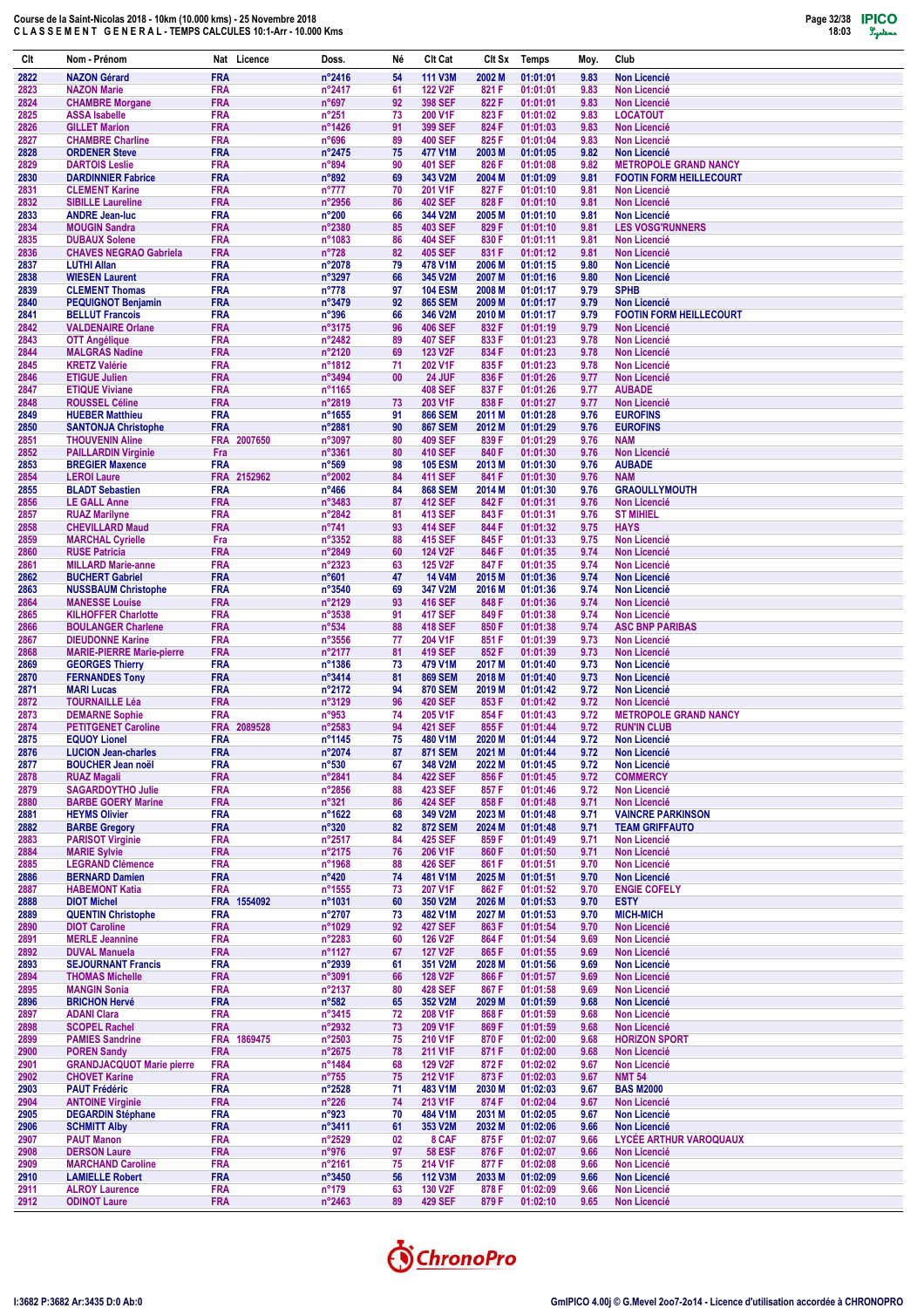

| Clt          | Nom - Prénom                                            |                          | Nat Licence                | Doss.                               | Né       | Clt Cat                          | Clt Sx                    | Temps                | Moy.         | Club                                                    |
|--------------|---------------------------------------------------------|--------------------------|----------------------------|-------------------------------------|----------|----------------------------------|---------------------------|----------------------|--------------|---------------------------------------------------------|
| 2913         | <b>ALINARI Valerie</b>                                  | <b>FRA</b>               |                            | $n^{\circ}175$                      | 71       | 215 V1F                          | 880 F                     | 01:02:13             | 9.64         | <b>Non Licencié</b>                                     |
| 2914<br>2915 | <b>MARLIN Alexia</b><br><b>CHOFFE Karine</b>            | <b>FRA</b><br><b>FRA</b> |                            | n°3470<br>$n^{\circ}749$            | 75<br>68 | 216 V1F<br>131 V2F               | 881 F<br>882F             | 01:02:13<br>01:02:16 | 9.64<br>9.64 | <b>Non Licencié</b><br><b>Non Licencié</b>              |
| 2916         | <b>FRANCOIS Marie</b>                                   | <b>FRA</b>               |                            | n°1282                              | 77       | 217 V1F                          | 883F                      | 01:02:17             | 9.64         | <b>Non Licencié</b>                                     |
| 2917         | <b>BUISSON Emeline</b>                                  | <b>FRA</b>               |                            | $n^{\circ}605$                      | 98       | <b>59 ESF</b>                    | 884F                      | 01:02:17             | 9.63         | <b>AUBADE</b>                                           |
| 2918<br>2919 | <b>PIERRON Natacha</b>                                  | <b>FRA</b><br><b>FRA</b> |                            | n°2630                              | 74<br>54 | 218 V1F<br><b>113 V3M</b>        | 885F<br>2034 M            | 01:02:18<br>01:02:18 | 9.63<br>9.63 | <b>Non Licencié</b><br><b>Non Licencié</b>              |
| 2920         | <b>LORTZ Alain louis</b><br><b>CUNAT Caroline</b>       | <b>FRA</b>               |                            | n°2053<br>$n^{\circ}876$            | 79       | 219 V1F                          | 886F                      | 01:02:18             | 9.63         | <b>Non Licencié</b>                                     |
| 2921         | <b>CANTO Sandrine</b>                                   | <b>FRA</b>               | 2053981                    | $n^{\circ}632$                      | 74       | 220 V1F                          | 887F                      | 01:02:18             | 9.63         | <b>AS GREMILLON</b>                                     |
| 2922         | <b>DUBOIS Lise</b>                                      | <b>FRA</b>               |                            | n°1087                              | 02       | 9 CAF                            | 888F                      | 01:02:19             | 9.63         | <b>RIEN</b>                                             |
| 2923<br>2924 | <b>LÉTANG Cyrille</b><br><b>AUDOLY Justine</b>          | <b>FRA</b><br><b>FRA</b> |                            | n°2009<br>$n^{\circ}266$            | 80<br>89 | <b>873 SEM</b><br><b>430 SEF</b> | 2035 <sub>M</sub><br>889F | 01:02:21<br>01:02:21 | 9.63<br>9.62 | <b>Non Licencié</b><br><b>Non Licencié</b>              |
| 2925         | <b>DOS SANTOS Alexandrine</b>                           | <b>FRA</b>               |                            | n°1053                              | 89       | 431 SEF                          | 890 F                     | 01:02:22             | 9.62         | <b>Non Licencié</b>                                     |
| 2926         | <b>COLAS Jean bernard</b>                               | <b>FRA</b>               |                            | n°3400                              | 52       | 114 V3M                          | 2036 M                    | 01:02:22             | 9.62         | <b>Non Licencié</b>                                     |
| 2927<br>2928 | <b>COLAS Bertrand</b><br><b>BOURGIN Audrey</b>          | <b>FRA</b><br><b>FRA</b> |                            | $n^{\circ}788$<br>n°3458            | 79<br>92 | 485 V1M<br><b>432 SEF</b>        | 2037 M<br>891 F           | 01:02:22<br>01:02:23 | 9.62<br>9.62 | Non Licencié<br><b>Non Licencié</b>                     |
| 2929         | <b>ANTOINE Noëlie</b>                                   | <b>FRA</b>               |                            | $n^{\circ}223$                      | 94       | 433 SEF                          | 892 F                     | 01:02:23             | 9.62         | <b>Non Licencié</b>                                     |
| 2930         | <b>ANGENAULT Catherine</b>                              |                          | FRA 1576358                | $n^{\circ}215$                      | 69       | 132 V2F                          | 893F                      | 01:02:24             | 9.62         | <b>LACSHM</b>                                           |
| 2931<br>2932 | <b>PODGORNY Thomas</b><br><b>MAIRE André</b>            | <b>FRA</b><br><b>FRA</b> |                            | n°2659<br>n°2114                    | 90<br>55 | <b>874 SEM</b><br>115 V3M        | 2038 M<br>2039 M          | 01:02:26<br>01:02:28 | 9.61<br>9.61 | <b>Non Licencié</b><br><b>Non Licencié</b>              |
| 2933         | <b>THIRION Céline</b>                                   | <b>FRA</b>               |                            | n°3076                              | 80       | 434 SEF                          | 894 F                     | 01:02:29             | 9.60         | <b>Non Licencié</b>                                     |
| 2934         | <b>CORCHAND Marc</b>                                    | <b>FRA</b>               |                            | n°838                               | 73       | 486 V1M                          | 2040 M                    | 01:02:30             | 9.60         | <b>RC VANDOEUVRE</b>                                    |
| 2935<br>2936 | <b>MARCHAL Mathylde</b><br><b>ROMARY Hélène</b>         | <b>FRA</b><br><b>FRA</b> |                            | n°2159<br>n°2804                    | 95<br>87 | 435 SEF<br>436 SEF               | 895 F<br>896 F            | 01:02:30<br>01:02:30 | 9.60<br>9.60 | <b>Non Licencié</b><br><b>Non Licencié</b>              |
| 2937         | <b>MUR Véronique</b>                                    | <b>FRA</b>               |                            | n°2407                              | 82       | 437 SEF                          | 897 F                     | 01:02:31             | 9.60         | <b>Non Licencié</b>                                     |
| 2938         | <b>EL MARBOUH Mohamed-amine</b>                         | <b>FRA</b>               |                            | n°1138                              | 03       | 23 CAM                           | 2041 M                    | 01:02:33             | 9.59         | <b>Non Licencié</b>                                     |
| 2939<br>2940 | <b>SCHIVRE Elodie</b><br><b>CÉLINE Frédéric</b>         | <b>FRA</b><br><b>FRA</b> |                            | n°2908<br>$n^{\circ}679$            | 84<br>65 | <b>438 SEF</b><br>354 V2M        | 898 F<br>2042 M           | 01:02:33<br>01:02:33 | 9.59<br>9.59 | <b>Non Licencié</b><br><b>Non Licencié</b>              |
| 2941         | <b>AULON Maggy</b>                                      | <b>FRA</b>               |                            | $n^{\circ}270$                      | 60       | 133 V2F                          | 899 F                     | 01:02:35             | 9.59         | <b>Non Licencié</b>                                     |
| 2942         | <b>PIERRE Thierry</b>                                   | <b>FRA</b>               |                            | n°2621                              | 71       | 487 V1M                          | 2043 M                    | 01:02:36             | 9.59         | <b>Non Licencié</b>                                     |
| 2943<br>2944 | <b>THIMON Dominique</b><br><b>OBELLIANNE Hubert</b>     | <b>FRA</b><br><b>FRA</b> |                            | n°3070                              | 62<br>76 | 355 V2M<br>488 V1M               | 2044 M<br>2045 M          | 01:02:36<br>01:02:36 | 9.59<br>9.59 | <b>Non Licencié</b>                                     |
| 2945         | <b>PIERRE Léa</b>                                       | <b>FRA</b>               |                            | $n^{\circ}$ 2456<br>n°2619          | 99       | <b>60 ESF</b>                    | 900 F                     | 01:02:36             | 9.59         | <b>Non Licencié</b><br><b>Non Licencié</b>              |
| 2946         | <b>DROUVILLE Marie-pierre</b>                           | <b>FRA</b>               |                            | n°1081                              | 75       | 221 V1F                          | 901 F                     | 01:02:37             | 9.58         | <b>Non Licencié</b>                                     |
| 2947         | <b>FICHER Nadjet</b>                                    | <b>FRA</b>               |                            | n°1215                              | 59       | <b>17 V3F</b>                    | 902 F                     | 01:02:38             | 9.58         | <b>WELL FIT NANCY</b>                                   |
| 2948<br>2949 | <b>CASAVECCHIA Denis</b><br><b>MAYÉ Lucie</b>           | <b>FRA</b><br><b>FRA</b> |                            | $n^{\circ}659$<br>n°2251            | 55<br>98 | 116 V3M<br><b>61 ESF</b>         | 2046 M<br>903 F           | 01:02:39<br>01:02:40 | 9.58<br>9.58 | <b>Non Licencié</b><br><b>SPORT UNIVERSITAIRE</b>       |
| 2950         | <b>ROVELLI Aurelia</b>                                  | <b>FRA</b>               |                            | n°2831                              | 84       | 439 SEF                          | 904 F                     | 01:02:42             | 9.57         | <b>Non Licencié</b>                                     |
| 2951         | <b>LEDEUIL Denis</b>                                    | <b>FRA</b>               |                            | n°1949                              | 59       | <b>117 V3M</b>                   | 2047 M                    | 01:02:42             | 9.57         | <b>Non Licencié</b>                                     |
| 2952<br>2953 | <b>ISHIKAWA Aya</b><br><b>PREVOT Séverine</b>           | <b>FRA</b><br><b>FRA</b> |                            | n°1689<br>n°2692                    | 95<br>81 | <b>440 SEF</b><br><b>441 SEF</b> | 905F<br>906 F             | 01:02:43<br>01:02:44 | 9.57<br>9.57 | <b>Non Licencié</b><br><b>Non Licencié</b>              |
| 2954         | <b>EMERAUX Céline</b>                                   | <b>FRA</b>               |                            | n°1139                              | 84       | <b>442 SEF</b>                   | 907 F                     | 01:02:44             | 9.57         | <b>Non Licencié</b>                                     |
| 2955         | <b>RANTE Thomas</b>                                     | <b>FRA</b>               |                            | n°2720                              | 91       | <b>875 SEM</b>                   | 2048 M                    | 01:02:47             | 9.56         | <b>Non Licencié</b>                                     |
| 2956<br>2957 | <b>SAAD Emilie</b><br><b>ADAM Line</b>                  | <b>FRA</b><br><b>FRA</b> |                            | n°2852<br>$n^{\circ}157$            | 85<br>73 | <b>443 SEF</b><br>222 V1F        | 908 F<br>909 F            | 01:02:48<br>01:02:49 | 9.56<br>9.55 | <b>KEEPCOOL ESSEY</b><br><b>Non Licencié</b>            |
| 2958         | <b>CORDIER Severine</b>                                 | <b>FRA</b>               |                            | $n^{\circ}841$                      | 74       | 223 V1F                          | 910 F                     | 01:02:49             | 9.55         | <b>Non Licencié</b>                                     |
| 2959         | <b>RENET William</b>                                    | <b>FRA</b>               |                            | n°2752                              | 99       | <b>106 ESM</b>                   | 2049 M                    | 01:02:49             | 9.55         | <b>Non Licencié</b>                                     |
| 2960<br>2961 | <b>FELGEROLLE Chrisitne</b><br><b>BESNIER Victor</b>    |                          | FRA 1674495<br>FRA 1243315 | n°1195<br>$n^{\circ}444$            | 59<br>01 | <b>18 V3F</b><br><b>72 JUM</b>   | 911 F<br>2050 M           | 01:02:49<br>01:02:51 | 9.55<br>9.55 | <b>AS GREMILLON</b><br><b>ATHLETIC CLUB NÉOCASTRIEN</b> |
| 2962         | <b>PLANE Philippe</b>                                   | <b>FRA</b>               |                            | n°2657                              | 54       | 118 V3M                          | 2051 M                    | 01:02:54             | 9.54         | <b>Non Licencié</b>                                     |
| 2963         | <b>GABRIEL Emmanuelle</b>                               | <b>FRA</b>               |                            | n°1306                              | 73       | 224 V1F                          | 912 F                     | 01:02:55             | 9.54         | <b>KEEPCOOL ESSEY</b>                                   |
| 2964<br>2965 | <b>CHAPELEUR Anissa</b><br><b>LEONARD Anne sophie</b>   | <b>FRA</b><br><b>FRA</b> |                            | $n^{\circ}710$<br>n°1994            | 85<br>92 | <b>444 SEF</b><br><b>445 SEF</b> | 913 F<br>914 F            | 01:02:55<br>01:02:57 | 9.54<br>9.53 | <b>US TOUL</b><br><b>Non Licencié</b>                   |
| 2966         | <b>CHAPELEUR Jeremy</b>                                 | <b>FRA</b>               |                            | $n^{\circ}711$                      | 83       | <b>876 SEM</b>                   | 2052 M                    | 01:02:57             | 9.53         | <b>Non Licencié</b>                                     |
| 2967         | <b>VIARD Carole</b>                                     | <b>FRA</b>               |                            | n°3663                              | 78       | 225 V1F                          | 915 F                     | 01:02:58             | 9.53         | Non Licencié                                            |
| 2968<br>2969 | <b>LOUIS Michel</b><br><b>LOUIS Tiphaine</b>            | <b>FRA</b><br><b>FRA</b> |                            | n°2063<br>$n^{\circ}2064$           | 61<br>96 | 356 V2M<br>446 SEF               | 2053 M<br>916 F           | 01:02:58<br>01:02:59 | 9.53<br>9.53 | Non Licencié<br>Non Licencié                            |
| 2970         | <b>GUASCO NOGARO Joséphine</b>                          | <b>FRA</b>               |                            | n°1520                              | 96       | <b>447 SEF</b>                   | 917 F                     | 01:02:59             | 9.53         | <b>Non Licencié</b>                                     |
| 2971         | <b>FELGEROLLE Jean-marc</b>                             |                          | FRA 1928413                | n°1196                              | 61       | 357 V2M                          | 2054 M                    | 01:03:00             | 9.53         | <b>AS GREMILLON</b>                                     |
| 2972<br>2973 | <b>GRIMBERT Adrien</b><br><b>BEGARD Adrien</b>          | <b>FRA</b><br><b>FRA</b> |                            | $n^{\circ}$ 1505<br>$n^{\circ}384$  | 81<br>82 | <b>877 SEM</b><br><b>878 SEM</b> | 2055 M<br>2056 M          | 01:03:00<br>01:03:00 | 9.53<br>9.52 | <b>Non Licencié</b><br><b>Non Licencié</b>              |
| 2974         | <b>HIRT Nathalie</b>                                    | <b>FRA</b>               |                            | n°1630                              | 95       | 448 SEF                          | 918 F                     | 01:03:00             | 9.52         | Non Licencié                                            |
| 2975         | <b>BOUROUDIAN Estelle</b>                               | <b>FRA</b>               |                            | $n^{\circ}547$                      | 95       | 449 SEF                          | 919 F                     | 01:03:01             | 9.52         | Non Licencié                                            |
| 2976<br>2977 | <b>CATANIA Léo</b><br><b>FORTUN Nathalie</b>            | <b>FRA</b><br><b>FRA</b> |                            | $n^{\circ}663$<br>$n^{\circ}$ 1263  | 92<br>77 | <b>879 SEM</b><br>226 V1F        | 2057 M<br>920 F           | 01:03:02<br>01:03:03 | 9.52<br>9.52 | <b>HAYS</b><br>Non Licencié                             |
| 2978         | <b>HSIEH I-ting</b>                                     | <b>FRA</b>               |                            | $n^{\circ}1652$                     | 98       | <b>62 ESF</b>                    | 921 F                     | 01:03:03             | 9.52         | Non Licencié                                            |
| 2979         | <b>DIDIER Patrick</b>                                   | <b>FRA</b>               |                            | n°1017                              | 57       | 119 V3M                          | 2058 M                    | 01:03:03             | 9.52         | <b>Non Licencié</b>                                     |
| 2980<br>2981 | <b>BODELET Francis</b><br><b>FERRARO Najma</b>          | <b>FRA</b><br><b>FRA</b> |                            | $n^{\circ}3384$<br>$n^{\circ}$ 1206 | 60<br>97 | 358 V2M<br><b>63 ESF</b>         | 2059 M<br>922 F           | 01:03:04<br>01:03:06 | 9.52<br>9.51 | Non Licencié<br>Non Licencié                            |
| 2982         | <b>PERSEGOL Silvère</b>                                 | <b>FRA</b>               |                            | $n^{\circ}2567$                     | 87       | <b>880 SEM</b>                   | 2060 M                    | 01:03:07             | 9.51         | Non Licencié                                            |
| 2983         | <b>MORIN Kévin</b>                                      | <b>FRA</b>               |                            | $n^{\circ}2364$                     | 94       | <b>881 SEM</b>                   | 2061 M                    | 01:03:09             | 9.50         | Non Licencié                                            |
| 2984         | <b>GERMAIN Adeline</b>                                  | <b>FRA</b><br><b>FRA</b> |                            | $n^{\circ}$ 1403                    | 79<br>95 | 227 V1F<br><b>450 SEF</b>        | 923 F<br>924 F            | 01:03:09             | 9.50<br>9.50 | <b>WTL</b>                                              |
| 2985<br>2986 | <b>BEAULIEU Annabelle</b><br><b>TIXIER Sophie</b>       | <b>FRA</b>               |                            | $n^{\circ}370$<br>n°3117            | 74       | 228 V1F                          | 925F                      | 01:03:10<br>01:03:10 | 9.50         | Non Licencié<br><b>ASC BNPP</b>                         |
| 2987         | <b>GRABE Laurent</b>                                    |                          | FRA 54075                  | $n^{\circ}$ 1475                    | 66       | 359 V2M                          | 2062 M                    | 01:03:10             | 9.50         | <b>ASC BNP PARIBAS</b>                                  |
| 2988         | <b>AUDOU Nicolas</b>                                    | <b>FRA</b>               |                            | $n^{\circ}267$                      | 79       | 489 V1M                          | 2063 M                    | 01:03:13             | 9.49         | <b>Non Licencié</b>                                     |
| 2989<br>2990 | <b>LAVECCHIA Nicole</b><br><b>LALLEMAND Coralie</b>     | <b>FRA</b><br><b>FRA</b> |                            | n°1918<br>n°1856                    | 48<br>93 | <b>1 V4F</b><br><b>451 SEF</b>   | 926 F<br>927 F            | 01:03:13<br>01:03:13 | 9.49<br>9.49 | Non Licencié<br>Non Licencié                            |
| 2991         | <b>CAPUT Sandrine</b>                                   |                          | FRA 2067200                | $n^{\circ}641$                      | 73       | 229 V1F                          | 928 F                     | 01:03:13             | 9.49         | PONT A MOUSSON ATHLETISME                               |
| 2992         | <b>SOLVES Alain</b>                                     | <b>FRA</b>               |                            | $n^{\circ}2979$                     | 60       | 360 V2M                          | 2064 M                    | 01:03:14             | 9.49         | <b>Non Licencié</b>                                     |
| 2993<br>2994 | <b>CHEVRY Frédérique</b><br><b>HARMAND Jean jacques</b> | <b>FRA</b><br><b>FRA</b> |                            | $n^{\circ}744$<br>$n^{\circ}$ 1576  | 79<br>53 | 230 V1F<br><b>120 V3M</b>        | 929 F<br>2065 M           | 01:03:15<br>01:03:15 | 9.49<br>9.49 | Non Licencié<br>Non Licencié                            |
| 2995         | <b>GUTEHRLE Lorene</b>                                  | <b>FRA</b>               |                            | n°1547                              | 87       | <b>452 SEF</b>                   | 930 F                     | 01:03:20             | 9.48         | Non Licencié                                            |
| 2996         | <b>CLAUDON Audrey</b>                                   | <b>FRA</b>               |                            | $n^{\circ}767$                      | 87       | 453 SEF                          | 931 F                     | 01:03:20             | 9.47         | Non Licencié                                            |
| 2997<br>2998 | <b>VILLAUME Barbara</b><br><b>MEDDOUR Saïd</b>          | <b>FRA</b>               | FRA 1591593                | n°3225<br>n°2259                    | 74<br>71 | 231 V1F<br>490 V1M               | 932 F<br>2066 M           | 01:03:20<br>01:03:20 | 9.47<br>9.47 | Non Licencié<br><b>ATHLÉVOSGES</b>                      |
| 2999         | <b>MONSO Lorène</b>                                     | <b>FRA</b>               |                            | n°2348                              | 76       | 232 V1F                          | 933 F                     | 01:03:20             | 9.47         | Non Licencié                                            |
| 3000         | <b>JULIE Ruhlmann</b>                                   | <b>FRA</b>               |                            | n°1748                              | 79       | 233 V1F                          | 934 F                     | 01:03:21             | 9.47         | Non Licencié                                            |
| 3001<br>3002 | <b>BOURGUIGNON Fabrice</b><br><b>LACROIX Blandine</b>   | <b>FRA</b><br><b>FRA</b> |                            | $n^{\circ}$ 546<br>n°1837           | 71<br>80 | 491 V1M<br><b>454 SEF</b>        | 2067 M<br>935 F           | 01:03:21<br>01:03:22 | 9.47<br>9.47 | Non Licencié<br>Non Licencié                            |
| 3003         | <b>GRANDIN Pauline</b>                                  | <b>FRA</b>               |                            | n°1483                              | 87       | 455 SEF                          | 936 F                     | 01:03:23             | 9.47         | Non Licencié                                            |
|              |                                                         |                          |                            |                                     |          |                                  |                           |                      |              |                                                         |

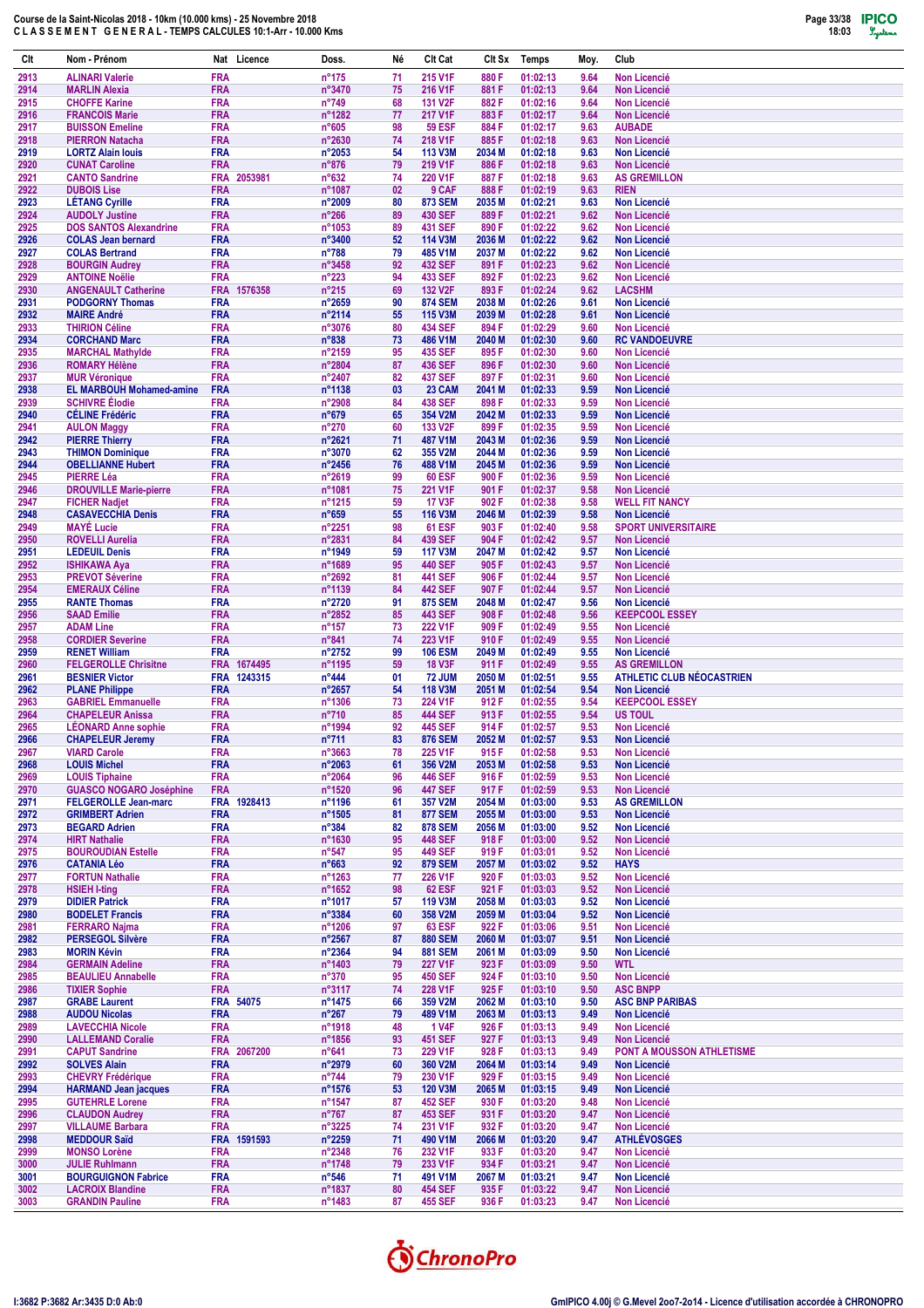

| Clt          | Nom - Prénom                                        | Nat Licence                | Doss.                              | Né       | Clt Cat                          | Clt Sx           | <b>Temps</b>         | Moy.         | Club                                                |
|--------------|-----------------------------------------------------|----------------------------|------------------------------------|----------|----------------------------------|------------------|----------------------|--------------|-----------------------------------------------------|
| 3004         | <b>DIDELOT Alexandre</b>                            | <b>FRA</b>                 | n°1009                             | 89       | <b>882 SEM</b>                   | 2068 M           | 01:03:23             | 9.47         | <b>Non Licencié</b>                                 |
| 3005         | <b>MOUNA Ali</b>                                    | FRA                        | n°2383                             | 87       | <b>883 SEM</b>                   | 2069 M           | 01:03:24             | 9.47         | Non Licencié                                        |
| 3006<br>3007 | <b>LIE Marie</b><br><b>MOUNA Emilie</b>             | <b>FRA</b><br><b>FRA</b>   | n°2021<br>n°2384                   | 82<br>92 | <b>456 SEF</b><br><b>457 SEF</b> | 937 F<br>938 F   | 01:03:24<br>01:03:24 | 9.46<br>9.46 | <b>Non Licencié</b><br><b>Non Licencié</b>          |
| 3008         | <b>WAGNER Caroline</b>                              | <b>FRA</b>                 | n°3268                             | 80       | <b>458 SEF</b>                   | 939 F            | 01:03:24             | 9.46         | <b>Non Licencié</b>                                 |
| 3009         | <b>COLMAR Katia</b>                                 | <b>FRA</b>                 | $n^{\circ}816$                     | 80       | <b>459 SEF</b>                   | 940 F            | 01:03:24             | 9.46         | <b>Non Licencié</b>                                 |
| 3010         | <b>KERBOULL Nathalie</b>                            | <b>FRA</b><br><b>FRA</b>   | n°1773                             | 67<br>84 | 134 V2F                          | 941 F<br>942 F   | 01:03:25<br>01:03:25 | 9.46         | <b>Non Licencié</b><br><b>Non Licencié</b>          |
| 3011<br>3012 | <b>FERRY Aurélia</b><br><b>FENER Audrey</b>         | <b>FRA</b>                 | n°1209<br>n°1201                   | 93       | <b>460 SEF</b><br><b>461 SEF</b> | 943 F            | 01:03:26             | 9.46<br>9.46 | <b>METROPOLE GRAND NANCY</b>                        |
| 3013         | <b>RODRIGUES Fernanda</b>                           | <b>FRA</b>                 | n°3544                             | 68       | 135 V2F                          | 944 F            | 01:03:27             | 9.46         | <b>Non Licencié</b>                                 |
| 3014         | <b>CAFORA Betty</b>                                 | <b>FRA</b>                 | $n^{\circ}618$                     | 01       | 25 JUF                           | 945F             | 01:03:28             | 9.46         | <b>Non Licencié</b>                                 |
| 3015<br>3016 | <b>GUILMIN Pierre</b><br><b>MONGIN Lucie</b>        | <b>FRA</b><br><b>FRA</b>   | n°1538<br>n°2345                   | 47<br>82 | <b>15 V4M</b><br><b>462 SEF</b>  | 2070 M<br>946 F  | 01:03:30<br>01:03:31 | 9.45<br>9.45 | <b>Non Licencié</b><br><b>Non Licencié</b>          |
| 3017         | <b>MONGIN Audrey</b>                                | <b>FRA</b><br>1846727      | n°2344                             | 79       | 234 V1F                          | 947 F            | 01:03:31             | 9.45         | <b>ATHLETIC CLUB NEOCASTRIEN</b>                    |
| 3018         | <b>BARY Olivier</b>                                 | <b>FRA</b>                 | $n^{\circ}342$                     | 83       | <b>884 SEM</b>                   | 2071 M           | 01:03:31             | 9.45         | <b>Non Licencié</b>                                 |
| 3019         | <b>GAUGLER Pauline</b>                              | <b>FRA</b>                 | n°3452                             | 91       | 463 SEF                          | 948 F            | 01:03:32             | 9.45         | <b>Non Licencié</b>                                 |
| 3020<br>3021 | <b>SIMON Mathilde</b><br><b>PIQUARD Pauline</b>     | <b>FRA</b><br>FRA          | n°2968<br>n°2651                   | 93<br>88 | <b>464 SEF</b><br><b>465 SEF</b> | 949 F<br>950 F   | 01:03:34<br>01:03:34 | 9.44<br>9.44 | <b>Non Licencié</b><br><b>Non Licencié</b>          |
| 3022         | <b>BEAUDET Philippe</b>                             | <b>FRA</b>                 | $n^{\circ}369$                     | 63       | 361 V2M                          | 2072 M           | 01:03:35             | 9.44         | <b>Non Licencié</b>                                 |
| 3023         | <b>THOMAS Mylène</b>                                | <b>FRA</b>                 | n°3092                             | 94       | <b>466 SEF</b>                   | 951 F            | 01:03:35             | 9.44         | <b>Non Licencié</b>                                 |
| 3024         | <b>DEFARGUES Charlotte</b>                          | <b>FRA</b>                 | n°920                              | 82       | <b>467 SEF</b>                   | 952F             | 01:03:35             | 9.44         | <b>Non Licencié</b>                                 |
| 3025<br>3026 | <b>HUBERT Isabelle</b><br><b>TOUSSAINT Virginie</b> | <b>FRA</b><br>FRA 2129888  | n°3439<br>n°3140                   | 70<br>79 | 235 V1F<br>236 V1F               | 953 F<br>954 F   | 01:03:36<br>01:03:36 | 9.44<br>9.44 | <b>Non Licencié</b><br><b>NAM</b>                   |
| 3027         | <b>GIRARD FRANCISCO Lola</b>                        | FRA                        | n°1430                             | 00       | 26 JUF                           | 955F             | 01:03:37             | 9.43         | <b>Non Licencié</b>                                 |
| 3028         | <b>BOSCHIERO Emmanuelle</b>                         | Fra                        | n°3336                             | 76       | 237 V1F                          | 956 F            | 01:03:38             | 9.43         | <b>Non Licencié</b>                                 |
| 3029         | <b>ULRICH Bruno</b>                                 | <b>FRA</b>                 | n°3589                             | 69       | 362 V2M                          | 2073 M           | 01:03:43             | 9.42         | <b>Non Licencié</b>                                 |
| 3030<br>3031 | <b>HUMBERT Stephanie</b><br><b>BILQUÉ Vanessa</b>   | <b>FRA</b><br><b>FRA</b>   | n°1669<br>$n^{\circ}461$           | 91<br>92 | <b>468 SEF</b><br><b>469 SEF</b> | 957 F<br>958 F   | 01:03:44<br>01:03:45 | 9.42<br>9.41 | <b>Non Licencié</b><br><b>Non Licencié</b>          |
| 3032         | <b>TISSERANT Isabelle</b>                           | <b>FRA</b>                 | n°3114                             | 66       | 136 V2F                          | 959 F            | 01:03:46             | 9.41         | <b>ASC BNP PARIBAS</b>                              |
| 3033         | <b>LESPORTES Karine</b>                             | <b>FRA</b>                 | $n^{\circ}2007$                    | 71       | 238 V1F                          | 960 F            | 01:03:47             | 9.41         | <b>Non Licencié</b>                                 |
| 3034         | <b>GALLEGO Marie-jo</b>                             | <b>FRA</b>                 | n°1318                             | 58       | <b>19 V3F</b>                    | 961 F            | 01:03:49             | 9.40         | <b>Non Licencié</b>                                 |
| 3035<br>3036 | <b>VAILLE Marine</b><br><b>GUTIERREZ Stéphane</b>   | FRA<br><b>FRA</b>          | n°3171<br>n°1549                   | 96<br>72 | <b>470 SEF</b><br>492 V1M        | 962 F<br>2074 M  | 01:03:50<br>01:03:51 | 9.40<br>9.40 | <b>Non Licencié</b><br><b>Non Licencié</b>          |
| 3037         | <b>CHAPUT Catherine</b>                             | <b>FRA</b>                 | n°3623                             | 62       | 137 V2F                          | 963 F            | 01:03:51             | 9.40         | <b>Non Licencié</b>                                 |
| 3038         | <b>GUTIERREZ Karen</b>                              | <b>FRA</b>                 | n°1548                             | 76       | 239 V1F                          | 964 F            | 01:03:52             | 9.40         | <b>Non Licencié</b>                                 |
| 3039         | <b>IRLINGER Anne laure</b>                          | <b>FRA</b>                 | n°1688                             | 83       | <b>471 SEF</b>                   | 965F             | 01:03:52             | 9.39         | <b>Non Licencié</b>                                 |
| 3040<br>3041 | <b>RINGUE Christine</b><br><b>VETTESE Aude</b>      | <b>FRA</b><br><b>FRA</b>   | n°2784<br>n°3211                   | 71<br>75 | 240 V1F<br>241 V1F               | 966 F<br>967 F   | 01:03:55<br>01:03:56 | 9.39<br>9.39 | Non Licencié<br><b>BIONCOURT</b>                    |
| 3042         | <b>LARTISANT Laurence</b>                           | <b>FRA</b>                 | n°1902                             | 67       | 138 V2F                          | 968 F            | 01:03:57             | 9.38         | <b>LIGUE EST FSN</b>                                |
| 3043         | <b>BOSCHETTI Eric</b>                               | <b>FRA</b>                 | $n^{\circ}516$                     | 62       | 363 V2M                          | 2075 M           | 01:03:58             | 9.38         | <b>LIGUE EST FSPN</b>                               |
| 3044         | <b>LAJOIE DISTEL Aurelie</b>                        | <b>FRA</b>                 | n°1853                             | 78       | 242 V1F                          | 969 F            | 01:03:58             | 9.38         | <b>Non Licencié</b>                                 |
| 3045<br>3046 | <b>MODRZYK Florie</b><br><b>TOUSSAINT Agnès</b>     | <b>FRA</b><br><b>FRA</b>   | n°2329<br>n°3130                   | 83<br>76 | <b>885 SEM</b><br>243 V1F        | 2076 M<br>970 F  | 01:03:59<br>01:03:59 | 9.38<br>9.38 | <b>Non Licencié</b><br><b>Non Licencié</b>          |
| 3047         | <b>GEHIN Anouk</b>                                  | <b>FRA</b>                 | n°1371                             | 76       | 244 V1F                          | 971 F            | 01:03:59             | 9.38         | <b>Non Licencié</b>                                 |
| 3048         | <b>TOUSSAINT Jessica</b>                            | <b>FRA</b>                 | n°3132                             | 00       | 27 JUF                           | 972F             | 01:03:59             | 9.38         | <b>Non Licencié</b>                                 |
| 3049         | <b>MODRZYK Magalie</b>                              | <b>FRA</b>                 | n°2330                             | 81       | 472 SEF                          | 973 F            | 01:03:59             | 9.38         | <b>Non Licencié</b>                                 |
| 3050<br>3051 | <b>RINGUE Pauline</b><br><b>JANECZKO Virginie</b>   | <b>FRA</b><br><b>FRA</b>   | n°2786<br>n°1705                   | 97<br>78 | <b>64 ESF</b><br>245 V1F         | 974 F<br>975F    | 01:04:00<br>01:04:00 | 9.38<br>9.38 | <b>Non Licencié</b><br><b>Non Licencié</b>          |
| 3052         | <b>MEYER Didier</b>                                 | <b>FRA</b>                 | n°2298                             | 70       | 493 V1M                          | 2077 M           | 01:04:00             | 9.38         | <b>ENGIE COFELY</b>                                 |
| 3053         | <b>JACQUOT Carole</b>                               | <b>FRA</b>                 | n°1696                             | 88       | 473 SEF                          | 976 F            | 01:04:01             | 9.37         | Non Licencié                                        |
| 3054         | <b>OLIVIER Arnaud</b><br><b>HENRION Quentin</b>     | <b>FRA</b><br><b>FRA</b>   | n°2467<br>n°1606                   | 64<br>96 | 364 V2M<br><b>886 SEM</b>        | 2078 M<br>2079 M | 01:04:01<br>01:04:01 | 9.37<br>9.37 | <b>Non Licencié</b><br><b>SPHB</b>                  |
| 3055<br>3056 | <b>RICHET Emilie</b>                                | <b>FRA</b>                 | $n^{\circ}2776$                    | 80       | <b>474 SEF</b>                   | 977 F            | 01:04:03             | 9.37         | <b>Non Licencié</b>                                 |
| 3057         | <b>ETIQUE Stéphane</b>                              | <b>FRA</b>                 | n°1164                             |          | <b>887 SEM</b>                   | 2080 M           | 01:04:05             | 9.36         | <b>AUBADE</b>                                       |
| 3058         | <b>ESTANQUEIRO Vanessa</b>                          | <b>FRA</b>                 | n°1159                             | 80       | 475 SEF                          | 978 F            | 01:04:06             | 9.36         | Non Licencié                                        |
| 3059<br>3060 | <b>MURA Sophie</b><br><b>MURA Céleste</b>           | <b>FRA</b><br><b>FRA</b>   | n°2410<br>n°2409                   | 69<br>01 | 139 V2F<br>28 JUF                | 979 F<br>980 F   | 01:04:07<br>01:04:07 | 9.36<br>9.36 | Non Licencié<br>Non Licencié                        |
| 3061         | <b>MURA Jerome</b>                                  | <b>FRA</b>                 | $n^{\circ}2408$                    | 68       | 365 V2M                          | 2081 M           | 01:04:07             | 9.36         | Non Licencié                                        |
| 3062         | <b>LAMBERT Pauline</b>                              | <b>FRA</b>                 | n°1867                             | 90       | 476 SEF                          | 981 F            | 01:04:07             | 9.36         | Non Licencié                                        |
| 3063         | <b>NEUVILLE Marie-sylvie</b>                        | <b>FRA</b>                 | $n^{\circ}3473$                    | 61       | 140 V2F                          | 982F             | 01:04:08             | 9.36         | <b>Non Licencié</b>                                 |
| 3064<br>3065 | <b>AUBRY Cathy</b><br><b>FERNANDEZ Priscilla</b>    | <b>FRA</b><br><b>FRA</b>   | $n^{\circ}3529$<br>n°1202          | 72<br>84 | 246 V1F<br>477 SEF               | 983 F<br>984 F   | 01:04:09<br>01:04:09 | 9.35<br>9.35 | Non Licencié<br><b>ASC BNP PARIBAS</b>              |
| 3066         | <b>LORENTZ Clémence</b>                             | <b>FRA</b>                 | $n^{\circ}2048$                    | 78       | 247 V1F                          | 985F             | 01:04:11             | 9.35         | Non Licencié                                        |
| 3067         | <b>DENISET Rachel</b>                               | <b>FRA</b>                 | n°966                              | 68       | 141 V2F                          | 986 F            | 01:04:11             | 9.35         | <b>SPHB</b>                                         |
| 3068         | <b>KINZELIN Nathalie</b>                            | <b>FRA</b>                 | n°1789                             | 65       | 142 V2F                          | 987 F            | 01:04:11             | 9.35         | <b>Non Licencié</b>                                 |
| 3069<br>3070 | <b>DANTAS Philippe</b><br><b>BERNAGOU Sophie</b>    | <b>FRA</b><br><b>FRA</b>   | $n^{\circ}890$<br>$n^{\circ}415$   | 73<br>65 | 494 V1M<br>143 V2F               | 2082 M<br>988 F  | 01:04:12<br>01:04:13 | 9.35<br>9.35 | Non Licencié<br><b>Non Licencié</b>                 |
| 3071         | <b>BALLAND Alexandre</b>                            | <b>FRA</b>                 | $n^{\circ}303$                     | 80       | <b>888 SEM</b>                   | 2083 M           | 01:04:14             | 9.34         | Non Licencié                                        |
| 3072         | <b>BADEAU Vincent</b>                               | <b>FRA</b>                 | $n^{\circ}285$                     | 65       | 366 V2M                          | 2084 M           | 01:04:14             | 9.34         | <b>INRA-AGROPARISTECH NANCY</b>                     |
| 3073         | <b>KLEINMANN Sophie</b>                             | <b>FRA</b><br><b>FRA</b>   | n°1797<br>$n^{\circ}3608$          | 70<br>85 | 248 V1F<br>478 SEF               | 989 F<br>990 F   | 01:04:14<br>01:04:15 | 9.34<br>9.34 | Non Licencié                                        |
| 3074<br>3075 | <b>SCARPA Anne</b><br><b>VAXELAIRE Charlotte</b>    | <b>FRA</b>                 | $n^{\circ}3195$                    | 91       | 479 SEF                          | 991 F            | 01:04:16             | 9.34         | Non Licencié<br><b>Non Licencié</b>                 |
| 3076         | <b>MAUBRUN Marie josée</b>                          | <b>FRA</b>                 | n°2237                             | 56       | 20 V3F                           | 992 F            | 01:04:17             | 9.34         | Non Licencié                                        |
| 3077         | <b>MAS Marie-pierre</b>                             | <b>FRA</b>                 | $n^{\circ}2213$                    | 65       | 144 V2F                          | 993 F            | 01:04:17             | 9.34         | <b>ENDURANCE SHOP EPINAL</b>                        |
| 3078         | <b>NOEL Sylvie</b>                                  | <b>FRA</b><br><b>FRA</b>   | $n^{\circ}$ 2444<br>n°1686         | 64<br>86 | 145 V2F<br><b>480 SEF</b>        | 994 F<br>995F    | 01:04:17<br>01:04:18 | 9.33<br>9.33 | Non Licencié<br><b>Non Licencié</b>                 |
| 3079<br>3080 | <b>IMPERADORI Sophie</b><br><b>LANDRY Denis</b>     | <b>FRA</b>                 | n°1877                             | 73       | 495 V1M                          | 2085 M           | 01:04:20             | 9.33         | <b>HARMONIE MUTUELLE</b>                            |
| 3081         | <b>VALLANCE Catherine</b>                           | <b>FRA</b>                 | $n^{\circ}3179$                    | 70       | 249 V1F                          | 996 F            | 01:04:20             | 9.33         | <b>HARMONIE MUTUELLE</b>                            |
| 3082         | <b>LEMELLE Pierre</b>                               | <b>FRA</b>                 | n°1983                             | 92       | <b>889 SEM</b>                   | 2086 M           | 01:04:23             | 9.32         | <b>Non Licencié</b>                                 |
| 3083         | <b>GREGOIRE Jill</b>                                | <b>FRA</b>                 | n°1497                             | 88       | <b>481 SEF</b>                   | 997 F            | 01:04:24             | 9.32         | Non Licencié                                        |
| 3084<br>3085 | <b>ANDRE Corinne</b><br><b>LARPINTERO Fanny</b>     | FRA 17007758<br><b>FRA</b> | $n^{\circ}$ 199<br>$n^{\circ}3380$ | 65<br>80 | 146 V2F<br><b>482 SEF</b>        | 998 F<br>999 F   | 01:04:27<br>01:04:32 | 9.31<br>9.30 | <b>EURON BIEN ÊTRE BAYON</b><br><b>Non Licencié</b> |
| 3086         | <b>GONCALVES Ana</b>                                | <b>FRA</b>                 | n°1457                             | 79       | 250 V1F                          | 1000 F           | 01:04:32             | 9.30         | Non Licencié                                        |
| 3087         | <b>GEORGES Émilie</b>                               | <b>FRA</b>                 | $n^{\circ}$ 1383                   | 84       | 483 SEF                          | 1001 F           | 01:04:34             | 9.29         | Non Licencié                                        |
| 3088         | <b>KRONBERG Isabelle</b>                            | <b>FRA</b>                 | n°1815                             | 63       | 147 V2F                          | 1002 F           | 01:04:34             | 9.29         | Non Licencié                                        |
| 3089<br>3090 | <b>LOZZI Mandy</b><br><b>MARAT Florian</b>          | <b>FRA</b><br><b>FRA</b>   | $n^{\circ}3593$<br>$n^{\circ}2147$ | 88<br>96 | <b>484 SEF</b><br><b>890 SEM</b> | 1003 F<br>2087 M | 01:04:36<br>01:04:37 | 9.29<br>9.29 | Non Licencié<br>Non Licencié                        |
| 3091         | <b>CHENAL Evelyne</b>                               | <b>FRA</b>                 | $n^{\circ}734$                     | 65       | 148 V2F                          | 1004 F           | 01:04:37             | 9.29         | Non Licencié                                        |
| 3092         | <b>MESNIER-PIERROUTET EIsa</b>                      | <b>FRA</b>                 | $n^{\circ}2289$                    | 85       | <b>485 SEF</b>                   | 1005F            | 01:04:38             | 9.28         | Non Licencié                                        |
| 3093         | <b>MOINE Christine</b>                              | <b>FRA</b>                 | n°2334                             | 51       | 21 V3F                           | 1006 F           | 01:04:38             | 9.28         | Non Licencié                                        |
| 3094         | <b>OUZZINE Amissa</b>                               | <b>FRA</b>                 | $n^{\circ}3677$                    | 99       | <b>65 ESF</b>                    | 1007 F           | 01:04:39             | 9.28         | Non Licencié                                        |

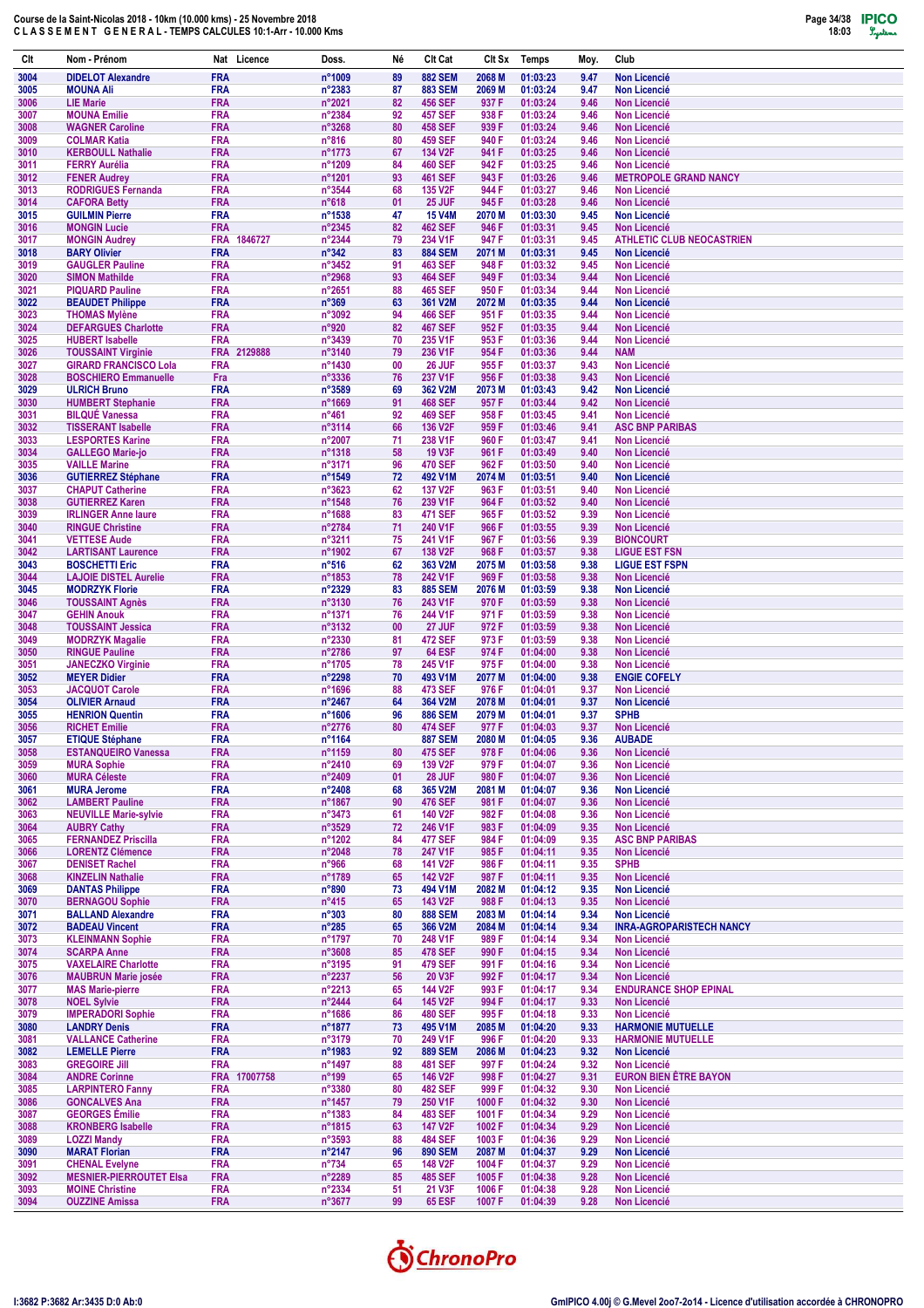

| Clt          | Nom - Prénom                                         | Nat Licence               | Doss.                               | Né       | Clt Cat                          | Clt Sx            | <b>Temps</b>         | Moy.         | Club                                                            |
|--------------|------------------------------------------------------|---------------------------|-------------------------------------|----------|----------------------------------|-------------------|----------------------|--------------|-----------------------------------------------------------------|
| 3095         | <b>MOINE Daniel</b>                                  | <b>FRA</b>                | n°2336                              | 52       | 121 V3M                          | 2088 M            | 01:04:39             | 9.28         | <b>Non Licencié</b>                                             |
| 3096         | <b>LUCAIRE Caroline</b>                              | <b>FRA</b>                | n°2071                              | 91       | <b>486 SEF</b>                   | 1008 F            | 01:04:39             | 9.28         | <b>Non Licencié</b>                                             |
| 3097<br>3098 | <b>BERARD Virginie</b><br><b>CAROL Nathalie</b>      | <b>FRA</b><br><b>FRA</b>  | $n^{\circ}408$<br>$n^{\circ}645$    | 72<br>85 | 251 V1F<br><b>487 SEF</b>        | 1009 F<br>1010 F  | 01:04:40<br>01:04:43 | 9.28<br>9.27 | <b>Non Licencié</b><br><b>INRA-AGROPARISTECH NANCY</b>          |
| 3099         | <b>ARTZER Claudia</b>                                | <b>FRA</b>                | $n^{\circ}248$                      | 95       | <b>488 SEF</b>                   | 1011 F            | 01:04:44             | 9.27         | Non Licencié                                                    |
| 3100         | <b>BRETEAU-AMORES Sandrine</b>                       | <b>FRA</b>                | $n^{\circ}577$                      | 93       | <b>489 SEF</b>                   | 1012 F            | 01:04:44             | 9.27         | <b>EQUIPE INRA-AGROPARISTECH NANCY</b>                          |
| 3101<br>3102 | <b>GAUGLER Catherine</b><br><b>GA Stephanie</b>      | <b>FRA</b><br><b>FRA</b>  | n°1356<br>n°1304                    | 55<br>72 | <b>22 V3F</b><br>252 V1F         | 1013 F<br>1014 F  | 01:04:46<br>01:04:46 | 9.27<br>9.27 | <b>Non Licencié</b><br><b>FOOTING CLUB DE PAGNY SUR MOSELLE</b> |
| 3103         | <b>DI BLASIO Karine</b>                              | <b>FRA</b>                | n°1004                              | 71       | 253 V1F                          | 1015 F            | 01:04:46             | 9.26         | <b>PAGNY FOOTING</b>                                            |
| 3104         | <b>GAUGLER Patrick</b>                               | <b>FRA</b>                | n°1357                              | 54       | 122 V3M                          | 2089 M            | 01:04:47             | 9.26         | <b>Non Licencié</b>                                             |
| 3105         | <b>CARCHON Estelle</b>                               | <b>FRA</b>                | $n^{\circ}643$                      | 76       | 254 V1F                          | 1016 F            | 01:04:48             | 9.26         | <b>Non Licencié</b>                                             |
| 3106<br>3107 | <b>CARVALHO Sergio</b><br><b>FINET Chantal</b>       | <b>FRA</b><br><b>FRA</b>  | $n^{\circ}657$<br>n°1220            | 67<br>63 | 367 V2M<br>149 V2F               | 2090 M<br>1017 F  | 01:04:48<br>01:04:51 | 9.26<br>9.25 | <b>Non Licencié</b><br><b>PAGNY FOOTING</b>                     |
| 3108         | <b>DRAPPIER Christophe</b>                           | <b>FRA</b>                | n°1064                              | 87       | <b>891 SEM</b>                   | 2091 M            | 01:04:52             | 9.25         | <b>Non Licencié</b>                                             |
| 3109         | <b>BOUCHÉ Catherine</b>                              | <b>FRA</b>                | $n^{\circ}529$                      | 65       | <b>150 V2F</b>                   | 1018 F            | 01:04:59             | 9.24         | <b>Non Licencié</b>                                             |
| 3110<br>3111 | <b>TREFFEL Marie agnès</b><br><b>VIAL Florence</b>   | <b>FRA</b><br><b>FRA</b>  | $n^{\circ}3143$<br>n°3214           | 63<br>70 | 151 V2F<br>255 V1F               | 1019 F<br>1020 F  | 01:04:59<br>01:05:01 | 9.23<br>9.23 | <b>Non Licencié</b><br><b>Non Licencié</b>                      |
| 3112         | <b>ALESSI Victoria</b>                               | <b>FRA</b>                | $n^{\circ}$ 173                     | 97       | <b>66 ESF</b>                    | 1021 F            | 01:05:04             | 9.22         | <b>Non Licencié</b>                                             |
| 3113         | <b>MILCENT Charles-edouard</b>                       | <b>FRA</b>                | n°2320                              | 71       | 496 V1M                          | 2092 M            | 01:05:04             | 9.22         | <b>Non Licencié</b>                                             |
| 3114<br>3115 | <b>MILCENT Nadege</b><br><b>CANON Amandine</b>       | <b>FRA</b><br><b>FRA</b>  | n°2322<br>$n^{\circ}631$            | 81<br>79 | <b>490 SEF</b><br>256 V1F        | 1022 F<br>1023 F  | 01:05:04<br>01:05:05 | 9.22<br>9.22 | <b>Non Licencié</b><br><b>Non Licencié</b>                      |
| 3116         | <b>CAMUT Marine</b>                                  | <b>FRA</b>                | n°629                               | 91       | <b>491 SEF</b>                   | 1024 F            | 01:05:05             | 9.22         | <b>Non Licencié</b>                                             |
| 3117         | <b>TAPIA Sandrine</b>                                | <b>FRA</b>                | n°3034                              | 86       | <b>492 SEF</b>                   | 1025 F            | 01:05:05             | 9.22         | <b>Non Licencié</b>                                             |
| 3118         | <b>MORTIER Cécile</b>                                | <b>FRA</b>                | n°2368                              | 76       | 257 V1F                          | 1026 F            | 01:05:06             | 9.22         | <b>Non Licencié</b>                                             |
| 3119<br>3120 | <b>PUMONT Florence</b><br><b>DELCAMP Florence</b>    | <b>FRA</b><br><b>FRA</b>  | n°2700<br>n°938                     | 71<br>68 | 258 V1F<br><b>152 V2F</b>        | 1027 F<br>1028 F  | 01:05:09<br>01:05:09 | 9.21<br>9.21 | <b>Non Licencié</b><br><b>Non Licencié</b>                      |
| 3121         | <b>LETROCQUER Cecile</b>                             | <b>FRA</b>                | n°2010                              | 75       | 259 V1F                          | 1029 F            | 01:05:11             | 9.21         | <b>Non Licencié</b>                                             |
| 3122         | <b>ANDRES Caroline</b>                               | <b>FRA</b>                | n°3486                              | 89       | 493 SEF                          | 1030 F            | 01:05:12             | 9.20         | <b>Non Licencié</b>                                             |
| 3123<br>3124 | <b>VIENNET Julien</b><br><b>VIENNET Caroline</b>     | <b>FRA</b><br><b>FRA</b>  | $n^{\circ}3222$<br>n°3221           | 74<br>73 | 497 V1M<br>260 V1F               | 2093 M<br>1031 F  | 01:05:12<br>01:05:12 | 9.20<br>9.20 | <b>Non Licencié</b><br><b>Non Licencié</b>                      |
| 3125         | <b>SCREMIN Virginie</b>                              | <b>FRA</b>                | n°2933                              | 80       | <b>494 SEF</b>                   | 1032 F            | 01:05:16             | 9.20         | <b>Non Licencié</b>                                             |
| 3126         | <b>SIMONIN Gwenaëlle</b>                             | <b>FRA</b>                | n°2970                              | 83       | 495 SEF                          | 1033 F            | 01:05:17             | 9.19         | <b>Non Licencié</b>                                             |
| 3127         | <b>MEBARKI Radoine</b>                               | <b>FRA</b>                | $n^{\circ}3630$                     | 83       | <b>892 SEM</b><br><b>496 SEF</b> | 2094 M            | 01:05:18             | 9.19         | <b>Non Licencié</b>                                             |
| 3128<br>3129 | <b>FRANCOIS Anne-cecile</b><br><b>DROUAN Corinne</b> | <b>FRA</b><br><b>FRA</b>  | n°1275<br>n°1072                    | 83<br>62 | 153 V2F                          | 1034 F<br>1035 F  | 01:05:18<br>01:05:21 | 9.19<br>9.18 | <b>Non Licencié</b><br><b>Non Licencié</b>                      |
| 3130         | <b>PIPONNIER Anne</b>                                | <b>FRA</b>                | n°793                               | 58       | 23 V3F                           | 1036 F            | 01:05:23             | 9.18         | <b>AUBADE</b>                                                   |
| 3131         | <b>GUERRA Mélanie</b>                                | <b>FRA</b>                | n°1526                              | 75       | 261 V1F                          | 1037 F            | 01:05:25             | 9.17         | <b>Non Licencié</b>                                             |
| 3132<br>3133 | <b>MADDALON Charlyne</b><br><b>PHILIPPE Adeline</b>  | <b>FRA</b><br><b>FRA</b>  | n°2093<br>n°2599                    | 87<br>81 | <b>497 SEF</b><br><b>498 SEF</b> | 1038 F<br>1039 F  | 01:05:25<br>01:05:25 | 9.17<br>9.17 | <b>Non Licencié</b><br><b>Non Licencié</b>                      |
| 3134         | <b>DEBLONDE Tiphanie</b>                             | <b>FRA</b>                | n°910                               | 85       | <b>499 SEF</b>                   | 1040 F            | 01:05:26             | 9.17         | <b>Non Licencié</b>                                             |
| 3135         | <b>COQUELET Camille</b>                              | <b>FRA</b>                | n°3399                              | 95       | <b>500 SEF</b>                   | 1041 F            | 01:05:27             | 9.17         | <b>Non Licencié</b>                                             |
| 3136         | <b>COQUELET Yves</b>                                 | <b>FRA</b>                | n°3398                              | 64       | 368 V2M                          | 2095 <sub>M</sub> | 01:05:27             | 9.17         | <b>Non Licencié</b>                                             |
| 3137<br>3138 | <b>NOEL Sébastien</b><br><b>MATHIS Marylene</b>      | <b>FRA</b><br><b>FRA</b>  | n°2445<br>n°2230                    | 80<br>85 | <b>893 SEM</b><br><b>501 SEF</b> | 2096 M<br>1042 F  | 01:05:28<br>01:05:33 | 9.17<br>9.16 | <b>TEAM GRIFF?AUTO</b><br><b>Non Licencié</b>                   |
| 3139         | <b>CONRAD Benoit</b>                                 | <b>FRA</b>                | $n^{\circ}829$                      | 72       | 498 V1M                          | 2097 M            | 01:05:37             | 9.15         | <b>Non Licencié</b>                                             |
| 3140         | <b>HARQUET Martine</b>                               | <b>FRA</b>                | n°1577                              | 50       | 24 V3F                           | 1043 F            | 01:05:37             | 9.14         | <b>KEEPCOOL ESSEY</b>                                           |
| 3141<br>3142 | <b>CALEB Corinne</b><br><b>CETNAROWSKI Carole</b>    | <b>FRA</b><br><b>FRA</b>  | $n^{\circ}621$<br>$n^{\circ}684$    | 65<br>79 | <b>154 V2F</b><br>262 V1F        | 1044 F<br>1045F   | 01:05:37<br>01:05:40 | 9.14<br>9.14 | <b>Non Licencié</b><br><b>Non Licencié</b>                      |
| 3143         | <b>GERARDIN Amandine</b>                             | <b>FRA</b>                | n°1396                              | 95       | <b>502 SEF</b>                   | 1046 F            | 01:05:40             | 9.14         | <b>AUBADE</b>                                                   |
| 3144         | <b>CIERPISZ Marine</b>                               | <b>FRA</b>                | $n^{\circ}758$                      | 95       | <b>503 SEF</b>                   | 1047 F            | 01:05:41             | 9.14         | <b>Non Licencié</b>                                             |
| 3145         | <b>GERARDIN Bruno</b><br><b>DEVILLIERS Céline</b>    | <b>FRA</b><br><b>FRA</b>  | n°1397<br>n°998                     | 73<br>75 | 499 V1M<br>263 V1F               | 2098 M<br>1048 F  | 01:05:41<br>01:05:43 | 9.14         | <b>AUBADE</b>                                                   |
| 3146<br>3147 | <b>THIRION Erwin</b>                                 | <b>FRA</b>                | n°3077                              | 87       | <b>894 SEM</b>                   | 2099 M            | 01:05:44             | 9.13<br>9.13 | <b>Non Licencié</b><br><b>INRA-AGROPARISTECH NANCY</b>          |
| 3148         | <b>BODELIN Sabine</b>                                | <b>FRA</b>                | $n^{\circ}488$                      | 71       | 264 V1F                          | 1049 F            | 01:05:45             | 9.13         | Non Licencié                                                    |
| 3149         | <b>PINSART Nellie</b>                                | <b>FRA</b>                | $n^{\circ}2646$                     | 86       | <b>504 SEF</b>                   | 1050 F            | 01:05:45             | 9.13         | Non Licencié                                                    |
| 3150<br>3151 | <b>PERRIN Emanuelle</b><br><b>GROSSIER Jérôme</b>    | <b>FRA</b><br><b>FRA</b>  | n°2554<br>n°1515                    | 75<br>89 | 265 V1F<br><b>895 SEM</b>        | 1051 F<br>2100 M  | 01:05:46<br>01:05:46 | 9.12<br>9.12 | <b>Non Licencié</b><br>Non Licencié                             |
| 3152         | <b>JARDEL Léonie</b>                                 | <b>FRA</b>                | n°1709                              | 96       | 505 SEF                          | 1052 F            | 01:05:47             | 9.12         | Non Licencié                                                    |
| 3153         | <b>MITRIC Olivia</b>                                 | <b>FRA</b>                | $n^{\circ}2327$                     | 84       | <b>506 SEF</b>                   | 1053 F            | 01:05:47             | 9.12         | <b>KEEPCOOL ESSEY</b>                                           |
| 3154         | <b>TOSSA Laetitia</b><br><b>PORNET Diane</b>         | <b>FRA</b><br><b>FRA</b>  | $n^{\circ}3122$<br>$n^{\circ}2676$  | 74<br>93 | 266 V1F<br><b>507 SEF</b>        | 1054 F            | 01:05:48<br>01:05:48 | 9.12<br>9.12 | Non Licencié<br>Non Licencié                                    |
| 3155<br>3156 | <b>CARREAU Eléonore</b>                              | <b>FRA</b>                | $n^{\circ}647$                      | 94       | <b>508 SEF</b>                   | 1055 F<br>1056 F  | 01:05:49             | 9.12         | Non Licencié                                                    |
| 3157         | <b>BRABIS Amelie</b>                                 | <b>FRA</b>                | $n^{\circ}559$                      | 84       | 509 SEF                          | 1057 F            | 01:05:49             | 9.12         | Non Licencié                                                    |
| 3158         | <b>CLERTÉ Stéphane</b>                               | <b>FRA</b>                | $n^{\circ}782$                      | 72       | 500 V1M                          | 2101 M            | 01:05:49             | 9.12         | Non Licencié                                                    |
| 3159<br>3160 | <b>QUEUDOT Mathilde</b><br><b>FOUGEROUSE Arnaud</b>  | <b>FRA</b><br><b>FRA</b>  | n°2709<br>n°1265                    | 78<br>81 | 267 V1F<br><b>896 SEM</b>        | 1058 F<br>2102 M  | 01:05:50<br>01:05:52 | 9.11<br>9.11 | <b>Non Licencié</b><br>Non Licencié                             |
| 3161         | <b>COET Maxime</b>                                   | <b>FRA</b>                | $n^{\circ}3642$                     | 93       | <b>897 SEM</b>                   | 2103 M            | 01:05:55             | 9.10         | Non Licencié                                                    |
| 3162         | <b>PAULY Marie</b>                                   | <b>FRA</b>                | $n^{\circ}2526$                     | 92       | <b>510 SEF</b>                   | 1059 F            | 01:05:55             | 9.10         | Non Licencié                                                    |
| 3163<br>3164 | <b>MOUGIN Audrey</b><br><b>PINARD Manuel</b>         | <b>FRA</b><br><b>FRA</b>  | $n^{\circ}2377$<br>$n^{\circ}2642$  | 87<br>67 | <b>511 SEF</b><br>369 V2M        | 1060 F<br>2104 M  | 01:05:56<br>01:05:58 | 9.10<br>9.10 | Non Licencié<br>Non Licencié                                    |
| 3165         | <b>LANGLAIS Cristina</b>                             | FRA 2065285               | n°1880                              | 68       | <b>155 V2F</b>                   | 1061 F            | 01:05:58             | 9.10         | <b>COS VILLERS ATHLÉTISME N°054052</b>                          |
| 3166         | <b>PINARD Charlotte</b>                              | <b>FRA</b>                | $n^{\circ}2641$                     | 97       | <b>67 ESF</b>                    | 1062 F            | 01:05:58             | 9.10         | Non Licencié                                                    |
| 3167         | <b>RATINAUD Nelly</b>                                | <b>FRA</b>                | n°2722                              | 83       | 512 SEF                          | 1063 F            | 01:05:59             | 9.09         | Non Licencié                                                    |
| 3168<br>3169 | <b>MUR Aurelien</b><br><b>FERY Anne</b>              | <b>FRA</b><br><b>FRA</b>  | $n^{\circ}$ 2406<br>$n^{\circ}3385$ | 81<br>74 | <b>898 SEM</b><br>268 V1F        | 2105 M<br>1064 F  | 01:06:00<br>01:06:01 | 9.09<br>9.09 | Non Licencié<br>Non Licencié                                    |
| 3170         | <b>GAUTHIER Elodie</b>                               | <b>FRA</b>                | n°1360                              | 89       | 513 SEF                          | 1065F             | 01:06:02             | 9.09         | Non Licencié                                                    |
| 3171         | <b>GEOFFROY Doriane</b>                              | <b>FRA</b>                | n°1378                              | 90       | <b>514 SEF</b>                   | 1066 F            | 01:06:02             | 9.09         | Non Licencié                                                    |
| 3172         | <b>VOLFART Lydie</b>                                 | <b>FRA</b>                | $n^{\circ}3256$                     | 83       | <b>515 SEF</b>                   | 1067 F            | 01:06:02             | 9.09         | <b>AUBADE</b>                                                   |
| 3173<br>3174 | <b>CHAMPAGNE Camille</b><br><b>GAUTHIER Pierre</b>   | <b>FRA</b><br>FRA 1407900 | $n^{\circ}698$<br>$n^{\circ}$ 1363  | 89<br>61 | 516 SEF<br>370 V2M               | 1068 F<br>2106 M  | 01:06:05<br>01:06:05 | 9.08<br>9.08 | Non Licencié<br>A <sub>2</sub> M                                |
| 3175         | <b>LOUCHEZ Nathalie</b>                              | FRA 125598                | n°2058                              | 62       | <b>156 V2F</b>                   | 1069 F            | 01:06:05             | 9.08         | <b>AS GREMILLON</b>                                             |
| 3176         | <b>GAUTHIER Joachim</b>                              | <b>FRA</b>                | $n^{\circ}$ 1361                    | 93       | <b>899 SEM</b>                   | 2107 M            | 01:06:06             | 9.08         | Non Licencié                                                    |
| 3177<br>3178 | <b>POIROT Valérie</b><br><b>GOURLIA</b>              | FRA 1121718<br><b>FRA</b> | $n^{\circ}2668$<br>n°1471           | 62<br>00 | <b>157 V2F</b><br><b>73 JUM</b>  | 1070 F<br>2108 M  | 01:06:06<br>01:06:07 | 9.08<br>9.08 | <b>AS GREMILLON</b><br><b>AUBADE</b>                            |
| 3179         | <b>AYAV Carole</b>                                   | <b>FRA</b>                | $n^{\circ}275$                      | 75       | 269 V1F                          | 1071 F            | 01:06:08             | 9.07         | Non Licencié                                                    |
| 3180         | <b>DEREMARQUE Stephanie</b>                          | <b>FRA</b>                | n°973                               | 67       | 158 V2F                          | 1072 F            | 01:06:09             | 9.07         | Non Licencié                                                    |
| 3181         | <b>HESCHUNG Marion</b>                               | <b>FRA</b>                | n°1619                              | 88       | <b>517 SEF</b>                   | 1073 F            | 01:06:10             | 9.07         | Non Licencié                                                    |
| 3182<br>3183 | <b>THIS Déborah</b><br><b>RIVIERE Clarisse</b>       | <b>FRA</b><br><b>FRA</b>  | n°3080<br>$n^{\circ}3591$           | 94<br>00 | <b>518 SEF</b><br><b>29 JUF</b>  | 1074 F<br>1075 F  | 01:06:12<br>01:06:13 | 9.06<br>9.06 | Non Licencié<br>Non Licencié                                    |
| 3184         | <b>RAKOTOBE Karine</b>                               | <b>FRA</b>                | $n^{\circ}3587$                     | 97       | <b>68 ESF</b>                    | 1076 F            | 01:06:13             | 9.06         | Non Licencié                                                    |
| 3185         | <b>PIQUÉE Véronique</b>                              | <b>FRA</b>                | $n^{\circ}2653$                     |          | 519 SEF                          | 1077 F            | 01:06:16             | 9.05         | Non Licencié                                                    |

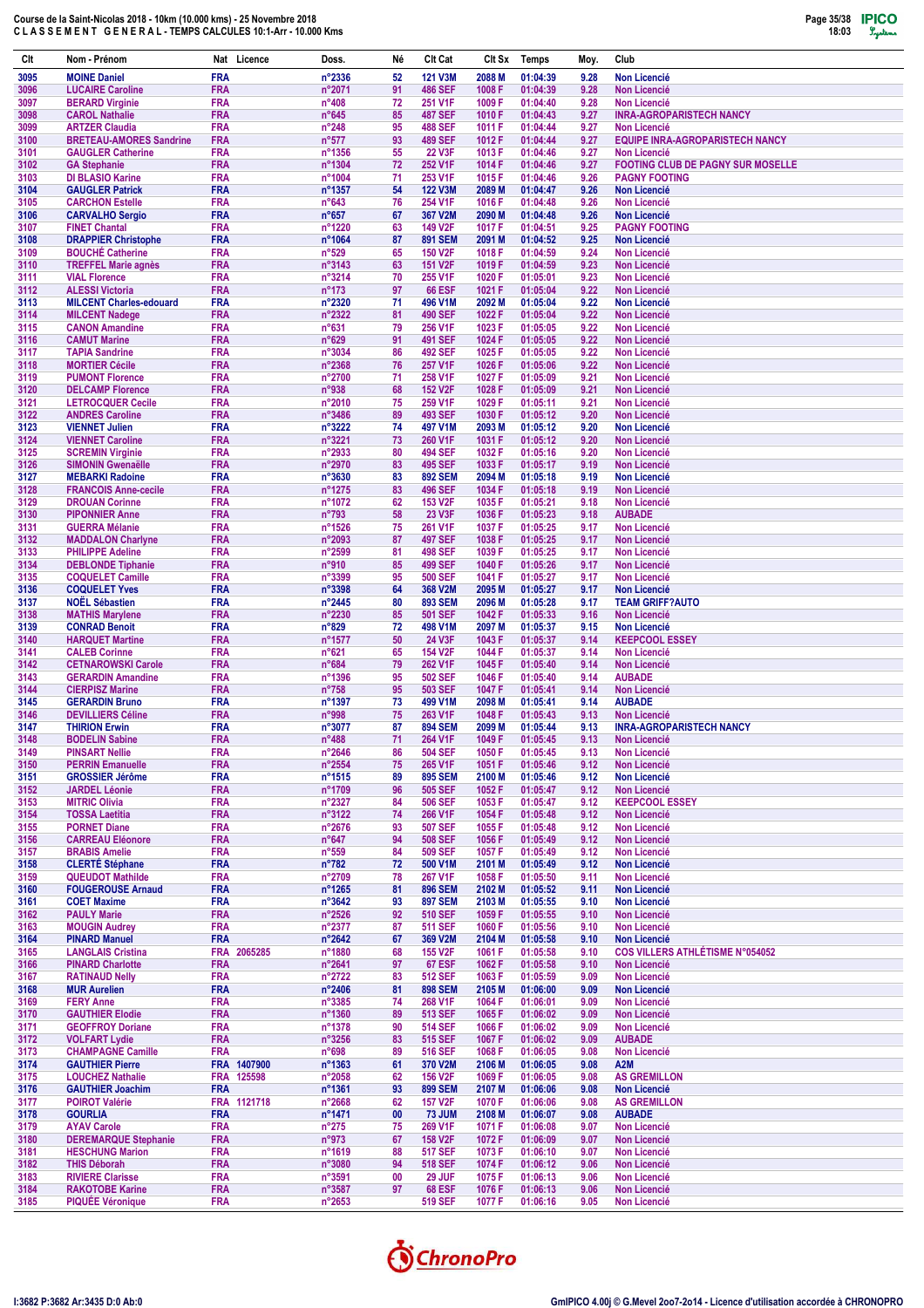

| Clt          | Nom - Prénom                                             | Nat Licence                      | Doss.                              | Né       | Clt Cat                        | Clt Sx           | Temps                | Moy.         | Club                                             |
|--------------|----------------------------------------------------------|----------------------------------|------------------------------------|----------|--------------------------------|------------------|----------------------|--------------|--------------------------------------------------|
| 3186         | <b>?Dossard #3391</b>                                    | <b>FRA</b>                       | n°3391                             |          | <b>900 SEM</b>                 | 2109 M           | 01:06:18             | 9.05         | <b>Non Licencié</b>                              |
| 3187         | <b>BURICHON Francoise</b>                                | <b>FRA</b>                       | n°611                              | 63       | 159 V2F                        | 1078 F           | 01:06:19             | 9.05         | <b>Non Licencié</b>                              |
| 3188<br>3189 | <b>DELACROIX Margaux</b><br><b>DJABALLAH Nassima</b>     | <b>FRA</b><br><b>FRA</b>         | n°932                              | 97<br>97 | <b>69 ESF</b><br><b>70 ESF</b> | 1079 F<br>1080 F | 01:06:20<br>01:06:21 | 9.05<br>9.04 | <b>HARMONIE MUTUELLE</b><br><b>Non Licencié</b>  |
| 3190         | <b>DIVOUX Gautier</b>                                    | <b>FRA</b>                       | n°1033<br>n°3599                   | 91       | <b>901 SEM</b>                 | 2110 M           | 01:06:24             | 9.04         | <b>Non Licencié</b>                              |
| 3191         | <b>MUNIER Evelyne</b>                                    | <b>FRA</b>                       | n°2403                             | 66       | 160 V2F                        | 1081 F           | 01:06:24             | 9.04         | <b>Non Licencié</b>                              |
| 3192         | <b>LINARD Laurence</b>                                   | <b>FRA</b>                       | n°2031                             | 71       | 270 V1F                        | 1082 F           | 01:06:26             | 9.03         | <b>Non Licencié</b>                              |
| 3193         | <b>KONDRATUK Estelle</b>                                 | <b>FRA</b>                       | n°1802                             | 80       | 520 SEF                        | 1083 F           | 01:06:31             | 9.02         | <b>Non Licencié</b>                              |
| 3194<br>3195 | <b>CLERC Sandrine</b><br><b>MARQUES DA SILVA Florian</b> | <b>FRA</b><br><b>FRA</b>         | $n^{\circ}781$<br>n°3679           | 72<br>96 | 271 V1F<br><b>902 SEM</b>      | 1084 F<br>2111 M | 01:06:31<br>01:06:36 | 9.02<br>9.01 | <b>Non Licencié</b><br><b>Non Licencié</b>       |
| 3196         | <b>VINCENT Julie</b>                                     | FRA                              | n°3239                             | 83       | <b>521 SEF</b>                 | 1085 F           | 01:06:37             | 9.01         | <b>Non Licencié</b>                              |
| 3197         | <b>ANDRE Lucas</b>                                       | <b>FRA</b>                       | $n^{\circ}202$                     | 99       | <b>107 ESM</b>                 | 2112 M           | 01:06:37             | 9.01         | <b>Non Licencié</b>                              |
| 3198         | <b>GARDEUX Gaël</b>                                      | <b>FRA</b>                       | n°1336                             | 72       | 272 V1F                        | 1086 F           | 01:06:40             | 9.00         | <b>Non Licencié</b>                              |
| 3199         | <b>DEFAUX Stephanie</b>                                  | FRA<br><b>FRA</b>                | n°921<br>n°1612                    | 72<br>81 | 273 V1F<br><b>522 SEF</b>      | 1087 F<br>1088 F | 01:06:43<br>01:06:44 | 8.99         | <b>Non Licencié</b>                              |
| 3200<br>3201 | <b>HENRY Suzanne</b><br><b>PETIT Isabelle</b>            | FRA 2043218                      | n°2573                             | 64       | 161 V2F                        | 1089 F           | 01:06:49             | 8.99<br>8.98 | <b>Non Licencié</b><br>PONT A MOUSSON ATHLETISME |
| 3202         | <b>CHERON Mireille</b>                                   | <b>FRA</b>                       | n°3394                             | 63       | <b>162 V2F</b>                 | 1090 F           | 01:06:49             | 8.98         | <b>Non Licencié</b>                              |
| 3203         | <b>MAINE Frederic</b>                                    | <b>FRA</b>                       | n°2113                             | 66       | 371 V2M                        | 2113 M           | 01:06:50             | 8.98         | <b>Non Licencié</b>                              |
| 3204         | <b>WEINLAND Frédéric</b>                                 | <b>FRA</b>                       | n°3289                             | 78       | 501 V1M                        | 2114 M           | 01:06:51             | 8.98         | <b>AUBADE</b>                                    |
| 3205<br>3206 | <b>MAGNIER Florent</b><br><b>FLORIOT Christelle</b>      | <b>FRA</b><br><b>FRA</b>         | n°2101<br>n°1246                   | 64<br>78 | 372 V2M<br>274 V1F             | 2115 M<br>1091 F | 01:06:53<br>01:06:56 | 8.97<br>8.96 | <b>Non Licencié</b><br><b>Non Licencié</b>       |
| 3207         | <b>CHARLES Stéphanie</b>                                 | <b>FRA</b>                       | $n^{\circ}716$                     | 75       | 275 V1F                        | 1092 F           | 01:06:57             | 8.96         | <b>Non Licencié</b>                              |
| 3208         | <b>FALOT Muriel</b>                                      | <b>FRA</b>                       | n°1182                             | 73       | 276 V1F                        | 1093 F           | 01:06:57             | 8.96         | <b>Non Licencié</b>                              |
| 3209         | <b>LIMONES Mariana</b>                                   | <b>FRA</b>                       | n°2030                             | 89       | 523 SEF                        | 1094 F           | 01:06:57             | 8.96         | <b>Non Licencié</b>                              |
| 3210<br>3211 | <b>FRANCOIS HAUVILLER Julie</b><br><b>FOLTZ</b> Ines     | <b>FRA</b><br><b>FRA</b>         | n°1284<br>n°1251                   | 89<br>76 | <b>524 SEF</b><br>277 V1F      | 1095 F<br>1096 F | 01:06:58<br>01:07:02 | 8.96<br>8.95 | <b>Non Licencié</b><br><b>Non Licencié</b>       |
| 3212         | <b>BLOT Maxime</b>                                       | <b>FRA</b>                       | $n^{\circ}485$                     | 87       | <b>903 SEM</b>                 | 2116 M           | 01:07:05             | 8.95         | <b>Non Licencié</b>                              |
| 3213         | <b>TOTTOLI Caroline</b>                                  | <b>FRA</b>                       | n°3123                             | 84       | <b>525 SEF</b>                 | 1097 F           | 01:07:05             | 8.94         | <b>Non Licencié</b>                              |
| 3214         | <b>COURONNE Sophie</b>                                   | <b>FRA</b>                       | $n^{\circ}857$                     | 81       | 526 SEF                        | 1098 F           | 01:07:06             | 8.94         | <b>Non Licencié</b>                              |
| 3215         | <b>DOUCET Léa</b>                                        | <b>FRA</b>                       | n°1059                             | 95       | <b>527 SEF</b>                 | 1099 F           | 01:07:06             | 8.94         | <b>Non Licencié</b>                              |
| 3216<br>3217 | <b>SCHMIDT Marion</b><br><b>AUBRY Agnés</b>              | <b>FRA</b><br><b>FRA</b>         | n°2911<br>$n^{\circ}262$           | 90<br>72 | <b>528 SEF</b><br>278 V1F      | 1100 F<br>1101 F | 01:07:09<br>01:07:15 | 8.94<br>8.92 | <b>Non Licencié</b><br><b>Non Licencié</b>       |
| 3218         | <b>BAHRI Véronique</b>                                   | <b>FRA</b>                       | $n^{\circ}293$                     | 63       | 163 V2F                        | 1102 F           | 01:07:21             | 8.91         | <b>Non Licencié</b>                              |
| 3219         | <b>KIFFER Severine</b>                                   | <b>FRA</b>                       | n°1784                             | 80       | 529 SEF                        | 1103 F           | 01:07:24             | 8.90         | <b>Non Licencié</b>                              |
| 3220         | <b>SCHAEFER Pierre-loup</b>                              | <b>FRA</b>                       | n°2901                             | 87       | <b>904 SEM</b>                 | 2117 M           | 01:07:24             | 8.90         | <b>Non Licencié</b>                              |
| 3221<br>3222 | <b>PERLANGELI Sylvia</b><br><b>BOULDI Mélina</b>         | <b>FRA</b><br><b>FRA</b>         | n°2544<br>$n^{\circ}536$           | 76<br>87 | 279 V1F<br>530 SEF             | 1104 F<br>1105 F | 01:07:24<br>01:07:25 | 8.90<br>8.90 | <b>Non Licencié</b><br><b>Non Licencié</b>       |
| 3223         | <b>MAILLIOT Melinee</b>                                  | <b>FRA</b>                       | n°2112                             | 89       | 531 SEF                        | 1106 F           | 01:07:31             | 8.89         | <b>Non Licencié</b>                              |
| 3224         | <b>RENAN Alizée</b>                                      | <b>FRA</b>                       | n°2743                             | 97       | <b>71 ESF</b>                  | 1107 F           | 01:07:31             | 8.89         | <b>Non Licencié</b>                              |
| 3225         | <b>RUHLMANN Carole</b>                                   | <b>FRA</b>                       | n°2846                             | 71       | 280 V1F                        | 1108 F           | 01:07:33             | 8.88         | <b>Non Licencié</b>                              |
| 3226<br>3227 | <b>MOINE Claire</b>                                      | <b>FRA</b><br><b>FRA</b>         | n°2335<br>n°3434                   | 62<br>61 | 164 V2F<br>373 V2M             | 1109 F<br>2118 M | 01:07:33<br>01:07:35 | 8.88<br>8.88 | <b>Non Licencié</b>                              |
| 3228         | <b>ZIMMERMANN Denis</b><br><b>ZIMMERMANN Sophie</b>      | <b>FRA</b>                       | n°3435                             | 89       | 532 SEF                        | 1110 F           | 01:07:37             | 8.88         | <b>Non Licencié</b><br><b>Non Licencié</b>       |
| 3229         | <b>LANGÉ Anselme</b>                                     | <b>FRA</b>                       | n°1878                             | 98       | <b>108 ESM</b>                 | 2119 M           | 01:07:37             | 8.87         | <b>Non Licencié</b>                              |
| 3230         | <b>SUTKAITIS Nicolas</b>                                 | <b>FRA</b>                       | n°3025                             | 80       | <b>905 SEM</b>                 | 2120 M           | 01:07:38             | 8.87         | <b>Non Licencié</b>                              |
| 3231         | <b>DEBLANC Jean-philippe</b>                             | <b>FRA</b>                       | n°909                              | 85       | <b>906 SEM</b>                 | 2121 M           | 01:07:38             | 8.87         | <b>Non Licencié</b>                              |
| 3232<br>3233 | <b>COLIN Alexandra</b><br><b>FACCINETTO Christophe</b>   | <b>FRA</b><br><b>FRA</b>         | $n^{\circ}789$<br>nº1174           | 64       | 533 SEF<br>374 V2M             | 1111 F<br>2122 M | 01:07:39<br>01:07:39 | 8.87<br>8.87 | <b>Non Licencié</b><br><b>Non Licencié</b>       |
| 3234         | <b>PELLETIER Chantal</b>                                 | <b>FRA</b>                       | n°2535                             | 62       | 165 V2F                        | 1112 F           | 01:07:39             | 8.87         | <b>Non Licencié</b>                              |
| 3235         | <b>DAMIAN Sarah</b>                                      | <b>FRA</b>                       | $n^{\circ}885$                     | 78       | 281 V1F                        | 1113 F           | 01:07:40             | 8.87         | <b>Non Licencié</b>                              |
| 3236         | <b>DIDIER Célestine</b>                                  | <b>FRA</b>                       | n°1015                             | 94       | <b>534 SEF</b>                 | 1114 F           | 01:07:41             | 8.87         | <b>Non Licencié</b>                              |
| 3237<br>3238 | <b>ROLIN Peggy</b><br><b>ANTOINE Lorène</b>              | <b>FRA</b><br><b>FRA</b>         | n°3502<br>$n^{\circ}221$           | 77<br>93 | 282 V1F<br>535 SEF             | 1115F<br>1116 F  | 01:07:42<br>01:07:42 | 8.86<br>8.86 | <b>Non Licencié</b><br><b>Non Licencié</b>       |
| 3239         | <b>COME Zineb</b>                                        | <b>FRA</b>                       | $n^{\circ}824$                     | 79       | 283 V1F                        | 1117 F           | 01:07:43             | 8.86         | <b>Non Licencié</b>                              |
| 3240         | <b>LANGLOIS Isabelle</b>                                 | <b>FRA</b>                       | n°1883                             | 71       | 284 V1F                        | 1118 F           | 01:07:43             | 8.86         | <b>Non Licencié</b>                              |
| 3241         | <b>LUCAIRE Alain</b>                                     | <b>FRA</b>                       | n°2070                             | 58       | 123 V3M                        | 2123 M           | 01:07:44             | 8.86         | Non Licencié                                     |
| 3242<br>3243 | <b>BERNARD Laurence</b><br><b>LEROY Margaux</b>          | <b>FRA</b><br><b>FRA</b>         | $n^{\circ}424$<br>n°2003           | 75<br>86 | 285 V1F<br><b>536 SEF</b>      | 1119 F<br>1120 F | 01:07:46<br>01:07:51 | 8.85<br>8.84 | Non Licencié<br>Non Licencié                     |
| 3244         | <b>PARENT Emilie</b>                                     | <b>FRA</b>                       | $n^{\circ}2511$                    | 86       | 537 SEF                        | 1121 F           | 01:07:51             | 8.84         | Non Licencié                                     |
| 3245         | <b>WOLLENSACK Mégane</b>                                 | <b>FRA</b>                       | $n^{\circ}3314$                    | 94       | 538 SEF                        | 1122 F           | 01:07:54             | 8.84         | <b>Non Licencié</b>                              |
| 3246         | <b>HENNINGER Anne</b>                                    | <b>FRA</b>                       | $n^{\circ}1601$                    | 73       | 286 V1F                        | 1123 F           | 01:07:56             | 8.83         | <b>Non Licencié</b>                              |
| 3247<br>3248 | <b>ALT Veronique</b><br><b>HALIPRET Marie-noël</b>       | <b>FRA</b><br><b>FRA T239486</b> | $n^{\circ}180$<br>$n^{\circ}$ 1565 | 52<br>61 | 25 V3F<br>166 V2F              | 1124 F<br>1125 F | 01:07:57<br>01:07:58 | 8.83<br>8.83 | Non Licencié<br><b>PASS RUNNING</b>              |
| 3249         | <b>COLAS Anne sophie</b>                                 | <b>FRA</b>                       | $n^{\circ}787$                     | 93       | 539 SEF                        | 1126 F           | 01:08:00             | 8.82         | <b>HAYS</b>                                      |
| 3250         | <b>LECOMTE Stephane</b>                                  | <b>FRA</b>                       | n°1946                             | 80       | <b>907 SEM</b>                 | 2124 M           | 01:08:00             | 8.82         | <b>Non Licencié</b>                              |
| 3251         | <b>DUSSOUL Quentin</b>                                   | <b>FRA</b>                       | n°1124                             | 90       | <b>908 SEM</b>                 | 2125 M           | 01:08:02             | 8.82         | <b>Non Licencié</b>                              |
| 3252         | <b>SIMON Manon</b>                                       | <b>FRA</b>                       | n°2967                             | 91       | <b>540 SEF</b>                 | 1127 F           | 01:08:03             | 8.82         | <b>Non Licencié</b>                              |
| 3253<br>3254 | <b>PUZIN Nicolas</b><br><b>ROUSSEY Laure</b>             | <b>FRA</b><br><b>FRA</b>         | n°2702<br>n°2825                   | 85<br>80 | <b>909 SEM</b><br>541 SEF      | 2126 M<br>1128 F | 01:08:06<br>01:08:07 | 8.81<br>8.81 | <b>HAYS</b><br>Non Licencié                      |
| 3255         | <b>CÉLINE Clémentine</b>                                 | <b>FRA</b>                       | $n^{\circ}678$                     | 02       | <b>10 CAF</b>                  | 1129 F           | 01:08:09             | 8.80         | <b>Non Licencié</b>                              |
| 3256         | <b>RINALDI Mathilde</b>                                  | <b>FRA</b>                       | n°2781                             | 01       | <b>30 JUF</b>                  | 1130 F           | 01:08:10             | 8.80         | Non Licencié                                     |
| 3257         | <b>CLAUDE Hélène</b>                                     | <b>FRA</b>                       | $n^{\circ}3244$                    | 73       | 287 V1F                        | 1131 F           | 01:08:11             | 8.80         | Non Licencié                                     |
| 3258<br>3259 | <b>RABARDEL Cécile</b><br><b>COSSET Erika</b>            | <b>FRA</b><br><b>FRA</b>         | $n^{\circ}3393$<br>$n^{\circ}848$  | 98<br>77 | <b>72 ESF</b><br>288 V1F       | 1132 F<br>1133 F | 01:08:12<br>01:08:14 | 8.80<br>8.79 | <b>Non Licencié</b><br>Non Licencié              |
| 3260         | <b>TEA Thibaut</b>                                       | <b>FRA</b>                       | $n^{\circ}3043$                    | 83       | <b>910 SEM</b>                 | 2127 M           | 01:08:15             | 8.79         | Non Licencié                                     |
| 3261         | <b>BUGGE Stéphanie</b>                                   | <b>FRA</b>                       | $n^{\circ}604$                     | 80       | <b>542 SEF</b>                 | 1134 F           | 01:08:15             | 8.79         | <b>Non Licencié</b>                              |
| 3262         | <b>BROYART Laetitia</b>                                  | <b>FRA</b>                       | $n^{\circ}591$                     | 81       | 543 SEF                        | 1135 F           | 01:08:22             | 8.78         | Non Licencié                                     |
| 3263<br>3264 | <b>COQUILLAS Ellen</b><br><b>GALATA Coline</b>           | <b>FRA</b><br><b>FRA</b>         | $n^{\circ}836$<br>n°1311           | 82<br>89 | <b>544 SEF</b><br>545 SEF      | 1136 F<br>1137 F | 01:08:30<br>01:08:33 | 8.76<br>8.75 | <b>Non Licencié</b><br><b>HAYS</b>               |
| 3265         | <b>DENIS Michel</b>                                      | <b>FRA</b>                       | $n^{\circ}965$                     | 71       | 502 V1M                        | 2128 M           | 01:08:33             | 8.75         | Non Licencié                                     |
| 3266         | <b>HOPPE Sandrine</b>                                    | <b>FRA</b>                       | n°1640                             | 66       | <b>167 V2F</b>                 | 1138 F           | 01:08:35             | 8.75         | Non Licencié                                     |
| 3267         | <b>CELINE Céline</b>                                     | <b>FRA</b>                       | $n^o$ 677                          | 67       | 168 V2F                        | 1139 F           | 01:08:38             | 8.74         | <b>Non Licencié</b>                              |
| 3268<br>3269 | <b>ARNOULD Jacques</b><br><b>WEIDMANN Sabine</b>         | <b>FRA</b><br><b>FRA</b>         | $n^{\circ}242$<br>n°3286           | 86<br>67 | <b>911 SEM</b><br>169 V2F      | 2129 M<br>1140 F | 01:08:41<br>01:08:41 | 8.74<br>8.74 | Non Licencié                                     |
| 3270         | <b>TOUSSAINT Frederic</b>                                | <b>FRA</b>                       | n°3131                             | 69       | 375 V2M                        | 2130 M           | 01:08:42             | 8.73         | <b>Non Licencié</b><br><b>Non Licencié</b>       |
| 3271         | <b>RONDOT Céline</b>                                     | <b>FRA</b>                       | $n^{\circ}2806$                    | 90       | <b>546 SEF</b>                 | 1141 F           | 01:08:43             | 8.73         | Non Licencié                                     |
| 3272         | <b>DESNOUVEAUX Mathieu</b>                               | <b>FRA</b>                       | $n^{\circ}985$                     | 82       | <b>912 SEM</b>                 | 2131 M           | 01:08:46             | 8.73         | <b>Non Licencié</b>                              |
| 3273         | <b>ARDOIN Charlotte</b>                                  | <b>FRA</b><br><b>FRA</b>         | $n^{\circ}236$                     | 94       | 547 SEF                        | 1142 F           | 01:08:50             | 8.72         | Non Licencié                                     |
| 3274<br>3275 | <b>JOSSET Marylene</b><br><b>LAURIN Sophie</b>           | <b>FRA</b>                       | n°1740<br>$n^{\circ}$ 1914         | 82<br>94 | <b>548 SEF</b><br>549 SEF      | 1143 F<br>1144 F | 01:08:50<br>01:08:51 | 8.72<br>8.72 | Non Licencié<br><b>Non Licencié</b>              |
| 3276         | <b>FREMY Marlene</b>                                     | <b>FRA</b>                       | $n^{\circ}$ 1290                   | 84       | 550 SEF                        | 1145 F           | 01:08:51             | 8.72         | Non Licencié                                     |
|              |                                                          |                                  |                                    |          |                                |                  |                      |              |                                                  |

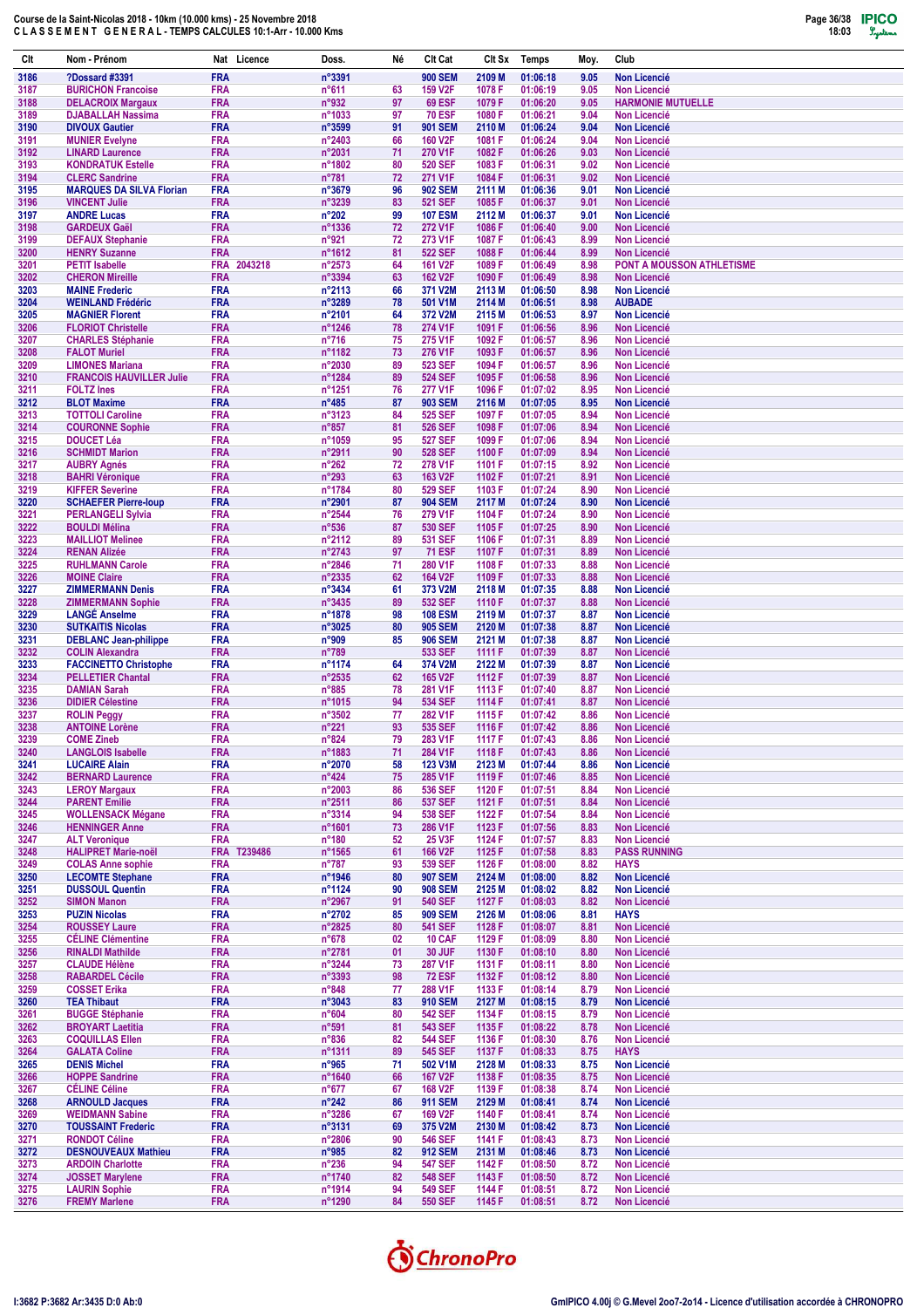

| <b>FRA</b><br>n°2827<br>3277<br><b>ROUX Cynthia</b><br>86<br>551 SEF<br>1146 F<br>01:08:53<br>8.71<br><b>Non Licencié</b><br>n°2965<br>3278<br><b>SIMON Elise</b><br><b>FRA</b><br>91<br><b>552 SEF</b><br>1147 F<br>01:08:57<br>8.70<br><b>Non Licencié</b><br>n°3237<br>3279<br><b>FRA</b><br>55<br><b>26 V3F</b><br>1148 F<br>01:09:01<br>8.69<br><b>VINCENT Anita</b><br><b>Non Licencié</b><br><b>FRA</b><br>3280<br><b>EVRARD David</b><br>nº1170<br>91<br><b>913 SEM</b><br>2132 M<br>01:09:04<br>8.69<br><b>Non Licencié</b><br>3281<br><b>FRA</b><br>$n^{\circ}817$<br>73<br>289 V1F<br>1149 F<br>01:09:05<br><b>Non Licencié</b><br><b>COLOMBANI Sandrine</b><br>8.69<br>3282<br><b>FRA</b><br>n°935<br>553 SEF<br>1150 F<br>01:09:09<br><b>DELARUELLE Valérie</b><br>80<br>8.68<br><b>Non Licencié</b><br>3283<br><b>KOSAYYER Bachir</b><br><b>FRA</b><br>n°1804<br>87<br><b>914 SEM</b><br>2133 M<br>01:09:11<br>8.67<br><b>Non Licencié</b><br>3284<br><b>FRA</b><br>n°3491<br>82<br><b>915 SEM</b><br>2134 M<br>01:09:12<br><b>Non Licencié</b><br><b>CHARANE Yahia</b><br>8.67<br>3285<br><b>MARTIN-BLANGUI Soline</b><br><b>FRA</b><br>n°2205<br><b>554 SEF</b><br>1151 F<br>01:09:12<br><b>INRA-AGROPARISTECH NANCY</b><br>93<br>8.67<br>3286<br><b>FRA</b><br>n°1859<br>70<br>503 V1M<br>2135 M<br>01:09:18<br>8.66<br><b>LALVEE Laurent</b><br><b>Non Licencié</b><br>3287<br><b>FRA</b><br>$n^{\circ}289$<br>84<br><b>555 SEF</b><br>1152 F<br>01:09:18<br><b>BAGARD Julie</b><br>8.66<br><b>Non Licencié</b><br><b>FRA</b><br>$n^{\circ}543$<br>290 V1F<br>1153 F<br>01:09:19<br>3288<br><b>BOURGE Anne sophie</b><br>77<br>8.66<br><b>Non Licencié</b><br>3289<br><b>FRA</b><br>$n^{\circ}3557$<br>90<br><b>556 SEF</b><br>1154 F<br>01:09:19<br><b>Non Licencié</b><br><b>HUIN Ophélie</b><br>8.66<br><b>FRA</b><br>n°2434<br>77<br>291 V1F<br>1155 F<br>01:09:20<br>3290<br><b>NICOLE Anne</b><br>8.65<br><b>Non Licencié</b><br><b>FRA</b><br>n°2228<br><b>557 SEF</b><br>1156 F<br>01:09:26<br>3291<br><b>MATHIEU Perrine</b><br>85<br>8.64<br><b>Non Licencié</b><br><b>FRA</b><br>3292<br><b>ERHARD Géraldine</b><br>n°1151<br>87<br><b>558 SEF</b><br>1157 F<br>01:09:27<br>8.64<br><b>Non Licencié</b><br><b>EQUIPE INRA-AGROPARISTECH NANCY</b><br>3293<br><b>FRA</b><br>n°3028<br>93<br><b>559 SEF</b><br>1158 F<br>01:09:29<br><b>TALLIEU Clara</b><br>8.64<br>n°954<br>3294<br><b>FRA</b><br>91<br><b>560 SEF</b><br>1159 F<br>01:09:30<br>8.63<br><b>DEMARQUET Héléna</b><br><b>Non Licencié</b><br>3295<br><b>FRA</b><br>$n^{\circ}2577$<br>94<br><b>561 SEF</b><br>1160 F<br>01:09:30<br><b>Non Licencié</b><br><b>PETITDEMANGE Clara</b><br>8.63<br><b>FRA</b><br>n°3039<br>78<br>01:09:34<br><b>AUBADE</b><br>3296<br><b>TATRARAT Rafik</b><br>504 V1M<br>2136 M<br>8.63<br>3297<br><b>FRA</b><br>n°2133<br>80<br><b>562 SEF</b><br>1161 F<br>01:09:36<br>8.62<br><b>Non Licencié</b><br><b>MANGEOLLE Laetitia</b><br><b>FRA</b><br>n°1375<br>75<br>292 V1F<br>3298<br>1162 F<br>01:09:36<br>8.62<br><b>Non Licencié</b><br><b>GENICOT Stéphanie</b><br><b>FRA</b><br>$n^{\circ}2357$<br>51<br>01:09:37<br>3299<br><b>MOREL YUNCK Michel</b><br>124 V3M<br>2137 M<br>8.62<br><b>Non Licencié</b><br>3300<br><b>FRA</b><br>n°2245<br>57<br>125 V3M<br>2138 M<br>01:09:37<br>8.62<br><b>MAURICE Fernand</b><br><b>Non Licencié</b><br>3301<br><b>PARISIENNE Clementine</b><br><b>FRA</b><br>$n^{\circ}2514$<br>92<br>563 SEF<br>1163 F<br>01:09:46<br>8.60<br><b>Non Licencié</b><br><b>FRA</b><br>$n^{\circ}407$<br>96<br><b>564 SEF</b><br>1164 F<br><b>UNIV LORRAINE - ENM NANCY</b><br>3302<br><b>BEQUET Anne-cecile</b><br>01:09:55<br>8.58<br><b>FRA</b><br>3303<br><b>MERSCH Didier</b><br>$n^{\circ}2286$<br>65<br>376 V2M<br>2139 M<br>01:09:58<br>8.58<br><b>Non Licencié</b><br>n°2287<br>3304<br><b>MERSCH Julien</b><br><b>FRA</b><br>93<br><b>916 SEM</b><br>2140 M<br>01:09:58<br>8.58<br><b>Non Licencié</b><br>3305<br><b>FRA</b><br>n°2704<br>95<br><b>565 SEF</b><br>1165 F<br>01:09:59<br><b>QUEMENEUR Coraline</b><br>8.58<br><b>Non Licencié</b><br>3306<br><b>FRA</b><br>n°2510<br>95<br><b>566 SEF</b><br>1166 F<br>01:09:59<br>8.57<br><b>Non Licencié</b><br><b>PARDOUX Agathe?</b><br><b>FRA</b><br>n°2288<br>70<br>293 V1F<br>1167 F<br>01:10:00<br><b>Non Licencié</b><br>3307<br><b>MERSCH Virginie</b><br>8.57<br>3308<br><b>FRA</b><br>$n^{\circ}589$<br>63<br>377 V2M<br>2141 M<br>01:10:01<br><b>Non Licencié</b><br><b>BROQUERIE Benoit</b><br>8.57<br>3309<br><b>FRA</b><br>n°1456<br>87<br><b>567 SEF</b><br>1168 F<br>01:10:05<br><b>GOMBERT Cynthia</b><br>8.56<br><b>Non Licencié</b><br>82<br><b>FRA</b><br>n°3110<br><b>568 SEF</b><br>1169 F<br>01:10:05<br><b>Non Licencié</b><br>3310<br><b>TISSERAND Laëtitia</b><br>8.56<br><b>FRA</b><br>$n^{\circ}687$<br>93<br><b>569 SEF</b><br>1170 F<br>01:10:05<br><b>RC VANDOEUVRE</b><br>3311<br><b>CHAFFURIN Tiphaine</b><br>8.56<br><b>FRA</b><br>n°1460<br>3312<br>93<br><b>570 SEF</b><br>1171 F<br>01:10:10<br>8.55<br><b>GORUP Helene</b><br><b>Non Licencié</b><br>3313<br><b>FRA</b><br>n°2303<br>68<br>378 V2M<br>2142 M<br>01:10:21<br><b>Non Licencié</b><br><b>MEYER Nicolas</b><br>8.53<br>n°1078<br>3314<br><b>FRA</b><br>70<br>294 V1F<br>1172 F<br>01:10:21<br>8.53<br><b>Non Licencié</b><br><b>DROUOT Lydie</b><br><b>FRA</b><br>3315<br>n°1073<br>59<br>2143 M<br>01:10:21<br>8.53<br><b>DROUAN Pascal</b><br><b>126 V3M</b><br><b>Non Licencié</b><br>3316<br><b>FRA</b><br>n°1712<br>67<br>170 V2F<br>1173 F<br>01:10:21<br>8.53<br><b>Non Licencié</b><br><b>JARRY Nathalie</b><br>3317<br><b>FRA</b><br>n°1715<br><b>571 SEF</b><br>1174 F<br>01:10:21<br><b>JEANGEORGE Aude-claire</b><br>83<br>8.53<br><b>Non Licencié</b><br><b>FRA</b><br>84<br>n°1666<br><b>572 SEF</b><br>1175 F<br>01:10:23<br>3318<br><b>HUMBERT Benedicte</b><br>8.53<br><b>Non Licencié</b><br>3319<br><b>FRA</b><br>$n^{\circ}413$<br>85<br><b>917 SEM</b><br>2144 M<br>01:10:24<br>8.52<br><b>Non Licencié</b><br><b>BERGER Kevin</b><br>3320<br><b>FRA</b><br>n°2405<br>92<br><b>918 SEM</b><br>2145 M<br>01:10:26<br>8.52<br><b>ENGIE COFELY</b><br><b>MUNSCH Alexandre</b><br>3321<br><b>FRA</b><br>$n^{\circ}212$<br>80<br>01:10:48<br><b>Non Licencié</b><br><b>ANGELLIER Anaïs</b><br><b>573 SEF</b><br>1176 F<br>8.48<br>3322<br><b>FRA</b><br>n°990<br>76<br>295 V1F<br>1177 F<br>01:10:49<br><b>AUBADE</b><br><b>DESPREZ Alexandra</b><br>8.47<br>3323<br><b>GOSSELIN Bérangere</b><br><b>FRA</b><br>n°1461<br>77<br>296 V1F<br>1178 F<br>01:10:49<br>8.47<br><b>Non Licencié</b><br><b>FRA</b><br>n°992<br>70<br><b>AUBADE</b><br>3324<br><b>DESPREZ Eric</b><br>505 V1M<br>2146 M<br>01:10:50<br>8.47<br>3325<br><b>FRA</b><br>n°1631<br>66<br>171 V2F<br>1179 F<br>01:10:50<br>8.47<br><b>SPHB</b><br><b>HO Soma</b><br>3326<br><b>DESPREZ Christelle</b><br><b>FRA</b><br>n°991<br>76<br>297 V1F<br>1180 F<br>01:10:51<br><b>AUBADE</b><br>8.47<br><b>FRA</b><br>3327<br><b>DESPREZ Fabrice</b><br>n°993<br>75<br>2147 M<br>01:10:52<br><b>AUBADE</b><br>506 V1M<br>8.47<br>3328<br><b>FRA</b><br>n°3320<br>91<br><b>919 SEM</b><br>2148 M<br>01:10:53<br><b>ZAMBRANA Adrien</b><br>8.46<br><b>Non Licencié</b><br>3329<br><b>FRA</b><br>$n^{\circ}2638$<br>81<br><b>574 SEF</b><br>1181 F<br>01:10:54<br><b>PIFFER Anne</b><br>8.46<br><b>Non Licencié</b><br>3330<br><b>FRA</b><br>n°3026<br>74<br>298 V1F<br>1182 F<br><b>TAILPIED Nathalie</b><br>01:10:58<br>8.45<br><b>Non Licencié</b><br><b>FRA</b><br>3331<br><b>ROMARY Lou</b><br>$n^{\circ}2805$<br>03<br><b>11 CAF</b><br>1183 F<br>01:11:01<br>8.45<br>Non Licencié<br>3332<br><b>FRA</b><br>$n^{\circ}664$<br>172 V2F<br><b>CATANIA Sophie</b><br>69<br>1184 F<br>01:11:02<br>8.45<br>Non Licencié<br>3333<br><b>MAGISSON Yannick</b><br><b>FRA</b><br>$n^{\circ}3576$<br>79<br>507 V1M<br>2149 M<br>01:11:06<br>Non Licencié<br>8.44<br><b>FRA</b><br>3334<br><b>MARIAN Claude</b><br>n°2173<br>47<br><b>16 V4M</b><br>2150 M<br>8.44<br><b>Non Licencié</b><br>01:11:06<br>3335<br><b>FRA</b><br>$n^{\circ}3575$<br>75<br>299 V1F<br>1185 F<br>01:11:06<br>Non Licencié<br><b>GAUGLER Sophie</b><br>8.44<br><b>FRA</b><br>3336<br>RAKOTOMANIRAKA Lovatiana<br>$n^{\circ}2715$<br>77<br>300 V1F<br>1186 F<br>01:11:08<br>8.44<br><b>Non Licencié</b><br>3337<br>RAKOTOMANIRAKA Haja<br><b>FRA</b><br>$n^{\circ}2714$<br>71<br>508 V1M<br>8.44<br><b>Non Licencié</b><br>2151 M<br>01:11:08<br>n°2028<br>3338<br><b>FRA</b><br>575 SEF<br>1187 F<br>01:11:15<br>Non Licencié<br><b>LIIRI Stéphanie</b><br>80<br>8.42<br>3339<br><b>COINTRE Gladys</b><br><b>FRA</b><br>$n^{\circ}786$<br>81<br>576 SEF<br>1188 F<br>01:11:15<br>8.42<br><b>Non Licencié</b><br><b>TEAM PÉGASE</b><br><b>FRA</b><br>$n^{\circ}1522$<br>88<br><b>577 SEF</b><br>1189 F<br>3340<br><b>GUEFFIER Aurélie</b><br>01:11:17<br>8.42<br>3341<br><b>CHAIX Catherine</b><br><b>FRA</b><br>$n^{\circ}691$<br>58<br>27 V3F<br>1190 F<br>01:11:20<br>8.41<br><b>Non Licencié</b><br>3342<br><b>WALLERICH Sara</b><br><b>FRA</b><br>$n^{\circ}3273$<br>90<br><b>578 SEF</b><br>1191 F<br>01:11:23<br><b>Non Licencié</b><br>8.41<br>3343<br><b>DUPONT Jessica</b><br><b>FRA</b><br>n°1110<br>89<br>579 SEF<br>1192 F<br>01:11:27<br>8.40<br><b>Non Licencié</b><br>3344<br><b>FISCHER Thibault</b><br><b>FRA</b><br>$n^{\circ}$ 1232<br>97<br><b>109 ESM</b><br>2152 M<br>01:11:29<br>8.39<br><b>AUBADE</b><br><b>FRA</b><br>n°1229<br>3345<br><b>FISCHER Justine</b><br>99<br><b>73 ESF</b><br>1193 F<br>01:11:30<br>8.39<br><b>AUBADE</b><br><b>FRA</b><br>$n^{\circ}$ 1247<br>301 V1F<br>Non Licencié<br>3346<br><b>FLORIOT Sandrine</b><br>73<br>1194 F<br>01:11:53<br>8.35<br>3347<br><b>FRA</b><br>$n^{\circ}2108$<br>83<br><b>580 SEF</b><br>1195 F<br>01:11:54<br>8.35<br>Non Licencié<br><b>MAI Lauriane</b><br><b>FRA</b><br>3348<br><b>CARTA Aurélia</b><br>$n^{\circ}651$<br>91<br><b>581 SEF</b><br>1196 F<br>01:11:54<br>8.35<br><b>Non Licencié</b><br>3349<br><b>FRA</b><br>$n^{\circ}$ 1293<br>173 V2F<br>Non Licencié<br><b>FRICHE Laurence</b><br>65<br>1197 F<br>01:11:58<br>8.34<br><b>FRA</b><br>$n^{\circ}3322$<br>302 V1F<br>LES ARRANGÉS DU BOCAL<br>3350<br><b>ZANNIER Keziban</b><br>76<br>1198 F<br>01:11:58<br>8.34<br>n°3321<br>LES ARRANGÉS DU BOCAL<br>3351<br><b>ZANNIER Bruno</b><br><b>FRA</b><br>69<br>379 V2M<br>2153 M<br>01:11:58<br>8.34<br>3352<br><b>FRICHE Eric</b><br><b>FRA</b><br>$n^{\circ}$ 1292<br>65<br>380 V2M<br>2154 M<br>01:11:58<br>8.34<br><b>Non Licencié</b><br>3353<br><b>LEFORT Marion</b><br><b>FRA</b><br>n°1961<br>95<br><b>582 SEF</b><br>1199 F<br>01:12:01<br>8.33<br>Non Licencié<br><b>583 SEF</b><br>3354<br><b>LOMBARD Lorelei</b><br><b>FRA</b><br>$n^{\circ}2042$<br>91<br>1200 F<br>01:12:14<br><b>Non Licencié</b><br>8.31<br>3355<br><b>FOTI Jimmy</b><br><b>FRA</b><br>$n^{\circ}$ 1264<br><b>110 ESM</b><br>2155 M<br>01:12:15<br>Non Licencié<br>97<br>8.31<br><b>FRA</b><br>n°945<br>3356<br><b>DEMAREST Julia</b><br>81<br><b>584 SEF</b><br>1201 F<br>01:12:15<br>Non Licencié<br>8.31<br>3357<br><b>MEDINA Cédric</b><br><b>FRA</b><br>$n^{\circ}2260$<br>79<br>509 V1M<br>2156 M<br>01:12:15<br><b>MEDICRYO</b><br>8.31<br>3358<br><b>STINES Marie</b><br><b>FRA</b><br>$n^{\circ}3009$<br>98<br><b>74 ESF</b><br>1202 F<br>01:12:16<br>Non Licencié<br>8.30<br><b>FRA</b><br>3359<br>$n^{\circ}2354$<br>97<br><b>75 ESF</b><br>1203 F<br>01:12:19<br>Non Licencié<br><b>MOREAU Claire</b><br>8.30<br><b>FRA</b><br>$n^{\circ}1552$<br>92<br><b>585 SEF</b><br>1204 F<br>01:12:21<br>Non Licencié<br>3360<br><b>GWIAZDA Lisa</b><br>8.29<br>n°1863<br>3361<br><b>LAMARLE Cécilia</b><br><b>FRA</b><br>83<br><b>586 SEF</b><br>1205 F<br>01:12:22<br>8.29<br><b>Non Licencié</b><br><b>FRA</b><br>n°2489<br>3362<br>70<br>303 V1F<br>1206 F<br>01:12:24<br>Non Licencié<br><b>OUDARD Sylvie</b><br>8.29<br>3363<br><b>MEDOT Jean baptiste</b><br><b>FRA</b><br>$n^{\circ}2262$<br>62<br>381 V2M<br>2157 M<br>01:12:24<br>8.29<br><b>Non Licencié</b><br>3364<br><b>GREBAUX Delphine</b><br><b>FRA</b><br>$n^{\circ}$ 1493<br>304 V1F<br>1207 F<br>01:12:31<br>Non Licencié<br>74<br>8.27<br><b>FRA</b><br>3365<br><b>RICHARD Mathilde</b><br>n°2770<br>93<br><b>587 SEF</b><br>Non Licencié<br>1208 F<br>01:12:31<br>8.27 | Clt | Nom - Prénom | Nat Licence | Doss. | Né | Clt Cat | CIt Sx | Temps | Moy. | Club |
|-----------------------------------------------------------------------------------------------------------------------------------------------------------------------------------------------------------------------------------------------------------------------------------------------------------------------------------------------------------------------------------------------------------------------------------------------------------------------------------------------------------------------------------------------------------------------------------------------------------------------------------------------------------------------------------------------------------------------------------------------------------------------------------------------------------------------------------------------------------------------------------------------------------------------------------------------------------------------------------------------------------------------------------------------------------------------------------------------------------------------------------------------------------------------------------------------------------------------------------------------------------------------------------------------------------------------------------------------------------------------------------------------------------------------------------------------------------------------------------------------------------------------------------------------------------------------------------------------------------------------------------------------------------------------------------------------------------------------------------------------------------------------------------------------------------------------------------------------------------------------------------------------------------------------------------------------------------------------------------------------------------------------------------------------------------------------------------------------------------------------------------------------------------------------------------------------------------------------------------------------------------------------------------------------------------------------------------------------------------------------------------------------------------------------------------------------------------------------------------------------------------------------------------------------------------------------------------------------------------------------------------------------------------------------------------------------------------------------------------------------------------------------------------------------------------------------------------------------------------------------------------------------------------------------------------------------------------------------------------------------------------------------------------------------------------------------------------------------------------------------------------------------------------------------------------------------------------------------------------------------------------------------------------------------------------------------------------------------------------------------------------------------------------------------------------------------------------------------------------------------------------------------------------------------------------------------------------------------------------------------------------------------------------------------------------------------------------------------------------------------------------------------------------------------------------------------------------------------------------------------------------------------------------------------------------------------------------------------------------------------------------------------------------------------------------------------------------------------------------------------------------------------------------------------------------------------------------------------------------------------------------------------------------------------------------------------------------------------------------------------------------------------------------------------------------------------------------------------------------------------------------------------------------------------------------------------------------------------------------------------------------------------------------------------------------------------------------------------------------------------------------------------------------------------------------------------------------------------------------------------------------------------------------------------------------------------------------------------------------------------------------------------------------------------------------------------------------------------------------------------------------------------------------------------------------------------------------------------------------------------------------------------------------------------------------------------------------------------------------------------------------------------------------------------------------------------------------------------------------------------------------------------------------------------------------------------------------------------------------------------------------------------------------------------------------------------------------------------------------------------------------------------------------------------------------------------------------------------------------------------------------------------------------------------------------------------------------------------------------------------------------------------------------------------------------------------------------------------------------------------------------------------------------------------------------------------------------------------------------------------------------------------------------------------------------------------------------------------------------------------------------------------------------------------------------------------------------------------------------------------------------------------------------------------------------------------------------------------------------------------------------------------------------------------------------------------------------------------------------------------------------------------------------------------------------------------------------------------------------------------------------------------------------------------------------------------------------------------------------------------------------------------------------------------------------------------------------------------------------------------------------------------------------------------------------------------------------------------------------------------------------------------------------------------------------------------------------------------------------------------------------------------------------------------------------------------------------------------------------------------------------------------------------------------------------------------------------------------------------------------------------------------------------------------------------------------------------------------------------------------------------------------------------------------------------------------------------------------------------------------------------------------------------------------------------------------------------------------------------------------------------------------------------------------------------------------------------------------------------------------------------------------------------------------------------------------------------------------------------------------------------------------------------------------------------------------------------------------------------------------------------------------------------------------------------------------------------------------------------------------------------------------------------------------------------------------------------------------------------------------------------------------------------------------------------------------------------------------------------------------------------------------------------------------------------------------------------------------------------------------------------------------------------------------------------------------------------------------------------------------------------------------------------------------------------------------------------------------------------------------------------------------------------------------------------------------------------------------------------------------------------------------------------------------------------------------------------------------------------------------------------------------------------------------------------------------------------------------------------------------------------------------------------------------------------------------------------------------------------------------------------------------------------------------------------------------------------------------------------------------------------------------------------------------------------------------------------------------------------------------------------------------------------------------------------------------------------------------------------------------------------------------------------------------------------------------------------------------------------------------------------------------------------------------------------------------------------------------------------------------------------------------------------------------------------------------------------------------------------------------------------------------------------------------------------------------------------------------------------------------------------------------------------------------------------------------------------------------------------------------------------------------------------------------------------------------------------------------------------------------------------------------------------------------------------------------------------------------------------------------------------------------------------------------------------------------------------------------------------------------------------------------------------------------------------------------------------------------------------------------------------------------------------------------------------------------------------------------------------------------------------------------------------------------------------------------------------------------------------------------------------------------------------------------------------------------------------------------------------------------------------------------------------------------------------------------------------------------------------------------------------------------------------------------------------------------------------------------------------------------------------------------------------------------------------------------------------------------------------------------------------------------------------------------------------------------------------------------------------------------------------------------------------------------------------------------------------------------------------------------------------------------------------------------------------------------------------------------------------------------------------------------------------------------------------------------------------------------------------------------------------------|-----|--------------|-------------|-------|----|---------|--------|-------|------|------|
|                                                                                                                                                                                                                                                                                                                                                                                                                                                                                                                                                                                                                                                                                                                                                                                                                                                                                                                                                                                                                                                                                                                                                                                                                                                                                                                                                                                                                                                                                                                                                                                                                                                                                                                                                                                                                                                                                                                                                                                                                                                                                                                                                                                                                                                                                                                                                                                                                                                                                                                                                                                                                                                                                                                                                                                                                                                                                                                                                                                                                                                                                                                                                                                                                                                                                                                                                                                                                                                                                                                                                                                                                                                                                                                                                                                                                                                                                                                                                                                                                                                                                                                                                                                                                                                                                                                                                                                                                                                                                                                                                                                                                                                                                                                                                                                                                                                                                                                                                                                                                                                                                                                                                                                                                                                                                                                                                                                                                                                                                                                                                                                                                                                                                                                                                                                                                                                                                                                                                                                                                                                                                                                                                                                                                                                                                                                                                                                                                                                                                                                                                                                                                                                                                                                                                                                                                                                                                                                                                                                                                                                                                                                                                                                                                                                                                                                                                                                                                                                                                                                                                                                                                                                                                                                                                                                                                                                                                                                                                                                                                                                                                                                                                                                                                                                                                                                                                                                                                                                                                                                                                                                                                                                                                                                                                                                                                                                                                                                                                                                                                                                                                                                                                                                                                                                                                                                                                                                                                                                                                                                                                                                                                                                                                                                                                                                                                                                                                                                                                                                                                                                                                                                                                                                                                                                                                                                                                                                                                                                                                                                                                                                                                                                                                                                                                                                                                                                                                                                                                                                                                                                                                                                                                                                                                                                                                                                                                                                                                                                                                                                                                                                                                                                                                                                                                                                                                                                                                                                                                                                                                                                                                                                                                                                                                                                                                                                                                                                         |     |              |             |       |    |         |        |       |      |      |
|                                                                                                                                                                                                                                                                                                                                                                                                                                                                                                                                                                                                                                                                                                                                                                                                                                                                                                                                                                                                                                                                                                                                                                                                                                                                                                                                                                                                                                                                                                                                                                                                                                                                                                                                                                                                                                                                                                                                                                                                                                                                                                                                                                                                                                                                                                                                                                                                                                                                                                                                                                                                                                                                                                                                                                                                                                                                                                                                                                                                                                                                                                                                                                                                                                                                                                                                                                                                                                                                                                                                                                                                                                                                                                                                                                                                                                                                                                                                                                                                                                                                                                                                                                                                                                                                                                                                                                                                                                                                                                                                                                                                                                                                                                                                                                                                                                                                                                                                                                                                                                                                                                                                                                                                                                                                                                                                                                                                                                                                                                                                                                                                                                                                                                                                                                                                                                                                                                                                                                                                                                                                                                                                                                                                                                                                                                                                                                                                                                                                                                                                                                                                                                                                                                                                                                                                                                                                                                                                                                                                                                                                                                                                                                                                                                                                                                                                                                                                                                                                                                                                                                                                                                                                                                                                                                                                                                                                                                                                                                                                                                                                                                                                                                                                                                                                                                                                                                                                                                                                                                                                                                                                                                                                                                                                                                                                                                                                                                                                                                                                                                                                                                                                                                                                                                                                                                                                                                                                                                                                                                                                                                                                                                                                                                                                                                                                                                                                                                                                                                                                                                                                                                                                                                                                                                                                                                                                                                                                                                                                                                                                                                                                                                                                                                                                                                                                                                                                                                                                                                                                                                                                                                                                                                                                                                                                                                                                                                                                                                                                                                                                                                                                                                                                                                                                                                                                                                                                                                                                                                                                                                                                                                                                                                                                                                                                                                                                                                                         |     |              |             |       |    |         |        |       |      |      |
|                                                                                                                                                                                                                                                                                                                                                                                                                                                                                                                                                                                                                                                                                                                                                                                                                                                                                                                                                                                                                                                                                                                                                                                                                                                                                                                                                                                                                                                                                                                                                                                                                                                                                                                                                                                                                                                                                                                                                                                                                                                                                                                                                                                                                                                                                                                                                                                                                                                                                                                                                                                                                                                                                                                                                                                                                                                                                                                                                                                                                                                                                                                                                                                                                                                                                                                                                                                                                                                                                                                                                                                                                                                                                                                                                                                                                                                                                                                                                                                                                                                                                                                                                                                                                                                                                                                                                                                                                                                                                                                                                                                                                                                                                                                                                                                                                                                                                                                                                                                                                                                                                                                                                                                                                                                                                                                                                                                                                                                                                                                                                                                                                                                                                                                                                                                                                                                                                                                                                                                                                                                                                                                                                                                                                                                                                                                                                                                                                                                                                                                                                                                                                                                                                                                                                                                                                                                                                                                                                                                                                                                                                                                                                                                                                                                                                                                                                                                                                                                                                                                                                                                                                                                                                                                                                                                                                                                                                                                                                                                                                                                                                                                                                                                                                                                                                                                                                                                                                                                                                                                                                                                                                                                                                                                                                                                                                                                                                                                                                                                                                                                                                                                                                                                                                                                                                                                                                                                                                                                                                                                                                                                                                                                                                                                                                                                                                                                                                                                                                                                                                                                                                                                                                                                                                                                                                                                                                                                                                                                                                                                                                                                                                                                                                                                                                                                                                                                                                                                                                                                                                                                                                                                                                                                                                                                                                                                                                                                                                                                                                                                                                                                                                                                                                                                                                                                                                                                                                                                                                                                                                                                                                                                                                                                                                                                                                                                                                                                         |     |              |             |       |    |         |        |       |      |      |
|                                                                                                                                                                                                                                                                                                                                                                                                                                                                                                                                                                                                                                                                                                                                                                                                                                                                                                                                                                                                                                                                                                                                                                                                                                                                                                                                                                                                                                                                                                                                                                                                                                                                                                                                                                                                                                                                                                                                                                                                                                                                                                                                                                                                                                                                                                                                                                                                                                                                                                                                                                                                                                                                                                                                                                                                                                                                                                                                                                                                                                                                                                                                                                                                                                                                                                                                                                                                                                                                                                                                                                                                                                                                                                                                                                                                                                                                                                                                                                                                                                                                                                                                                                                                                                                                                                                                                                                                                                                                                                                                                                                                                                                                                                                                                                                                                                                                                                                                                                                                                                                                                                                                                                                                                                                                                                                                                                                                                                                                                                                                                                                                                                                                                                                                                                                                                                                                                                                                                                                                                                                                                                                                                                                                                                                                                                                                                                                                                                                                                                                                                                                                                                                                                                                                                                                                                                                                                                                                                                                                                                                                                                                                                                                                                                                                                                                                                                                                                                                                                                                                                                                                                                                                                                                                                                                                                                                                                                                                                                                                                                                                                                                                                                                                                                                                                                                                                                                                                                                                                                                                                                                                                                                                                                                                                                                                                                                                                                                                                                                                                                                                                                                                                                                                                                                                                                                                                                                                                                                                                                                                                                                                                                                                                                                                                                                                                                                                                                                                                                                                                                                                                                                                                                                                                                                                                                                                                                                                                                                                                                                                                                                                                                                                                                                                                                                                                                                                                                                                                                                                                                                                                                                                                                                                                                                                                                                                                                                                                                                                                                                                                                                                                                                                                                                                                                                                                                                                                                                                                                                                                                                                                                                                                                                                                                                                                                                                                                                         |     |              |             |       |    |         |        |       |      |      |
|                                                                                                                                                                                                                                                                                                                                                                                                                                                                                                                                                                                                                                                                                                                                                                                                                                                                                                                                                                                                                                                                                                                                                                                                                                                                                                                                                                                                                                                                                                                                                                                                                                                                                                                                                                                                                                                                                                                                                                                                                                                                                                                                                                                                                                                                                                                                                                                                                                                                                                                                                                                                                                                                                                                                                                                                                                                                                                                                                                                                                                                                                                                                                                                                                                                                                                                                                                                                                                                                                                                                                                                                                                                                                                                                                                                                                                                                                                                                                                                                                                                                                                                                                                                                                                                                                                                                                                                                                                                                                                                                                                                                                                                                                                                                                                                                                                                                                                                                                                                                                                                                                                                                                                                                                                                                                                                                                                                                                                                                                                                                                                                                                                                                                                                                                                                                                                                                                                                                                                                                                                                                                                                                                                                                                                                                                                                                                                                                                                                                                                                                                                                                                                                                                                                                                                                                                                                                                                                                                                                                                                                                                                                                                                                                                                                                                                                                                                                                                                                                                                                                                                                                                                                                                                                                                                                                                                                                                                                                                                                                                                                                                                                                                                                                                                                                                                                                                                                                                                                                                                                                                                                                                                                                                                                                                                                                                                                                                                                                                                                                                                                                                                                                                                                                                                                                                                                                                                                                                                                                                                                                                                                                                                                                                                                                                                                                                                                                                                                                                                                                                                                                                                                                                                                                                                                                                                                                                                                                                                                                                                                                                                                                                                                                                                                                                                                                                                                                                                                                                                                                                                                                                                                                                                                                                                                                                                                                                                                                                                                                                                                                                                                                                                                                                                                                                                                                                                                                                                                                                                                                                                                                                                                                                                                                                                                                                                                                                                                         |     |              |             |       |    |         |        |       |      |      |
|                                                                                                                                                                                                                                                                                                                                                                                                                                                                                                                                                                                                                                                                                                                                                                                                                                                                                                                                                                                                                                                                                                                                                                                                                                                                                                                                                                                                                                                                                                                                                                                                                                                                                                                                                                                                                                                                                                                                                                                                                                                                                                                                                                                                                                                                                                                                                                                                                                                                                                                                                                                                                                                                                                                                                                                                                                                                                                                                                                                                                                                                                                                                                                                                                                                                                                                                                                                                                                                                                                                                                                                                                                                                                                                                                                                                                                                                                                                                                                                                                                                                                                                                                                                                                                                                                                                                                                                                                                                                                                                                                                                                                                                                                                                                                                                                                                                                                                                                                                                                                                                                                                                                                                                                                                                                                                                                                                                                                                                                                                                                                                                                                                                                                                                                                                                                                                                                                                                                                                                                                                                                                                                                                                                                                                                                                                                                                                                                                                                                                                                                                                                                                                                                                                                                                                                                                                                                                                                                                                                                                                                                                                                                                                                                                                                                                                                                                                                                                                                                                                                                                                                                                                                                                                                                                                                                                                                                                                                                                                                                                                                                                                                                                                                                                                                                                                                                                                                                                                                                                                                                                                                                                                                                                                                                                                                                                                                                                                                                                                                                                                                                                                                                                                                                                                                                                                                                                                                                                                                                                                                                                                                                                                                                                                                                                                                                                                                                                                                                                                                                                                                                                                                                                                                                                                                                                                                                                                                                                                                                                                                                                                                                                                                                                                                                                                                                                                                                                                                                                                                                                                                                                                                                                                                                                                                                                                                                                                                                                                                                                                                                                                                                                                                                                                                                                                                                                                                                                                                                                                                                                                                                                                                                                                                                                                                                                                                                                                                         |     |              |             |       |    |         |        |       |      |      |
|                                                                                                                                                                                                                                                                                                                                                                                                                                                                                                                                                                                                                                                                                                                                                                                                                                                                                                                                                                                                                                                                                                                                                                                                                                                                                                                                                                                                                                                                                                                                                                                                                                                                                                                                                                                                                                                                                                                                                                                                                                                                                                                                                                                                                                                                                                                                                                                                                                                                                                                                                                                                                                                                                                                                                                                                                                                                                                                                                                                                                                                                                                                                                                                                                                                                                                                                                                                                                                                                                                                                                                                                                                                                                                                                                                                                                                                                                                                                                                                                                                                                                                                                                                                                                                                                                                                                                                                                                                                                                                                                                                                                                                                                                                                                                                                                                                                                                                                                                                                                                                                                                                                                                                                                                                                                                                                                                                                                                                                                                                                                                                                                                                                                                                                                                                                                                                                                                                                                                                                                                                                                                                                                                                                                                                                                                                                                                                                                                                                                                                                                                                                                                                                                                                                                                                                                                                                                                                                                                                                                                                                                                                                                                                                                                                                                                                                                                                                                                                                                                                                                                                                                                                                                                                                                                                                                                                                                                                                                                                                                                                                                                                                                                                                                                                                                                                                                                                                                                                                                                                                                                                                                                                                                                                                                                                                                                                                                                                                                                                                                                                                                                                                                                                                                                                                                                                                                                                                                                                                                                                                                                                                                                                                                                                                                                                                                                                                                                                                                                                                                                                                                                                                                                                                                                                                                                                                                                                                                                                                                                                                                                                                                                                                                                                                                                                                                                                                                                                                                                                                                                                                                                                                                                                                                                                                                                                                                                                                                                                                                                                                                                                                                                                                                                                                                                                                                                                                                                                                                                                                                                                                                                                                                                                                                                                                                                                                                                                                         |     |              |             |       |    |         |        |       |      |      |
|                                                                                                                                                                                                                                                                                                                                                                                                                                                                                                                                                                                                                                                                                                                                                                                                                                                                                                                                                                                                                                                                                                                                                                                                                                                                                                                                                                                                                                                                                                                                                                                                                                                                                                                                                                                                                                                                                                                                                                                                                                                                                                                                                                                                                                                                                                                                                                                                                                                                                                                                                                                                                                                                                                                                                                                                                                                                                                                                                                                                                                                                                                                                                                                                                                                                                                                                                                                                                                                                                                                                                                                                                                                                                                                                                                                                                                                                                                                                                                                                                                                                                                                                                                                                                                                                                                                                                                                                                                                                                                                                                                                                                                                                                                                                                                                                                                                                                                                                                                                                                                                                                                                                                                                                                                                                                                                                                                                                                                                                                                                                                                                                                                                                                                                                                                                                                                                                                                                                                                                                                                                                                                                                                                                                                                                                                                                                                                                                                                                                                                                                                                                                                                                                                                                                                                                                                                                                                                                                                                                                                                                                                                                                                                                                                                                                                                                                                                                                                                                                                                                                                                                                                                                                                                                                                                                                                                                                                                                                                                                                                                                                                                                                                                                                                                                                                                                                                                                                                                                                                                                                                                                                                                                                                                                                                                                                                                                                                                                                                                                                                                                                                                                                                                                                                                                                                                                                                                                                                                                                                                                                                                                                                                                                                                                                                                                                                                                                                                                                                                                                                                                                                                                                                                                                                                                                                                                                                                                                                                                                                                                                                                                                                                                                                                                                                                                                                                                                                                                                                                                                                                                                                                                                                                                                                                                                                                                                                                                                                                                                                                                                                                                                                                                                                                                                                                                                                                                                                                                                                                                                                                                                                                                                                                                                                                                                                                                                                                                         |     |              |             |       |    |         |        |       |      |      |
|                                                                                                                                                                                                                                                                                                                                                                                                                                                                                                                                                                                                                                                                                                                                                                                                                                                                                                                                                                                                                                                                                                                                                                                                                                                                                                                                                                                                                                                                                                                                                                                                                                                                                                                                                                                                                                                                                                                                                                                                                                                                                                                                                                                                                                                                                                                                                                                                                                                                                                                                                                                                                                                                                                                                                                                                                                                                                                                                                                                                                                                                                                                                                                                                                                                                                                                                                                                                                                                                                                                                                                                                                                                                                                                                                                                                                                                                                                                                                                                                                                                                                                                                                                                                                                                                                                                                                                                                                                                                                                                                                                                                                                                                                                                                                                                                                                                                                                                                                                                                                                                                                                                                                                                                                                                                                                                                                                                                                                                                                                                                                                                                                                                                                                                                                                                                                                                                                                                                                                                                                                                                                                                                                                                                                                                                                                                                                                                                                                                                                                                                                                                                                                                                                                                                                                                                                                                                                                                                                                                                                                                                                                                                                                                                                                                                                                                                                                                                                                                                                                                                                                                                                                                                                                                                                                                                                                                                                                                                                                                                                                                                                                                                                                                                                                                                                                                                                                                                                                                                                                                                                                                                                                                                                                                                                                                                                                                                                                                                                                                                                                                                                                                                                                                                                                                                                                                                                                                                                                                                                                                                                                                                                                                                                                                                                                                                                                                                                                                                                                                                                                                                                                                                                                                                                                                                                                                                                                                                                                                                                                                                                                                                                                                                                                                                                                                                                                                                                                                                                                                                                                                                                                                                                                                                                                                                                                                                                                                                                                                                                                                                                                                                                                                                                                                                                                                                                                                                                                                                                                                                                                                                                                                                                                                                                                                                                                                                                                                         |     |              |             |       |    |         |        |       |      |      |
|                                                                                                                                                                                                                                                                                                                                                                                                                                                                                                                                                                                                                                                                                                                                                                                                                                                                                                                                                                                                                                                                                                                                                                                                                                                                                                                                                                                                                                                                                                                                                                                                                                                                                                                                                                                                                                                                                                                                                                                                                                                                                                                                                                                                                                                                                                                                                                                                                                                                                                                                                                                                                                                                                                                                                                                                                                                                                                                                                                                                                                                                                                                                                                                                                                                                                                                                                                                                                                                                                                                                                                                                                                                                                                                                                                                                                                                                                                                                                                                                                                                                                                                                                                                                                                                                                                                                                                                                                                                                                                                                                                                                                                                                                                                                                                                                                                                                                                                                                                                                                                                                                                                                                                                                                                                                                                                                                                                                                                                                                                                                                                                                                                                                                                                                                                                                                                                                                                                                                                                                                                                                                                                                                                                                                                                                                                                                                                                                                                                                                                                                                                                                                                                                                                                                                                                                                                                                                                                                                                                                                                                                                                                                                                                                                                                                                                                                                                                                                                                                                                                                                                                                                                                                                                                                                                                                                                                                                                                                                                                                                                                                                                                                                                                                                                                                                                                                                                                                                                                                                                                                                                                                                                                                                                                                                                                                                                                                                                                                                                                                                                                                                                                                                                                                                                                                                                                                                                                                                                                                                                                                                                                                                                                                                                                                                                                                                                                                                                                                                                                                                                                                                                                                                                                                                                                                                                                                                                                                                                                                                                                                                                                                                                                                                                                                                                                                                                                                                                                                                                                                                                                                                                                                                                                                                                                                                                                                                                                                                                                                                                                                                                                                                                                                                                                                                                                                                                                                                                                                                                                                                                                                                                                                                                                                                                                                                                                                                                                         |     |              |             |       |    |         |        |       |      |      |
|                                                                                                                                                                                                                                                                                                                                                                                                                                                                                                                                                                                                                                                                                                                                                                                                                                                                                                                                                                                                                                                                                                                                                                                                                                                                                                                                                                                                                                                                                                                                                                                                                                                                                                                                                                                                                                                                                                                                                                                                                                                                                                                                                                                                                                                                                                                                                                                                                                                                                                                                                                                                                                                                                                                                                                                                                                                                                                                                                                                                                                                                                                                                                                                                                                                                                                                                                                                                                                                                                                                                                                                                                                                                                                                                                                                                                                                                                                                                                                                                                                                                                                                                                                                                                                                                                                                                                                                                                                                                                                                                                                                                                                                                                                                                                                                                                                                                                                                                                                                                                                                                                                                                                                                                                                                                                                                                                                                                                                                                                                                                                                                                                                                                                                                                                                                                                                                                                                                                                                                                                                                                                                                                                                                                                                                                                                                                                                                                                                                                                                                                                                                                                                                                                                                                                                                                                                                                                                                                                                                                                                                                                                                                                                                                                                                                                                                                                                                                                                                                                                                                                                                                                                                                                                                                                                                                                                                                                                                                                                                                                                                                                                                                                                                                                                                                                                                                                                                                                                                                                                                                                                                                                                                                                                                                                                                                                                                                                                                                                                                                                                                                                                                                                                                                                                                                                                                                                                                                                                                                                                                                                                                                                                                                                                                                                                                                                                                                                                                                                                                                                                                                                                                                                                                                                                                                                                                                                                                                                                                                                                                                                                                                                                                                                                                                                                                                                                                                                                                                                                                                                                                                                                                                                                                                                                                                                                                                                                                                                                                                                                                                                                                                                                                                                                                                                                                                                                                                                                                                                                                                                                                                                                                                                                                                                                                                                                                                                                                         |     |              |             |       |    |         |        |       |      |      |
|                                                                                                                                                                                                                                                                                                                                                                                                                                                                                                                                                                                                                                                                                                                                                                                                                                                                                                                                                                                                                                                                                                                                                                                                                                                                                                                                                                                                                                                                                                                                                                                                                                                                                                                                                                                                                                                                                                                                                                                                                                                                                                                                                                                                                                                                                                                                                                                                                                                                                                                                                                                                                                                                                                                                                                                                                                                                                                                                                                                                                                                                                                                                                                                                                                                                                                                                                                                                                                                                                                                                                                                                                                                                                                                                                                                                                                                                                                                                                                                                                                                                                                                                                                                                                                                                                                                                                                                                                                                                                                                                                                                                                                                                                                                                                                                                                                                                                                                                                                                                                                                                                                                                                                                                                                                                                                                                                                                                                                                                                                                                                                                                                                                                                                                                                                                                                                                                                                                                                                                                                                                                                                                                                                                                                                                                                                                                                                                                                                                                                                                                                                                                                                                                                                                                                                                                                                                                                                                                                                                                                                                                                                                                                                                                                                                                                                                                                                                                                                                                                                                                                                                                                                                                                                                                                                                                                                                                                                                                                                                                                                                                                                                                                                                                                                                                                                                                                                                                                                                                                                                                                                                                                                                                                                                                                                                                                                                                                                                                                                                                                                                                                                                                                                                                                                                                                                                                                                                                                                                                                                                                                                                                                                                                                                                                                                                                                                                                                                                                                                                                                                                                                                                                                                                                                                                                                                                                                                                                                                                                                                                                                                                                                                                                                                                                                                                                                                                                                                                                                                                                                                                                                                                                                                                                                                                                                                                                                                                                                                                                                                                                                                                                                                                                                                                                                                                                                                                                                                                                                                                                                                                                                                                                                                                                                                                                                                                                                                                         |     |              |             |       |    |         |        |       |      |      |
|                                                                                                                                                                                                                                                                                                                                                                                                                                                                                                                                                                                                                                                                                                                                                                                                                                                                                                                                                                                                                                                                                                                                                                                                                                                                                                                                                                                                                                                                                                                                                                                                                                                                                                                                                                                                                                                                                                                                                                                                                                                                                                                                                                                                                                                                                                                                                                                                                                                                                                                                                                                                                                                                                                                                                                                                                                                                                                                                                                                                                                                                                                                                                                                                                                                                                                                                                                                                                                                                                                                                                                                                                                                                                                                                                                                                                                                                                                                                                                                                                                                                                                                                                                                                                                                                                                                                                                                                                                                                                                                                                                                                                                                                                                                                                                                                                                                                                                                                                                                                                                                                                                                                                                                                                                                                                                                                                                                                                                                                                                                                                                                                                                                                                                                                                                                                                                                                                                                                                                                                                                                                                                                                                                                                                                                                                                                                                                                                                                                                                                                                                                                                                                                                                                                                                                                                                                                                                                                                                                                                                                                                                                                                                                                                                                                                                                                                                                                                                                                                                                                                                                                                                                                                                                                                                                                                                                                                                                                                                                                                                                                                                                                                                                                                                                                                                                                                                                                                                                                                                                                                                                                                                                                                                                                                                                                                                                                                                                                                                                                                                                                                                                                                                                                                                                                                                                                                                                                                                                                                                                                                                                                                                                                                                                                                                                                                                                                                                                                                                                                                                                                                                                                                                                                                                                                                                                                                                                                                                                                                                                                                                                                                                                                                                                                                                                                                                                                                                                                                                                                                                                                                                                                                                                                                                                                                                                                                                                                                                                                                                                                                                                                                                                                                                                                                                                                                                                                                                                                                                                                                                                                                                                                                                                                                                                                                                                                                                                                         |     |              |             |       |    |         |        |       |      |      |
|                                                                                                                                                                                                                                                                                                                                                                                                                                                                                                                                                                                                                                                                                                                                                                                                                                                                                                                                                                                                                                                                                                                                                                                                                                                                                                                                                                                                                                                                                                                                                                                                                                                                                                                                                                                                                                                                                                                                                                                                                                                                                                                                                                                                                                                                                                                                                                                                                                                                                                                                                                                                                                                                                                                                                                                                                                                                                                                                                                                                                                                                                                                                                                                                                                                                                                                                                                                                                                                                                                                                                                                                                                                                                                                                                                                                                                                                                                                                                                                                                                                                                                                                                                                                                                                                                                                                                                                                                                                                                                                                                                                                                                                                                                                                                                                                                                                                                                                                                                                                                                                                                                                                                                                                                                                                                                                                                                                                                                                                                                                                                                                                                                                                                                                                                                                                                                                                                                                                                                                                                                                                                                                                                                                                                                                                                                                                                                                                                                                                                                                                                                                                                                                                                                                                                                                                                                                                                                                                                                                                                                                                                                                                                                                                                                                                                                                                                                                                                                                                                                                                                                                                                                                                                                                                                                                                                                                                                                                                                                                                                                                                                                                                                                                                                                                                                                                                                                                                                                                                                                                                                                                                                                                                                                                                                                                                                                                                                                                                                                                                                                                                                                                                                                                                                                                                                                                                                                                                                                                                                                                                                                                                                                                                                                                                                                                                                                                                                                                                                                                                                                                                                                                                                                                                                                                                                                                                                                                                                                                                                                                                                                                                                                                                                                                                                                                                                                                                                                                                                                                                                                                                                                                                                                                                                                                                                                                                                                                                                                                                                                                                                                                                                                                                                                                                                                                                                                                                                                                                                                                                                                                                                                                                                                                                                                                                                                                                                                                         |     |              |             |       |    |         |        |       |      |      |
|                                                                                                                                                                                                                                                                                                                                                                                                                                                                                                                                                                                                                                                                                                                                                                                                                                                                                                                                                                                                                                                                                                                                                                                                                                                                                                                                                                                                                                                                                                                                                                                                                                                                                                                                                                                                                                                                                                                                                                                                                                                                                                                                                                                                                                                                                                                                                                                                                                                                                                                                                                                                                                                                                                                                                                                                                                                                                                                                                                                                                                                                                                                                                                                                                                                                                                                                                                                                                                                                                                                                                                                                                                                                                                                                                                                                                                                                                                                                                                                                                                                                                                                                                                                                                                                                                                                                                                                                                                                                                                                                                                                                                                                                                                                                                                                                                                                                                                                                                                                                                                                                                                                                                                                                                                                                                                                                                                                                                                                                                                                                                                                                                                                                                                                                                                                                                                                                                                                                                                                                                                                                                                                                                                                                                                                                                                                                                                                                                                                                                                                                                                                                                                                                                                                                                                                                                                                                                                                                                                                                                                                                                                                                                                                                                                                                                                                                                                                                                                                                                                                                                                                                                                                                                                                                                                                                                                                                                                                                                                                                                                                                                                                                                                                                                                                                                                                                                                                                                                                                                                                                                                                                                                                                                                                                                                                                                                                                                                                                                                                                                                                                                                                                                                                                                                                                                                                                                                                                                                                                                                                                                                                                                                                                                                                                                                                                                                                                                                                                                                                                                                                                                                                                                                                                                                                                                                                                                                                                                                                                                                                                                                                                                                                                                                                                                                                                                                                                                                                                                                                                                                                                                                                                                                                                                                                                                                                                                                                                                                                                                                                                                                                                                                                                                                                                                                                                                                                                                                                                                                                                                                                                                                                                                                                                                                                                                                                                                                                         |     |              |             |       |    |         |        |       |      |      |
|                                                                                                                                                                                                                                                                                                                                                                                                                                                                                                                                                                                                                                                                                                                                                                                                                                                                                                                                                                                                                                                                                                                                                                                                                                                                                                                                                                                                                                                                                                                                                                                                                                                                                                                                                                                                                                                                                                                                                                                                                                                                                                                                                                                                                                                                                                                                                                                                                                                                                                                                                                                                                                                                                                                                                                                                                                                                                                                                                                                                                                                                                                                                                                                                                                                                                                                                                                                                                                                                                                                                                                                                                                                                                                                                                                                                                                                                                                                                                                                                                                                                                                                                                                                                                                                                                                                                                                                                                                                                                                                                                                                                                                                                                                                                                                                                                                                                                                                                                                                                                                                                                                                                                                                                                                                                                                                                                                                                                                                                                                                                                                                                                                                                                                                                                                                                                                                                                                                                                                                                                                                                                                                                                                                                                                                                                                                                                                                                                                                                                                                                                                                                                                                                                                                                                                                                                                                                                                                                                                                                                                                                                                                                                                                                                                                                                                                                                                                                                                                                                                                                                                                                                                                                                                                                                                                                                                                                                                                                                                                                                                                                                                                                                                                                                                                                                                                                                                                                                                                                                                                                                                                                                                                                                                                                                                                                                                                                                                                                                                                                                                                                                                                                                                                                                                                                                                                                                                                                                                                                                                                                                                                                                                                                                                                                                                                                                                                                                                                                                                                                                                                                                                                                                                                                                                                                                                                                                                                                                                                                                                                                                                                                                                                                                                                                                                                                                                                                                                                                                                                                                                                                                                                                                                                                                                                                                                                                                                                                                                                                                                                                                                                                                                                                                                                                                                                                                                                                                                                                                                                                                                                                                                                                                                                                                                                                                                                                                                                         |     |              |             |       |    |         |        |       |      |      |
|                                                                                                                                                                                                                                                                                                                                                                                                                                                                                                                                                                                                                                                                                                                                                                                                                                                                                                                                                                                                                                                                                                                                                                                                                                                                                                                                                                                                                                                                                                                                                                                                                                                                                                                                                                                                                                                                                                                                                                                                                                                                                                                                                                                                                                                                                                                                                                                                                                                                                                                                                                                                                                                                                                                                                                                                                                                                                                                                                                                                                                                                                                                                                                                                                                                                                                                                                                                                                                                                                                                                                                                                                                                                                                                                                                                                                                                                                                                                                                                                                                                                                                                                                                                                                                                                                                                                                                                                                                                                                                                                                                                                                                                                                                                                                                                                                                                                                                                                                                                                                                                                                                                                                                                                                                                                                                                                                                                                                                                                                                                                                                                                                                                                                                                                                                                                                                                                                                                                                                                                                                                                                                                                                                                                                                                                                                                                                                                                                                                                                                                                                                                                                                                                                                                                                                                                                                                                                                                                                                                                                                                                                                                                                                                                                                                                                                                                                                                                                                                                                                                                                                                                                                                                                                                                                                                                                                                                                                                                                                                                                                                                                                                                                                                                                                                                                                                                                                                                                                                                                                                                                                                                                                                                                                                                                                                                                                                                                                                                                                                                                                                                                                                                                                                                                                                                                                                                                                                                                                                                                                                                                                                                                                                                                                                                                                                                                                                                                                                                                                                                                                                                                                                                                                                                                                                                                                                                                                                                                                                                                                                                                                                                                                                                                                                                                                                                                                                                                                                                                                                                                                                                                                                                                                                                                                                                                                                                                                                                                                                                                                                                                                                                                                                                                                                                                                                                                                                                                                                                                                                                                                                                                                                                                                                                                                                                                                                                                                                         |     |              |             |       |    |         |        |       |      |      |
|                                                                                                                                                                                                                                                                                                                                                                                                                                                                                                                                                                                                                                                                                                                                                                                                                                                                                                                                                                                                                                                                                                                                                                                                                                                                                                                                                                                                                                                                                                                                                                                                                                                                                                                                                                                                                                                                                                                                                                                                                                                                                                                                                                                                                                                                                                                                                                                                                                                                                                                                                                                                                                                                                                                                                                                                                                                                                                                                                                                                                                                                                                                                                                                                                                                                                                                                                                                                                                                                                                                                                                                                                                                                                                                                                                                                                                                                                                                                                                                                                                                                                                                                                                                                                                                                                                                                                                                                                                                                                                                                                                                                                                                                                                                                                                                                                                                                                                                                                                                                                                                                                                                                                                                                                                                                                                                                                                                                                                                                                                                                                                                                                                                                                                                                                                                                                                                                                                                                                                                                                                                                                                                                                                                                                                                                                                                                                                                                                                                                                                                                                                                                                                                                                                                                                                                                                                                                                                                                                                                                                                                                                                                                                                                                                                                                                                                                                                                                                                                                                                                                                                                                                                                                                                                                                                                                                                                                                                                                                                                                                                                                                                                                                                                                                                                                                                                                                                                                                                                                                                                                                                                                                                                                                                                                                                                                                                                                                                                                                                                                                                                                                                                                                                                                                                                                                                                                                                                                                                                                                                                                                                                                                                                                                                                                                                                                                                                                                                                                                                                                                                                                                                                                                                                                                                                                                                                                                                                                                                                                                                                                                                                                                                                                                                                                                                                                                                                                                                                                                                                                                                                                                                                                                                                                                                                                                                                                                                                                                                                                                                                                                                                                                                                                                                                                                                                                                                                                                                                                                                                                                                                                                                                                                                                                                                                                                                                                                                                         |     |              |             |       |    |         |        |       |      |      |
|                                                                                                                                                                                                                                                                                                                                                                                                                                                                                                                                                                                                                                                                                                                                                                                                                                                                                                                                                                                                                                                                                                                                                                                                                                                                                                                                                                                                                                                                                                                                                                                                                                                                                                                                                                                                                                                                                                                                                                                                                                                                                                                                                                                                                                                                                                                                                                                                                                                                                                                                                                                                                                                                                                                                                                                                                                                                                                                                                                                                                                                                                                                                                                                                                                                                                                                                                                                                                                                                                                                                                                                                                                                                                                                                                                                                                                                                                                                                                                                                                                                                                                                                                                                                                                                                                                                                                                                                                                                                                                                                                                                                                                                                                                                                                                                                                                                                                                                                                                                                                                                                                                                                                                                                                                                                                                                                                                                                                                                                                                                                                                                                                                                                                                                                                                                                                                                                                                                                                                                                                                                                                                                                                                                                                                                                                                                                                                                                                                                                                                                                                                                                                                                                                                                                                                                                                                                                                                                                                                                                                                                                                                                                                                                                                                                                                                                                                                                                                                                                                                                                                                                                                                                                                                                                                                                                                                                                                                                                                                                                                                                                                                                                                                                                                                                                                                                                                                                                                                                                                                                                                                                                                                                                                                                                                                                                                                                                                                                                                                                                                                                                                                                                                                                                                                                                                                                                                                                                                                                                                                                                                                                                                                                                                                                                                                                                                                                                                                                                                                                                                                                                                                                                                                                                                                                                                                                                                                                                                                                                                                                                                                                                                                                                                                                                                                                                                                                                                                                                                                                                                                                                                                                                                                                                                                                                                                                                                                                                                                                                                                                                                                                                                                                                                                                                                                                                                                                                                                                                                                                                                                                                                                                                                                                                                                                                                                                                                                                         |     |              |             |       |    |         |        |       |      |      |
|                                                                                                                                                                                                                                                                                                                                                                                                                                                                                                                                                                                                                                                                                                                                                                                                                                                                                                                                                                                                                                                                                                                                                                                                                                                                                                                                                                                                                                                                                                                                                                                                                                                                                                                                                                                                                                                                                                                                                                                                                                                                                                                                                                                                                                                                                                                                                                                                                                                                                                                                                                                                                                                                                                                                                                                                                                                                                                                                                                                                                                                                                                                                                                                                                                                                                                                                                                                                                                                                                                                                                                                                                                                                                                                                                                                                                                                                                                                                                                                                                                                                                                                                                                                                                                                                                                                                                                                                                                                                                                                                                                                                                                                                                                                                                                                                                                                                                                                                                                                                                                                                                                                                                                                                                                                                                                                                                                                                                                                                                                                                                                                                                                                                                                                                                                                                                                                                                                                                                                                                                                                                                                                                                                                                                                                                                                                                                                                                                                                                                                                                                                                                                                                                                                                                                                                                                                                                                                                                                                                                                                                                                                                                                                                                                                                                                                                                                                                                                                                                                                                                                                                                                                                                                                                                                                                                                                                                                                                                                                                                                                                                                                                                                                                                                                                                                                                                                                                                                                                                                                                                                                                                                                                                                                                                                                                                                                                                                                                                                                                                                                                                                                                                                                                                                                                                                                                                                                                                                                                                                                                                                                                                                                                                                                                                                                                                                                                                                                                                                                                                                                                                                                                                                                                                                                                                                                                                                                                                                                                                                                                                                                                                                                                                                                                                                                                                                                                                                                                                                                                                                                                                                                                                                                                                                                                                                                                                                                                                                                                                                                                                                                                                                                                                                                                                                                                                                                                                                                                                                                                                                                                                                                                                                                                                                                                                                                                                                                                         |     |              |             |       |    |         |        |       |      |      |
|                                                                                                                                                                                                                                                                                                                                                                                                                                                                                                                                                                                                                                                                                                                                                                                                                                                                                                                                                                                                                                                                                                                                                                                                                                                                                                                                                                                                                                                                                                                                                                                                                                                                                                                                                                                                                                                                                                                                                                                                                                                                                                                                                                                                                                                                                                                                                                                                                                                                                                                                                                                                                                                                                                                                                                                                                                                                                                                                                                                                                                                                                                                                                                                                                                                                                                                                                                                                                                                                                                                                                                                                                                                                                                                                                                                                                                                                                                                                                                                                                                                                                                                                                                                                                                                                                                                                                                                                                                                                                                                                                                                                                                                                                                                                                                                                                                                                                                                                                                                                                                                                                                                                                                                                                                                                                                                                                                                                                                                                                                                                                                                                                                                                                                                                                                                                                                                                                                                                                                                                                                                                                                                                                                                                                                                                                                                                                                                                                                                                                                                                                                                                                                                                                                                                                                                                                                                                                                                                                                                                                                                                                                                                                                                                                                                                                                                                                                                                                                                                                                                                                                                                                                                                                                                                                                                                                                                                                                                                                                                                                                                                                                                                                                                                                                                                                                                                                                                                                                                                                                                                                                                                                                                                                                                                                                                                                                                                                                                                                                                                                                                                                                                                                                                                                                                                                                                                                                                                                                                                                                                                                                                                                                                                                                                                                                                                                                                                                                                                                                                                                                                                                                                                                                                                                                                                                                                                                                                                                                                                                                                                                                                                                                                                                                                                                                                                                                                                                                                                                                                                                                                                                                                                                                                                                                                                                                                                                                                                                                                                                                                                                                                                                                                                                                                                                                                                                                                                                                                                                                                                                                                                                                                                                                                                                                                                                                                                                                                         |     |              |             |       |    |         |        |       |      |      |
|                                                                                                                                                                                                                                                                                                                                                                                                                                                                                                                                                                                                                                                                                                                                                                                                                                                                                                                                                                                                                                                                                                                                                                                                                                                                                                                                                                                                                                                                                                                                                                                                                                                                                                                                                                                                                                                                                                                                                                                                                                                                                                                                                                                                                                                                                                                                                                                                                                                                                                                                                                                                                                                                                                                                                                                                                                                                                                                                                                                                                                                                                                                                                                                                                                                                                                                                                                                                                                                                                                                                                                                                                                                                                                                                                                                                                                                                                                                                                                                                                                                                                                                                                                                                                                                                                                                                                                                                                                                                                                                                                                                                                                                                                                                                                                                                                                                                                                                                                                                                                                                                                                                                                                                                                                                                                                                                                                                                                                                                                                                                                                                                                                                                                                                                                                                                                                                                                                                                                                                                                                                                                                                                                                                                                                                                                                                                                                                                                                                                                                                                                                                                                                                                                                                                                                                                                                                                                                                                                                                                                                                                                                                                                                                                                                                                                                                                                                                                                                                                                                                                                                                                                                                                                                                                                                                                                                                                                                                                                                                                                                                                                                                                                                                                                                                                                                                                                                                                                                                                                                                                                                                                                                                                                                                                                                                                                                                                                                                                                                                                                                                                                                                                                                                                                                                                                                                                                                                                                                                                                                                                                                                                                                                                                                                                                                                                                                                                                                                                                                                                                                                                                                                                                                                                                                                                                                                                                                                                                                                                                                                                                                                                                                                                                                                                                                                                                                                                                                                                                                                                                                                                                                                                                                                                                                                                                                                                                                                                                                                                                                                                                                                                                                                                                                                                                                                                                                                                                                                                                                                                                                                                                                                                                                                                                                                                                                                                                                                         |     |              |             |       |    |         |        |       |      |      |
|                                                                                                                                                                                                                                                                                                                                                                                                                                                                                                                                                                                                                                                                                                                                                                                                                                                                                                                                                                                                                                                                                                                                                                                                                                                                                                                                                                                                                                                                                                                                                                                                                                                                                                                                                                                                                                                                                                                                                                                                                                                                                                                                                                                                                                                                                                                                                                                                                                                                                                                                                                                                                                                                                                                                                                                                                                                                                                                                                                                                                                                                                                                                                                                                                                                                                                                                                                                                                                                                                                                                                                                                                                                                                                                                                                                                                                                                                                                                                                                                                                                                                                                                                                                                                                                                                                                                                                                                                                                                                                                                                                                                                                                                                                                                                                                                                                                                                                                                                                                                                                                                                                                                                                                                                                                                                                                                                                                                                                                                                                                                                                                                                                                                                                                                                                                                                                                                                                                                                                                                                                                                                                                                                                                                                                                                                                                                                                                                                                                                                                                                                                                                                                                                                                                                                                                                                                                                                                                                                                                                                                                                                                                                                                                                                                                                                                                                                                                                                                                                                                                                                                                                                                                                                                                                                                                                                                                                                                                                                                                                                                                                                                                                                                                                                                                                                                                                                                                                                                                                                                                                                                                                                                                                                                                                                                                                                                                                                                                                                                                                                                                                                                                                                                                                                                                                                                                                                                                                                                                                                                                                                                                                                                                                                                                                                                                                                                                                                                                                                                                                                                                                                                                                                                                                                                                                                                                                                                                                                                                                                                                                                                                                                                                                                                                                                                                                                                                                                                                                                                                                                                                                                                                                                                                                                                                                                                                                                                                                                                                                                                                                                                                                                                                                                                                                                                                                                                                                                                                                                                                                                                                                                                                                                                                                                                                                                                                                                                                         |     |              |             |       |    |         |        |       |      |      |
|                                                                                                                                                                                                                                                                                                                                                                                                                                                                                                                                                                                                                                                                                                                                                                                                                                                                                                                                                                                                                                                                                                                                                                                                                                                                                                                                                                                                                                                                                                                                                                                                                                                                                                                                                                                                                                                                                                                                                                                                                                                                                                                                                                                                                                                                                                                                                                                                                                                                                                                                                                                                                                                                                                                                                                                                                                                                                                                                                                                                                                                                                                                                                                                                                                                                                                                                                                                                                                                                                                                                                                                                                                                                                                                                                                                                                                                                                                                                                                                                                                                                                                                                                                                                                                                                                                                                                                                                                                                                                                                                                                                                                                                                                                                                                                                                                                                                                                                                                                                                                                                                                                                                                                                                                                                                                                                                                                                                                                                                                                                                                                                                                                                                                                                                                                                                                                                                                                                                                                                                                                                                                                                                                                                                                                                                                                                                                                                                                                                                                                                                                                                                                                                                                                                                                                                                                                                                                                                                                                                                                                                                                                                                                                                                                                                                                                                                                                                                                                                                                                                                                                                                                                                                                                                                                                                                                                                                                                                                                                                                                                                                                                                                                                                                                                                                                                                                                                                                                                                                                                                                                                                                                                                                                                                                                                                                                                                                                                                                                                                                                                                                                                                                                                                                                                                                                                                                                                                                                                                                                                                                                                                                                                                                                                                                                                                                                                                                                                                                                                                                                                                                                                                                                                                                                                                                                                                                                                                                                                                                                                                                                                                                                                                                                                                                                                                                                                                                                                                                                                                                                                                                                                                                                                                                                                                                                                                                                                                                                                                                                                                                                                                                                                                                                                                                                                                                                                                                                                                                                                                                                                                                                                                                                                                                                                                                                                                                                                                         |     |              |             |       |    |         |        |       |      |      |
|                                                                                                                                                                                                                                                                                                                                                                                                                                                                                                                                                                                                                                                                                                                                                                                                                                                                                                                                                                                                                                                                                                                                                                                                                                                                                                                                                                                                                                                                                                                                                                                                                                                                                                                                                                                                                                                                                                                                                                                                                                                                                                                                                                                                                                                                                                                                                                                                                                                                                                                                                                                                                                                                                                                                                                                                                                                                                                                                                                                                                                                                                                                                                                                                                                                                                                                                                                                                                                                                                                                                                                                                                                                                                                                                                                                                                                                                                                                                                                                                                                                                                                                                                                                                                                                                                                                                                                                                                                                                                                                                                                                                                                                                                                                                                                                                                                                                                                                                                                                                                                                                                                                                                                                                                                                                                                                                                                                                                                                                                                                                                                                                                                                                                                                                                                                                                                                                                                                                                                                                                                                                                                                                                                                                                                                                                                                                                                                                                                                                                                                                                                                                                                                                                                                                                                                                                                                                                                                                                                                                                                                                                                                                                                                                                                                                                                                                                                                                                                                                                                                                                                                                                                                                                                                                                                                                                                                                                                                                                                                                                                                                                                                                                                                                                                                                                                                                                                                                                                                                                                                                                                                                                                                                                                                                                                                                                                                                                                                                                                                                                                                                                                                                                                                                                                                                                                                                                                                                                                                                                                                                                                                                                                                                                                                                                                                                                                                                                                                                                                                                                                                                                                                                                                                                                                                                                                                                                                                                                                                                                                                                                                                                                                                                                                                                                                                                                                                                                                                                                                                                                                                                                                                                                                                                                                                                                                                                                                                                                                                                                                                                                                                                                                                                                                                                                                                                                                                                                                                                                                                                                                                                                                                                                                                                                                                                                                                                                                                         |     |              |             |       |    |         |        |       |      |      |
|                                                                                                                                                                                                                                                                                                                                                                                                                                                                                                                                                                                                                                                                                                                                                                                                                                                                                                                                                                                                                                                                                                                                                                                                                                                                                                                                                                                                                                                                                                                                                                                                                                                                                                                                                                                                                                                                                                                                                                                                                                                                                                                                                                                                                                                                                                                                                                                                                                                                                                                                                                                                                                                                                                                                                                                                                                                                                                                                                                                                                                                                                                                                                                                                                                                                                                                                                                                                                                                                                                                                                                                                                                                                                                                                                                                                                                                                                                                                                                                                                                                                                                                                                                                                                                                                                                                                                                                                                                                                                                                                                                                                                                                                                                                                                                                                                                                                                                                                                                                                                                                                                                                                                                                                                                                                                                                                                                                                                                                                                                                                                                                                                                                                                                                                                                                                                                                                                                                                                                                                                                                                                                                                                                                                                                                                                                                                                                                                                                                                                                                                                                                                                                                                                                                                                                                                                                                                                                                                                                                                                                                                                                                                                                                                                                                                                                                                                                                                                                                                                                                                                                                                                                                                                                                                                                                                                                                                                                                                                                                                                                                                                                                                                                                                                                                                                                                                                                                                                                                                                                                                                                                                                                                                                                                                                                                                                                                                                                                                                                                                                                                                                                                                                                                                                                                                                                                                                                                                                                                                                                                                                                                                                                                                                                                                                                                                                                                                                                                                                                                                                                                                                                                                                                                                                                                                                                                                                                                                                                                                                                                                                                                                                                                                                                                                                                                                                                                                                                                                                                                                                                                                                                                                                                                                                                                                                                                                                                                                                                                                                                                                                                                                                                                                                                                                                                                                                                                                                                                                                                                                                                                                                                                                                                                                                                                                                                                                                                                         |     |              |             |       |    |         |        |       |      |      |
|                                                                                                                                                                                                                                                                                                                                                                                                                                                                                                                                                                                                                                                                                                                                                                                                                                                                                                                                                                                                                                                                                                                                                                                                                                                                                                                                                                                                                                                                                                                                                                                                                                                                                                                                                                                                                                                                                                                                                                                                                                                                                                                                                                                                                                                                                                                                                                                                                                                                                                                                                                                                                                                                                                                                                                                                                                                                                                                                                                                                                                                                                                                                                                                                                                                                                                                                                                                                                                                                                                                                                                                                                                                                                                                                                                                                                                                                                                                                                                                                                                                                                                                                                                                                                                                                                                                                                                                                                                                                                                                                                                                                                                                                                                                                                                                                                                                                                                                                                                                                                                                                                                                                                                                                                                                                                                                                                                                                                                                                                                                                                                                                                                                                                                                                                                                                                                                                                                                                                                                                                                                                                                                                                                                                                                                                                                                                                                                                                                                                                                                                                                                                                                                                                                                                                                                                                                                                                                                                                                                                                                                                                                                                                                                                                                                                                                                                                                                                                                                                                                                                                                                                                                                                                                                                                                                                                                                                                                                                                                                                                                                                                                                                                                                                                                                                                                                                                                                                                                                                                                                                                                                                                                                                                                                                                                                                                                                                                                                                                                                                                                                                                                                                                                                                                                                                                                                                                                                                                                                                                                                                                                                                                                                                                                                                                                                                                                                                                                                                                                                                                                                                                                                                                                                                                                                                                                                                                                                                                                                                                                                                                                                                                                                                                                                                                                                                                                                                                                                                                                                                                                                                                                                                                                                                                                                                                                                                                                                                                                                                                                                                                                                                                                                                                                                                                                                                                                                                                                                                                                                                                                                                                                                                                                                                                                                                                                                                                                                         |     |              |             |       |    |         |        |       |      |      |
|                                                                                                                                                                                                                                                                                                                                                                                                                                                                                                                                                                                                                                                                                                                                                                                                                                                                                                                                                                                                                                                                                                                                                                                                                                                                                                                                                                                                                                                                                                                                                                                                                                                                                                                                                                                                                                                                                                                                                                                                                                                                                                                                                                                                                                                                                                                                                                                                                                                                                                                                                                                                                                                                                                                                                                                                                                                                                                                                                                                                                                                                                                                                                                                                                                                                                                                                                                                                                                                                                                                                                                                                                                                                                                                                                                                                                                                                                                                                                                                                                                                                                                                                                                                                                                                                                                                                                                                                                                                                                                                                                                                                                                                                                                                                                                                                                                                                                                                                                                                                                                                                                                                                                                                                                                                                                                                                                                                                                                                                                                                                                                                                                                                                                                                                                                                                                                                                                                                                                                                                                                                                                                                                                                                                                                                                                                                                                                                                                                                                                                                                                                                                                                                                                                                                                                                                                                                                                                                                                                                                                                                                                                                                                                                                                                                                                                                                                                                                                                                                                                                                                                                                                                                                                                                                                                                                                                                                                                                                                                                                                                                                                                                                                                                                                                                                                                                                                                                                                                                                                                                                                                                                                                                                                                                                                                                                                                                                                                                                                                                                                                                                                                                                                                                                                                                                                                                                                                                                                                                                                                                                                                                                                                                                                                                                                                                                                                                                                                                                                                                                                                                                                                                                                                                                                                                                                                                                                                                                                                                                                                                                                                                                                                                                                                                                                                                                                                                                                                                                                                                                                                                                                                                                                                                                                                                                                                                                                                                                                                                                                                                                                                                                                                                                                                                                                                                                                                                                                                                                                                                                                                                                                                                                                                                                                                                                                                                                                                                         |     |              |             |       |    |         |        |       |      |      |
|                                                                                                                                                                                                                                                                                                                                                                                                                                                                                                                                                                                                                                                                                                                                                                                                                                                                                                                                                                                                                                                                                                                                                                                                                                                                                                                                                                                                                                                                                                                                                                                                                                                                                                                                                                                                                                                                                                                                                                                                                                                                                                                                                                                                                                                                                                                                                                                                                                                                                                                                                                                                                                                                                                                                                                                                                                                                                                                                                                                                                                                                                                                                                                                                                                                                                                                                                                                                                                                                                                                                                                                                                                                                                                                                                                                                                                                                                                                                                                                                                                                                                                                                                                                                                                                                                                                                                                                                                                                                                                                                                                                                                                                                                                                                                                                                                                                                                                                                                                                                                                                                                                                                                                                                                                                                                                                                                                                                                                                                                                                                                                                                                                                                                                                                                                                                                                                                                                                                                                                                                                                                                                                                                                                                                                                                                                                                                                                                                                                                                                                                                                                                                                                                                                                                                                                                                                                                                                                                                                                                                                                                                                                                                                                                                                                                                                                                                                                                                                                                                                                                                                                                                                                                                                                                                                                                                                                                                                                                                                                                                                                                                                                                                                                                                                                                                                                                                                                                                                                                                                                                                                                                                                                                                                                                                                                                                                                                                                                                                                                                                                                                                                                                                                                                                                                                                                                                                                                                                                                                                                                                                                                                                                                                                                                                                                                                                                                                                                                                                                                                                                                                                                                                                                                                                                                                                                                                                                                                                                                                                                                                                                                                                                                                                                                                                                                                                                                                                                                                                                                                                                                                                                                                                                                                                                                                                                                                                                                                                                                                                                                                                                                                                                                                                                                                                                                                                                                                                                                                                                                                                                                                                                                                                                                                                                                                                                                                                                                         |     |              |             |       |    |         |        |       |      |      |
|                                                                                                                                                                                                                                                                                                                                                                                                                                                                                                                                                                                                                                                                                                                                                                                                                                                                                                                                                                                                                                                                                                                                                                                                                                                                                                                                                                                                                                                                                                                                                                                                                                                                                                                                                                                                                                                                                                                                                                                                                                                                                                                                                                                                                                                                                                                                                                                                                                                                                                                                                                                                                                                                                                                                                                                                                                                                                                                                                                                                                                                                                                                                                                                                                                                                                                                                                                                                                                                                                                                                                                                                                                                                                                                                                                                                                                                                                                                                                                                                                                                                                                                                                                                                                                                                                                                                                                                                                                                                                                                                                                                                                                                                                                                                                                                                                                                                                                                                                                                                                                                                                                                                                                                                                                                                                                                                                                                                                                                                                                                                                                                                                                                                                                                                                                                                                                                                                                                                                                                                                                                                                                                                                                                                                                                                                                                                                                                                                                                                                                                                                                                                                                                                                                                                                                                                                                                                                                                                                                                                                                                                                                                                                                                                                                                                                                                                                                                                                                                                                                                                                                                                                                                                                                                                                                                                                                                                                                                                                                                                                                                                                                                                                                                                                                                                                                                                                                                                                                                                                                                                                                                                                                                                                                                                                                                                                                                                                                                                                                                                                                                                                                                                                                                                                                                                                                                                                                                                                                                                                                                                                                                                                                                                                                                                                                                                                                                                                                                                                                                                                                                                                                                                                                                                                                                                                                                                                                                                                                                                                                                                                                                                                                                                                                                                                                                                                                                                                                                                                                                                                                                                                                                                                                                                                                                                                                                                                                                                                                                                                                                                                                                                                                                                                                                                                                                                                                                                                                                                                                                                                                                                                                                                                                                                                                                                                                                                                                                         |     |              |             |       |    |         |        |       |      |      |
|                                                                                                                                                                                                                                                                                                                                                                                                                                                                                                                                                                                                                                                                                                                                                                                                                                                                                                                                                                                                                                                                                                                                                                                                                                                                                                                                                                                                                                                                                                                                                                                                                                                                                                                                                                                                                                                                                                                                                                                                                                                                                                                                                                                                                                                                                                                                                                                                                                                                                                                                                                                                                                                                                                                                                                                                                                                                                                                                                                                                                                                                                                                                                                                                                                                                                                                                                                                                                                                                                                                                                                                                                                                                                                                                                                                                                                                                                                                                                                                                                                                                                                                                                                                                                                                                                                                                                                                                                                                                                                                                                                                                                                                                                                                                                                                                                                                                                                                                                                                                                                                                                                                                                                                                                                                                                                                                                                                                                                                                                                                                                                                                                                                                                                                                                                                                                                                                                                                                                                                                                                                                                                                                                                                                                                                                                                                                                                                                                                                                                                                                                                                                                                                                                                                                                                                                                                                                                                                                                                                                                                                                                                                                                                                                                                                                                                                                                                                                                                                                                                                                                                                                                                                                                                                                                                                                                                                                                                                                                                                                                                                                                                                                                                                                                                                                                                                                                                                                                                                                                                                                                                                                                                                                                                                                                                                                                                                                                                                                                                                                                                                                                                                                                                                                                                                                                                                                                                                                                                                                                                                                                                                                                                                                                                                                                                                                                                                                                                                                                                                                                                                                                                                                                                                                                                                                                                                                                                                                                                                                                                                                                                                                                                                                                                                                                                                                                                                                                                                                                                                                                                                                                                                                                                                                                                                                                                                                                                                                                                                                                                                                                                                                                                                                                                                                                                                                                                                                                                                                                                                                                                                                                                                                                                                                                                                                                                                                                                                         |     |              |             |       |    |         |        |       |      |      |
|                                                                                                                                                                                                                                                                                                                                                                                                                                                                                                                                                                                                                                                                                                                                                                                                                                                                                                                                                                                                                                                                                                                                                                                                                                                                                                                                                                                                                                                                                                                                                                                                                                                                                                                                                                                                                                                                                                                                                                                                                                                                                                                                                                                                                                                                                                                                                                                                                                                                                                                                                                                                                                                                                                                                                                                                                                                                                                                                                                                                                                                                                                                                                                                                                                                                                                                                                                                                                                                                                                                                                                                                                                                                                                                                                                                                                                                                                                                                                                                                                                                                                                                                                                                                                                                                                                                                                                                                                                                                                                                                                                                                                                                                                                                                                                                                                                                                                                                                                                                                                                                                                                                                                                                                                                                                                                                                                                                                                                                                                                                                                                                                                                                                                                                                                                                                                                                                                                                                                                                                                                                                                                                                                                                                                                                                                                                                                                                                                                                                                                                                                                                                                                                                                                                                                                                                                                                                                                                                                                                                                                                                                                                                                                                                                                                                                                                                                                                                                                                                                                                                                                                                                                                                                                                                                                                                                                                                                                                                                                                                                                                                                                                                                                                                                                                                                                                                                                                                                                                                                                                                                                                                                                                                                                                                                                                                                                                                                                                                                                                                                                                                                                                                                                                                                                                                                                                                                                                                                                                                                                                                                                                                                                                                                                                                                                                                                                                                                                                                                                                                                                                                                                                                                                                                                                                                                                                                                                                                                                                                                                                                                                                                                                                                                                                                                                                                                                                                                                                                                                                                                                                                                                                                                                                                                                                                                                                                                                                                                                                                                                                                                                                                                                                                                                                                                                                                                                                                                                                                                                                                                                                                                                                                                                                                                                                                                                                                                                                         |     |              |             |       |    |         |        |       |      |      |
|                                                                                                                                                                                                                                                                                                                                                                                                                                                                                                                                                                                                                                                                                                                                                                                                                                                                                                                                                                                                                                                                                                                                                                                                                                                                                                                                                                                                                                                                                                                                                                                                                                                                                                                                                                                                                                                                                                                                                                                                                                                                                                                                                                                                                                                                                                                                                                                                                                                                                                                                                                                                                                                                                                                                                                                                                                                                                                                                                                                                                                                                                                                                                                                                                                                                                                                                                                                                                                                                                                                                                                                                                                                                                                                                                                                                                                                                                                                                                                                                                                                                                                                                                                                                                                                                                                                                                                                                                                                                                                                                                                                                                                                                                                                                                                                                                                                                                                                                                                                                                                                                                                                                                                                                                                                                                                                                                                                                                                                                                                                                                                                                                                                                                                                                                                                                                                                                                                                                                                                                                                                                                                                                                                                                                                                                                                                                                                                                                                                                                                                                                                                                                                                                                                                                                                                                                                                                                                                                                                                                                                                                                                                                                                                                                                                                                                                                                                                                                                                                                                                                                                                                                                                                                                                                                                                                                                                                                                                                                                                                                                                                                                                                                                                                                                                                                                                                                                                                                                                                                                                                                                                                                                                                                                                                                                                                                                                                                                                                                                                                                                                                                                                                                                                                                                                                                                                                                                                                                                                                                                                                                                                                                                                                                                                                                                                                                                                                                                                                                                                                                                                                                                                                                                                                                                                                                                                                                                                                                                                                                                                                                                                                                                                                                                                                                                                                                                                                                                                                                                                                                                                                                                                                                                                                                                                                                                                                                                                                                                                                                                                                                                                                                                                                                                                                                                                                                                                                                                                                                                                                                                                                                                                                                                                                                                                                                                                                                                                         |     |              |             |       |    |         |        |       |      |      |
|                                                                                                                                                                                                                                                                                                                                                                                                                                                                                                                                                                                                                                                                                                                                                                                                                                                                                                                                                                                                                                                                                                                                                                                                                                                                                                                                                                                                                                                                                                                                                                                                                                                                                                                                                                                                                                                                                                                                                                                                                                                                                                                                                                                                                                                                                                                                                                                                                                                                                                                                                                                                                                                                                                                                                                                                                                                                                                                                                                                                                                                                                                                                                                                                                                                                                                                                                                                                                                                                                                                                                                                                                                                                                                                                                                                                                                                                                                                                                                                                                                                                                                                                                                                                                                                                                                                                                                                                                                                                                                                                                                                                                                                                                                                                                                                                                                                                                                                                                                                                                                                                                                                                                                                                                                                                                                                                                                                                                                                                                                                                                                                                                                                                                                                                                                                                                                                                                                                                                                                                                                                                                                                                                                                                                                                                                                                                                                                                                                                                                                                                                                                                                                                                                                                                                                                                                                                                                                                                                                                                                                                                                                                                                                                                                                                                                                                                                                                                                                                                                                                                                                                                                                                                                                                                                                                                                                                                                                                                                                                                                                                                                                                                                                                                                                                                                                                                                                                                                                                                                                                                                                                                                                                                                                                                                                                                                                                                                                                                                                                                                                                                                                                                                                                                                                                                                                                                                                                                                                                                                                                                                                                                                                                                                                                                                                                                                                                                                                                                                                                                                                                                                                                                                                                                                                                                                                                                                                                                                                                                                                                                                                                                                                                                                                                                                                                                                                                                                                                                                                                                                                                                                                                                                                                                                                                                                                                                                                                                                                                                                                                                                                                                                                                                                                                                                                                                                                                                                                                                                                                                                                                                                                                                                                                                                                                                                                                                                                                         |     |              |             |       |    |         |        |       |      |      |
|                                                                                                                                                                                                                                                                                                                                                                                                                                                                                                                                                                                                                                                                                                                                                                                                                                                                                                                                                                                                                                                                                                                                                                                                                                                                                                                                                                                                                                                                                                                                                                                                                                                                                                                                                                                                                                                                                                                                                                                                                                                                                                                                                                                                                                                                                                                                                                                                                                                                                                                                                                                                                                                                                                                                                                                                                                                                                                                                                                                                                                                                                                                                                                                                                                                                                                                                                                                                                                                                                                                                                                                                                                                                                                                                                                                                                                                                                                                                                                                                                                                                                                                                                                                                                                                                                                                                                                                                                                                                                                                                                                                                                                                                                                                                                                                                                                                                                                                                                                                                                                                                                                                                                                                                                                                                                                                                                                                                                                                                                                                                                                                                                                                                                                                                                                                                                                                                                                                                                                                                                                                                                                                                                                                                                                                                                                                                                                                                                                                                                                                                                                                                                                                                                                                                                                                                                                                                                                                                                                                                                                                                                                                                                                                                                                                                                                                                                                                                                                                                                                                                                                                                                                                                                                                                                                                                                                                                                                                                                                                                                                                                                                                                                                                                                                                                                                                                                                                                                                                                                                                                                                                                                                                                                                                                                                                                                                                                                                                                                                                                                                                                                                                                                                                                                                                                                                                                                                                                                                                                                                                                                                                                                                                                                                                                                                                                                                                                                                                                                                                                                                                                                                                                                                                                                                                                                                                                                                                                                                                                                                                                                                                                                                                                                                                                                                                                                                                                                                                                                                                                                                                                                                                                                                                                                                                                                                                                                                                                                                                                                                                                                                                                                                                                                                                                                                                                                                                                                                                                                                                                                                                                                                                                                                                                                                                                                                                                                                                         |     |              |             |       |    |         |        |       |      |      |
|                                                                                                                                                                                                                                                                                                                                                                                                                                                                                                                                                                                                                                                                                                                                                                                                                                                                                                                                                                                                                                                                                                                                                                                                                                                                                                                                                                                                                                                                                                                                                                                                                                                                                                                                                                                                                                                                                                                                                                                                                                                                                                                                                                                                                                                                                                                                                                                                                                                                                                                                                                                                                                                                                                                                                                                                                                                                                                                                                                                                                                                                                                                                                                                                                                                                                                                                                                                                                                                                                                                                                                                                                                                                                                                                                                                                                                                                                                                                                                                                                                                                                                                                                                                                                                                                                                                                                                                                                                                                                                                                                                                                                                                                                                                                                                                                                                                                                                                                                                                                                                                                                                                                                                                                                                                                                                                                                                                                                                                                                                                                                                                                                                                                                                                                                                                                                                                                                                                                                                                                                                                                                                                                                                                                                                                                                                                                                                                                                                                                                                                                                                                                                                                                                                                                                                                                                                                                                                                                                                                                                                                                                                                                                                                                                                                                                                                                                                                                                                                                                                                                                                                                                                                                                                                                                                                                                                                                                                                                                                                                                                                                                                                                                                                                                                                                                                                                                                                                                                                                                                                                                                                                                                                                                                                                                                                                                                                                                                                                                                                                                                                                                                                                                                                                                                                                                                                                                                                                                                                                                                                                                                                                                                                                                                                                                                                                                                                                                                                                                                                                                                                                                                                                                                                                                                                                                                                                                                                                                                                                                                                                                                                                                                                                                                                                                                                                                                                                                                                                                                                                                                                                                                                                                                                                                                                                                                                                                                                                                                                                                                                                                                                                                                                                                                                                                                                                                                                                                                                                                                                                                                                                                                                                                                                                                                                                                                                                                                                         |     |              |             |       |    |         |        |       |      |      |
|                                                                                                                                                                                                                                                                                                                                                                                                                                                                                                                                                                                                                                                                                                                                                                                                                                                                                                                                                                                                                                                                                                                                                                                                                                                                                                                                                                                                                                                                                                                                                                                                                                                                                                                                                                                                                                                                                                                                                                                                                                                                                                                                                                                                                                                                                                                                                                                                                                                                                                                                                                                                                                                                                                                                                                                                                                                                                                                                                                                                                                                                                                                                                                                                                                                                                                                                                                                                                                                                                                                                                                                                                                                                                                                                                                                                                                                                                                                                                                                                                                                                                                                                                                                                                                                                                                                                                                                                                                                                                                                                                                                                                                                                                                                                                                                                                                                                                                                                                                                                                                                                                                                                                                                                                                                                                                                                                                                                                                                                                                                                                                                                                                                                                                                                                                                                                                                                                                                                                                                                                                                                                                                                                                                                                                                                                                                                                                                                                                                                                                                                                                                                                                                                                                                                                                                                                                                                                                                                                                                                                                                                                                                                                                                                                                                                                                                                                                                                                                                                                                                                                                                                                                                                                                                                                                                                                                                                                                                                                                                                                                                                                                                                                                                                                                                                                                                                                                                                                                                                                                                                                                                                                                                                                                                                                                                                                                                                                                                                                                                                                                                                                                                                                                                                                                                                                                                                                                                                                                                                                                                                                                                                                                                                                                                                                                                                                                                                                                                                                                                                                                                                                                                                                                                                                                                                                                                                                                                                                                                                                                                                                                                                                                                                                                                                                                                                                                                                                                                                                                                                                                                                                                                                                                                                                                                                                                                                                                                                                                                                                                                                                                                                                                                                                                                                                                                                                                                                                                                                                                                                                                                                                                                                                                                                                                                                                                                                                                                         |     |              |             |       |    |         |        |       |      |      |
|                                                                                                                                                                                                                                                                                                                                                                                                                                                                                                                                                                                                                                                                                                                                                                                                                                                                                                                                                                                                                                                                                                                                                                                                                                                                                                                                                                                                                                                                                                                                                                                                                                                                                                                                                                                                                                                                                                                                                                                                                                                                                                                                                                                                                                                                                                                                                                                                                                                                                                                                                                                                                                                                                                                                                                                                                                                                                                                                                                                                                                                                                                                                                                                                                                                                                                                                                                                                                                                                                                                                                                                                                                                                                                                                                                                                                                                                                                                                                                                                                                                                                                                                                                                                                                                                                                                                                                                                                                                                                                                                                                                                                                                                                                                                                                                                                                                                                                                                                                                                                                                                                                                                                                                                                                                                                                                                                                                                                                                                                                                                                                                                                                                                                                                                                                                                                                                                                                                                                                                                                                                                                                                                                                                                                                                                                                                                                                                                                                                                                                                                                                                                                                                                                                                                                                                                                                                                                                                                                                                                                                                                                                                                                                                                                                                                                                                                                                                                                                                                                                                                                                                                                                                                                                                                                                                                                                                                                                                                                                                                                                                                                                                                                                                                                                                                                                                                                                                                                                                                                                                                                                                                                                                                                                                                                                                                                                                                                                                                                                                                                                                                                                                                                                                                                                                                                                                                                                                                                                                                                                                                                                                                                                                                                                                                                                                                                                                                                                                                                                                                                                                                                                                                                                                                                                                                                                                                                                                                                                                                                                                                                                                                                                                                                                                                                                                                                                                                                                                                                                                                                                                                                                                                                                                                                                                                                                                                                                                                                                                                                                                                                                                                                                                                                                                                                                                                                                                                                                                                                                                                                                                                                                                                                                                                                                                                                                                                                                                         |     |              |             |       |    |         |        |       |      |      |
|                                                                                                                                                                                                                                                                                                                                                                                                                                                                                                                                                                                                                                                                                                                                                                                                                                                                                                                                                                                                                                                                                                                                                                                                                                                                                                                                                                                                                                                                                                                                                                                                                                                                                                                                                                                                                                                                                                                                                                                                                                                                                                                                                                                                                                                                                                                                                                                                                                                                                                                                                                                                                                                                                                                                                                                                                                                                                                                                                                                                                                                                                                                                                                                                                                                                                                                                                                                                                                                                                                                                                                                                                                                                                                                                                                                                                                                                                                                                                                                                                                                                                                                                                                                                                                                                                                                                                                                                                                                                                                                                                                                                                                                                                                                                                                                                                                                                                                                                                                                                                                                                                                                                                                                                                                                                                                                                                                                                                                                                                                                                                                                                                                                                                                                                                                                                                                                                                                                                                                                                                                                                                                                                                                                                                                                                                                                                                                                                                                                                                                                                                                                                                                                                                                                                                                                                                                                                                                                                                                                                                                                                                                                                                                                                                                                                                                                                                                                                                                                                                                                                                                                                                                                                                                                                                                                                                                                                                                                                                                                                                                                                                                                                                                                                                                                                                                                                                                                                                                                                                                                                                                                                                                                                                                                                                                                                                                                                                                                                                                                                                                                                                                                                                                                                                                                                                                                                                                                                                                                                                                                                                                                                                                                                                                                                                                                                                                                                                                                                                                                                                                                                                                                                                                                                                                                                                                                                                                                                                                                                                                                                                                                                                                                                                                                                                                                                                                                                                                                                                                                                                                                                                                                                                                                                                                                                                                                                                                                                                                                                                                                                                                                                                                                                                                                                                                                                                                                                                                                                                                                                                                                                                                                                                                                                                                                                                                                                                                                         |     |              |             |       |    |         |        |       |      |      |
|                                                                                                                                                                                                                                                                                                                                                                                                                                                                                                                                                                                                                                                                                                                                                                                                                                                                                                                                                                                                                                                                                                                                                                                                                                                                                                                                                                                                                                                                                                                                                                                                                                                                                                                                                                                                                                                                                                                                                                                                                                                                                                                                                                                                                                                                                                                                                                                                                                                                                                                                                                                                                                                                                                                                                                                                                                                                                                                                                                                                                                                                                                                                                                                                                                                                                                                                                                                                                                                                                                                                                                                                                                                                                                                                                                                                                                                                                                                                                                                                                                                                                                                                                                                                                                                                                                                                                                                                                                                                                                                                                                                                                                                                                                                                                                                                                                                                                                                                                                                                                                                                                                                                                                                                                                                                                                                                                                                                                                                                                                                                                                                                                                                                                                                                                                                                                                                                                                                                                                                                                                                                                                                                                                                                                                                                                                                                                                                                                                                                                                                                                                                                                                                                                                                                                                                                                                                                                                                                                                                                                                                                                                                                                                                                                                                                                                                                                                                                                                                                                                                                                                                                                                                                                                                                                                                                                                                                                                                                                                                                                                                                                                                                                                                                                                                                                                                                                                                                                                                                                                                                                                                                                                                                                                                                                                                                                                                                                                                                                                                                                                                                                                                                                                                                                                                                                                                                                                                                                                                                                                                                                                                                                                                                                                                                                                                                                                                                                                                                                                                                                                                                                                                                                                                                                                                                                                                                                                                                                                                                                                                                                                                                                                                                                                                                                                                                                                                                                                                                                                                                                                                                                                                                                                                                                                                                                                                                                                                                                                                                                                                                                                                                                                                                                                                                                                                                                                                                                                                                                                                                                                                                                                                                                                                                                                                                                                                                                                                         |     |              |             |       |    |         |        |       |      |      |
|                                                                                                                                                                                                                                                                                                                                                                                                                                                                                                                                                                                                                                                                                                                                                                                                                                                                                                                                                                                                                                                                                                                                                                                                                                                                                                                                                                                                                                                                                                                                                                                                                                                                                                                                                                                                                                                                                                                                                                                                                                                                                                                                                                                                                                                                                                                                                                                                                                                                                                                                                                                                                                                                                                                                                                                                                                                                                                                                                                                                                                                                                                                                                                                                                                                                                                                                                                                                                                                                                                                                                                                                                                                                                                                                                                                                                                                                                                                                                                                                                                                                                                                                                                                                                                                                                                                                                                                                                                                                                                                                                                                                                                                                                                                                                                                                                                                                                                                                                                                                                                                                                                                                                                                                                                                                                                                                                                                                                                                                                                                                                                                                                                                                                                                                                                                                                                                                                                                                                                                                                                                                                                                                                                                                                                                                                                                                                                                                                                                                                                                                                                                                                                                                                                                                                                                                                                                                                                                                                                                                                                                                                                                                                                                                                                                                                                                                                                                                                                                                                                                                                                                                                                                                                                                                                                                                                                                                                                                                                                                                                                                                                                                                                                                                                                                                                                                                                                                                                                                                                                                                                                                                                                                                                                                                                                                                                                                                                                                                                                                                                                                                                                                                                                                                                                                                                                                                                                                                                                                                                                                                                                                                                                                                                                                                                                                                                                                                                                                                                                                                                                                                                                                                                                                                                                                                                                                                                                                                                                                                                                                                                                                                                                                                                                                                                                                                                                                                                                                                                                                                                                                                                                                                                                                                                                                                                                                                                                                                                                                                                                                                                                                                                                                                                                                                                                                                                                                                                                                                                                                                                                                                                                                                                                                                                                                                                                                                                                                         |     |              |             |       |    |         |        |       |      |      |
|                                                                                                                                                                                                                                                                                                                                                                                                                                                                                                                                                                                                                                                                                                                                                                                                                                                                                                                                                                                                                                                                                                                                                                                                                                                                                                                                                                                                                                                                                                                                                                                                                                                                                                                                                                                                                                                                                                                                                                                                                                                                                                                                                                                                                                                                                                                                                                                                                                                                                                                                                                                                                                                                                                                                                                                                                                                                                                                                                                                                                                                                                                                                                                                                                                                                                                                                                                                                                                                                                                                                                                                                                                                                                                                                                                                                                                                                                                                                                                                                                                                                                                                                                                                                                                                                                                                                                                                                                                                                                                                                                                                                                                                                                                                                                                                                                                                                                                                                                                                                                                                                                                                                                                                                                                                                                                                                                                                                                                                                                                                                                                                                                                                                                                                                                                                                                                                                                                                                                                                                                                                                                                                                                                                                                                                                                                                                                                                                                                                                                                                                                                                                                                                                                                                                                                                                                                                                                                                                                                                                                                                                                                                                                                                                                                                                                                                                                                                                                                                                                                                                                                                                                                                                                                                                                                                                                                                                                                                                                                                                                                                                                                                                                                                                                                                                                                                                                                                                                                                                                                                                                                                                                                                                                                                                                                                                                                                                                                                                                                                                                                                                                                                                                                                                                                                                                                                                                                                                                                                                                                                                                                                                                                                                                                                                                                                                                                                                                                                                                                                                                                                                                                                                                                                                                                                                                                                                                                                                                                                                                                                                                                                                                                                                                                                                                                                                                                                                                                                                                                                                                                                                                                                                                                                                                                                                                                                                                                                                                                                                                                                                                                                                                                                                                                                                                                                                                                                                                                                                                                                                                                                                                                                                                                                                                                                                                                                                                                                         |     |              |             |       |    |         |        |       |      |      |
|                                                                                                                                                                                                                                                                                                                                                                                                                                                                                                                                                                                                                                                                                                                                                                                                                                                                                                                                                                                                                                                                                                                                                                                                                                                                                                                                                                                                                                                                                                                                                                                                                                                                                                                                                                                                                                                                                                                                                                                                                                                                                                                                                                                                                                                                                                                                                                                                                                                                                                                                                                                                                                                                                                                                                                                                                                                                                                                                                                                                                                                                                                                                                                                                                                                                                                                                                                                                                                                                                                                                                                                                                                                                                                                                                                                                                                                                                                                                                                                                                                                                                                                                                                                                                                                                                                                                                                                                                                                                                                                                                                                                                                                                                                                                                                                                                                                                                                                                                                                                                                                                                                                                                                                                                                                                                                                                                                                                                                                                                                                                                                                                                                                                                                                                                                                                                                                                                                                                                                                                                                                                                                                                                                                                                                                                                                                                                                                                                                                                                                                                                                                                                                                                                                                                                                                                                                                                                                                                                                                                                                                                                                                                                                                                                                                                                                                                                                                                                                                                                                                                                                                                                                                                                                                                                                                                                                                                                                                                                                                                                                                                                                                                                                                                                                                                                                                                                                                                                                                                                                                                                                                                                                                                                                                                                                                                                                                                                                                                                                                                                                                                                                                                                                                                                                                                                                                                                                                                                                                                                                                                                                                                                                                                                                                                                                                                                                                                                                                                                                                                                                                                                                                                                                                                                                                                                                                                                                                                                                                                                                                                                                                                                                                                                                                                                                                                                                                                                                                                                                                                                                                                                                                                                                                                                                                                                                                                                                                                                                                                                                                                                                                                                                                                                                                                                                                                                                                                                                                                                                                                                                                                                                                                                                                                                                                                                                                                                                                         |     |              |             |       |    |         |        |       |      |      |
|                                                                                                                                                                                                                                                                                                                                                                                                                                                                                                                                                                                                                                                                                                                                                                                                                                                                                                                                                                                                                                                                                                                                                                                                                                                                                                                                                                                                                                                                                                                                                                                                                                                                                                                                                                                                                                                                                                                                                                                                                                                                                                                                                                                                                                                                                                                                                                                                                                                                                                                                                                                                                                                                                                                                                                                                                                                                                                                                                                                                                                                                                                                                                                                                                                                                                                                                                                                                                                                                                                                                                                                                                                                                                                                                                                                                                                                                                                                                                                                                                                                                                                                                                                                                                                                                                                                                                                                                                                                                                                                                                                                                                                                                                                                                                                                                                                                                                                                                                                                                                                                                                                                                                                                                                                                                                                                                                                                                                                                                                                                                                                                                                                                                                                                                                                                                                                                                                                                                                                                                                                                                                                                                                                                                                                                                                                                                                                                                                                                                                                                                                                                                                                                                                                                                                                                                                                                                                                                                                                                                                                                                                                                                                                                                                                                                                                                                                                                                                                                                                                                                                                                                                                                                                                                                                                                                                                                                                                                                                                                                                                                                                                                                                                                                                                                                                                                                                                                                                                                                                                                                                                                                                                                                                                                                                                                                                                                                                                                                                                                                                                                                                                                                                                                                                                                                                                                                                                                                                                                                                                                                                                                                                                                                                                                                                                                                                                                                                                                                                                                                                                                                                                                                                                                                                                                                                                                                                                                                                                                                                                                                                                                                                                                                                                                                                                                                                                                                                                                                                                                                                                                                                                                                                                                                                                                                                                                                                                                                                                                                                                                                                                                                                                                                                                                                                                                                                                                                                                                                                                                                                                                                                                                                                                                                                                                                                                                                                                                         |     |              |             |       |    |         |        |       |      |      |
|                                                                                                                                                                                                                                                                                                                                                                                                                                                                                                                                                                                                                                                                                                                                                                                                                                                                                                                                                                                                                                                                                                                                                                                                                                                                                                                                                                                                                                                                                                                                                                                                                                                                                                                                                                                                                                                                                                                                                                                                                                                                                                                                                                                                                                                                                                                                                                                                                                                                                                                                                                                                                                                                                                                                                                                                                                                                                                                                                                                                                                                                                                                                                                                                                                                                                                                                                                                                                                                                                                                                                                                                                                                                                                                                                                                                                                                                                                                                                                                                                                                                                                                                                                                                                                                                                                                                                                                                                                                                                                                                                                                                                                                                                                                                                                                                                                                                                                                                                                                                                                                                                                                                                                                                                                                                                                                                                                                                                                                                                                                                                                                                                                                                                                                                                                                                                                                                                                                                                                                                                                                                                                                                                                                                                                                                                                                                                                                                                                                                                                                                                                                                                                                                                                                                                                                                                                                                                                                                                                                                                                                                                                                                                                                                                                                                                                                                                                                                                                                                                                                                                                                                                                                                                                                                                                                                                                                                                                                                                                                                                                                                                                                                                                                                                                                                                                                                                                                                                                                                                                                                                                                                                                                                                                                                                                                                                                                                                                                                                                                                                                                                                                                                                                                                                                                                                                                                                                                                                                                                                                                                                                                                                                                                                                                                                                                                                                                                                                                                                                                                                                                                                                                                                                                                                                                                                                                                                                                                                                                                                                                                                                                                                                                                                                                                                                                                                                                                                                                                                                                                                                                                                                                                                                                                                                                                                                                                                                                                                                                                                                                                                                                                                                                                                                                                                                                                                                                                                                                                                                                                                                                                                                                                                                                                                                                                                                                                                                                         |     |              |             |       |    |         |        |       |      |      |
|                                                                                                                                                                                                                                                                                                                                                                                                                                                                                                                                                                                                                                                                                                                                                                                                                                                                                                                                                                                                                                                                                                                                                                                                                                                                                                                                                                                                                                                                                                                                                                                                                                                                                                                                                                                                                                                                                                                                                                                                                                                                                                                                                                                                                                                                                                                                                                                                                                                                                                                                                                                                                                                                                                                                                                                                                                                                                                                                                                                                                                                                                                                                                                                                                                                                                                                                                                                                                                                                                                                                                                                                                                                                                                                                                                                                                                                                                                                                                                                                                                                                                                                                                                                                                                                                                                                                                                                                                                                                                                                                                                                                                                                                                                                                                                                                                                                                                                                                                                                                                                                                                                                                                                                                                                                                                                                                                                                                                                                                                                                                                                                                                                                                                                                                                                                                                                                                                                                                                                                                                                                                                                                                                                                                                                                                                                                                                                                                                                                                                                                                                                                                                                                                                                                                                                                                                                                                                                                                                                                                                                                                                                                                                                                                                                                                                                                                                                                                                                                                                                                                                                                                                                                                                                                                                                                                                                                                                                                                                                                                                                                                                                                                                                                                                                                                                                                                                                                                                                                                                                                                                                                                                                                                                                                                                                                                                                                                                                                                                                                                                                                                                                                                                                                                                                                                                                                                                                                                                                                                                                                                                                                                                                                                                                                                                                                                                                                                                                                                                                                                                                                                                                                                                                                                                                                                                                                                                                                                                                                                                                                                                                                                                                                                                                                                                                                                                                                                                                                                                                                                                                                                                                                                                                                                                                                                                                                                                                                                                                                                                                                                                                                                                                                                                                                                                                                                                                                                                                                                                                                                                                                                                                                                                                                                                                                                                                                                                                                         |     |              |             |       |    |         |        |       |      |      |
|                                                                                                                                                                                                                                                                                                                                                                                                                                                                                                                                                                                                                                                                                                                                                                                                                                                                                                                                                                                                                                                                                                                                                                                                                                                                                                                                                                                                                                                                                                                                                                                                                                                                                                                                                                                                                                                                                                                                                                                                                                                                                                                                                                                                                                                                                                                                                                                                                                                                                                                                                                                                                                                                                                                                                                                                                                                                                                                                                                                                                                                                                                                                                                                                                                                                                                                                                                                                                                                                                                                                                                                                                                                                                                                                                                                                                                                                                                                                                                                                                                                                                                                                                                                                                                                                                                                                                                                                                                                                                                                                                                                                                                                                                                                                                                                                                                                                                                                                                                                                                                                                                                                                                                                                                                                                                                                                                                                                                                                                                                                                                                                                                                                                                                                                                                                                                                                                                                                                                                                                                                                                                                                                                                                                                                                                                                                                                                                                                                                                                                                                                                                                                                                                                                                                                                                                                                                                                                                                                                                                                                                                                                                                                                                                                                                                                                                                                                                                                                                                                                                                                                                                                                                                                                                                                                                                                                                                                                                                                                                                                                                                                                                                                                                                                                                                                                                                                                                                                                                                                                                                                                                                                                                                                                                                                                                                                                                                                                                                                                                                                                                                                                                                                                                                                                                                                                                                                                                                                                                                                                                                                                                                                                                                                                                                                                                                                                                                                                                                                                                                                                                                                                                                                                                                                                                                                                                                                                                                                                                                                                                                                                                                                                                                                                                                                                                                                                                                                                                                                                                                                                                                                                                                                                                                                                                                                                                                                                                                                                                                                                                                                                                                                                                                                                                                                                                                                                                                                                                                                                                                                                                                                                                                                                                                                                                                                                                                                                                         |     |              |             |       |    |         |        |       |      |      |
|                                                                                                                                                                                                                                                                                                                                                                                                                                                                                                                                                                                                                                                                                                                                                                                                                                                                                                                                                                                                                                                                                                                                                                                                                                                                                                                                                                                                                                                                                                                                                                                                                                                                                                                                                                                                                                                                                                                                                                                                                                                                                                                                                                                                                                                                                                                                                                                                                                                                                                                                                                                                                                                                                                                                                                                                                                                                                                                                                                                                                                                                                                                                                                                                                                                                                                                                                                                                                                                                                                                                                                                                                                                                                                                                                                                                                                                                                                                                                                                                                                                                                                                                                                                                                                                                                                                                                                                                                                                                                                                                                                                                                                                                                                                                                                                                                                                                                                                                                                                                                                                                                                                                                                                                                                                                                                                                                                                                                                                                                                                                                                                                                                                                                                                                                                                                                                                                                                                                                                                                                                                                                                                                                                                                                                                                                                                                                                                                                                                                                                                                                                                                                                                                                                                                                                                                                                                                                                                                                                                                                                                                                                                                                                                                                                                                                                                                                                                                                                                                                                                                                                                                                                                                                                                                                                                                                                                                                                                                                                                                                                                                                                                                                                                                                                                                                                                                                                                                                                                                                                                                                                                                                                                                                                                                                                                                                                                                                                                                                                                                                                                                                                                                                                                                                                                                                                                                                                                                                                                                                                                                                                                                                                                                                                                                                                                                                                                                                                                                                                                                                                                                                                                                                                                                                                                                                                                                                                                                                                                                                                                                                                                                                                                                                                                                                                                                                                                                                                                                                                                                                                                                                                                                                                                                                                                                                                                                                                                                                                                                                                                                                                                                                                                                                                                                                                                                                                                                                                                                                                                                                                                                                                                                                                                                                                                                                                                                                                                         |     |              |             |       |    |         |        |       |      |      |
|                                                                                                                                                                                                                                                                                                                                                                                                                                                                                                                                                                                                                                                                                                                                                                                                                                                                                                                                                                                                                                                                                                                                                                                                                                                                                                                                                                                                                                                                                                                                                                                                                                                                                                                                                                                                                                                                                                                                                                                                                                                                                                                                                                                                                                                                                                                                                                                                                                                                                                                                                                                                                                                                                                                                                                                                                                                                                                                                                                                                                                                                                                                                                                                                                                                                                                                                                                                                                                                                                                                                                                                                                                                                                                                                                                                                                                                                                                                                                                                                                                                                                                                                                                                                                                                                                                                                                                                                                                                                                                                                                                                                                                                                                                                                                                                                                                                                                                                                                                                                                                                                                                                                                                                                                                                                                                                                                                                                                                                                                                                                                                                                                                                                                                                                                                                                                                                                                                                                                                                                                                                                                                                                                                                                                                                                                                                                                                                                                                                                                                                                                                                                                                                                                                                                                                                                                                                                                                                                                                                                                                                                                                                                                                                                                                                                                                                                                                                                                                                                                                                                                                                                                                                                                                                                                                                                                                                                                                                                                                                                                                                                                                                                                                                                                                                                                                                                                                                                                                                                                                                                                                                                                                                                                                                                                                                                                                                                                                                                                                                                                                                                                                                                                                                                                                                                                                                                                                                                                                                                                                                                                                                                                                                                                                                                                                                                                                                                                                                                                                                                                                                                                                                                                                                                                                                                                                                                                                                                                                                                                                                                                                                                                                                                                                                                                                                                                                                                                                                                                                                                                                                                                                                                                                                                                                                                                                                                                                                                                                                                                                                                                                                                                                                                                                                                                                                                                                                                                                                                                                                                                                                                                                                                                                                                                                                                                                                                                                                         |     |              |             |       |    |         |        |       |      |      |
|                                                                                                                                                                                                                                                                                                                                                                                                                                                                                                                                                                                                                                                                                                                                                                                                                                                                                                                                                                                                                                                                                                                                                                                                                                                                                                                                                                                                                                                                                                                                                                                                                                                                                                                                                                                                                                                                                                                                                                                                                                                                                                                                                                                                                                                                                                                                                                                                                                                                                                                                                                                                                                                                                                                                                                                                                                                                                                                                                                                                                                                                                                                                                                                                                                                                                                                                                                                                                                                                                                                                                                                                                                                                                                                                                                                                                                                                                                                                                                                                                                                                                                                                                                                                                                                                                                                                                                                                                                                                                                                                                                                                                                                                                                                                                                                                                                                                                                                                                                                                                                                                                                                                                                                                                                                                                                                                                                                                                                                                                                                                                                                                                                                                                                                                                                                                                                                                                                                                                                                                                                                                                                                                                                                                                                                                                                                                                                                                                                                                                                                                                                                                                                                                                                                                                                                                                                                                                                                                                                                                                                                                                                                                                                                                                                                                                                                                                                                                                                                                                                                                                                                                                                                                                                                                                                                                                                                                                                                                                                                                                                                                                                                                                                                                                                                                                                                                                                                                                                                                                                                                                                                                                                                                                                                                                                                                                                                                                                                                                                                                                                                                                                                                                                                                                                                                                                                                                                                                                                                                                                                                                                                                                                                                                                                                                                                                                                                                                                                                                                                                                                                                                                                                                                                                                                                                                                                                                                                                                                                                                                                                                                                                                                                                                                                                                                                                                                                                                                                                                                                                                                                                                                                                                                                                                                                                                                                                                                                                                                                                                                                                                                                                                                                                                                                                                                                                                                                                                                                                                                                                                                                                                                                                                                                                                                                                                                                                                                                         |     |              |             |       |    |         |        |       |      |      |
|                                                                                                                                                                                                                                                                                                                                                                                                                                                                                                                                                                                                                                                                                                                                                                                                                                                                                                                                                                                                                                                                                                                                                                                                                                                                                                                                                                                                                                                                                                                                                                                                                                                                                                                                                                                                                                                                                                                                                                                                                                                                                                                                                                                                                                                                                                                                                                                                                                                                                                                                                                                                                                                                                                                                                                                                                                                                                                                                                                                                                                                                                                                                                                                                                                                                                                                                                                                                                                                                                                                                                                                                                                                                                                                                                                                                                                                                                                                                                                                                                                                                                                                                                                                                                                                                                                                                                                                                                                                                                                                                                                                                                                                                                                                                                                                                                                                                                                                                                                                                                                                                                                                                                                                                                                                                                                                                                                                                                                                                                                                                                                                                                                                                                                                                                                                                                                                                                                                                                                                                                                                                                                                                                                                                                                                                                                                                                                                                                                                                                                                                                                                                                                                                                                                                                                                                                                                                                                                                                                                                                                                                                                                                                                                                                                                                                                                                                                                                                                                                                                                                                                                                                                                                                                                                                                                                                                                                                                                                                                                                                                                                                                                                                                                                                                                                                                                                                                                                                                                                                                                                                                                                                                                                                                                                                                                                                                                                                                                                                                                                                                                                                                                                                                                                                                                                                                                                                                                                                                                                                                                                                                                                                                                                                                                                                                                                                                                                                                                                                                                                                                                                                                                                                                                                                                                                                                                                                                                                                                                                                                                                                                                                                                                                                                                                                                                                                                                                                                                                                                                                                                                                                                                                                                                                                                                                                                                                                                                                                                                                                                                                                                                                                                                                                                                                                                                                                                                                                                                                                                                                                                                                                                                                                                                                                                                                                                                                                                                         |     |              |             |       |    |         |        |       |      |      |
|                                                                                                                                                                                                                                                                                                                                                                                                                                                                                                                                                                                                                                                                                                                                                                                                                                                                                                                                                                                                                                                                                                                                                                                                                                                                                                                                                                                                                                                                                                                                                                                                                                                                                                                                                                                                                                                                                                                                                                                                                                                                                                                                                                                                                                                                                                                                                                                                                                                                                                                                                                                                                                                                                                                                                                                                                                                                                                                                                                                                                                                                                                                                                                                                                                                                                                                                                                                                                                                                                                                                                                                                                                                                                                                                                                                                                                                                                                                                                                                                                                                                                                                                                                                                                                                                                                                                                                                                                                                                                                                                                                                                                                                                                                                                                                                                                                                                                                                                                                                                                                                                                                                                                                                                                                                                                                                                                                                                                                                                                                                                                                                                                                                                                                                                                                                                                                                                                                                                                                                                                                                                                                                                                                                                                                                                                                                                                                                                                                                                                                                                                                                                                                                                                                                                                                                                                                                                                                                                                                                                                                                                                                                                                                                                                                                                                                                                                                                                                                                                                                                                                                                                                                                                                                                                                                                                                                                                                                                                                                                                                                                                                                                                                                                                                                                                                                                                                                                                                                                                                                                                                                                                                                                                                                                                                                                                                                                                                                                                                                                                                                                                                                                                                                                                                                                                                                                                                                                                                                                                                                                                                                                                                                                                                                                                                                                                                                                                                                                                                                                                                                                                                                                                                                                                                                                                                                                                                                                                                                                                                                                                                                                                                                                                                                                                                                                                                                                                                                                                                                                                                                                                                                                                                                                                                                                                                                                                                                                                                                                                                                                                                                                                                                                                                                                                                                                                                                                                                                                                                                                                                                                                                                                                                                                                                                                                                                                                                                                         |     |              |             |       |    |         |        |       |      |      |
|                                                                                                                                                                                                                                                                                                                                                                                                                                                                                                                                                                                                                                                                                                                                                                                                                                                                                                                                                                                                                                                                                                                                                                                                                                                                                                                                                                                                                                                                                                                                                                                                                                                                                                                                                                                                                                                                                                                                                                                                                                                                                                                                                                                                                                                                                                                                                                                                                                                                                                                                                                                                                                                                                                                                                                                                                                                                                                                                                                                                                                                                                                                                                                                                                                                                                                                                                                                                                                                                                                                                                                                                                                                                                                                                                                                                                                                                                                                                                                                                                                                                                                                                                                                                                                                                                                                                                                                                                                                                                                                                                                                                                                                                                                                                                                                                                                                                                                                                                                                                                                                                                                                                                                                                                                                                                                                                                                                                                                                                                                                                                                                                                                                                                                                                                                                                                                                                                                                                                                                                                                                                                                                                                                                                                                                                                                                                                                                                                                                                                                                                                                                                                                                                                                                                                                                                                                                                                                                                                                                                                                                                                                                                                                                                                                                                                                                                                                                                                                                                                                                                                                                                                                                                                                                                                                                                                                                                                                                                                                                                                                                                                                                                                                                                                                                                                                                                                                                                                                                                                                                                                                                                                                                                                                                                                                                                                                                                                                                                                                                                                                                                                                                                                                                                                                                                                                                                                                                                                                                                                                                                                                                                                                                                                                                                                                                                                                                                                                                                                                                                                                                                                                                                                                                                                                                                                                                                                                                                                                                                                                                                                                                                                                                                                                                                                                                                                                                                                                                                                                                                                                                                                                                                                                                                                                                                                                                                                                                                                                                                                                                                                                                                                                                                                                                                                                                                                                                                                                                                                                                                                                                                                                                                                                                                                                                                                                                                                                                         |     |              |             |       |    |         |        |       |      |      |
|                                                                                                                                                                                                                                                                                                                                                                                                                                                                                                                                                                                                                                                                                                                                                                                                                                                                                                                                                                                                                                                                                                                                                                                                                                                                                                                                                                                                                                                                                                                                                                                                                                                                                                                                                                                                                                                                                                                                                                                                                                                                                                                                                                                                                                                                                                                                                                                                                                                                                                                                                                                                                                                                                                                                                                                                                                                                                                                                                                                                                                                                                                                                                                                                                                                                                                                                                                                                                                                                                                                                                                                                                                                                                                                                                                                                                                                                                                                                                                                                                                                                                                                                                                                                                                                                                                                                                                                                                                                                                                                                                                                                                                                                                                                                                                                                                                                                                                                                                                                                                                                                                                                                                                                                                                                                                                                                                                                                                                                                                                                                                                                                                                                                                                                                                                                                                                                                                                                                                                                                                                                                                                                                                                                                                                                                                                                                                                                                                                                                                                                                                                                                                                                                                                                                                                                                                                                                                                                                                                                                                                                                                                                                                                                                                                                                                                                                                                                                                                                                                                                                                                                                                                                                                                                                                                                                                                                                                                                                                                                                                                                                                                                                                                                                                                                                                                                                                                                                                                                                                                                                                                                                                                                                                                                                                                                                                                                                                                                                                                                                                                                                                                                                                                                                                                                                                                                                                                                                                                                                                                                                                                                                                                                                                                                                                                                                                                                                                                                                                                                                                                                                                                                                                                                                                                                                                                                                                                                                                                                                                                                                                                                                                                                                                                                                                                                                                                                                                                                                                                                                                                                                                                                                                                                                                                                                                                                                                                                                                                                                                                                                                                                                                                                                                                                                                                                                                                                                                                                                                                                                                                                                                                                                                                                                                                                                                                                                                                                         |     |              |             |       |    |         |        |       |      |      |
|                                                                                                                                                                                                                                                                                                                                                                                                                                                                                                                                                                                                                                                                                                                                                                                                                                                                                                                                                                                                                                                                                                                                                                                                                                                                                                                                                                                                                                                                                                                                                                                                                                                                                                                                                                                                                                                                                                                                                                                                                                                                                                                                                                                                                                                                                                                                                                                                                                                                                                                                                                                                                                                                                                                                                                                                                                                                                                                                                                                                                                                                                                                                                                                                                                                                                                                                                                                                                                                                                                                                                                                                                                                                                                                                                                                                                                                                                                                                                                                                                                                                                                                                                                                                                                                                                                                                                                                                                                                                                                                                                                                                                                                                                                                                                                                                                                                                                                                                                                                                                                                                                                                                                                                                                                                                                                                                                                                                                                                                                                                                                                                                                                                                                                                                                                                                                                                                                                                                                                                                                                                                                                                                                                                                                                                                                                                                                                                                                                                                                                                                                                                                                                                                                                                                                                                                                                                                                                                                                                                                                                                                                                                                                                                                                                                                                                                                                                                                                                                                                                                                                                                                                                                                                                                                                                                                                                                                                                                                                                                                                                                                                                                                                                                                                                                                                                                                                                                                                                                                                                                                                                                                                                                                                                                                                                                                                                                                                                                                                                                                                                                                                                                                                                                                                                                                                                                                                                                                                                                                                                                                                                                                                                                                                                                                                                                                                                                                                                                                                                                                                                                                                                                                                                                                                                                                                                                                                                                                                                                                                                                                                                                                                                                                                                                                                                                                                                                                                                                                                                                                                                                                                                                                                                                                                                                                                                                                                                                                                                                                                                                                                                                                                                                                                                                                                                                                                                                                                                                                                                                                                                                                                                                                                                                                                                                                                                                                                                                         |     |              |             |       |    |         |        |       |      |      |
|                                                                                                                                                                                                                                                                                                                                                                                                                                                                                                                                                                                                                                                                                                                                                                                                                                                                                                                                                                                                                                                                                                                                                                                                                                                                                                                                                                                                                                                                                                                                                                                                                                                                                                                                                                                                                                                                                                                                                                                                                                                                                                                                                                                                                                                                                                                                                                                                                                                                                                                                                                                                                                                                                                                                                                                                                                                                                                                                                                                                                                                                                                                                                                                                                                                                                                                                                                                                                                                                                                                                                                                                                                                                                                                                                                                                                                                                                                                                                                                                                                                                                                                                                                                                                                                                                                                                                                                                                                                                                                                                                                                                                                                                                                                                                                                                                                                                                                                                                                                                                                                                                                                                                                                                                                                                                                                                                                                                                                                                                                                                                                                                                                                                                                                                                                                                                                                                                                                                                                                                                                                                                                                                                                                                                                                                                                                                                                                                                                                                                                                                                                                                                                                                                                                                                                                                                                                                                                                                                                                                                                                                                                                                                                                                                                                                                                                                                                                                                                                                                                                                                                                                                                                                                                                                                                                                                                                                                                                                                                                                                                                                                                                                                                                                                                                                                                                                                                                                                                                                                                                                                                                                                                                                                                                                                                                                                                                                                                                                                                                                                                                                                                                                                                                                                                                                                                                                                                                                                                                                                                                                                                                                                                                                                                                                                                                                                                                                                                                                                                                                                                                                                                                                                                                                                                                                                                                                                                                                                                                                                                                                                                                                                                                                                                                                                                                                                                                                                                                                                                                                                                                                                                                                                                                                                                                                                                                                                                                                                                                                                                                                                                                                                                                                                                                                                                                                                                                                                                                                                                                                                                                                                                                                                                                                                                                                                                                                                                                         |     |              |             |       |    |         |        |       |      |      |
|                                                                                                                                                                                                                                                                                                                                                                                                                                                                                                                                                                                                                                                                                                                                                                                                                                                                                                                                                                                                                                                                                                                                                                                                                                                                                                                                                                                                                                                                                                                                                                                                                                                                                                                                                                                                                                                                                                                                                                                                                                                                                                                                                                                                                                                                                                                                                                                                                                                                                                                                                                                                                                                                                                                                                                                                                                                                                                                                                                                                                                                                                                                                                                                                                                                                                                                                                                                                                                                                                                                                                                                                                                                                                                                                                                                                                                                                                                                                                                                                                                                                                                                                                                                                                                                                                                                                                                                                                                                                                                                                                                                                                                                                                                                                                                                                                                                                                                                                                                                                                                                                                                                                                                                                                                                                                                                                                                                                                                                                                                                                                                                                                                                                                                                                                                                                                                                                                                                                                                                                                                                                                                                                                                                                                                                                                                                                                                                                                                                                                                                                                                                                                                                                                                                                                                                                                                                                                                                                                                                                                                                                                                                                                                                                                                                                                                                                                                                                                                                                                                                                                                                                                                                                                                                                                                                                                                                                                                                                                                                                                                                                                                                                                                                                                                                                                                                                                                                                                                                                                                                                                                                                                                                                                                                                                                                                                                                                                                                                                                                                                                                                                                                                                                                                                                                                                                                                                                                                                                                                                                                                                                                                                                                                                                                                                                                                                                                                                                                                                                                                                                                                                                                                                                                                                                                                                                                                                                                                                                                                                                                                                                                                                                                                                                                                                                                                                                                                                                                                                                                                                                                                                                                                                                                                                                                                                                                                                                                                                                                                                                                                                                                                                                                                                                                                                                                                                                                                                                                                                                                                                                                                                                                                                                                                                                                                                                                                                                                         |     |              |             |       |    |         |        |       |      |      |
|                                                                                                                                                                                                                                                                                                                                                                                                                                                                                                                                                                                                                                                                                                                                                                                                                                                                                                                                                                                                                                                                                                                                                                                                                                                                                                                                                                                                                                                                                                                                                                                                                                                                                                                                                                                                                                                                                                                                                                                                                                                                                                                                                                                                                                                                                                                                                                                                                                                                                                                                                                                                                                                                                                                                                                                                                                                                                                                                                                                                                                                                                                                                                                                                                                                                                                                                                                                                                                                                                                                                                                                                                                                                                                                                                                                                                                                                                                                                                                                                                                                                                                                                                                                                                                                                                                                                                                                                                                                                                                                                                                                                                                                                                                                                                                                                                                                                                                                                                                                                                                                                                                                                                                                                                                                                                                                                                                                                                                                                                                                                                                                                                                                                                                                                                                                                                                                                                                                                                                                                                                                                                                                                                                                                                                                                                                                                                                                                                                                                                                                                                                                                                                                                                                                                                                                                                                                                                                                                                                                                                                                                                                                                                                                                                                                                                                                                                                                                                                                                                                                                                                                                                                                                                                                                                                                                                                                                                                                                                                                                                                                                                                                                                                                                                                                                                                                                                                                                                                                                                                                                                                                                                                                                                                                                                                                                                                                                                                                                                                                                                                                                                                                                                                                                                                                                                                                                                                                                                                                                                                                                                                                                                                                                                                                                                                                                                                                                                                                                                                                                                                                                                                                                                                                                                                                                                                                                                                                                                                                                                                                                                                                                                                                                                                                                                                                                                                                                                                                                                                                                                                                                                                                                                                                                                                                                                                                                                                                                                                                                                                                                                                                                                                                                                                                                                                                                                                                                                                                                                                                                                                                                                                                                                                                                                                                                                                                                                                                         |     |              |             |       |    |         |        |       |      |      |
|                                                                                                                                                                                                                                                                                                                                                                                                                                                                                                                                                                                                                                                                                                                                                                                                                                                                                                                                                                                                                                                                                                                                                                                                                                                                                                                                                                                                                                                                                                                                                                                                                                                                                                                                                                                                                                                                                                                                                                                                                                                                                                                                                                                                                                                                                                                                                                                                                                                                                                                                                                                                                                                                                                                                                                                                                                                                                                                                                                                                                                                                                                                                                                                                                                                                                                                                                                                                                                                                                                                                                                                                                                                                                                                                                                                                                                                                                                                                                                                                                                                                                                                                                                                                                                                                                                                                                                                                                                                                                                                                                                                                                                                                                                                                                                                                                                                                                                                                                                                                                                                                                                                                                                                                                                                                                                                                                                                                                                                                                                                                                                                                                                                                                                                                                                                                                                                                                                                                                                                                                                                                                                                                                                                                                                                                                                                                                                                                                                                                                                                                                                                                                                                                                                                                                                                                                                                                                                                                                                                                                                                                                                                                                                                                                                                                                                                                                                                                                                                                                                                                                                                                                                                                                                                                                                                                                                                                                                                                                                                                                                                                                                                                                                                                                                                                                                                                                                                                                                                                                                                                                                                                                                                                                                                                                                                                                                                                                                                                                                                                                                                                                                                                                                                                                                                                                                                                                                                                                                                                                                                                                                                                                                                                                                                                                                                                                                                                                                                                                                                                                                                                                                                                                                                                                                                                                                                                                                                                                                                                                                                                                                                                                                                                                                                                                                                                                                                                                                                                                                                                                                                                                                                                                                                                                                                                                                                                                                                                                                                                                                                                                                                                                                                                                                                                                                                                                                                                                                                                                                                                                                                                                                                                                                                                                                                                                                                                                                                         |     |              |             |       |    |         |        |       |      |      |
|                                                                                                                                                                                                                                                                                                                                                                                                                                                                                                                                                                                                                                                                                                                                                                                                                                                                                                                                                                                                                                                                                                                                                                                                                                                                                                                                                                                                                                                                                                                                                                                                                                                                                                                                                                                                                                                                                                                                                                                                                                                                                                                                                                                                                                                                                                                                                                                                                                                                                                                                                                                                                                                                                                                                                                                                                                                                                                                                                                                                                                                                                                                                                                                                                                                                                                                                                                                                                                                                                                                                                                                                                                                                                                                                                                                                                                                                                                                                                                                                                                                                                                                                                                                                                                                                                                                                                                                                                                                                                                                                                                                                                                                                                                                                                                                                                                                                                                                                                                                                                                                                                                                                                                                                                                                                                                                                                                                                                                                                                                                                                                                                                                                                                                                                                                                                                                                                                                                                                                                                                                                                                                                                                                                                                                                                                                                                                                                                                                                                                                                                                                                                                                                                                                                                                                                                                                                                                                                                                                                                                                                                                                                                                                                                                                                                                                                                                                                                                                                                                                                                                                                                                                                                                                                                                                                                                                                                                                                                                                                                                                                                                                                                                                                                                                                                                                                                                                                                                                                                                                                                                                                                                                                                                                                                                                                                                                                                                                                                                                                                                                                                                                                                                                                                                                                                                                                                                                                                                                                                                                                                                                                                                                                                                                                                                                                                                                                                                                                                                                                                                                                                                                                                                                                                                                                                                                                                                                                                                                                                                                                                                                                                                                                                                                                                                                                                                                                                                                                                                                                                                                                                                                                                                                                                                                                                                                                                                                                                                                                                                                                                                                                                                                                                                                                                                                                                                                                                                                                                                                                                                                                                                                                                                                                                                                                                                                                                                                                         |     |              |             |       |    |         |        |       |      |      |
|                                                                                                                                                                                                                                                                                                                                                                                                                                                                                                                                                                                                                                                                                                                                                                                                                                                                                                                                                                                                                                                                                                                                                                                                                                                                                                                                                                                                                                                                                                                                                                                                                                                                                                                                                                                                                                                                                                                                                                                                                                                                                                                                                                                                                                                                                                                                                                                                                                                                                                                                                                                                                                                                                                                                                                                                                                                                                                                                                                                                                                                                                                                                                                                                                                                                                                                                                                                                                                                                                                                                                                                                                                                                                                                                                                                                                                                                                                                                                                                                                                                                                                                                                                                                                                                                                                                                                                                                                                                                                                                                                                                                                                                                                                                                                                                                                                                                                                                                                                                                                                                                                                                                                                                                                                                                                                                                                                                                                                                                                                                                                                                                                                                                                                                                                                                                                                                                                                                                                                                                                                                                                                                                                                                                                                                                                                                                                                                                                                                                                                                                                                                                                                                                                                                                                                                                                                                                                                                                                                                                                                                                                                                                                                                                                                                                                                                                                                                                                                                                                                                                                                                                                                                                                                                                                                                                                                                                                                                                                                                                                                                                                                                                                                                                                                                                                                                                                                                                                                                                                                                                                                                                                                                                                                                                                                                                                                                                                                                                                                                                                                                                                                                                                                                                                                                                                                                                                                                                                                                                                                                                                                                                                                                                                                                                                                                                                                                                                                                                                                                                                                                                                                                                                                                                                                                                                                                                                                                                                                                                                                                                                                                                                                                                                                                                                                                                                                                                                                                                                                                                                                                                                                                                                                                                                                                                                                                                                                                                                                                                                                                                                                                                                                                                                                                                                                                                                                                                                                                                                                                                                                                                                                                                                                                                                                                                                                                                                                                         |     |              |             |       |    |         |        |       |      |      |
|                                                                                                                                                                                                                                                                                                                                                                                                                                                                                                                                                                                                                                                                                                                                                                                                                                                                                                                                                                                                                                                                                                                                                                                                                                                                                                                                                                                                                                                                                                                                                                                                                                                                                                                                                                                                                                                                                                                                                                                                                                                                                                                                                                                                                                                                                                                                                                                                                                                                                                                                                                                                                                                                                                                                                                                                                                                                                                                                                                                                                                                                                                                                                                                                                                                                                                                                                                                                                                                                                                                                                                                                                                                                                                                                                                                                                                                                                                                                                                                                                                                                                                                                                                                                                                                                                                                                                                                                                                                                                                                                                                                                                                                                                                                                                                                                                                                                                                                                                                                                                                                                                                                                                                                                                                                                                                                                                                                                                                                                                                                                                                                                                                                                                                                                                                                                                                                                                                                                                                                                                                                                                                                                                                                                                                                                                                                                                                                                                                                                                                                                                                                                                                                                                                                                                                                                                                                                                                                                                                                                                                                                                                                                                                                                                                                                                                                                                                                                                                                                                                                                                                                                                                                                                                                                                                                                                                                                                                                                                                                                                                                                                                                                                                                                                                                                                                                                                                                                                                                                                                                                                                                                                                                                                                                                                                                                                                                                                                                                                                                                                                                                                                                                                                                                                                                                                                                                                                                                                                                                                                                                                                                                                                                                                                                                                                                                                                                                                                                                                                                                                                                                                                                                                                                                                                                                                                                                                                                                                                                                                                                                                                                                                                                                                                                                                                                                                                                                                                                                                                                                                                                                                                                                                                                                                                                                                                                                                                                                                                                                                                                                                                                                                                                                                                                                                                                                                                                                                                                                                                                                                                                                                                                                                                                                                                                                                                                                                                                         |     |              |             |       |    |         |        |       |      |      |
|                                                                                                                                                                                                                                                                                                                                                                                                                                                                                                                                                                                                                                                                                                                                                                                                                                                                                                                                                                                                                                                                                                                                                                                                                                                                                                                                                                                                                                                                                                                                                                                                                                                                                                                                                                                                                                                                                                                                                                                                                                                                                                                                                                                                                                                                                                                                                                                                                                                                                                                                                                                                                                                                                                                                                                                                                                                                                                                                                                                                                                                                                                                                                                                                                                                                                                                                                                                                                                                                                                                                                                                                                                                                                                                                                                                                                                                                                                                                                                                                                                                                                                                                                                                                                                                                                                                                                                                                                                                                                                                                                                                                                                                                                                                                                                                                                                                                                                                                                                                                                                                                                                                                                                                                                                                                                                                                                                                                                                                                                                                                                                                                                                                                                                                                                                                                                                                                                                                                                                                                                                                                                                                                                                                                                                                                                                                                                                                                                                                                                                                                                                                                                                                                                                                                                                                                                                                                                                                                                                                                                                                                                                                                                                                                                                                                                                                                                                                                                                                                                                                                                                                                                                                                                                                                                                                                                                                                                                                                                                                                                                                                                                                                                                                                                                                                                                                                                                                                                                                                                                                                                                                                                                                                                                                                                                                                                                                                                                                                                                                                                                                                                                                                                                                                                                                                                                                                                                                                                                                                                                                                                                                                                                                                                                                                                                                                                                                                                                                                                                                                                                                                                                                                                                                                                                                                                                                                                                                                                                                                                                                                                                                                                                                                                                                                                                                                                                                                                                                                                                                                                                                                                                                                                                                                                                                                                                                                                                                                                                                                                                                                                                                                                                                                                                                                                                                                                                                                                                                                                                                                                                                                                                                                                                                                                                                                                                                                                                                         |     |              |             |       |    |         |        |       |      |      |
|                                                                                                                                                                                                                                                                                                                                                                                                                                                                                                                                                                                                                                                                                                                                                                                                                                                                                                                                                                                                                                                                                                                                                                                                                                                                                                                                                                                                                                                                                                                                                                                                                                                                                                                                                                                                                                                                                                                                                                                                                                                                                                                                                                                                                                                                                                                                                                                                                                                                                                                                                                                                                                                                                                                                                                                                                                                                                                                                                                                                                                                                                                                                                                                                                                                                                                                                                                                                                                                                                                                                                                                                                                                                                                                                                                                                                                                                                                                                                                                                                                                                                                                                                                                                                                                                                                                                                                                                                                                                                                                                                                                                                                                                                                                                                                                                                                                                                                                                                                                                                                                                                                                                                                                                                                                                                                                                                                                                                                                                                                                                                                                                                                                                                                                                                                                                                                                                                                                                                                                                                                                                                                                                                                                                                                                                                                                                                                                                                                                                                                                                                                                                                                                                                                                                                                                                                                                                                                                                                                                                                                                                                                                                                                                                                                                                                                                                                                                                                                                                                                                                                                                                                                                                                                                                                                                                                                                                                                                                                                                                                                                                                                                                                                                                                                                                                                                                                                                                                                                                                                                                                                                                                                                                                                                                                                                                                                                                                                                                                                                                                                                                                                                                                                                                                                                                                                                                                                                                                                                                                                                                                                                                                                                                                                                                                                                                                                                                                                                                                                                                                                                                                                                                                                                                                                                                                                                                                                                                                                                                                                                                                                                                                                                                                                                                                                                                                                                                                                                                                                                                                                                                                                                                                                                                                                                                                                                                                                                                                                                                                                                                                                                                                                                                                                                                                                                                                                                                                                                                                                                                                                                                                                                                                                                                                                                                                                                                                                                         |     |              |             |       |    |         |        |       |      |      |
|                                                                                                                                                                                                                                                                                                                                                                                                                                                                                                                                                                                                                                                                                                                                                                                                                                                                                                                                                                                                                                                                                                                                                                                                                                                                                                                                                                                                                                                                                                                                                                                                                                                                                                                                                                                                                                                                                                                                                                                                                                                                                                                                                                                                                                                                                                                                                                                                                                                                                                                                                                                                                                                                                                                                                                                                                                                                                                                                                                                                                                                                                                                                                                                                                                                                                                                                                                                                                                                                                                                                                                                                                                                                                                                                                                                                                                                                                                                                                                                                                                                                                                                                                                                                                                                                                                                                                                                                                                                                                                                                                                                                                                                                                                                                                                                                                                                                                                                                                                                                                                                                                                                                                                                                                                                                                                                                                                                                                                                                                                                                                                                                                                                                                                                                                                                                                                                                                                                                                                                                                                                                                                                                                                                                                                                                                                                                                                                                                                                                                                                                                                                                                                                                                                                                                                                                                                                                                                                                                                                                                                                                                                                                                                                                                                                                                                                                                                                                                                                                                                                                                                                                                                                                                                                                                                                                                                                                                                                                                                                                                                                                                                                                                                                                                                                                                                                                                                                                                                                                                                                                                                                                                                                                                                                                                                                                                                                                                                                                                                                                                                                                                                                                                                                                                                                                                                                                                                                                                                                                                                                                                                                                                                                                                                                                                                                                                                                                                                                                                                                                                                                                                                                                                                                                                                                                                                                                                                                                                                                                                                                                                                                                                                                                                                                                                                                                                                                                                                                                                                                                                                                                                                                                                                                                                                                                                                                                                                                                                                                                                                                                                                                                                                                                                                                                                                                                                                                                                                                                                                                                                                                                                                                                                                                                                                                                                                                                                                                         |     |              |             |       |    |         |        |       |      |      |
|                                                                                                                                                                                                                                                                                                                                                                                                                                                                                                                                                                                                                                                                                                                                                                                                                                                                                                                                                                                                                                                                                                                                                                                                                                                                                                                                                                                                                                                                                                                                                                                                                                                                                                                                                                                                                                                                                                                                                                                                                                                                                                                                                                                                                                                                                                                                                                                                                                                                                                                                                                                                                                                                                                                                                                                                                                                                                                                                                                                                                                                                                                                                                                                                                                                                                                                                                                                                                                                                                                                                                                                                                                                                                                                                                                                                                                                                                                                                                                                                                                                                                                                                                                                                                                                                                                                                                                                                                                                                                                                                                                                                                                                                                                                                                                                                                                                                                                                                                                                                                                                                                                                                                                                                                                                                                                                                                                                                                                                                                                                                                                                                                                                                                                                                                                                                                                                                                                                                                                                                                                                                                                                                                                                                                                                                                                                                                                                                                                                                                                                                                                                                                                                                                                                                                                                                                                                                                                                                                                                                                                                                                                                                                                                                                                                                                                                                                                                                                                                                                                                                                                                                                                                                                                                                                                                                                                                                                                                                                                                                                                                                                                                                                                                                                                                                                                                                                                                                                                                                                                                                                                                                                                                                                                                                                                                                                                                                                                                                                                                                                                                                                                                                                                                                                                                                                                                                                                                                                                                                                                                                                                                                                                                                                                                                                                                                                                                                                                                                                                                                                                                                                                                                                                                                                                                                                                                                                                                                                                                                                                                                                                                                                                                                                                                                                                                                                                                                                                                                                                                                                                                                                                                                                                                                                                                                                                                                                                                                                                                                                                                                                                                                                                                                                                                                                                                                                                                                                                                                                                                                                                                                                                                                                                                                                                                                                                                                                                                         |     |              |             |       |    |         |        |       |      |      |
|                                                                                                                                                                                                                                                                                                                                                                                                                                                                                                                                                                                                                                                                                                                                                                                                                                                                                                                                                                                                                                                                                                                                                                                                                                                                                                                                                                                                                                                                                                                                                                                                                                                                                                                                                                                                                                                                                                                                                                                                                                                                                                                                                                                                                                                                                                                                                                                                                                                                                                                                                                                                                                                                                                                                                                                                                                                                                                                                                                                                                                                                                                                                                                                                                                                                                                                                                                                                                                                                                                                                                                                                                                                                                                                                                                                                                                                                                                                                                                                                                                                                                                                                                                                                                                                                                                                                                                                                                                                                                                                                                                                                                                                                                                                                                                                                                                                                                                                                                                                                                                                                                                                                                                                                                                                                                                                                                                                                                                                                                                                                                                                                                                                                                                                                                                                                                                                                                                                                                                                                                                                                                                                                                                                                                                                                                                                                                                                                                                                                                                                                                                                                                                                                                                                                                                                                                                                                                                                                                                                                                                                                                                                                                                                                                                                                                                                                                                                                                                                                                                                                                                                                                                                                                                                                                                                                                                                                                                                                                                                                                                                                                                                                                                                                                                                                                                                                                                                                                                                                                                                                                                                                                                                                                                                                                                                                                                                                                                                                                                                                                                                                                                                                                                                                                                                                                                                                                                                                                                                                                                                                                                                                                                                                                                                                                                                                                                                                                                                                                                                                                                                                                                                                                                                                                                                                                                                                                                                                                                                                                                                                                                                                                                                                                                                                                                                                                                                                                                                                                                                                                                                                                                                                                                                                                                                                                                                                                                                                                                                                                                                                                                                                                                                                                                                                                                                                                                                                                                                                                                                                                                                                                                                                                                                                                                                                                                                                                                                         |     |              |             |       |    |         |        |       |      |      |
|                                                                                                                                                                                                                                                                                                                                                                                                                                                                                                                                                                                                                                                                                                                                                                                                                                                                                                                                                                                                                                                                                                                                                                                                                                                                                                                                                                                                                                                                                                                                                                                                                                                                                                                                                                                                                                                                                                                                                                                                                                                                                                                                                                                                                                                                                                                                                                                                                                                                                                                                                                                                                                                                                                                                                                                                                                                                                                                                                                                                                                                                                                                                                                                                                                                                                                                                                                                                                                                                                                                                                                                                                                                                                                                                                                                                                                                                                                                                                                                                                                                                                                                                                                                                                                                                                                                                                                                                                                                                                                                                                                                                                                                                                                                                                                                                                                                                                                                                                                                                                                                                                                                                                                                                                                                                                                                                                                                                                                                                                                                                                                                                                                                                                                                                                                                                                                                                                                                                                                                                                                                                                                                                                                                                                                                                                                                                                                                                                                                                                                                                                                                                                                                                                                                                                                                                                                                                                                                                                                                                                                                                                                                                                                                                                                                                                                                                                                                                                                                                                                                                                                                                                                                                                                                                                                                                                                                                                                                                                                                                                                                                                                                                                                                                                                                                                                                                                                                                                                                                                                                                                                                                                                                                                                                                                                                                                                                                                                                                                                                                                                                                                                                                                                                                                                                                                                                                                                                                                                                                                                                                                                                                                                                                                                                                                                                                                                                                                                                                                                                                                                                                                                                                                                                                                                                                                                                                                                                                                                                                                                                                                                                                                                                                                                                                                                                                                                                                                                                                                                                                                                                                                                                                                                                                                                                                                                                                                                                                                                                                                                                                                                                                                                                                                                                                                                                                                                                                                                                                                                                                                                                                                                                                                                                                                                                                                                                                                                                         |     |              |             |       |    |         |        |       |      |      |
|                                                                                                                                                                                                                                                                                                                                                                                                                                                                                                                                                                                                                                                                                                                                                                                                                                                                                                                                                                                                                                                                                                                                                                                                                                                                                                                                                                                                                                                                                                                                                                                                                                                                                                                                                                                                                                                                                                                                                                                                                                                                                                                                                                                                                                                                                                                                                                                                                                                                                                                                                                                                                                                                                                                                                                                                                                                                                                                                                                                                                                                                                                                                                                                                                                                                                                                                                                                                                                                                                                                                                                                                                                                                                                                                                                                                                                                                                                                                                                                                                                                                                                                                                                                                                                                                                                                                                                                                                                                                                                                                                                                                                                                                                                                                                                                                                                                                                                                                                                                                                                                                                                                                                                                                                                                                                                                                                                                                                                                                                                                                                                                                                                                                                                                                                                                                                                                                                                                                                                                                                                                                                                                                                                                                                                                                                                                                                                                                                                                                                                                                                                                                                                                                                                                                                                                                                                                                                                                                                                                                                                                                                                                                                                                                                                                                                                                                                                                                                                                                                                                                                                                                                                                                                                                                                                                                                                                                                                                                                                                                                                                                                                                                                                                                                                                                                                                                                                                                                                                                                                                                                                                                                                                                                                                                                                                                                                                                                                                                                                                                                                                                                                                                                                                                                                                                                                                                                                                                                                                                                                                                                                                                                                                                                                                                                                                                                                                                                                                                                                                                                                                                                                                                                                                                                                                                                                                                                                                                                                                                                                                                                                                                                                                                                                                                                                                                                                                                                                                                                                                                                                                                                                                                                                                                                                                                                                                                                                                                                                                                                                                                                                                                                                                                                                                                                                                                                                                                                                                                                                                                                                                                                                                                                                                                                                                                                                                                                                                         |     |              |             |       |    |         |        |       |      |      |
|                                                                                                                                                                                                                                                                                                                                                                                                                                                                                                                                                                                                                                                                                                                                                                                                                                                                                                                                                                                                                                                                                                                                                                                                                                                                                                                                                                                                                                                                                                                                                                                                                                                                                                                                                                                                                                                                                                                                                                                                                                                                                                                                                                                                                                                                                                                                                                                                                                                                                                                                                                                                                                                                                                                                                                                                                                                                                                                                                                                                                                                                                                                                                                                                                                                                                                                                                                                                                                                                                                                                                                                                                                                                                                                                                                                                                                                                                                                                                                                                                                                                                                                                                                                                                                                                                                                                                                                                                                                                                                                                                                                                                                                                                                                                                                                                                                                                                                                                                                                                                                                                                                                                                                                                                                                                                                                                                                                                                                                                                                                                                                                                                                                                                                                                                                                                                                                                                                                                                                                                                                                                                                                                                                                                                                                                                                                                                                                                                                                                                                                                                                                                                                                                                                                                                                                                                                                                                                                                                                                                                                                                                                                                                                                                                                                                                                                                                                                                                                                                                                                                                                                                                                                                                                                                                                                                                                                                                                                                                                                                                                                                                                                                                                                                                                                                                                                                                                                                                                                                                                                                                                                                                                                                                                                                                                                                                                                                                                                                                                                                                                                                                                                                                                                                                                                                                                                                                                                                                                                                                                                                                                                                                                                                                                                                                                                                                                                                                                                                                                                                                                                                                                                                                                                                                                                                                                                                                                                                                                                                                                                                                                                                                                                                                                                                                                                                                                                                                                                                                                                                                                                                                                                                                                                                                                                                                                                                                                                                                                                                                                                                                                                                                                                                                                                                                                                                                                                                                                                                                                                                                                                                                                                                                                                                                                                                                                                                                                                         |     |              |             |       |    |         |        |       |      |      |
|                                                                                                                                                                                                                                                                                                                                                                                                                                                                                                                                                                                                                                                                                                                                                                                                                                                                                                                                                                                                                                                                                                                                                                                                                                                                                                                                                                                                                                                                                                                                                                                                                                                                                                                                                                                                                                                                                                                                                                                                                                                                                                                                                                                                                                                                                                                                                                                                                                                                                                                                                                                                                                                                                                                                                                                                                                                                                                                                                                                                                                                                                                                                                                                                                                                                                                                                                                                                                                                                                                                                                                                                                                                                                                                                                                                                                                                                                                                                                                                                                                                                                                                                                                                                                                                                                                                                                                                                                                                                                                                                                                                                                                                                                                                                                                                                                                                                                                                                                                                                                                                                                                                                                                                                                                                                                                                                                                                                                                                                                                                                                                                                                                                                                                                                                                                                                                                                                                                                                                                                                                                                                                                                                                                                                                                                                                                                                                                                                                                                                                                                                                                                                                                                                                                                                                                                                                                                                                                                                                                                                                                                                                                                                                                                                                                                                                                                                                                                                                                                                                                                                                                                                                                                                                                                                                                                                                                                                                                                                                                                                                                                                                                                                                                                                                                                                                                                                                                                                                                                                                                                                                                                                                                                                                                                                                                                                                                                                                                                                                                                                                                                                                                                                                                                                                                                                                                                                                                                                                                                                                                                                                                                                                                                                                                                                                                                                                                                                                                                                                                                                                                                                                                                                                                                                                                                                                                                                                                                                                                                                                                                                                                                                                                                                                                                                                                                                                                                                                                                                                                                                                                                                                                                                                                                                                                                                                                                                                                                                                                                                                                                                                                                                                                                                                                                                                                                                                                                                                                                                                                                                                                                                                                                                                                                                                                                                                                                                                                         |     |              |             |       |    |         |        |       |      |      |
| 3366<br><b>VUILLAUME Sandrine</b><br><b>FRA</b><br>$n^{\circ}3264$<br>69<br>174 V2F<br>1209 F<br>01:12:40<br>8.26<br>Non Licencié                                                                                                                                                                                                                                                                                                                                                                                                                                                                                                                                                                                                                                                                                                                                                                                                                                                                                                                                                                                                                                                                                                                                                                                                                                                                                                                                                                                                                                                                                                                                                                                                                                                                                                                                                                                                                                                                                                                                                                                                                                                                                                                                                                                                                                                                                                                                                                                                                                                                                                                                                                                                                                                                                                                                                                                                                                                                                                                                                                                                                                                                                                                                                                                                                                                                                                                                                                                                                                                                                                                                                                                                                                                                                                                                                                                                                                                                                                                                                                                                                                                                                                                                                                                                                                                                                                                                                                                                                                                                                                                                                                                                                                                                                                                                                                                                                                                                                                                                                                                                                                                                                                                                                                                                                                                                                                                                                                                                                                                                                                                                                                                                                                                                                                                                                                                                                                                                                                                                                                                                                                                                                                                                                                                                                                                                                                                                                                                                                                                                                                                                                                                                                                                                                                                                                                                                                                                                                                                                                                                                                                                                                                                                                                                                                                                                                                                                                                                                                                                                                                                                                                                                                                                                                                                                                                                                                                                                                                                                                                                                                                                                                                                                                                                                                                                                                                                                                                                                                                                                                                                                                                                                                                                                                                                                                                                                                                                                                                                                                                                                                                                                                                                                                                                                                                                                                                                                                                                                                                                                                                                                                                                                                                                                                                                                                                                                                                                                                                                                                                                                                                                                                                                                                                                                                                                                                                                                                                                                                                                                                                                                                                                                                                                                                                                                                                                                                                                                                                                                                                                                                                                                                                                                                                                                                                                                                                                                                                                                                                                                                                                                                                                                                                                                                                                                                                                                                                                                                                                                                                                                                                                                                                                                                                                                                                                       |     |              |             |       |    |         |        |       |      |      |
| 3367<br><b>FRA</b><br>$n^{\circ}2060$<br>72<br>305 V1F<br>1210 F<br>01:12:43<br>Non Licencié<br><b>LOUIS Geraldine</b><br>8.25                                                                                                                                                                                                                                                                                                                                                                                                                                                                                                                                                                                                                                                                                                                                                                                                                                                                                                                                                                                                                                                                                                                                                                                                                                                                                                                                                                                                                                                                                                                                                                                                                                                                                                                                                                                                                                                                                                                                                                                                                                                                                                                                                                                                                                                                                                                                                                                                                                                                                                                                                                                                                                                                                                                                                                                                                                                                                                                                                                                                                                                                                                                                                                                                                                                                                                                                                                                                                                                                                                                                                                                                                                                                                                                                                                                                                                                                                                                                                                                                                                                                                                                                                                                                                                                                                                                                                                                                                                                                                                                                                                                                                                                                                                                                                                                                                                                                                                                                                                                                                                                                                                                                                                                                                                                                                                                                                                                                                                                                                                                                                                                                                                                                                                                                                                                                                                                                                                                                                                                                                                                                                                                                                                                                                                                                                                                                                                                                                                                                                                                                                                                                                                                                                                                                                                                                                                                                                                                                                                                                                                                                                                                                                                                                                                                                                                                                                                                                                                                                                                                                                                                                                                                                                                                                                                                                                                                                                                                                                                                                                                                                                                                                                                                                                                                                                                                                                                                                                                                                                                                                                                                                                                                                                                                                                                                                                                                                                                                                                                                                                                                                                                                                                                                                                                                                                                                                                                                                                                                                                                                                                                                                                                                                                                                                                                                                                                                                                                                                                                                                                                                                                                                                                                                                                                                                                                                                                                                                                                                                                                                                                                                                                                                                                                                                                                                                                                                                                                                                                                                                                                                                                                                                                                                                                                                                                                                                                                                                                                                                                                                                                                                                                                                                                                                                                                                                                                                                                                                                                                                                                                                                                                                                                                                                                                                          |     |              |             |       |    |         |        |       |      |      |